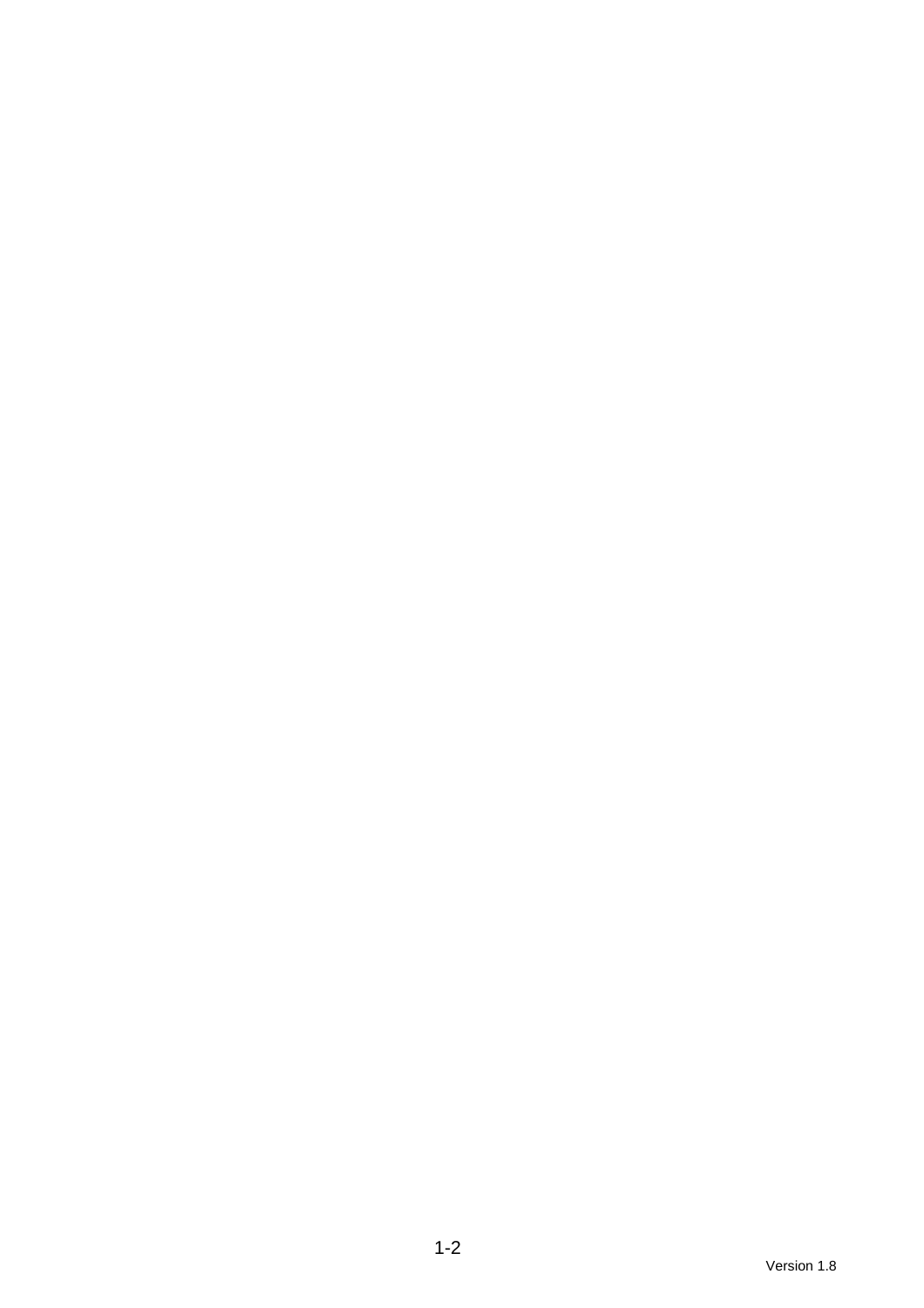| THE COUNCIL'S DECISION-MAKING STRUCTURE 1-11                  |  |
|---------------------------------------------------------------|--|
|                                                               |  |
|                                                               |  |
|                                                               |  |
|                                                               |  |
|                                                               |  |
|                                                               |  |
|                                                               |  |
|                                                               |  |
|                                                               |  |
|                                                               |  |
|                                                               |  |
|                                                               |  |
|                                                               |  |
|                                                               |  |
|                                                               |  |
|                                                               |  |
| PUBLIC ACCESS TO DOCUMENTS AFTER THE MEETING  3-3             |  |
| CIRCUMSTANCES WHERE THE PUBLIC ARE EXCLUDED FROM              |  |
|                                                               |  |
|                                                               |  |
|                                                               |  |
|                                                               |  |
|                                                               |  |
|                                                               |  |
|                                                               |  |
|                                                               |  |
|                                                               |  |
|                                                               |  |
|                                                               |  |
|                                                               |  |
|                                                               |  |
| GRANT AID SUB-COMMITTEE - TERMS OF REFERENCE 4-6              |  |
| ADULT SOCIAL CARE AND HEALTH COMMITTEE - TERMS OF             |  |
|                                                               |  |
| CHILDREN AND YOUNG PEOPLE'S COMMITTEE - TERMS OF              |  |
|                                                               |  |
| CORPORATE PARENTING SUB-COMMITTEE - TERMS OF REFERENCE4-<br>9 |  |
| COMMUNITY SAFETY COMMITTEE - TERMS OF REFERENCE  4-9          |  |
|                                                               |  |
| ECONOMIC DEVELOPMENT COMMITTEE - TERMS OF REFERENCE4-<br>11   |  |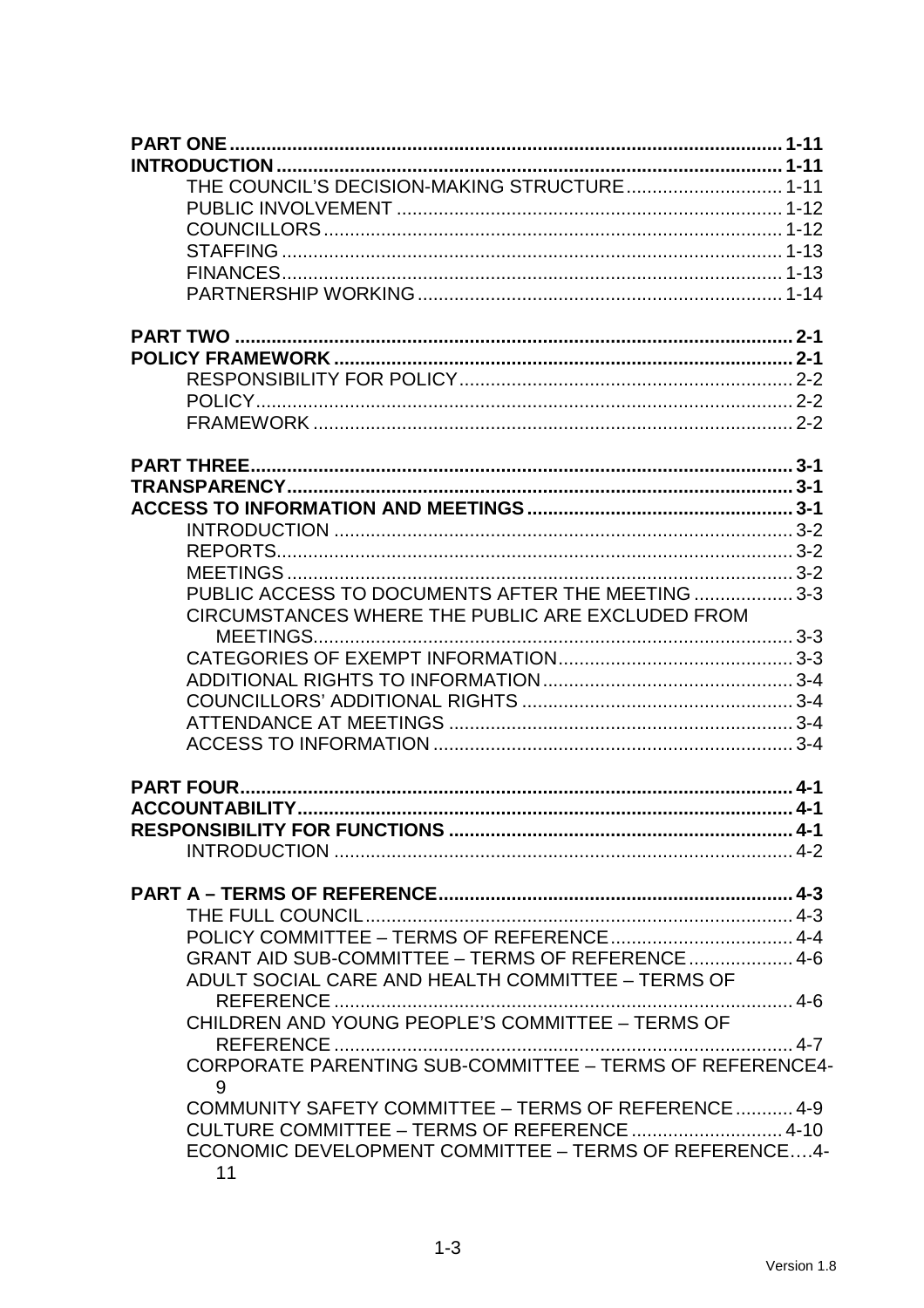| ENVIRONMENT AND SUSTAINABILITY COMMITTEE - TERMS OF       |
|-----------------------------------------------------------|
|                                                           |
| HEALTH AND WELLBEING BOARD - TERMS OF REFERENCE  4-13     |
| HEALTH SCRUTINY COMMITTEE – TERMS OF REFERENCE 4-13       |
| JOINT COMMITTEE FOR STRATEGIC PLANNING AND TRANSPORTATION |
|                                                           |
| JOINT CITY/COUNTY HEALTH SCRUTINY COMMITTEE – TERMS OF    |
|                                                           |
| LOCAL JOINT RESOLUTIONS COMMITTEE - TERMS OF              |
|                                                           |
| PLANNING AND LICENSING COMMITTEE - TERMS OF REFERENCE4-14 |
| PUBLIC HEALTH COMMITTEE - TERMS OF REFERENCE 4-14         |
| RIGHTS OF WAY COMMITTEE – TERMS OF REFERENCE  4-15        |
| TRANSPORT AND HIGHWAYS COMMITTEE - TERMS OF REFERENCE.4-  |
| 16                                                        |
|                                                           |
|                                                           |
| CONDUCT COMMITTEE - TERMS OF REFERENCE4-17                |
| <b>CONDUCT COMMITTEE - TERMS OF REFERENCE</b>             |

1. The exercise of the powers and functions set out below are delegated by the Full Council in relation to the Code of Conduct for Councillors and Co-opted Members:

| Table                                                                         |  |
|-------------------------------------------------------------------------------|--|
| Responsibility for considering complaints relating to alleged breaches of the |  |
| Code of Conduct for Councillors and Co-Opted Members                          |  |
| FINANCE AND PROPERTY COMMITTEE - TERMS OF REFERENCE. 4-18                     |  |
| NOTTINGHAMSHIRE PENSION FUND COMMITTEE - TERMS OF                             |  |
|                                                                               |  |
| PENSIONS INVESTMENT SUB-COMMITTEE - TERMS OF REFERENCE 4-                     |  |
| 20                                                                            |  |
| PENSIONS SUB-COMMITTEE - TERMS OF REFERENCE  4-20                             |  |
|                                                                               |  |
| APPEALS SUB-COMMITTEE - TERMS OF REFERENCE  4-21                              |  |
| SENIOR STAFFING SUB-COMMITTEE - TERMS OF REFERENCE  4-22                      |  |
|                                                                               |  |
|                                                                               |  |
| CORPORATE DIRECTOR ADULT SOCIAL CARE, HEALTH AND PUBLIC                       |  |
|                                                                               |  |
| CORPORATE DIRECTOR CHILDREN, FAMILIES AND CULTURAL                            |  |
|                                                                               |  |
| <b>CORPORATE DIRECTOR ENVIRONMENT AND RESOURCES 4-26</b>                      |  |
| CORPORATE DIRECTOR POLICY, PLANNING AND CORPORATE                             |  |
|                                                                               |  |
|                                                                               |  |
|                                                                               |  |
|                                                                               |  |
|                                                                               |  |
|                                                                               |  |
|                                                                               |  |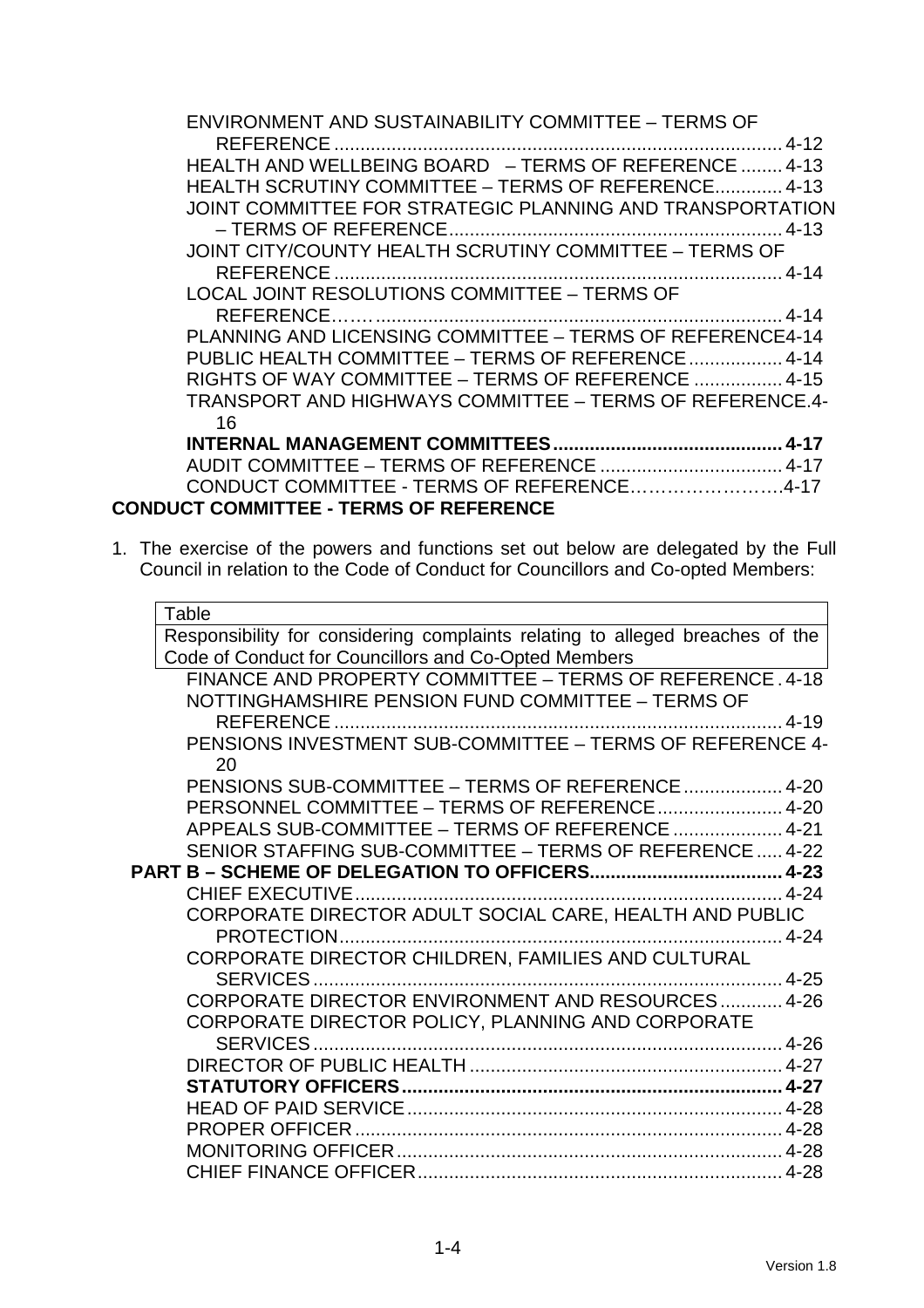| PART A - PROCEDURE RULES FOR MEETINGS OF THE FULL COUNCIL 5-2 |      |
|---------------------------------------------------------------|------|
|                                                               |      |
|                                                               |      |
|                                                               |      |
|                                                               |      |
| OTHER POINTS REGARDING THE ORDER OF BUSINESS  5-3             |      |
|                                                               |      |
|                                                               |      |
|                                                               |      |
|                                                               |      |
|                                                               |      |
|                                                               |      |
| CONSIDERATION OF REPORTS FOR DECISION BY COUNCIL  5-6         |      |
| CONSIDERATION OF INDIVIDUAL MOTIONS TABLED BY COUNCILLORS     |      |
|                                                               |      |
| MOTIONS NOT REQUIRING PRIOR WRITTEN NOTICE  5-7               |      |
|                                                               |      |
| POINTS OF ORDER AND PERSONAL EXPLANATIONS  5-8                |      |
| AMENDMENTS TO RECOMMENDATIONS AND MOTIONS 5-8                 |      |
|                                                               |      |
|                                                               |      |
|                                                               |      |
|                                                               |      |
|                                                               |      |
|                                                               |      |
|                                                               |      |
|                                                               |      |
|                                                               |      |
|                                                               |      |
|                                                               |      |
| <b>PART B - PROCEDURE RULES FOR COMMITTEE AND</b>             | SUB- |
|                                                               |      |
|                                                               |      |
|                                                               |      |
|                                                               |      |
|                                                               |      |
| OTHER POINTS REGARDING THE ORDER OF BUSINESS  5-14            |      |
|                                                               |      |
| CONSIDERATION OF RECOMMENDATIONS IN REPORTS  5-15             |      |
|                                                               |      |
| MOTIONS NOT REQUIRING PRIOR WRITTEN NOTICE  5-15              |      |
|                                                               |      |
| POINTS OF ORDER AND PERSONAL EXPLANATIONS  5-16               |      |
| AMENDMENTS TO RECOMMENDATIONS AND MOTIONS 5-16                |      |
|                                                               |      |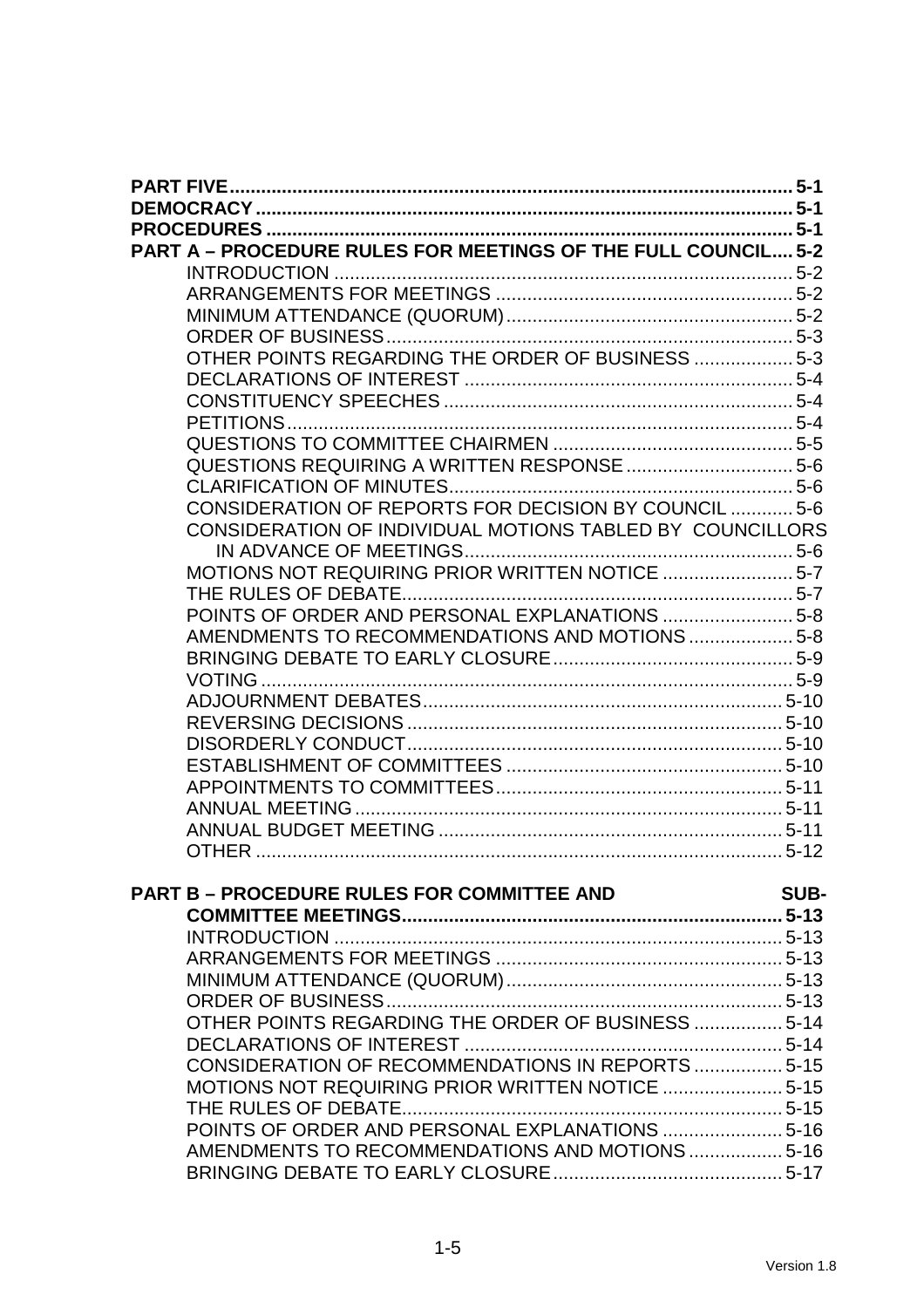| ATTENDANCE OF OTHER COUNTY COUNCILLORS  5-18             |  |
|----------------------------------------------------------|--|
|                                                          |  |
|                                                          |  |
|                                                          |  |
|                                                          |  |
|                                                          |  |
|                                                          |  |
|                                                          |  |
|                                                          |  |
|                                                          |  |
| PART C - THE PROCEDURE FOR TAKING URGENT DECISIONS  5-21 |  |
|                                                          |  |
|                                                          |  |
| OPTION C - DECISION BY THE CHIEF EXECUTIVE 5-22          |  |
|                                                          |  |
|                                                          |  |
|                                                          |  |
|                                                          |  |
|                                                          |  |
|                                                          |  |
|                                                          |  |
|                                                          |  |
|                                                          |  |
|                                                          |  |
|                                                          |  |
|                                                          |  |
|                                                          |  |
| 2. FINANCIAL PLANNING AND BUDGETARY CONTROL 6-3          |  |
|                                                          |  |
| 4. CAPITAL EXPENDITURE AND OTHER MAJOR PROJECTS  6-3     |  |
|                                                          |  |
| 6. MANAGEMENT, RETENTION, SECURITY AND DISPOSAL OF       |  |
|                                                          |  |
|                                                          |  |
|                                                          |  |
| 9. PROCUREMENT OF GOODS, SERVICES AND WORKS 6-3          |  |
| 10. PAYMENT FOR GOODS, SERVICES AND WORKS 6-3            |  |
| 11. INCOME, BANKING AND IMPREST ACCOUNTS  6-3            |  |
|                                                          |  |
|                                                          |  |
|                                                          |  |
|                                                          |  |
|                                                          |  |
|                                                          |  |
|                                                          |  |
| 19. INFORMATION AND COMMUNICATIONS TECHNOLOGY (ICT)  6-3 |  |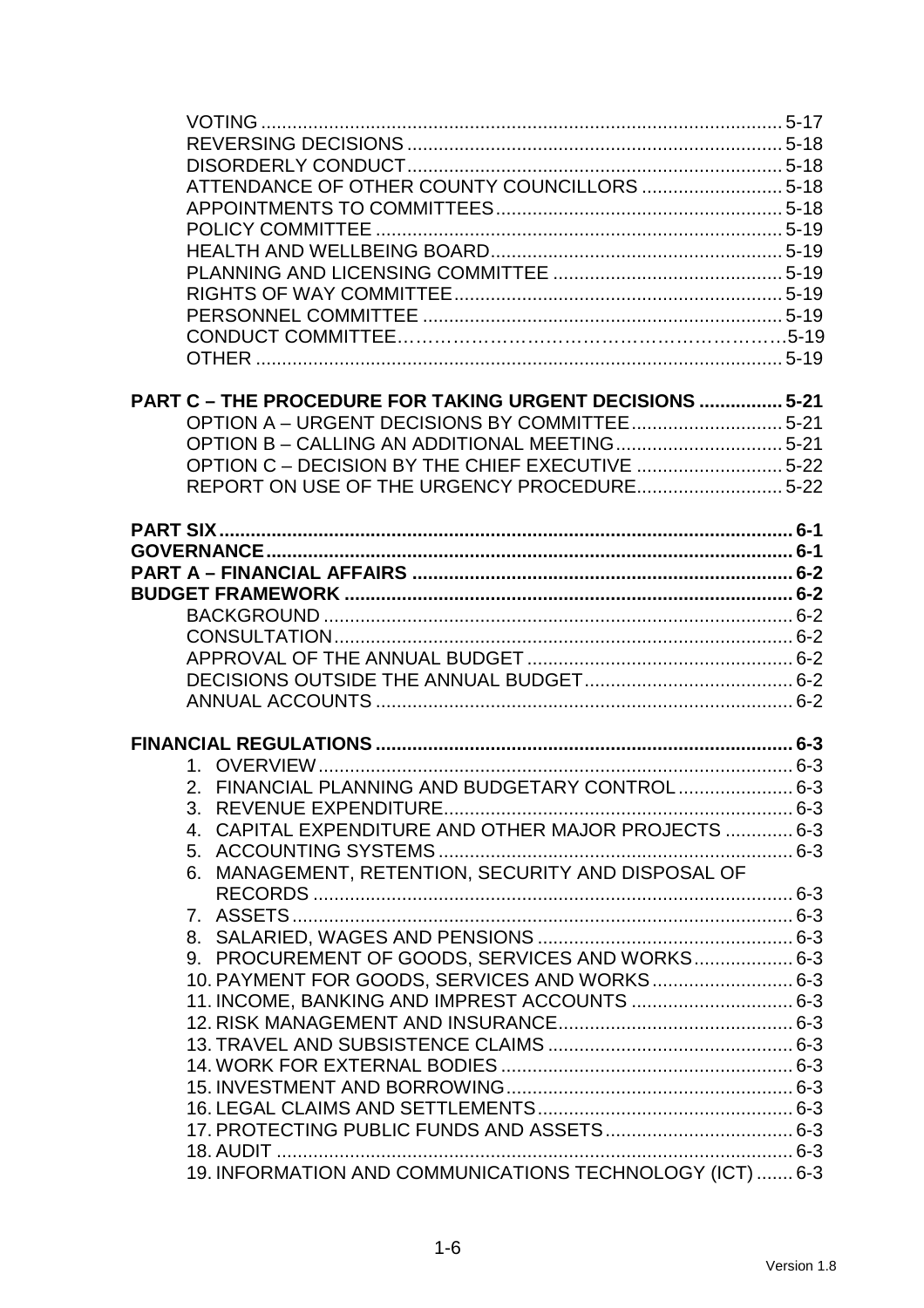| PART B - ALLOWANCES FOR STATUTORY CO-OPTEES 6-62           |  |
|------------------------------------------------------------|--|
| <b>PART C - ALLOWANCES FOR EDUCATION APPEAL PANEL</b>      |  |
|                                                            |  |
|                                                            |  |
|                                                            |  |
|                                                            |  |
|                                                            |  |
|                                                            |  |
|                                                            |  |
|                                                            |  |
|                                                            |  |
|                                                            |  |
| APPROVED DUTIES (TRAVELLING AND SUBSISTENCE ALLOWANCES)    |  |
|                                                            |  |
|                                                            |  |
| FOR STATUTORY CO-OPTEES AND OTHER CO-OPTED MEMBERS OF      |  |
| THE COUNCIL'S COMMITTEES AND SUB-COMMITTEES 6-70           |  |
| FOR MEMBERS OF EDUCATION APPEALS PANELS 6-70               |  |
|                                                            |  |
|                                                            |  |
|                                                            |  |
|                                                            |  |
|                                                            |  |
|                                                            |  |
|                                                            |  |
|                                                            |  |
|                                                            |  |
|                                                            |  |
|                                                            |  |
|                                                            |  |
|                                                            |  |
|                                                            |  |
| TRAVEL TO NORTHERN IRELAND/REPUBLIC OF IRELAND/OUTSIDE THE |  |
|                                                            |  |
|                                                            |  |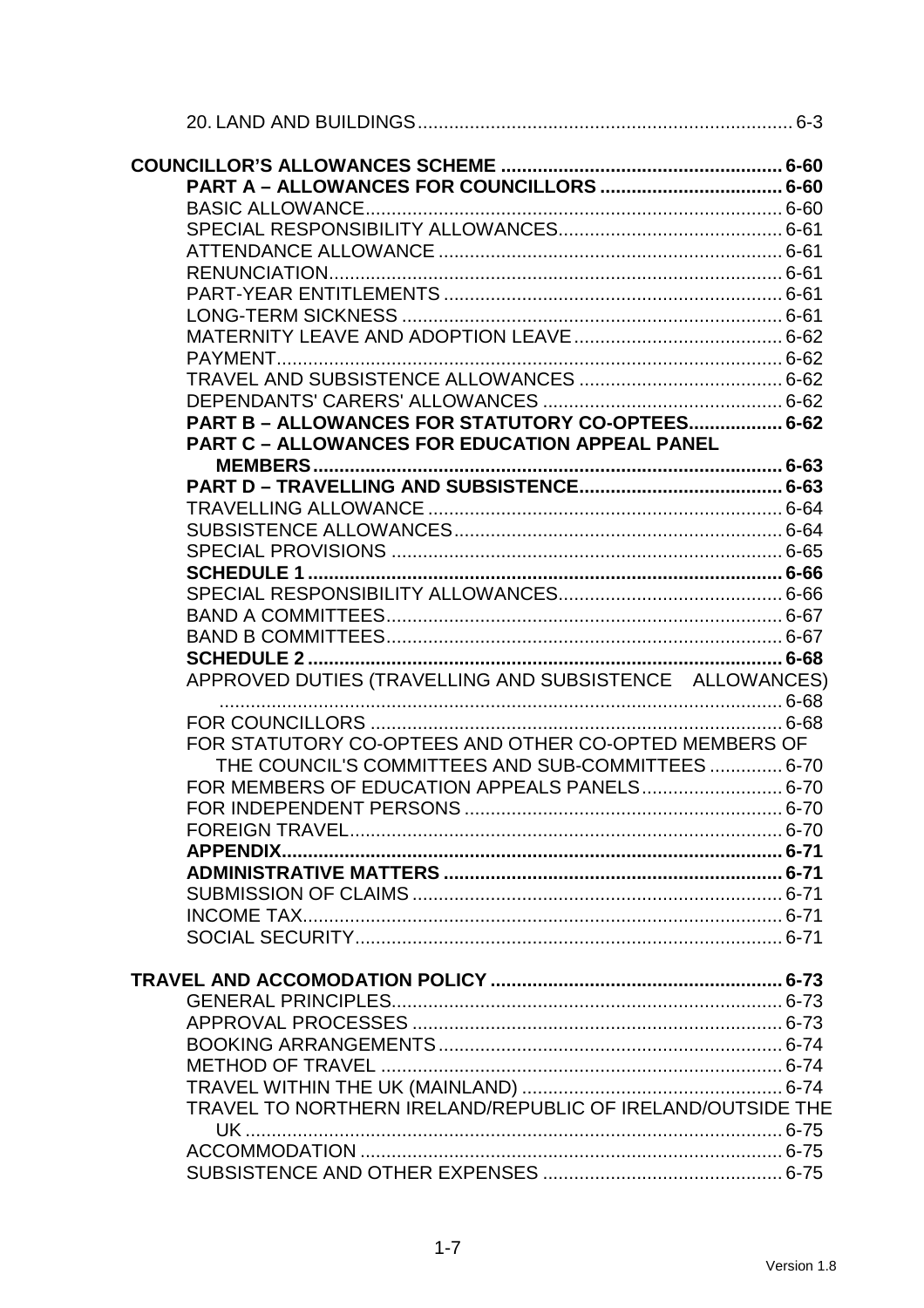| WITHIN THE UK (INCLUDING NORTHERN IRELAND)  6-75           |  |
|------------------------------------------------------------|--|
|                                                            |  |
|                                                            |  |
|                                                            |  |
| PART B - CODES OF CONDUCT AND GUIDANCE FOR COUNCILLORS AND |  |
|                                                            |  |
| CODE OF CONDUCT FOR COUNCILLORS AND CO-OPTED MEMBERS 6-79  |  |
|                                                            |  |
|                                                            |  |
| REGISTERING AND DECLARING PECUNIARY AND NON-PECUNIARY      |  |
|                                                            |  |
|                                                            |  |
|                                                            |  |
|                                                            |  |
|                                                            |  |
|                                                            |  |
|                                                            |  |
|                                                            |  |
|                                                            |  |
|                                                            |  |
|                                                            |  |
|                                                            |  |
|                                                            |  |
|                                                            |  |
|                                                            |  |
| THE RELATIONSHIP BETWEEN OFFICERS AND COUNCILLORS  6-87    |  |
| THE RELATIONSHIP BETWEEN OFFICERS AND THE PUBLIC  6-87     |  |
| THE RELATIONSHIP BETWEEN OFFICERS AND CONTRACTORS 6-87     |  |
| APPOINTMENT AND OTHER EMPLOYMENT MATTERS 6-87              |  |
|                                                            |  |
| USE OF COUNCIL PREMISES OR FACILITIES FOR WORK NOT         |  |
|                                                            |  |
|                                                            |  |
|                                                            |  |
|                                                            |  |
|                                                            |  |
| PROTOCOL FOR COUNCILLOR AND OFFICER RELATIONSHIPS 6-90     |  |
|                                                            |  |
|                                                            |  |
|                                                            |  |
|                                                            |  |
| THE RELATIONSHIP BETWEEN EMPLOYEES AND COUNCILLORS  6-91   |  |
| OFFICER RELATIONSHIPS WITH PARTY GROUPS 6-92               |  |
| EMPLOYEES TO KEEP COUNCILLORS INFORMED ABOUT LOCAL         |  |
|                                                            |  |
|                                                            |  |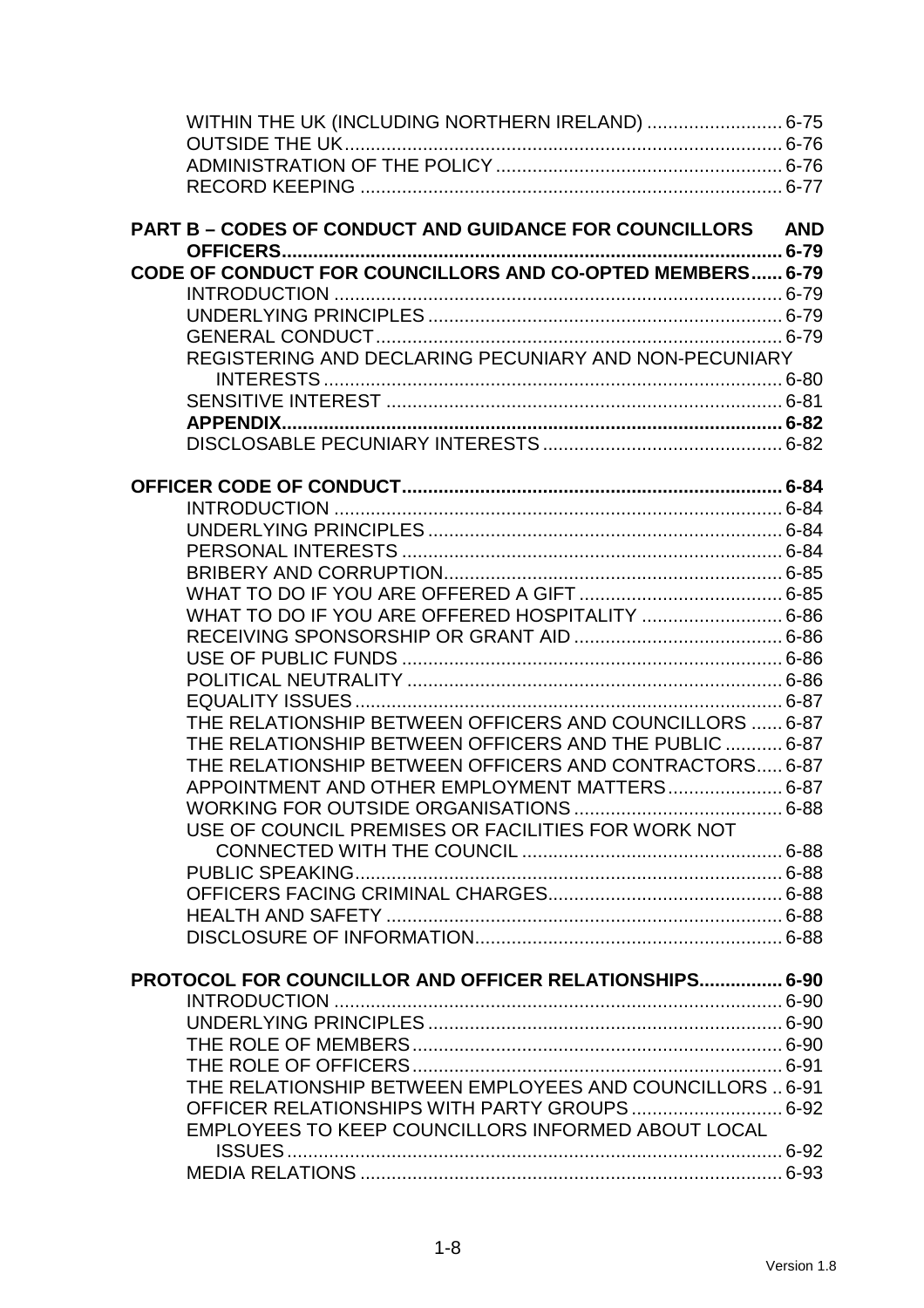| PROTOCOL FOR INVOLVEMENT IN OUTSIDE BODIES 6-94       |  |
|-------------------------------------------------------|--|
|                                                       |  |
| SUPPORT FOR REPRESENTATIVES ON OUTSIDE BODIES 6-94    |  |
| RESPONSIBILITIES OF COUNTY COUNCIL REPRESENTATIVES ON |  |
|                                                       |  |
|                                                       |  |
|                                                       |  |
|                                                       |  |
| APPOINTMENT AND DISMISSAL - SENIOR EMPLOYEES 6-97     |  |
|                                                       |  |
|                                                       |  |
| APPOINTMENT OF ASSISTANTS TO POLITICAL GROUPS 6-98    |  |
| APPOINTMENT, DISMISSAL AND MANAGEMENT OF ALL OTHER    |  |
|                                                       |  |
|                                                       |  |
|                                                       |  |
| CHANGES TO STAFFING AND STRUCTURE RECORDS 6-100       |  |
|                                                       |  |
| RESOLUTION OF DISPUTES UNDER THE EMPLOYMENT           |  |
|                                                       |  |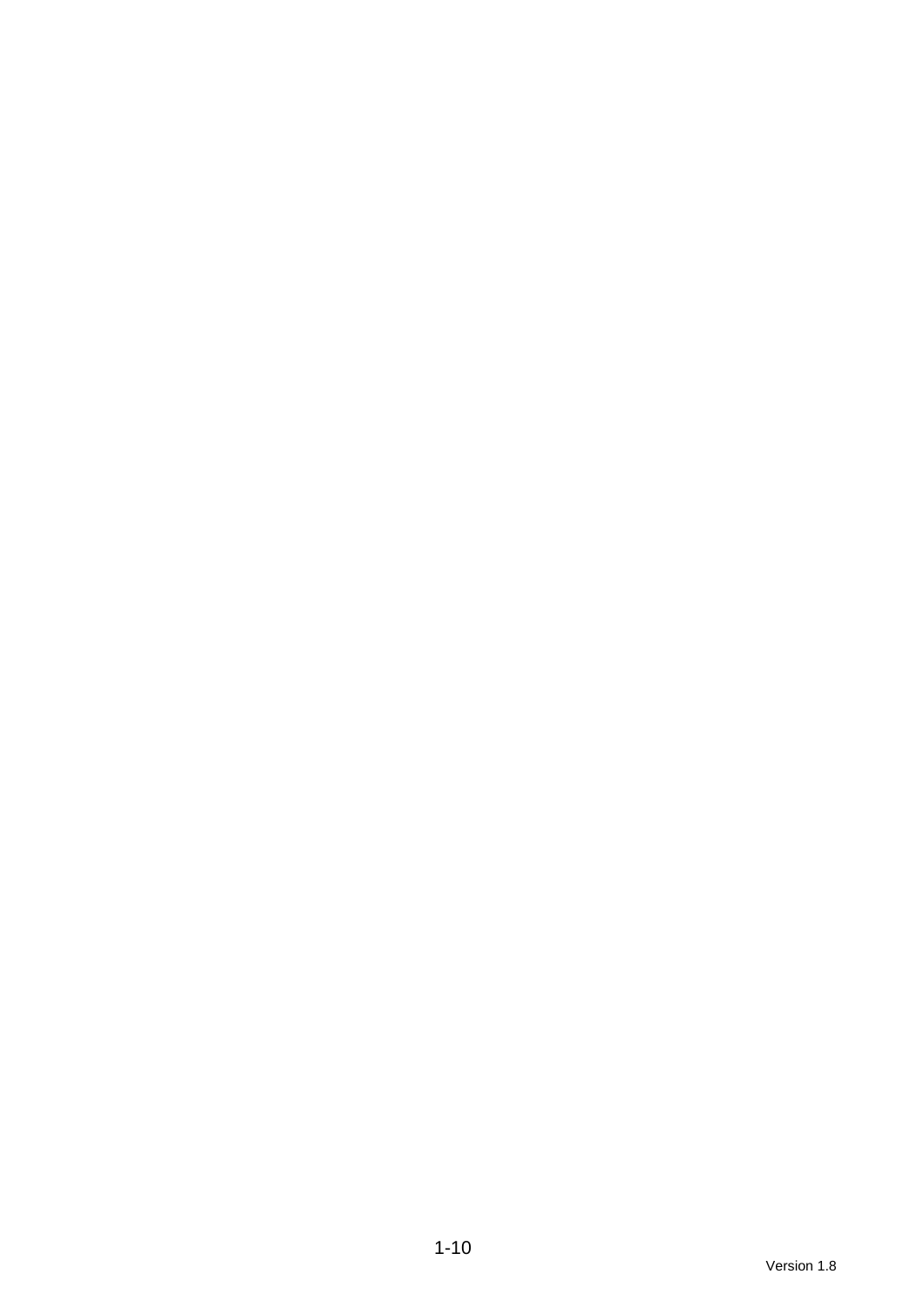# **PART ONE**

# **INTRODUCTION**

1. This Constitution sets out how Nottinghamshire County Council is governed including how decisions are made.

# **THE COUNCIL'S DECISION-MAKING STRUCTURE**

- 2. The Council and its committees and officers will make decisions in accordance with the Authority's governing principles which are as follows:
	- a. Creating and implementing a strategic vision for Nottinghamshire
	- b. Focusing on outcomes for the people of Nottinghamshire
	- c. Councillors and staff working together to achieve the Council's common purpose
	- d. Upholding high standards of conduct and behaviour
	- e. Taking informed and transparent decisions
	- f. Engaging with local people and other stakeholders to ensure robust public accountability and putting the customer at the heart of everything we do
	- g. Ensuring the effectiveness of Councillors and staff through appropriate support.
- 3. With the exception of day-to-day operational matters, all decisions of the Council are taken either at Full Council involving all 67 County Councillors, or by committees. Committees are comprised of councillors, to reflect the political balance of the Council.
- 4. The Council has appointed the following committees:

| <b>Adult Social Care and Health</b><br>Committee | <b>Culture Committee</b>                  |
|--------------------------------------------------|-------------------------------------------|
|                                                  | <b>Economic Development Committee</b>     |
| <b>Appeals Sub-Committee</b>                     | <b>Environment and Sustainability</b>     |
| <b>Audit Committee</b>                           | Committee                                 |
| <b>Children and Young People's</b><br>Committee  | <b>Finance and Property Committee</b>     |
|                                                  | <b>Grant Aid Sub-Committee</b>            |
| <b>Community Safety Committee</b>                | <b>Health Scrutiny Committee</b>          |
| Corporate Parenting Sub-Committee                | <b>Planning &amp; Licensing Committee</b> |
|                                                  |                                           |
| Joint Committee on Strategic                     |                                           |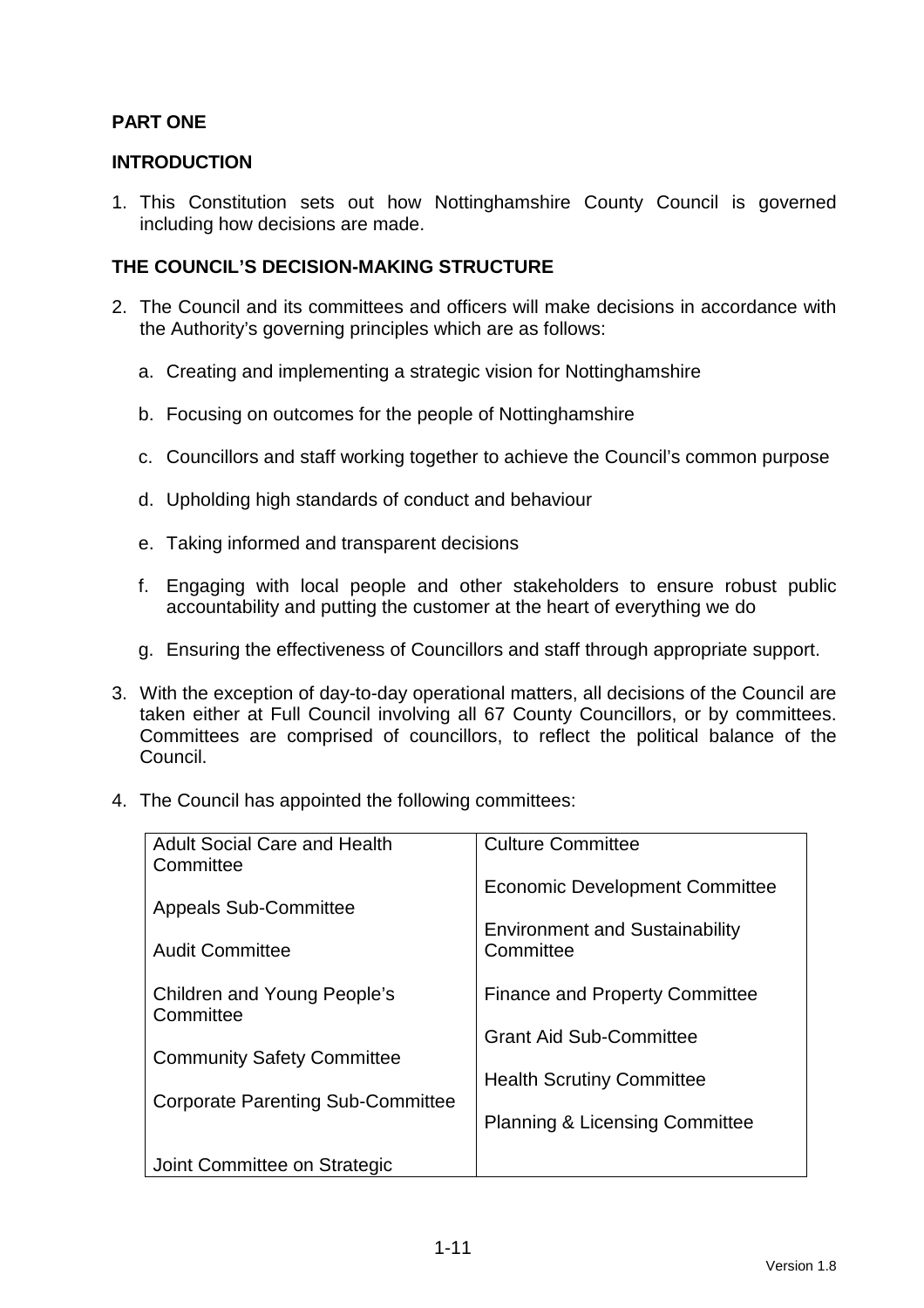| <b>Planning &amp; Transport</b>                 | <b>Personnel Committee</b>              |
|-------------------------------------------------|-----------------------------------------|
| Joint City/Council Health Scrutiny<br>Committee | <b>Policy Committee</b>                 |
|                                                 | <b>Public Health Committee</b>          |
| <b>Local Joint Resolutions Committee</b>        | <b>Rights of Way Committee</b>          |
| Nottinghamshire Pension Fund<br>Committee       | <b>Senior Staffing Sub-Committee</b>    |
| <b>Pensions Investment Sub-Committee</b>        | Health and Wellbeing Board              |
| <b>Pensions Sub-Committee</b>                   | <b>Transport and Highways Committee</b> |

- 5. Part Four of this Constitution sets out Council, committee and employee responsibilities in detail.
- 6. All Council and committee decisions are taken following consideration of a report which gives background information, any alternative options available and other relevant considerations such as the potential impact on equalities, crime and disorder and human rights. The procedure for committee meetings where decisions are taken is set out in Part Five.

# **PUBLIC INVOLVEMENT**

- 7. The Council encourages the public of Nottinghamshire to get involved in local democracy and decision-making.
- 8. The public elects County Councillors every four years. They also have the right to submit petitions. More information on petitions is available in Part Five of this Constitution.
- 9. Access to the right information is essential if the public is to be properly involved; Part Three of this Constitution explains how information is made available. In particular, the public has the right to attend all meetings of Council and its committees, and to see reports and background papers. The Council's diary of meetings and reports are available on the Council's website: www.nottinghamshire.gov.uk
- 10. The Council operates complaints procedures which are overseen by the Local Government Ombudsman.

#### **COUNCILLORS**

11. Councillors collectively are the ultimate policy makers. The Council's Policy Framework is set out in Part Two of this Consitution. Their role is to act in the interests of the whole county of Nottinghamshire, and also to represent the communities which elected them, bringing their views to the decision-making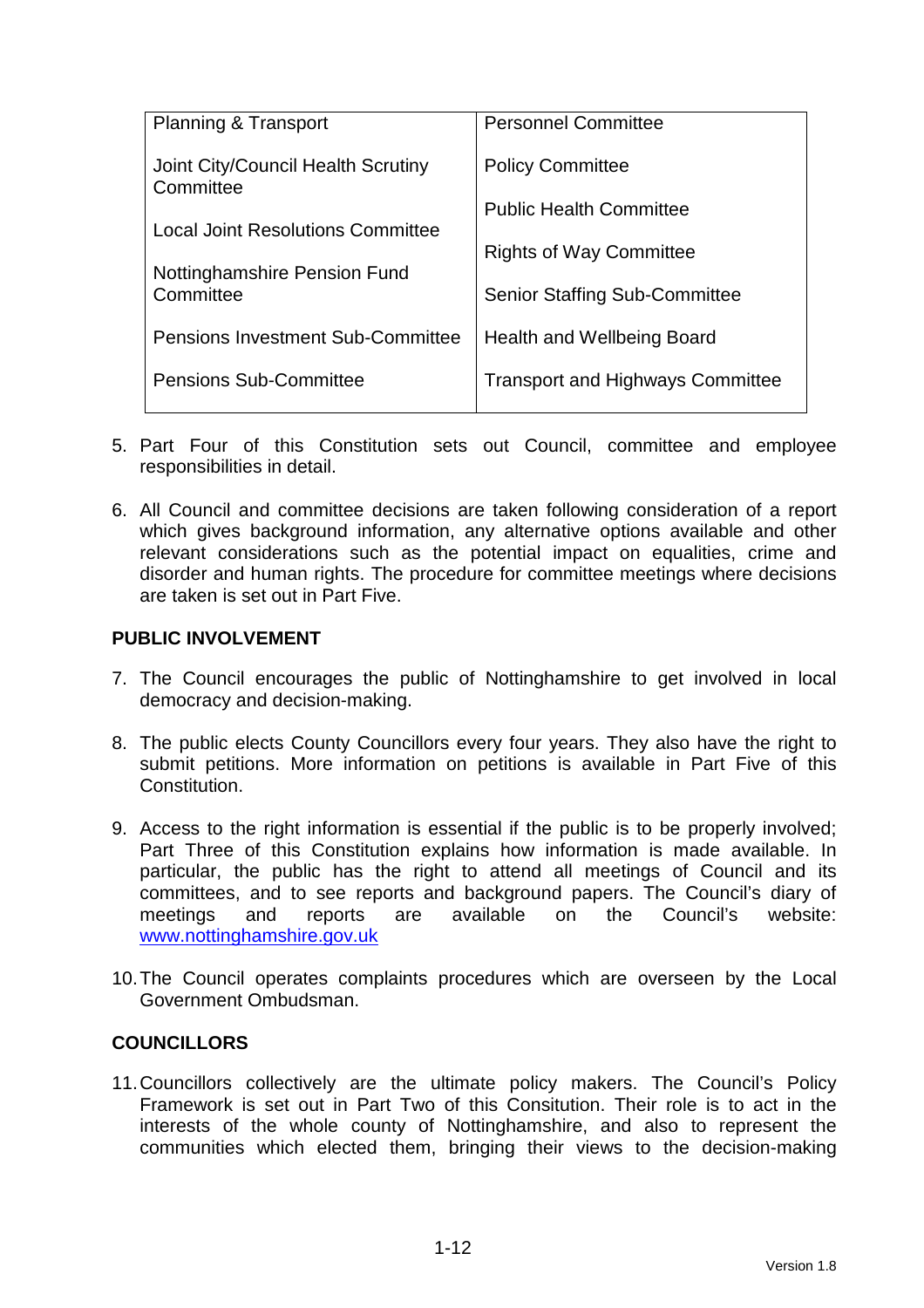process. In addition they deal with individual casework and act on behalf of constituents in resolving particular problems.

- 12. Nottinghamshire County Councillors have adopted a Code of Conduct to ensure the highest standards are maintained. This is set out in Part Six of this Constitution.
- 13. The Council elects a Chairman and Vice-Chairman of the Council annually. They will carry out the formal and ceremonial duties of the Council, chairing meetings of Full Council and representing the Authority at civic functions.
- 14. The Chairman of Policy Committee will be the Council Leader and the Vice-Chairman will be the Deputy Leader.

# **STAFFING**

- 15. The Council employs staff to carry out its functions and decides every year how many are required. The Staffing Procedure Rules [see Part Six of this Constitution] set out how decisions relating to staffing issues will be taken.
- 16. The Council has also adopted a Code of Conduct to ensure the highest standards are maintained. This is set out in Part Six of this Constitution.
- 17. There is a legal requirement to allocate some specific responsibilities to officers and the Council has designated the following posts:

| <b>Chief Executive</b>                                   | Head of Paid Service & Proper Officer |
|----------------------------------------------------------|---------------------------------------|
| Corporate Director Policy, Planning   Monitoring Officer |                                       |
| and Corporate Services                                   |                                       |
| <b>Service Director Financial Services</b>               | Chief Finance Officer (also known as  |
|                                                          | Section 151 Officer)                  |

18. These post holders' specific responsibilities are set out in Part Four of this Constitution.

#### **FINANCES**

- 19. To ensure transparency and propriety in how the Council spends taxpayers' money, the Council has adopted Financial Regulations which are set out in Part Six of this Constitution. The Council sets its budget annually; the framework for the process is set out in Part Six of this Constitution.
- 20. It has also adopted a Scheme of Councillor Allowances and Travel and Accommodation Policy regarding expenses, both of which are set out in Part Six.
- 21. The Council publishes its annual statement of accounts and all individual items of expenditure over £500 on its website, and approves and publishes senior officer pay.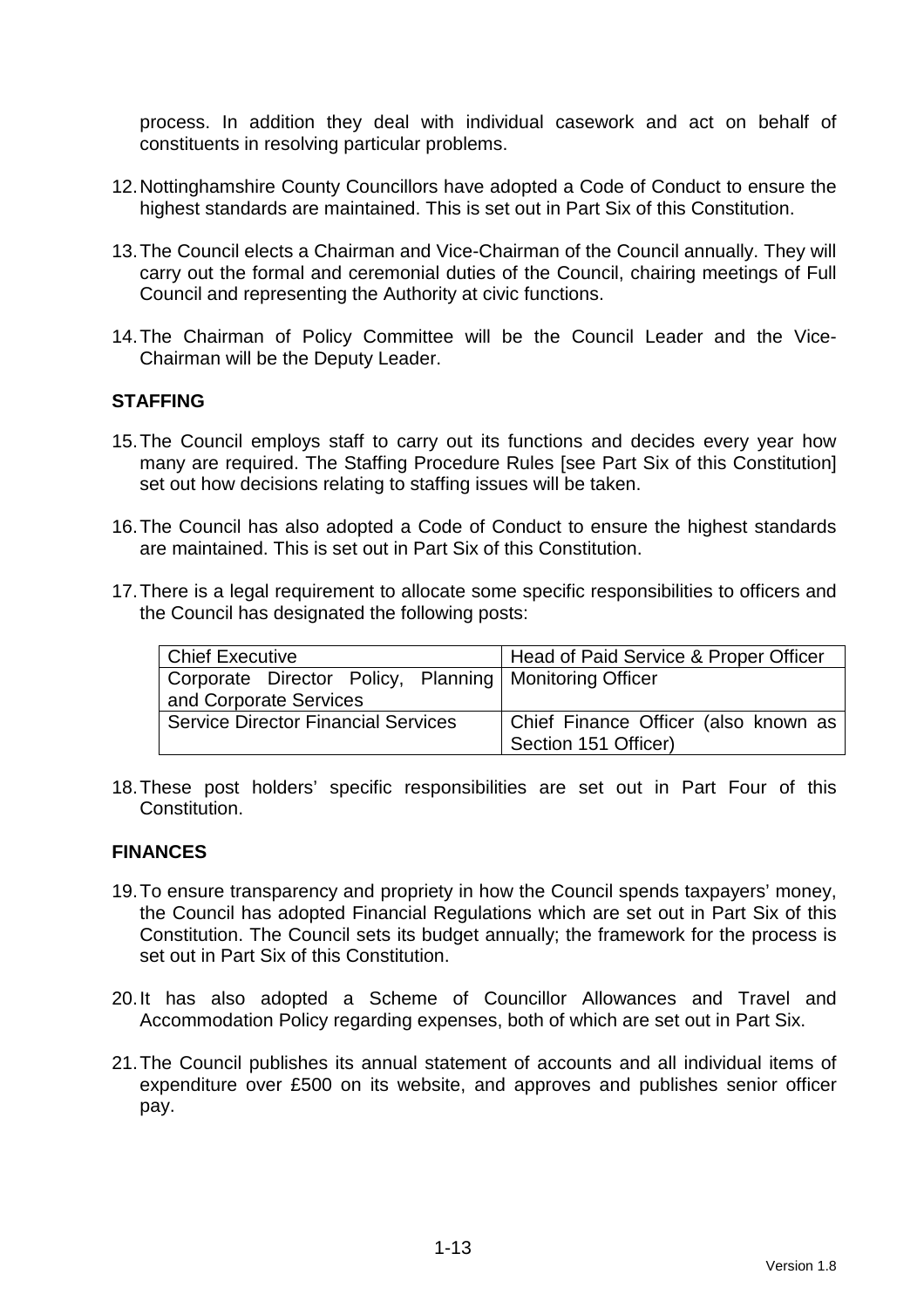# **PARTNERSHIP WORKING**

- 22. The Council is committed to working with its partners such as the City Council, district and borough councils, parish councils, the Health Service, the voluntary sector and other public bodies, to deliver services in the most effective way. The Council has adopted a protocol for councillors and officers involved with outside bodies. This is set out in Part Six of this Constitution.
- 23. The Council may also contract-out functions to other bodies or organisations where considered appropriate.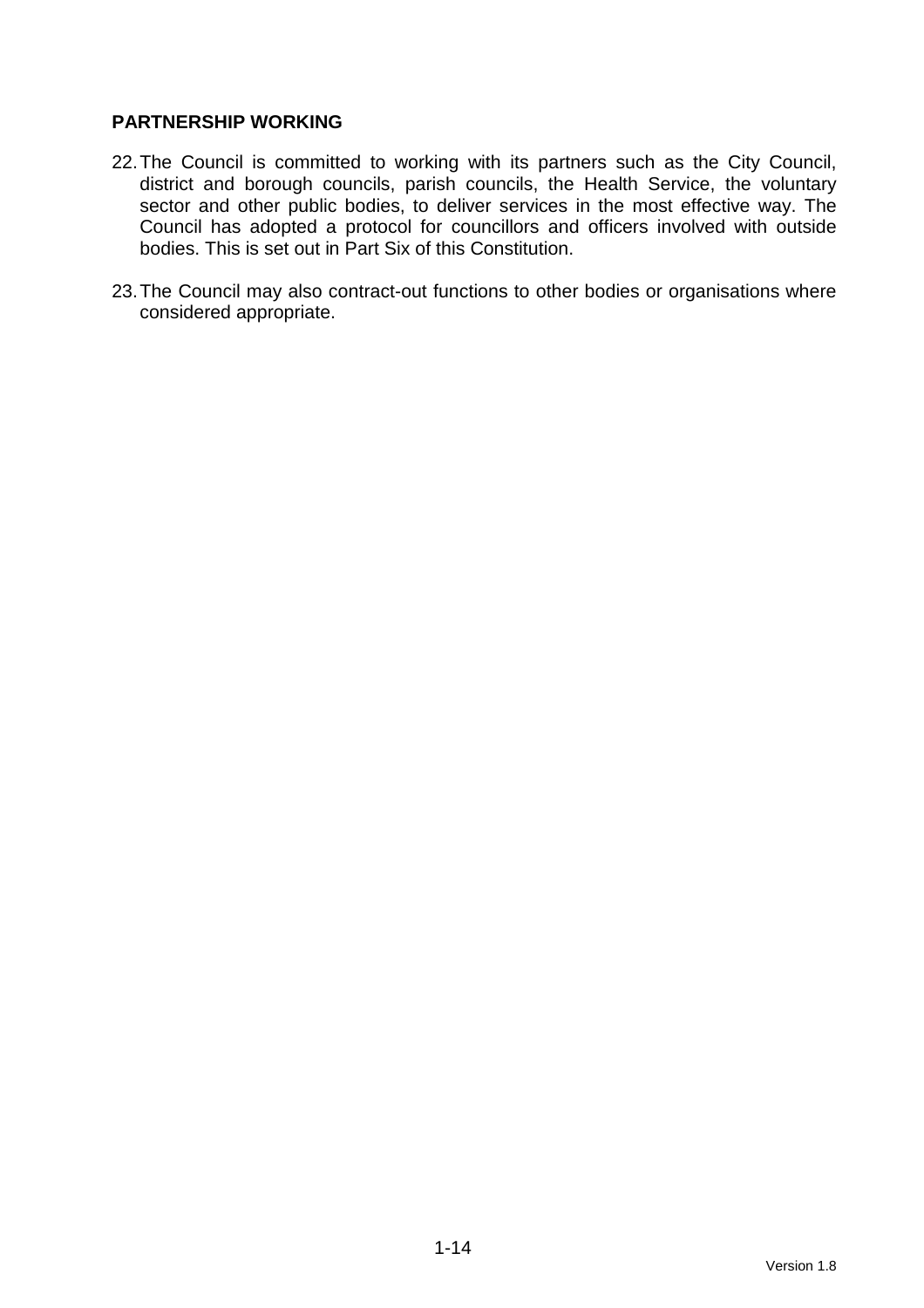# **PART TWO**

# **POLICY FRAMEWORK**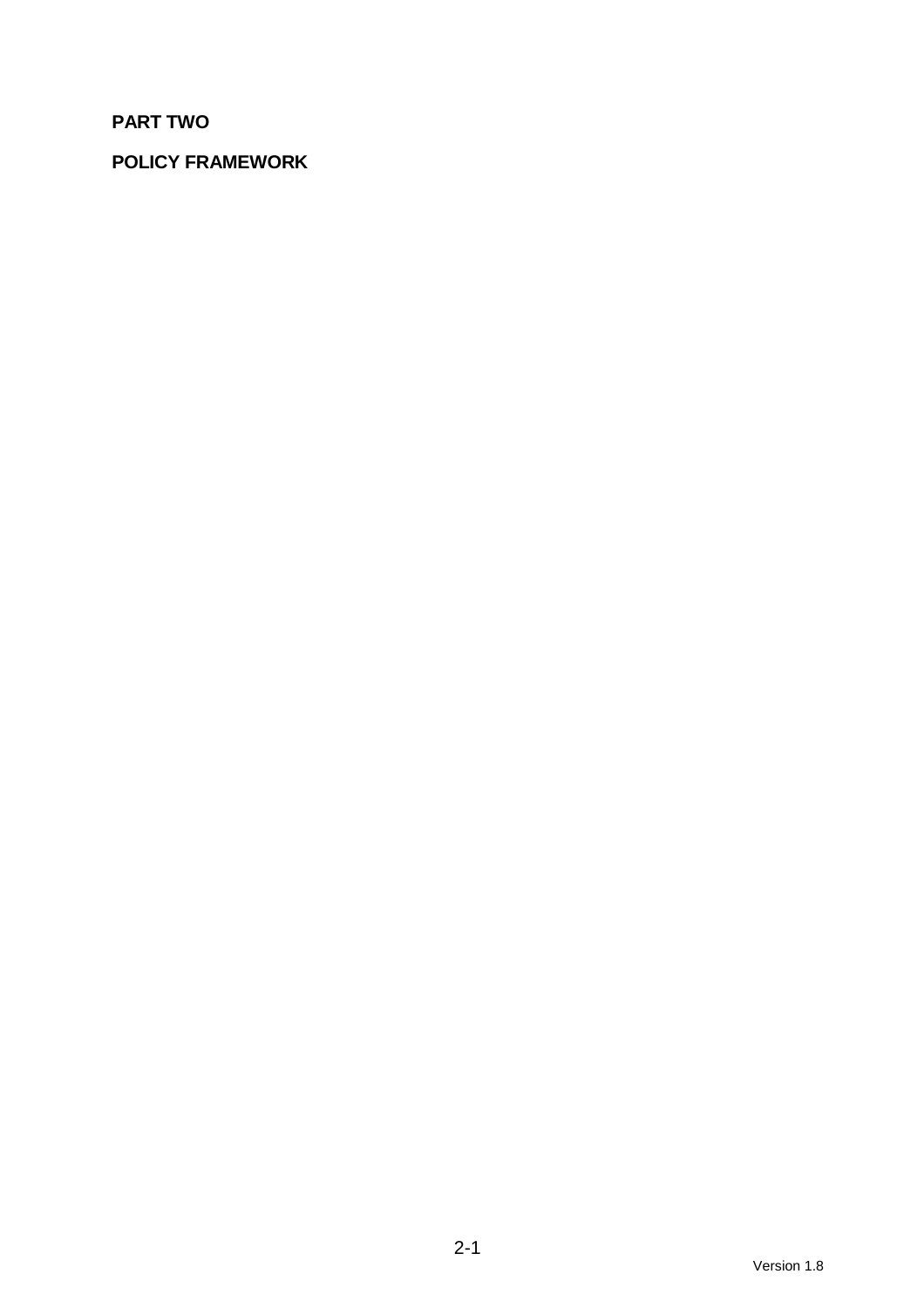# **RESPONSIBILITY FOR POLICY**

1. Councillors are collectively the ultimate policy makers for the County Council. The Council's policies are set by Councillors as set out in the responsibility for functions of the Full Council and the Policy Committee.

# **POLICY**

- 2. The Council's policies establish the principles that the organisation will follow in
	- a. according with the Council's governing principles
	- b. implementing the strategic vision for Nottinghamshire
	- c. all decision making
	- d. developing, improving, commissioning and providing services
	- e. representing the views of the Council and Nottinghamshire.
- 3. The council's ambitions, values and priorities will be set out in a strategic vision for Nottinghamshire.
- 4. The strategic vision for Nottinghamshire will be delivered through a Plan. The council will report progress and achievements against the Plan.

# **FRAMEWORK**

- 5. The Council's policies and strategies will be informed by the strategic vision for Nottinghamshire, the ambitions, values and priorities set out in the vision and the Plan to deliver it.
- 6. The Council's policies and strategies will be supported by a plan for implementation of the policy or delivery of the strategy. The council will report progress and achievements against these Plans.
- 7. The Council's policies and strategies will be accessed from a single policy library and will be subject to review.
- 8. The development and review of policy will be led by Councillors. The Council will usually set one policy with service specific considerations if appropriate.
- 9. The Council may develop procedures and issue guidance in accordance with its policies.
- 10. Within the responsibility for functions of the Full Council and the Policy Committee Policy is a collective term which includes the Council's policies, strategies and statutory plans.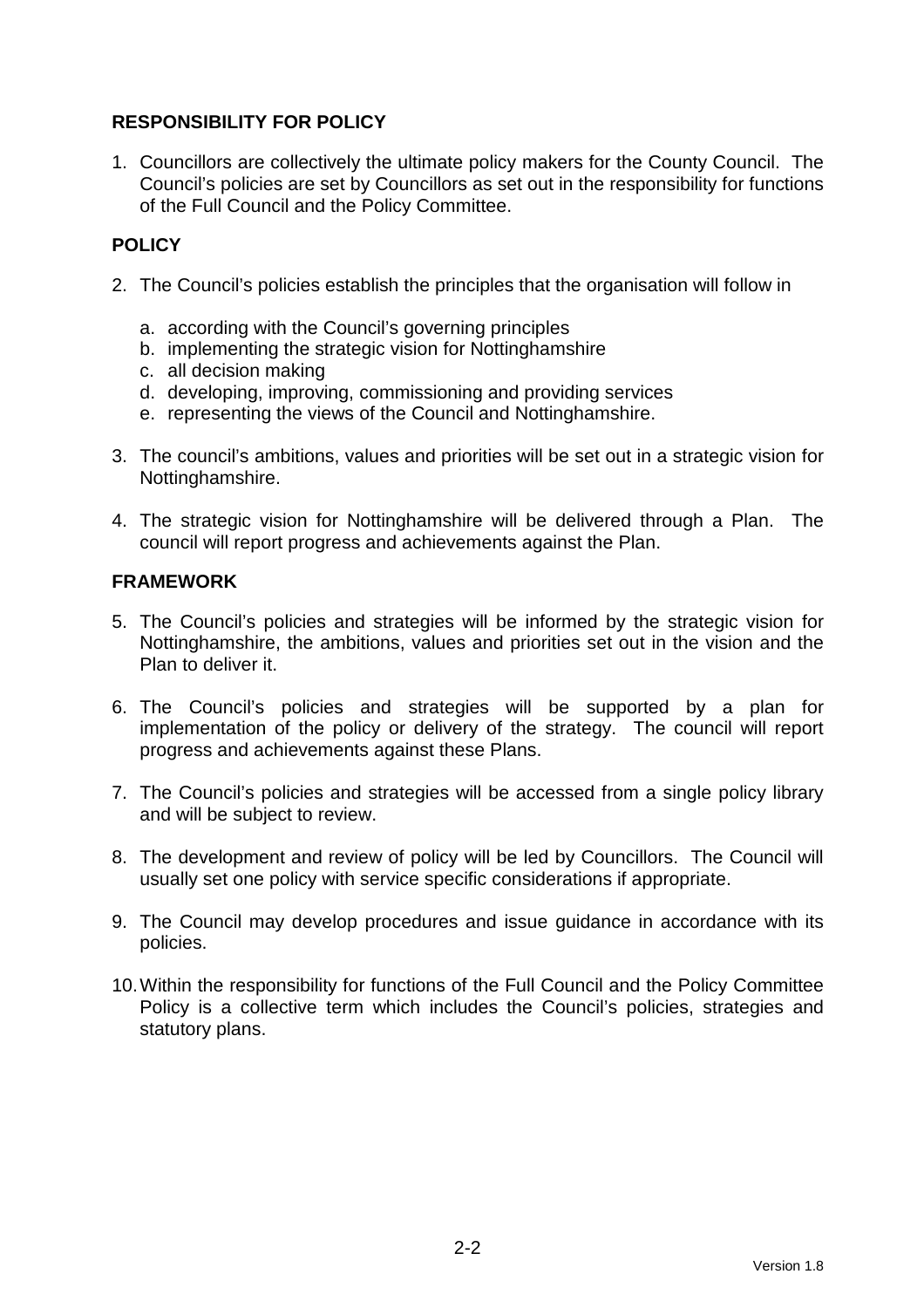# **PART THREE**

**TRANSPARENCY** 

**ACCESS TO INFORMATION AND MEETINGS**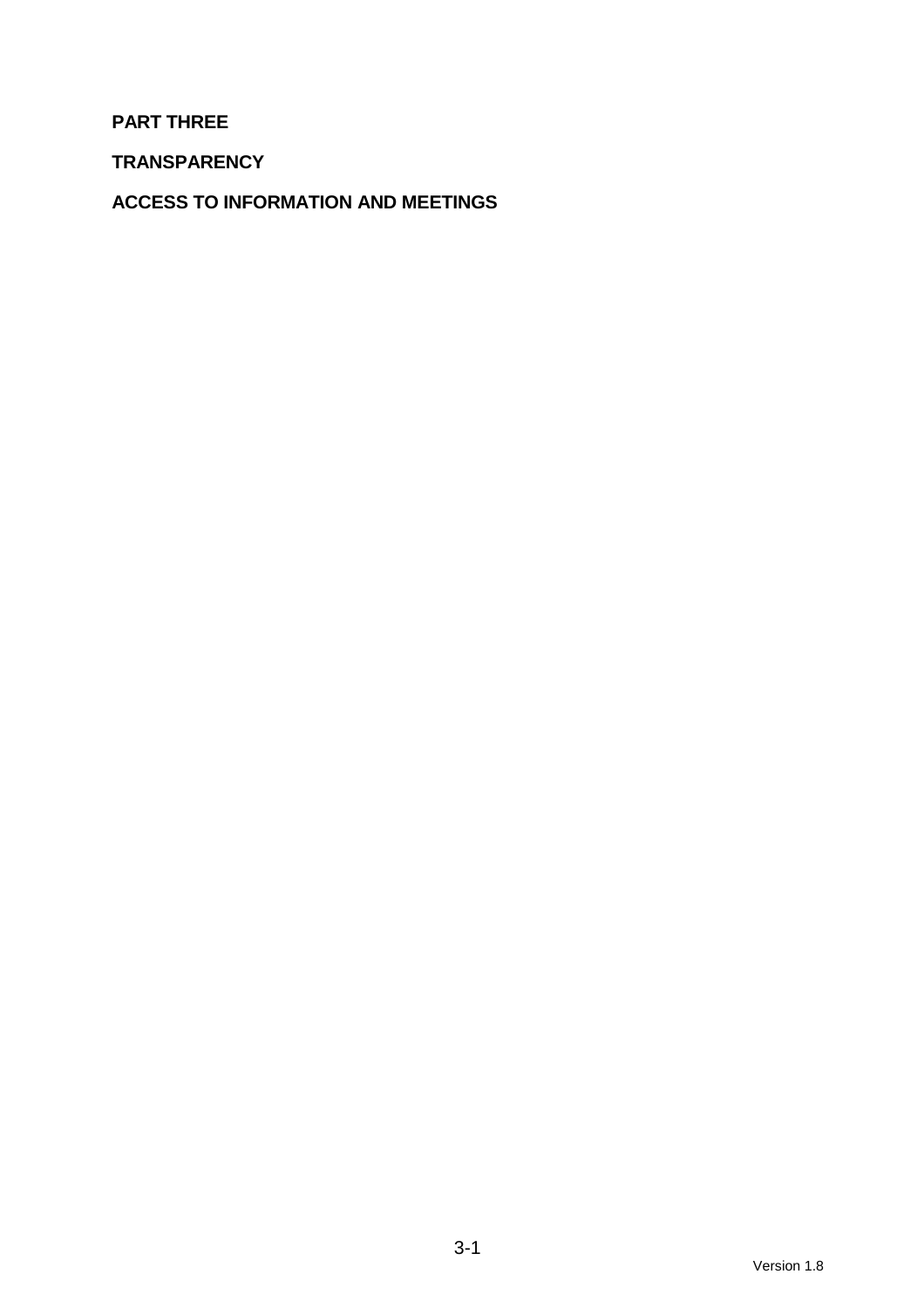# **INTRODUCTION**

- 1. Nottinghamshire County Council is committed to the principles of openness and accountability and encourages the public to attend meetings and take an active interest in how the Council works.
- 2. The Council is committed to making available minutes, agendas and reports for public inspection.
- 3. Councillors have additional rights to access information which they need to assist them in fulfilling their responsibilities.
- 4. These rules apply to all meetings of the Council, committees and sub-committees and set out the rights of individuals to attend meetings and access information.

# **REPORTS**

- 5. Committee reports will normally be available to the public. However if exempt information is required to enable a proper decision to be taken, it will be placed in an appendix to the report. Categories of exempt information are set out below.
- 6. Reports which include exempt information will set out the reason for this exemption and in the body of the report explain why it is not in the public interest to make that information available at that time.
- 7. On rare occasions it may be necessary for a whole report to be exempt and not publicly available due to the nature of the information it contains.
- 8. All reports will include a list of background papers (if any) relating to the subject matter of the report which:
	- a. have been relied on in preparing the report (e.g. a consultant's report);
	- b. disclose any facts or matters on which the report or an important part of the report is based;
- 9. Reports may also include a list of any previous reports on the same issue and other published information that is relevant
- 10. Anyone requiring a copy of background papers for any report should contact Democratic Services. The list of background papers should indicate whether any papers include exempt or confidential information which cannot be disclosed.

#### **MEETINGS**

- 11. The Council will give at least five clear working days' notice of all meetings. Details of all meetings will be posted on the notice board at County Hall and the Council's website: www.nottinghamshire.gov.uk.
- 12. Copies of the agenda and reports for meetings will be made available to the public for inspection at County Hall and will also be available on the Council's website. These documents will be made available: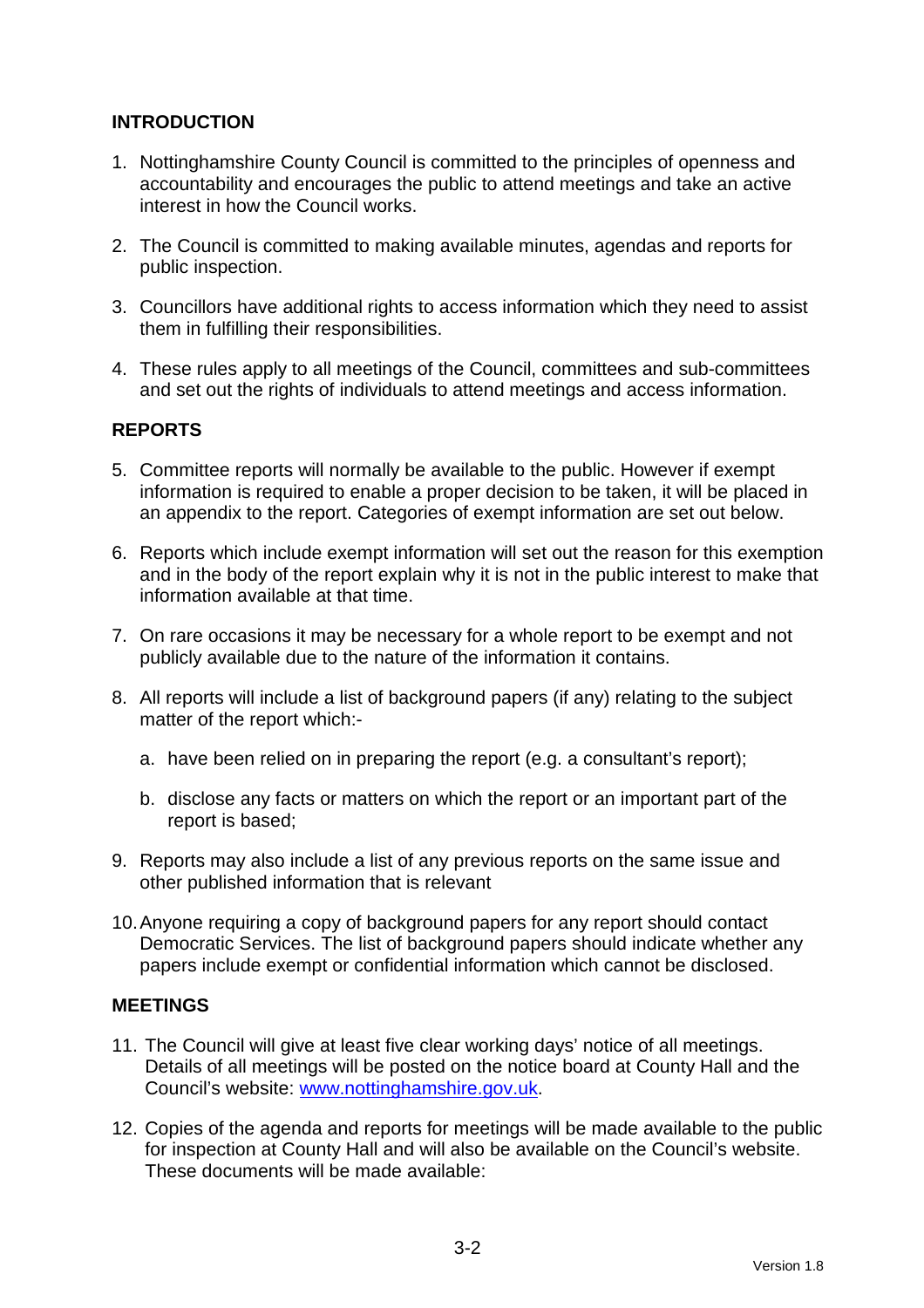- a. five clear working days before the meeting; or
- b. in the case of an urgent item or additional information, as soon as possible.
- 13. Members of the public may attend all meetings of the Council and its committees and will only be excluded when exempt information is discussed.

# **PUBLIC ACCESS TO DOCUMENTS AFTER THE MEETING**

- 14. Copies of meeting documents will be publicly available for 6 years following the date of the meeting unless they relate to exempt or confidential information.
- 15. The Council will supply copies of the publicly available documents to any person who requests them but may make a charge for costs incurred such as postage and photocopying.

#### **CIRCUMSTANCES WHERE THE PUBLIC ARE EXCLUDED FROM MEETINGS**

- 16. Members of the public may be excluded from a meeting where exempt information as set out below is being discussed.
- 17. Members of the public must be excluded from a meeting where confidential information is being discussed. Confidential information for these purposes is:
	- a. information given to the Council by a Government Department on terms which do not permit its public disclosure; or
	- b. information which cannot be publicly disclosed by virtue of any enactment or by Court Order.

#### **CATEGORIES OF EXEMPT INFORMATION**

- 1. Information relating to any individual, such as names, addresses, telephone numbers, or job titles
- 2. Information which is likely to reveal the identity of an individual, such as names, addresses, telephone numbers, or job titles
- 3. Information relating to the financial or business affairs of individuals or organisations (including the Council). This could include contemplated as well as past or current activities
- 4. Information relating to any consultations or negotiations on employee relations
- 5. Information to which legal professional privilege applies
- 6. Information which discloses the Council's intention to issue a formal legal notice or make a formal legal order or direction
- 7. Information relating to any action taken or to be taken in connection with the prevention, investigation or prosecution of crime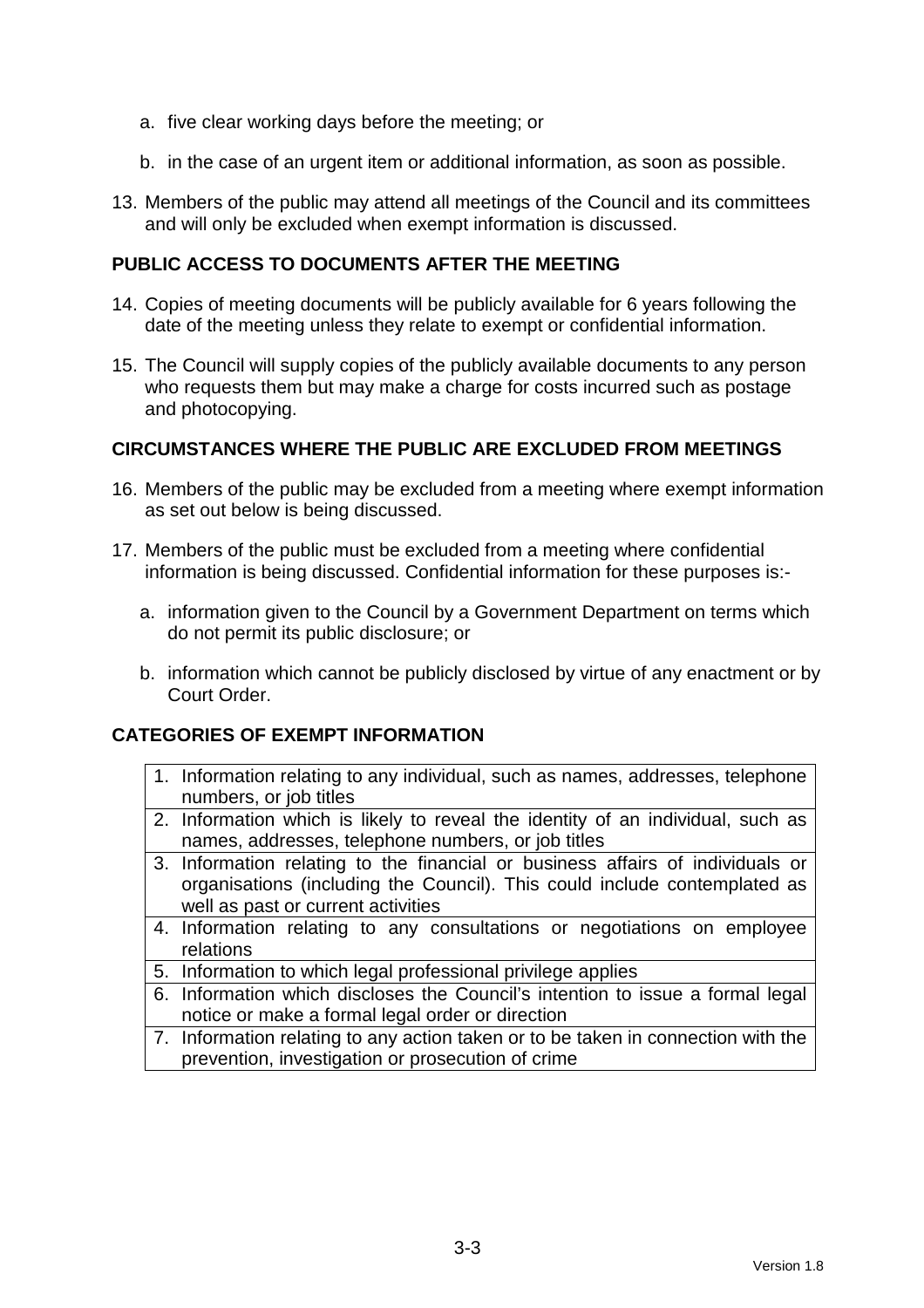- 18. General Conditions for all categories of exempt information:
	- a. Information **is not** exempt information if it relates to proposed development for which the Council as local planning authority may grant itself planning permission.
	- b. Information **is not** exempt if it is required by law to be publicly available.
	- c. Information can be exempt if it falls within one of the categories above and the public interest in maintaining the exemption outweighs the public interest in disclosing the information.

# **ADDITIONAL RIGHTS TO INFORMATION**

- 19. The provisions in this section of the Constitution do not affect any specific rights relating to the access of information which are contained elsewhere in this Constitution or the law; for example the Freedom of Information Act and the Data Protection Act
- 20. Previously exempt information may subsequently be made available if the reason for exemption no longer applies.

# **COUNCILLORS' ADDITIONAL RIGHTS**

# **ATTENDANCE AT MEETINGS**

21. The PART B – PROCEDURE RULES FOR COMMITTEE AND SUB-COMMITTEE MEETINGS set out the provisions that apply to Councillors who wish to attend meetings of which they are not a member.

# **ACCESS TO INFORMATION**

22. Councillors may request officers to provide them with any information they need to assist them in fulfilling their responsibilities as elected representatives. However, Councillors may not be able to access information which in the opinion of the Monitoring Officer is in draft form, contains confidential or exempt information as defined in this section, or where disclosure would breach the provisions of the Data Protection Act.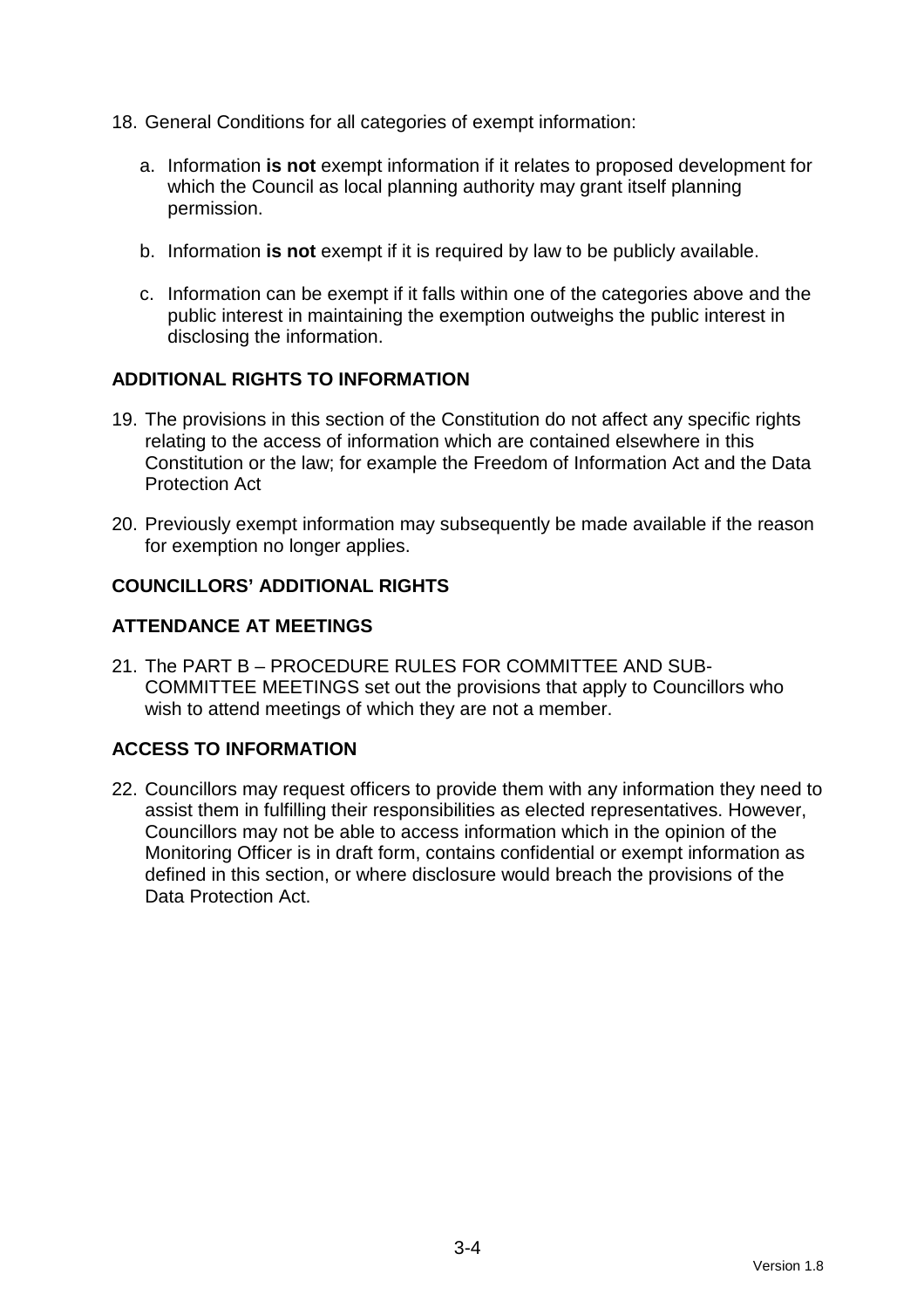**PART FOUR** 

**ACCOUNTABILITY** 

# **RESPONSIBILITY FOR FUNCTIONS**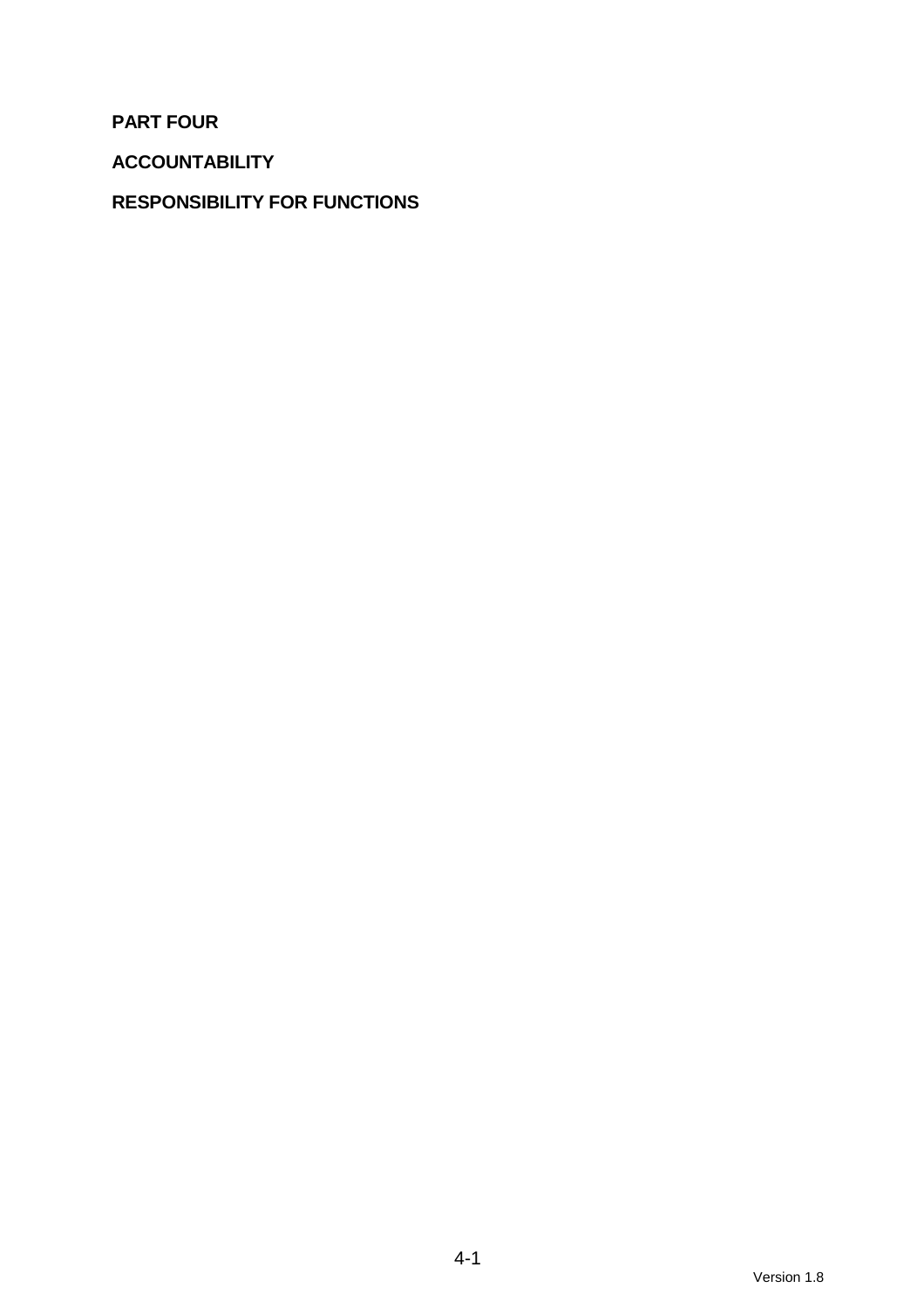# **INTRODUCTION**

- 1. This part of the Constitution sets out the responsibilities of Full Council, its committees and officers.
- 2. In the absence of the relevant committee chairman, the vice-chairman will substitute.
- 3. All Councillors are encouraged to undertake regular training and for the following committees there is a specific training requirement:
	- a. Appeals Committee
	- b. Planning and Licensing Committee
	- c. Rights of Way Committee
	- d. Senior Staffing Sub-Committee
- 4. The Council has established scrutiny committees to deal with health matters; other statutory scrutiny functions will be carried out by the Policy Committee and Community Safety Committee.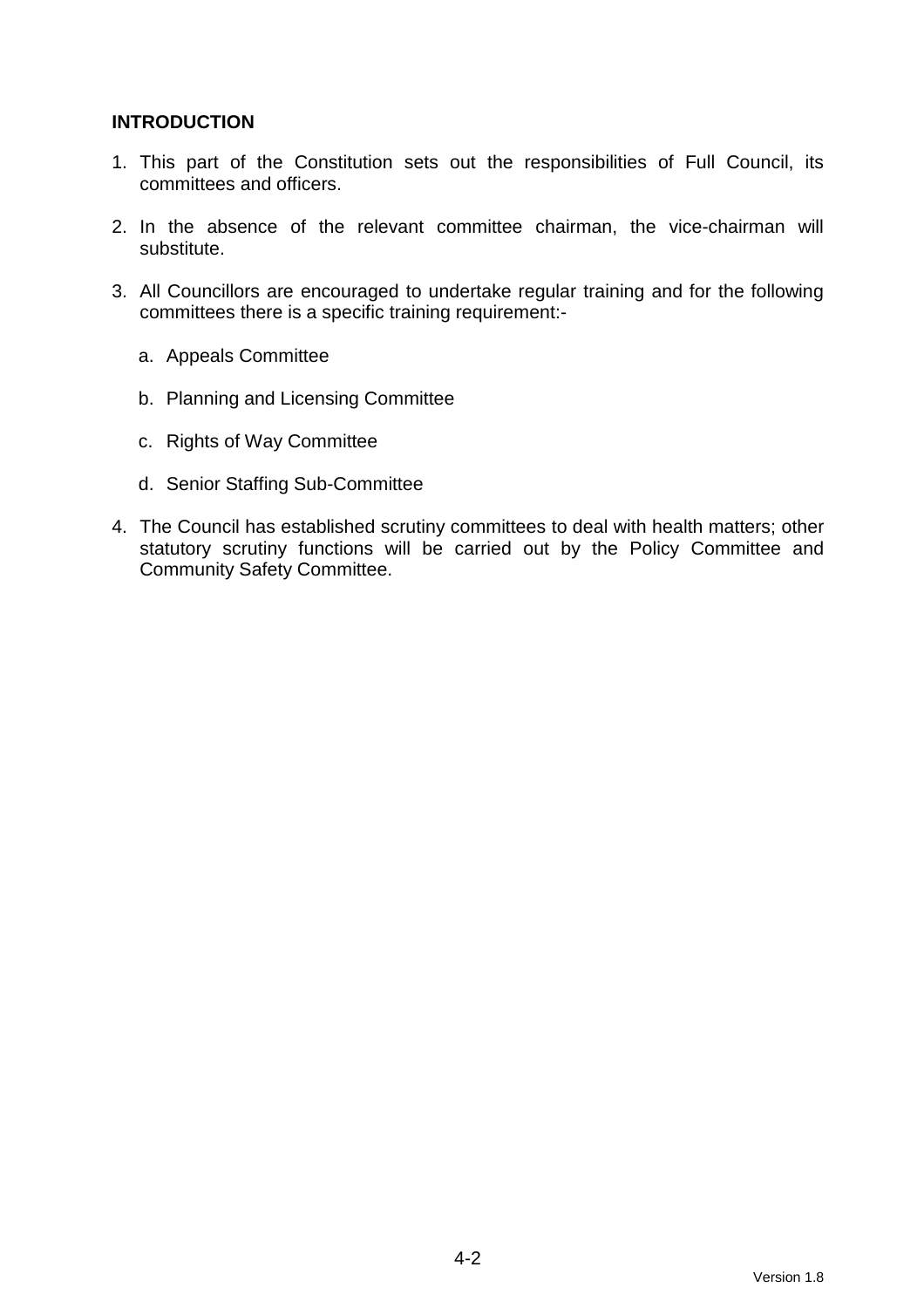# **PART A – TERMS OF REFERENCE**

### **THE FULL COUNCIL**

- 2. The functions listed below are reserved to the Full Council and can only be discharged by the Full Council:
	- a. Determining all policies and plans statutorily reserved to the Full Council including:
		- Annual library plan/strategy
		- Crime and disorder reduction strategy (Community Safety Agreement)
		- Local transport plan
		- Plans and alterations which together comprise the Development Plan
		- Sustainable community strategy
		- Youth justice plan (Youth Crime Strategy)
	- b. The approval or adoption of a plan or strategy for the control of the Council's borrowing, investments or capital expenditure, or for determining the Council's minimum revenue provision; the Budget
	- c. The approval of any of the above documents in the event they, or part of them, need to be submitted to the Secretary of State or any Government Minister for final approval, including where they are to be submitted in draft form
	- d. The approval of changes to any plan or strategy referred to above, unless:
		- that change is required by the Secretary of State or any Government Minister where the plan or strategy has been submitted to them for approval, or
		- Full Council specifically delegated authority in relation to these functions when it approved or adopted the plan or strategy
	- e. Adopting and changing the Constitution
	- f. Establishing committees and deciding their terms of reference and size
	- g. Appointing and removing chairmen and vice-chairmen
	- h. Authorising appointments to any joint committees
	- i. Authorising appointments to the Nottinghamshire and City of Nottingham Fire Authority
	- j. Approving a Members' Allowances Scheme including any provision for Chairman's and Vice Chairman's expenses
	- k. Approving the annual Senior Officer Pay Policy Statement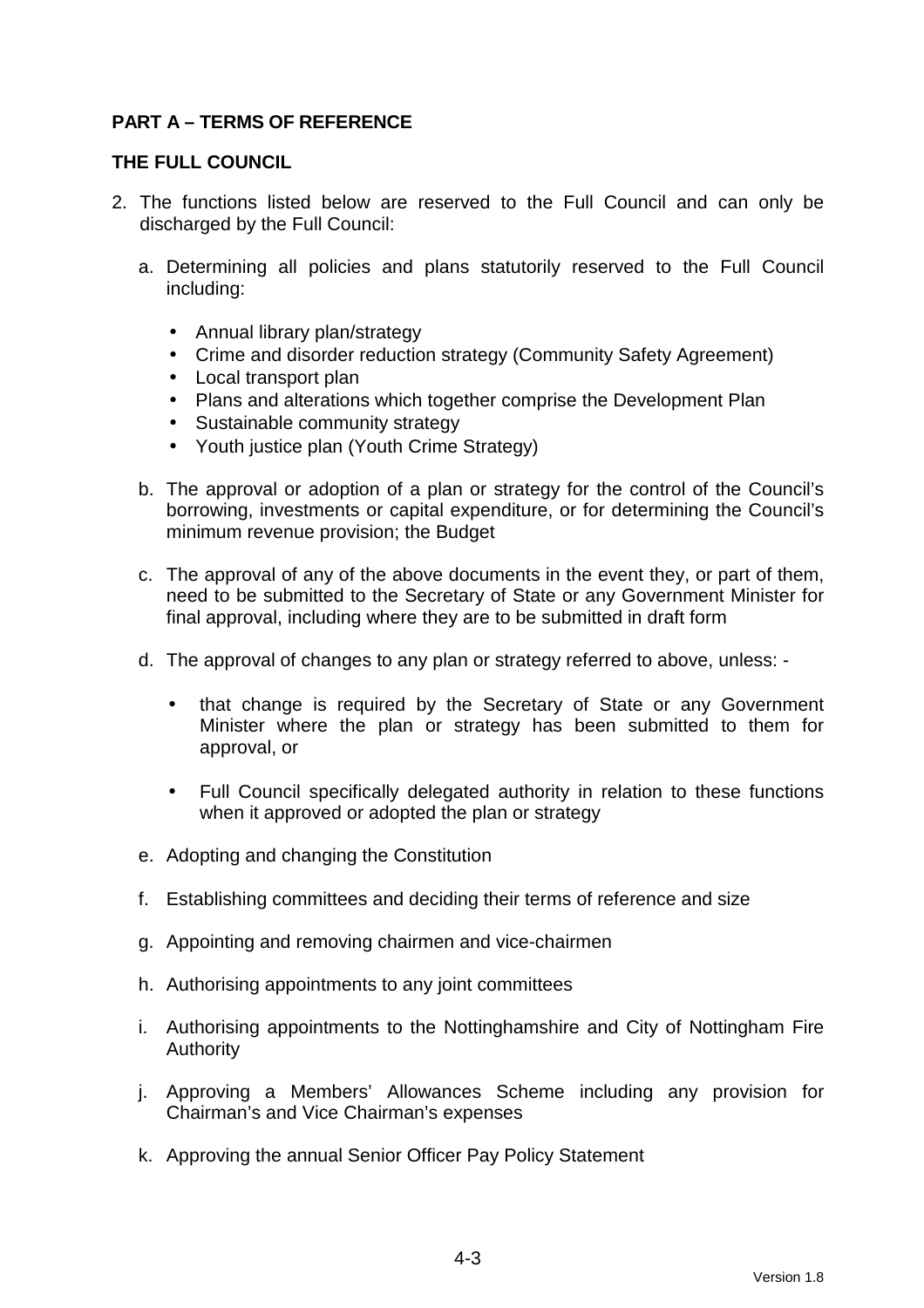- l. Confirming the appointment of, and dismissing, the Head of Paid Service, the Monitoring Officer and the Chief Finance Officer
- m. Making any request to the Local Government Boundary Commission for England for single-member electoral areas
- n. The passing of a resolution to change the County's electoral scheme
- o. Making an order to give effect to recommendations made in a community governance review
- p. In relation to any overview and scrutiny committees, permitting a co-opted member to vote at meetings of that committee
- q. Changing the name of the County
- r. Conferring the title of honorary alderman
- s. Making, amending, revoking, re-enacting and adopting bye-laws and promoting and opposing the making of local legislation and personal bills in Parliament
- t. Any other function which, by law, must be reserved to the Full Council

#### **POLICY COMMITTEE – TERMS OF REFERENCE**

- 3. The powers and functions set out below are delegated by the Full Council:
	- a. All decisions within the control of the Council including but not limited to those listed in the Table below
	- b. Policy development and approval except on matters reserved for the Full Council
	- c. Review of performance on at least a quarterly basis
	- d. Review of day to day operational decisions taken by Officers
	- e. Approval of consultation responses relating to the Committee's areas of responsibility except for responses to day-to-day technical consultations which will be agreed with the Chairman and reported to the next available Committee following their submission.
	- f. Approval of relevant staffing structures as required
	- g. Approving all Councillor attendance at conferences, seminars and training events including any expenditure incurred, within the remit of this Committee and to receive quarterly reports from Corporate Directors on departmental officer travel outside the UK within the remit of this Committee.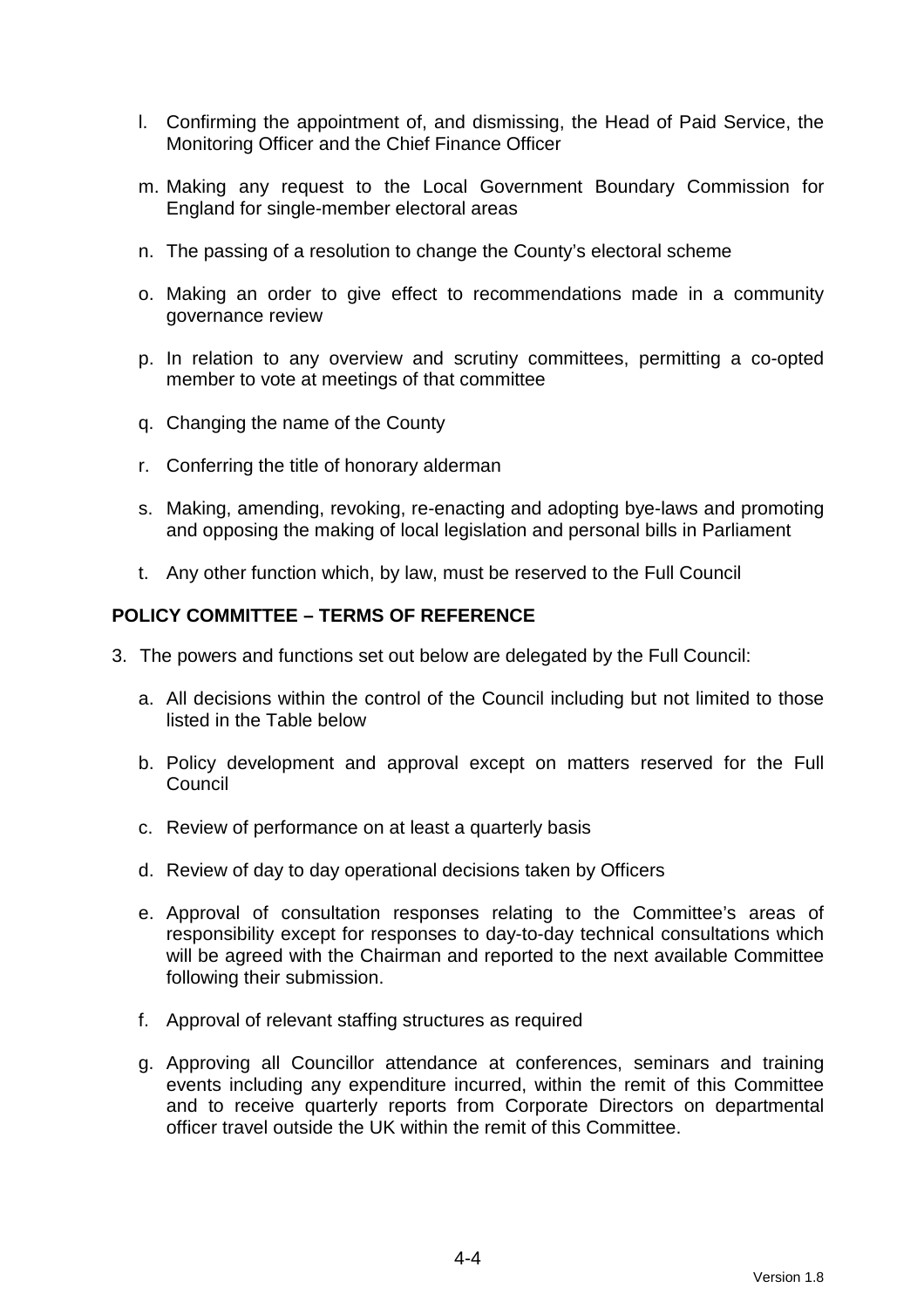- 4. If any report comes within the remit of more than one committee, to avoid the report being discussed at several committees, the report will be presented and determined at the most appropriate committee. If this is not clear, then the report will be discussed and determined by the Policy Committee.
- 5. As part of the detailed work programme the Committee will receive reports on the exercise of powers delegated to Officers.
- 6. The Committee will be responsible for its own projects but, where it considers it appropriate, projects will be co-ordinated by a cross-committee project steering group that will report back to the relevant Committee.

| <b>Table</b>                                                                        |
|-------------------------------------------------------------------------------------|
| Responsibility for ensuring that committees operate under the policy direction of   |
| the County Council and for determining policies not reserved to the Full Council    |
| Responsibility for the discharge of all functions and exercise of all powers of the |
| County Council not expressly reserved to the Full Council or to any other part of   |
| the County Council by statute or by this Constitution                               |
| Responsibility for monitoring and reviewing the overall performance of the          |
| Council                                                                             |
| Responding to any consultations within the remit of more than one committee as      |
| and when required                                                                   |
| Responsibility for those functions relating to elections and local democracy        |
| which are not reserved to the Full Council                                          |
| Responsibility for the Council's internal and external communications policy and    |
| its implementation                                                                  |
| Responsibility for Information Governance including but not limited to Data         |
| Protection and Freedom of Information                                               |
| Responsibility for monitoring and reviewing the Council's customer strategy and     |
| any matters dealt with by the Business Services Centre                              |
| Responsibility for ensuring the Council meets its equalities duties                 |
| Responsibility for ensuring high standards of conduct by the County Council, its    |
| Councillors, co-opted members and Officers                                          |
| Responsibility for dealing with all matters relating to alleged breaches of the     |
| Code of Conduct for Councillors and Co-opted Members                                |
| Responsibility for the implementation of and revision to all codes of conduct and   |
| practice of the County Council                                                      |
| Responsibility for all remaining statutory overview and scrutiny powers except      |
| those delegated to a health scrutiny committee and Community Safety                 |
| Committee                                                                           |
| Responsibility for the Council's risk management strategy                           |
| Responsibility for reviewing annual reports and inspection reports not within the   |
| remit of another committee                                                          |
| Responsibility for approving the recruitment process for any independent            |
| members of committees and panels required by statute                                |
| Responsibility for the Council's Improvement Programme                              |
| Responsibility for Legal and Democratic Services                                    |
| Responsibility for resolving any issues arising from the Members' Allowances        |
| <b>Scheme</b>                                                                       |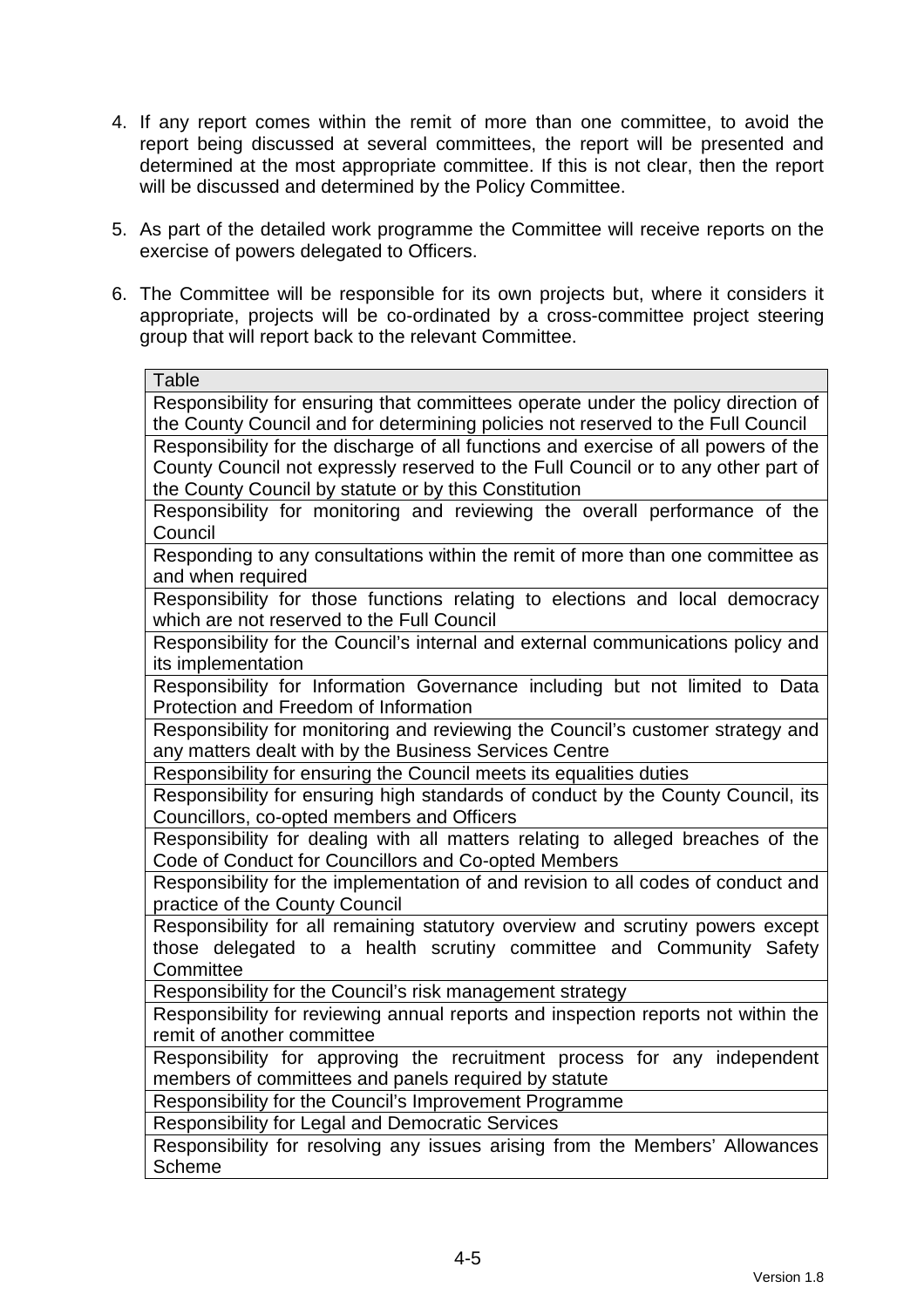**Table** 

Responsibility for authorising hospitality to be offered by the County Council except where the cost is to be covered by the Chairman of the County Council's individual budget

Responsibility for making changes to the organsiations on the list of Outside Bodies

# **GRANT AID SUB-COMMITTEE – TERMS OF REFERENCE**

- 7. This is a sub-committee of the Policy Committee.
- 8. The exercise of the powers and functions set out below are delegated in relation to grant aid and voluntary sector liaison:
	- a. All decisions within the control of the Council including but not limited to those listed in the Table below
	- b. Policy development in relation to grant aid and voluntary sector liaison, subject to approval by the Policy Committee or the Full Council
	- c. Review of performance on at least a quarterly basis
	- d. Review of day to day operational decisions taken by Officers
	- e. Approval of consultation responses except for responses to day-to-day technical consultations which will be agreed with the Chairman and reported to the next available Committee following their submission.
	- f. Approving all Councillor attendance at conferences, seminars and training events including any expenditure incurred, within the remit of this Committee and to receive quarterly reports from Corporate Directors on departmental officer travel outside the UK within the remit of this Committee.
- 9. As part of the detailed work programme the Sub-Committee will receive reports on the exercise of powers delegated to Officers.
- 10. The Sub-Committee will be responsible for its own projects but, where it considers it appropriate, projects will be considered by a cross-committee project steering group that will report back to the Policy Committee.

Table Responsibility for Grant Aid as defined in the grant aid strategy Responsibility for strategic engagement with the voluntary sector

#### **ADULT SOCIAL CARE AND HEALTH COMMITTEE – TERMS OF REFERENCE**

11. The exercise of the powers and functions set out below are delegated by the Full Council in relation to adult social care and health: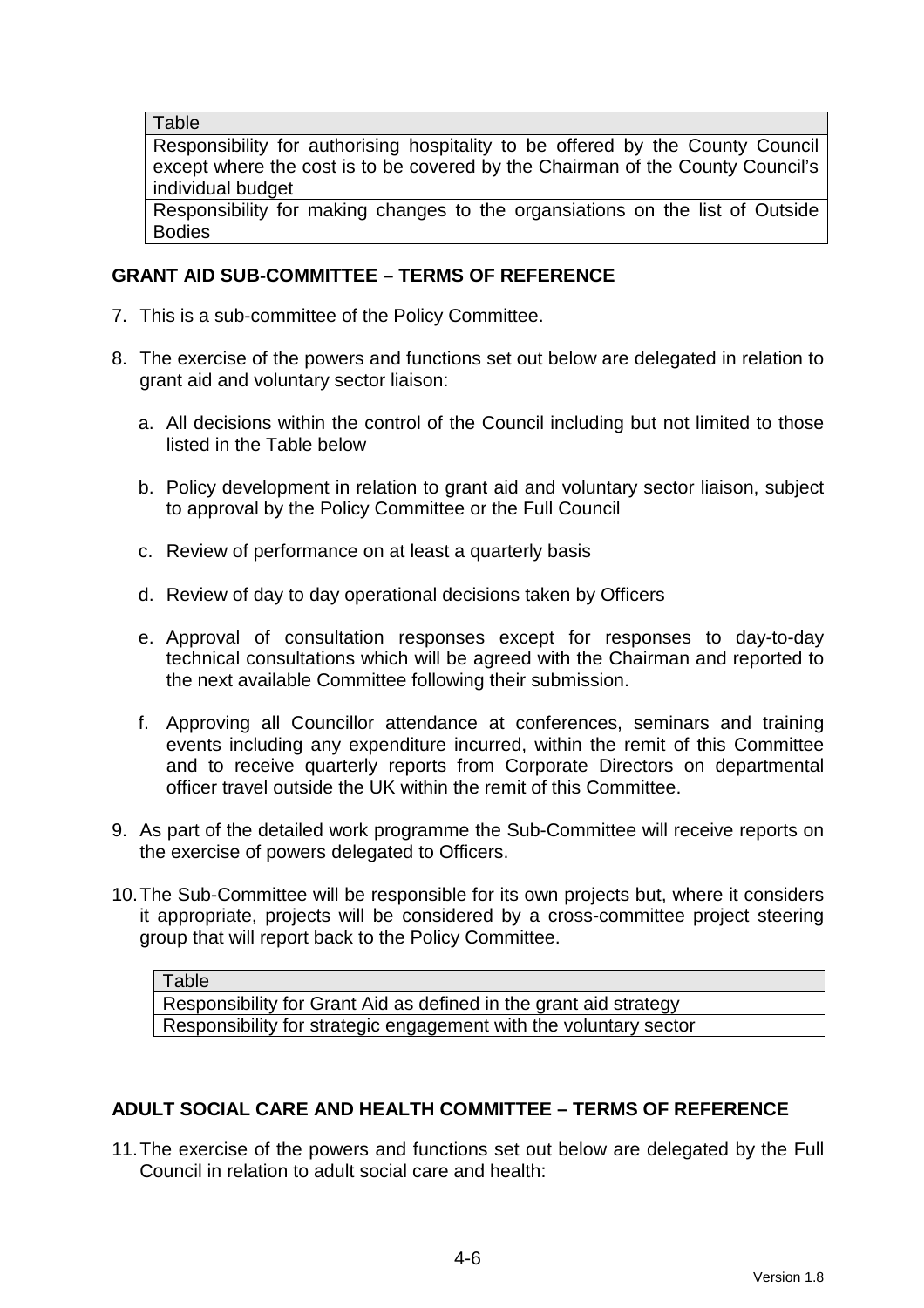- a. All decisions within the control of the Council including but not limited to those listed in the Table below
- b. Policy development in relation to adult social care and health, subject to approval by the Policy Committee or the Full Council
- c. Review of performance in relation to the services provided on at least a quarterly basis
- d. Review of day to day operational decisions taken by Officers
- e. Approval of relevant consultation responses except for responses to day-to-day technical consultations which will be agreed with the Chairman and reported to the next available Committee following their submission.
- f. Approval of relevant staffing structures as required
- g. Approving all Councillor attendance at conferences, seminars and training events including any expenditure incurred, within the remit of this Committee and to receive quarterly reports from Corporate Directors on departmental officer travel outside the UK within the remit of this Committee.
- 12. If any report comes within the remit of more than one committee, to avoid the report being discussed at several committees, the report will be presented and determined at the most appropriate committee. If this is not clear, then the report will be discussed and determined by the Policy Committee.
- 13. As part of the detailed work programme the Committee will receive reports on the exercise of powers delegated to Officers.
- 14. The Committee will be responsible for its own projects but, where it considers it appropriate, projects will be considered by a cross-committee project steering group that will report back to the most appropriate Committee.

#### Table

Responsibility for adult social care matters (eg. people aged 18 or over with eligible social care needs and their carers)

Responsibility for promoting choice and independence in the provision of all adult social care

Responsibility for promoting good health, health improvement and individual and community wellbeing and the reduction of health inequalities

#### **CHILDREN AND YOUNG PEOPLE'S COMMITTEE – TERMS OF REFERENCE**

15. The exercise of the powers and functions set out below are delegated by the Full Council in relation to children and young people to the Committee and its Sub-Committee.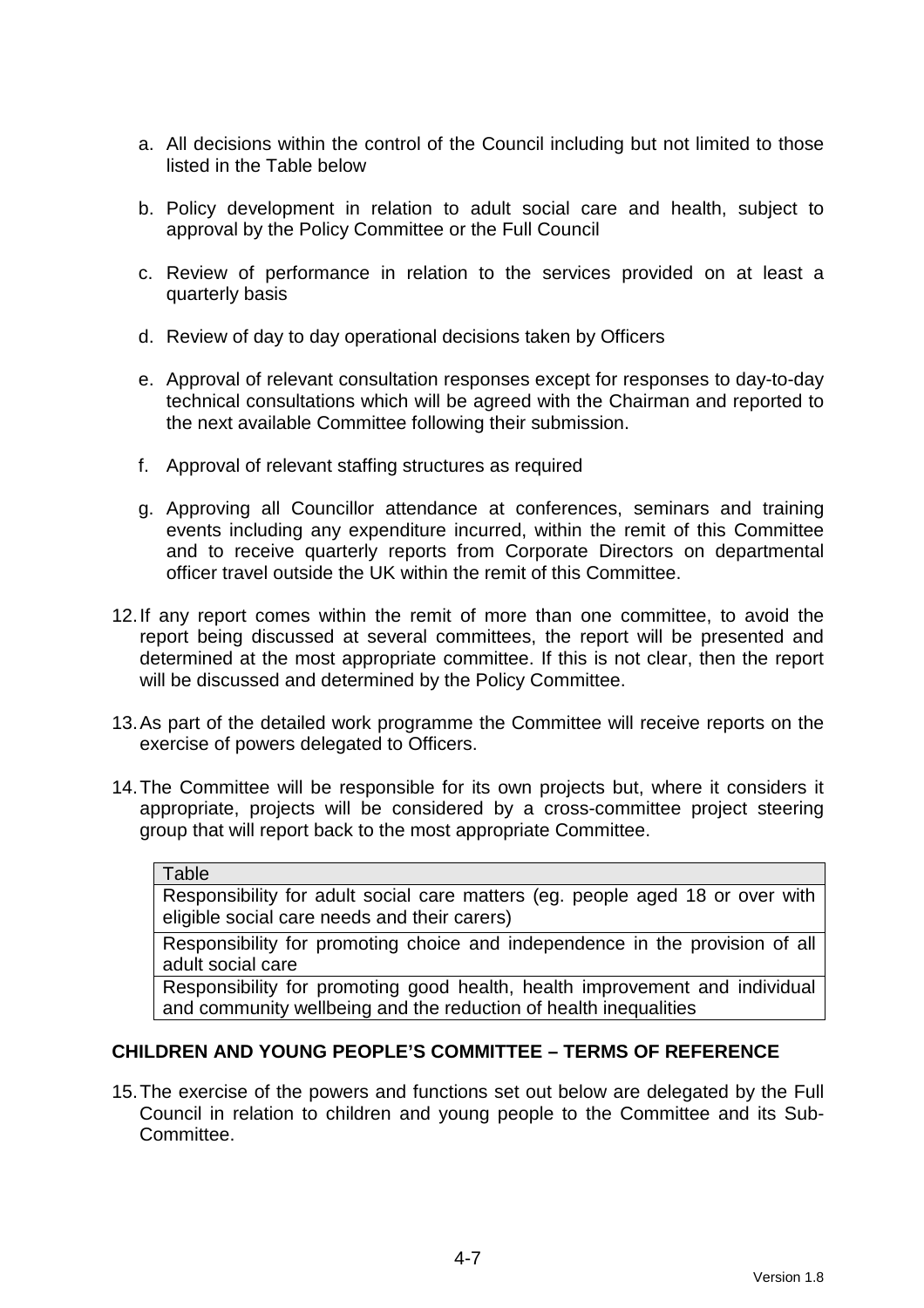- a. All decisions within the control of the Council including but not limited to those listed in the Table below
- b. Policy development in relation to children and young people, subject to approval by the Policy Committee or the Full Council
- c. Review of performance in relation to the services provided on at least a quarterly basis
- d. Review of day to day operational decisions taken by Officers
- e. Approval of consultation responses except for responses to day-to-day technical consultations which will be agreed with the Chairman and reported to the next available Committee following their submission.
- f. Approval of departmental staffing structures as required
- g. Approving all Councillor attendance at conferences, seminars and training events including any expenditure incurred, within the remit of this Committee and the Corporate Parenting Sub-Committee and to receive quarterly reports from Corporate Directors on departmental officer travel outside the UK within the remit of this Committee and the Corporate Parenting Sub-Committee.
- 16. If any report comes within the remit of more than one committee, to avoid the report being discussed at several committees, the report will be presented and determined at the most appropriate committee. If this is not clear, then the report will be discussed and determined by the Policy Committee.
- 17. As part of the detailed work programme the Committee will receive reports on the exercise of powers delegated to Officers.
- 18. The Committee will be responsible for its own projects but, where it considers it appropriate, projects will be considered by a cross-committee project steering group that will report back to the most appropriate Committee.

| Table                                                                          |
|--------------------------------------------------------------------------------|
| Responsibility for services to children and young people in relation to their  |
| care, wellbeing, education or health                                           |
| Responsibility for the functions and powers conferred on or exercisable by the |
| County Council as Local Authority in relation to education                     |
| Responsibility for working with all schools including academies in relation to |
| raising standards of attainment and developing opportunities                   |
| Responsibility for environmental education                                     |
| Responsibility for arts education                                              |
| Responsibility for the Young People's Service                                  |
| Responsibility for Early Years and the Early Years Intervention Service        |
| including Children's Centres                                                   |
| Responsibility for Young People's Sports and Arts Services                     |
| Responsibility for the Targeted Support and Youth Justice Service              |
|                                                                                |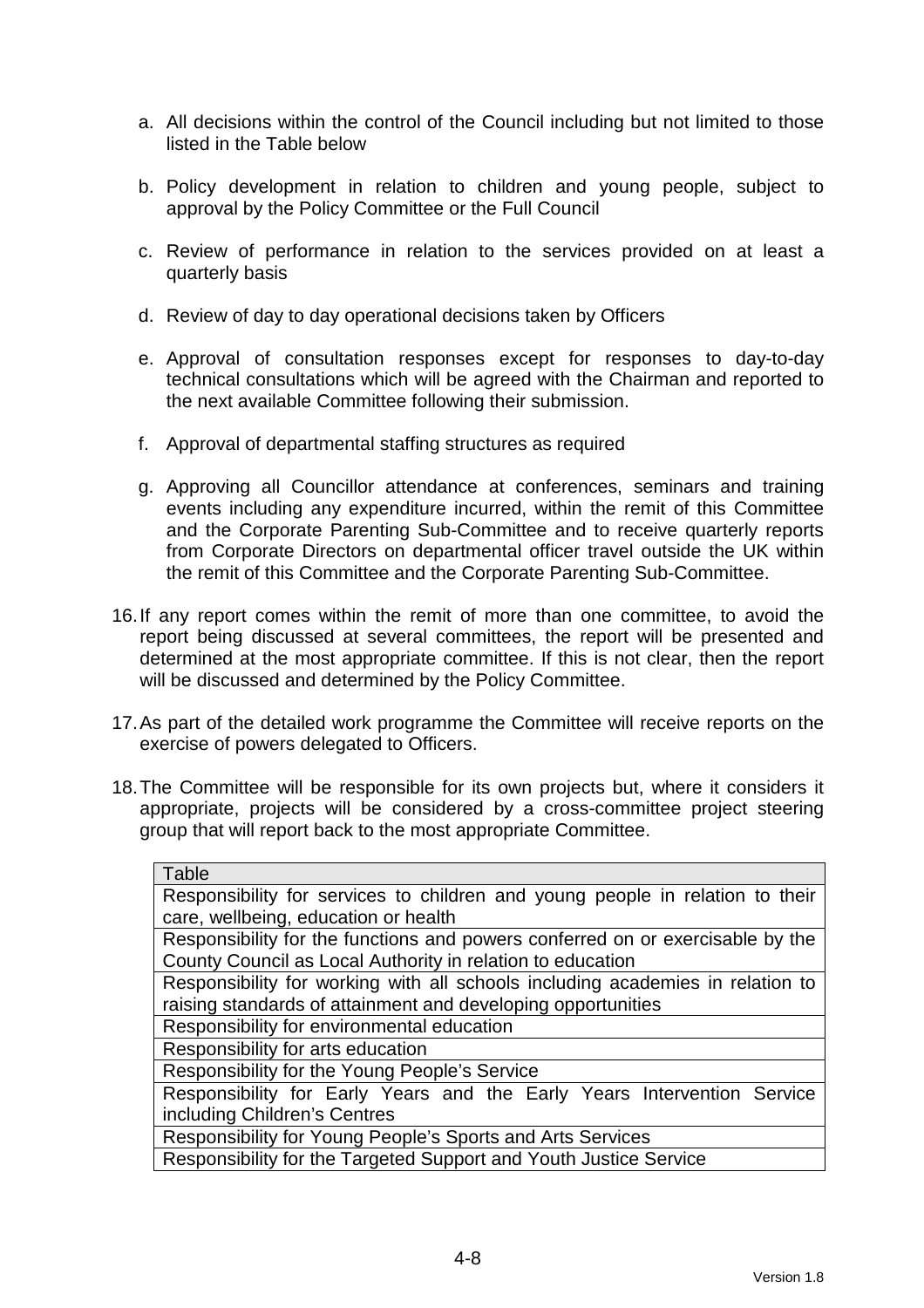19. The Chairman of the Children and Young People's Committee will be designated the lead Councillor for Children and Young People's Services in accordance with Section 19 of the Children Act 2004.

### **CORPORATE PARENTING SUB-COMMITTEE – TERMS OF REFERENCE**

- 20. This is a sub-committee of the Children and Young People's Committee
- 21. The Sub-Committee is responsible for the following:

Table Responsibility for overseeing the County Council's responsibilities as the corporate parent of children and young people in care Responsibility for championing the interests of children and young people in care

#### **COMMUNITY SAFETY COMMITTEE – TERMS OF REFERENCE**

- 22. The exercise of the powers and functions set out below are delegated by the Full Council in relation to community safety:
	- a. All decisions within the control of the Council including but not limited to those listed in the Table below
	- b. Policy development in relation to community safety, subject to approval by the Policy Committee or the Full Council
	- c. Review of performance in relation to the services provided on at least a quarterly basis
	- d. Review of day to day operational decisions taken by officers
	- e. Approval of consultation responses except for responses to day-to-day technical consultations which will be agreed with the Chairman and reported to the next available Committee following their submission.
	- f. Approval of departmental staffing structures as required
	- g. Approving all Councillor attendance at conferences, seminars and training events including any expenditure incurred, within the remit of this Committee and to receive quarterly reports from Corporate Directors on departmental officer travel outside the UK within the remit of this Committee.
- 23. If any report comes within the remit of more than one committee, to avoid the report being discussed at several committees, the report will be presented and determined at the most appropriate committee. If this is not clear, then the report will be discussed and determined by the Policy Committee.
- 24. As part of the detailed work programme the Committee will receive reports on the exercise of powers delegated to Officers.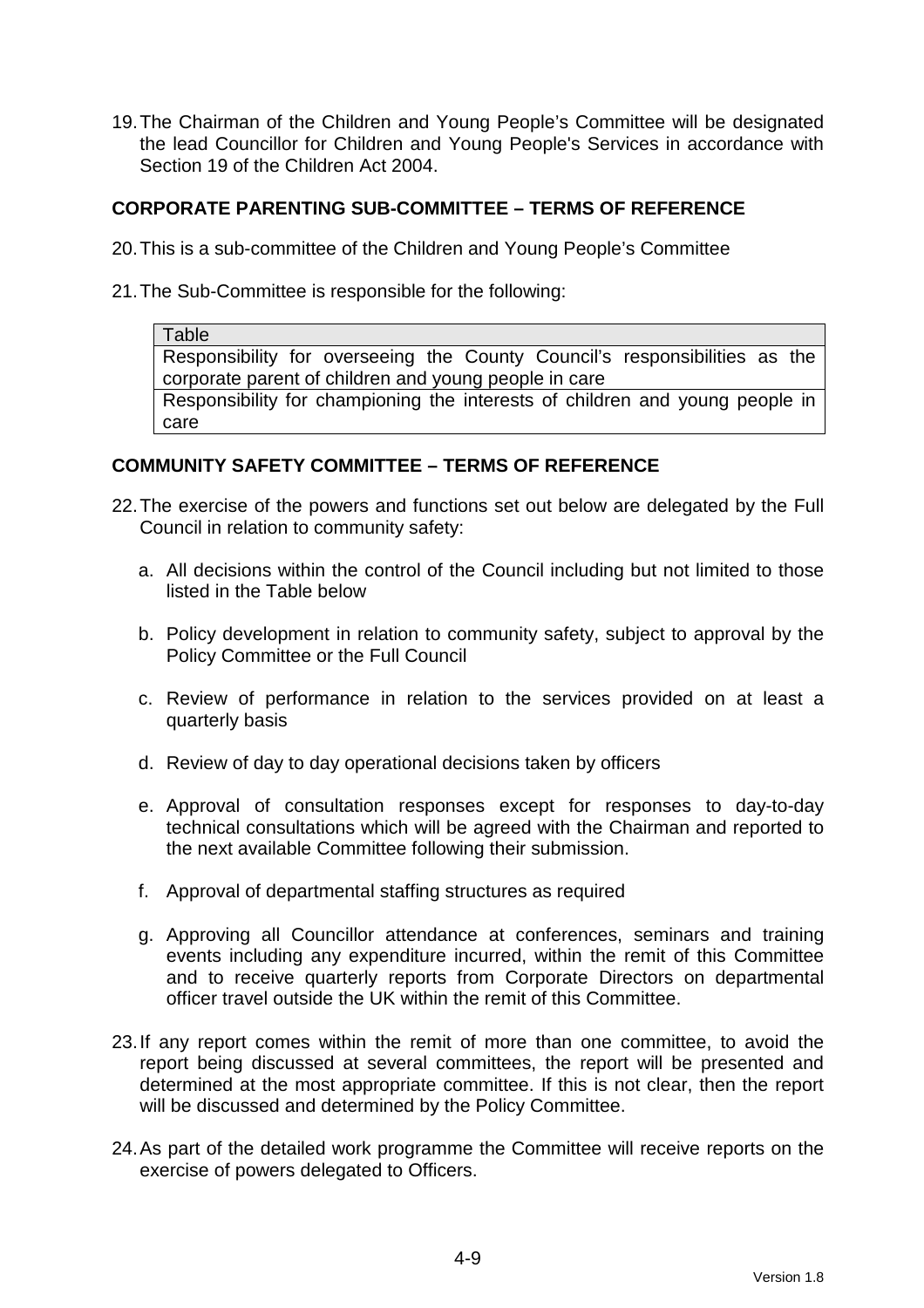25. The Committee will be responsible for its own projects but, where it considers it appropriate, projects will be considered by a cross-committee project steering group that will report back to the most appropriate Committee.

# **Table**

Responsibility for the following statutory duties:-

- community safety
- as a Food Authority
- as a Weights and Measures Authority
- as a Trading Standards Authority and in relation to consumer protection and advice
- the Coroner's Service

Responsibility for civil defence and emergency planning

Responsibility for the registration services for births, deaths and marriages Responsibility for the safety of sports grounds

Responsibility for statutory crime and disorder and flood risk management scrutiny

# **CULTURE COMMITTEE – TERMS OF REFERENCE**

- 26. The exercise of the powers and functions set out below are delegated by the Full Council in relation to culture:
	- a. All decisions within the control of the Council including but not limited to those listed in the Table below
	- b. Policy development in relation to culture, subject to approval by the Policy Committee or the Full Council
	- c. Review of performance in relation to the services provided on at least a quarterly basis
	- d. Review of day to day operational decisions taken by officers
	- e. Approval of consultation responses except for responses to day-to-day technical consultations which will be agreed with the Chairman and reported to the next available Committee following their submission.
	- f. Approval of departmental staffing structures as required
	- g. Approving all Councillor attendance at conferences, seminars and training events including any expenditure incurred, within the remit of this Committee and to receive quarterly reports from Corporate Directors on departmental officer travel outside the UK within the remit of this Committee.
- 27. If any report comes within the remit of more than one committee, to avoid the report being discussed at several committees, the report will be presented and determined at the most appropriate committee. If this is not clear, then the report will be discussed and determined by the Policy Committee.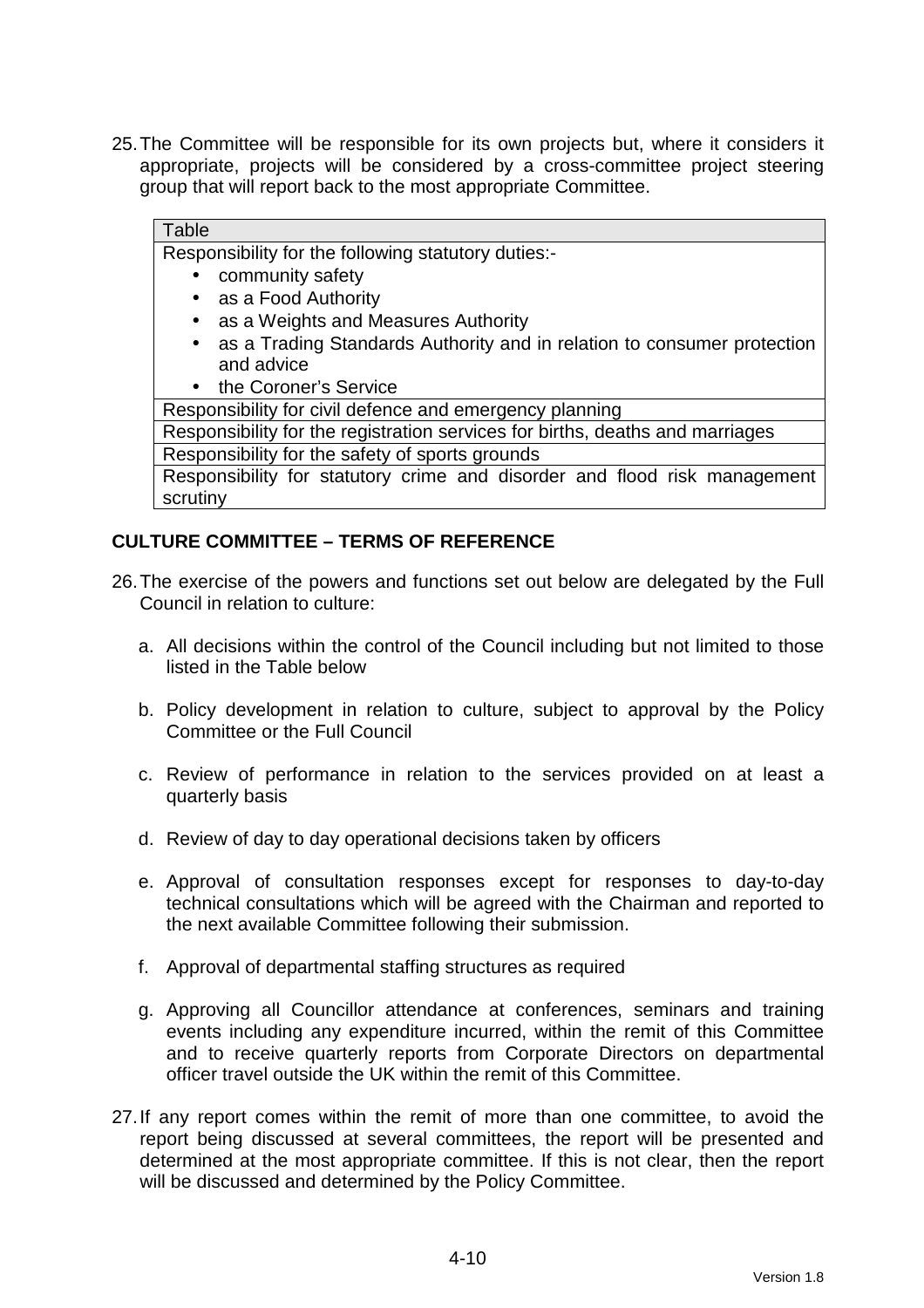- 28. As part of the detailed work programme the Committee will receive reports on the exercise of powers delegated to Officers.
- 29. The Committee will be responsible for its own projects but, where it considers it appropriate, projects will be considered by a cross-committee project steering group that will report back to the most appropriate Committee.

| Table                                                                        |
|------------------------------------------------------------------------------|
| Responsibility for libraries and archives                                    |
| Responsibility for adult learning                                            |
| Responsibility for strategic development of the arts                         |
| Responsibility for development of cultural and heritage activities           |
| Responsibility for support for sports development and sports facilities      |
| throughout the County                                                        |
| Responsibility for country parks, open spaces and other countryside services |
| Responsibility for promotion and development of tourism in the County        |
| Responsibility for conservation and archaeology                              |

# **ECONOMIC DEVELOPMENT COMMITTEE – TERMS OF REFERENCE**

- 30. The exercise of the powers and functions set out below are delegated by the Full Council in relation to economic development:
	- a. All decisions within the control of the Council including but not limited to those listed in the Table below
	- b. Policy development in relation to economic development, subject to approval by the Policy Committee or the Full Council
	- c. Review of performance in relation to the services provided on at least a quarterly basis
	- d. Review of day to day operational decisions taken by officers
	- e. Approval of consultation responses except for responses to day-to-day technical consultations which will be agreed with the Chairman and reported to the next available Committee following their submission.
	- f. Approval of departmental staffing structures as required
	- g. Approving all Councillor attendance at conferences, seminars and training events including any expenditure incurred, within the remit of this Committee and to receive quarterly reports from Corporate Directors on departmental officer travel outside the UK within the remit of this Committee.
- 31. If any report comes within the remit of more than one committee, to avoid the report being discussed at several committees, the report will be presented and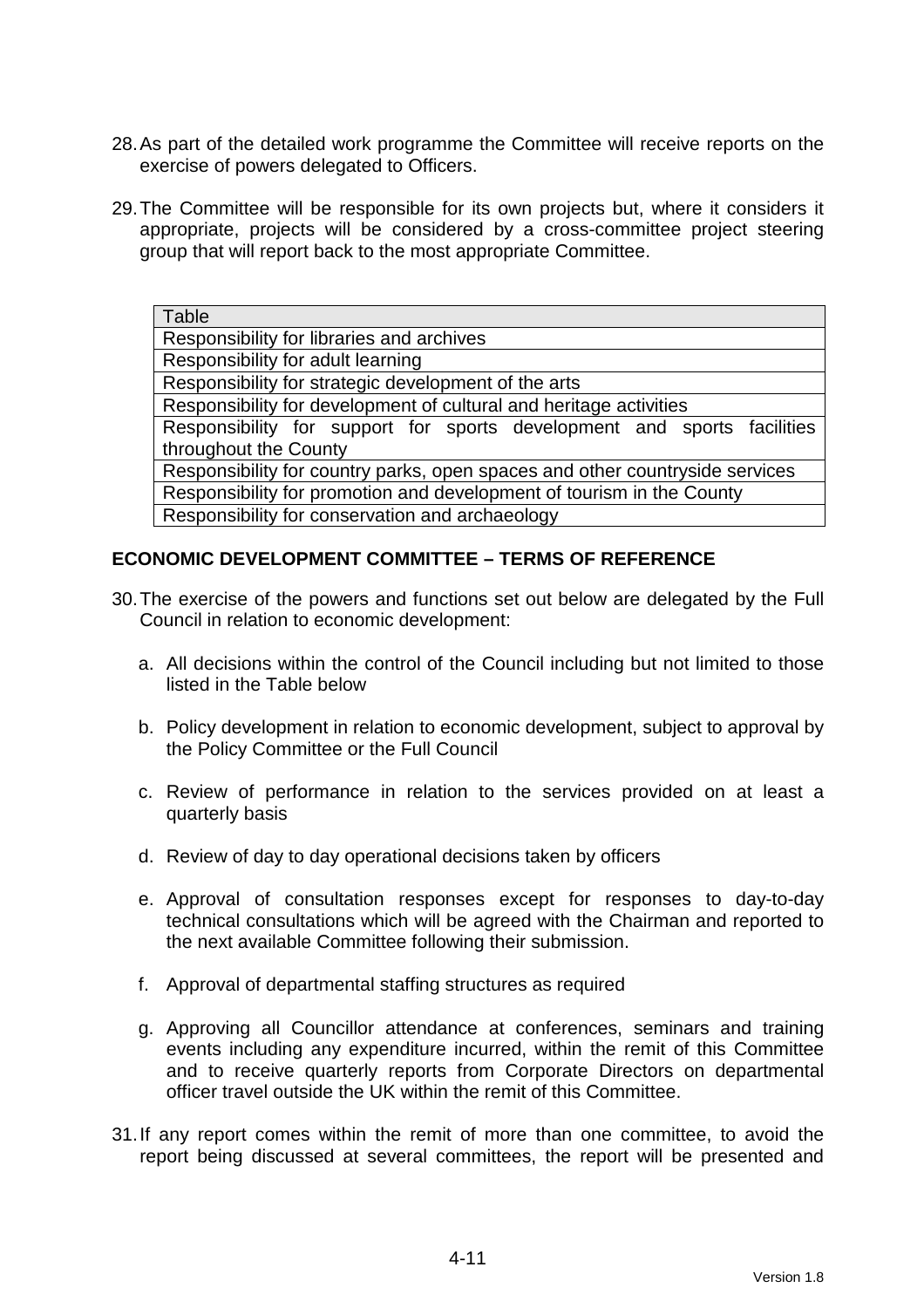determined at the most appropriate committee. If this is not clear, then the report will be discussed and determined by the Policy Committee.

- 32. As part of the detailed work programme the Committee will receive reports on the exercise of powers delegated to officers.
- 33. The Committee will be responsible for its own projects but, where it considers it appropriate, projects will be considered by a cross-committee project steering group that will report back to the most appropriate committee.

#### **Table**

Responsibility for promoting economic development, regeneration and associated activities

Responsibility for liaising with business clubs in the County

#### **ENVIRONMENT AND SUSTAINABILITY COMMITTEE – TERMS OF REFERENCE**

- 34. The exercise of the powers and functions set out below are delegated by the Full Council in relation to environment and sustainability:
	- a. All decisions within the control of the Council including but not limited to those listed in the Table below
	- b. Policy development in relation to environment and sustainability, subject to approval by the Policy Committee or the Full Council
	- c. Review of performance in relation to the services provided on at least a quarterly basis
	- d. Review of day to day operational decisions taken by officers
	- e. Approval of consultation responses except for responses to day-to-day technical consultations which will be agreed with the Chairman and reported to the next available Committee following their submission.
	- f. Approval of departmental staffing structures as required
	- g. Approving all Councillor attendance at conferences, seminars and training events including any expenditure incurred, within the remit of this Committee and to receive quarterly reports from Corporate Directors on departmental officer travel outside the UK within the remit of this Committee.
- 35. If any report comes within the remit of more than one committee, to avoid the report being discussed at several committees, the report will be presented and determined at the most appropriate committee. If this is not clear, then the report will be discussed and determined by the Policy Committee.
- 36. As part of the detailed work programme the Committee will receive reports on the exercise of powers delegated to officers.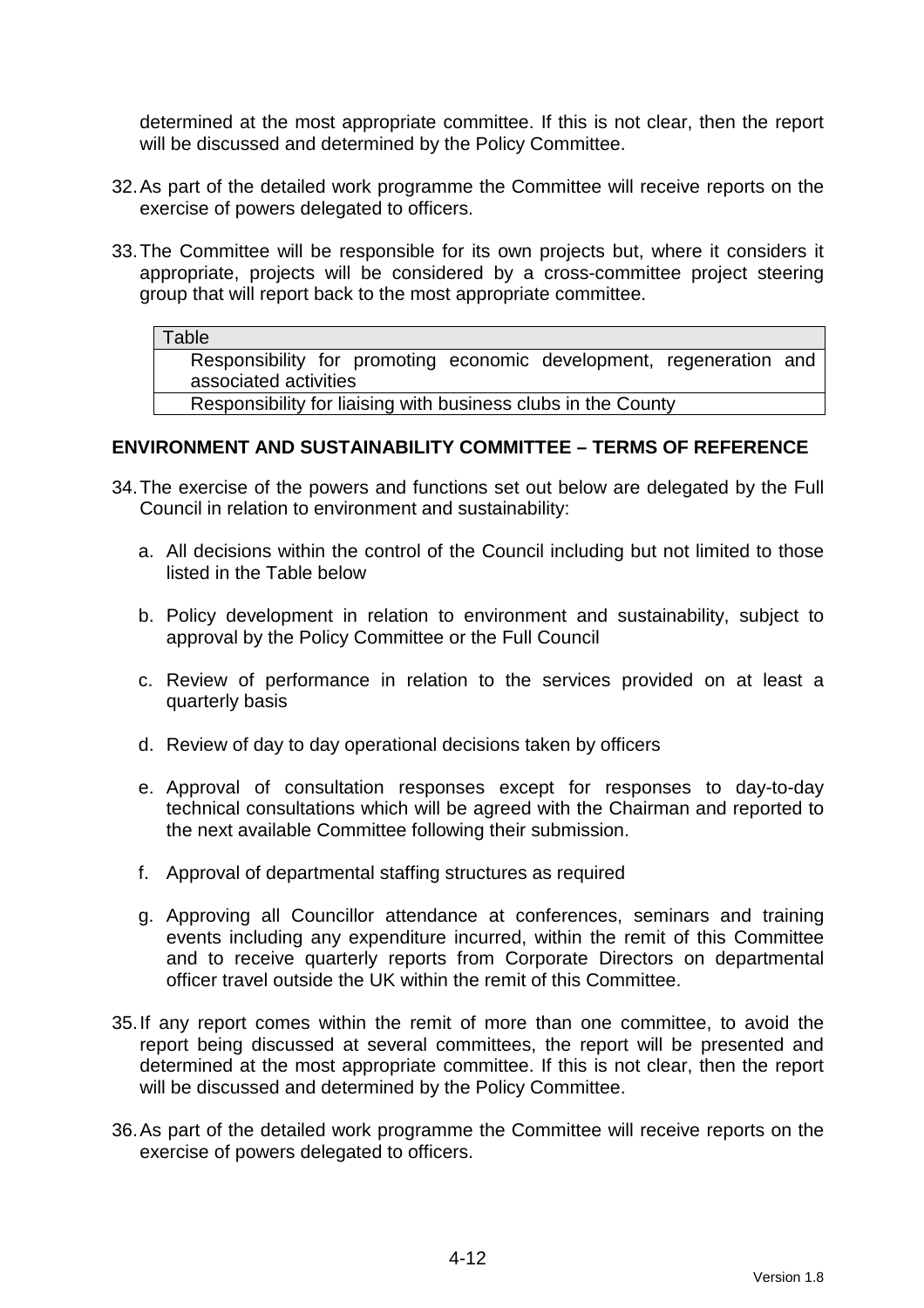37. The Committee will be responsible for its own projects but, where it considers it appropriate, projects will be considered by a cross-committee project steering group that will report back to the most appropriate Committee.

#### Table

Responsibility for all matters relating to minerals and waste planning not falling within the delegation of any other committee.

Responsibility for all matters relating to Council's role as Waste Disposal Authority.

Responsibility for the Local Improvement Scheme

Responsibility for making observations on planning matters on which the County Council is consulted, in accordance with the agreed protocol

Responsibility for all matters relating to environmental awareness and sustainability

Responsibility for any matter relating to the control of pollution or the management of air quality

#### **HEALTH AND WELLBEING BOARD – TERMS OF REFERENCE**

38. To prepare and publish a joint strategic needs assessment.

- 39. To prepare and publish a health and wellbeing strategy based on the needs identified in the joint strategic needs assessment and to oversee the implementation of the strategy.
- 40. Discretion to give Nottinghamshire County Council an opinion on whether the Council is discharging its statutory duty to have due regard to the joint strategic needs assessment and the health and wellbeing strategy.
- 41. To promote and encourage integrated working including joint commissioning in order to deliver cost effective services and appropriate choice. This includes providing assistance and advice and other support as appropriate, and joint working with services that impact on wider health determinants.

#### **HEALTH SCRUTINY COMMITTEE – TERMS OF REFERENCE**

42. Responsibility for scrutinising health matters in the areas covered by the Clinical Commissioning Groups for Ashfield, Bassetlaw, Mansfield and Newark and Sherwood.

#### **JOINT COMMITTEE FOR STRATEGIC PLANNING AND TRANSPORTATION – TERMS OF REFERENCE**

43. To advise the County Council and the City Council on strategic planning and transport matters taking account the best interests of the whole of Greater Nottingham.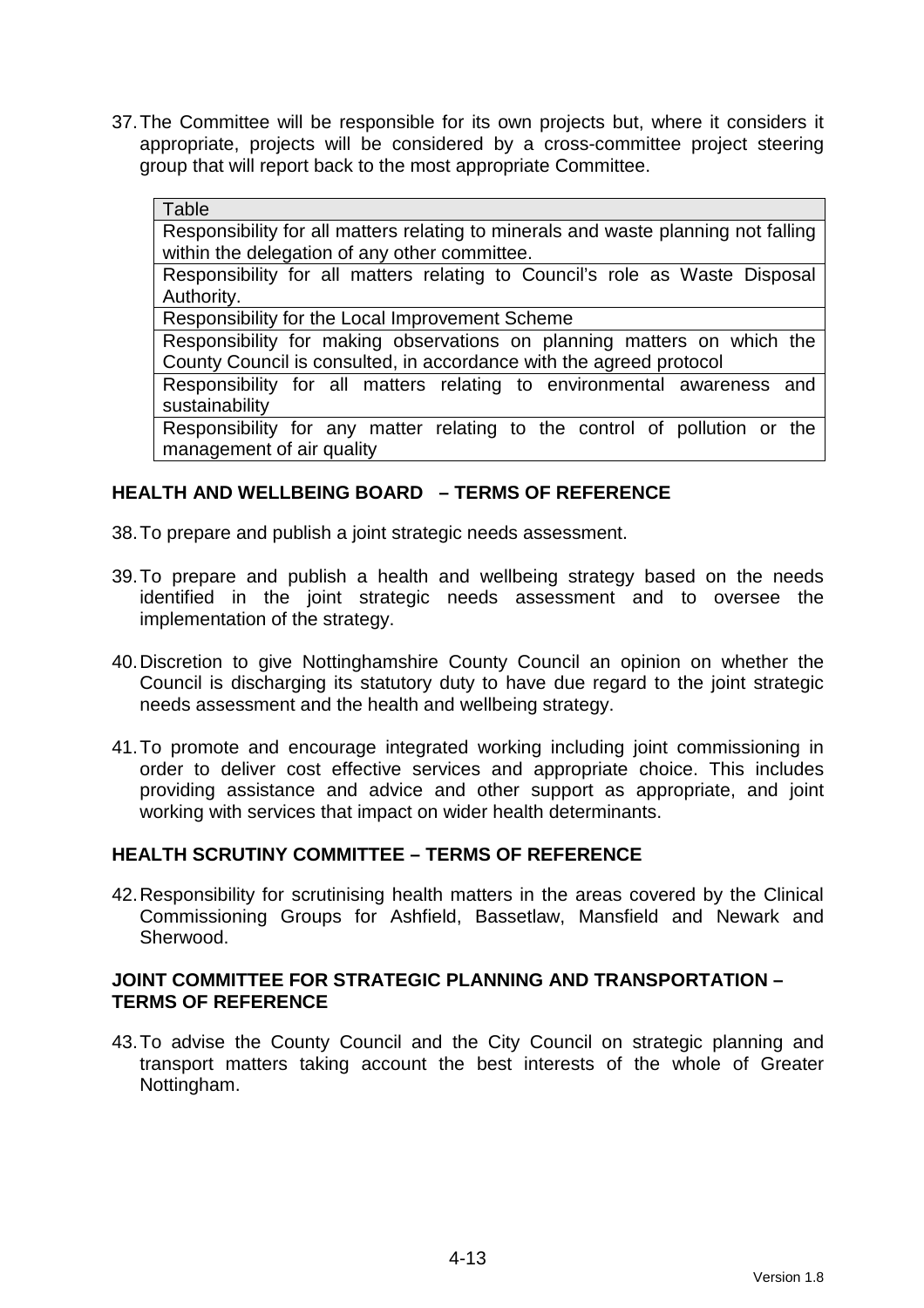#### **JOINT CITY/COUNTY HEALTH SCRUTINY COMMITTEE – TERMS OF REFERENCE**

- 44. To scrutinise health matters which impact on the areas covered by Nottingham City Council and the Broxtowe, Gedling, Hucknall and Rushcliffe areas of Nottinghamshire.
- 45. Where an NHS Trust operates in a wider area than above, to scrutinise any health matter which affects that area with the proviso that it will defer to the relevant City or County Health scrutiny body as requested.

# **LOCAL JOINT RESOLUTIONS COMMITTEE – TERMS OF REFERENCE**

- 46. The exercise of the powers and functions set out below are delegated by the Full Council:
	- a. Responsibility for considering any issues where agreement cannot be reached between management and the trade unions.

**NOTE:** The Committee will have no delegated authority; any recommendations will be referred either to the Personnel Committee or to the Full Council for approval. This Committee will meet only as and when required.

# **PLANNING AND LICENSING COMMITTEE – TERMS OF REFERENCE**

- 47. The exercise of the powers and functions set out below are delegated by the Full Council:
	- a. Responsibility for the regulatory functions of the Council in relation to planning, monitoring, enforcement and licensing.
	- b. Responsibility for all licensing functions given to the Authority by law, except safety of sports grounds.
	- c. Receiving reports on the exercise of powers delegated to officers in relation to functions for which this Committee is responsible.
	- d. Approval for consultation responses relating to the Committee's functions except for responses to day-to-day technical consultations which will be agreed with the Chairman and reported to the next available Committee following their submission.
	- e. Approving all Councillor attendance at conferences, seminars and training events including any expenditure incurred, within the remit of this Committee and to receive quarterly reports from Corporate Directors on departmental officer travel outside the UK within the remit of this Committee.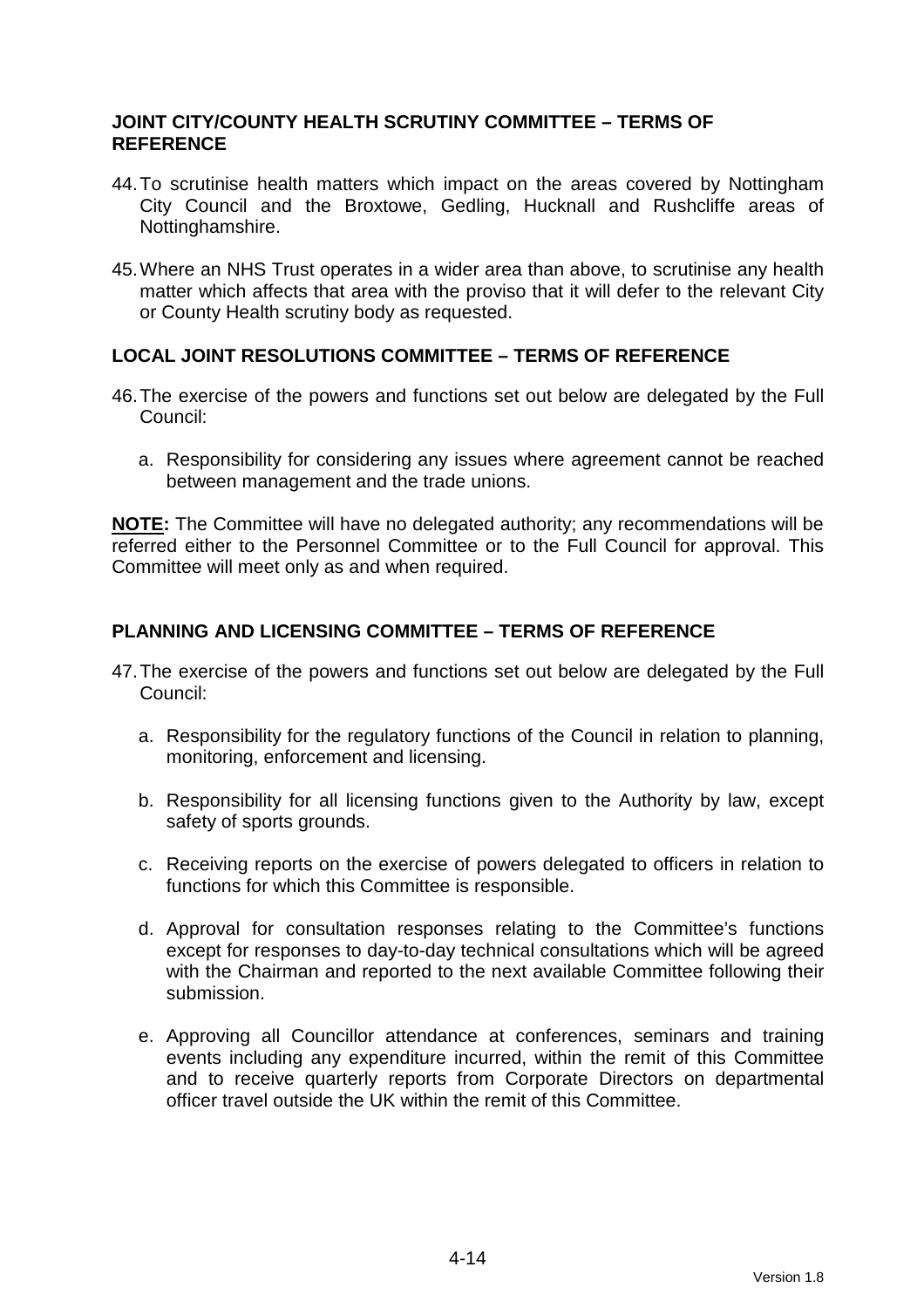# **PUBLIC HEALTH COMMITTEE – TERMS OF REFERENCE**

- 48. The exercise of the powers and functions set out below are delegated by the Full Council in relation to public health:
	- a. All decisions within the control of the Council including but not limited to those listed in the Table below
	- b. Policy development in relation to Public Health, subject to approval by the Policy Committee or the Full Council
	- c. Review of performance in relation to the services provided on at least a quarterly basis
	- d. Review of day to day operational decisions taken by officers
	- e. Approval of consultation responses except for responses to day-to-day technical consultations which will be agreed with the Chairman and reported to the next available Committee following their submission.
	- f. Approval of relevant staffing structures as required
	- g. Approving all Councillor attendance at conferences, seminars and training events including any expenditure incurred, within the remit of this Committee and to receive quarterly reports from Corporate Directors on departmental officer travel outside the UK within the remit of this Committee.
- 49. If any report comes within the remit of more than one committee, to avoid the report being discussed at several committees, the report will be presented and determined at the most appropriate committee. If this is not clear, then the report will be discussed and determined by the Policy Committee.
- 50. As part of the detailed work programme the Committee will receive reports on the exercise of powers delegated to officers.
- 51. The Committee will be responsible for its own projects but, where it considers it appropriate, projects will be considered by a cross-committee project steering group that will report back to the most appropriate committee.

**Table** 

Responsibility for Public Health with the exception of functions reserved to the Health and Wellbeing Board

### **RIGHTS OF WAY COMMITTEE – TERMS OF REFERENCE**

- 52. The exercise of the powers and functions set out below are delegated by the Full Council:
	- a. Responsibility for discharging the Council's regulatory powers relating to: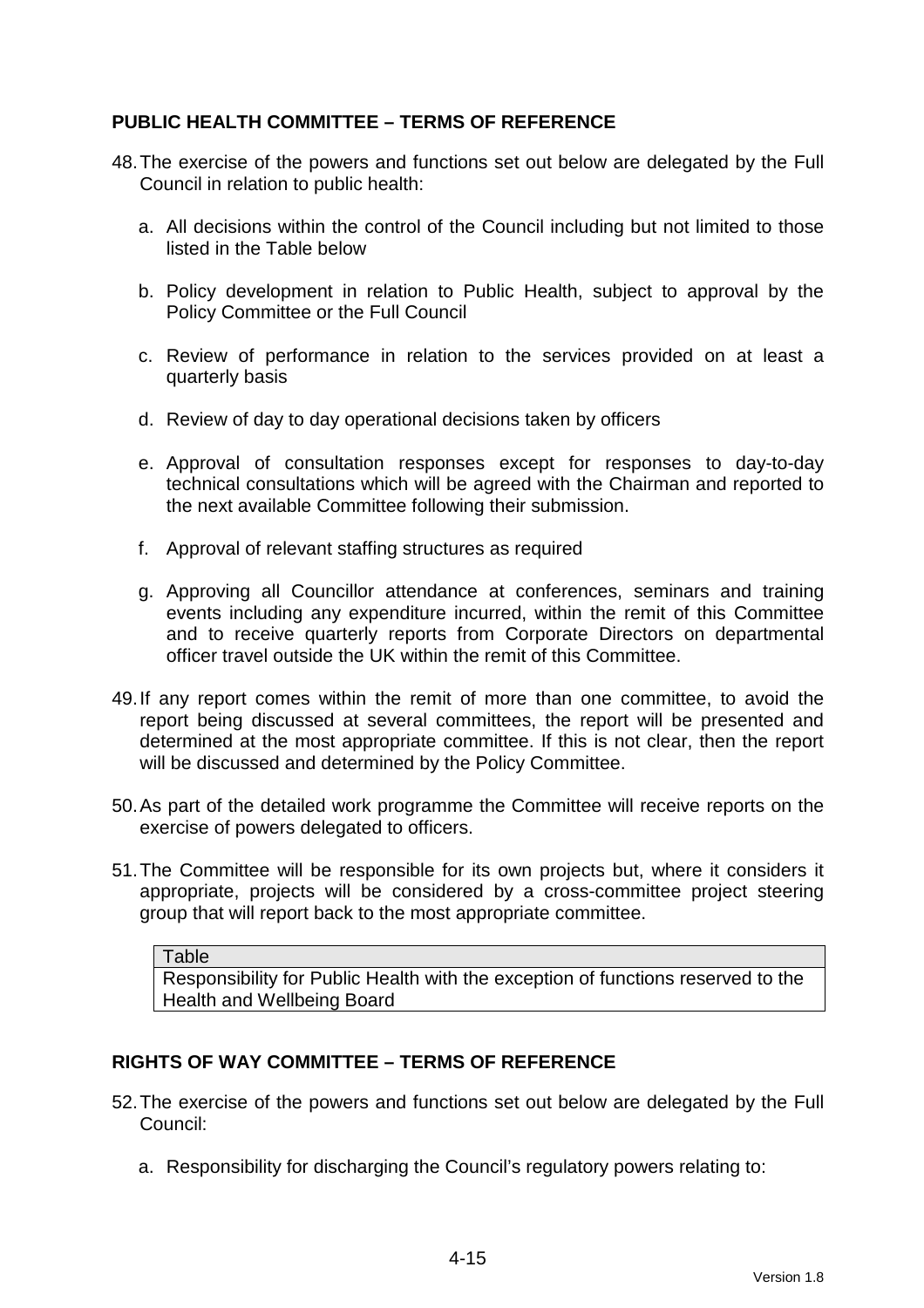- public rights of way
- cycle tracks
- gating orders on recommendation from the relevant committee or as necessary
- common land
- town and village greens
- non-statutory public access routes
- land management agreements
- permissive paths
- b. Receiving reports on the exercise of powers delegated to officers in relation to functions for which this Committee is responsible
- c. Approval of consultation responses relating to the Committee's functions except for responses to day-to-day technical consultations which will be agreed with the Chairman and reported to the next available Committee following their submission.
- d. Approving all Councillor attendance at conferences, seminars and training events including any expenditure incurred, within the remit of this Committee and to receive quarterly reports from Corporate Directors on departmental officer travel outside the UK within the remit of this Committee.

# **TRANSPORT AND HIGHWAYS COMMITTEE – TERMS OF REFERENCE**

- 53. The exercise of the powers and functions set out below are delegated by the Full Council in relation to transport and highways:
	- a. All decisions within the control of the Council including but not limited to those listed in the Table below
	- b. Policy development in relation to transport and highways, subject to approval by the Policy Committee or the Full Council
	- c. Review of performance in relation to the services provided on at least a quarterly basis
	- d. Review of day to day operational decisions taken by officers
	- e. Approval of consultation responses except for responses to day-to-day technical consultations which will be agreed with the Chairman and reported to the next available Committee following their submission.
	- f. Approval of departmental staffing structures as required
	- g. Approving all Councillor attendance at conferences, seminars and training events including any expenditure incurred, within the remit of this Committee and to receive quarterly reports from Corporate Directors on departmental officer travel outside the UK within the remit of this Committee.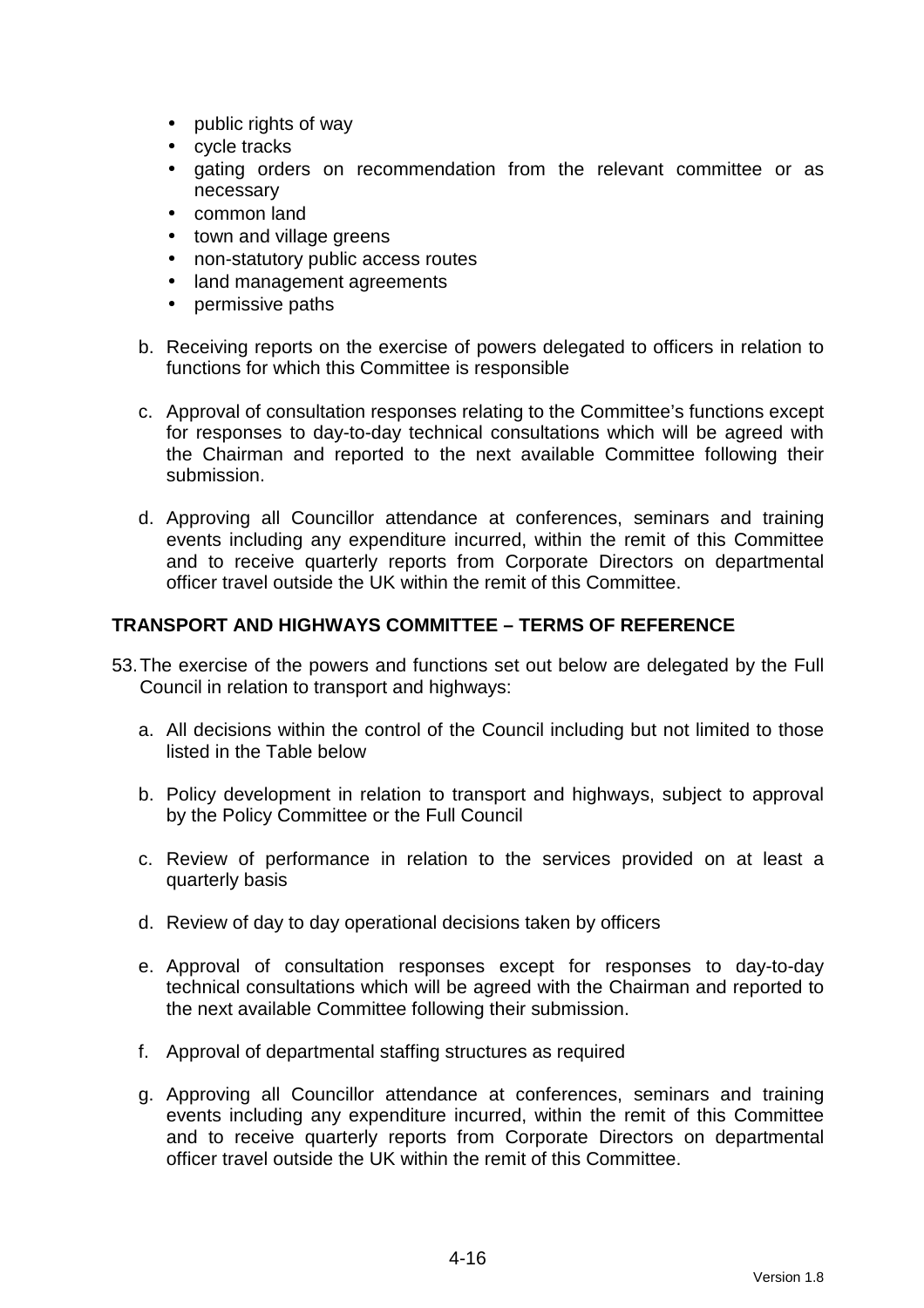- 54. If any report comes within the remit of more than one committee, to avoid the report being discussed at several committees, the report will be presented and determined at the most appropriate committee. If this is not clear, then the report will be discussed and determined by the Policy Committee.
- 55. As part of the detailed work programme the Committee will receive reports on the exercise of powers delegated to officers.
- 56. The Committee will be responsible for its own projects but, where it considers it appropriate, projects will be considered by a cross-committee project steering group that will report back to the most appropriate Committee.

#### **Table**

Responsibility for transport and highways (except those which are delegated to other committees) including:

- the planning, management and maintenance of highways including traffic management and residents' parking schemes
- the development of integrated transport systems
- road safety

Responsibility for making highways observations relating to planning applications, on which the County Council is consulted as required by the agreed protocol

Responsibility for the provision of passenger transport services, including bus and rail initiatives

Responsibility for the Council's highways internal trading organisations

## **INTERNAL MANAGEMENT COMMITTEES**

## **AUDIT COMMITTEE – TERMS OF REFERENCE**

- 57. The exercise of the powers and functions set out below are delegated by the Full Council:
	- a. Responsibility for advising Council on the adequacy of the Council's systems of internal control and overseeing the external auditor's annual audit of the accounts
	- b. Responsibility for maintaining an overview of the Council's Financial Regulations and anti-fraud and anti-corruption strategies

## **CONDUCT COMMITTEE - TERMS OF REFERENCE**

58. The exercise of the powers and functions set out below are delegated by the Full Council in relation to the Code of Conduct for Councillors and Co-opted Members:

**Table** 

Responsibility for considering complaints relating to alleged breaches of the Code of Conduct for Councillors and Co-Opted Members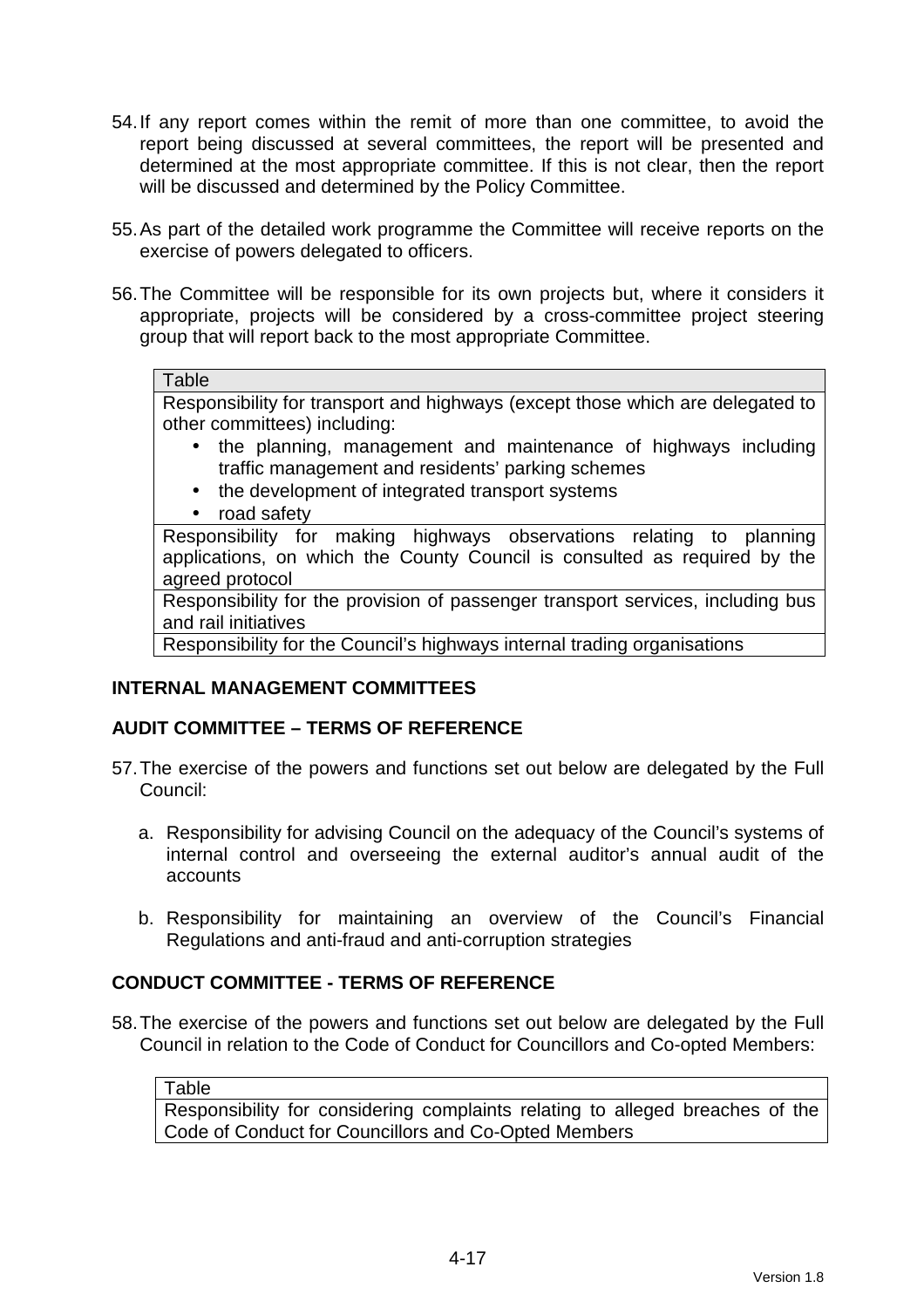## **FINANCE AND PROPERTY COMMITTEE – TERMS OF REFERENCE**

- 59. The exercise of the powers and functions set out below are delegated by the Full Council in relation to finance and property:
	- a. All decisions within the control of the Council including but not limited to those listed in the Table below
	- b. Policy development in relation to finance and property, subject to approval by the Policy Committee or the Full Council
	- c. Review of performance in relation to the services provided on at least a quarterly basis
	- d. Review of day to day operational decisions taken by officers
	- e. Approval of consultation responses except for responses to day-to-day technical consultations which will be agreed with the Chairman and reported to the next available Committee following their submission.
	- f. Approval of departmental staffing structures as required
	- g. Approving all Councillor attendance at conferences, seminars and training events including any expenditure incurred, within the remit of this Committee and to receive quarterly reports from Corporate Directors on departmental officer travel outside the UK within the remit of this Committee.
- 60. If any report comes within the remit of more than one committee, to avoid the report being discussed at several committees, the report will be presented and determined at the most appropriate committee. If this is not clear, then the report will be discussed and determined by the Policy Committee.
- 61. As part of the detailed work programme the Committee will receive reports on the exercise of powers delegated to officers.
- 62. The Committee will be responsible for its own projects but, where it considers it appropriate, projects will be considered by a cross-committee project steering group that will report back to the most appropriate Committee.

| Table                                                                                                                                            |
|--------------------------------------------------------------------------------------------------------------------------------------------------|
| Responsibility for the financial management of the Authority including<br>recommending to Council the financial strategy, annual revenue budget, |
| annual capital budget, asset management plan and precept on billing<br>authorities                                                               |
| Responsibility for the monitoring, reviewing and development of the financial                                                                    |
| framework of the Council including its audit, investments, budgeting and                                                                         |
| accounting functions                                                                                                                             |

Responsibility for corporate procurement

Responsibility for all property related functions including acquisitions and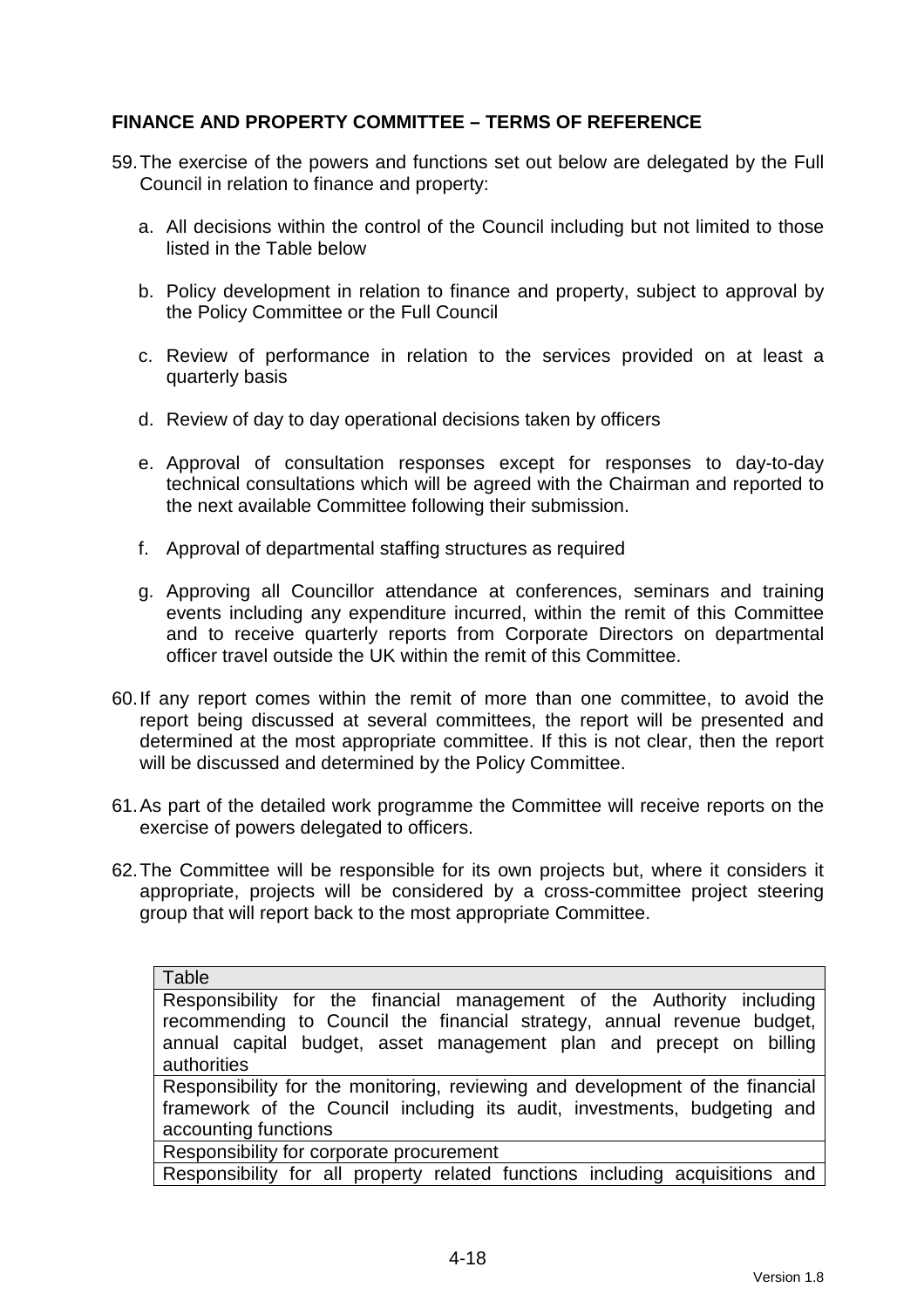**Table** 

disposals

Responsibility for property design and construction and related consultancy services

Responsibility for the Council's information and communication technology (ICT) strategy

Responsibility for monitoring the Councillors' Divisional Fund

Responsibility for the Council's County Supplies internal trading organisation

Reviewing and recommending Financial Regulations to the Council for adoption

# **NOTTINGHAMSHIRE PENSION FUND COMMITTEE – TERMS OF REFERENCE**

- 63. The exercise of the powers and functions set out below are delegated by the Full Council in relation to pensions:
	- a. All decisions within the control of the Council including but not limited to those listed in the Table below
	- b. Policy development in relation to pensions, subject to approval by the Policy Committee or the Full Council
	- c. Review of performance in relation to the services provided on at least a quarterly basis
	- d. Review of day to day operational decisions taken by officers
	- e. Approval of consultation responses except for responses to day-to-day technical consultations which will be agreed with the Chairman and reported to the next available Committee following their submission.
	- f. Approving all Councillor attendance at conferences, seminars and training events including any expenditure incurred, within the remit of this Committee and to receive quarterly reports from Corporate Directors on departmental officer travel outside the UK within the remit of this Committee.
- 64. If any report comes within the remit of more than one committee, to avoid the report being discussed at several committees, the report will be presented and determined at the most appropriate committee. If this is not clear, then the report will be discussed and determined by the Policy Committee.
- 65. As part of the detailed work programme the Committee will receive reports on the exercise of powers delegated to officers.
- 66. The Committee will be responsible for its own projects but, where it considers it appropriate, projects will be considered by a cross-committee project steering group that will report back to the most appropriate Committee.

Table Administering the Nottinghamshire Pension Fund, including investments by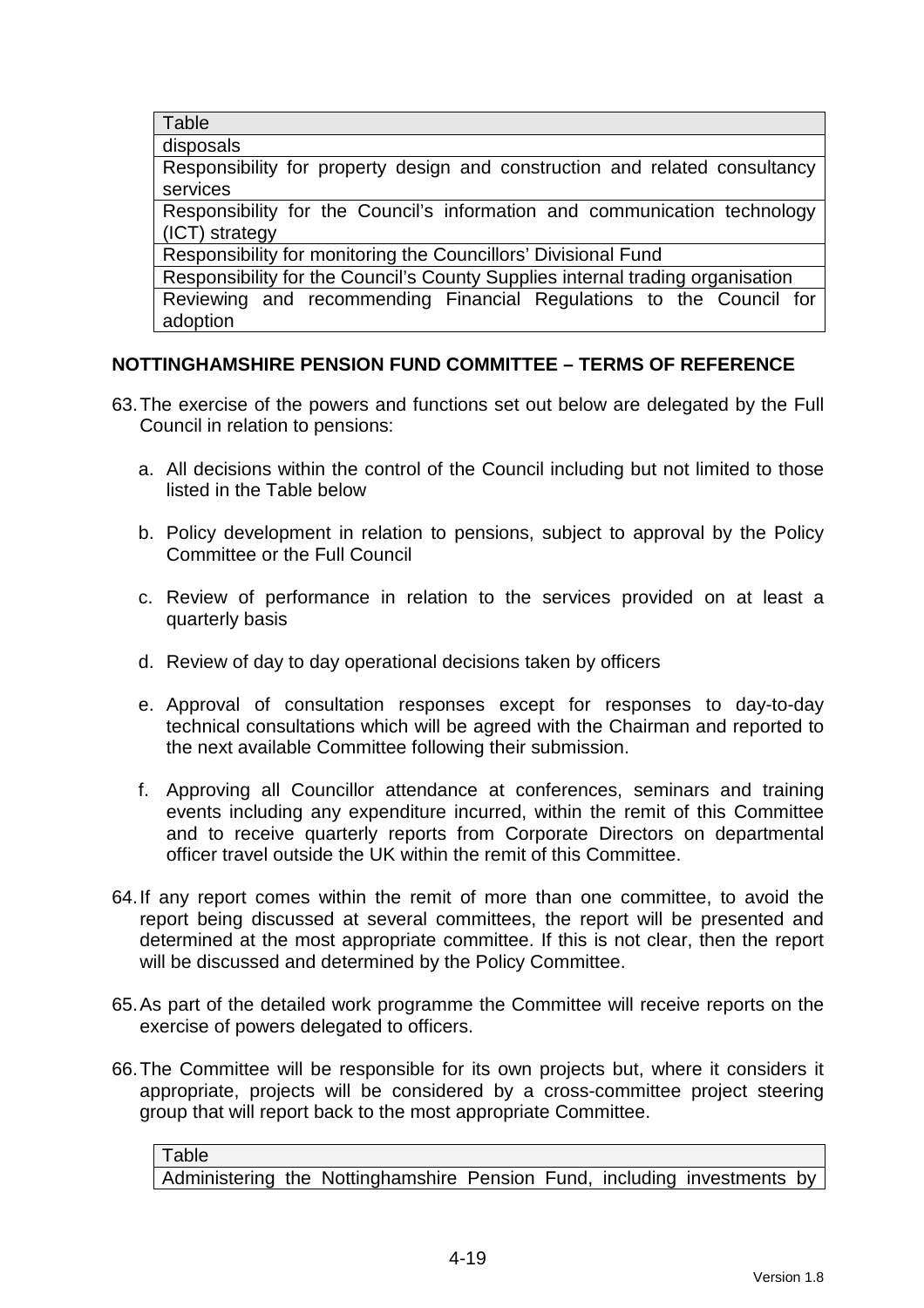## and management of pension funds

**NOTE:** The County Council administers this Pension Fund on behalf of Nottinghamshire County Council, Nottingham City Council, the District and Borough Councils and other admitted bodies in Nottinghamshire.

## **PENSIONS INVESTMENT SUB-COMMITTEE – TERMS OF REFERENCE**

67. This is a sub-committee of the Nottinghamshire Pension Fund Committee

68. The exercise of the powers and functions set out below are delegated:

a. Responsibility for investment performance management of the Fund Managers and making appropriate recommendations to the Nottinghamshire Pension Fund Committee.

## **PENSIONS SUB-COMMITTEE – TERMS OF REFERENCE**

69. This is a sub-committee of the Nottinghamshire Pension Fund Committee

70. The exercise of the powers and functions set out below are delegated:

a. Responsibility for making recommendations to the Nottinghamshire Pension Fund Committee on matters relating to the administration and investment of the Pensions Fund.

## **PERSONNEL COMMITTEE – TERMS OF REFERENCE**

- 71. The exercise of the powers and functions set out below are delegated by the Full Council in relation to personnel:
	- a. All decisions within the control of the Council including but not limited to those listed in the Table below
	- b. Policy development in relation to personnel, subject to approval by the Policy Committee or the Full Council
	- c. Review of performance in relation to the services provided on at least a quarterly basis
	- d. Review of day to day operational decisions taken by officers
	- e. Approval of consultation responses except for responses to day-to-day technical consultations which will be agreed with the Chairman and reported to the next available Committee following their submission.
	- f. Approving all Councillor attendance at conferences, seminars and training events including any expenditure incurred, within the remit of this Committee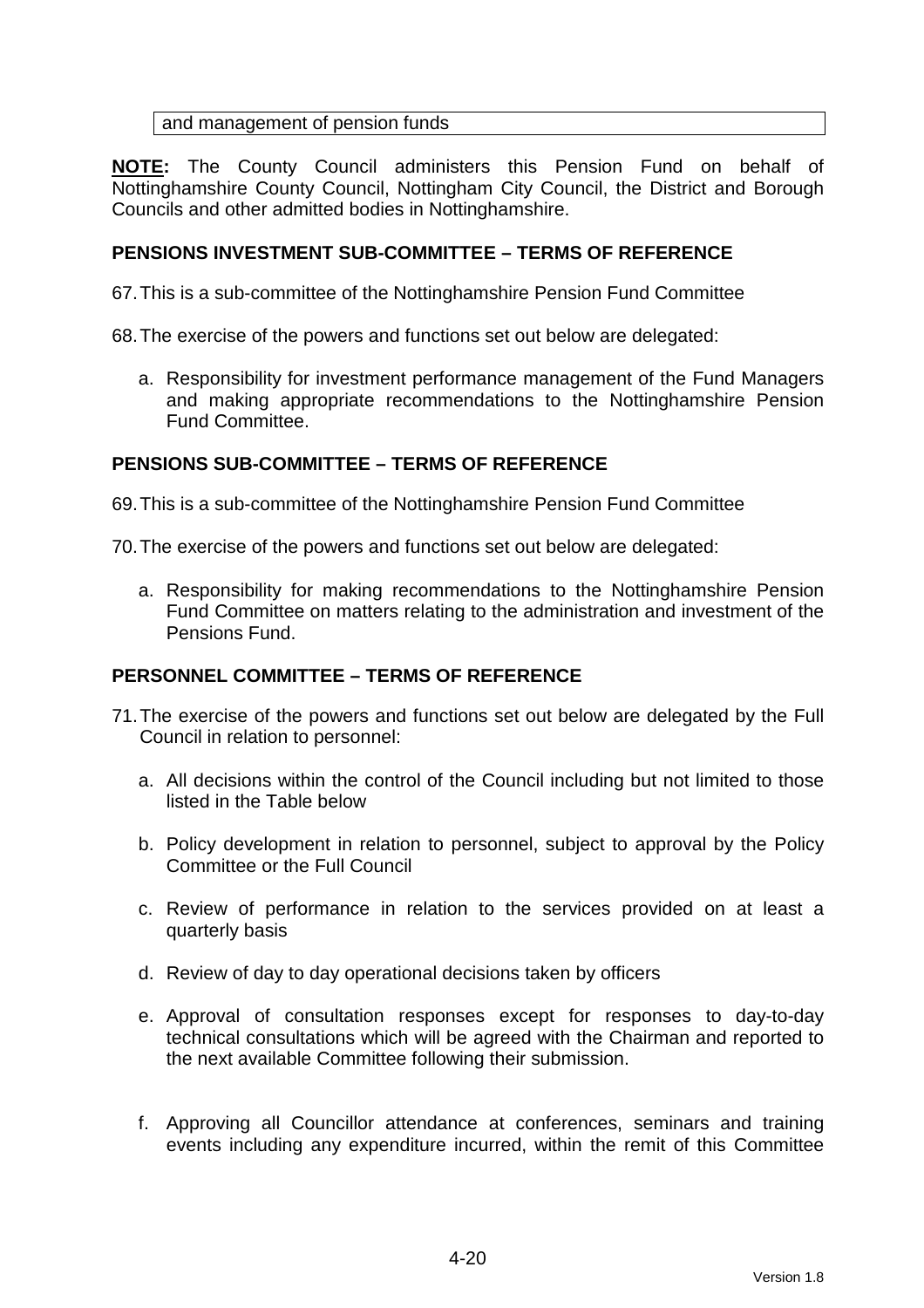and to receive quarterly reports from Corporate Directors on departmental officer travel outside the UK within the remit of this Committee.

- 72. If any report comes within the remit of more than one committee, to avoid the report being discussed at several committees, the report will be presented and determined at the most appropriate committee. If this is not clear, then the report will be discussed and determined by the Policy Committee.
- 73. As part of the detailed work programme the Committee will receive reports on the exercise of powers delegated to officers.
- 74. The Committee will be responsible for its own projects but, where it considers it appropriate, projects will be considered by a cross-committee project steering group that will report back to the most appropriate Committee.

# **APPEALS SUB-COMMITTEE – TERMS OF REFERENCE**

- 75. This is a sub-committee of the Personnel Committee
- 76. The exercise of the powers and functions set out below are delegated by the Full Council:
	- a. Responsibility for determining appeals and complaints by employees under the Council's disciplinary, grievance and harassment procedures and other employment related procedures (This does not include appeals relating to pay, grading or discretionary awards in respect of redundancy or early retirement)
	- b. Responsibility for appeals against decisions not to include providers, or to remove them from the Council's directory of providers for funded early years education

**NOTE:** Complaints Review Panels are not formal meetings of the County Council. The responsibilities of these Panels are contained in the Complaints Procedures.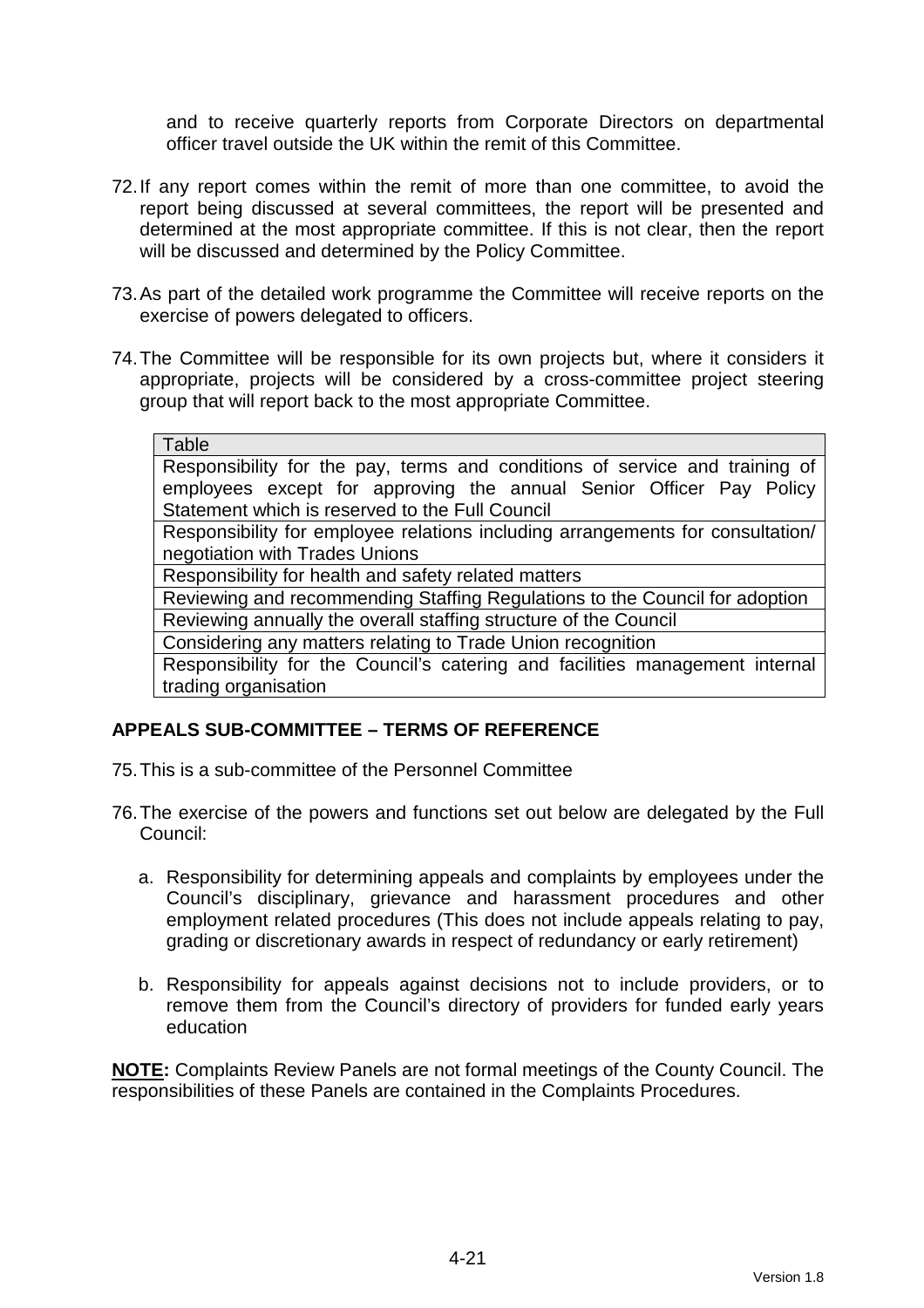## **SENIOR STAFFING SUB-COMMITTEE – TERMS OF REFERENCE**

77. This is a sub-committee of the Policy Committee.

- 78. The exercise of the powers and functions set out below are delegated by the Full Council to the Senior Staffing Sub-Committee:
	- a. Responsibility for the appointment and dismissal of, and taking disciplinary action against, senior employees as set out in the Employment Procedure Rules

## **NOTE:-**

- The appropriate committee chairman for the post being considered will always be present as a member of the Sub-Committee. Where the issue being considered relates to the Council's Chief Executive or a Corporate Director the Sub-Committee will have a membership of nine; otherwise the Sub-Committee will have a membership of five.
- The Sub-Committee will be required to follow the Council's Recruitment and Selection Code of Practice.
- The procedures the Sub-Committee is required to follow are set out in the Council's Staffing Regulations.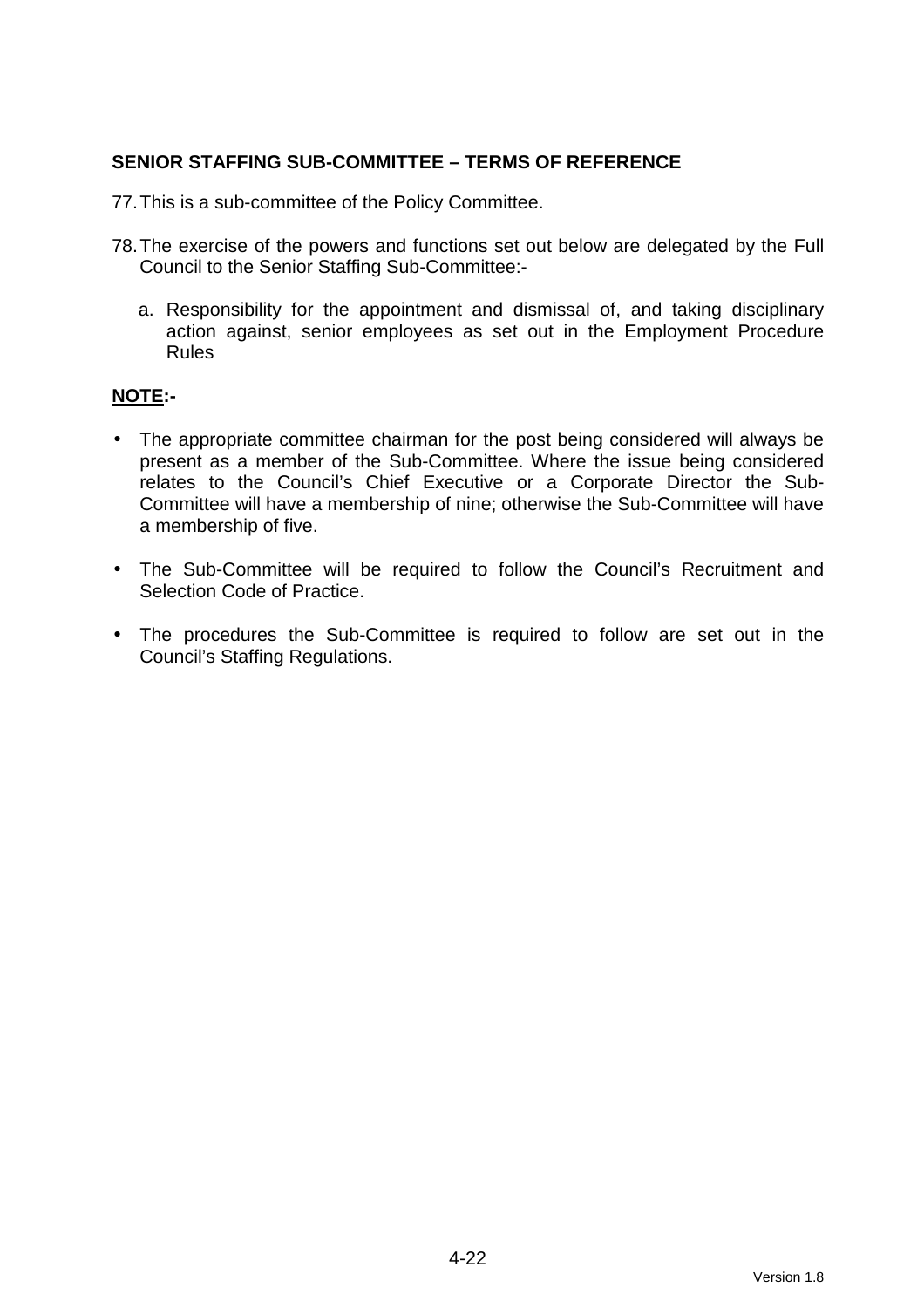# **PART B – SCHEME OF DELEGATION TO OFFICERS**

- 1. 1. This Scheme sets out the delegated powers of officers of the County Council. For the purposes of the Scheme of Delegation the term 'Corporate Director' includes the Chief Executive and the Director of Public Health.
- 2. Corporate Directors may delegate these powers to other officers and must ensure they appoint another officer to substitute in their absence.
- 3. Officers can only exercise delegated powers in accordance with approved policies and decisions made by committees or the Full Council.
- 4. All matters which are not day to day operational matters or contained in this Scheme of Delegation must be decided by the relevant committee. For urgent decisions see the Procedure for Urgent Decisions.
- 5. The chairman of the relevant committee may request an officer not to exercise their delegated power in any particular case and, if so, a report will be taken to the next available meeting of this committee for consideration.
- 6. Appointments of staff below Service Director level will be made by Officers. Any other appointment must be made by the Senior Staffing Sub-Committee.
- 7. Corporate Directors may not add to the establishment of their departments except in accordance with Employment Procedure Regulations, or any other specific committee approval.
- 8. Corporate Directors will agree with their respective chairman and vice-chairman the nature and level of information they require regarding the exercise of officers' delegated powers.
- 9. Corporate Directors must ensure that adequate arrangements are in place to brief and consult committee chairmen (or vice-chairmen in their absence) within their service areas as agreed with these chairmen.
- 10. Corporate Directors will exercise their delegated powers in accordance with any requirements of the Chief Executive.
- 11. Corporate Directors must ensure that their department maintains a list of specific delegations to officers, which must be available for public inspection at all times.
- 12. Corporate Directors have authority to exercise the powers of the County Council in the event of an emergency or disaster, including making or approving any arrangements for the protection of persons or property, and will report back to the next appropriate committee or meeting Council in the event that this authority is exercised.
- 13. Corporate Directors have authority to decide whether or not to commence or defend proceedings within their areas of responsibility. This includes decisions on settlements which must be made in consultation with the Group Manager, Legal and Democratic Services and the Chief Finance Officer. Policy Committee will receive regular reports on settlements. This is not the same as authorising the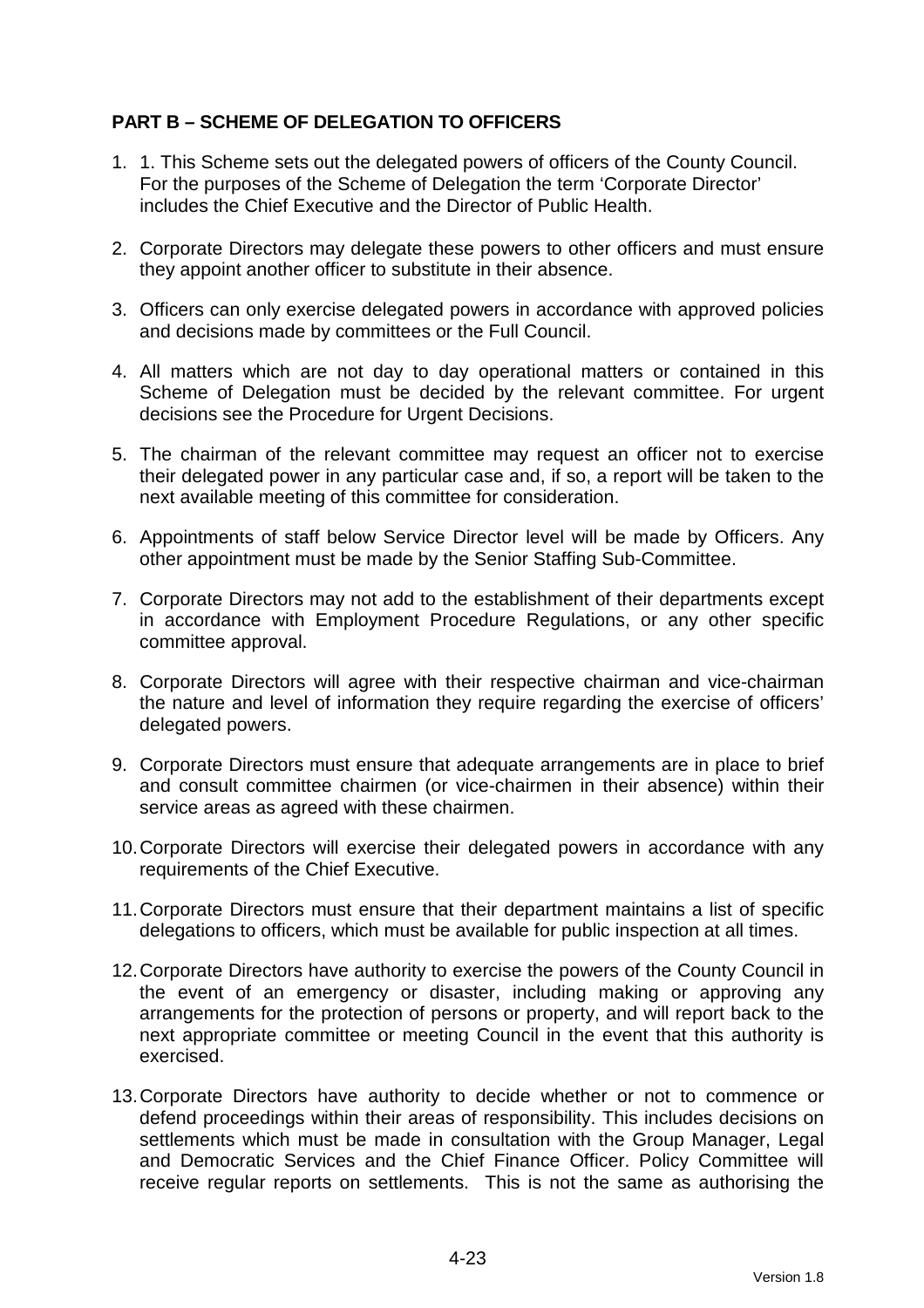formal commencement or defence of, or participation in, any legal proceedings, including appearing in proceedings and signing documents necessary to any legal procedure. The Corporate Director Policy, Planning and Corporate Services is responsible for this (see paragraph 21b below).

- 14. Corporate Directors have authority to settle ombudsman complaints and to determine payments under the Payments for Maladministration Policy. Policy Committee will receive regular reports on the operation of the Policy and payments.
- 15. Corporate Directors have authority to determine ex-gratia claims of up to £1,000 in respect of employees or volunteers carrying out their duties who suffer damage to personal belongings. Personnel Committee will receive regular reports.
- 16. The Chief Executive, the Corporate Director Policy, Planning and Corporate Services, the Group Manager Legal and Democratic Services and Team Managers Legal Services and Senior Solicitors have authority to certify the fixing of the Common Seal of the Council to a document where this is required in order to give effect to a decision.

## **CHIEF EXECUTIVE**

- 17. The exercise of the responsibilities set out below are delegated by the County Council:
	- a. Taking all operational decisions necessary to secure the provision of services and/or the discharge of statutory functions, including the power to enter into contracts, in accordance with approved policies and Financial Regulations across the Authority.
	- b. Making any decision normally reserved to committee or another officer in accordance with the Urgency Procedure Rules.
	- c. Taking decisions whether to grant dispensations to Councillors and co-opted members from requirements relating to interests and their participation in meetings.
	- d. Taking any decision on any matter not reserved to another officer by law.
	- e. Holding to account Corporate Directors for the performance of their departments.

## **CORPORATE DIRECTOR ADULT SOCIAL CARE, HEALTH AND PUBLIC PROTECTION**

- 18. The exercise of the responsibilities set out below are delegated by the County Council:
	- a. Taking all operational decisions necessary to secure the provision of services and/or the discharge of statutory functions, including the power to enter into contracts, in accordance with approved policies and Financial Regulations in relation to the following areas: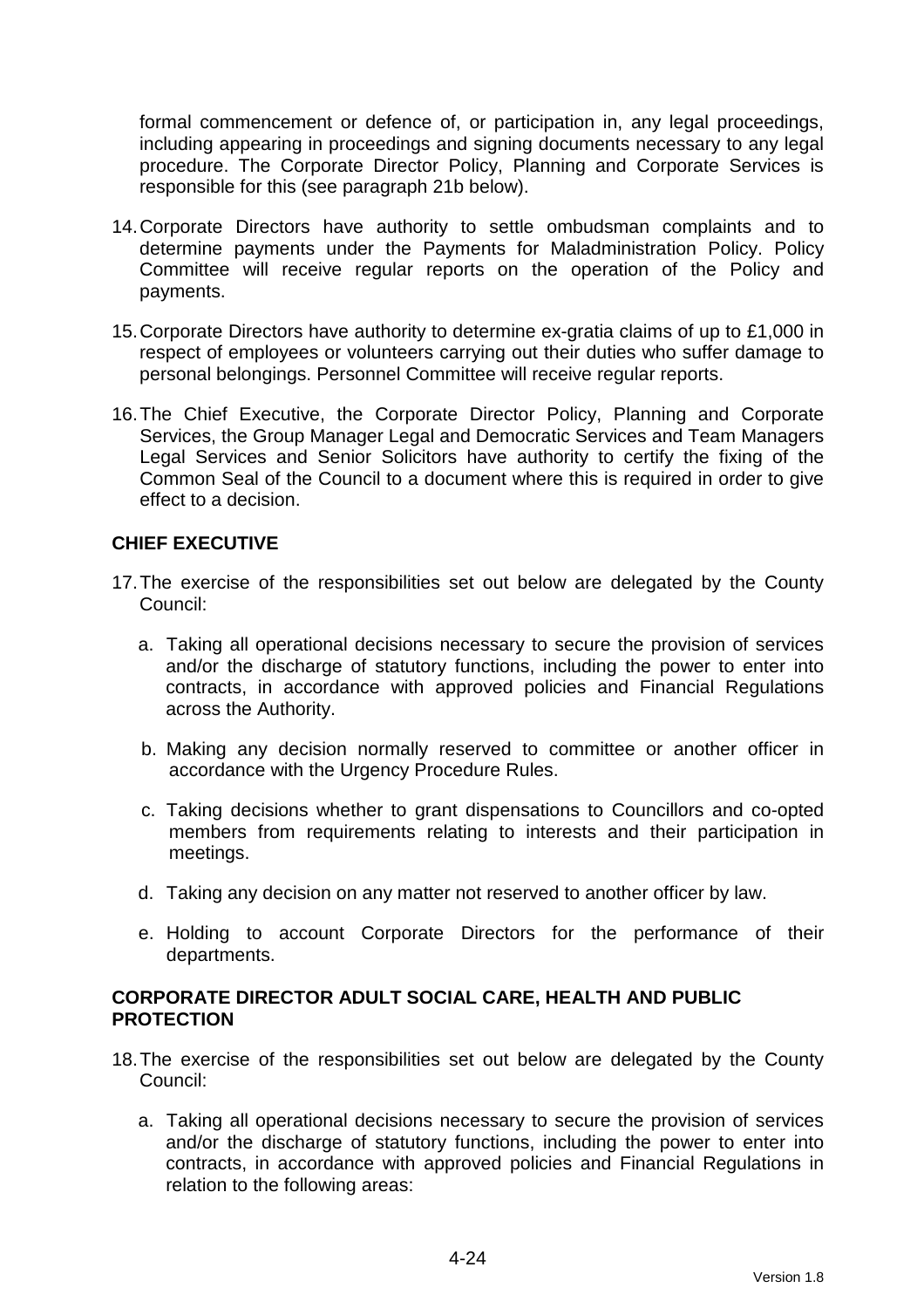Adult social care including:

- Safeguarding
- Mental health
- Disability
- Older people
- Residential services
- Day services

Public protection including:

- Trading Standards
- Emergency management
- Registration services
- b. Holding officers to account for the performance of their service areas
- c. Approving departmental officer travel outside the UK and providing a quarterly report to the relevant Committees on approvals.

## **CORPORATE DIRECTOR CHILDREN, FAMILIES AND CULTURAL SERVICES**

- 19. To be the designated Director of Children Services in accordance with Section 19 of the Children's Act 2004.
- 20. The exercise of the responsibilities set out below are delegated by the County Council:
	- a. Taking all operational decisions necessary to secure the provision of service and/or the discharge of statutory functions, including the power to enter into contracts, in accordance with approved policies and Financial Regulations in relation to the following areas:
		- Education
		- Special educational needs and disability
		- Safeguarding
		- Children's social care
		- Youth services
		- Libraries
		- Country parks
		- Sport and Arts
		- Early Years
	- b. Holding officers to account for the performance of their service areas.
	- c. Approving school governor appointments for which the Council has responsibility and reporting these decisions quarterly to the Children and Young People's Committee.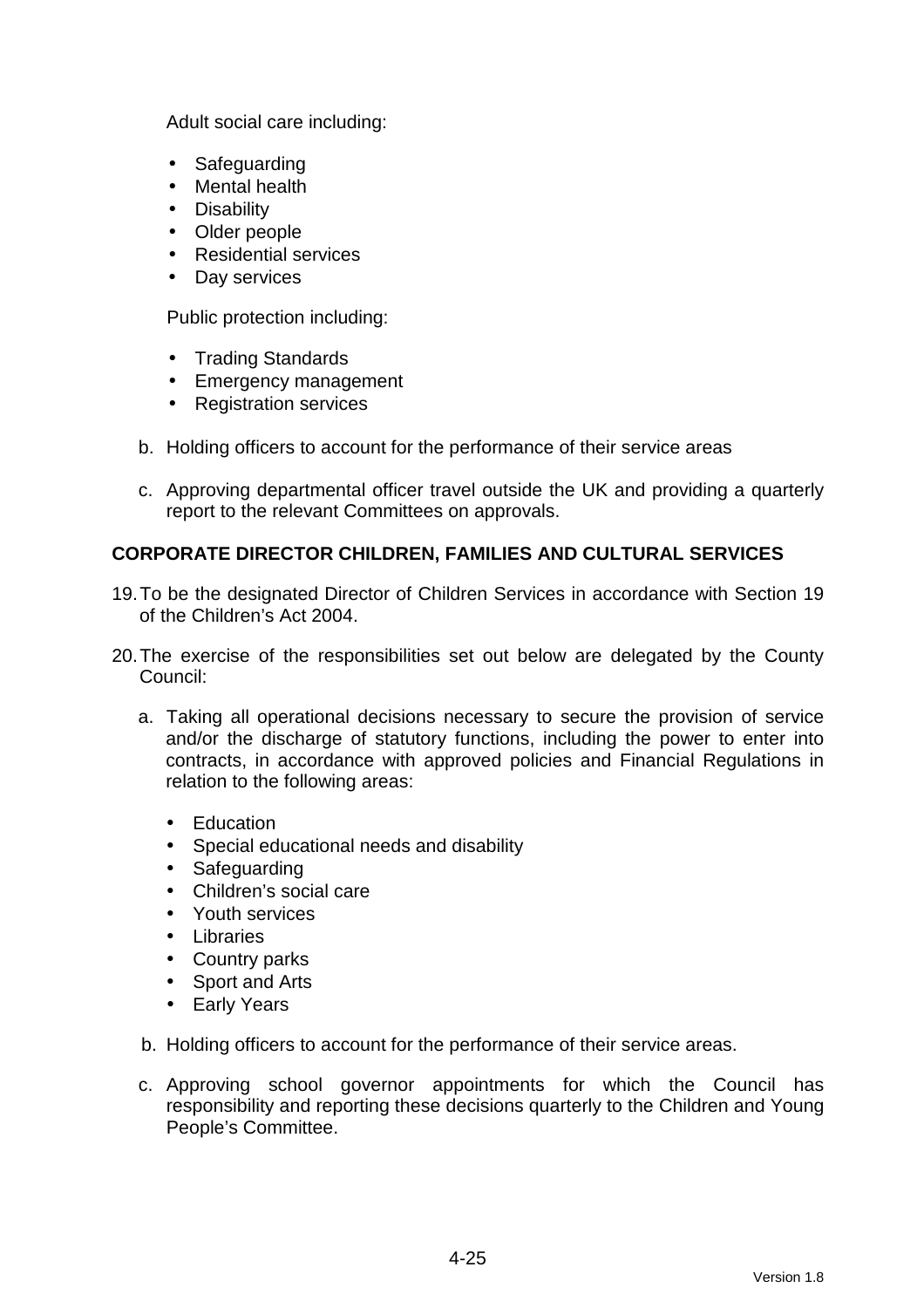d. Approving departmental officer travel outside the UK and providing a quarterly report to the relevant Committees on approvals.

# **CORPORATE DIRECTOR ENVIRONMENT AND RESOURCES**

- 21. The exercise of the responsibilities set out below are delegated by the County Council:
	- a. Taking all operational decisions necessary to secure the provision of service and/or the discharge of statutory functions, including the power to enter into contracts, in accordance with approved policies and Financial Regulations in relation to the following areas:
		- Waste Disposal
		- Transport
		- Highways
		- Property
		- Financial Services
		- Information and Communications Technology (ICT)
		- Catering and Facilities Management
		- Holding officers to account for the performance of their service areas.
		- Human Resources and Customer Services
	- b. Approving departmental officer travel outside the UK and providing a quarterly report to the relevant Committees on approvals.

## **CORPORATE DIRECTOR POLICY, PLANNING AND CORPORATE SERVICES**

- 22. The exercise of the responsibilities set out below are delegated by the County Council:
	- a. Taking all operational decisions necessary to secure the provision of service and/or the discharge of statutory functions, including the power to enter into contracts, in accordance with approved policies and Financial Regulations in relation to the following areas:
		- Improvement Programme
		- Planning
		- Corporate performance
		- Complaints
		- Economic development
		- Legal & Democratic Services
		- Policy development
		- Localism
		- Grant aid administration
		- Equalities
		- Community Engagement
		- Community Safety
		- Communications and Marketing
		- Conservation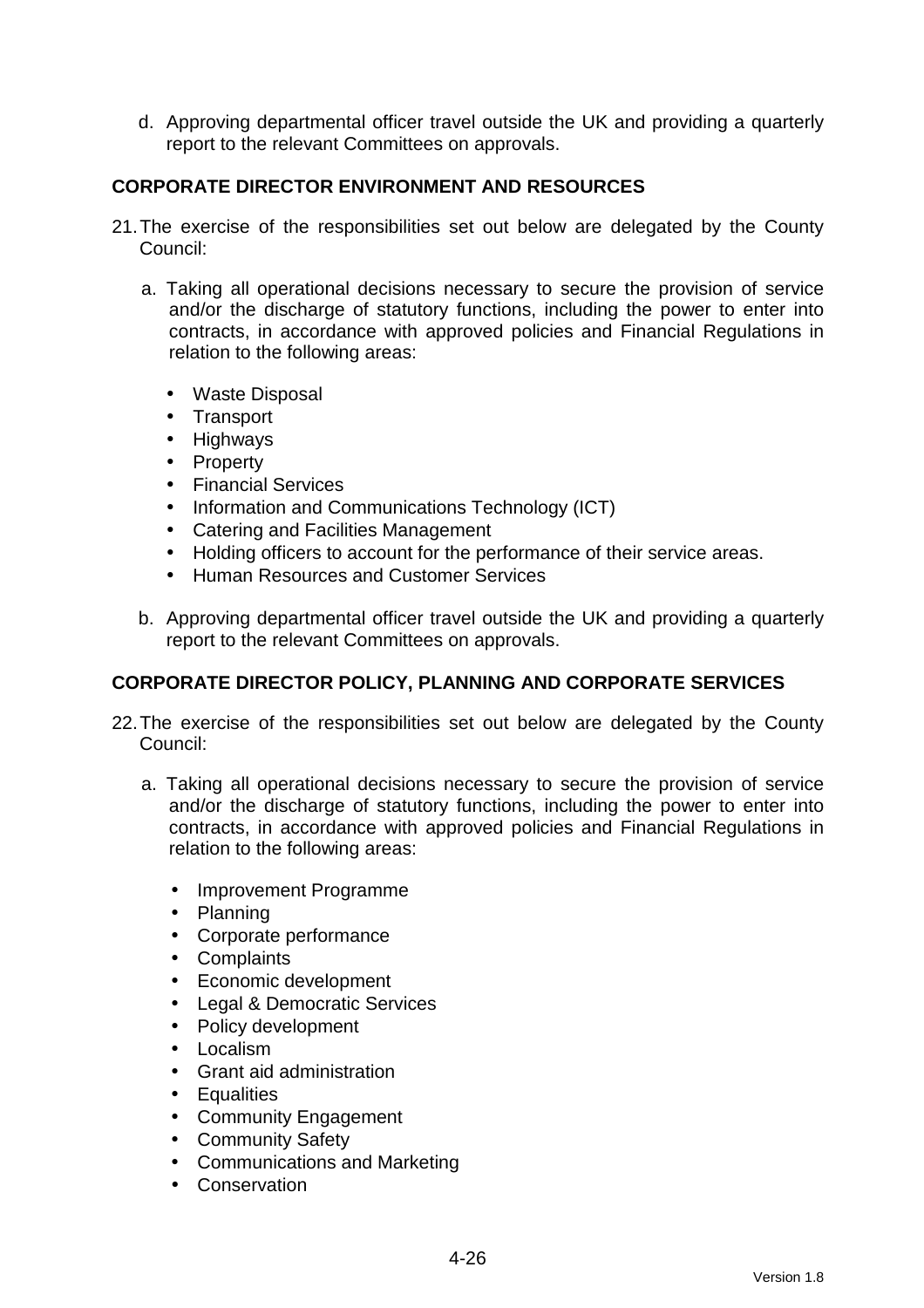- b. Authorising the commencement or defence of, or participation in, any legal proceedings, including appearing in proceedings and signing documents necessary to any legal procedure, and authorising other officers to do so on behalf of the County Council. This is not the same as deciding whether to commence or defend proceedings and making decisions on settlements. The relevant Corporate Director is responsible for this (see paragraph 13 above).
- c. Holding officers to account for the performance of their service areas.
- d. Taking all operational decisions necessary relating to the level and nature of support services for County Councillors, including IT.
- e. Approving departmental officer travel outside the UK and providing a quarterly report to the relevant Committees on approvals.

# **DIRECTOR OF PUBLIC HEALTH**

- 23. The exercise of the responsibilities set out below are delegated by the County Council:
- 24. To be the designated Director of Public Health in accordance with Section 30 of the Health and Social Care Act 2012.
- 25. The exercise of the responsibilities set out below are delegated by the County Council:
	- a. Taking all operational decisions necessary to secure the provision of service and/or the discharge of statutory functions, including the power to enter into contracts, in accordance with approved policies and Financial Regulations in relation to the following areas:
		- Public Health
	- b. Holding officers to account for the performance of their service areas.
	- c. Approving departmental officer travel outside the UK and providing a quarterly report to the relevant Committees on approvals.

## **STATUTORY OFFICERS**

26. There is a legal requirement to allocate some specific responsibilities to officers and the Council has designated the following posts:

| Chief Executive                                          | Head of Paid Service & Proper Officer |
|----------------------------------------------------------|---------------------------------------|
| Corporate Director Policy, Planning   Monitoring Officer |                                       |
| and Corporate Services                                   |                                       |
| <b>Service Director Financial Services</b>               | Chief Finance Officer (also known as  |
|                                                          | Section 151 Officer)                  |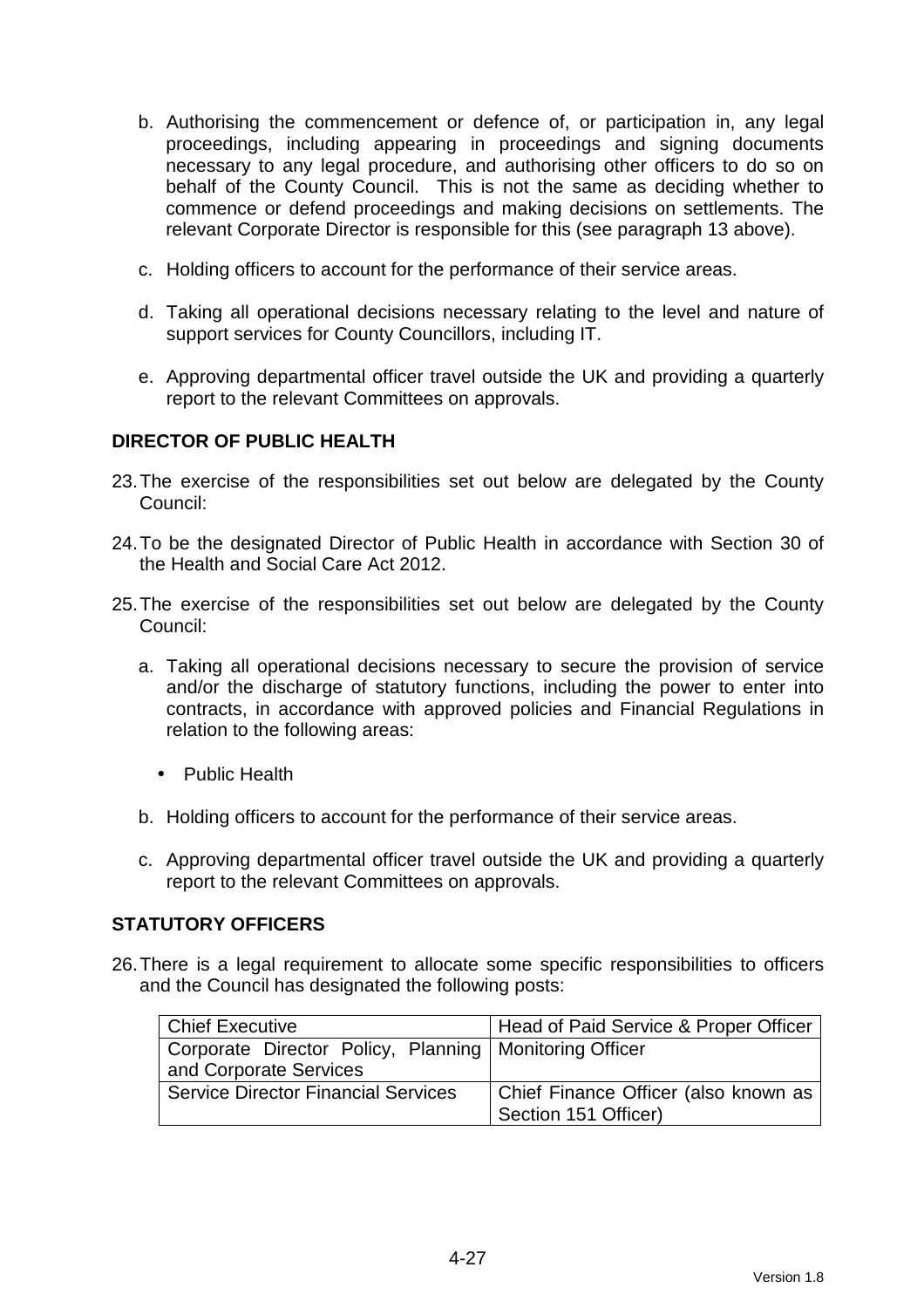## **HEAD OF PAID SERVICE**

- 27. Responsibility for reporting to the Full Council on the manner in which the discharge of the Council's functions is co-ordinated, the number and grade of officers required for the discharge of functions and the organisation of officers.
- 28. Responsibility for considering applications from officers for exemption from political restriction in respect of the post held by that officer.

**NOTE:** The Head of Paid Service may not be the Monitoring Officer but may hold the post of Chief Finance Officer if a qualified accountant.

## **PROPER OFFICER**

29. Responsibility for acting as the Proper Officer as set out in Section 270(3) of the Local Government Act 1972 in connection with committees.

#### **MONITORING OFFICER**

- 30. Responsibility for maintaining the Constitution, ensuring it is available for inspection and making minor changes as a result of any restructuring.
- 31. Responsibility for ensuring the lawfulness and fairness of decision making; this includes authority, after consulting with the Head of Paid Service and Chief Finance Officer, to report to the Full Council if they consider that any proposal, decision or omission would give rise to unlawfulness or maladministration.
- 32. Responsibility for contributing to the promotion and maintenance of high standards of conduct.

**NOTE:** The Monitoring Officer cannot be the Chief Finance Officer or the Head of Paid Service.

#### **CHIEF FINANCE OFFICER**

- 33. Responsibility for ensuring the lawfulness and financial prudence of decision making; this includes authority, after consulting with the Head of Paid Service and Monitoring Officer, to report to the Full Council if they consider that any proposal, decision or omission would give rise to unlawful expenditure, or is unlawful and is likely to cause a loss or deficiency or if the Council is about to enter an item of account unlawfully.
- 34. Responsibility for the administration of the financial affairs of the Council.
- 35. Responsibility for providing advice on the scope of powers and authority to take decisions, maladministration, financial impropriety and probity.
- 36. Responsibility for providing financial information to the media, members of the public and the community.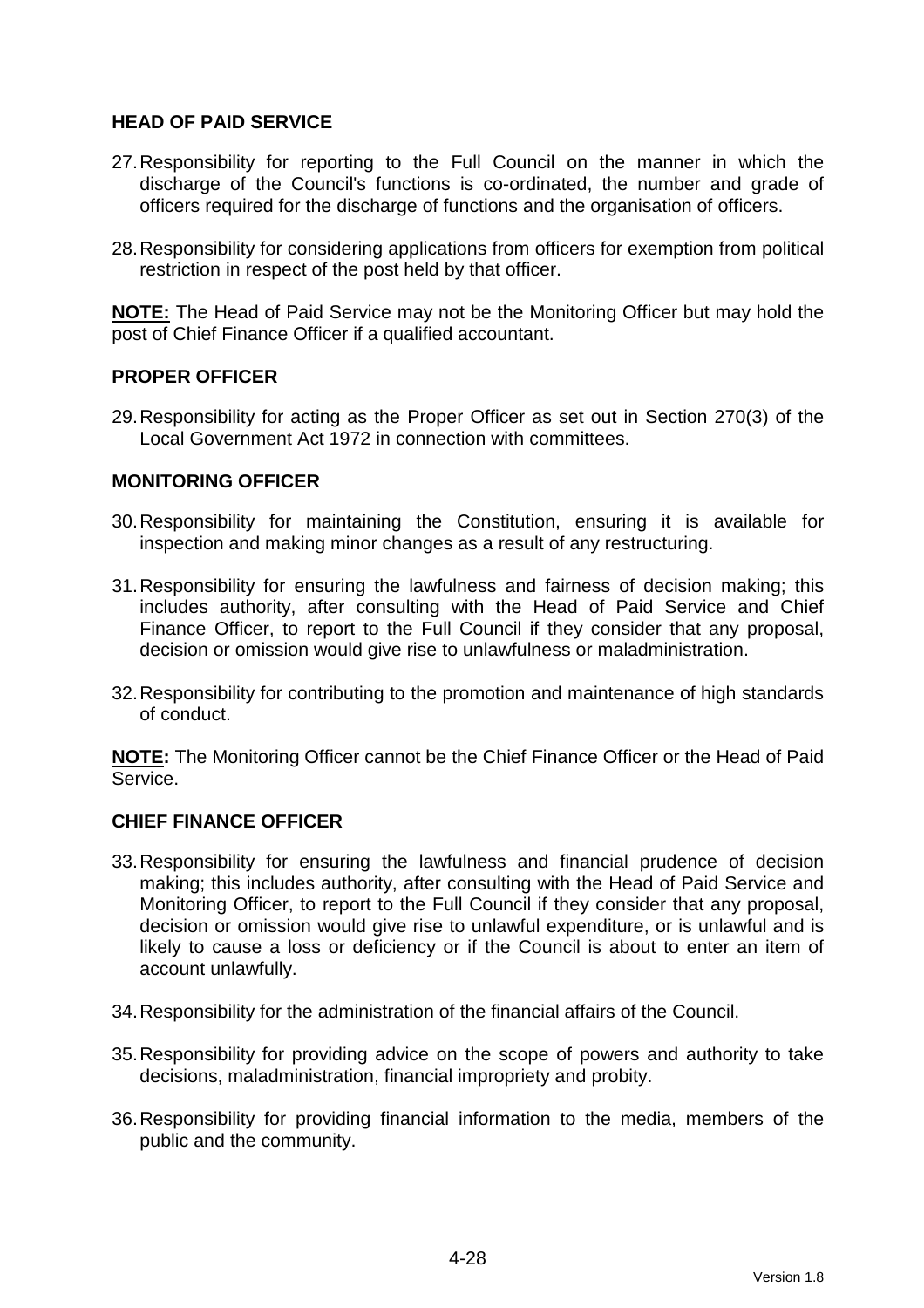**NOTE:** The Chief Finance Officer cannot be the Monitoring Officer but may hold the post of Head of Paid Service.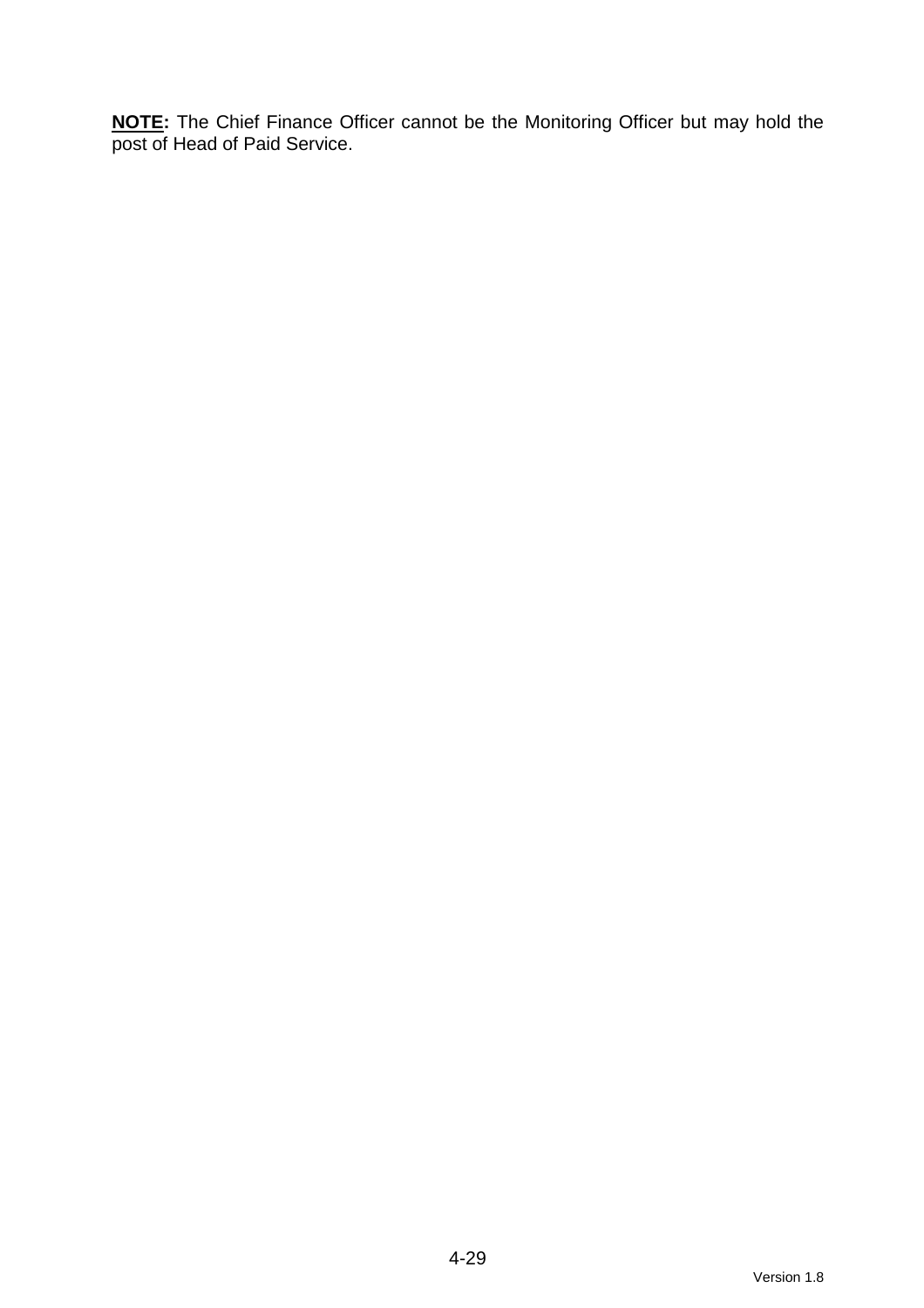**PART FIVE** 

**DEMOCRACY** 

**PROCEDURES**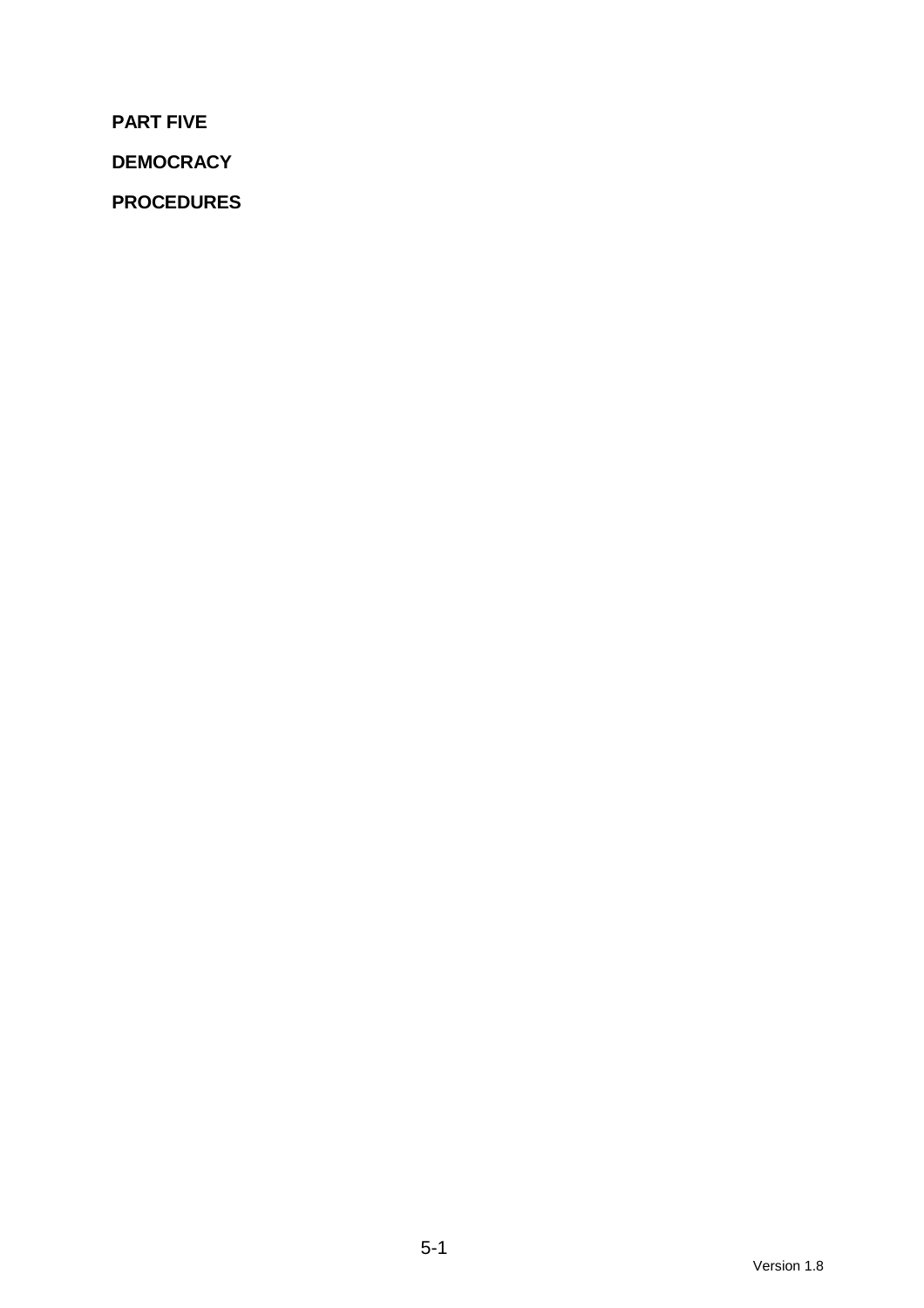# **PART A – PROCEDURE RULES FOR MEETINGS OF THE FULL COUNCIL**

#### **INTRODUCTION**

- 1. These rules are designed to ensure meetings of the Full Council run smoothly and are conducted properly.
- 2. So far as the law allows, any of these rules may be suspended at any meeting of the Full Council, either for the whole meeting or for a particular item on the agenda. In order to achieve this, a motion must be moved and seconded and a vote carried.
- 3. If any issues arise at a meeting in relation to interpretation of the procedure rules, the Chairman's decision will be final.
- 4. For the annual budget meeting some procedure rules will be suspended and alternative rules applied. See paragraph 87 below.

## **ARRANGEMENTS FOR MEETINGS**

- 5. Full Council meetings are normally held every 8 weeks on a Thursday. Meetings normally start at 10.30am.
- 6. The agenda and papers for meetings of the Full Council must be available at least five clear working days before the meeting.
- 7. Meetings of the Full Council will not continue beyond midnight unless it appears to the Chairman that the meeting will finish shortly after that time. Any remaining business will be held over until the next meeting. The annual budget meeting will continue beyond midnight if necessary.
- 8. The annual meeting of the Full Council is normally held each May.
- 9. The County Council's annual budget will normally be considered at the February meeting.
- 10. A special meeting will be arranged if the Chairman of the Council, the Council Leader, or any five County Councillors request such a meeting. A Special Meeting will be held on any day of the week.

#### **MINIMUM ATTENDANCE (QUORUM)**

- 11. At least one quarter (17) of the whole number of elected County Councillors must be present for the meeting to proceed or continue.
- 12. If the Chairman or the Chief Executive concludes that an insufficient number of Councillors is present the meeting will not proceed. The Division Bell will be sounded, and if after more than five minutes there is still an insufficient number present at the meeting it will be adjourned to a time fixed by the Chairman.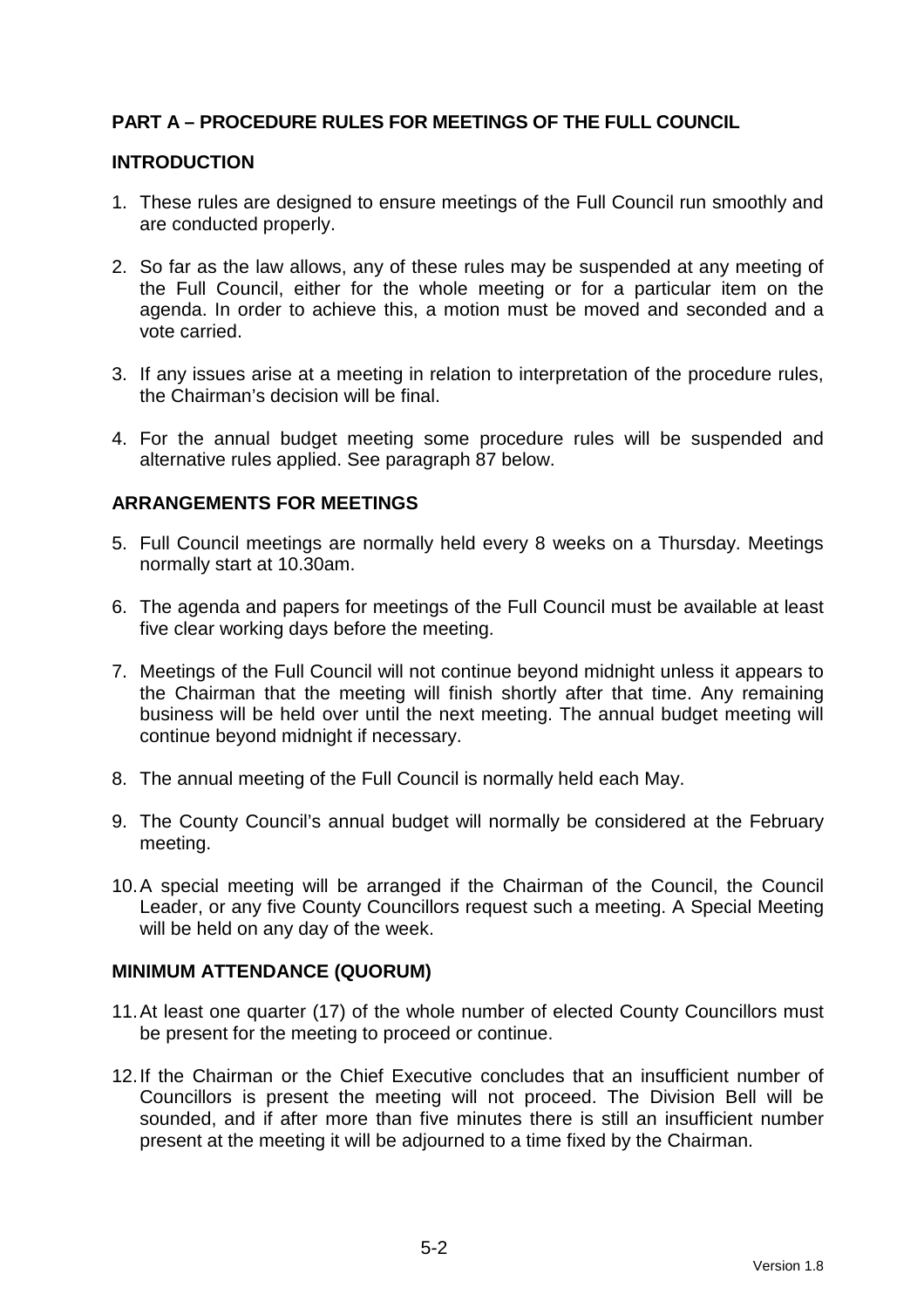## **ORDER OF BUSINESS**

- 13. Except for the annual meeting at which the election of Chairman and Vice-Chairman will be considered first, the order of business will usually be:
	- a. the choice of a person to preside if the Chairman and Vice-Chairman are absent
	- b. any business having priority by law
	- c. confirmation of the minutes of the last meeting of the Full Council
	- d. apologies for absence, including reasons
	- e. declarations of interest
	- f. business outstanding from the last meeting
	- g. Chairman of the County Council's business
	- h. constituency speeches
	- i. petitions
	- j. questions to Nottinghamshire and City of Nottingham Fire Authority and responses
	- k. questions to Committee Chairmen and responses
	- l. clarification on minutes of committee meetings
	- m. reports for decision by the Full Council
	- n. consideration of motions
	- o. any debate adjourned from earlier in the meeting (Adjournment Debate)

## **OTHER POINTS REGARDING THE ORDER OF BUSINESS**

- 14. At any time during the meeting the Chairman can adjourn the meeting.
- 15. The order of business can be varied at the discretion of the Chairman.
- 16. The minutes of ordinary meetings will not normally be confirmed at special meetings.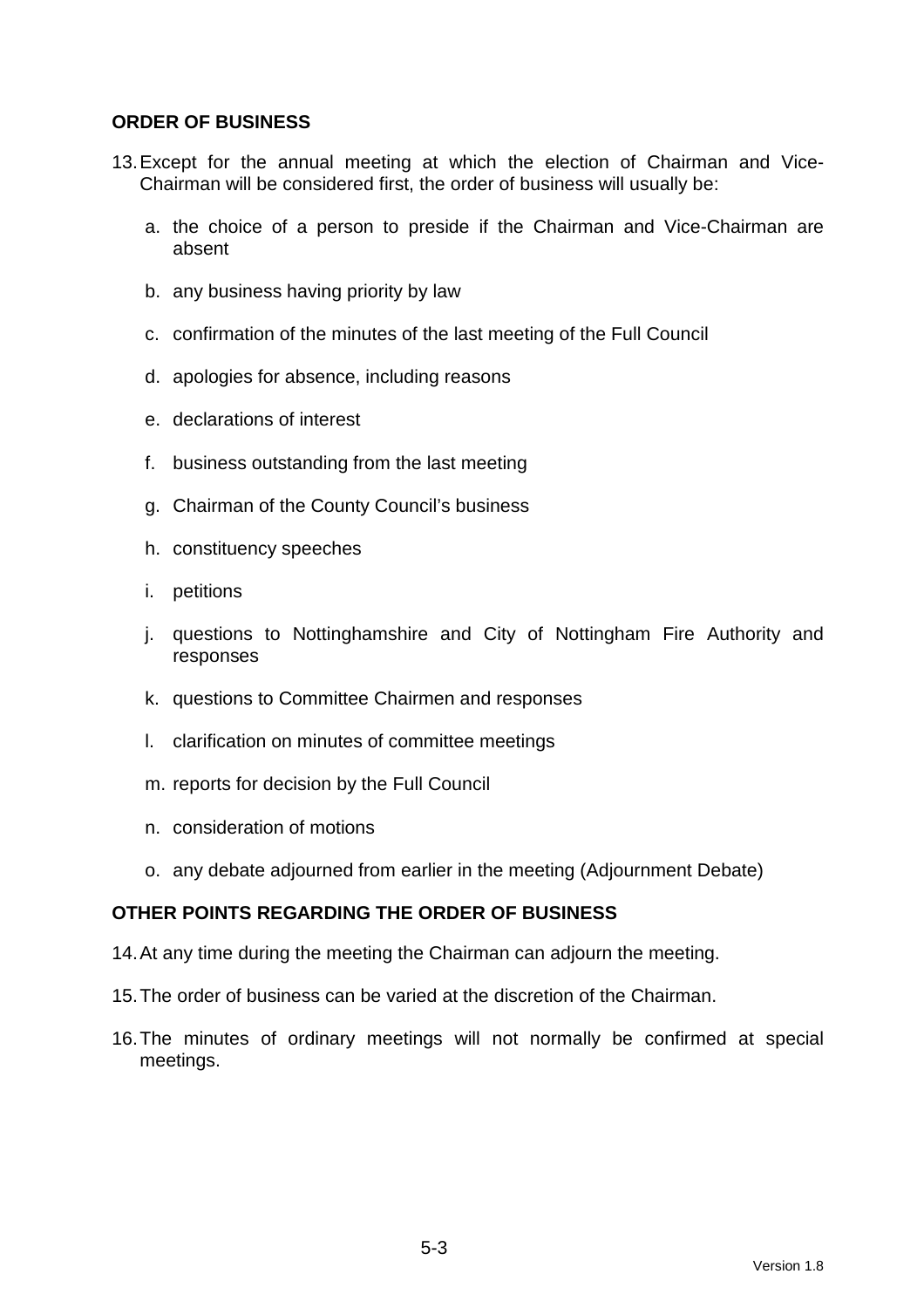## **DECLARATIONS OF INTEREST**

- 17. Where any Councillor has an interest in any matter to be discussed or decided, they will, in accordance with the Code of Conduct for Councillors and Co-opted Members, declare the existence and nature of that interest and whether the interest is a Disclosable Pecuniary Interest. Any declaration of interest will be recorded in the minutes of the meeting.
- 18. Where any Councillor has declared a Disclosable Pecuniary Interest in any matter, they will leave the room in which the meeting is being held while the matter is under consideration unless:
	- a. Policy Committee has granted them a dispensation; or
	- b. the matter is only under consideration by the meeting as part of a report of the Minutes of Council, a committee or sub-committee and is not itself the subject of debate.
- 19. If the Councillor has chosen to remain within easy reach, that Councillor will be recalled by an appropriate officer before any further business is started.
- 20. Any person or officer of the authority who is appointed to do anything in connection with the County Council which enables them to speak at meetings, will make the same disclosures of interests and will withdraw from the room in which the meeting is being held on the same occasions as they would have to do if they were a County Councillor.

# **CONSTITUENCY SPEECHES**

- 21. At any Full Council meeting except the annual meeting, a special meeting and the annual budget meeting, Councillors will be given an opportunity to speak for up to three minutes on any issue arising in their division.
- 22. Such a speech will not give rise to a debate or a question and answer session.
- 23. Any Councillor who wishes to make a three minute speech must notify Democratic Services by 10 am two working days before the Full Council meeting.
- 24. A maximum of 30 minutes is allowed for this item. If the number of Councillors wishing to make three minute speeches is such that this 30 minute allocation would be exceeded, Councillors authorised to speak will be decided by ballot based on political proportionality.

## **PETITIONS**

25. In accordance with the Council's Petitions Scheme, at any Full Council meeting any Councillor may present a petition to the Chairman of the Council on any matter affecting the residents of their division, and in relation to which the County Council has powers or duties.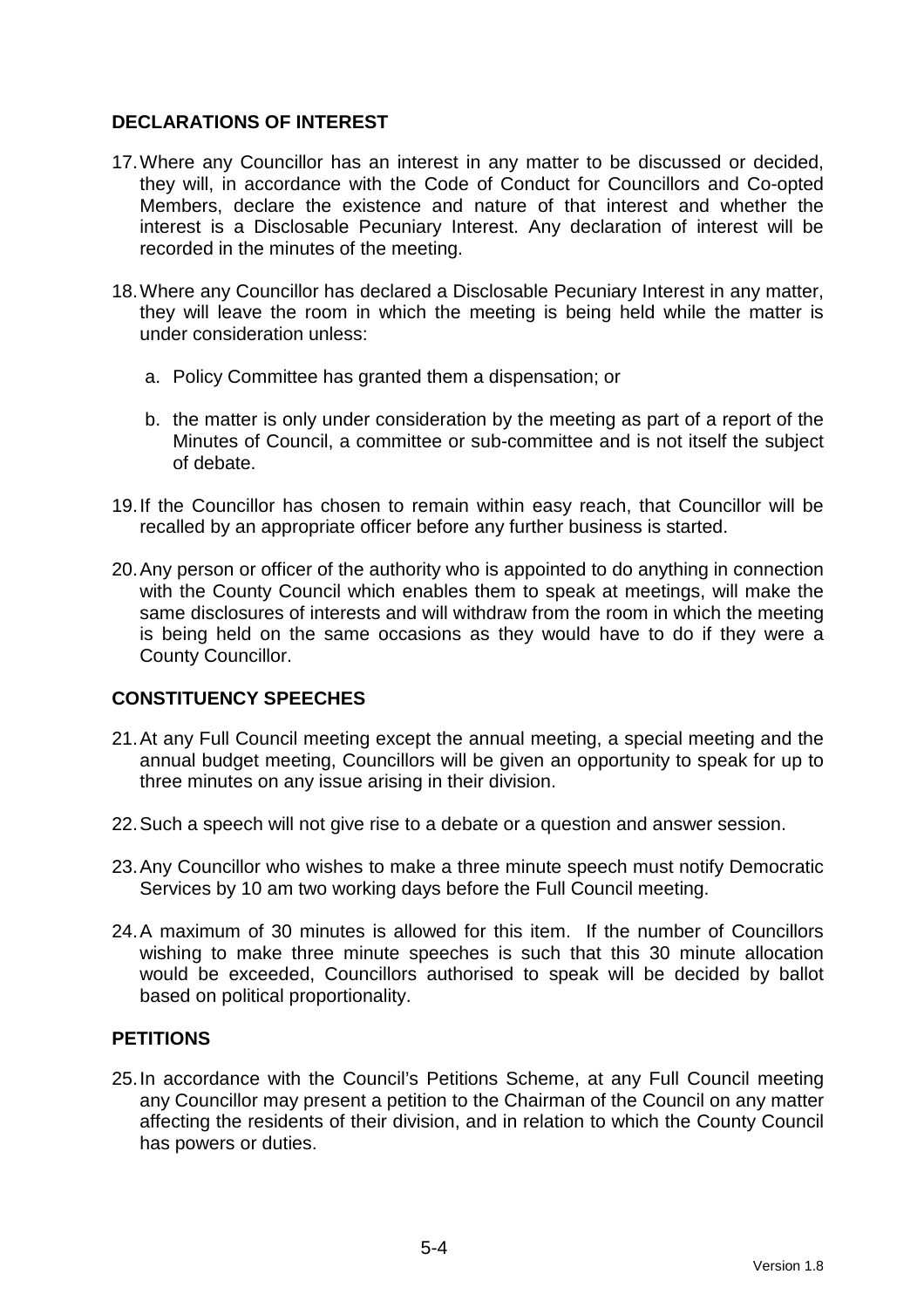- 26. Any Councillor who wishes to submit a petition must notify Democratic Services by 10 am the day before the meeting, giving details about the petition.
- 27. The Councillor presenting the petition can introduce and speak about the petition for up to one minute.
- 28. If a Councillor is unable to be at the meeting, they may request and agree to another Councillor presenting a petition on their behalf.
- 29. If a petition relates to more than one division the petition can be presented jointly if the relevant Councillors agree. If agreement cannot be reached the petition will be presented by the Council's Vice-Chairman.
- 30. Any petition presented will be referred without debate to the appropriate committee for consideration. A report back to Council on the outcome of that consideration will be made at its next meeting.
- 31. If a petition relates to the annual budget it will be included within the consultation responses and will not be presented separately under the normal petitions scheme.

## **QUESTIONS TO COMMITTEE CHAIRMEN**

- 32. At any meeting of the Full Council, except the annual budget meeting, a Councillor may ask any committee chairman one or more questions on matters within the remit of their committee. A maximum of 60 minutes is allowed for questions to Committee Chairmen after which any remaining questions will be dealt with under the procedure set out in paragraph 39.
- 33. At any meeting of the Full Council, except the annual budget meeting, a Councillor may ask the Chairman of Nottinghamshire and City of Nottingham Fire Authority one or more questions on matters within the remit of their authority. A maximum of 30 minutes is allowed for these questions after which any remaining questions will be dealt with under procedure set out in paragraph 38.
- 34. Councillors must post a copy of their question(s) under paragraph 31 and 32 in the box in Democratic Services or email council.questions@nottscc.gov.uk no later than 10 am two working days before the meeting.
- 35. The order in which questions are put at the meeting will be determined by the Chairman.
- 36. After receiving an answer from the relevant chairman, or their nominee, that Councillor, or any other Councillor, may ask supplementary questions on the same matter. The original questioner has the right to ask the first supplementary question. The number of supplementary questions allowed will be at the discretion of the Chairman having regard to paragraph 31 and 32 above.
- 37. Instead of asking a supplementary question the original questioner has the right to require a debate. Such a request must be made prior to any supplementary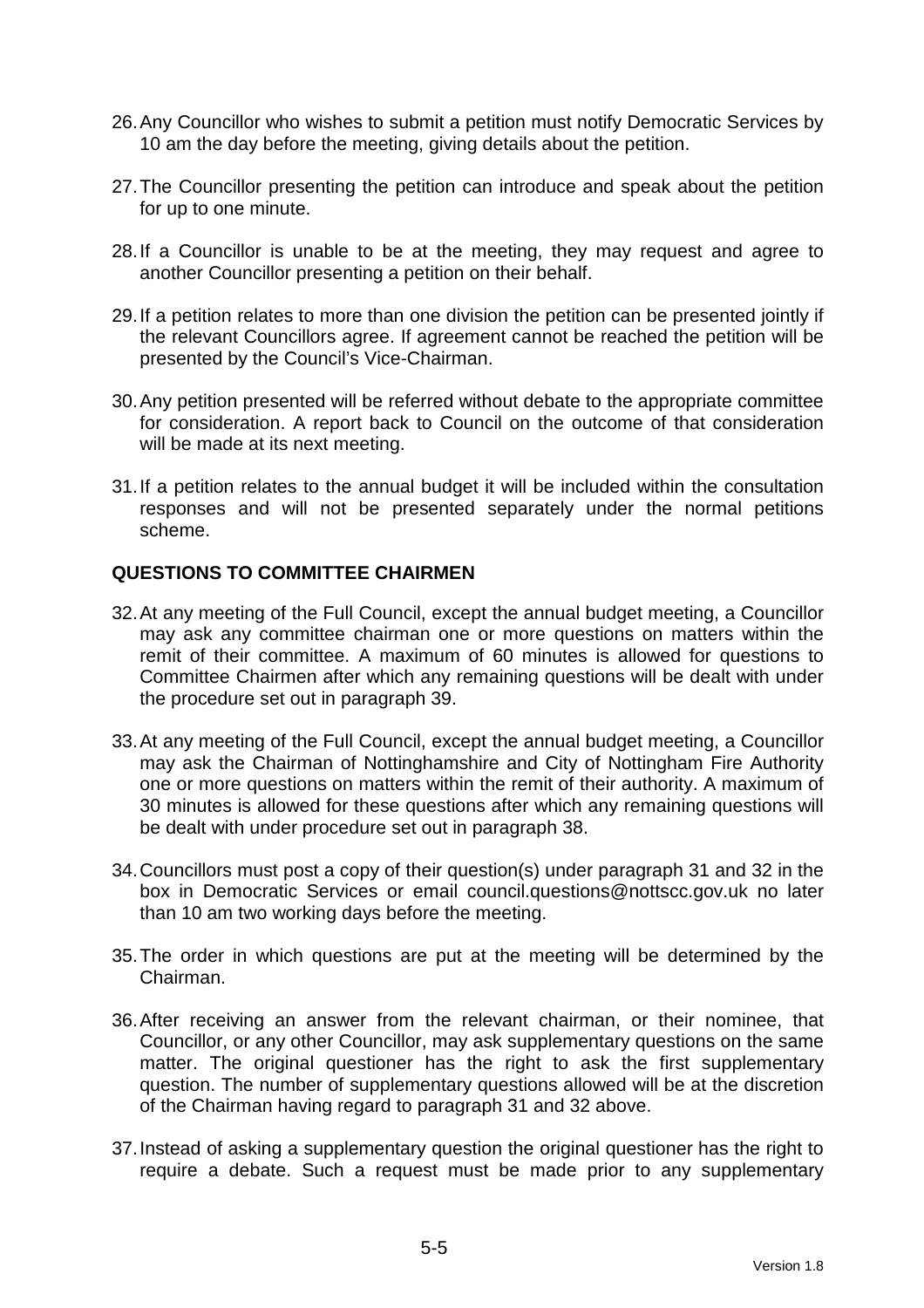questions being asked. If the motion for a debate is seconded the matter will then be adjourned for debate later in the meeting under the 'Adjournment Debate' item on the agenda and no supplementary questions can be asked.

38. The same supplementary question procedures apply to questions to the Chairman of the Fire Authority except that there is no right to request an adjournment debate.

## **QUESTIONS REQUIRING A WRITTEN RESPONSE**

39. Any Councillor may at any time, by writing to Democratic Services, put a question to a committee chairman and will be sent a reply within 15 working days. Every such question and the answer given will be included for information with papers for the next convenient Full Council meeting.

## **CLARIFICATION OF MINUTES**

- 40. Any Councillor may ask the relevant committee chairman for clarification of any issue contained in the minutes of meetings published since the last meeting of Full Council. No general debate will take place.
- 41. The number of points of clarification permitted will be at the discretion of the Chairman.

## **CONSIDERATION OF REPORTS FOR DECISION BY COUNCIL**

- 42. Reports are introduced by the relevant committee chairman.
- 43. The report recommendation is then 'moved' by one Councillor and 'seconded' by another Councillor. It then becomes a 'motion' for debate. The motion is then debated before a vote is taken.

## **CONSIDERATION OF INDIVIDUAL MOTIONS TABLED BY COUNCILLORS IN ADVANCE OF MEETINGS**

- 44. Councillors may raise an issue at Full Council meetings by submitting a motion. The procedure for submitting a motion for debate is as follows:
	- a. Notice must be given either by submitting a signed copy of the motion to Democratic Services or by emailing council.questions@nottscc.gov.uk no later than 10 am six clear working days before the Full Council meeting.
	- b. The motion must be proposed and seconded.
	- c. The motion will be included in the agenda for the meeting.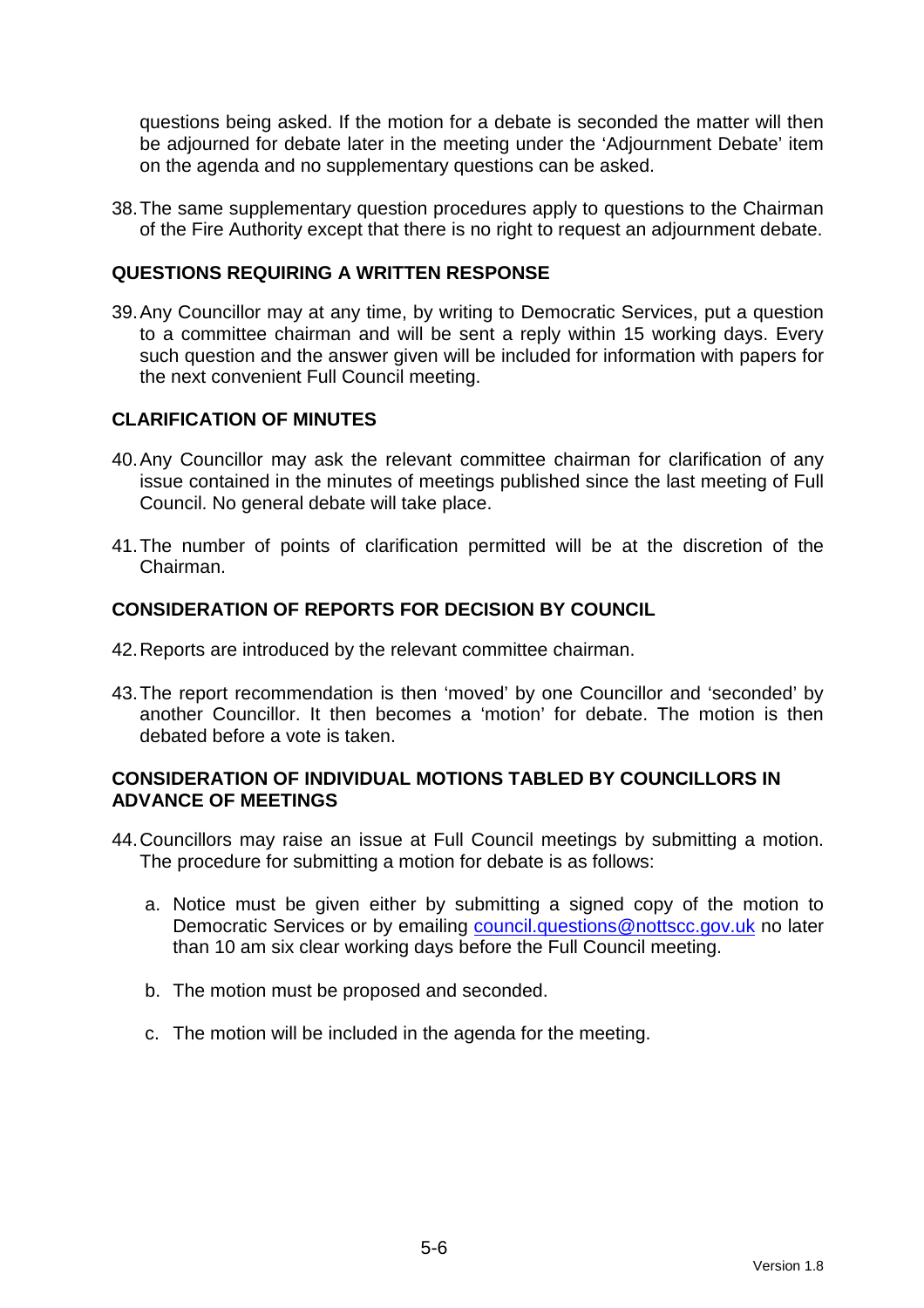## **MOTIONS NOT REQUIRING PRIOR WRITTEN NOTICE**

- 45. Motions can be moved and seconded orally at meetings to ensure meetings run smoothly and are conducted properly. The following are examples of such motions:
	- a. appointment of a chairman for the meeting in the absence of the Chairman and Vice-Chairman
	- b. request to withdraw a motion
	- c. that the matter be put to a vote
	- d. that the meeting be adjourned
	- e. variation of the order of business
	- f. suspension of the procedure rules
	- g. exclusion of the public
	- h. that a named Councillor should not be heard further
- 46. Motions relating to the following may be moved and seconded without notice but must be provided in writing to the Chairman when being moved
	- a. amendments to motions
	- b. the appointment of Councillors to Committees

## **THE RULES OF DEBATE**

- 47. If a Councillor wishes to speak they should indicate their intention by raising their hand.
- 48. The Chairman will decide the order in which speakers will be heard. Any Councillor who wishes to speak will be given the opportunity to do so unless any of the exceptions contained in these rules of debate apply.
- 49. Councillors can speak for a maximum of 20 minutes subject to any exceptions set out below.
- 50. Councillors will stand when speaking and must address the Chairman.
- 51. Councillors must speak strictly to the subject under discussion.
- 52. Whenever the Chairman stands during a debate any Councillor standing must sit down and the Full Council must be silent.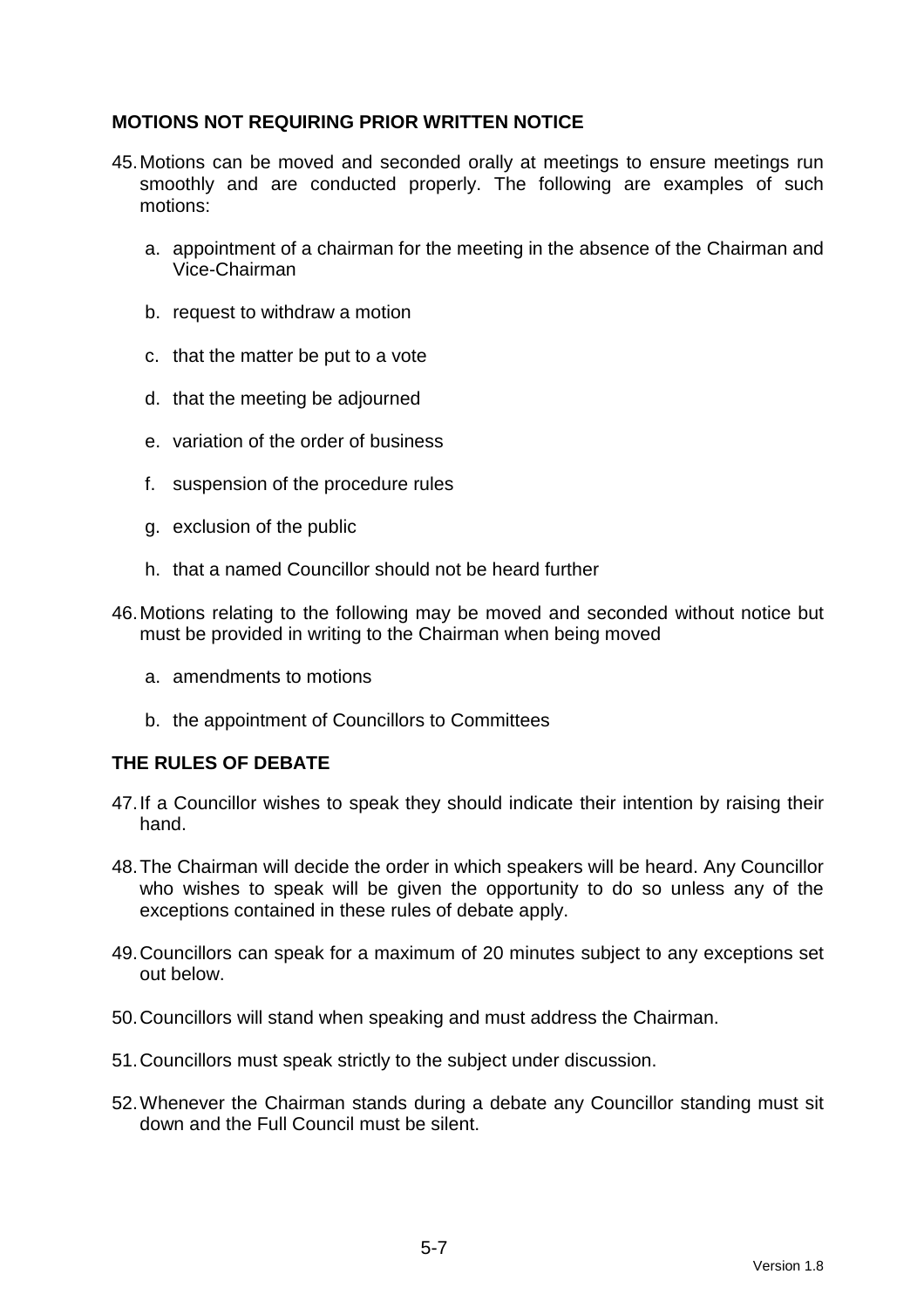- 53. Any Councillor may at anytime during a meeting request that the meeting be adjourned for up to one hour. The Chairman of the meeting has discretion to decide whether to agree the request and, if agreed, to determine the length of any such adjournment
- 54. Councillors may speak once on any motion. However if a motion is amended, Councillors may speak once on each amendment.
- 55. If the motion has been amended since the Councillor last spoke, that Councillor may move a further amendment to the motion.
- 56. The Councillor who moved the original motion has a right of reply at the close of the debate on that motion or any agreed amendment.
- 57. If an amendment to a motion has been moved and seconded, the mover of the original motion has the right of reply at the close of the debate on the amendment, following the mover of the amendment's closing remarks.
- 58. A motion may be altered with the consent of the mover and seconder.

## **POINTS OF ORDER AND PERSONAL EXPLANATIONS**

- 59. With the consent of the Chairman any Councillor may make a brief comment, ask a question designed to clarify a matter which has been raised, or indicate where they feel the procedure rules have not been followed. They may not introduce new material or make a speech on the issue raised.
- 60. The Chairman of the County Council's ruling will be final and they may limit such exchanges to maintain the flow of debate.

## **AMENDMENTS TO RECOMMENDATIONS AND MOTIONS**

- 61. Amendments to a motion can be moved or seconded by any Councillor in the following situations:
	- a. to refer a subject of debate to a committee for further consideration
	- b. to leave out words, to add words or both. However such changes must not have the effect of fundamentally altering the spirit or intention of, or directly reversing the spirit or intention of, the original proposal (for example to recommend approval instead of refusal) and must be relevant to the original motion.
- 62. The motion will remain in the name of the original mover if they propose or accept the amendment.
- 63. Amendments must be dealt with and voted on one at a time, subject to the exceptions set out in the Rules of Debate.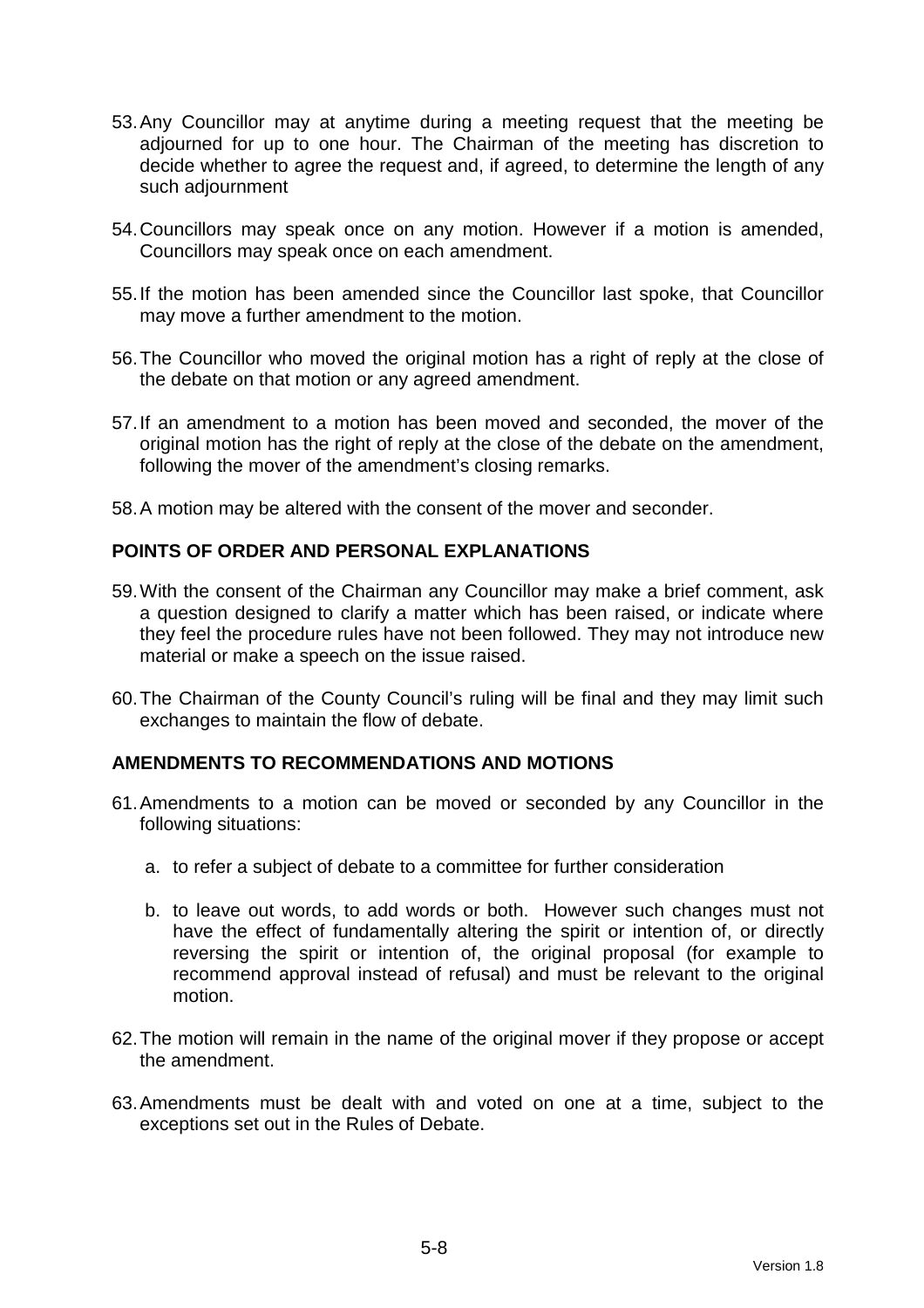- 64. If a motion to move an amendment is rejected following a vote then alternative amendments can be moved.
- 65. If an amendment is not accepted by the mover of the original motion, the following procedure will apply:
	- a. the amendment will be debated
	- b. a vote will then be taken on whether the amendment should become the substantive motion
	- c. if the amendment is carried, then the new substantive motion will be in the name of the Councillor who moved the successful amendment
	- d. debate will continue and further amendments may be moved
	- e. after all amendments have been dealt with using the procedure stated above then a vote will be taken on the final substantive motion

## **BRINGING DEBATE TO EARLY CLOSURE**

- 66. A Councillor who has not already spoken on the matter may orally move a motion that a vote should be taken immediately. This must be seconded.
- 67. If the Chairman feels there has been sufficient discussion of the issue he may put the oral motion to the vote.
- 68. If the vote is carried the motion or amendment will be put to the vote following closing remarks by the proposer of the motion or amendment.

## **VOTING**

- 69. Votes in Full Council are to be determined by a show of hands.
- 70. Where there is an equal number of votes for and against a motion the Chairman can exercise a second or casting vote.
- 71. A recorded vote will be taken if 10 or more Councillors request it. The process will be as follows:
	- a. The Division Bell will be sounded.
	- b. The Chief Executive will then call the names of all Councillors and record the vote of each Councillor.
	- c. The Chairman will announce the result.
	- d. The minutes will record how each Councillor voted.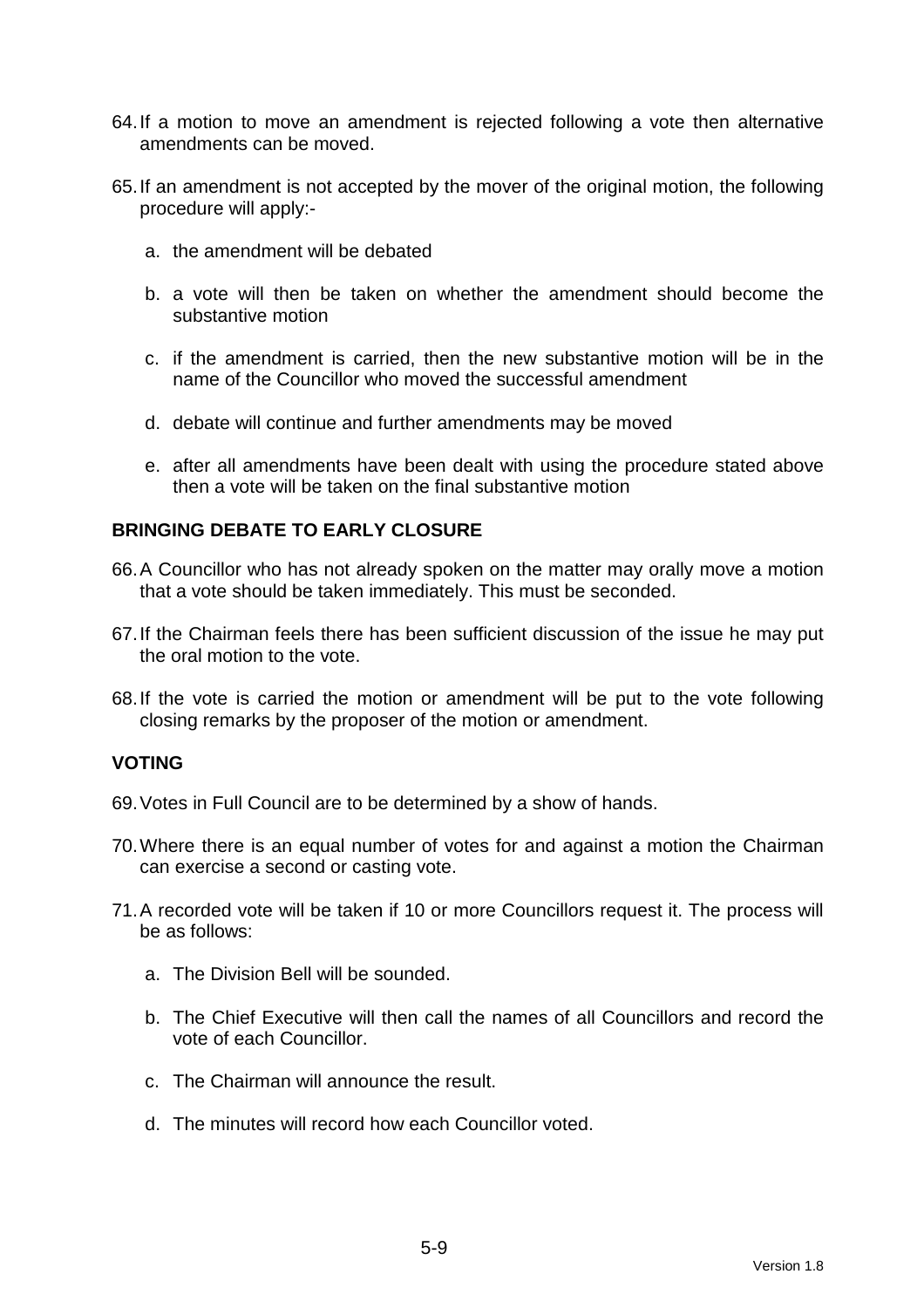72. Any Councillor can require that the minutes of the meeting record how they voted on any decision taken.

## **ADJOURNMENT DEBATES**

- 73. The Councillor who requested the adjournment debate may speak on the matter referred to in their original question for up to five minutes.
- 74. After that, any other Councillor may speak on the matter for up to three minutes.
- 75. The relevant committee chairman may speak for up to five minutes in reply.
- 76. No vote will be taken on an adjournment debate.

## **REVERSING DECISIONS**

77. Council decisions are final and should normally not be altered or amended for 6 months. However, where a decision proves to be unworkable for whatever reason a further report on the issue will be brought back to Full Council for further consideration on a request from the Council's Chairman and Vice Chairman.

## **DISORDERLY CONDUCT**

- 78. If, at any meeting, any Councillor in the opinion of the Chairman of the County Council misbehaves by persistently disregarding their ruling, or by behaving improperly or offensively, or by obstructing the business of the Full Council, the Chairman may move "that [the Councillor named] should not be further heard" and the motion, if seconded, will be voted on without discussion.
- 79. If any Councillor named continues the misconduct after a "should not be further heard" motion has been carried, the Chairman:
	- a. may request the Councillor to leave the meeting; or
	- b. may adjourn the meeting of the Full Council for any period considered necessary
- 80. In the event of a general disturbance which in the opinion of the Chairman makes business impossible, the Chairman, may adjourn the meeting for any period considered necessary and/or order that the public leave.

## **ESTABLISHMENT OF COMMITTEES**

81. Every committee set up by the Full Council will perform the functions given to them until the Full Council resolves otherwise. Full Council can revise the functions of committees at any time.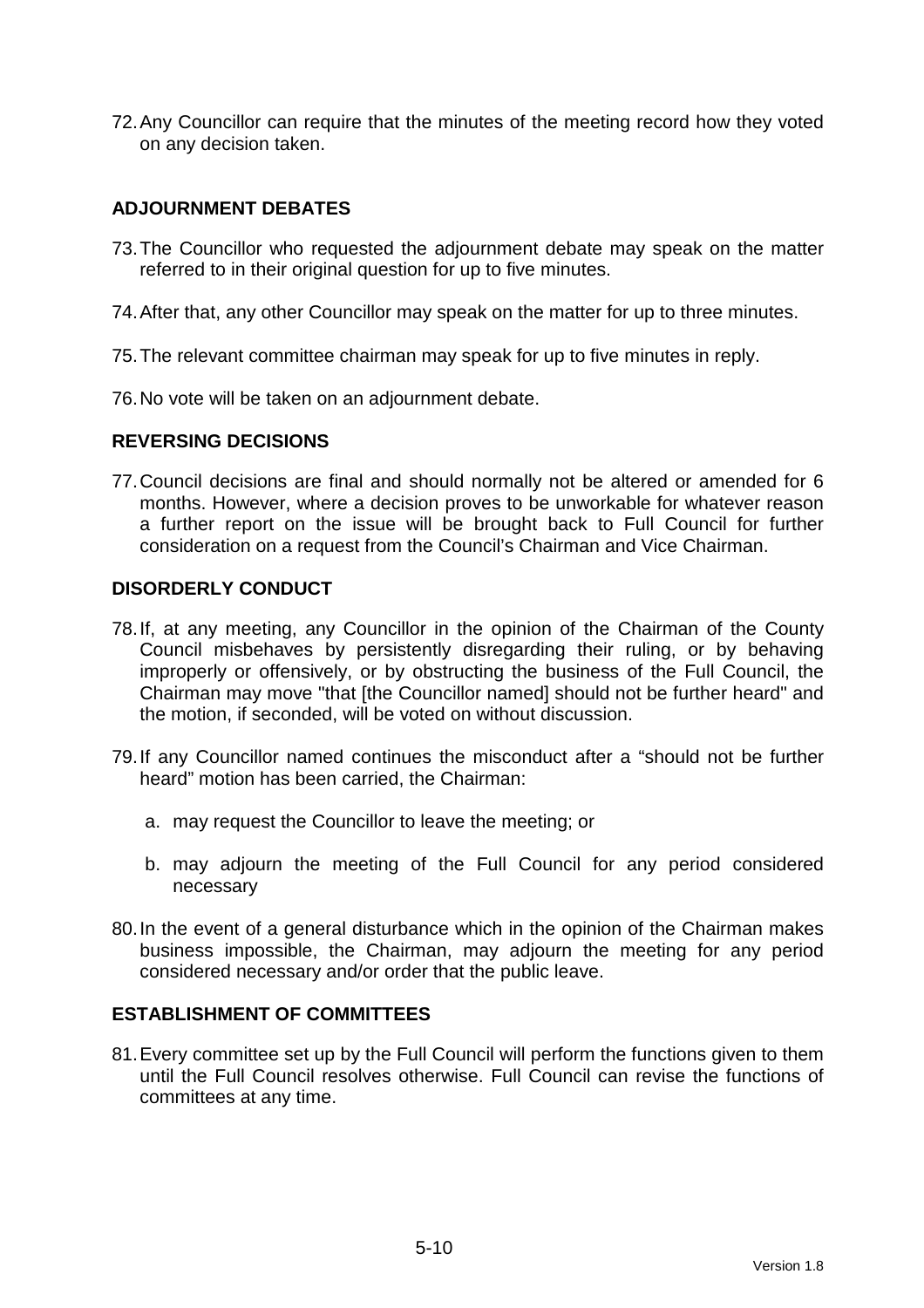# **APPOINTMENTS TO COMMITTEES**

- 82. Every person appointed to be a member of a committee or sub-committee will remain a member of that committee until the first of the following events:
	- a. they cease to be a Councillor
	- b. their resignation
	- c. changes to political balance necessitate changes to committee membership
	- d. removal by the Proper Officer at the request of their group
- 83. The Full Council is required to keep the allocation of seats to groups under review.
- 84. Whenever allocation of seats is considered by the Full Council the Chief Executive will submit a report showing what the allocation of seats should be in order to ensure committees reflect the overall political balance of the Council.
- 85. Democratic Services will ensure that all appointments to committees are reported to the next meeting of the appropriate committee.
- 86. Any changes in membership must be notified to Democratic Services no later than 4 pm on the working day before the relevant meeting.

#### **ANNUAL MEETING**

87. Subject to any statutory requirements, the Full Council at its annual meeting:

- a. Will elect the Chairman and Vice-Chairman of the County Council for the forthcoming year.
- b. Will resolve what committees and sub-committees will be established, the terms of reference and size of these committees and may appoint the chairman and vice-chairman of each committee.
- c. Will note the membership of each group and their agreed officers.

#### **ANNUAL BUDGET MEETING**

- 88. To ensure the smooth flow of business the following provisions will operate for the Annual Budget meeting:
	- a. After the budget proposals have been moved and seconded any budget amendments will be moved and seconded. The seconders of the amendments may either speak to them when seconding or may reserve their speech for later in the debate.
	- b. With the exceptions below, no Councillor will speak more than once or for more than 20 minutes: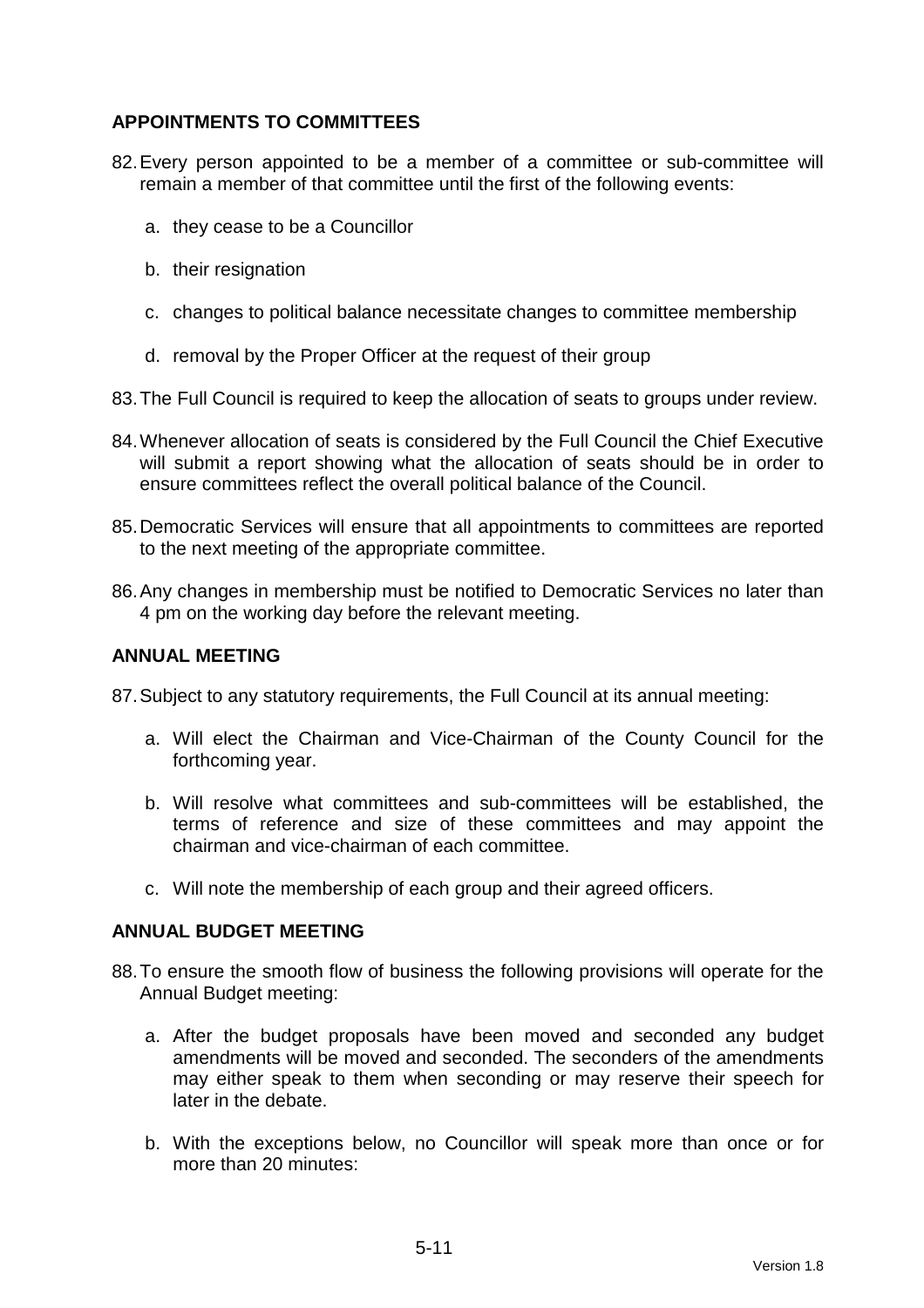- the Councillor who moves the budget proposals is not subject to a time limit and is entitled to speak twice; once when moving proposals and once when replying to the debate
- the movers of any amendments may speak for an unlimited time when moving those amendments and for 20 minutes when summing up
- c. There will be a single debate on the motion and any amendments
- d. At the conclusion of the winding-up speeches, the amendments will be voted on in the order determined by the Chairman then a vote will be taken on the substantive motion.

#### **OTHER**

- 89. Placards, banners, advertising materials and similar items are not permitted in any Council meeting.
- 90. Other than any recording carried out by approved Council staff, the use of recording devices and cameras is only allowed subject to sufficient notice and with the consent of the Chairman. If consent is given the Chairman will notify Full Council at the start of a meeting and in the event of objection by Councillors a vote will be taken.
- 91. Mobile phones must be switched to silent.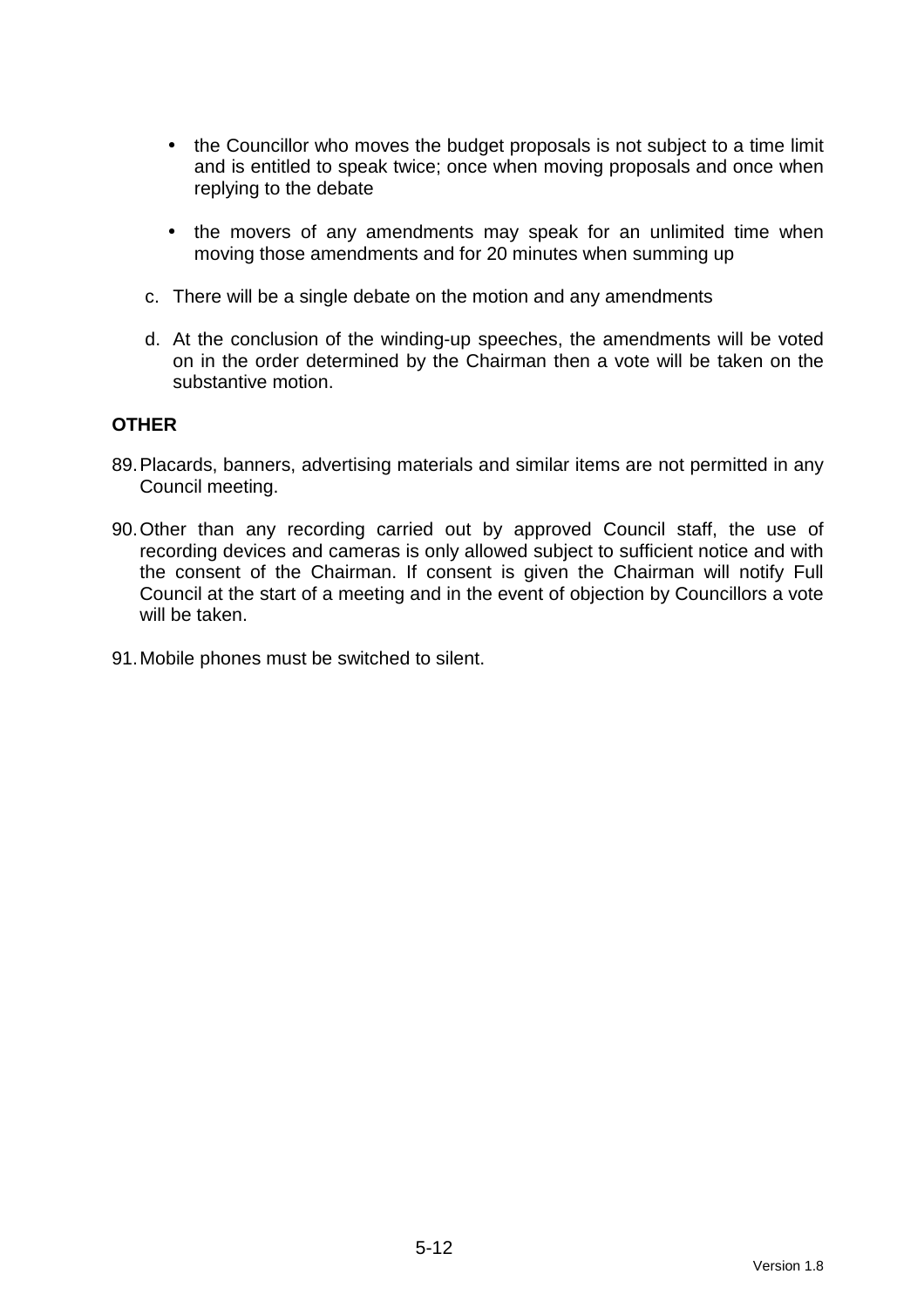## **PART B – PROCEDURE RULES FOR COMMITTEE AND SUB-COMMITTEE MEETINGS**

#### **INTRODUCTION**

- 1. These rules are designed to ensure meetings run smoothly and are conducted properly.
- 2. So far as the law allows any of these rules may be suspended at any meeting, either for the whole meeting or for a particular item on the agenda. In order to achieve this, a motion must be moved and seconded and a vote carried.

## **ARRANGEMENTS FOR MEETINGS**

- 3. The agenda and papers for meetings must be available at least five clear working days before the meeting.
- 4. A special meeting is arranged if the chairman or vice-chairman of the relevant committee, or any 4 of its members request such a meeting.
- 5. If any issues arise at a meeting in relation to interpretation of the procedure rules, the Chairman's decision will be final.

#### **MINIMUM ATTENDANCE (QUORUM)**

- 6. The following number of committee members must be present for the meeting to proceed or continue:
	- a. Less than 15 voting members 3
	- b. 15 to 25 voting members 4
	- c. More than 25 voting members 5
- 7. If there is an insufficient number of committee members present, the meeting will not proceed.

#### **ORDER OF BUSINESS**

- 8. The order of business will usually be:
	- a. at the first meeting after the annual Council meeting, appointing or noting the appointment of the Chairman and Vice-Chairman of the committee
	- b. the choice of a person to preside if the Chairman and Vice-Chairman are absent
	- c. confirmation of the minutes of the last meeting of the committee
	- d. apologies for absence, including reasons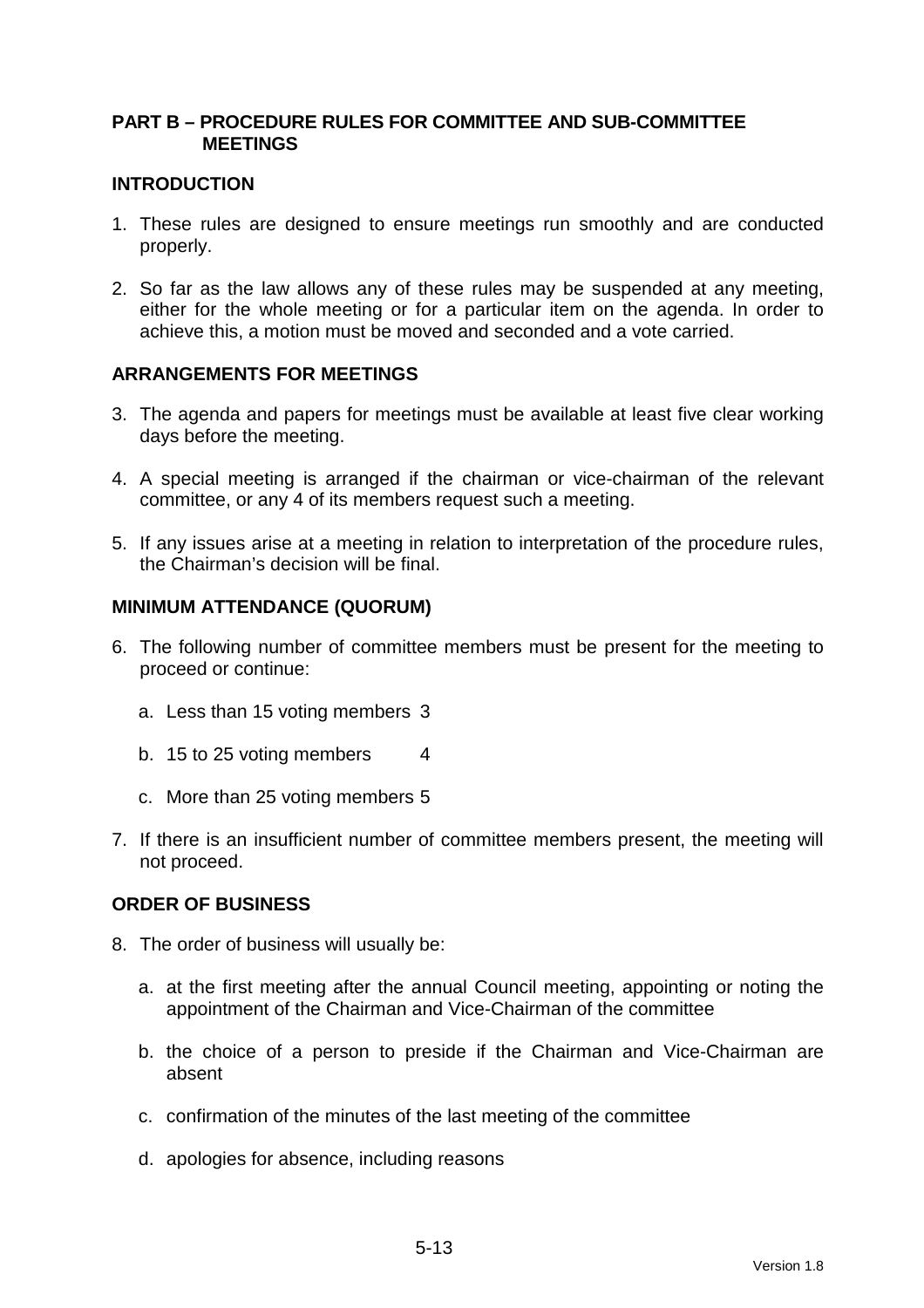- e. declarations of interest
- f. business outstanding from the last meeting
- g. reports for decision by committee
- h. reports for information
- i. work programme (if applicable)

# **OTHER POINTS REGARDING THE ORDER OF BUSINESS**

- 9. At any time during the meeting the Chairman can adjourn the meeting.
- 10. The order of business can be varied at the discretion of the Chairman.
- 11. The minutes of ordinary meetings will not normally be confirmed at special meetings.

## **DECLARATIONS OF INTEREST**

- 12. Where any Councillor has an interest in any matter to be discussed or decided, they will, in accordance with the Code of Conduct for Councillors and Co-opted Members, declare the existence and nature of that interest and whether the interest is Disclosable Pecuniary Interest. Any declaration of interest will be recorded in the minutes of the meeting.
- 13. Where any Councillor has declared a Disclosable Pecuniary Interest in any matter, they will leave the room in which the meeting is being held while the matter is under consideration unless:
	- a. Policy Committee has granted them a dispensation; or
	- b. the matter is only under consideration by the meeting as part of a report of the Minutes of a committee or sub-committee and is not itself the subject of debate.
- 14. If the Councillor has chosen to remain within easy reach, that Councillor will be recalled by an appropriate officer before any further business is started.
- 15. Subject to paragraph 15, any person or officer of the authority who is appointed to do anything in connection with the County Council which enables them to speak at meetings, will make the same disclosures of interests and will withdraw from the room in which the meeting is being held on the same occasions as they would have to do if they were a County Councillor.
- 16. Paragraph 14 above does not apply to members of the public who are entitled to speak at Planning and Licensing Committee or Rights of Way Committee.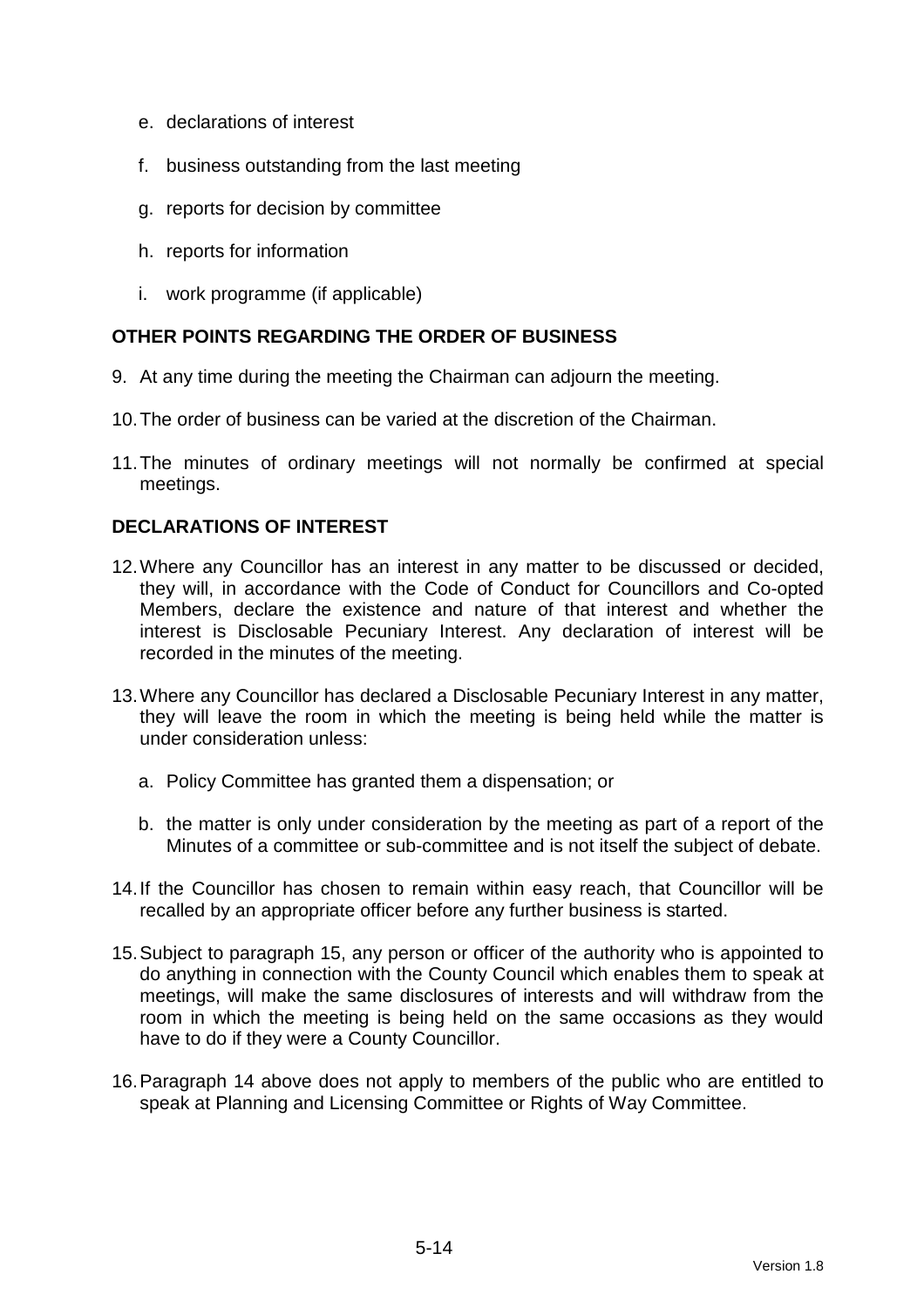# **CONSIDERATION OF RECOMMENDATIONS IN REPORTS**

- 17. The report recommendation should be 'moved' by one committee member and 'seconded' by another committee member. It then becomes a 'motion' which may be debated before a vote is taken.
- 18. Motions relating to the following may be moved and seconded without notice but must be provided in writing to the Chairman when being moved:
	- a. an alternative to a recommendation in the report
	- b. amendments to motions

## **MOTIONS NOT REQUIRING PRIOR WRITTEN NOTICE**

- 19. The following motions can be moved and seconded orally to ensure meetings run smoothly and are conducted properly:
	- a. appointment of a Chairman for the meeting in the absence of the Chairman and Vice-Chairman
	- b. request to withdraw a motion
	- c. that the matter be put to a vote
	- d. that the meeting be adjourned
	- e. variation of the order of business
	- f. suspension of the procedure rules
	- g. exclusion of the public
	- h. that a named committee member should not be heard further

## **THE RULES OF DEBATE**

- 20. If a committee member wishes to speak they should indicate their intention by raising their hand.
- 21. The Chairman will decide the order in which speakers will be heard. Any committee member who wishes to speak will be given the opportunity to do so unless any of the exceptions contained in these rules of debate apply.
- 22. Committee members can speak for a maximum of 20 minutes, subject to any exceptions set out below.
- 23. Committee members when speaking must address the Chairman.
- 24. Councillors must speak strictly to the subject under discussion.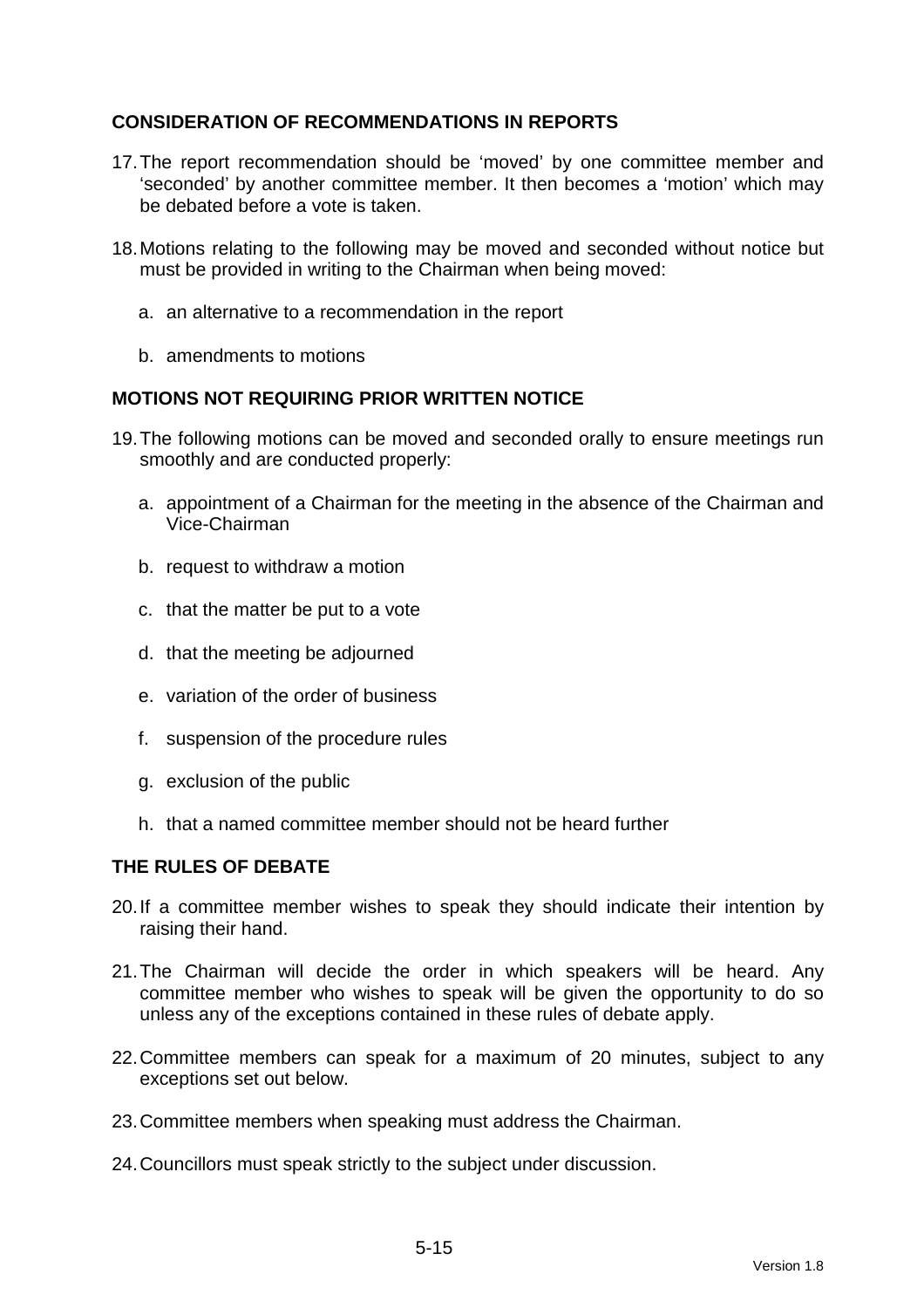- 25. Whenever the Chairman stands during a debate the committee must be silent.
- 26. Any committee member may at anytime during a meeting request that the meeting be adjourned for up to one hour. The Chairman of the meeting has discretion to decide whether to agree the request and, if agreed, to determine the length of any such adjournment.
- 27. If the motion has been amended since the committee member last spoke, that member may move a further amendment to the motion.
- 28. The committee member who moved the original motion has a right of reply at the close of the debate on that motion or any agreed amendment.
- 29. If an amendment to a motion has been moved and seconded, the mover of the original motion has the right of reply at the close of the debate on the amendment following the mover of the amendment's closing remarks.
- 30. A motion may be altered with the consent of the mover and seconder.

## **POINTS OF ORDER AND PERSONAL EXPLANATIONS**

- 31. With the consent of the Chairman any committee member may make a brief comment, ask a question designed to clarify a matter which has been raised, or indicate where they feel the procedure rules have not been followed. They may not introduce new material or make a speech on this.
- 32. The Chairman's ruling on this will be final and they may limit such exchanges to maintain the flow of debate.

#### **AMENDMENTS TO RECOMMENDATIONS AND MOTIONS**

- 33. Amendments to a motion can be moved or seconded by any committee member to leave out words, to add words or both provided that such changes must not have the effect of fundamentally altering the spirit or intention of, or directly reversing the spirit or intention of, the original proposal (for example to recommend approval instead of refusal) and must be relevant to the original motion.
- 34. The motion will remain in the name of the original mover if they propose or accept the amendment.
- 35. Amendments must be dealt with and voted on one at a time, subject to the exceptions set out in the Rules of Debate.
- 36. If a motion to move an amendment is rejected following a vote then alternative amendments can be moved.
- 37. If an amendment is not accepted by the mover of the original motion, the following procedure will apply:-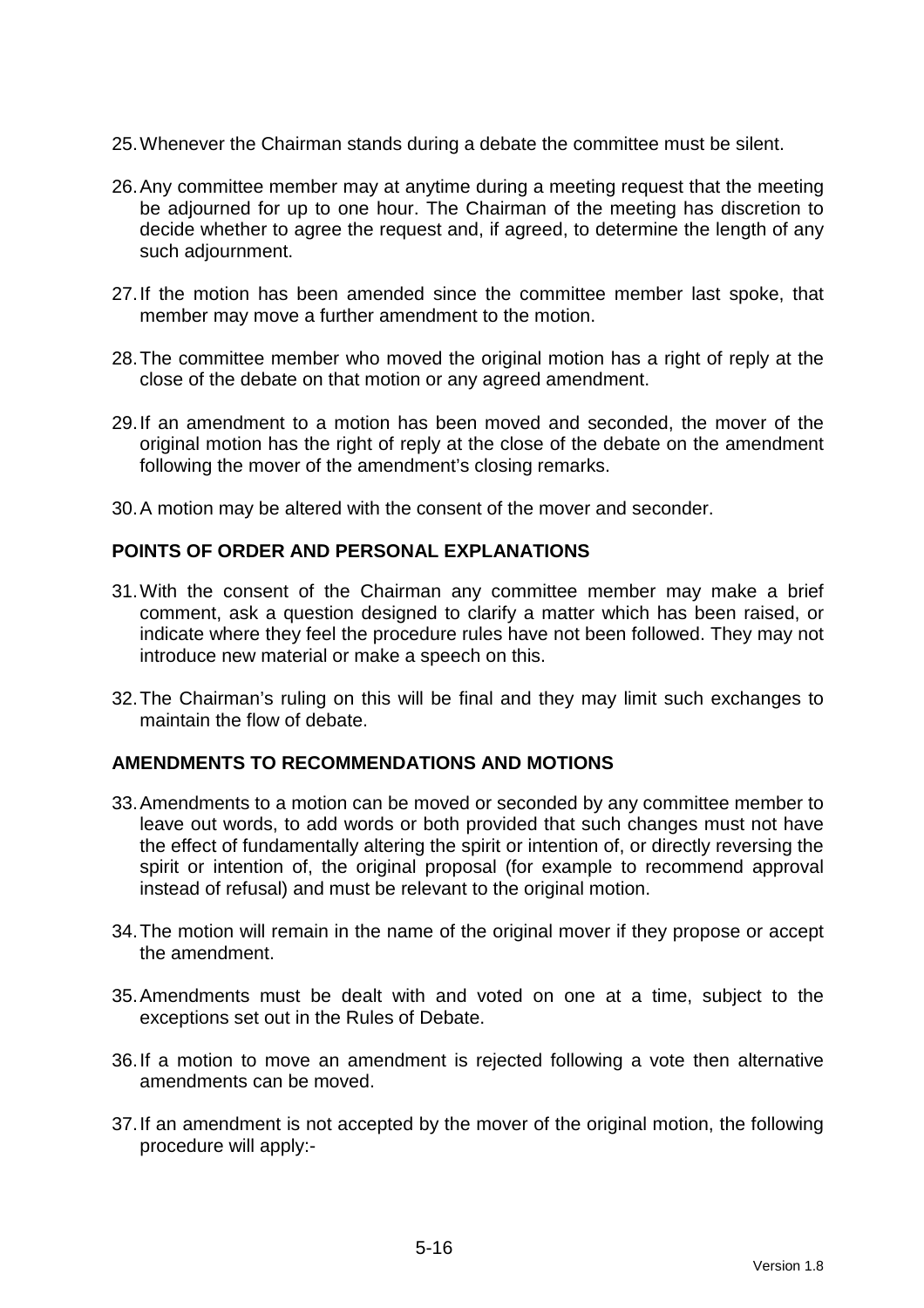- a. the amendment will be debated
- b. a vote will then be taken on whether the amendment should become the substantive motion
- c. if the amendment is carried, then the new substantive motion will be in the name of the committee member who moved the successful amendment
- d. debate will continue and further amendments may be moved
- e. after all amendments have been dealt with using the procedure stated above then a vote will be taken on the final substantive motion

## **BRINGING DEBATE TO EARLY CLOSURE**

- 38. A committee member who has not already spoken on the matter may orally move a motion that a vote should be taken immediately. This must be seconded.
- 39. If the Chairman feels there has been sufficient discussion of the issue he may put the oral motion to the vote.
- 40. If the vote is carried the motion or amendment will be put to the vote following closing remarks by the proposer of the motion or amendment.

## **VOTING**

- 41. Votes in committee are to be determined by a show of hands.
- 42. Where there is an equal number of votes for and against a motion the Chairman can exercise a second or casting vote.
- 43. A recorded vote will be taken if 2 or more committee members request it. The process will be as follows:
	- a. The names of all committee members will be called and the vote of each member recorded.
	- b. The Chairman will announce the result.
	- c. The minutes will record how each committee member voted.
- 44. Any committee member can require that the minutes of the meeting record how they voted on any decision taken.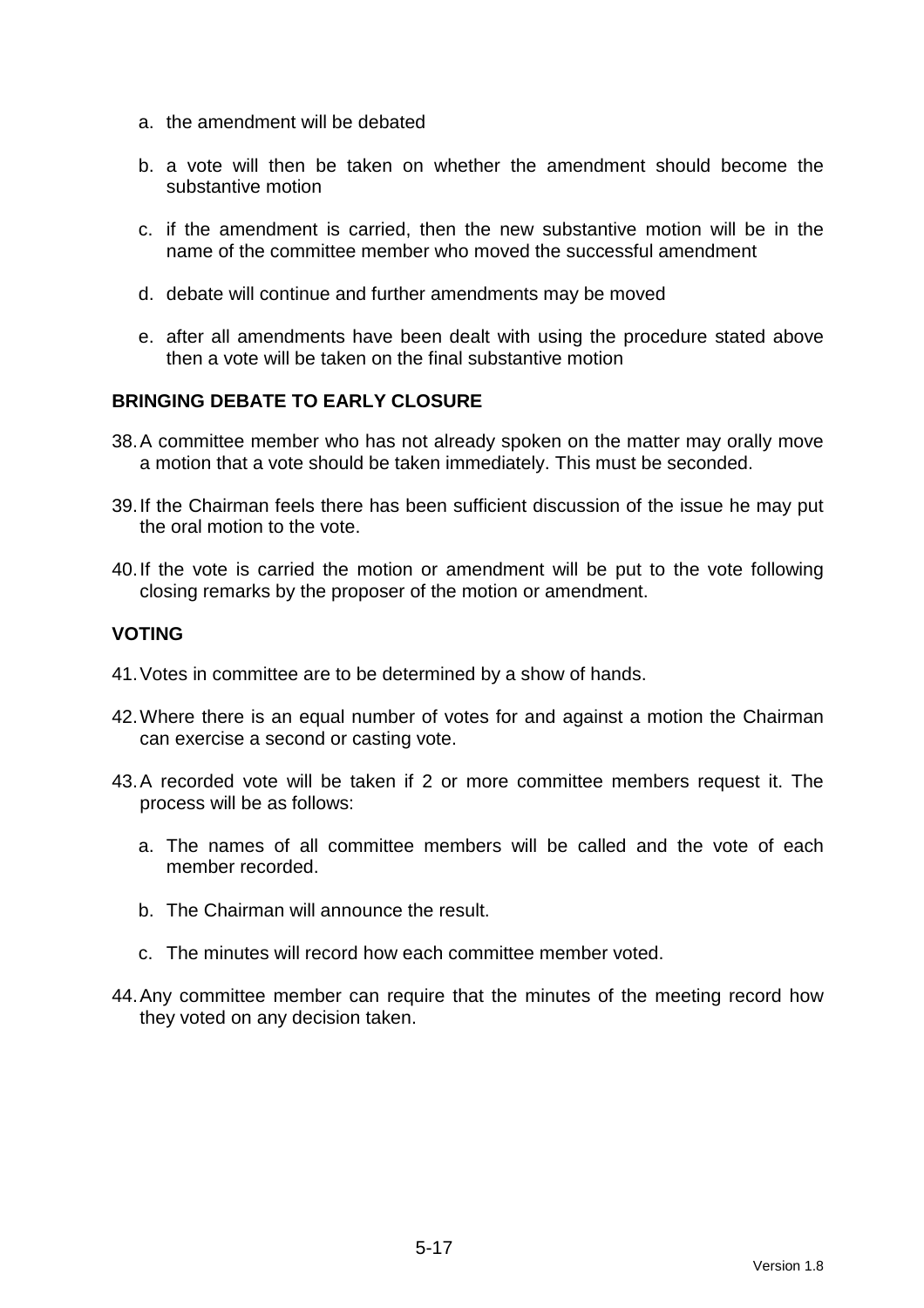## **REVERSING DECISIONS**

45. Committee decisions are final and should normally not be altered or amended for 6 months. However, where a decision proves to be unworkable for whatever reason a further report on the issue will be brought back to the original decision-making meeting for further consideration on a request from the Committee's Chairman and Vice Chairman.

## **DISORDERLY CONDUCT**

- 46. If, at any meeting, any committee member in the opinion of the Chairman of the meeting misbehaves by persistently disregarding their ruling, or by behaving improperly or offensively, or by obstructing the business of the meeting, the Chairman may move "that [the member named] should not be further heard" and the motion, if seconded, will be voted on without discussion.
- 47. If any committee member named continues the misconduct after a "should not be further heard" motion has been carried, the Chairman:
	- a. may request the member to leave the meeting; or
	- b. may adjourn the meeting for any period considered necessary
- 48. In the event of a general disturbance which in the opinion of the Chairman makes business impossible, the Chairman, may adjourn the meeting for any period considered necessary and/or order that the public leave.

## **ATTENDANCE OF OTHER COUNTY COUNCILLORS**

- 49. Any County Councillor who wishes to attend a meeting of a committee or subcommittee of which they are not a member will be entitled to do so. With the consent of the Chairman they will be entitled to speak once and for a maximum of 20 minutes on any matter that is of primary importance to their electoral division or its inhabitants rather than a general matter, but not to vote.
- 50. A County Councillor who attends a meeting in this capacity will be entitled to remain in the meeting when a resolution excluding the public is in force.
- 51. These provisions apply to Planning and Licensing Committee and Rights of Way Committee but not to any other committee or sub-committee that is exercising a function which is judicial in nature.

# **APPOINTMENTS TO COMMITTEES**

- 52. Any changes in a committee's membership must be notified to Democratic Services no later than 4pm on the working day before the relevant meeting. (For the Health and Wellbeing Board, see paragraph 55 below)
- 53. Democratic Services will ensure that all appointments to committees are reported to the next meeting of the appropriate committee.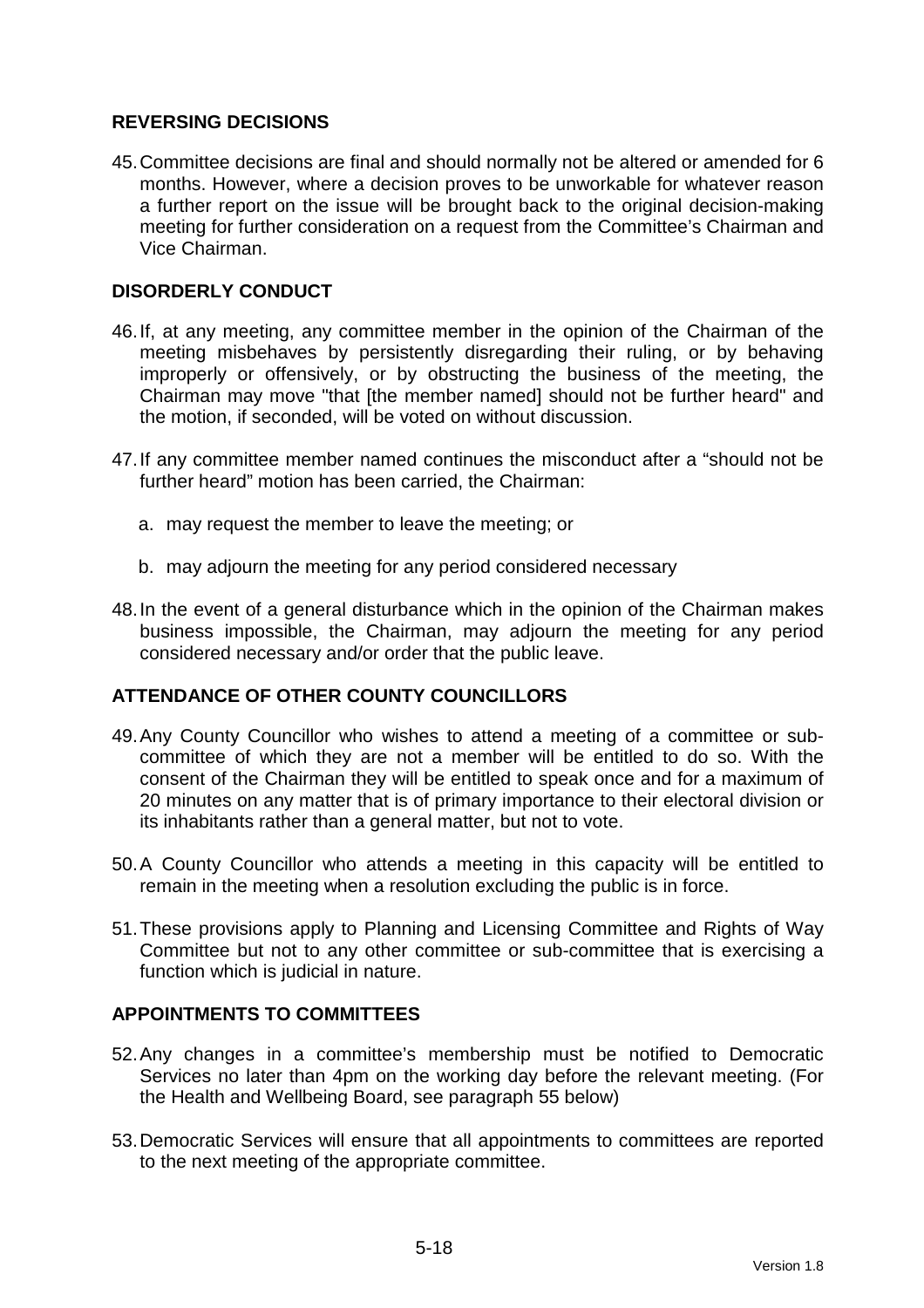# **POLICY COMMITTEE AND COMMUNITY SAFETY COMMITTEE**

54. When exercising scrutiny functions, the Committees may invite people to discuss issues of local concern and/or answer questions. They may for example wish to hear from residents and representatives of other organisations.

## **HEALTH AND WELLBEING BOARD**

- 55. Substitute members can be appointed for the non-County Council representatives. Substitute members will have all the powers and duties of any ordinary member on the Board but will not be able to exercise any special powers or duties exercisable by the person they are substituting. Substitute members may attend meetings in this capacity only:
	- a. To take the place of the ordinary member for whom they are substituting where the ordinary member will be absent for whole of the meeting
	- b. After the Proper Officer has been officially notified

## **PLANNING AND LICENSING COMMITTEE**

56. The Committee will comply with its Code of Best Practice

57. The Committee's Code of Best Practice sets out who is entitled to speak at meetings of Planning and Licensing Committee.

## **RIGHTS OF WAY COMMITTEE**

- 58. The Committee will comply with its Code of Best Practice
- 59. The Committee's Code of Conduct and Best Practice sets out who is entitled to speak at meetings of Rights of Way Committee.

## **PERSONNEL COMMITTEE**

60. That Trade Union representatives be entitled to speak but not to vote at meetings of Personnel Committee.

## **CONDUCT COMMITTEE**

- 61. Committee will elect a Chair at each meeting.
- 62. The Council's Procedure for Dealing with Conduct Allegations sets out who is entitled to speak at meetings of Conduct Committee.

#### **OTHER**

63. Placards, banners, advertising materials and similar items are not permitted in any committee meeting.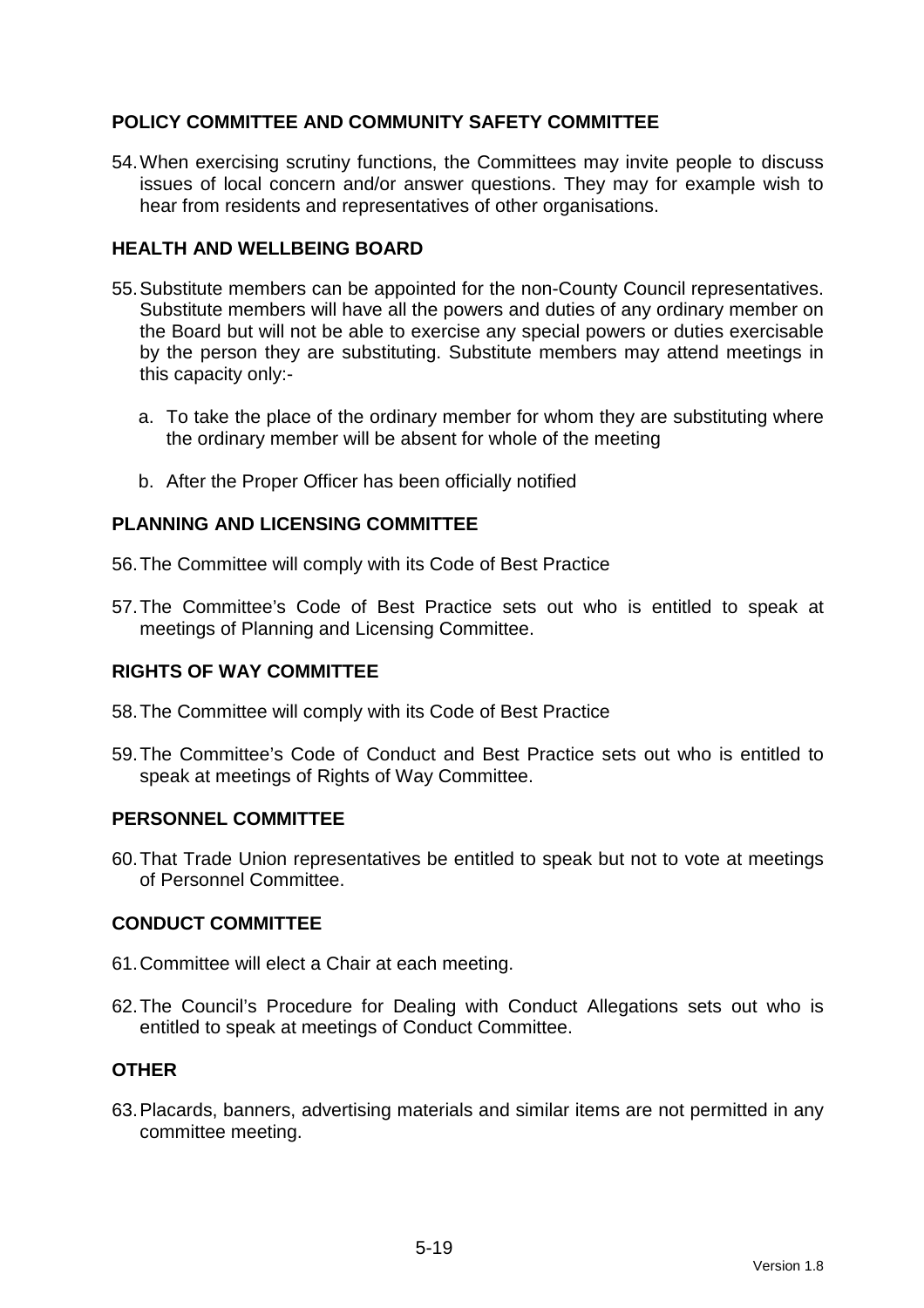64. Other than any recording carried out by approved Council staff, the use of recording devices and cameras is only allowed subject to sufficient notice and with the consent of the Chairman. If consent is given the Chairman will notify the committee at the start of a meeting and in the event of objection by committee members a vote will be taken.

65. Mobile phones must be switched to silent.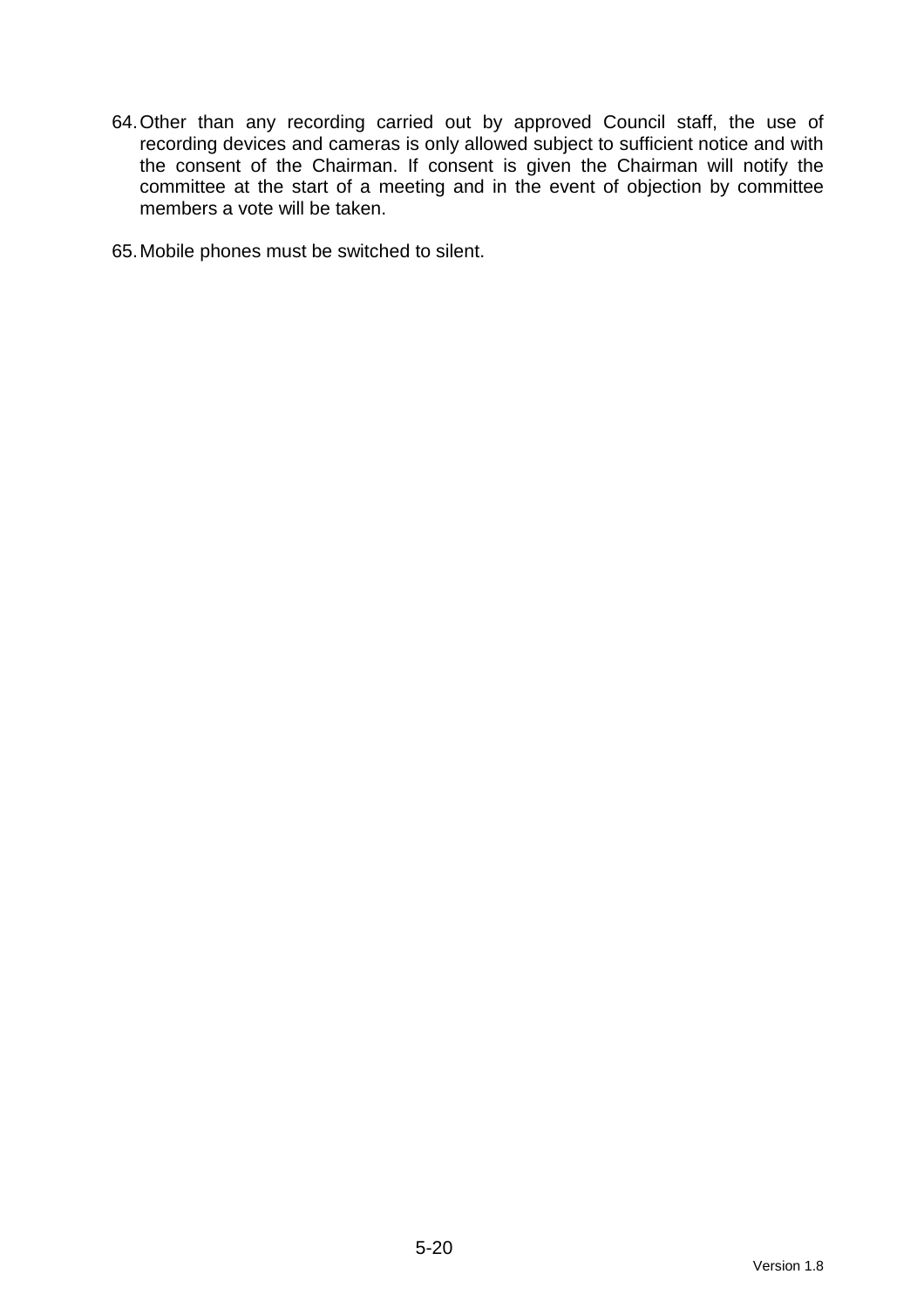# **PART C – THE PROCEDURE FOR TAKING URGENT DECISIONS**

- 1. The Council's Constitution sets out who in the Council has authority to make decisions and the procedures for making those decisions.
- 2. Sometimes events will occur which require decisions to be taken urgently. The County Council needs to be able to respond quickly where failure to do so would not be in the public interest.
- 3. The procedure for taking urgent decisions should only be used where failure to take the decision quickly would, or would be likely to, harm the interests of the Council and the public, for example:
	- a. a service not being provided;
	- b. the Council breaking the law or financial rules;
	- c. the public being put at serious risk of harm;
	- d. the Council suffering financial loss;
	- e. consultation deadlines not being met.
- 4. The following are not suitable reasons for the use of the procedure:
	- a. poor planning;
	- b. the possibility of embarrassment being caused to an officer or Councillor;
	- c. the possibility of adverse publicity being caused to the Council;
	- d. in order to circumvent the requirements of Financial Regulations without good cause and justification.

## **OPTION A – URGENT DECISIONS BY COMMITTEE**

- 5. Where the agenda for the relevant committee has been published, an urgent item may be added to the agenda if it meets the urgency criteria set out in paragraphs 3 and 4. Democratic Services and the chairman of the committee will require an explanation before authorisation is given.
- 6. Every effort must be made to circulate the urgent report to Councillors at least 24 hours before the meeting.
- 7. The urgent report will be made available for public inspection as soon as possible.

## **OPTION B – CALLING AN ADDITIONAL MEETING**

8. The issue may be of such significance that it may be more appropriate to call an additional meeting. The procedure for calling additional meetings is set out in the Council Procedure Rules at paragraph 9 and the Committee Procedure Rules at paragraph 4.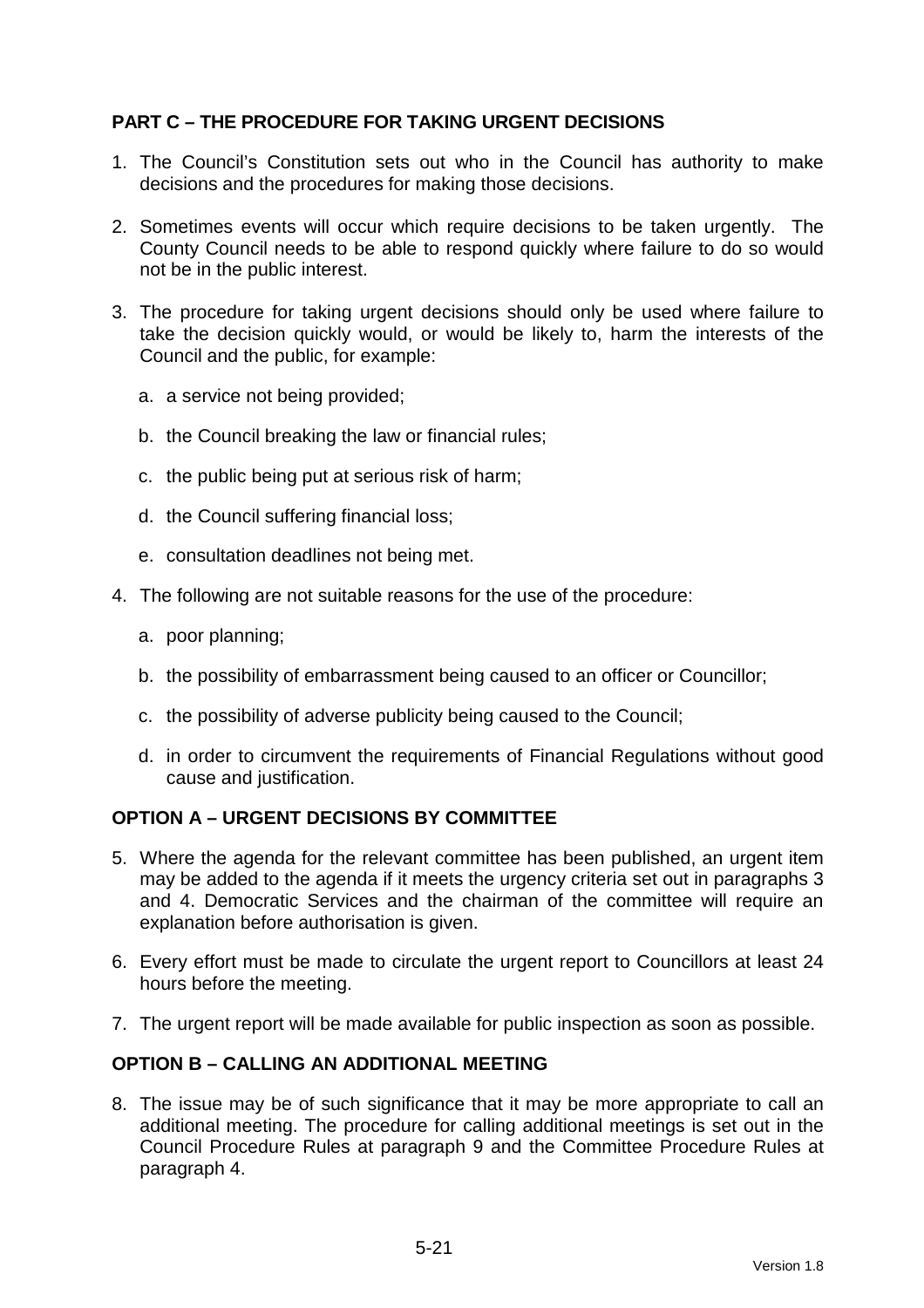# **OPTION C – DECISION BY THE CHIEF EXECUTIVE**

- 9. The Chief Executive may take a decision which is normally reserved to committee or another officer, where he believes that the decision is urgent, after first:
	- a. taking into account the guidelines set out in paragraphs 3 and 4above; and
	- b. where possible, seeking the views of the following in respect of the proposed decision:-
		- the Leader of the Council.
		- the chairman and the vice-chairman of the relevant committee with authority to take the decision, and
		- the leader(s) of opposition group(s).
	- c. The Chief Executive will take into account any views he considers are relevant. The decision is the Chief Executive's alone.
	- d. The decision together with the reasons why it was urgent must be recorded in writing. The record of urgent decisions will be held by Democratic Services and will be made available for inspection.
	- e. Following the decision, a report will be submitted to the next available relevant committee meeting explaining:
		- the decision:
		- the reasons for it: and
		- why the decision was treated as a matter of urgency.
	- f. In the absence of the Chief Executive, his responsibilities under this procedure are delegated to a Corporate Director and all references to the Chief Executive under this procedure will also apply to that person.

## **REPORT ON USE OF THE URGENCY PROCEDURE**

10. In addition to any reports submitted to the relevant committee, twice yearly a report will be presented to Policy Committee detailing the number of occasions these provisions have been used and the reasons for their use.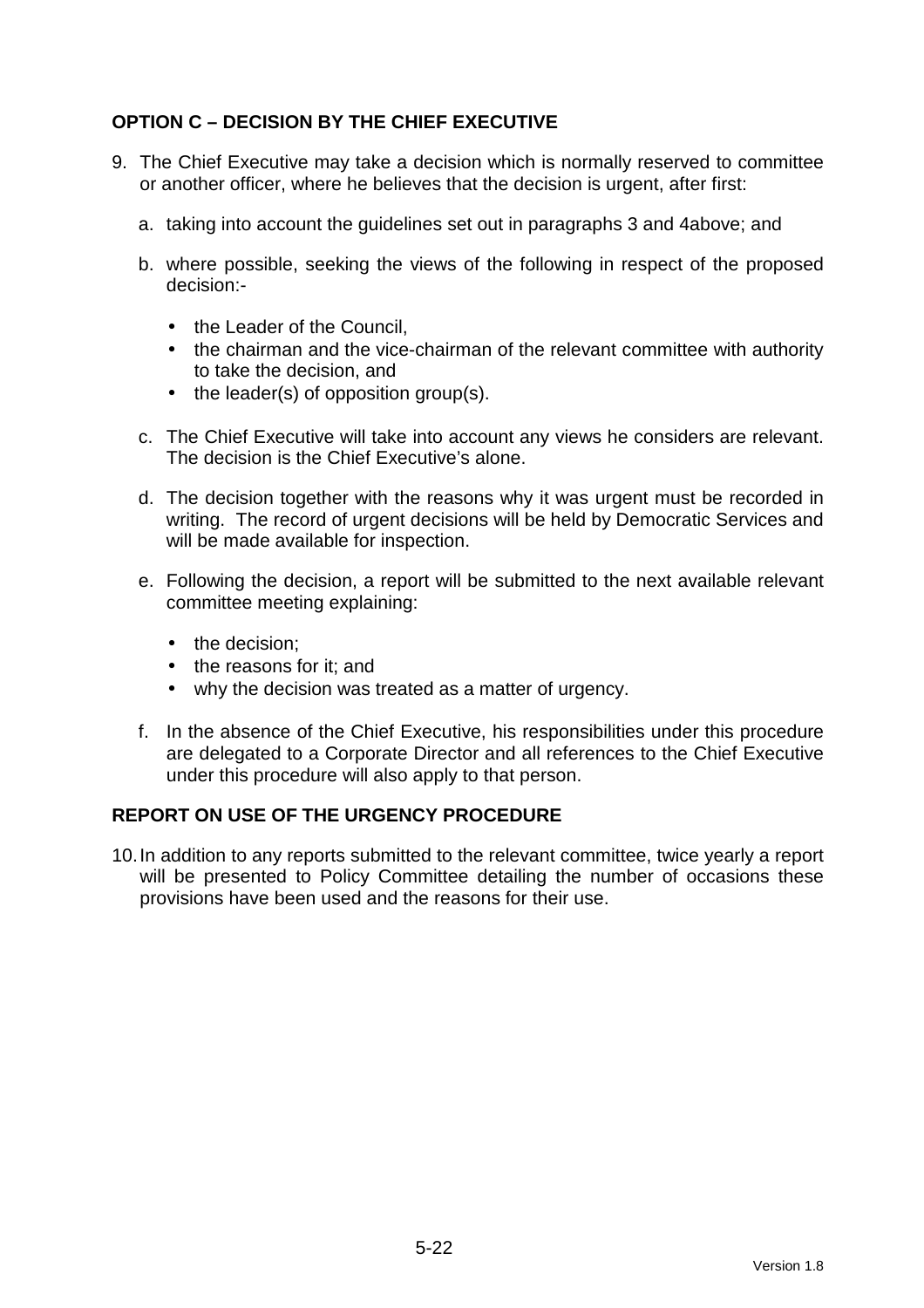**PART SIX** 

**GOVERNANCE**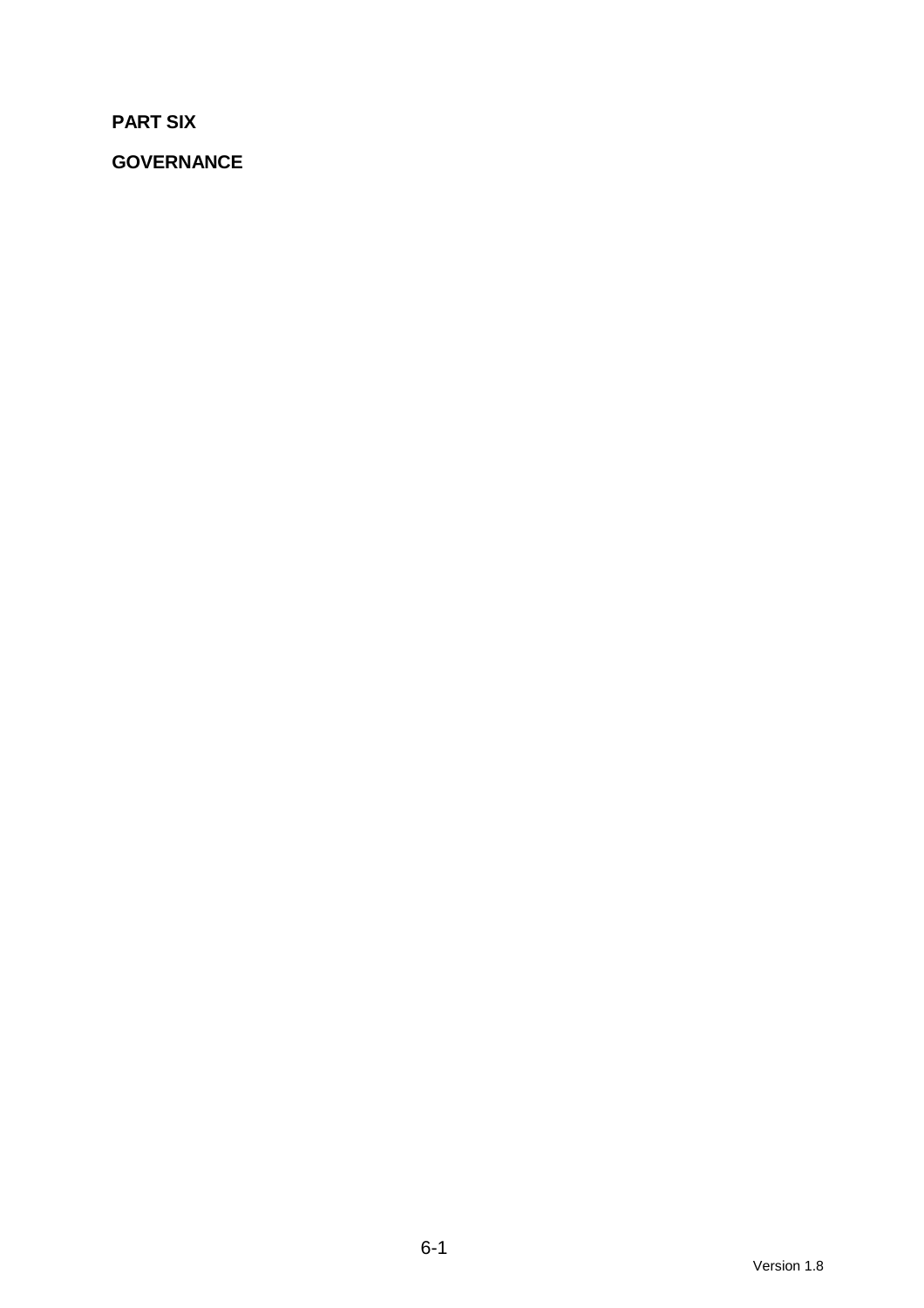## **PART A – FINANCIAL AFFAIRS**

#### **BUDGET FRAMEWORK**

#### **BACKGROUND**

1. The Full Council is responsible for the approval of the Annual Budget. The Council's committees are responsible for implementing it.

### **CONSULTATION**

- 2. Before the budget is adopted the Council will publish initial proposals, having first canvassed the views of local stakeholders and members of the public as appropriate.
- 3. Any representations made will be taken into account in formulating proposals, and shall be reflected in any report dealing with them.

## **APPROVAL OF THE ANNUAL BUDGET**

- 4. The Full Council will be responsible for approving the annual budget.
- 5. In approving the annual budget the Council will also specify the extent of virement (the limits for the transfer of budget provision from one budget head to another) within the budget and degree of in-year changes to the Annual Budget.
- 6. The annual budget must be approved by the end of February each year.

### **DECISIONS OUTSIDE THE ANNUAL BUDGET**

- 7. Subject to the provisions regarding virement set out in the Financial Regulations, committees and officers may take only those decisions which are in accordance with the Annual Budget.
- 8. Any decision outside the Annual Budget and the virement provisions must be taken by Full Council.
- 9. If cases of urgency the Urgency Procedure should be followed.

### **ANNUAL ACCOUNTS**

10. The Council's Section 151 Officer is required by law to sign off the annual accounts by 30 June each year. These accounts will be presented to Full Council. Once the accounts are externally audited the final accounts will be presented to Full Council by 30 September as required by law.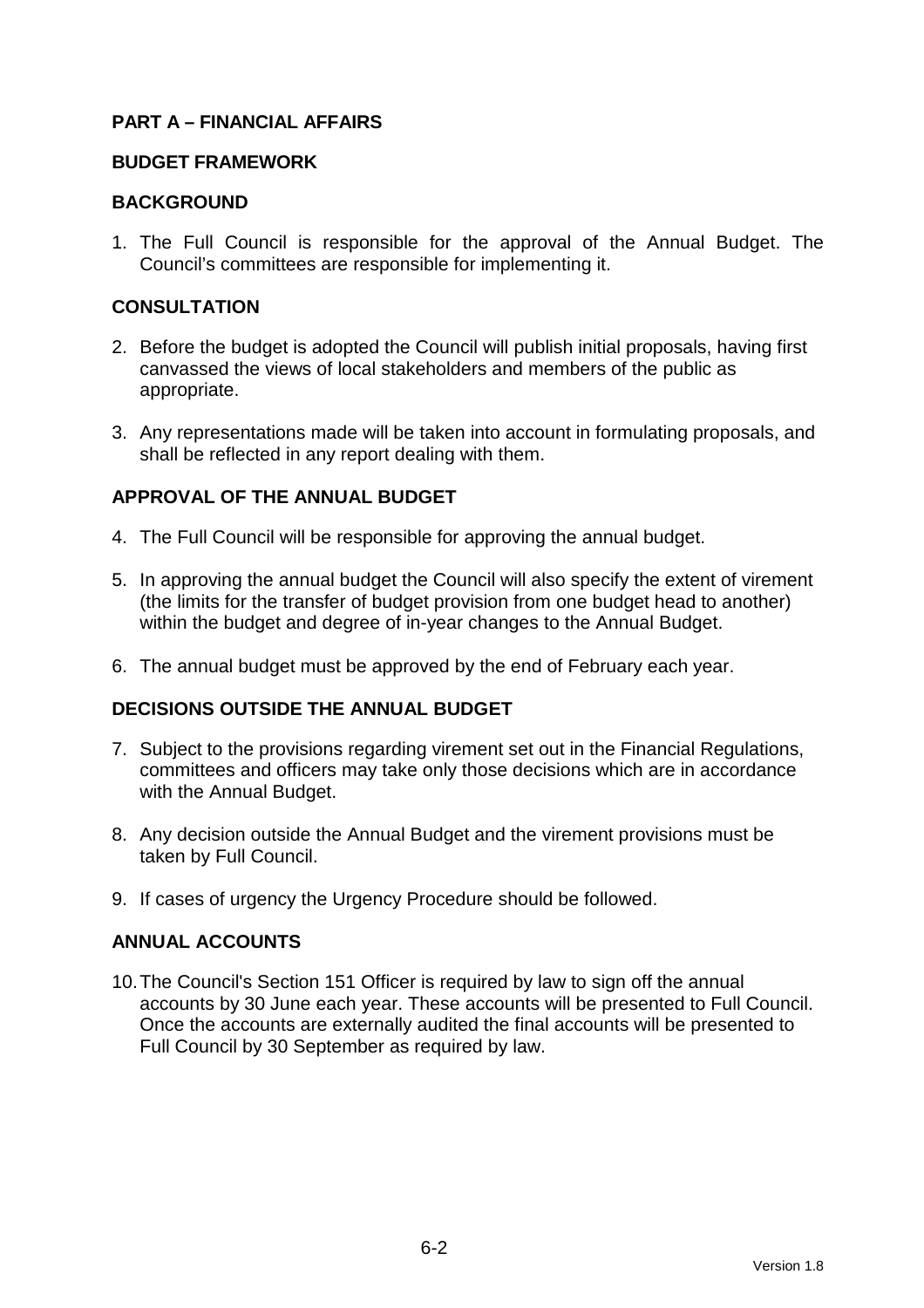# **FINANCIAL REGULATIONS**

| 1.  |                                                     |
|-----|-----------------------------------------------------|
| 2.  |                                                     |
| 3.  |                                                     |
| 4.  | CAPITAL EXPENDITURE AND OTHER MAJOR PROJECTS6-11    |
| 5.  |                                                     |
| 6.  | MANAGEMENT, RETENTION, SECURITY AND DISPOSAL OF     |
| 7.  |                                                     |
| 8.  |                                                     |
| 9.  | PROCUREMENT OF GOODS, SERVICES AND WORKS6-23        |
| 10. |                                                     |
| 11. |                                                     |
| 12. |                                                     |
| 13. |                                                     |
| 14. |                                                     |
| 15. |                                                     |
| 16. |                                                     |
| 17. |                                                     |
| 18. |                                                     |
| 19. | INFORMATION AND COMMUNICATIONS TECHNOLOGY (ICT)6-52 |
| 20. |                                                     |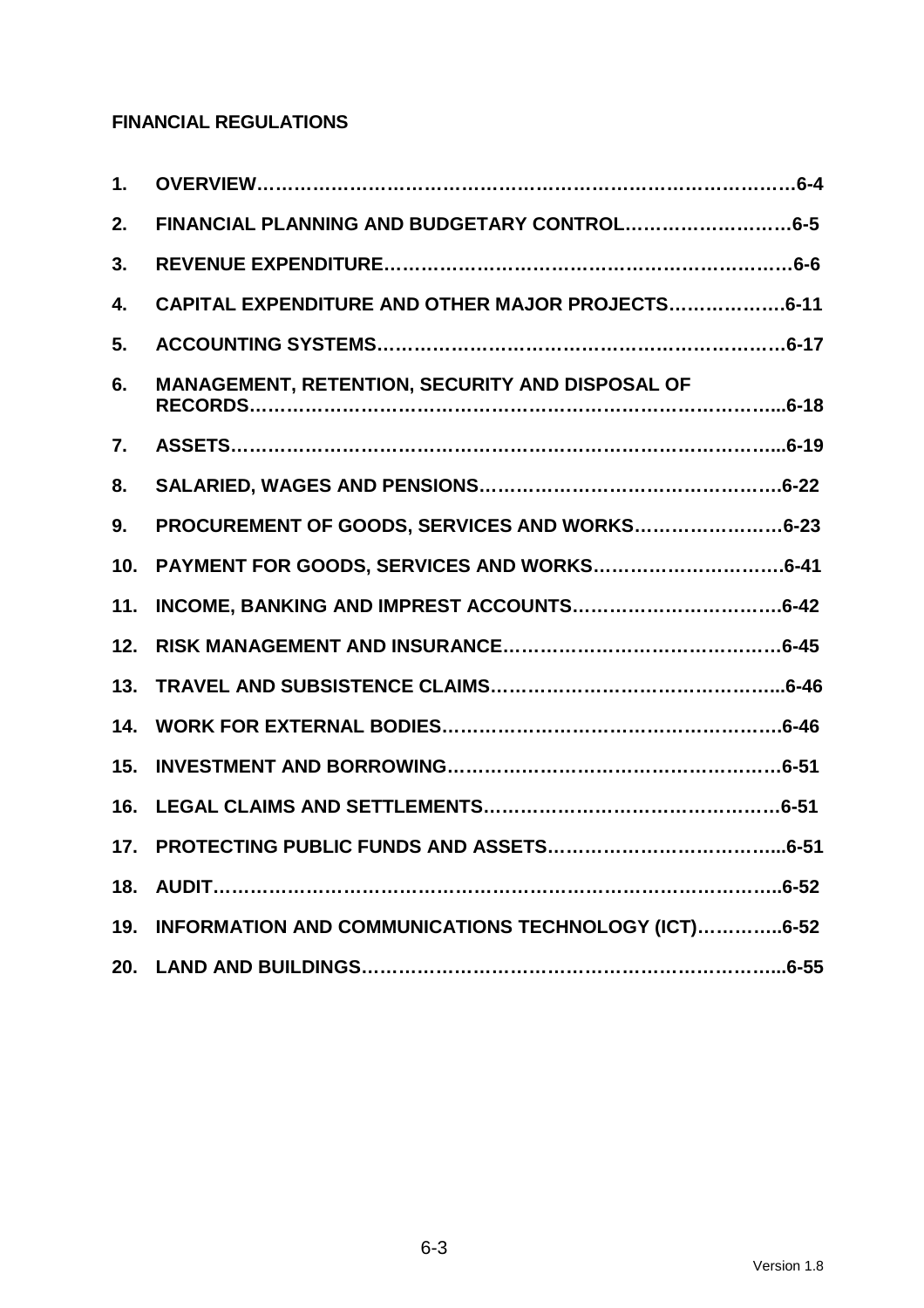# **1. OVERVIEW**

- 1.1 These Financial Regulations provide the framework of financial control and standards necessary to achieve the proper administration of the Council's financial affairs and are designed to safeguard the interests of both the Council and its employees. These Regulations cover the Council's main activities, its Trading Organisations and Pension Funds, and partnerships where the Council acts as the lead authority or where it acts as the accountable body.
- 1.2 A key objective of these regulations is to ensure that the Authority provides services to its users and the community in accordance with best value legislation. The regulations are designed to support Corporate Directors in achieving this aim whilst working within a framework of the principles of best value. Under the former Compulsory Competitive Tendering (CCT) system, value for money was generally proven by following a tendering procedure and awarding the contract to the lowest tenderer. However, in addition to cost, best value requires that the principles of integration, quality, partnering, innovation, performance management, and customer focus are also taken into account as well as the achievement of corporate objectives such as sustainability and social cohesion.
- 1.3 All projects should be managed in accordance with the principles of good project management. Projects **over £250,000** should be managed and delivered using best practice Project Management techniques e.g. PRINCE2. Where significant risks have been identified, they should be included in the Corporate Risk Register and addressed in accordance with the Authority's Risk Management strategy.
- 1.4 For the purpose of Section 151 of the Local Government Act 1972, the Service Director Finance and Procurement is the appointed Section 151 Officer for the Authority. The postholder is responsible for the proper administration of the Council's financial affairs and, subject to the Constitution and any resolutions of any Committee or the Full Council, may do all things necessary for the administration of the Council's financial affairs.
- 1.5 Where the Section 151 Officer considers that there is a likelihood of a significant overall overspending, or a significant overspending on a Committee budget, a report will be taken to Council, in accordance with Section 114 of the Local Government Finance Act 1988.
- 1.6 As the Council's financial and economic advisor, the Section 151 Officer will prepare a budget showing the sources of income and proposed expenditure in each financial year and will keep the Finance and Property Committee informed of the Council's overall financial performance, compared with the approved budget(s). The information required and the frequency of reporting will be determined by the Finance and Property Committee.
- 1.7 The Section 151 Officer, after consulting with the Group Manager for Legal and Democratic Services, may vary, waive or suspend any regulation. Requests to waive Financial Regulations should be submitted in accordance with the approved waiver request procedure.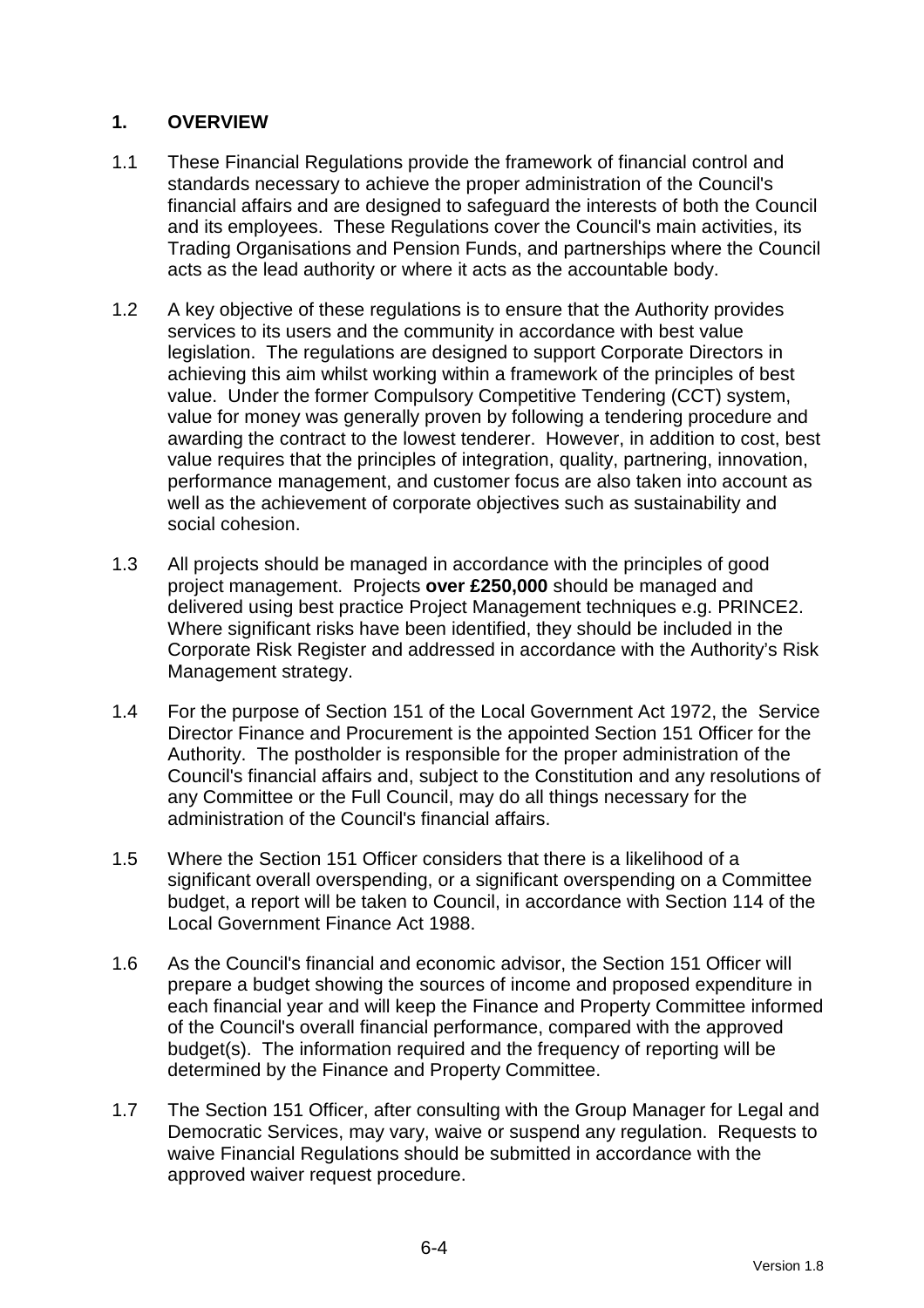- 1.8 Where reference is made in these regulations to specific officers, they may nominate other officers to act on their behalf provided that they keep appropriate up-to-date written records of the nominated officers and the limits to their delegated powers.
- 1.9 Corporate Directors are responsible for ensuring that employees in their departments are aware of, and comply with these Financial Regulations and that failure to comply may result in disciplinary action.
- 1.10 Corporate Directors must consult the Section 151 Officer on any matter which is liable to affect the finances of the Council before any provision or other commitment is incurred or before reporting to the Finance and Property Committee. The Section 151 Officer has the right to be represented at meetings with partnerships or outside bodies where matters of major financial significance are to be discussed.
- 1.11 Each Corporate Director and each Committee is responsible for the observance of Financial Regulations and Codes of Procedures, and for compliance with the decision making process defined in the Constitution.
- 1.12 The Section 151 Officer shall add any financial comments, as thought fit, to reports being submitted to Committee or Council regarding the financial consequences of any proposed action. These comments may include the sufficiency of the budget to finance the proposals being made or set out the action to be taken to make the necessary finance available. All reports will have a Section 151 Officer financial comment. These reports must be submitted to the Section 151 Officer or his/her representative, at least 5 working days before the distribution of papers.
- 1.13 If there is a conflict between the Council's Financial Regulations and other specific County Council regulations or codes of procedure, these Financial Regulations shall prevail.
- 1.14 The Freedom of Information Act 2000 requires the Council to meet standards of openness and transparency with respect to access to all of the information it holds. The Council has an Information Management Policy which should be followed. Particular issues are also addressed in section 6 and section 9 of these regulations. Further guidance is available on the intranet and in the Contracts Manual.

# **2. FINANCIAL PLANNING AND BUDGETARY CONTROL**

- 2.1 In February of each year, Full Council will approve an annual revenue budget, capital programme, Medium Term Financial Strategy and Council Tax Precept.
- 2.2 Each Member of the Council must be provided with a copy of the budget proposals together with a statement by the Section 151 Officer of the effect on the Council's finances and the precept to be levied at least seven days before the Meeting of the Full Council at which such matters will be considered.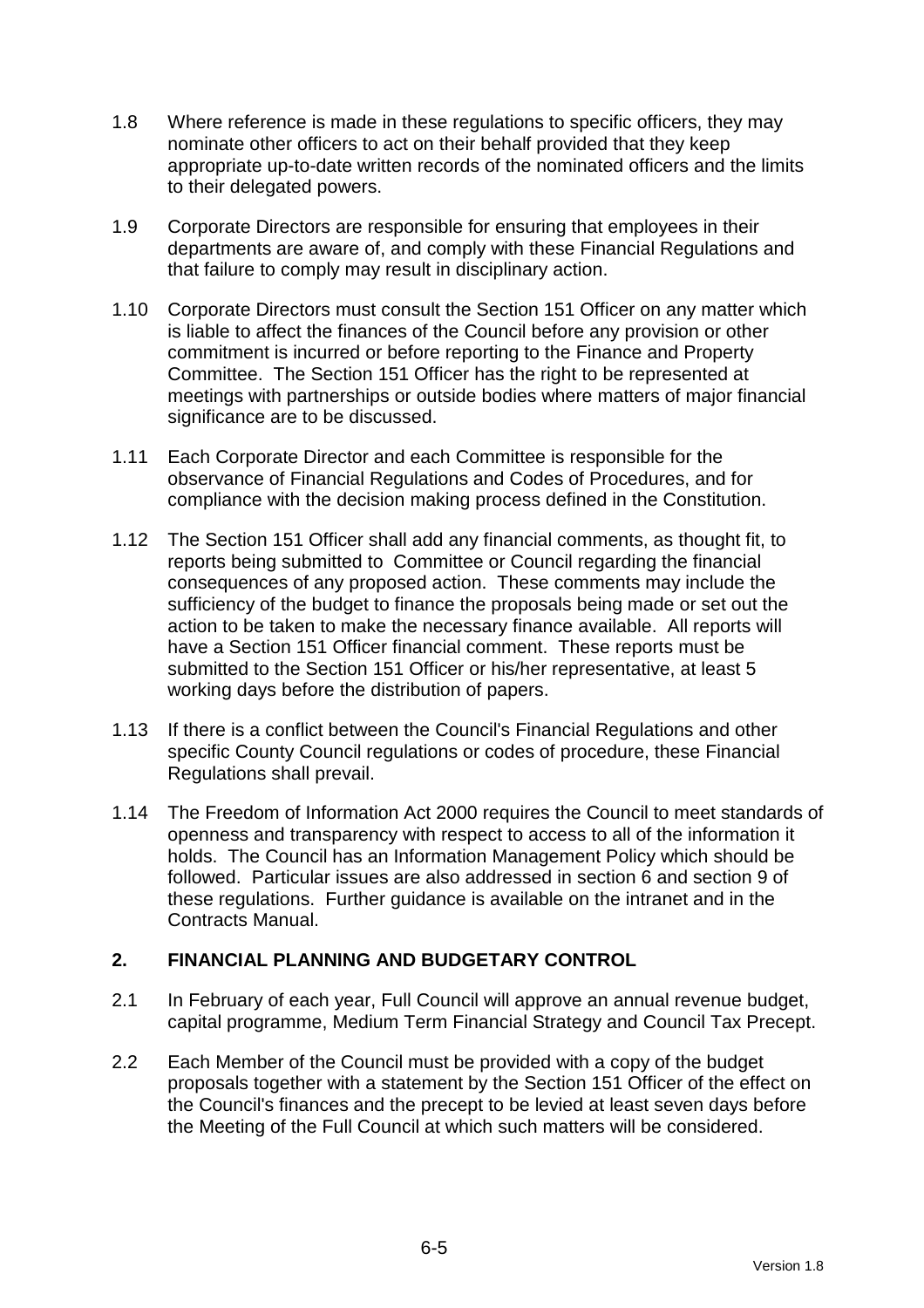- 2.3 It is the responsibility of all Committees, in consultation with the relevant Corporate Directors, to monitor and control the budgets approved for the year.
- 2.4 Amounts provided under each heading of the approved annual revenue estimates must not be diverted to other purposes except as allowed by Financial Regulations.
- 2.5 The inclusion of items in the approved revenue estimates constitutes authority to incur expenditure, subject to the regulations for procurement of Goods, Services and Works, except where the Council, Committee or Financial Regulations of the Council has placed a restriction on any item. Where items cannot be identified from the approved revenue estimates, authority for expenditure on those items must be obtained from the appropriate decision making body within the Council depending on the amount.
- 2.6 Where external funding is available to cover additional revenue expenditure, Corporate Directors must obtain the approval of Finance and Property Committee for the additional expenditure.
- 2.7 Where expenditure is required on items not included within the approved budget, and which cannot be funded within the regulations for virement Corporate Directors must obtain approval from the Finance and Property Committee.
- 2.8 Capital expenditure is not authorised until the necessary regulations have been complied with and a business case accepted by Finance and Property Committee and/or Policy Committee.
- 2.9 Where a Committee wishes to take a course of action which has financial implications contrary to the advice provided by the Section 151 Officer, the Section 151 Officer may submit a report to this effect to Policy Committee.
- 2.10 The Section 151 Officer must submit a report to the Full Council on each year's final accounts as soon as practicable, and in accordance with the statutory Accounts and Audit Regulations.

# **3. REVENUE EXPENDITURE**

### **3.1 Preparation of Revenue Budgets**

- 3.1.1 Revenue budgets must be prepared within the Budget and Policy Framework and the resource allocation limits prescribed by the Council.
- 3.1.2 Detailed annual revenue budgets must be prepared in accordance with all instructions on budgeting issued by the Section 151 Officer. It is the responsibility of Corporate Directors to ensure that detailed budget preparation takes place, that the amounts included are realistic, and that there has been correct application of budget conventions and procedures for their service.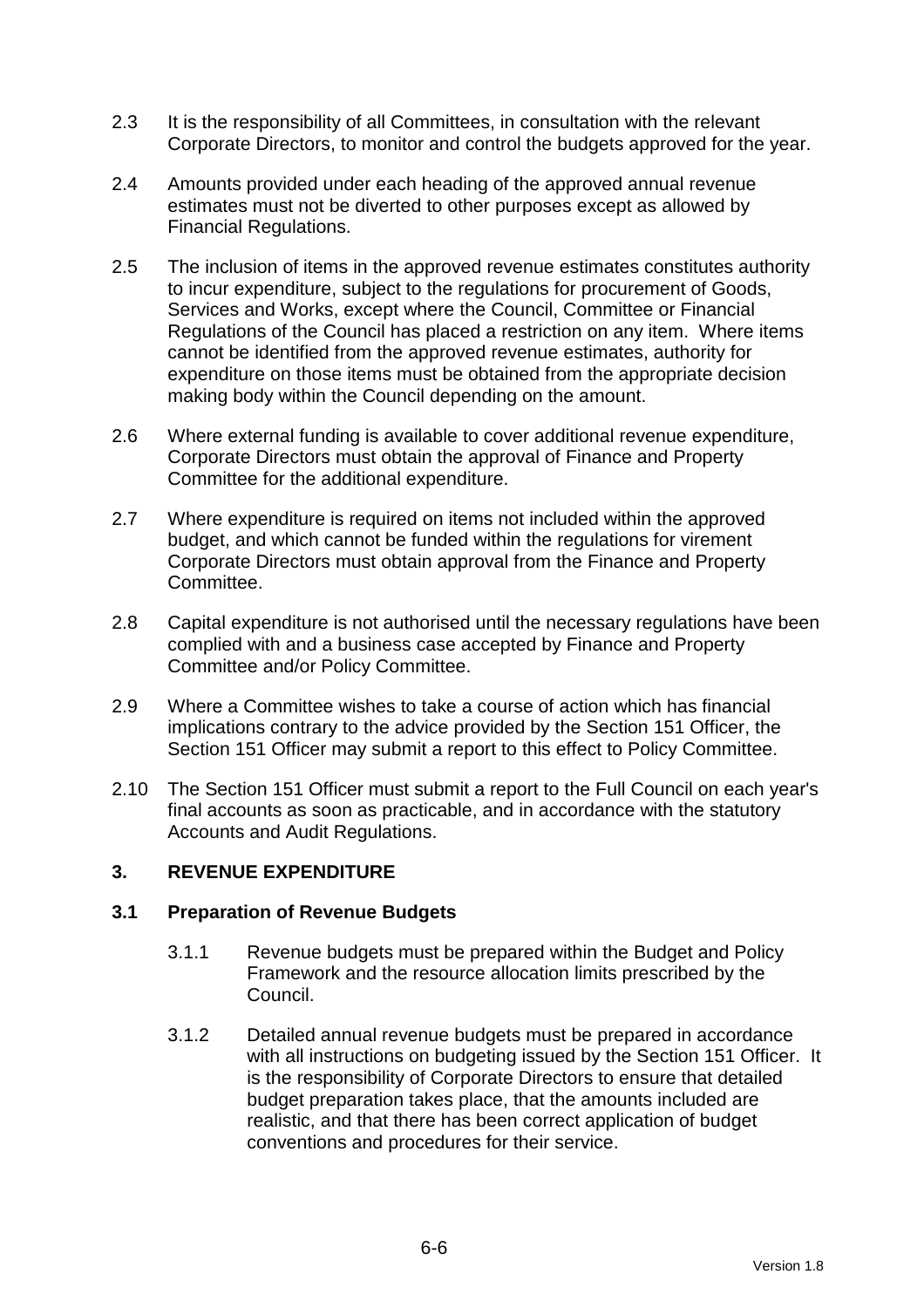- 3.1.3 Where there is uncertainty about the proper approach to be adopted in preparing a budget, guidance should be sought from the Section 151 Officer.
- 3.1.4 The Section 151 Officer will, during the year, seek approval from Finance and Property Committee for allocations from the General Contingency approved by Council.
- 3.1.5 Where external income arises from a set scale of charges, fees etc., the Corporate Director must review the level of fees at least once a year in consultation with the Section 151 Officer. Revised fees must be agreed by the relevant Committee.

### **3.2 Control of Revenue Budget**

- 3.2.1 Corporate Directors and Committees are responsible for controlling expenditure within approved budgets. To assist them with this, virement of budget provision from one budget head to another may be permitted.
- 3.2.2 Variation between any budget head and actual expenditure or income which cannot be covered within the rules for virement must be reported to the Finance and Property Committee after consultation with the Department's Corporate Director and the Section 151 Officer.
- 3.2.3 Where new policies or significant variations to existing policies or practices are proposed, a report must be presented to Policy Committee providing details of the financial implications of the proposed policies for the current year and two further years.
- 3.2.4 A Corporate Director's authority to incur expenditure, for which provision has been made in the detailed annual revenue budget and which is in accordance with Council policies, is subject to the procurement regulations and the conditions below.

### **3.3 Special Items**

### **1. Use of Consultants, Individuals as Contractors and Special Advisors**

- 3.3.1.1 Unless prior approval has been obtained from Policy Committee to engage consultants (e.g. as part of an approved capital programme), the following regulations apply in addition to the normal procurement rules:-
- 3.3.1.2 Corporate Directors may employ consultants, individuals as contractors or specialist advisors provided that there is sufficient budget provision and an annual report is made to the Policy Committee on the use of this discretion.
- 3.3.1.3 If the estimated value of the contract is **over £50,000** prior approval must be obtained from the Chief Executive and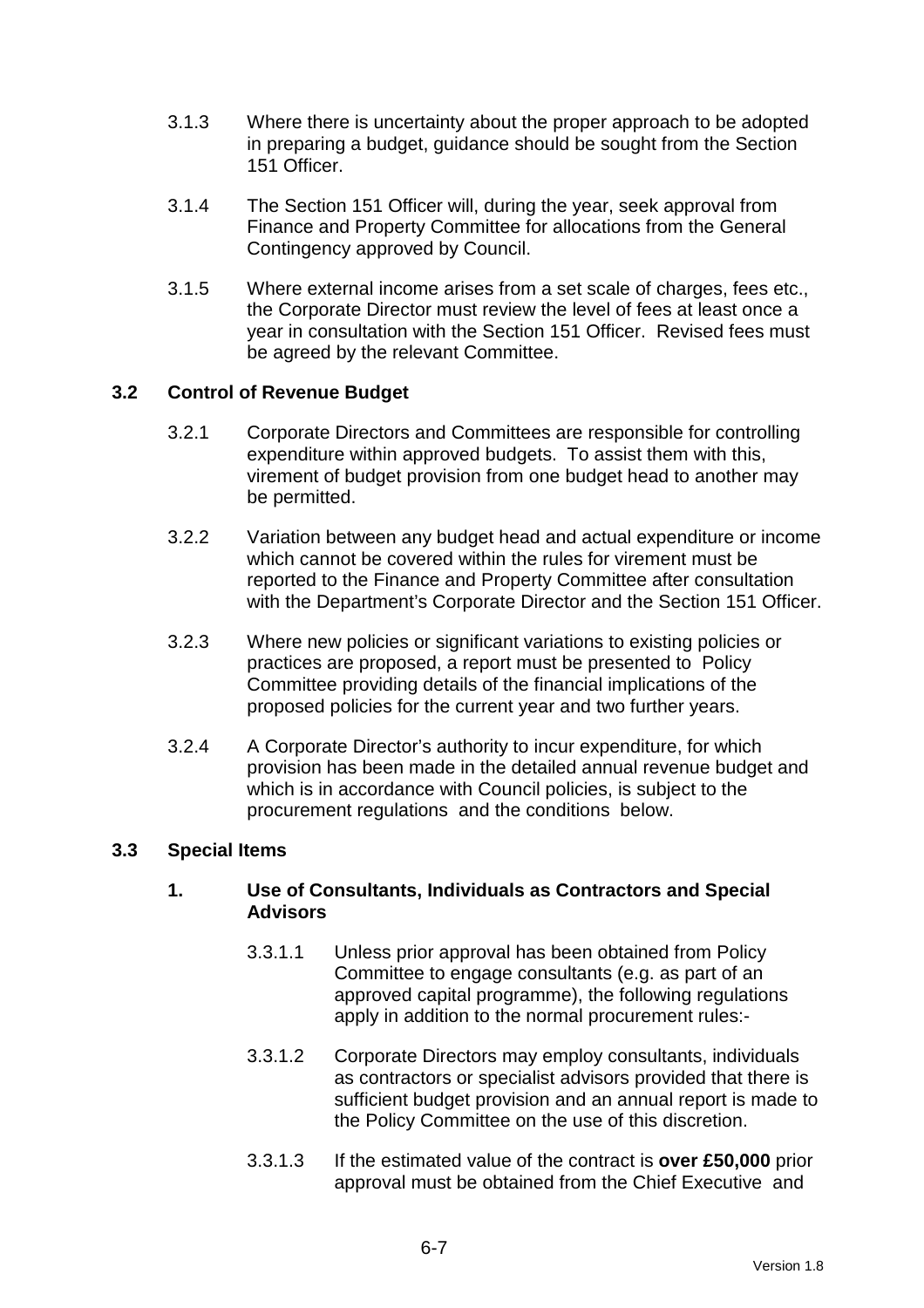the Section 151 Officer. Requests for approval must be submitted on the approved form. (NB Regardless of value, all consultants must be procured in accordance with procurement procedures.)

- 3.3.1.4 Where contracts need to be extended and the total value of the whole contract will **exceed £50,000,** further permission must be obtained from the Chief Executive and the Section 151 Officer before the contract is extended.
- 3.3.1.5 When employing individuals as consultants, contractors or specialist advisors, Corporate Directors must determine whether the nature of their employment is 'Employed' or 'Self Employed' as set out in the guidance note IR56 issued by HM Revenue and Customs. The Authority has produced some guidance and a form to help with this assessment. If a Consultant or Contractor is deemed to be 'Employed' the Corporate Director must arrange for the Consultant or Contractor to be paid through the Authority's payroll.

#### **2. Leases**

- 3.3.1.6 All leases or credit arrangements **over £6,000** which are not for Land and Buildings must be approved by the Section 151 Officer before they are entered into.
- 3.3.1.7 For leases of Land and Buildings, separate regulations must be followed.

### **3. Grants to External Bodies**

3.3.3.1 Grant aid as defined in the grant aid strategy must be approved by the Grant Aid Sub-Committee.

### **4. Loans to External Bodies**

3.3.1.8 All proposals for loans to individuals or outside bodies should be accompanied by an appropriate risk assessment. Loans to individuals or outside bodies must be approved by Policy Committee.

## **5. State Aid**

3.3.1.9 State Aid is financial aid or other advantage to business from a Member State of the EU which meets all the criteria in Article 87(1) of the EC Treaty. State Aid, which could distort competition and affect trade by favouring certain undertakings or the production of certain goods, is incompatible with the common market unless there is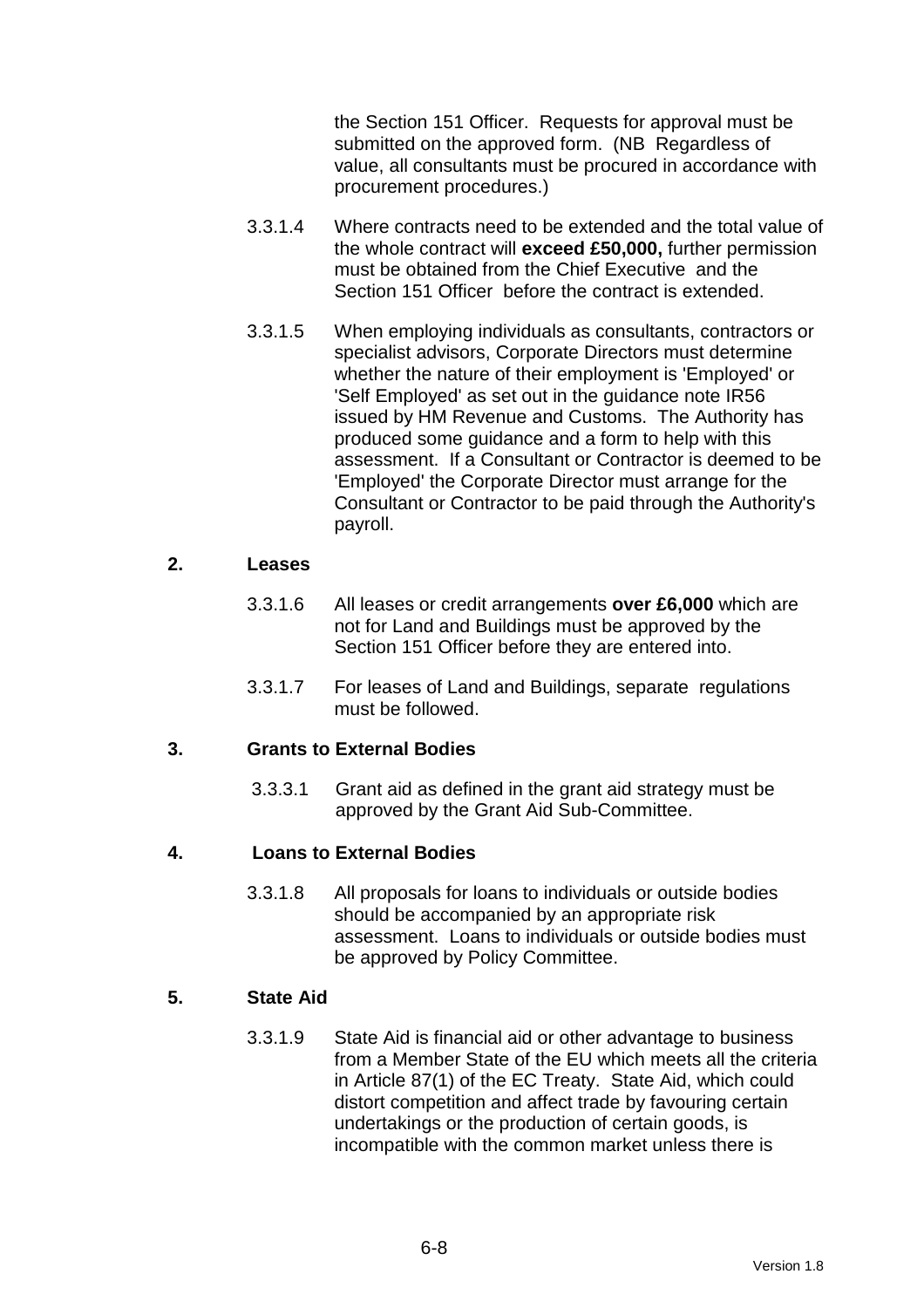special provision for it within the EC Treaty (usually through certain types of block exemption).

- 3.3.1.10 There are four characteristics of State Aid:
	- 3.3.1.10.1 **it is granted through the State or through State resources** (including public funds administered through Local Authorities);
	- 3.3.1.10.2 **it favours certain undertakings or production of certain goods** – ie by conferring an advantage to an entity engaged in economic activity (which can include voluntary and non profit making public or private bodies when they engage in activities which have commercial competitors);
	- 3.3.1.10.3 **it distorts or threatens to distort competition** by actually or potentially strengthening the position of the recipient in relation to competitors. Virtually all selective aid will have this potential regardless of the scale of the potential distortion;
	- 3.3.1.10.4 **it affects trade between Member States.** Most products or services are traded between Member States, therefore, almost any selective aid for business activities is capable of affecting trade between States, even if the business itself does not trade directly with Member States.
- 3.3.1.11 State Aid can take many forms including grants, subsidies, preferential interest rates, loans with preferential terms, acquisition of land either gratuitously or on favourable terms, provision of goods or services on favourable terms, reimbursement of costs in the event of success, capital transfers and many other actions. Some forms of public private partnerships and contracts are not open to competitive tendering.
- 3.3.1.12 The rules on State Aid are lengthy and complex and therefore if there is any concern about activities or proposals possibly contravening these rules then specific advice on the circumstances should be sought from Legal and Democratic Services. See the state aid website.

### **3.4 Virement**

3.4.1 The transfer of budget provision from one budget head to another is permitted as follows: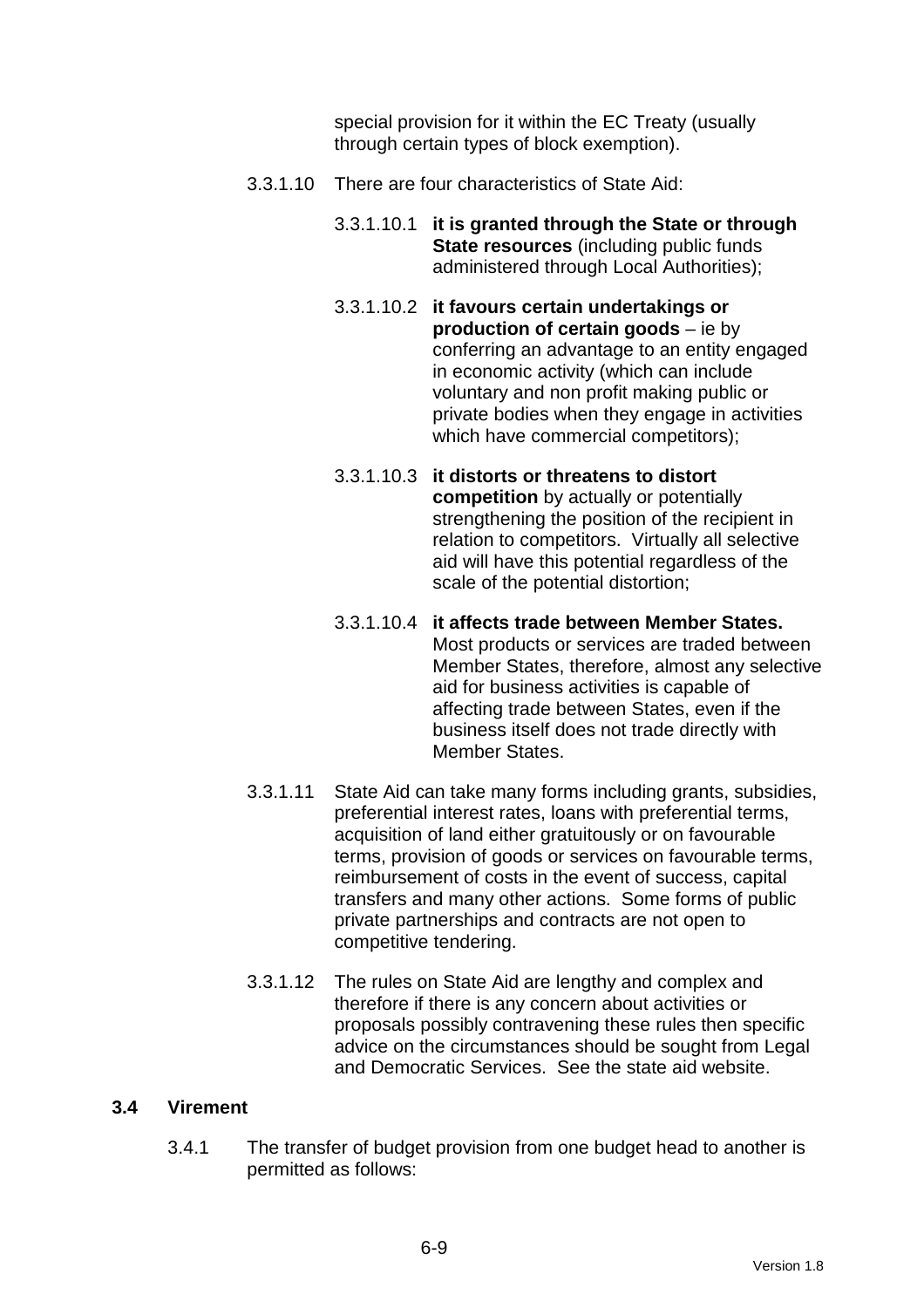- a. **up to £50,000** (£100,000 within the Highways Maintenance budget) within a Committee's revenue budget - by a Corporate Director and the Section 151 Officer;
- 3.4.1.1 **up to £200,000** within a Committee's revenue budget by the Finance and Property Committee;
- 3.4.1.2 **up to £200,000** between the revenue budgets of two or more committees - with the agreement of both or all the relevant committees and the Finance and Property Committee;
- 3.4.1.3 **over £200,000** within or between the revenue budgets of Committees - by the Finance and Property Committee.
- 3.4.2 Where the Section 151 Officer considers that any proposed virement causes a variation to existing policy, s/he may require the Corporate Director to present a report to Policy Committee setting out the reasons for the virement.
- 3.4.3 A Corporate Director may incur expenditure which is essential to meet any immediate needs created by a sudden emergency, subject to this action being reported immediately to the Chief Executive and the Section 151 Officer, and to the next Finance and Property Committee.
- 3.4.4 When a sudden emergency arises, Corporate Directors must keep a separate record of the essential expenditure incurred in connection with the emergency until advised by the Section 151 Officer that separate records are no longer required.

### **3.5 Monitoring of the Revenue Budget**

- 3.5.1 Corporate Directors must ensure that budgets are monitored via the Council's Business Management System. Corporate Directors will report at least quarterly to the relevant Committee and Finance and Property Committee regarding the actual income and expenditure compared with the budget. Explanations of significant variations must be made available to the Section 151 Officer when requested, together with proposals for avoiding any continuing budget problems.
- 3.5.2 Each Corporate Director, in conjunction with the Section 151 Officer, must prepare an annual report for the relevant Committee and Finance and Property Committee comparing actual expenditure for the year with the revenue budget. Explanations for significant variations must be provided by the Corporate Director.
- 3.5.3 The Section 151 Officer must prepare an annual report to Full Council for all budgets, comparing the actual expenditure for the year with the agreed revised estimate for the year and explanations of significant variations. Budgets may be carried forward to the following year after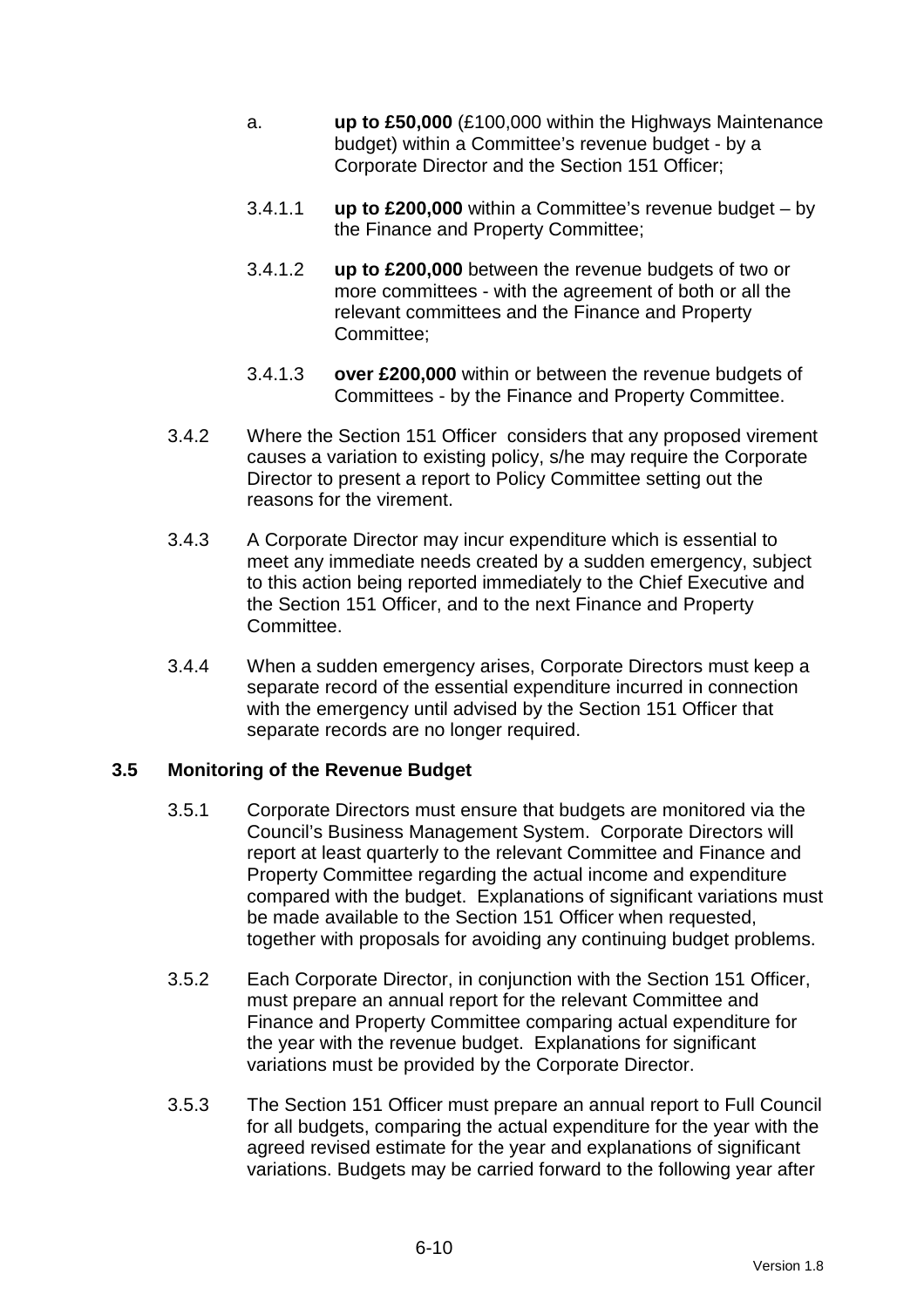consideration by Finance and Property Committee and approval by Council. Other reserves may be created from budget underspending for specific purposes, subject to approval by Finance and Property Committee.

3.5.4 The annual surpluses and deficits of Trading Organisations will be carried forward in an 'Earmarked Reserve'. The level of these reserves will be kept under review by the Section 151 Officer and reported annually to Finance and Property Committee.

### **4. CAPITAL EXPENDITURE AND OTHER MAJOR PROJECTS**

#### **4.1 Management of Projects**

4.1.1 All projects will be managed using a best practice project management methodology eg PRINCE2 by suitably experienced project managers with project reviews at key milestones which meet Gateway Review standards.

#### **4.2 Inclusion of schemes in the Capital Programme**

- 4.2.1 Schemes can be added to the Capital Programme by:
	- 4.2.1.1 the Annual Review Process that culminates in the approval of the County Council's budget each February; or
	- 4.2.1.2 decisions taken during the year on an ad-hoc basis where the schemes are fully funded from external sources; or
	- 4.2.1.3 decisions taken during the year on an ad-hoc basis where additional County Council funds are required.

The processes are shown schematically in the attached decision tree.

- 4.2.2 All proposed schemes, or programmes of work, should include a business case appraisal which has been carried out before detailed design work begins, and, where appropriate, the full lifecycle costs of the investment and the impact on future budgets.
- 4.2.3 The options appraisal report should include:
	- 4.2.3.1 how each scheme, or programme of work, relates to the approved Council objectives and what other options have been considered, what consultation has been undertaken and what the anticipated outcomes are;
	- 4.2.3.2 the estimated capital costs;
	- 4.2.3.3 the estimated revenue costs for each of the first three years of the scheme or programme of work, including the eventual revenue costs for a full year of operating the scheme or programme of work.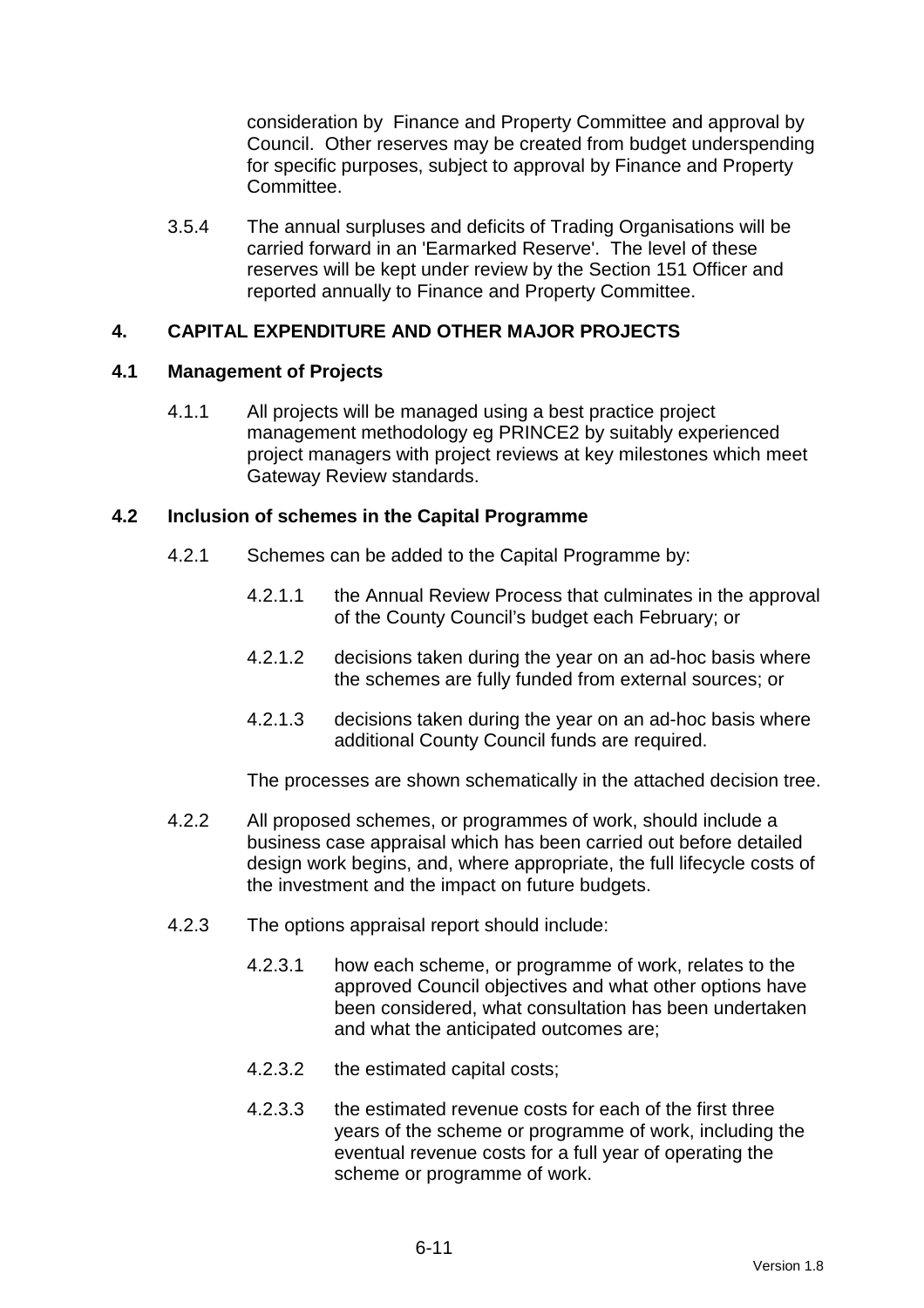- 4.2.4 All proposals for capital expenditure that require additional resources to be found by the County Council should be considered initially by the Corporate Asset Management Group (CAMG) who will advise on the relative priority of future capital schemes, in accordance with the agreed prioritisation criteria within the Capital Strategy. Approval must then be obtained as follows:
	- 4.2.4.1 for schemes being considered through the Annual Review process, CAMG will make recommendations to the Member Reference Group who, in turn, will make recommendations to the Corporate Leadership Team (CLT). CLT will then make their recommendations to Policy Committee for approval;
	- 4.2.4.2 for schemes arising during the budget year on an ad-hoc basis, CAMG will consider and advise the Member Reference Group who, in turn, will advise and seek approval from Policy Committee.
- 4.2.5 The outcome of the Annual Review process is the capital programme approved by Council which includes the schemes approved for the forthcoming financial year and the two following years.
- 4.2.6 Where proposals are made for additional schemes during the year, or for cost variations to existing schemes, decisions can be taken as follows:
	- 4.2.6.1 schemes, or variation increases, **up to £250,000** by the Section 151 Officer after consultation with the Chairman of the Finance and Property Committee;
	- 4.2.6.2 schemes, or variation increases, **over £250,000 and up to £2 million** by Finance and Property Committee;
	- 4.2.6.3 schemes, or variation increases, **over £2 million** by Council.
- 4.2.7 After approvals have been obtained, Latest Estimated Cost (LEC) reports should be prepared and presented before tenders are sought.
- 4.2.8 All schemes with an estimated cost **over £7.5 million** are subject to the following additional requirements:
	- 4.2.8.1 a report on alternative design proposals is taken to Finance and Property Committee;
	- 4.2.8.2 no detailed design work is undertaken prior to the report being approved.
- 4.2.9 Where major projects are being procured through a 'Private Finance Initiative' (PFI) or 'Public Private Partnership' (PPP), an options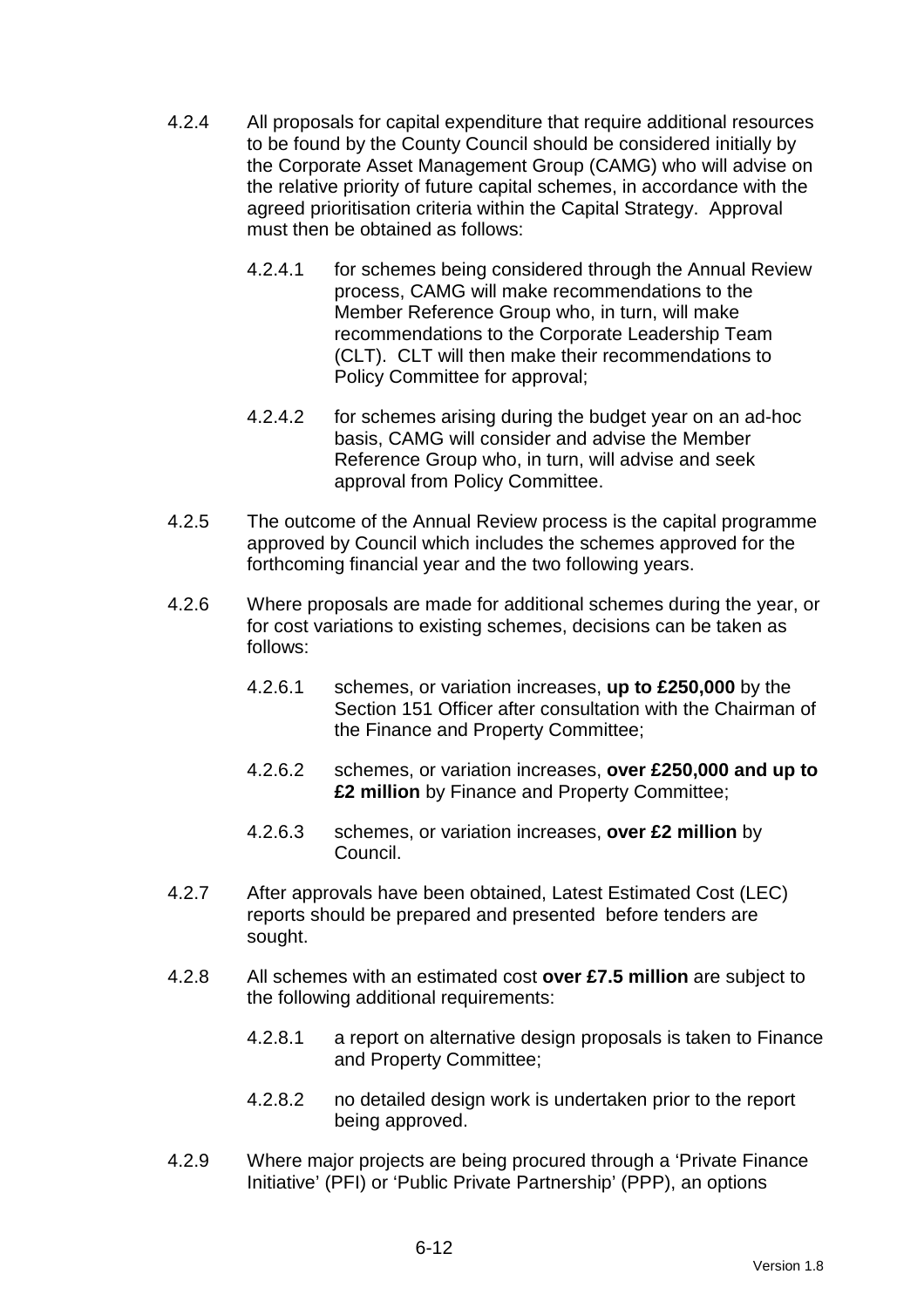appraisal report should be prepared and approval must be obtained from Council before bids are invited.

## **4.3 Content of Bids for Capital Expenditure**

- 4.3.1 All bids for capital expenditure must be prepared by Corporate Directors in the form laid down by the Section 151 Officer.
- 4.3.2 The advice of an appropriate technical officer must always be sought before a scheme is included in any capital programme. The appropriate technical officers are shown below:

| <b>Area of Activity</b>                   | <b>Technical Officer</b>                  |  |
|-------------------------------------------|-------------------------------------------|--|
| Building, Construction and associated     | Service Director, Transport, Property and |  |
| works                                     | Environment                               |  |
| <b>Civil Engineering works</b>            | Corporate Director, Environment and       |  |
|                                           | <b>Resources</b>                          |  |
| Computer technology                       | Service Director, ICT                     |  |
| Expenditure over £100,000 relating to the | Service Director, Transport, Property and |  |
| management of Council Land, Building      | Environment                               |  |
| and Property                              |                                           |  |
| Change of use of land, buildings or       | Service Director, Transport, Property and |  |
| property                                  | Environment                               |  |
| New or replacement land, buildings or     | Service Director, Transport, Property and |  |
| property                                  | Environment                               |  |

- 4.3.3 Construction schemes should not normally be included in the first year of a capital programme unless the following criteria have been considered and the risks evaluated:
	- 4.3.3.1 purchase, lease or lease option of the land or property has been completed. In the case of transportation and land reclamation projects, a right of entry should have been obtained;
	- 4.3.3.2 outline planning permission should have been obtained, where appropriate, especially if the development involves a change of use or is a new development;
	- 4.3.3.3 the sources of funding, including any grants or contributions from outside organisations, have been finalised - except for land reclamation projects where grant notification is not normally received until the year of the project;
	- 4.3.3.4 the service department has prepared a detailed brief for the project which has been agreed with the relevant technical officer who will carry out the design;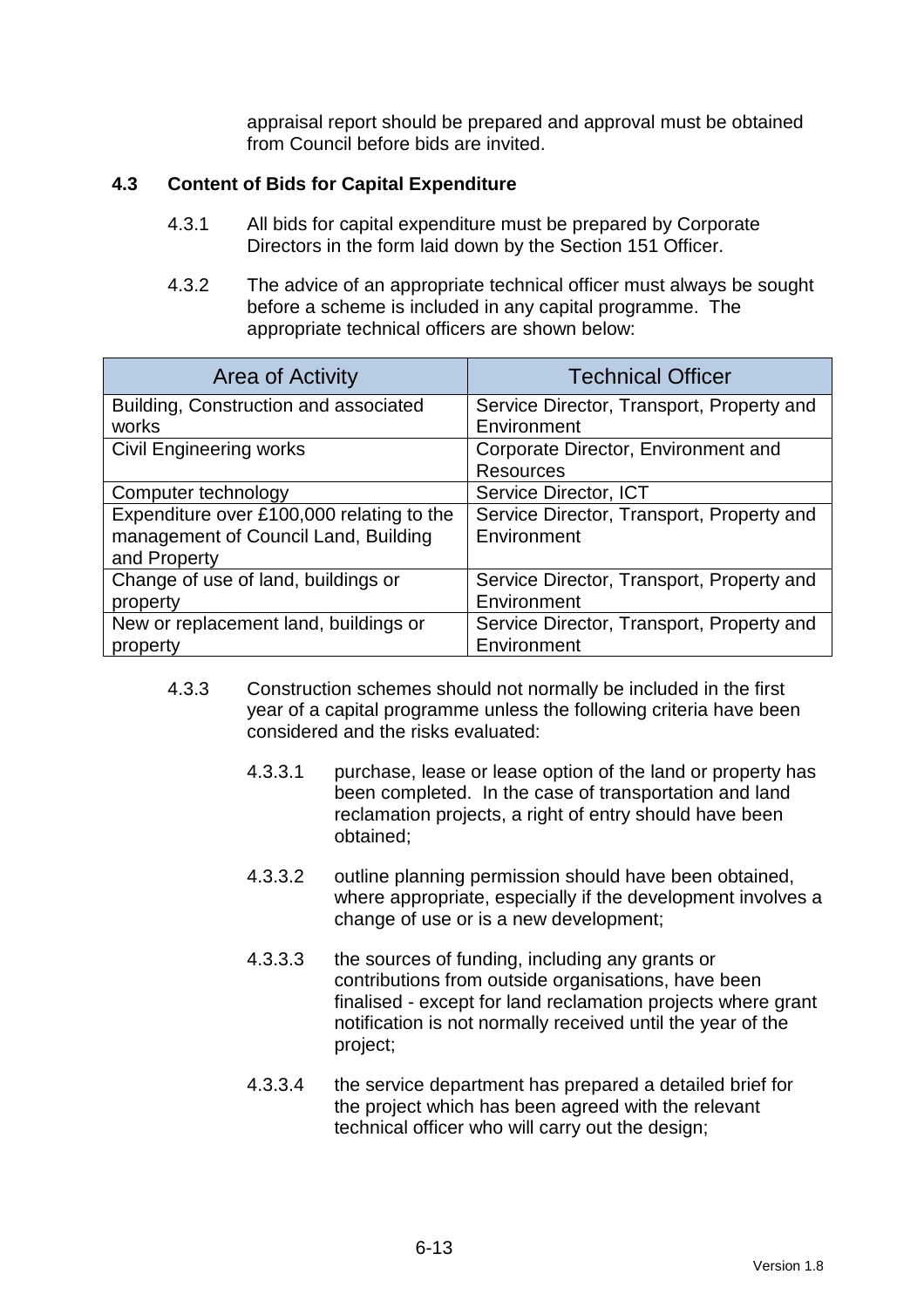- 4.3.3.5 the Service Director, Transport, Property and Environment has confirmed that the proposal complies with Corporate Property Policies;
- 4.3.3.6 a proper assessment of the time-scale required for the project has been made;
- 4.3.3.7 where existing property is affected by the proposed development, the service department has agreed proposals for dealing with staff or clients who might be temporarily displaced during construction; and
- 4.3.3.8 relevant sustainability issues.
- 4.3.4 The capital programme for each Committee must be prepared within the block allocation and individual scheme approvals approved by Finance and Property Committee. All costs should be at estimated out-turn prices, unless otherwise determined by the Section 151 Officer.
- 4.3.5 The revenue costs of all schemes in the capital programme must be assessed each year. The staffing, lifecycle maintenance and other running costs must be included in the revenue budget. The financing costs for expenditure funded by borrowing or leasing will be calculated by the Section 151 Officer and included within the overall revenue budget.

### **4.4 Feasibility Studies**

- 4.4.1 The appropriate technical officer can carry out preparatory work on any scheme included in the approved capital programme. The costs of this work must be charged to that scheme. If for any reason the scheme does not go ahead, then the costs of preparatory work undertaken must be charged to the revenue budget of the Committee concerned, which will need to make available sufficient budget cover for this. In practice, this means that the technical officer should not carry out preparatory work unless an undertaking has been secured for the funding of any abortive costs from the service department.
- 4.4.2 Design work must not take place on schemes which are not included within the approved capital programme unless written approval has been obtained from the Chief Executive and the Section 151 Officer.
- 4.4.3 The appropriate technical officer can carry out feasibility work on any other scheme not in the approved capital programme subject to:
	- 4.4.3.1 the Corporate Director agreeing to the cost being met from its revenue budget for the year; and
	- 4.4.3.2 prior approval from the Section 151 Officer has been obtained if the estimated cost of the feasibility study is **over £25,000.**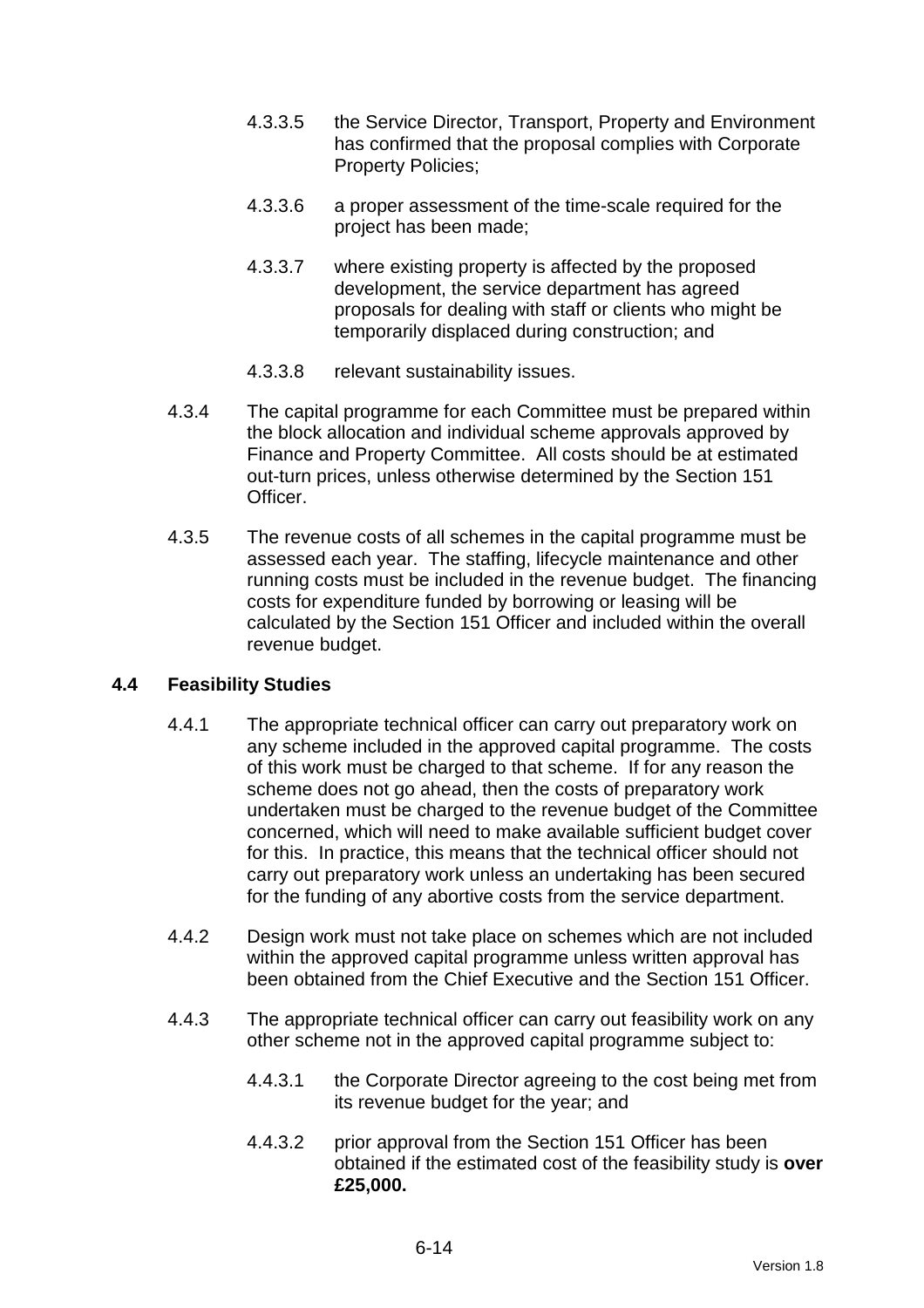## **4.5 Reports on "Latest Estimated Costs" of Proposed Schemes**

- 4.5.1 Corporate Directors must take a report to Finance and Property Committee setting out the latest estimated costs of all proposed capital schemes where the capital cost is over £1 million. The report must be made after detailed design work has been completed but before tenders are invited and should contain:
	- 4.5.1.1 Capital costs analysed into:
		- 4.5.1.1.1 land acquisition;
		- 4.5.1.1.2 construction costs;
		- 4.5.1.1.3 acquisition of plant, equipment and furniture;
		- 4.5.1.1.4 professional fees and project management costs;
		- 4.5.1.1.5 any other relevant costs.
	- 4.5.1.2 Revenue costs identified and analysed into:
		- 4.5.1.2.1 staffing costs;
		- 4.5.1.2.2 other running costs;
		- 4.5.1.2.3 financing costs;
		- 4.5.1.2.4 lifecycle maintenance costs.

In addition to total costs, the phasing of these costs over financial years should also be shown. If the costs exceed the existing capital programme provision for that scheme, the report must contain a statement on how these extra costs can be contained within the approved total capital programme or, if further capital funds are required, approval to increase the capital programme must be sought from the appropriate body within the Council.

- 4.5.2 For all schemes in the capital programme estimated to cost between £250,000 and £1 million**,** the Corporate Director, in conjunction with the appropriate technical officer, must submit a report on the latest estimated costs of the scheme to the Section 151 Officer and to the Finance and Property Committee.
- 4.5.3 Where the gross costs of an existing capital scheme exceed the approved budget, further approval for the increased costs (the capital variation) must be obtained. The requirement to submit an LEC report remains.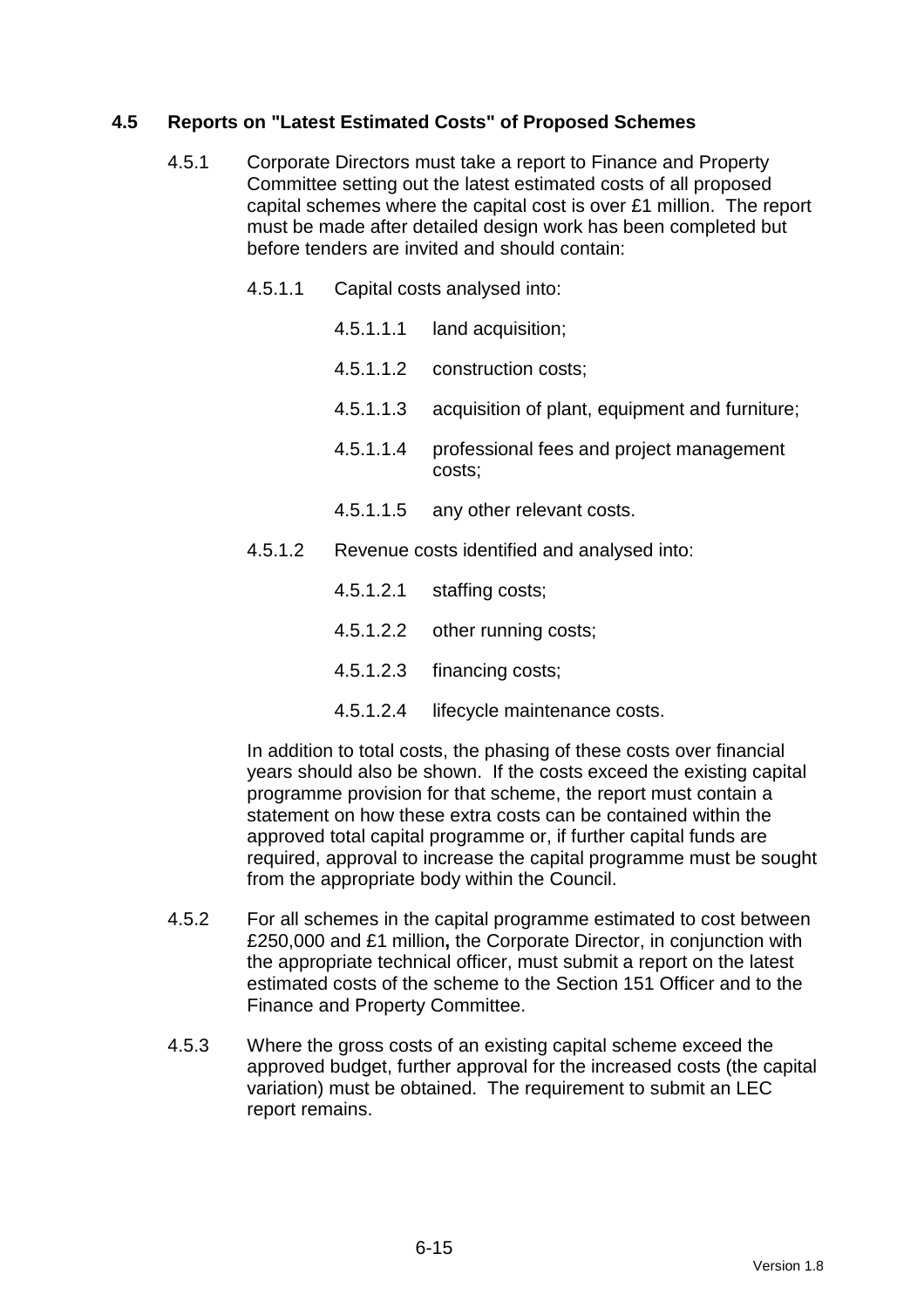#### **4.6 Budgetary approval prior to Contract Award**

 Where the preferred tender exceeds the LEC or Capital Programme estimate, Corporate Directors must submit a revised LEC report and obtain all necessary approvals for the additional expenditure needed before accepting the tender.

 Each Corporate Director must keep a record of the difference between accepted tenders and capital programme provisions.

 The accepted tender cost becomes the figure included in the capital programme. If this gives rise to a variation in professional fees, the Section 151 Officer should be informed so that an amendment can be made to the capital programme.

 The award of contracts must comply with the procedures for the procurement of Goods, Services and Works and the guidance in the Contracts Manual.

#### **4.7 Post-Project Evaluations**

- 4.7.1 For completed projects, post-project evaluations must be carried out by the Corporate Asset Management Group and a report submitted to Finance and Property Committee as follows:
	- 4.7.1.1 projects **up to £5 million** for a sample of projects selected by Corporate Asset Management Group;
	- 4.7.1.2 projects **over £5 million** all projects.
- 4.7.2 The post project evaluation should normally address the following matters:
	- 4.7.2.1 out-turn costs vs original cost estimates and the reasons for any cost increases;
	- 4.7.2.2 breakdown of the professional fees incurred;
	- 4.7.2.3 actual timetable achieved vs original planned timetable and the reasons for slippage and delays;
	- 4.7.2.4 overall project outcomes and quality of project management;
	- 4.7.2.5 achievement of service objectives and benefits;
	- 4.7.2.6 lessons to be learned for future projects.
- 4.7.3 Technical officers should carry out a post project review for all their projects and report to the Corporate Director and, where different, the client, regarding the achievement of projected benefits and lessons to be learned for future projects.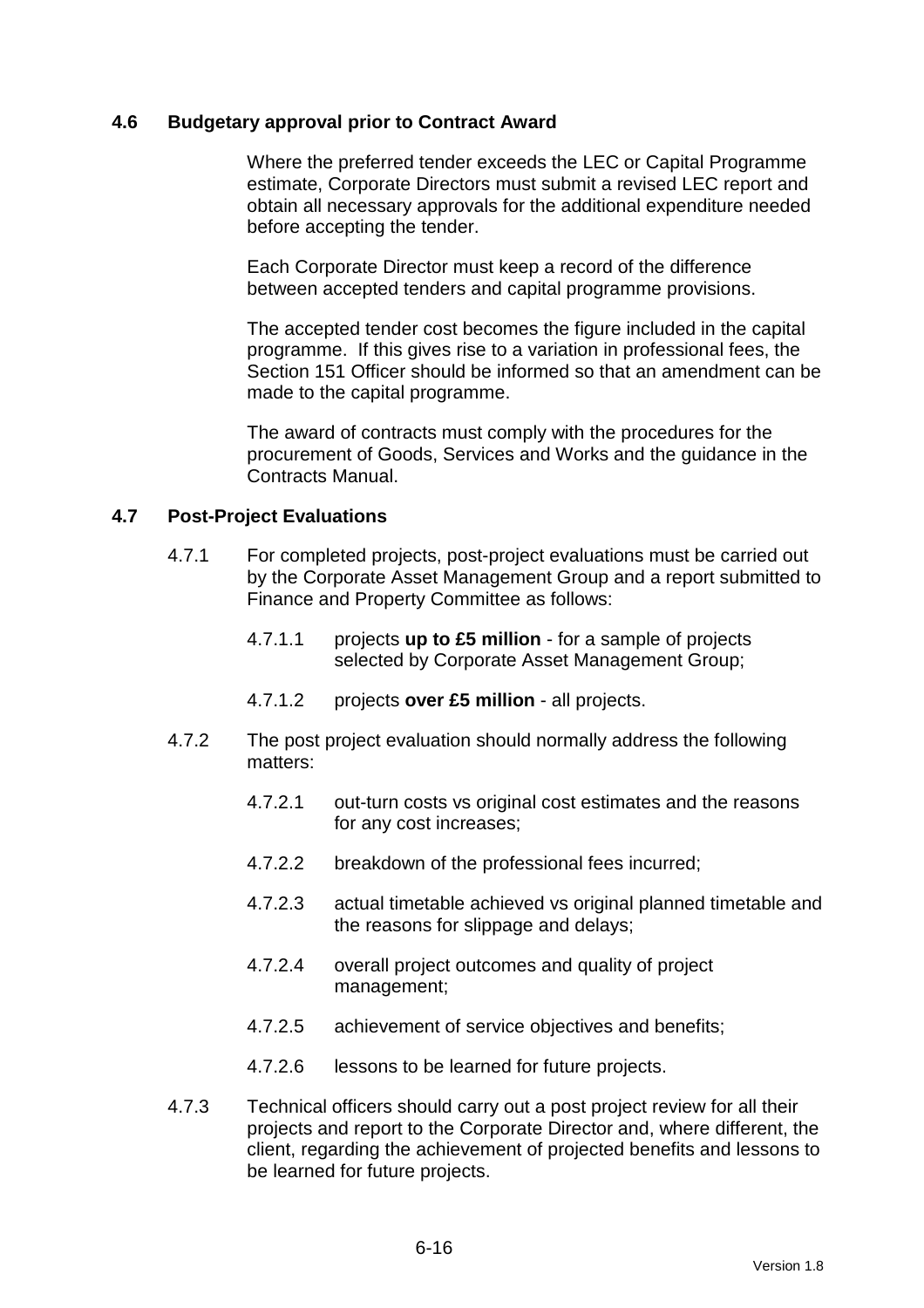## **4.8 Capital Financing**

- 4.8.1 The Section 151 Officer will make arrangements for the financing of capital expenditure in accordance with the CIPFA 'Prudential Code for Capital Finance' and the annual budget report approved by Council.
- 4.8.2 Decisions on leasing must be made by the Section 151 Officer, who will also determine whether proposed leases are 'finance leases' or 'operating leases'.

### **4.9 Capital Loans**

4.9.1 All proposals for loans to individuals or outside bodies should be accompanied by an appropriate risk assessment. Loans to individuals or outside bodies for regeneration purposes must be recommended by the Economic Development Committee for approval by the Finance and Property Committee or Policy Committee.

### **4.10 Investment in Equities**

- 4.10.1 Investment in equity stock must be recommended by the Economic Development Committee for approval by the Finance and Property Committee or Policy Committee.
- 4.10.2 These restrictions do not apply to pension fund investments.

# **5. ACCOUNTING SYSTEMS**

- 5.1 All staff must comply with accounting instructions issued from time to time by the Section 151 Officer. Accounting systems should provide information that is useful for both stewardship and management responsibilities. Any new accounting systems and retention of associated records, or records of assets and liabilities and any changes to such systems must be approved by the Section 151 Officer.
- 5.2 The Council accepts the CIPFA Accounting Codes of Practice and the supporting guidance statements. Standards of accounting must accord with these codes of best practice.
- 5.3 Corporate Directors and Committees are responsible for ensuring that all opportunities to obtain Government grants and other external funding towards the expenditure of their Department are exploited.
- 5.4 All interim or final claims in respect of Government grant and reimbursements or contributions from outside bodies, other than those recovered by Sundry Debtor accounts, must be signed by the Section 151 Officer. Corporate Directors must supply such information as the Section 151 Officer considers necessary to enable successful claims to be made promptly to ensure a satisfactory cash flow is achieved. The Section 151 Officer will provide guidance on the information required to support grant claims.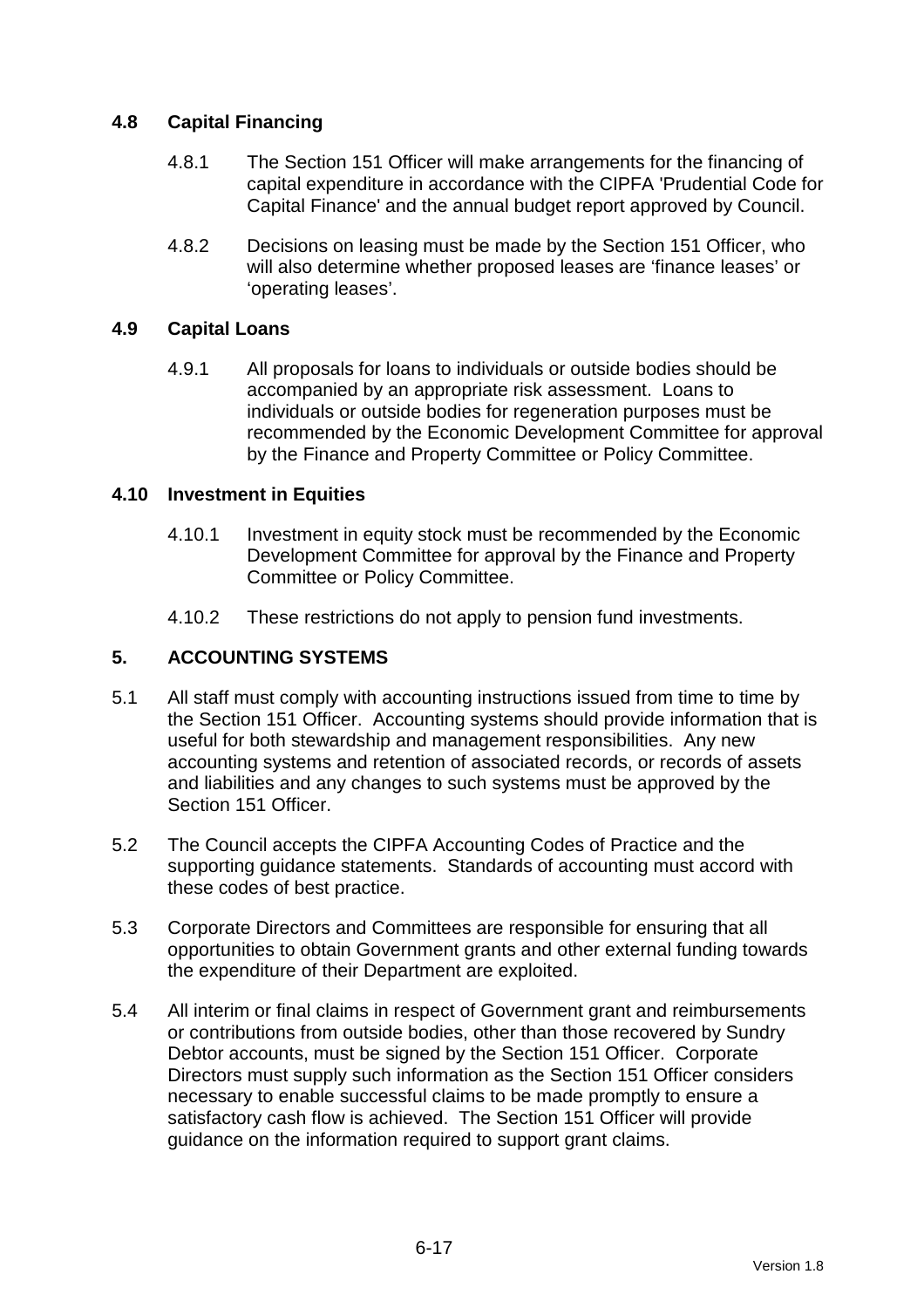- 5.5 Corporate Directors are responsible for ensuring that appropriate systems and procedures are in place for the proper transfer of all financial records and assets, eg stocks, stores, imprest accounts, inventories, valuables, cash, etc, when an officer ceases to be responsible for these items.
- 5.6 The accounting control systems must include:
	- 5.6.1 measures to ensure that the financial transactions of the Authority are recorded as soon as reasonably practicable and as accurately as reasonably possible;
	- 5.6.2 measures to enable the prevention and detection of inaccuracies and fraud, and the ability to reconstitute any lost records promptly and at reasonable cost;
	- 5.6.3 identification of the duties of officers dealing with financial transactions and division of responsibilities of those officers in relation to significant transactions.
- 5.7 At the end of each financial year, Corporate Directors must notify the Section 151 Officer of all outstanding expenditure relating to the previous financial year in such detail and by such date as may be required by the Section 151 Officer so that accounts can be prepared to meet statutory reporting requirements.

# **6. MANAGEMENT, RETENTION, SECURITY AND DISPOSAL OF RECORDS**

### **6.1 General**

- 6.1.1 All Nottinghamshire County Council records, whether electronic or paper-based, are subject to the Authority's Information Management Policy which establishes key principles for the management, retention, security and disposal of these records.
- 6.1.2 Corporate Directors are responsible for providing suitable storage for Departmental records and for ensuring compliance with corporate policies governing the management, retention, security and disposal of records within their Department.
- 6.1.3 All retained records must be held in a manner which allows speedy and efficient retrieval of information, having due regard for the appropriate security requirements.

### **6.2 Retention of Records**

- 6.2.1 All business records should be retained in accordance with the retention schedules contained in the Corporate Information Policy. .
- 6.2.2 Where uncertainty exists about individual documents or records, the nominated Departmental Information Officers should be consulted for guidance.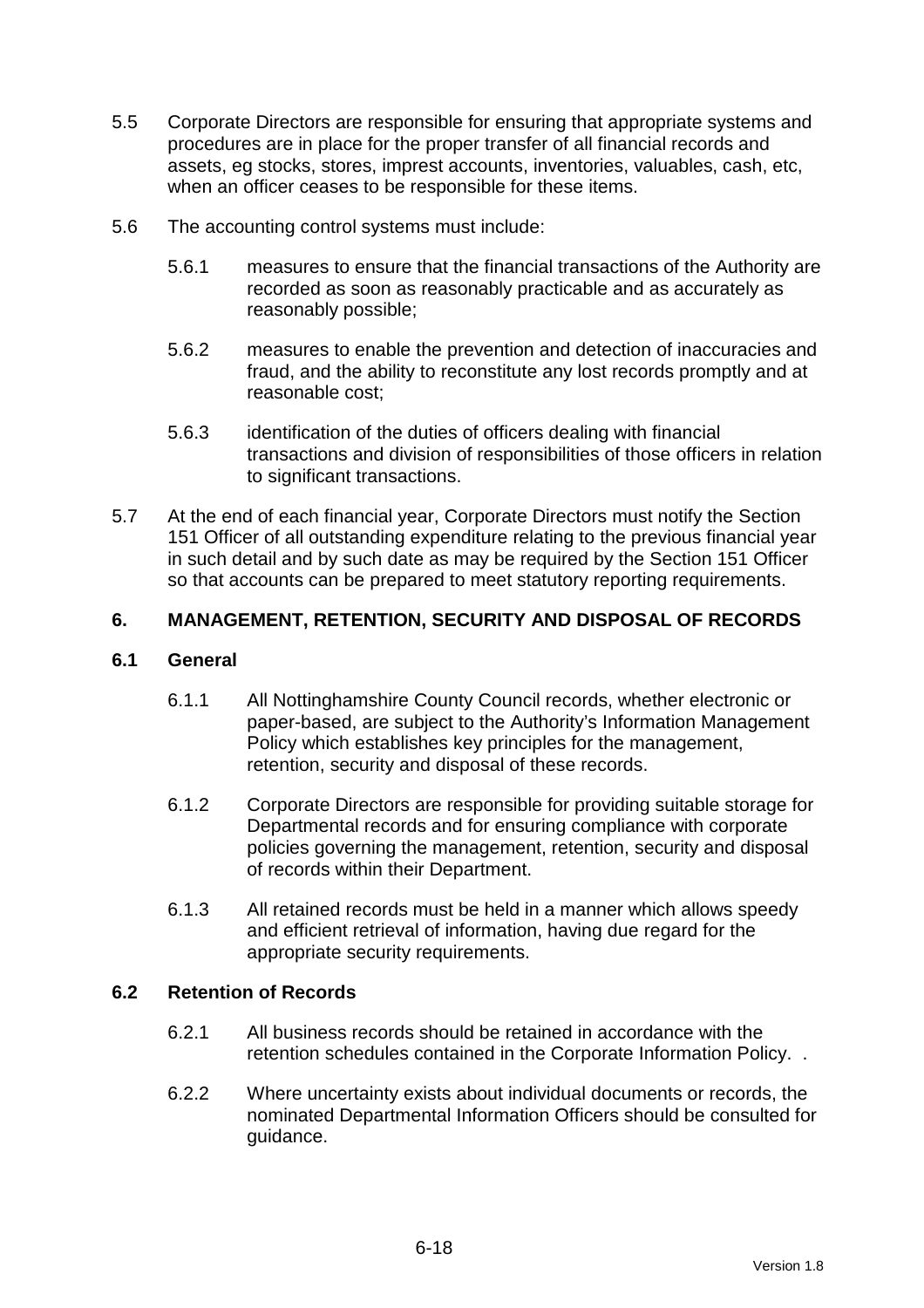# **6.3 Disposal of Records**

6.3.1 All records are subject to disposal policy standards which include the need to obtain prior authorisation and to maintain a record of the disposal. Officers seeking to dispose of business records must complete a records destruction form and follow the disposal guidance contained in the Information Management Policy.

### **6.4 Projects in receipt of European Grant Aid**

- 6.4.1 The European Commission has strict rules governing document retention periods and the format in which documents must be kept. All supporting documents for projects in receipt of European Grant Aid must be kept for the minimum retention period, and in the format, specified by the European Programme of which the project is part. Therefore, it is essential to check with the Managing Authority for the relevant Programme to confirm both the allowable format of documents to be retained and the retention period.
- 6.4.2 Before any original supporting documentation is destroyed, it is essential to confirm with the Managing Authority that the retention requirements have not been extended or changed.

## **7. ASSETS**

Assets include land and buildings, stocks and stores, cash, equipment and furniture, and electronic data.

### **7.1 Stocks and Stores**

- 7.1.1 Corporate Directors are responsible for ensuring that appropriate systems and procedures are in place for the safe custody and physical control of the stocks and stores in their Department. They must arrange for periodic stocktaking by an independent person to ensure that all items are checked at least once per annum or at such other frequency as the Section 151 Officer may agree. Test checks should be carried out from time to time.
- 7.1.2 Records relating to assets and the method and frequency of stores and inventory checks will be determined by the Section 151 Officer.
- 7.1.3 Departments should not hold excessive stocks and Corporate Directors must ensure that a periodic review of stock turnover and stock levels of all items is undertaken and that action is taken to dispose of excessive or obsolete stocks.
- 7.1.4 Corporate Directors must notify the Section 151 Officer each year of the value of stock held by their Department as at 31 March and must supply such other information relating to stocks and stores as may be required by the Section 151 Officer.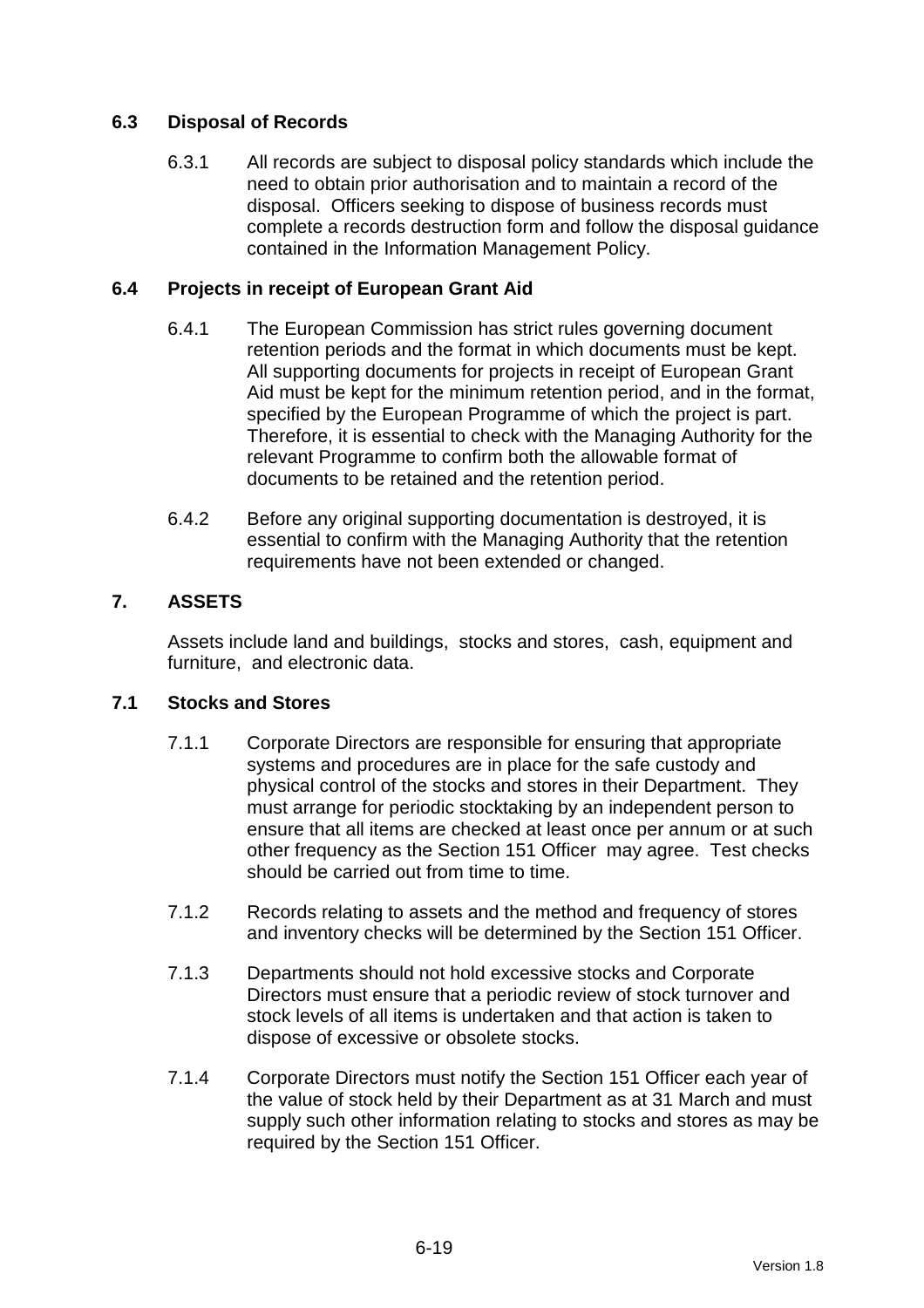- 7.1.5 Discrepancies revealed at a stock taking may be adjusted by the Corporate Director provided that it is under £1,000 in aggregate. Discrepancies over £1,000 must be reported to the Section 151 Officer who may authorise the necessary adjustment or refer any item to Internal Audit.
- 7.1.6 Surplus stocks, stores or materials must be disposed of in accordance with the procedures below:
	- 7.1.6.1 items estimated to realise **£500 or less** at the Corporate Directors' discretion;
	- 7.1.6.2 items estimated to realise **between £500 and £10,000** competitive quotations must be sought;
	- 7.1.6.3 items estimated to realise **more than £10,000** an appropriate number of tenders must be obtained (and retained) to demonstrate that best value has been obtained from the sale of the assets.

## **7.2 Cash, Equipment and Furniture**

- 7.2.1 Corporate Directors are responsible for maintaining appropriate security for all cash, furniture and equipment etc under their control.
- 7.2.2 Money held at premises must be placed in a cash box which must be kept locked and put in a secure place.
- 7.2.3 Safes must be kept locked and the key removed. Keys to safes, strong rooms and similar locked areas are to be stored securely at all times. The loss of such keys must be reported immediately. Master keys and spare safe keys should be stored securely at a separate location.
- 7.2.4 Where several officers use the same safe, each officer must use a separate lockable cash box for the monies they are responsible for.

### **7.3 Protection of Private Property**

- 7.3.1 Where an officer assumes responsibility for moveable property belonging to a private person, s/he must ensure that a formal itemised inventory is prepared promptly, and where possible, in the presence of two officers who must sign and date the inventory to certify its accuracy. The property must be held securely.
- 7.3.2 All valuables such as jewellery, watches and other small articles of a similar nature and documents of title must be kept in safe custody.
- 7.3.3 All reasonable steps must be taken to return the private property to its rightful owner. Where a significant cost has been incurred by the Council in providing safe custody, the cost should be recovered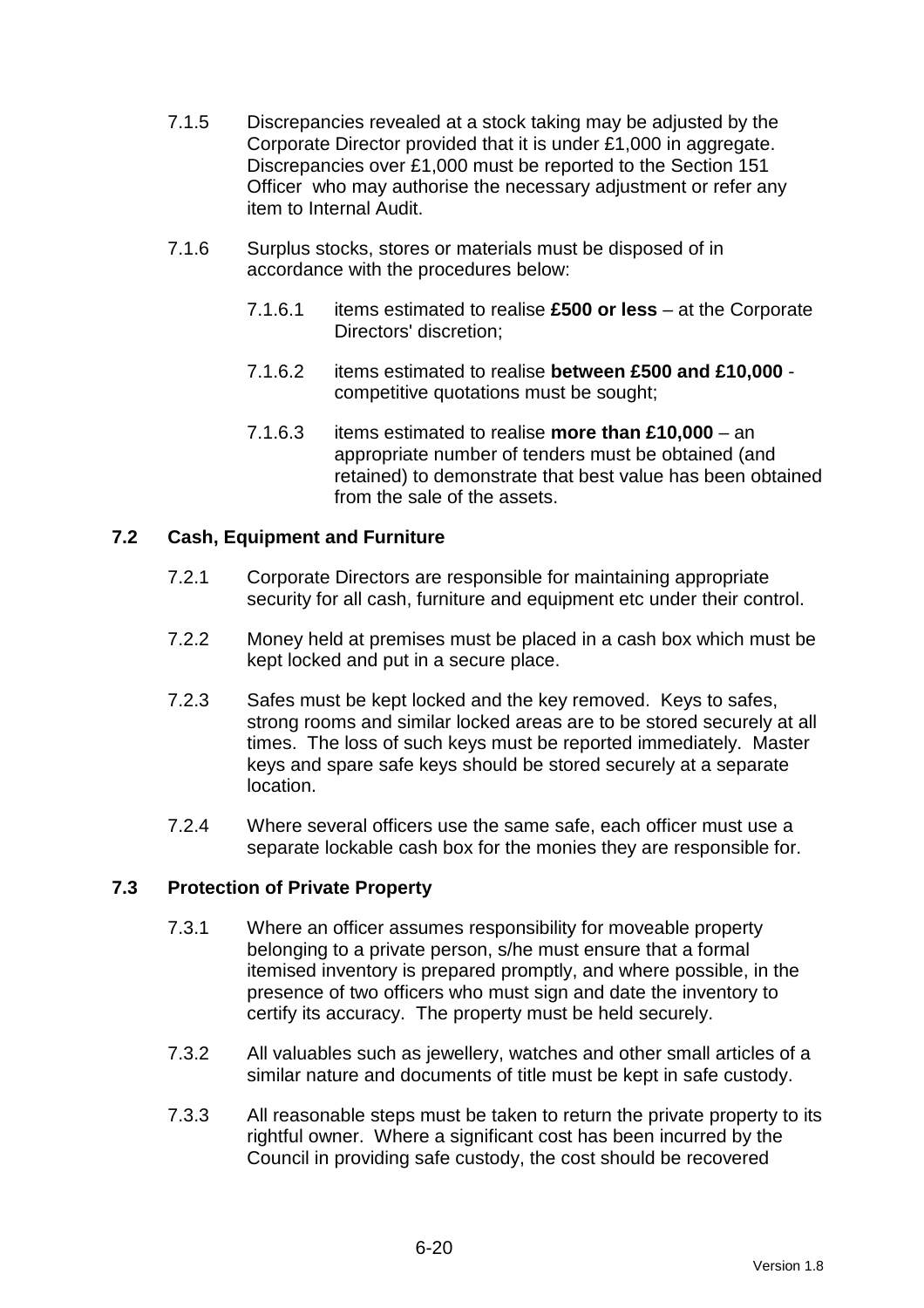before the property is returned and an official receipt provided for monies received.

### **7.4 Disposal of Assets**

- 7.4.1 Where land or buildings are concerned, the Code of Procedures for the Disposal of Land and Buildings must be complied with.
- 7.4.2 Where ICT equipment is concerned, disposal must comply with the ICT disposal procedures.
- 7.4.3 Before disposing of an asset, officers should consult with the Section 151 Officer and must satisfy themselves that the asset has not been leased and cannot be economically re-used elsewhere in the Authority.
- 7.4.4 Surplus assets must be disposed of in accordance with the procedures below:
	- 7.4.4.1 items estimated to realise **less than £500** at the Corporate Directors' discretion;
	- 7.4.4.2 items estimated to realise **between £500 and £10,000** competitive quotations must be sought;
	- 7.4.4.3 items estimated to realise **more than £10,000** an appropriate number of tenders must be obtained (and retained) to demonstrate that best value has been obtained from the sale of the assets.
- 7.4.5 The Section 151 Officer will advise on the method of disposal to ensure that the most advantageous price is obtained. This will be subject to statutory requirements and any specific County Council policies.
- 7.4.6 Assets which have been sold may be released to the purchaser where payment has been made by cheque (covered by a valid guarantee card), debit card, credit card or by cash. Where payment is made by other means, the assets should not be released to the purchaser until the Section 151 Officer confirms that monies have been deposited in the Council's bank account.

#### **7.5 Inventories**

- 7.5.1 Inventories of the Council's property must be prepared and kept upto-date by each Corporate Director.
- 7.5.2 Inventories must be in a form agreed by the Section 151 Officer and the Corporate Director must arrange for the inventory to be checked with the physical assets at least annually and whenever an officer ceases to be the responsible officer.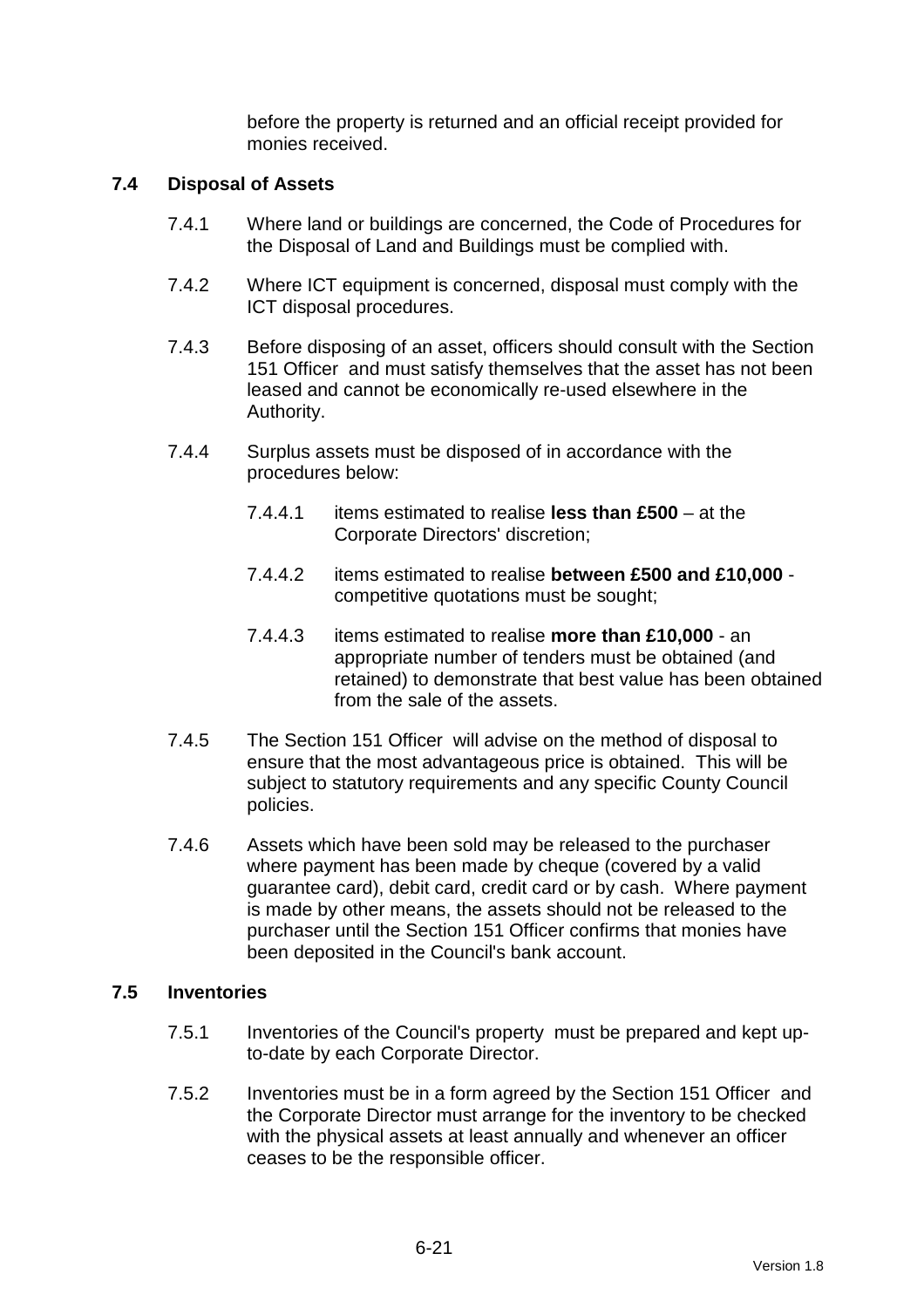- 7.5.3 An annual list of inventory items to be written-off must be submitted to the Corporate Director who may authorise the write-off of those items that have come to the end of their useful life due to fair wear and tear.
- 7.5.4 All other items for write-off must be reported by the Corporate Director to the Section 151 Officer who may authorise the write-off, inform Internal Audit and/or refer any item s/he considers appropriate to Finance and Property Committee.
- 7.5.5 The Council's property must not be removed from its usual location or used for unofficial purposes except with the express permission of the line manager.

## **8. SALARIES, WAGES AND PENSIONS**

- 8.1 The payment of salaries, wages, pensions or other emoluments will be made only by the Service Director, Human Resources and Customer Service. Each Corporate Director must notify the Service Director, Human Resources and Customer Service as soon as possible, and in the form prescribed, of all matters affecting an officer's pay. In particular this includes:
	- 8.1.1 all appointments, resignations, dismissals, suspensions, secondments and transfers;
	- 8.1.2 absences for sickness or other reason, apart from approved leave;
	- 8.1.3 changes in remuneration, other than normal increments and pay awards and agreements of general application;
	- 8.1.4 information necessary to maintain records of service for pension purposes, and other statutory requirements such as income tax and national insurance.
- 8.2 Appointments of all employees must be made in accordance with appropriate conditions of service and any approved establishments or employment procedure rules and staffing standing orders.
- 8.3 All time records or other pay input documents must be in a form prescribed or approved by the Service Director, Human Resources and Customer Service . Corporate Directors must formally nominate the officers authorised to approve pay input documents and maintain a list for reference. Officers authorised to approve pay input documents must comply with the relevant Employment Procedure Rules as set out in the Constitution.
- 8.4 Overtime claims must be submitted promptly. Where these claims are over three months in arrears they will only be paid with the approval of the Service Director, Human Resources and Customer Service.
- 8.5 No person should be paid by the Council unless they have a valid contract of service with the Council.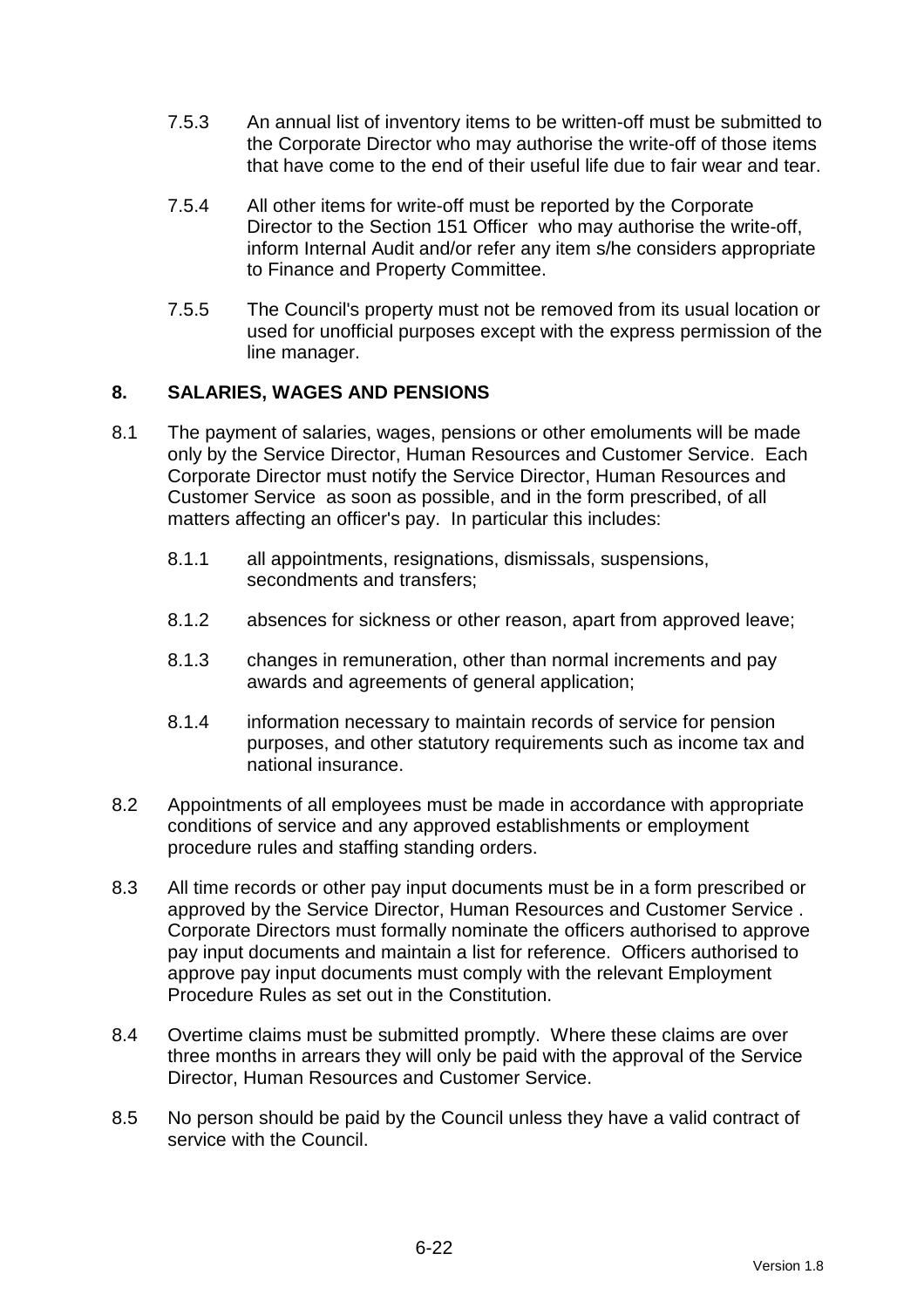8.6 For income tax purposes, temporary staff who are paid directly by the Council, whether describing themselves as self-employed or not, shall be treated as employees unless they provide acceptable documentary evidence from HM Revenue and Customs that they may be paid without deduction of income tax and national insurance.

## **9. PROCUREMENT OF GOODS, SERVICES AND WORKS**

#### **9.1 General**

- 9.1.1 All procurement undertaken by the Authority, of whatever value, is subject to EU rules. For the avoidance of doubt, where there is any conflict between UK and EU legislation and these regulations, UK and EU law shall prevail.
- 9.1.2 These procurement regulations are intended to ensure the following objectives are met:
	- 9.1.2.1 **Probity and Openness:** Honesty, integrity and openness in all dealings and the avoidance of corruption;
	- 9.1.2.2 **Best Value:** The optimum outcome for the Authority and the residents of Nottinghamshire;
	- 9.1.2.3 **Equal Treatment of Suppliers:** Fair and equitable treatment for all potential suppliers;
	- 9.1.2.4 **Officer Protection:** Avoidance of situations which may lead to accusations of officer impropriety.
- 9.1.3 To achieve this, the Authority has developed a Corporate Procurement Strategy and these regulations are designed to support this strategy.
- 9.1.4 The procurement of goods, services and works, including the employment of consultants and specialist advisors, must comply with these regulations and the guidance provided in the Contracts Manual. The guiding principle of this Code is that Corporate Directors must, in all cases, comply with the principles of the best value legislation using a combination of tendering, partnering and other innovative procurement methods. All procurement, contracts and related matters must comply with any legislation.
- 9.1.5 Councillors and officers who have a personal or prejudicial interest in a contract, or other procurement decision, which they could influence, must ensure they comply, as appropriate, with the Code of Conduct for Councillors and Co-opted Members or Code of Conduct for Officers and shall not be supplied with or given access to any tender documents, contracts or other relevant related information without the authority of the Group Manager for Legal and Democratic Services.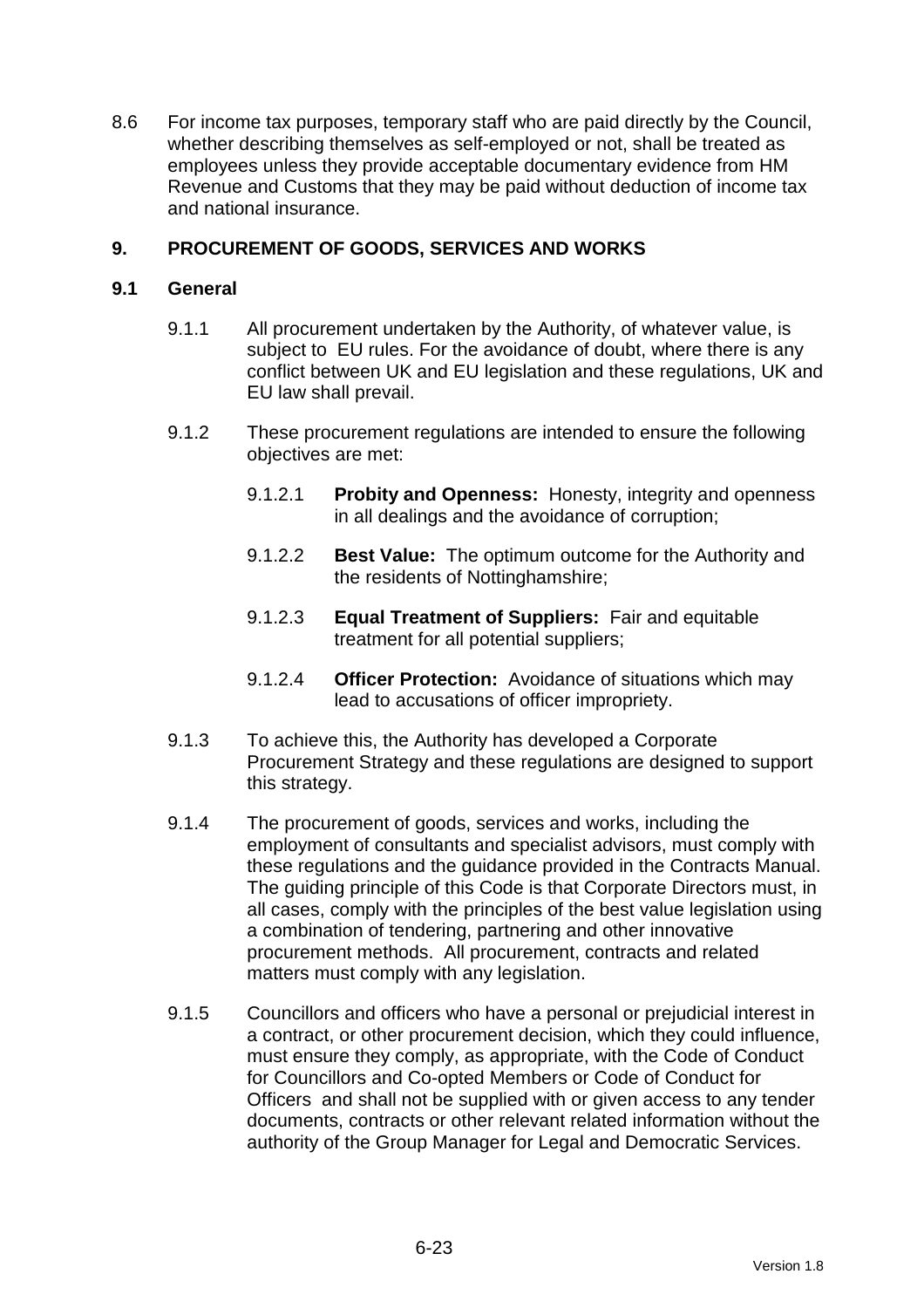### **9.2 Partnerships and Procurement**

- 9.2.1 Working in partnership with external organisations is widespread across the Authority. All partnership agreements should be subject to appropriate contractual arrangements which have been approved by the Group Manager for Legal and Democratic Services.
- 9.2.2 Partnerships are established for varying reasons and can take many different forms. It is important to ensure that the reasons for entering into a partnership are clear and remain under review. Appropriate accounting and audit arrangements must be put in place and the Authority's policy guidance on partnerships and work for outside bodies should be followed.
- 9.2.3 Partners must formally acknowledge and accept their respective roles and responsibilities within the partnership before the project commences, having assessed the risks and resources required to deliver the project.
- 9.2.4 The Council may procure goods, services and works through collaborative procurement exercises or joint commissioning in partnership with other public sector organisations. Where such joint procurement takes place the guidance in this section must be followed. In addition, the authorities involved in the exercise must decide which of them is to act as the lead authority for the purposes of the particular service, supplies or works being commissioned and the procurement procedures of the lead authority must be followed in the joint tendering exercise.
- 9.2.5 Where the County Council acts as lead authority it must carefully assess the risks involved, ensure that it does not take on liabilities of other public bodies by acting as lead and must follow any procedural safeguards as advised by Legal and Democratic Services to protect the Council's position.
- 9.2.6 Goods, services and works must be procured through corporate procurement arrangements wherever they exist. Corporate Directors must contact the Corporate Procurement Unit (CPU) to enquire whether such arrangements exist before commencing a new procurement exercise. When these arrangements are used, there is no requirement for Corporate Directors to obtain further tenders or quotations.
- 9.2.7 Where a Council department provides goods, services or works of a particular kind, and can demonstrate that it provides value for money, that department must be given the opportunity to provide the required goods, services or works. If the goods, services or works are obtained from in-house sources, there is no requirement to obtain quotations and tenders. Where external suppliers have been used to obtain goods, services or works that are available from in-house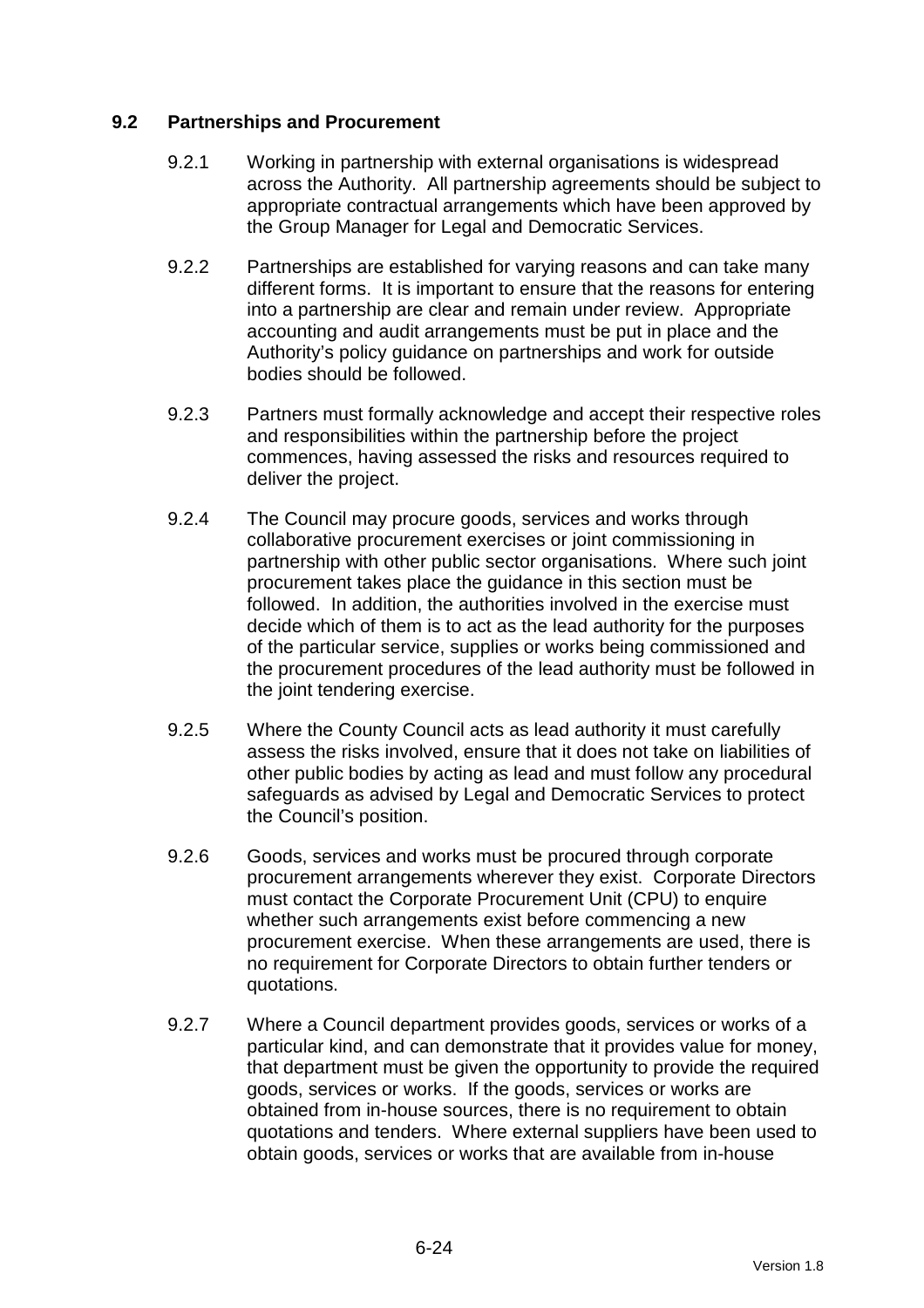providers, the reasons for not using the in-house provider should be retained on file.

9.2.8 Where in-house provision for goods, services or works exists, the decision of whether or not to expose this provision to alternative procurement arrangements, in accordance with the Authority's Procurement Strategy, should be reviewed periodically.

## **9.3 Use of External Suppliers**

- 9.3.1 The Council's Corporate Procurement Unit (CPU) shall be notified in advance of all procurement exercises with an estimated value greater than £10,000 and shall advise on areas for procurement efficiency to be achieved through central procurement arrangements, including framework agreements, partnerships and collaborative procurement. Contracts may be procured using arrangements put in place by Central Purchasing Bodies (such as the Government Procurement Service or the Pro5 Organisations) provided that certain safeguards are followed to minimise the risk to the Council. Guidance can be found in the Contracts Manual.
- 9.3.2 Where goods, services or works are NOT obtained through an existing, approved framework agreement, partnership or in-house provider, the procedure to be followed is dependent on whether the requirement is for 'Supplies and Services' or 'Works' and the estimated total value of the purchase over the full duration of the order or contract.
- 9.3.3 The current thresholds and a link to the procurement rules are set out in the table below, however, valuation of contracts is not always straightforward. The legislation requires the aggregation of contracts having similar characteristics within a particular period. This applies to all Council contracts of that type which exceed the threshold even if the total amount purchased is through lots of small contracts. (NB It is the Council's total purchases that count and not just each Department's total purchases.) Large contracts must not be split up to avoid applying the rules. Further guidance on these rules is available in the Contracts Manual.
- 9.3.4 Where any procurement exercise is undertaken which is backed by or involves the expenditure of European Regional Development Funds (ERDF) or other external funding then it must comply with the procurement requirements attached to that funding from time to time.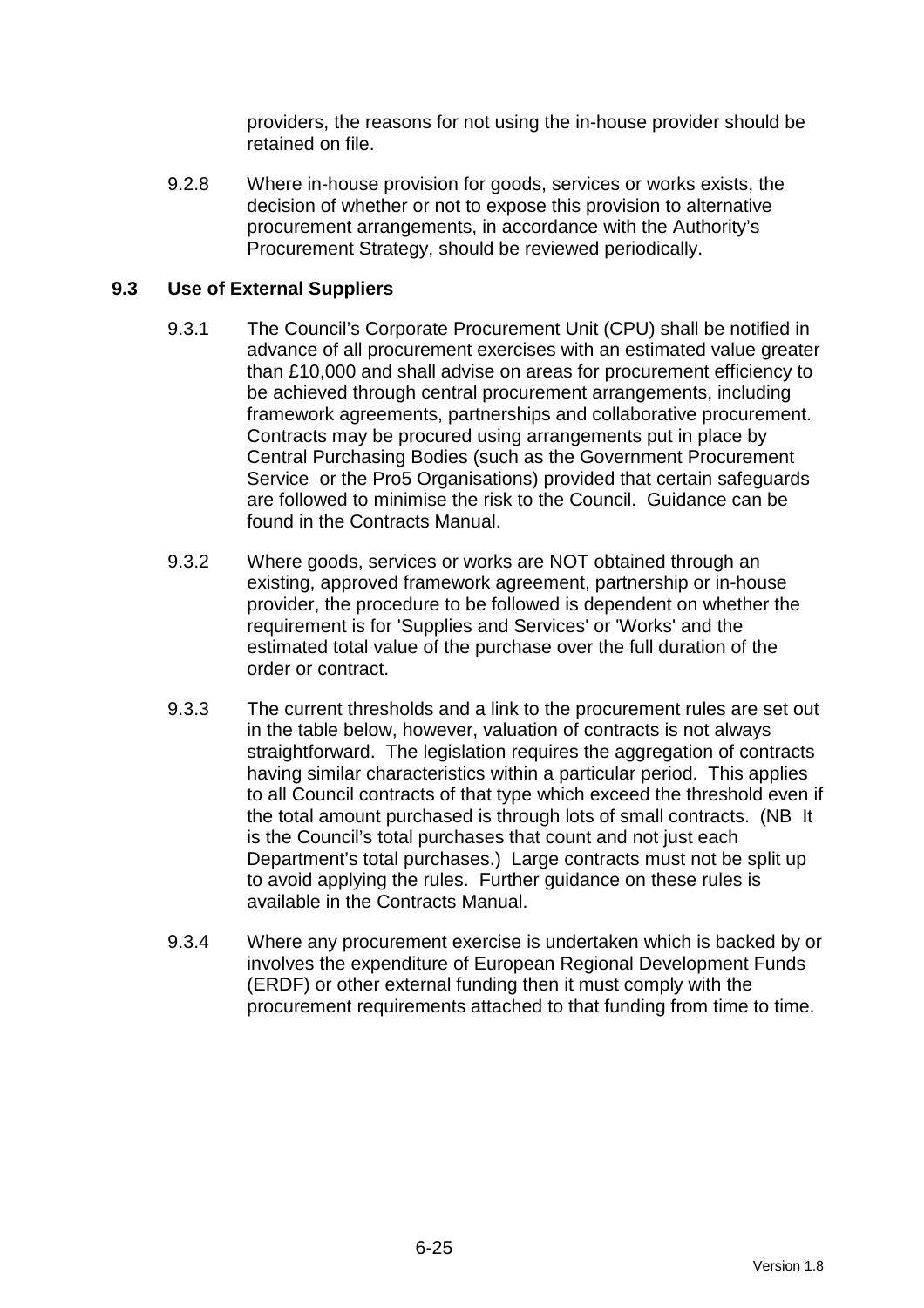#### A. CONTRACTS FOR SUPPLIES AND SERVICES **Estimated Total Contract Value Minimum Requirements** Up to £1,000  $\vert$  Quotations to be sought if deemed appropriate by the Corporate Director or his/her nominee. Details of the suppliers approached and prices quoted to be kept on file. £1,001 to £10,000 Quotations must be obtained from more than one supplier. Details of the suppliers approached and prices quoted to be kept on file. £10,001 to £25,000 Three written competitive quotations must be obtained. Details of all quotations sought and received to be kept on file. £25,001 to £50,000 Three tenders must be invited. Details of tenders sought and received to be kept on file. £50,001 to EU threshold\* for Supplies and Services (£173,934 as at January 2012) Five tenders must be invited. Details of all tenders sought and received to be kept on file. Above EU threshold\* for Supplies and **Services** EU procurement rules must be complied with. Details of all tenders sought and received to be kept on file. B. CONTRACTS FOR WORKS **Estimated Total Contract Value | Minimum Requirements** Up to £10,000 Prices must be obtained from more than one supplier. Details of the suppliers approached and prices quoted to be kept on file. £10,001 to £25,000 Three written competitive quotations must be obtained. Details of all quotations sought and received to be kept on file. £25,001 to £250,000 Three tenders must be invited. Details of all tenders sought and received to be kept on file. £250,001 to EU threshold\* for Works (£ 4,348,350 as at January 2012) Five tenders must be invited. Details of all tenders sought and received to be kept on file. Above EU threshold\* for Works **EU** procurement rules must be complied with. Details of all tenders sought and received to be kept on file.

\*NB The value of EU thresholds is published by OGC at www.ogc.gov.uk

For EU procurement thresholds, the County Council is categorised as 'Other public sector contracting authorities'.

Further guidance can be found in the Contracts Manual.

- 9.3.5 Except in cases of emergency, no work shall be carried out or goods, materials or services ordered or consultant appointed unless there is adequate budget available.
- 9.3.6 For goods, services or works valued up to £50,000 an official order should be raised before they are ordered.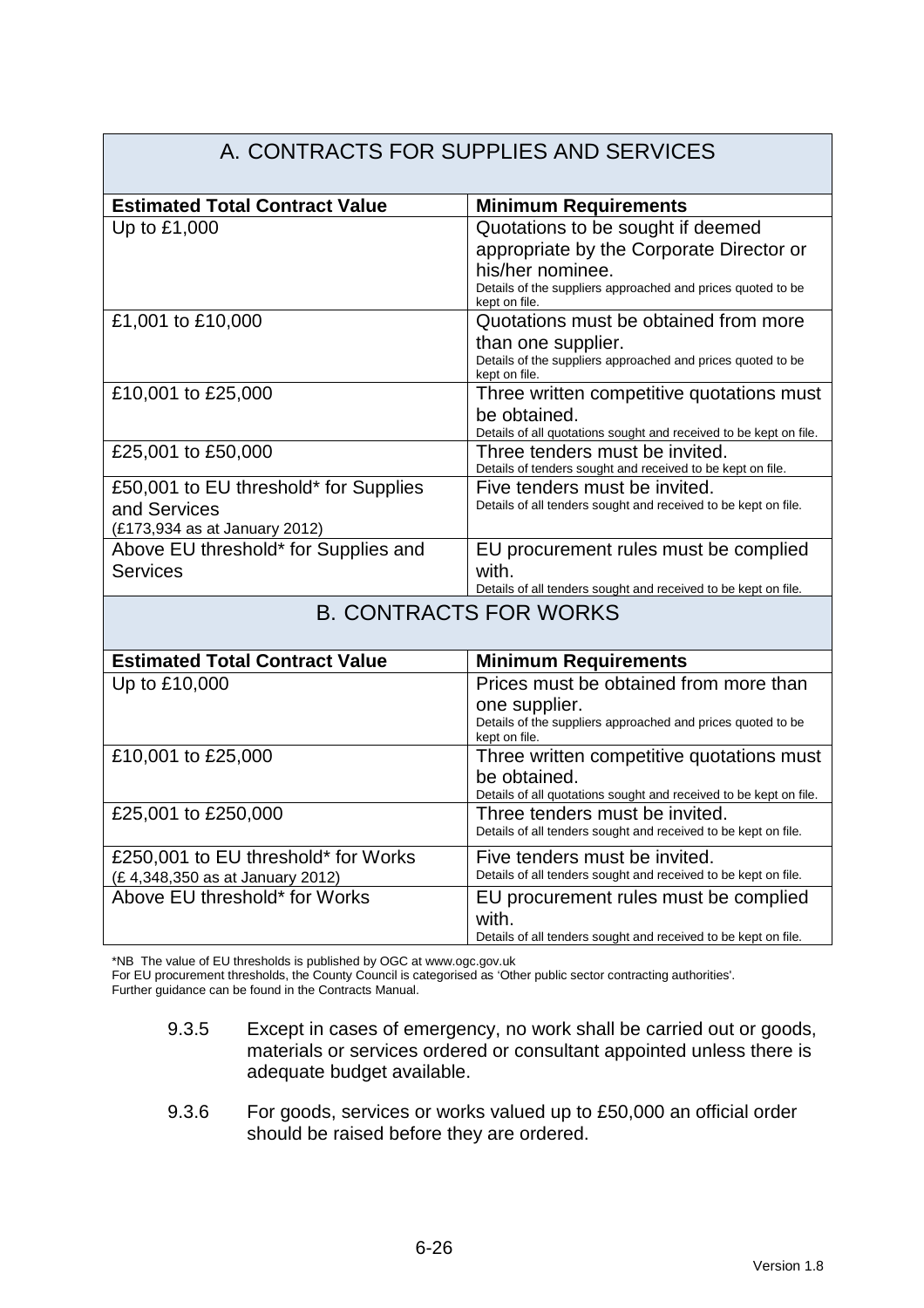- 9.3.7 For goods, services or materials where the total value is over £50,000, no work may be commenced on site or goods ordered, until a formal contract (and a completed bond if appropriate) approved by Legal and Democratic Services, has been duly executed by the contractor and returned to the Council.
- 9.3.8 No work shall be carried out, or goods, materials or services ordered until the relevant client Corporate Director, where appropriate, has been consulted. Where the procurement is delegated or subcontracted to an appropriate technical officer, the responsibility for complying with these procedures is assumed by that officer. All contracts must conform with any directions issued by the Group Manager for Legal and Democratic Services.
- 9.3.9 Where regular use of external contractors is envisaged, suitable framework or partnership arrangements should be established, using appropriate tendering procedures, to minimise the need to obtain quotations or tenders. The use of contractors must be in accordance with the terms of the framework agreement.
- 9.3.10 Where ICT equipment, software and services are to be purchased, separate rules must be complied with.
- 9.3.11 Where it is decided that a pilot scheme is required to test a particular product, services or works (eg due to the existence of a new funding stream or new technological developments that are best assessed through a pilot exercise) then the pilot scheme should be established in accordance with the rules on tendering.
- 9.3.12 If the specification for any tender is developed by or in conjunction with any consultant or supplier, then that consultant or supplier shall be excluded from a future tendering exercise for those services, supplies or works. It is important that no supplier has an unfair advantage over others by having an opportunity to develop the specification for the tender for which it will later be bidding. This does not prohibit the Council from openly consulting with industry to develop its specification and does not prohibit the Competitive Dialogue procedure permitted under the EU procurement rules.

### **9.4 Use of Electronic Procurement Systems**

9.4.1 The use of 'e-procurement' methods, such as 'e-auctions' or 'e-tendering' and dynamic purchasing systems to obtain prices is permissible provided regulation 21 of the Public Contracts Regulations 2006 AND the Authority's procedures for e-procurement are complied with. The Authority's procedures shall be determined jointly by Legal and Democratic Services and Internal Audit.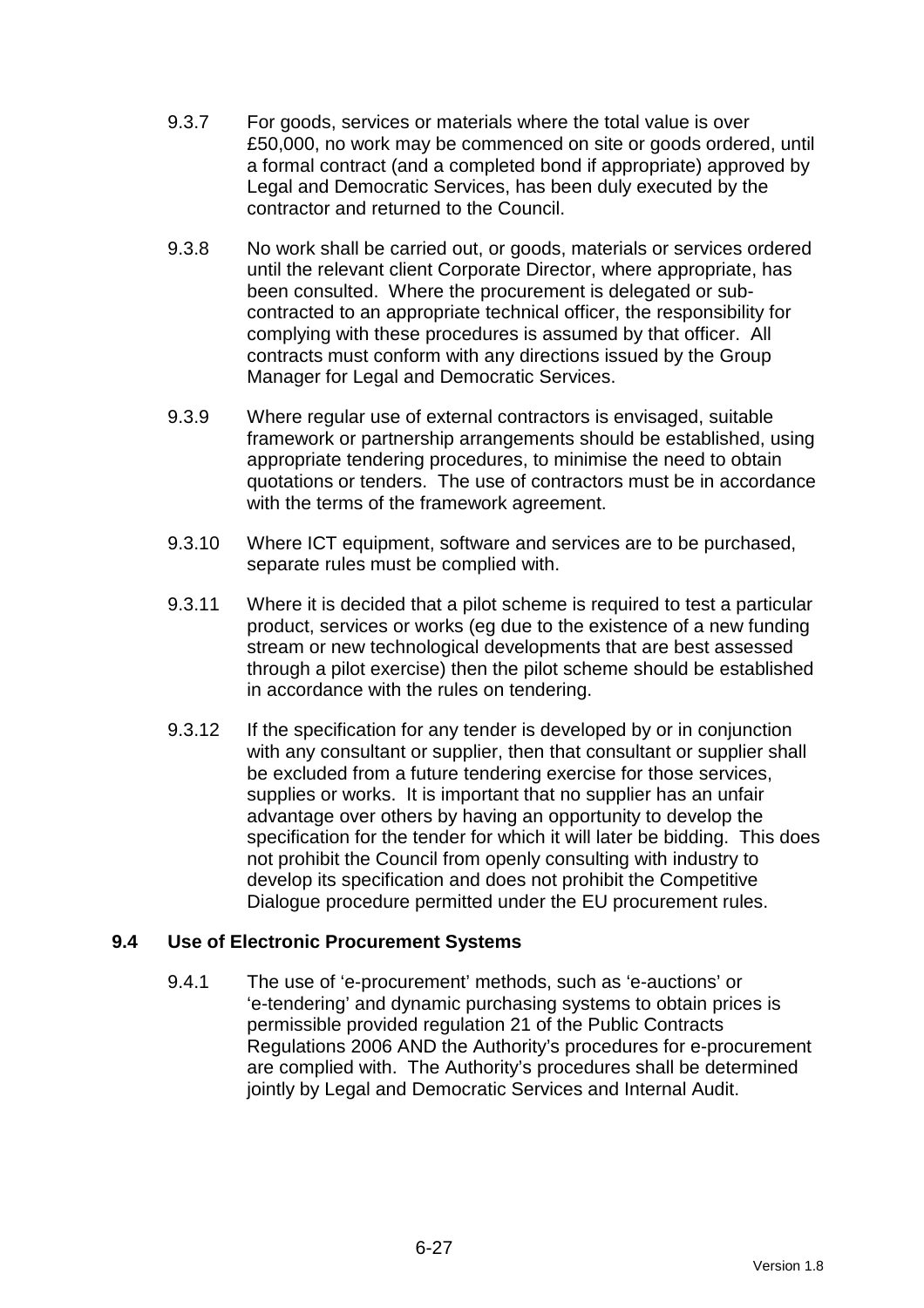## **9.5 Selection of Tenderers**

9.5.1 Contractors should be selected in accordance with the guidance provided in the Authority's Contracts Manual.

### **6. Allowed Exceptions**

- 9.5.1.1 There are a number of circumstances where obtaining quotations and tenders for amounts less than the EU threshold may not be possible or necessary. Subject to the EU rules and proper approval , tenders and quotations need not be sought if:
	- 9.5.1.1.1 the work to be executed or the goods or materials to be supplied constitute the first valid extension of an existing contract, which has been procured through a best value exercise, provided that such an extension has received the necessary budget approval and does not exceed the value of the original contract or the next value threshold . Contracts must not be extended where the total value will exceed the EU threshold. ;
	- 9.5.1.1.2 the Council is buying from a contract entered into following a proper tendering exercise by a consortium, collaboration, or similar central procurement body, of which the Council is a member and which the Council is authorised to buy from or through. Guidance on the use of Central Procurement Bodies is available in the Contracts Manual;
	- 9.5.1.1.3 the work to be executed or the goods or materials to be supplied consist of repairs to, or parts for, existing proprietary machinery, where such repairs or parts are specific to that machinery OR upgrades to existing software packages. For upgrades to software, the Service Director, ICT should also be consulted;
	- 9.5.1.1.4 works, supplies or services are urgently needed for the immediate protection of life or property, or to maintain the immediate functioning of a public service for which the Council is responsible. In such cases the contract must only last as long as is reasonably necessary to deal with the specific emergency;
	- 9.5.1.1.5 the Corporate Director decides that special circumstances make it appropriate and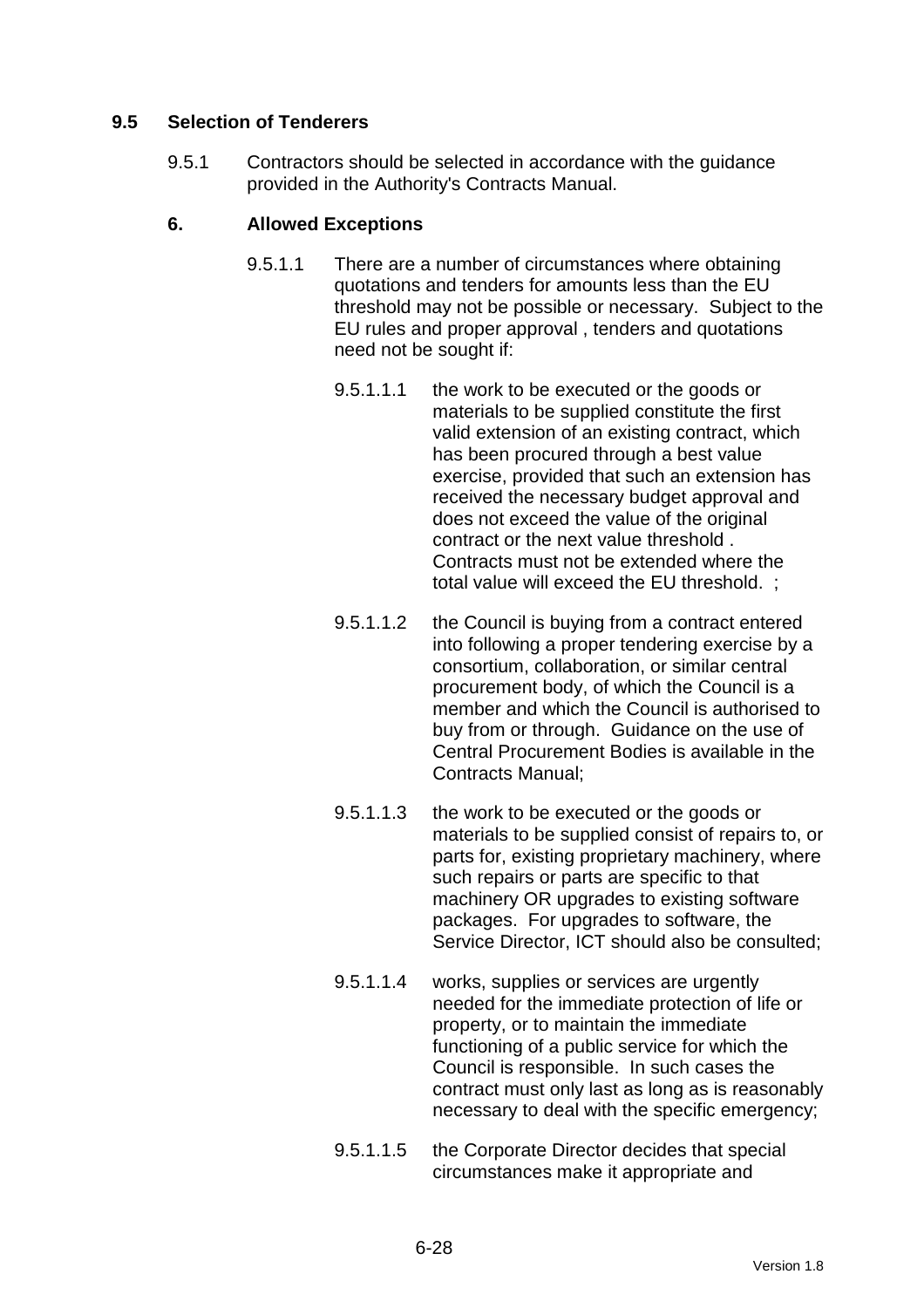beneficial to negotiate with a single firm or that a single tender be invited. This will include occasions when it can be established that there is only a single source available or where the Corporate Director or his/her designate can demonstrate that best value for the Authority can be better achieved by not tendering.

- 9.5.2 Prior approval from the Section 151 Officer must be obtained for all exceptions.
- 9.5.3 Where special circumstances lead to negotiation with a single firm and the expected expenditure is over £25,000, prior approval must be also obtained from the Section 151 Officer AND the Group Manager for Legal and Democratic Services. In all cases formal approval must be sought using the approved waiver request procedure.
- 9.5.4 Corporate Directors must ensure that, for all the above exceptions, there is documented justification for the waiver request and a copy of the formal approval in the relevant project file.

### **9.6 Tender Preparation**

- 9.6.1 Tenders may be invited for submission by any means jointly approved by the Section 151 Officer and the Group Manager for Legal and Democratic Services eg by physical means such as post, courier or hand delivery) OR by electronic means such as approved e-tendering. The invitation to tender (ITT) must clearly specify the means of submission to be used for each tender and any associated rules pertaining to the submission.
- 9.6.2 All invitations to tender must specify that the Council is not bound to accept the lowest or any quotation or tender.
- 9.6.3 Where prior advertisement has not specified the award criteria, the invitation to tender must state the award criteria in objective terms together with the weighting for each of the chosen criteria. (This does not apply to the sale of property.) Further guidance on evaluation and award criteria is available in the Contracts Manual.
- 9.6.4 Subject to the EU Procurement Rules, the invitation to tender should normally include the County Council's contract terms. All invitation documents for contracts above the EU threshold must contain information for tenderers about the way the standstill period will be applied – see Contracts Manual.
- 9.6.5 All invitations to tender must include such other information or instructions as the Section 151 Officer or Group Manager for Legal and Democratic Services may require.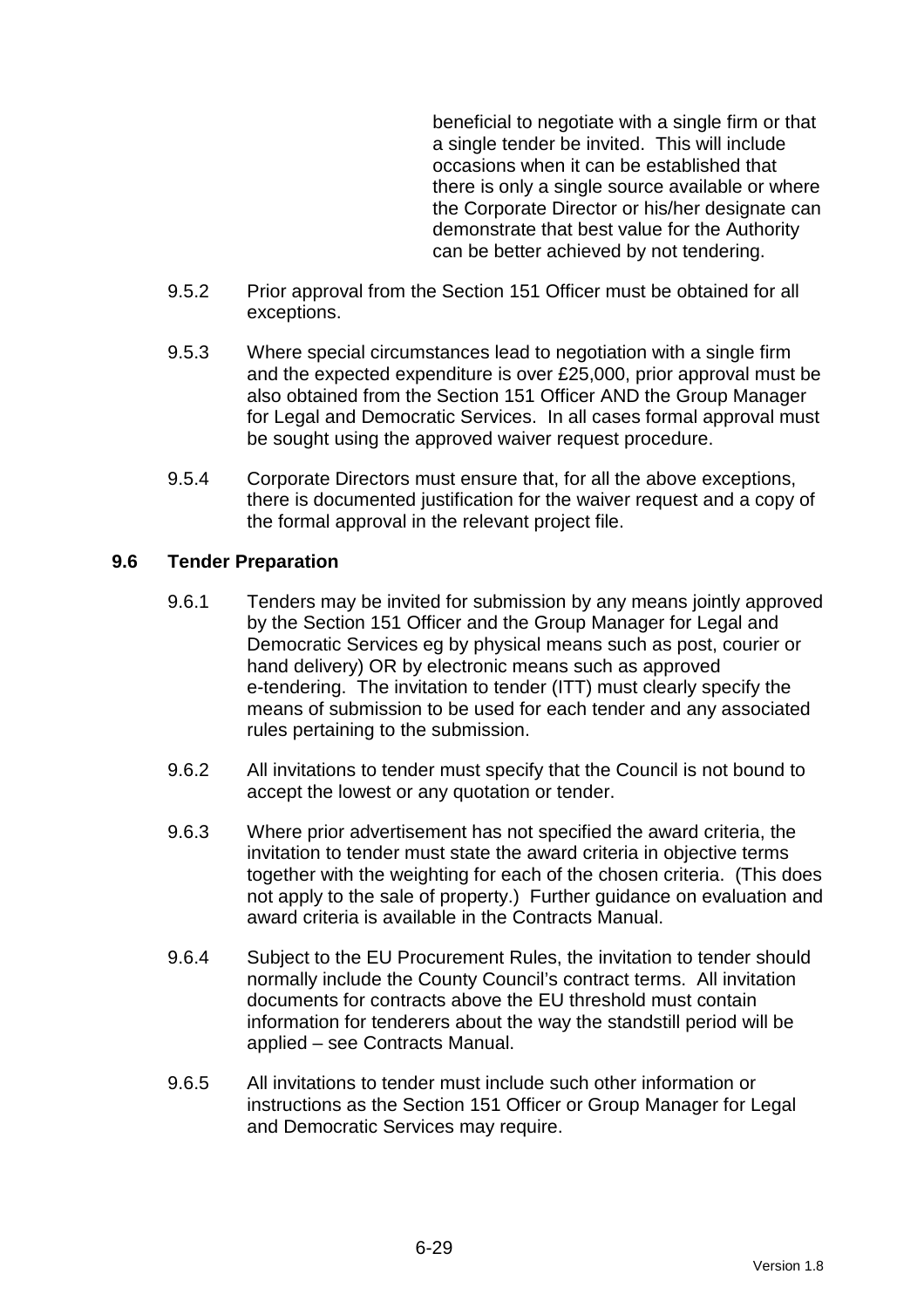- 9.6.6 All instructions to tenderers must include specific instructions on the application of the Freedom of Information Act 2000 and the Human Rights Act 1998. Further guidance on these matters is available in the Contracts Manual.
- 9.6.7 Pre-Tender enquiries may be carried out prior to the issue of an invitation to tender. The purpose is to ensure that an effective Invitation to Tender is prepared, for example, where the technical specification is so complex that it cannot be drawn up without information from prospective contractors. All potential contractors must be treated equally within this process.
- 9.6.8 If post-tender negotiations are anticipated, the tender documents must state that these may take place.
- 9.6.9 The invitation to tender should specify that, where examination of tenders reveals errors which would affect the tender figure in an otherwise successful tender, the tenderer must be notified of such errors and given the opportunity to clarify and confirm or withdraw their tender.
- 9.6.10 Tenders may be evaluated on the basis of price, or a mixture of price and quality criteria. The basis on which the tender will be evaluated must be determined before tenders are invited and included as part of the invitation to tender information.
- 9.6.11 Prospective tenderers must be informed that no work may start on site or goods or materials ordered until either:
	- 9.6.11.1 an official order has been issued; or
	- 9.6.11.2 a formal contract and a completed bond, has been duly executed by the contractor and returned to the Council.
- 9.6.12 If a performance bond is required, the nature and amount of the security to be given should be specified in the conditions of tender.
- 9.6.13 All tenders for the execution of works or the supply of goods or materials must be based on a clearly defined specification or bill of quantities.
- 9.6.14 All tenders shall require that, as a minimum, goods and materials used in their execution must be in accordance with relevant specifications issued by the British Standards Institute, or by the European Union, or its equivalent.
- 9.6.15 Tenders for capital works should include evaluation of the full lifecycle costs applicable to the works. This may also apply to other purchases such as ICT hardware and software where the cost of consumables or annual licences and support contracts can significantly increase costs over time.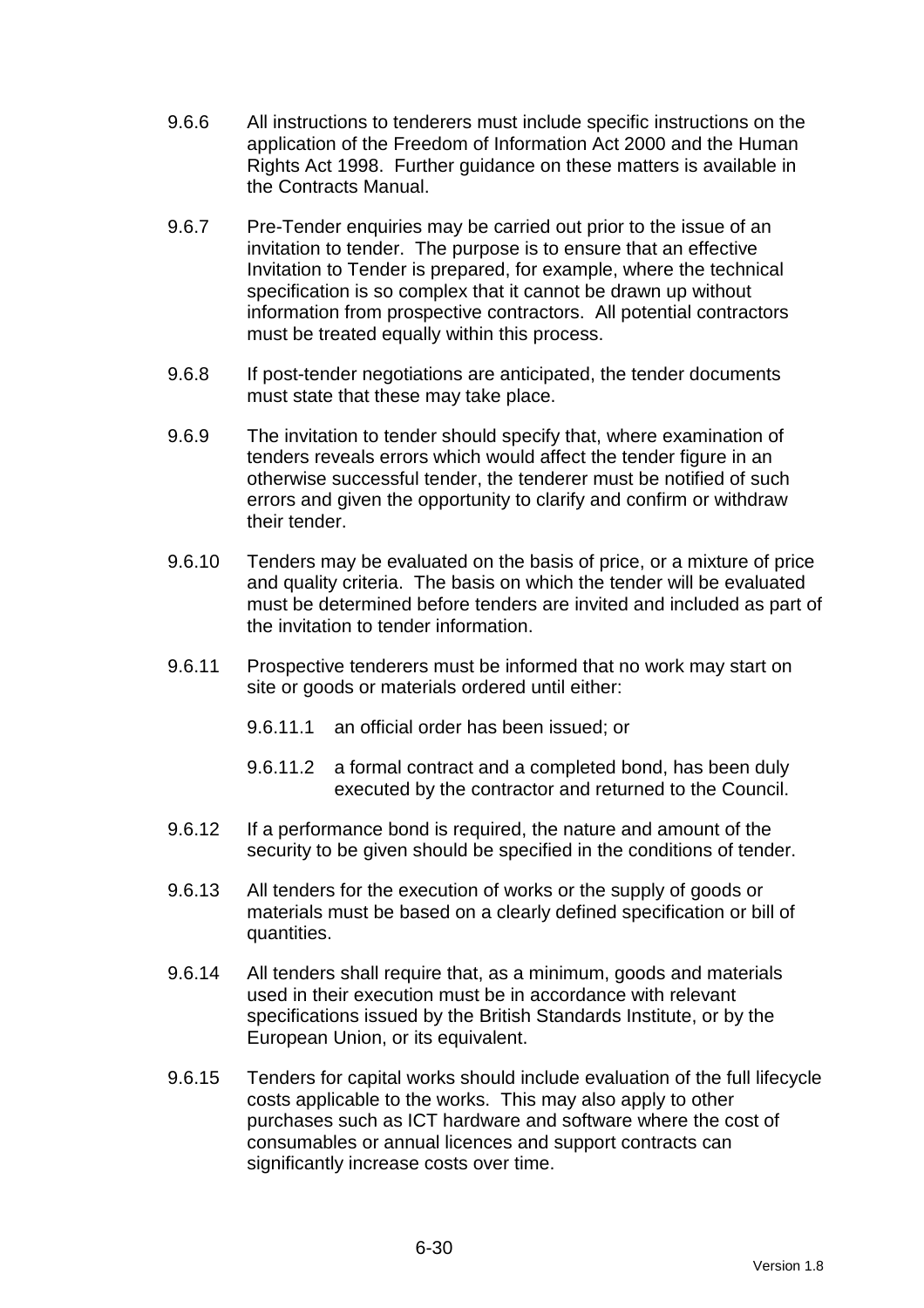## **9.7 Receipt and Opening of Tenders**

- 9.7.1 Every invitation to tender must state that a tender will only be considered if it is submitted in accordance with the instructions provided, and received by the date and time specified in the invitation to tender. The invitation to tender must also state that tenders which do not comply fully may be rejected.
- 9.7.2 Tenders submitted electronically must comply with, and be processed in accordance with the Authority's approved electronic tendering procedures.
- 9.7.3 Tenders submitted by physical means (eg by post or courier) must arrive in a sealed, plain envelope or package with the word "Tender" and the title of the contract clearly written on each envelope or package.
- 9.7.4 Such envelopes and packages must be addressed impersonally to:
	- 9.7.4.1 the appropriate Corporate Director, for tenders where the total expenditure over the duration of the contract is estimated to be **less than £100,000**; or
	- 9.7.4.2 the Group Manager for Legal and Democratic Services, for tenders where the total expenditure over the duration of the contract is estimated to **£100,000 or more.**
- 9.7.5 Until the time specified for opening tenders, tender envelopes or packages received must remain in the custody of the Group Manager for Legal and Democratic Services or the appropriate Corporate Director, as the case may be. Electronic tenders must be held securely in a manner approved by the Section 151 Officer.
- 9.7.6 The opening of tenders must comply with the following requirements:
	- 9.7.6.1 **Total estimated cost less than £100,000** tenders must be opened and recorded at one time in the presence of:
		- 9.7.6.1.1 the person responsible for letting the contract; and
		- 9.7.6.1.2 a supervising officer, with suitable seniority, training and experience in the role and responsibilities of a supervising officer, who must not have any direct involvement in the administration of the contract to be awarded.
	- 9.7.6.2 **Total estimated cost £100,000 or more** tenders must be opened and recorded at one time in the presence of:
		- 9.7.6.2.1 a representative of the Group Manager for Legal and Democratic Services;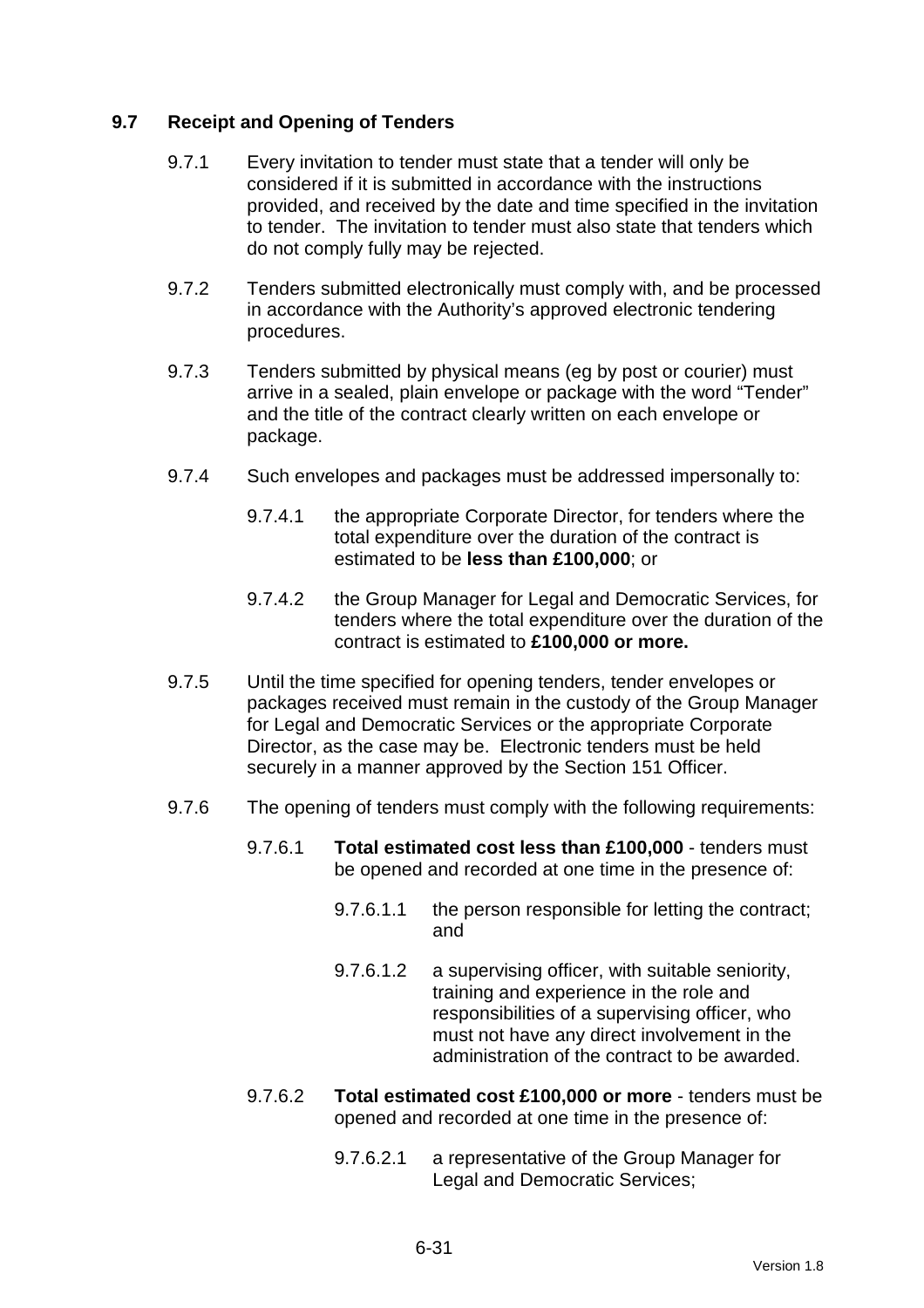- 9.7.6.2.2 a representative from the appropriate department;
- 9.7.6.2.3 a supervising officer of senior officer grade or above, provided by the Group Manager for Legal and Democratic Services or the Section 151 Officer.
- 9.7.7 A formal record of all tenders received for each contract must be retained and must include:
	- 9.7.7.1 description of the contract being let;
	- 9.7.7.2 the date and time set for receipt of tenders;
	- 9.7.7.3 the date and time tenders were opened;
	- 9.7.7.4 the supervising officer and other officers present;

And for each tender:

- 9.7.7.5 the tenderer's name;
- 9.7.7.6 the date received;
- 9.7.7.7 the tendered value (where applicable);
- 9.7.7.8 details of any noteworthy events (eg tender excluded with reasons).
- 9.7.8 The procedures to be followed when opening tenders will be determined by the Group Manager for Legal and Democratic Services and the Section 151 Officer. These procedures must include provision for dealing with late tenders and other complications that may arise – see the Guidance for Supervising Officers.

### **9.8 Clarification of Tenders**

- 9.8.1 If the examination of tenders and supporting documentation reveals errors, discrepancies or ambiguities which would affect an otherwise successful tender, such errors or discrepancies must be dealt with in accordance with the procedures set out in the invitation to tender.
- 9.8.2 Where the procedure for dealing with errors or discrepancies is not clearly specified by the invitation to tender, the tender must be referred to the Group Manager for Legal and Democratic Services and the Section 151 Officer for a decision on the appropriate action to be taken.
- 9.8.3 Under no circumstances must the clarification process be used to attempt to seek an adjustment of prices or other changes to the specification tendered. Nor must prices or other confidential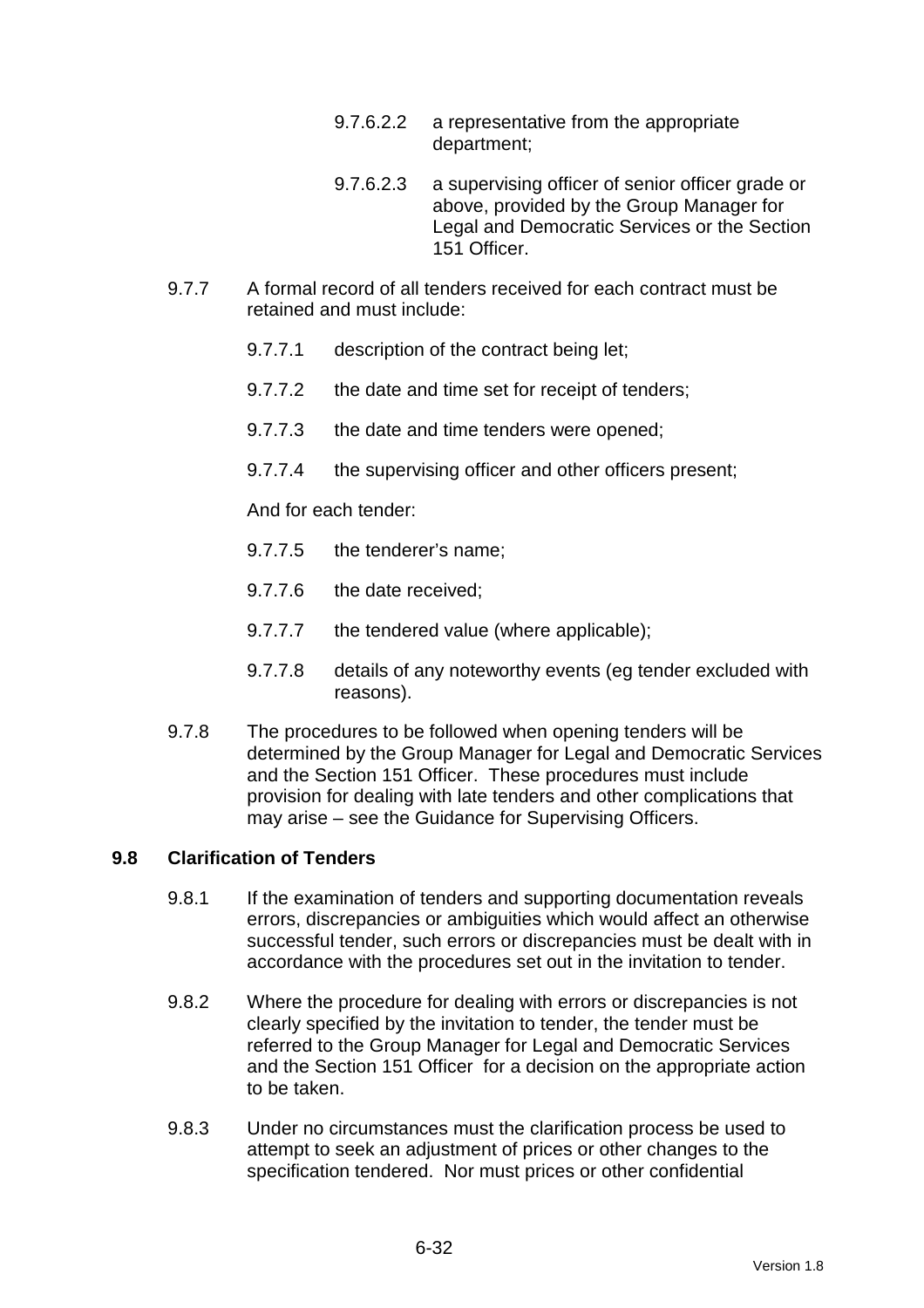information from any tender be divulged to other bidders, or individuals not properly connected with the evaluation of tenders.

9.8.4 Care should be taken to check that tenders submitted contain realistic prices and are not abnormally low. Where tenders are received that appear to be abnormally low they may be rejected but only if certain steps are followed (see Regulation 30(6) of Public Contracts Regulations 2006).

### **9.9 Post-Tender Negotiations**

- 9.9.1 The following rules only apply to tenders under the EU threshold. Where EU procurement regulations apply, negotiations may only be conducted in accordance with EU regulations after consultation with the Group Manager for Legal and Democratic Services and Section 151 Officer.
- 9.9.2 Post-tender negotiation constitutes discussion with tenderers after the submission of a tender, but before the award of the contract, including negotiations following the receipt of non-compliant bids. The purpose of post-tender discussion may be to obtain an adjustment to the price, delivery or content of the contract.
- 9.9.3 Post-tender negotiations may only be entered into if advanced notice is included in the tender documents.
- 9.9.4 The relevant Corporate Director must provide written approval before post tender negotiations are entered into.
- 9.9.5 Negotiations should be conducted by a team of at least three senior officers, one of whom must be from an independent division. A lead officer must be appointed with responsibility for ensuring that these procedures are adhered to. The team must observe the highest standards of integrity and fairness.
- 9.9.6 Negotiations must be conducted with all tenderers to ensure equality of treatment and opportunity, unless there are clear and objectively justifiable reasons for excluding one or more of them. All negotiations must be recorded and retained on file. In case of doubt, the lead officer should seek advice from the Group Manager for Legal and Democratic Services.
- 9.9.7 Comprehensive, written records of all negotiations must be retained to ensure that the requirements for accountability are met. The records must contain details of the officers involved, the name of the tenderer(s), reasons for entering negotiation and any exclusions from the negotiation, time, date, manner (eg meeting, email, telephone etc) and details of discussions and agreements reached. The record must be signed by the officers involved to confirm its accuracy.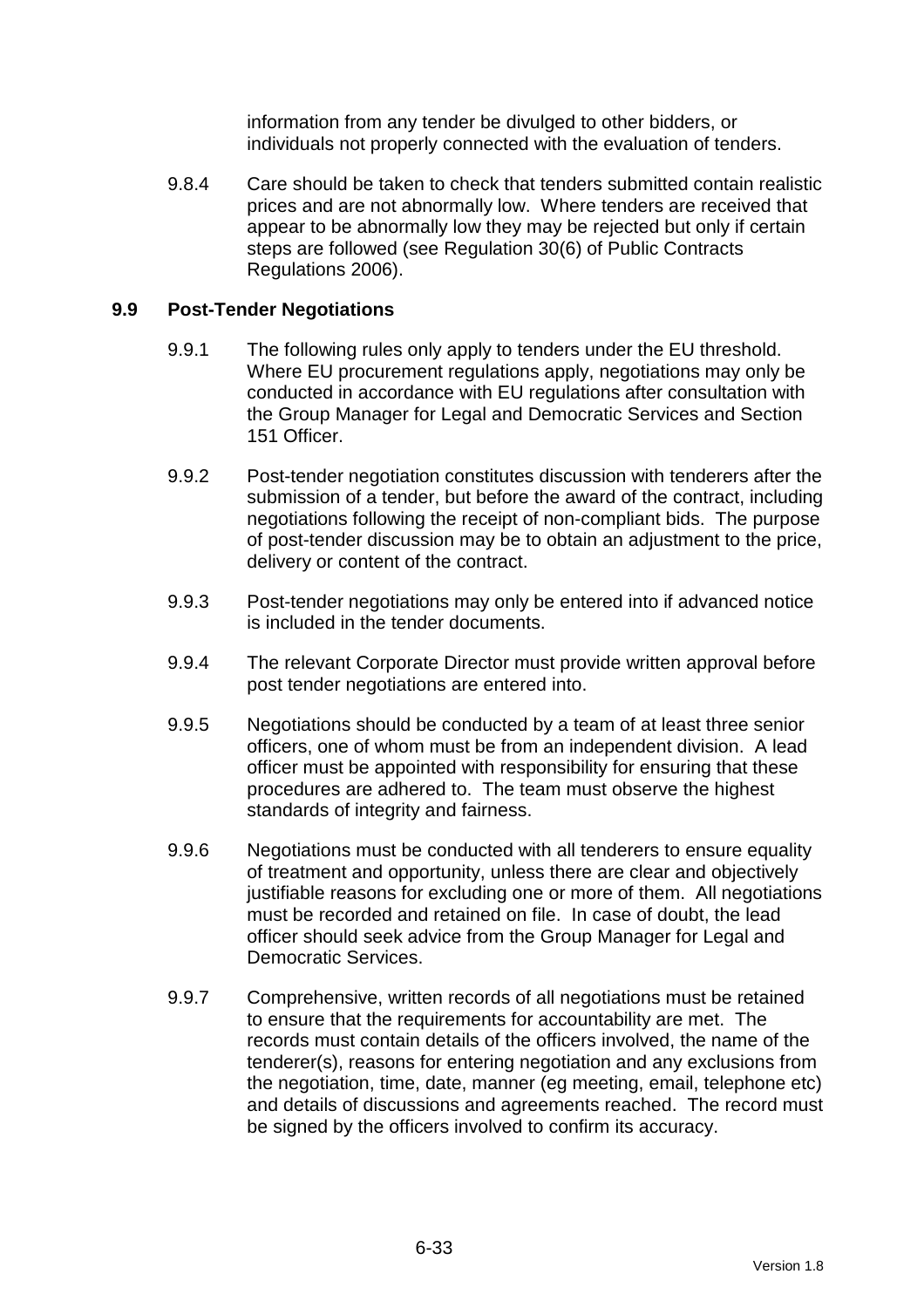9.9.8 Agreements reached during negotiations must be incorporated into the contract.

## **9.10 Acceptance of Tenders**

- 9.10.1 Subject to the relevant requirements a tender may be accepted as the winning tender by the appropriate Corporate Director using a form of acceptance letter approved by Legal and Democratic Services. Notification of acceptance must also be provided to the Corporate Procurement Unit giving the details they need to maintain their Contracts Database.
- 9.10.2 For capital contracts, where the winning tender exceeds the figure in the latest estimated cost (LEC) report, the following requirements apply:
	- 9.10.2.1 where the excess is over 20% of the LEC, the Corporate Director must reappraise the project to confirm it is still viable and must inform the Section 151 Officer about the reappraisal and the proposed methods of financing the additional cost. The Section 151 Officer may submit a report to Finance and Property Committee if considered necessary;
	- 9.10.2.2 approval for the additional funds required to proceed with the scheme must be obtained by the Corporate Director submitting a revised LEC report and obtaining all necessary approvals for the additional expenditure needed before accepting the tender.
- 9.10.3 Where the tender sum **exceeds £2 million** a tender must not be accepted until the Section 151 Officer has been consulted and approved it.
- 9.10.4 The successful tender(s) will be selected by applying the evaluation criteria to each bid received in accordance with the evaluation scheme set out in the invitation to tender (ITT). The selection will be either on the basis of the Most Economically Advantageous Tender to the Council or the lowest price offered. In most cases the Most Economically Advantageous Tender criteria will be applied by considering both price and relevant quality factors. Only in relatively few cases will price alone be capable of meeting the Council's duty to secure best value. Further guidance on tender evaluation is given in the Contracts Manual.
- 9.10.5 Subject to the requirement for a standstill period, all tenderers must be notified of the result of the procurement as soon as possible after the award decision. The notification must contain:

9.10.5.1 the award criteria;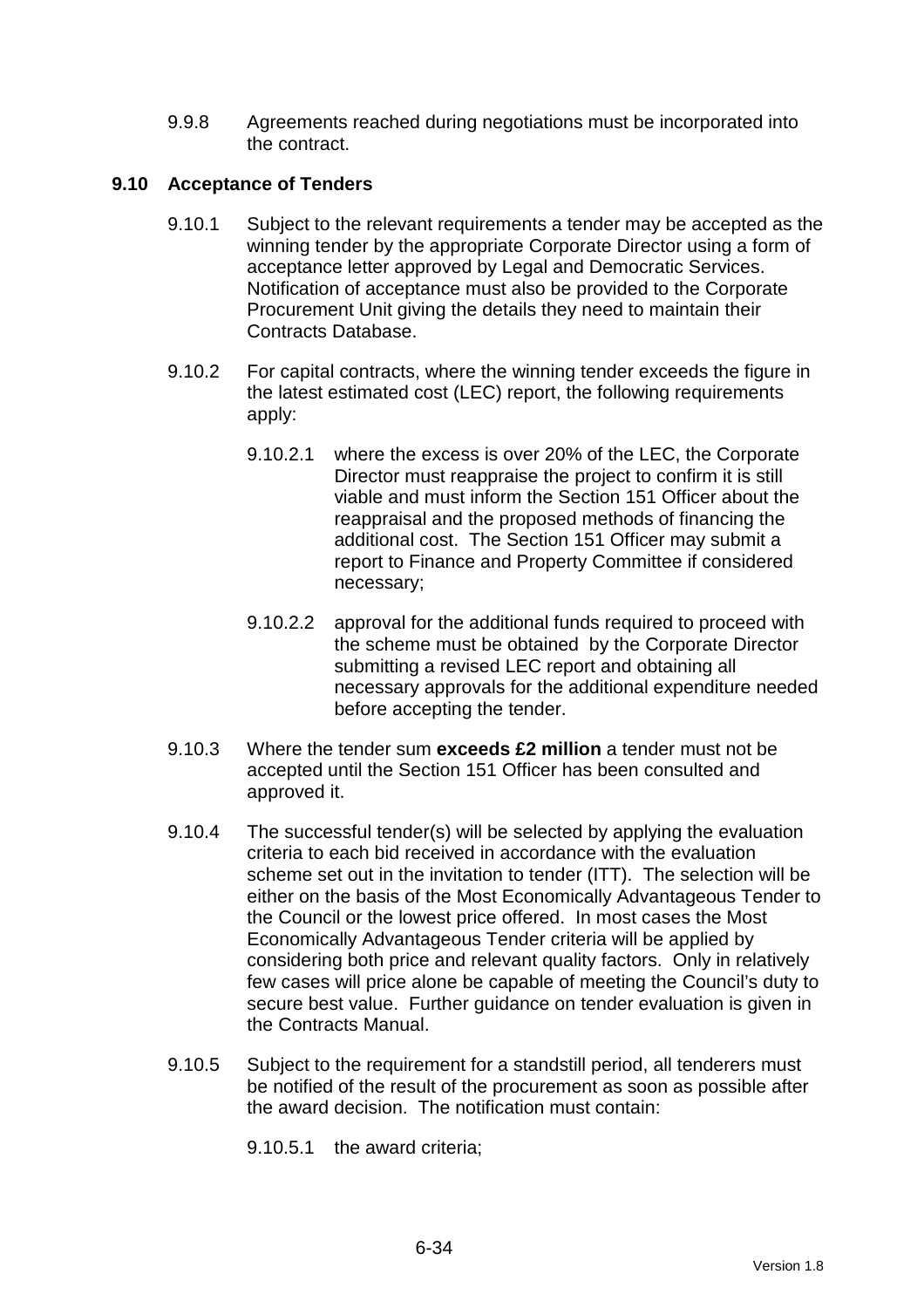- 9.10.5.2 where appropriate, the tenderer's score;
- 9.10.5.3 where appropriate, the winning tenderer's score;
- 9.10.5.4 the name of the winning tenderer.
- 9.10.6 Where a tenderer requests information on how the award decision was reached by midnight of the second working day of the standstill period (called a request for an "Accelerated Debrief") this information must be provided at least 3 days before the end of the standstill period or if necessary the standstill period must be extended accordingly. In all other cases detailed information must be provided within 15 calendar days of the request. (See also debriefing guidance in the Contracts manual.)
- 9.10.7 Within 48 days of awarding an EU contract, a Contract Award Notice, in the prescribed form, must be sent to the Official Journal of the European Union (OJEU).

#### **9.11 Contracts and Orders**

- 9.11.1 Except in cases of emergency no contract may be awarded, or order raised, unless the expenditure has been included in approved estimates or in capital or revenue accounts, or has been otherwise approved by, or on behalf of, the Council.
- 9.11.2 For contracts above the EU threshold, there must be a minimum standstill period of at least 10 calendar days between communicating the award decision to all tenderers and contract conclusion. This does not apply to procurement outside the full scope of EU procurement directives or where single tendering takes place under the extreme urgency provision of the negotiated process. (See guidance provided in the Contracts Manual.)
- 9.11.3 A 10 day standstill period is required before awarding a contract after a stand-alone e-auction is closed (ie an e-auction which is run outside a framework agreement) or at the end of an e-auction run within a Dynamic Purchasing System. E-auctions held within framework agreements are for specific call-offs so they do not need a standstill period. For e-auctions outside of a framework agreement the terms and conditions of contract will need to be amended prior to the e-auction to ensure that the contract is not automatically formed when the final bid is accepted, to ensure compliance with UK and EU legislation.
- 9.11.4 All contracts for construction and maintenance work must be executed as Deeds under Seal along with any other contracts or agreements as may be specified from time to time by the Group Manager for Legal and Democratic Services.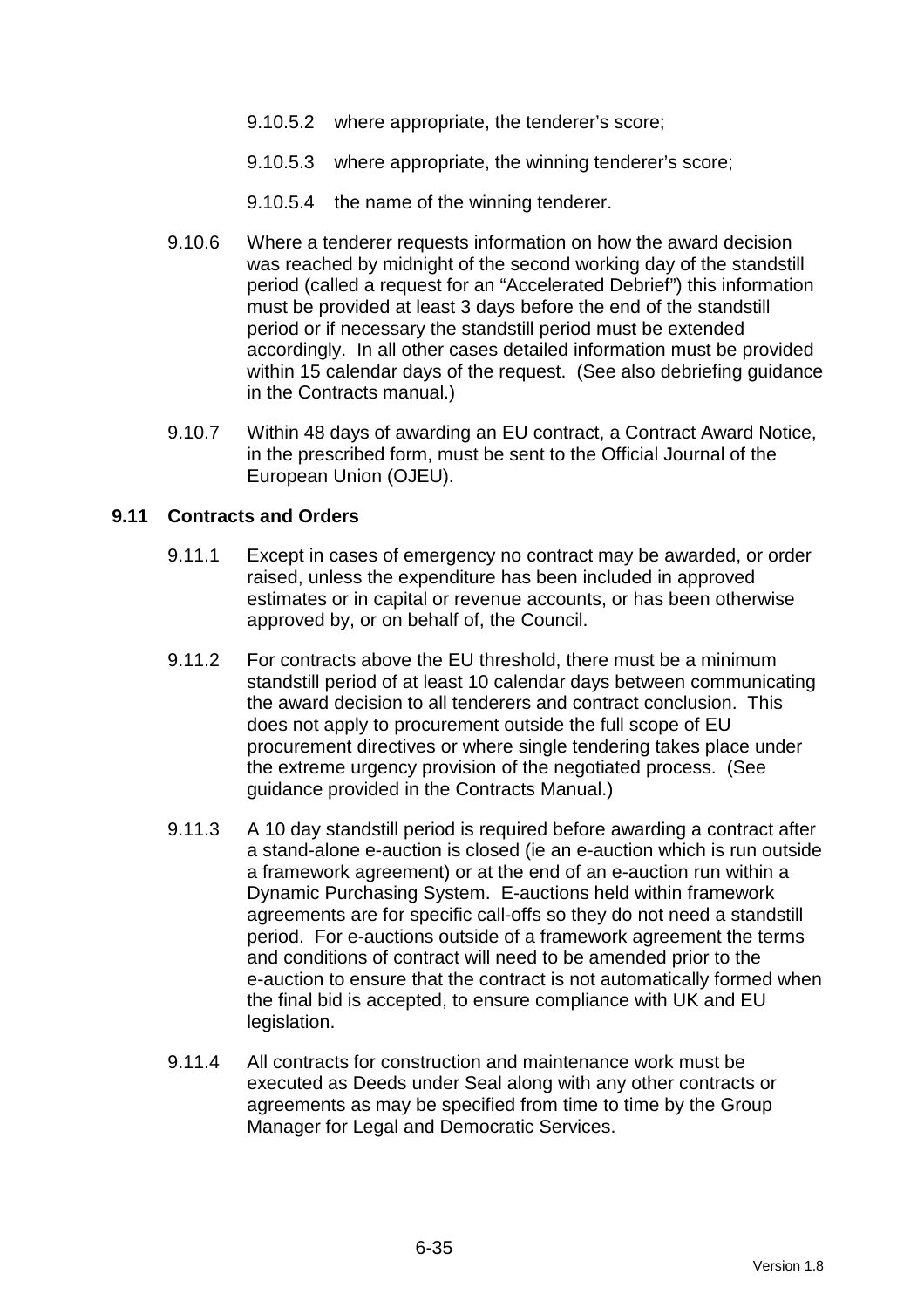9.11.5 Other orders and contracts must, as a minimum, be signed in accordance with the table below. (NB Officers authorised to sign higher value contracts may also sign the lower value orders and contracts):

| <b>Estimated Value</b> | <b>1st Signatory</b>                  | 2nd Signatory               |  |
|------------------------|---------------------------------------|-----------------------------|--|
| <b>Under £50,000</b>   | Budget Holder*                        | n/a                         |  |
| £50,000 - £250,000     | <b>Budget Holder</b>                  | Officer of equal or senior  |  |
|                        |                                       | status to the Budget Holder |  |
| £250,001 - £1m         | <b>Budget Holder</b>                  | 3rd tier officer or above   |  |
| Over £1m               | must be executed as a deed under seal |                             |  |

\* For orders under £50,000, the budget holder may set up a formal list of officers authorised to sign orders against his/her budget. This list must specify the value limit of the delegated authority for each officer.

- NB Where there is no relevant budget holder for an order or contract (eg where items are procured corporately on behalf of all Departments) the Budget Holder role may be undertaken by an appropriately authorised officer within the Corporate Procurement Unit.
	- 9.11.6 All tender and contract documents and orders must be in a form drawn up or approved by the Group Manager for Legal and Democratic Services and Group Manager Procurement.
	- 9.11.7 Corporate Directors are responsible for the control of all official orders issued from their Department. Order forms should be standardised wherever possible and approved by Legal and Democratic Services every three years to confirm that the terms and conditions in use are appropriate.
	- 9.11.8 Any contract in which the Council provides an indemnity or guarantee must have prior approval from the Group Manager for Legal and Democratic Services.
	- 9.11.9 Official orders are not required for metered supplies of utility services once a contract is in place; for periodic payments such as rents and rates; for petty cash purchases or for other exceptions approved by the Section 151 Officer.

### **9.12 Contract Provisions**

9.12.1 Contracts for the execution of work or for the supply of goods or materials by a particular date, or series of dates, must provide for liquidated and ascertained damages, unless deemed unnecessary by the appropriate technical officer after consultation with Group Manager for Legal and Democratic Services. The amount to be specified in each such contract will be determined by the appropriate technical officer in consultation with the Group Manager for Legal and Democratic Services.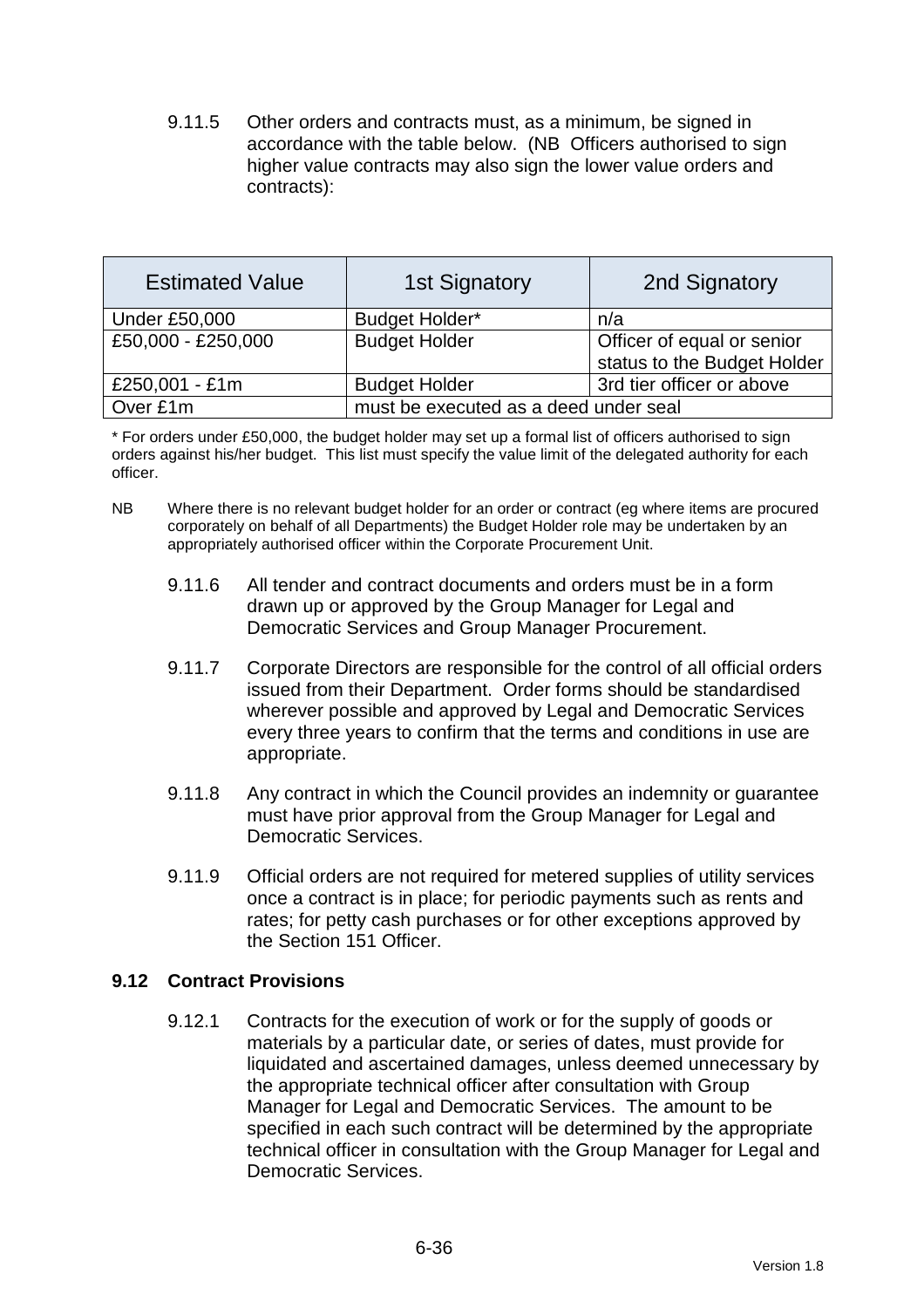- 9.12.2 Security in the form of a bond is required for the due performance of a contract, where:
	- 9.12.2.1 the total value of the contract **exceeds £1 million**; and
	- 9.12.2.2 the contract is for the execution of work or for the supply of goods or services by a particular date or series of dates.
- 9.12.3 The Corporate Director or appropriate technical officer may decide that a bond is required below £1 million if the Authority is at particular risk. This may arise where the contractor concerned has a number of other contracts with the Authority which in aggregate exceed £1 million or if the contract period is particularly long or if the contract is particularly complex.
- 9.12.4 Where a bond is required, the Corporate Director or appropriate technical officer, in consultation with the Group Manager for Legal and Democratic Services and the Section 151 Officer, must specify, as a provisional item in the conditions of tender, the nature and amount of the security to be given. The security must be in a form, and be obtained from an institution, approved by the Section 151 Officer.
- 9.12.5 All construction and maintenance contracts must provide for a payment retention to be withheld for an appropriate period to allow for the rectification of faults and defects. The retention should normally be 5% of the contract sum but technical officers may vary this rate if they consider it appropriate to do so. Justification for using a different retention rate must be retained on file.
- 9.12.6 The requirement for bonds and retentions does not apply when the Corporate Director or appropriate technical officer concerned is of the opinion that such security is unnecessary after consultation with the Group Manager for Legal and Democratic Services and the Section 151 Officer.
- 9.12.7 On satisfactory completion of the work, the release of any security must be authorised by the Corporate Director or appropriate technical officer in consultation with the Section 151 Officer.
- 9.12.8 All contracts for the execution of works or the supply of goods or materials must be based on a clearly defined specification or bill of quantities.
- 9.12.9 All contracts must require that, as a minimum, goods and materials used in their execution will be in accordance with relevant specifications issued by the British Standards Institute, or the European Union or its equivalent.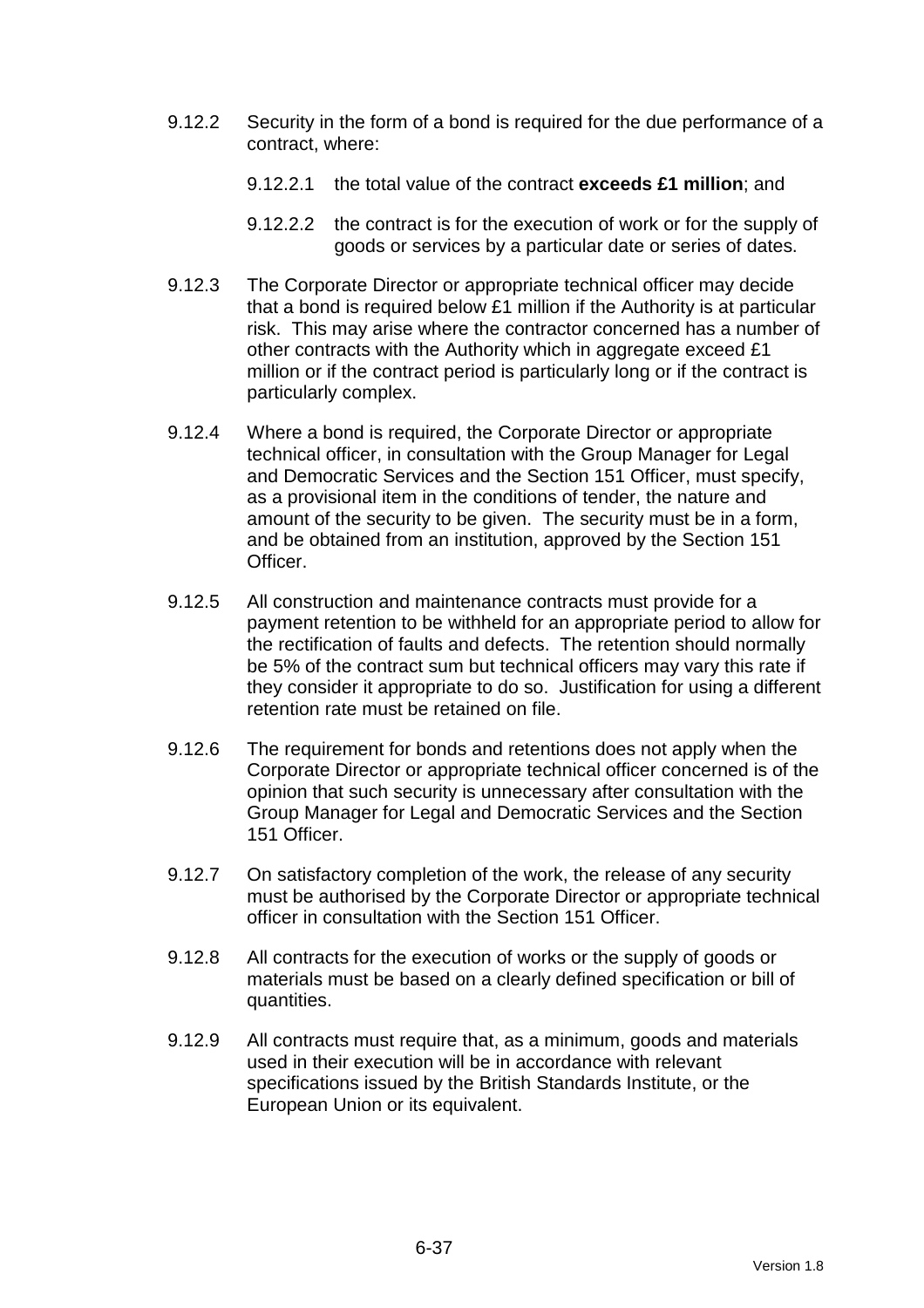### **9.13 Retention of Records and Information on Contracts and Tenders**

- 9.13.1 There are some specific issues to consider in respect of information management where contracts and tenders are concerned.
- 9.13.2 There is a general presumption in favour of disclosure of information and information can and should only be withheld if certain limited exceptions are met. Careful consideration of the issues will be required in accordance with the Council's Information Management Policy.
- 9.13.3 The most relevant exceptions in the context of procurement are:
	- 9.13.3.1 information provided in confidence (where the Council is contractually bound not to disclose certain information and to do so would be liable for breach of contract). Care should, therefore, be taken not to enter into blanket confidentiality clauses in contracts or tender documents;
	- 9.13.3.2 the public interest test (whereby the respective public interests in disclosure versus non-disclosure are weighed);
	- 9.13.3.3 commercial interest (such as trade secrets of information genuinely unique to a bidder or contractor which, if revealed, is likely to cause real or significant harm to that trade or business);
	- 9.13.3.4 timing (very often in a commercial environment the timing of any disclosure of information held will be critical. For example, information submitted during a tender process is more likely to be commercially sensitive whilst the tender process is ongoing compared to after the contract has been awarded, although some information may remain commercially confidential throughout the contract).
- 9.13.4 Due to the particular risks involved the following safeguards should be followed:
	- 9.13.4.1 all tender documents must make reference to the Council's statutory duty in respect of Freedom of Information (FOI) and the potential requirement to disclose information submitted unless the limited exceptions are satisfied;
	- 9.13.4.2 rules to be followed when information requests are received should be set out in the contract (especially larger more complex contracts);
	- 9.13.4.3 consultation with affected bidders is advisable before disclosing information, although ultimately the decision on whether or not to release any information held is a matter for the Council alone.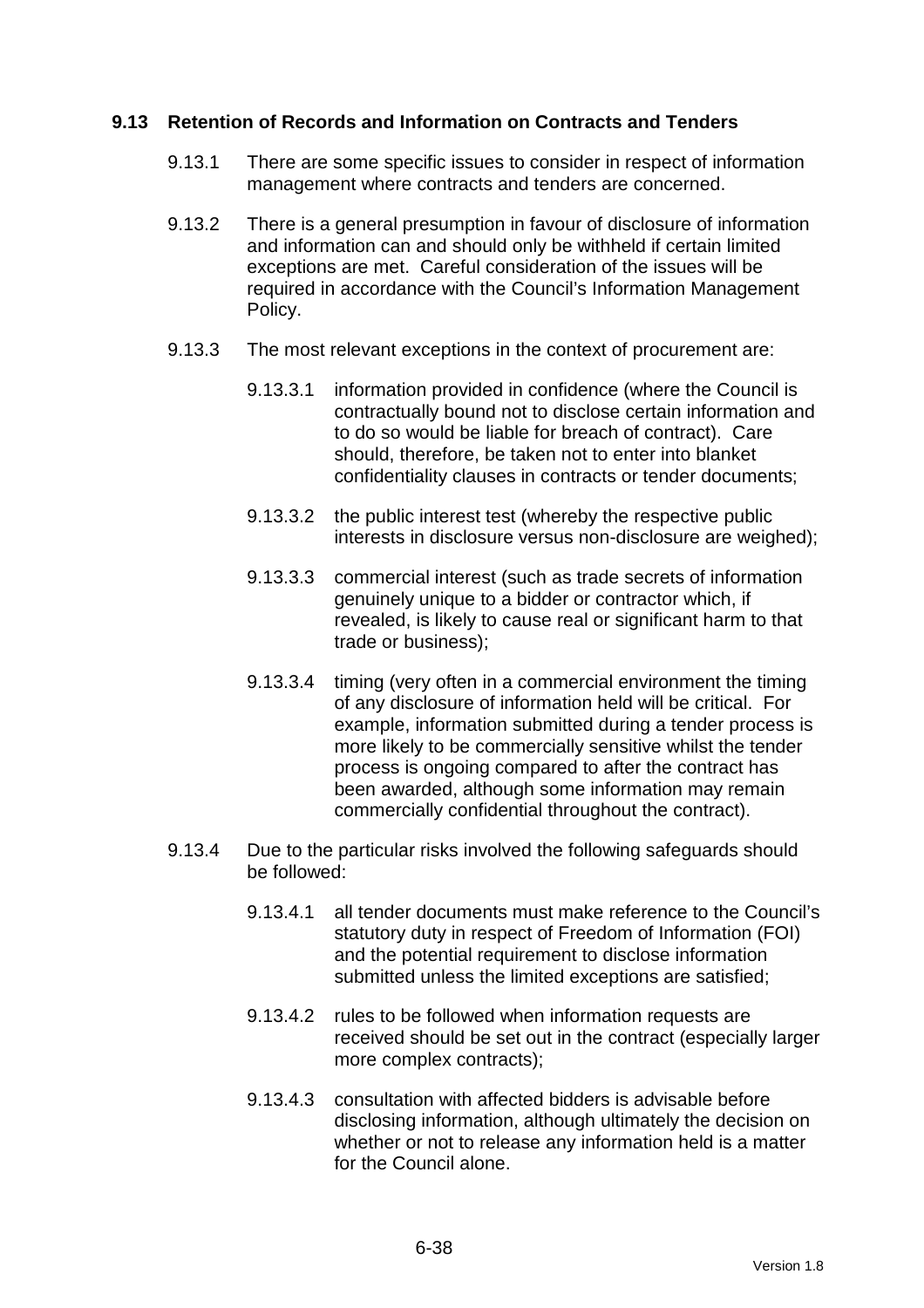9.13.5 Guidance on FOI and the Council's Information Management Policy is available on the Council's Intranet site. Detailed guidance about FOI and procurement is available on the OGC website, from the Information Commissioner's website, in the Contracts Manual and from Legal and Democratic Services.

# **9.14 Contract Payments**

- 9.14.1 Where contracts provide for payment to be made by instalments, the appropriate Corporate Director must maintain a record of the payments made on the project file. The record(s) must show the state of account on each contract between the Council and the contractor together with any other payments and the related professional fees.
- 9.14.2 Payments to contractors on account of such contracts must be made only on provision of a certificate showing the total amount of contract, the value of the work executed to date, retention monies, the amount paid to date and the amount now certified. These certificates should be issued by the appropriate Corporate Director or the Consultant responsible for the contract.
- 9.14.3 The approved sum payable to the contractor is the tender sum as accepted under the procedure plus such additional sums due under the contract as have also been properly approved.
- 9.14.4 Where certificates are submitted for amounts which exceed the approved sum, the Section 151 Officer only has authority to pay such certificates where the amounts can be justified and it is in the best interest of the Council to do so.
- 9.14.5 As soon as it becomes apparent that the approved sum will be exceeded, a report must be presented to the Section 151 Officer, who may also require a report to be submitted to the Finance and Property Committee.
- 9.14.6 In respect of variable price contracts, such as PFI or PPP contracts which have complex variation procedures, the appropriate Corporate Director must periodically review the cost and report to the Section 151 Officer if the contract sum is likely to be exceeded. These reports must be made whenever significant increases are identified and at least every six months up to completion of the contract.

### **9.15 Contract Administration**

- 9.15.1 Corporate Directors or the appropriate technical officers must provide written guidelines on the minimum standards of record keeping required for supervising contracts.
- 9.15.2 Claims from contractors regarding matters which are not clearly within the terms of the contract must be referred to the Group Manager for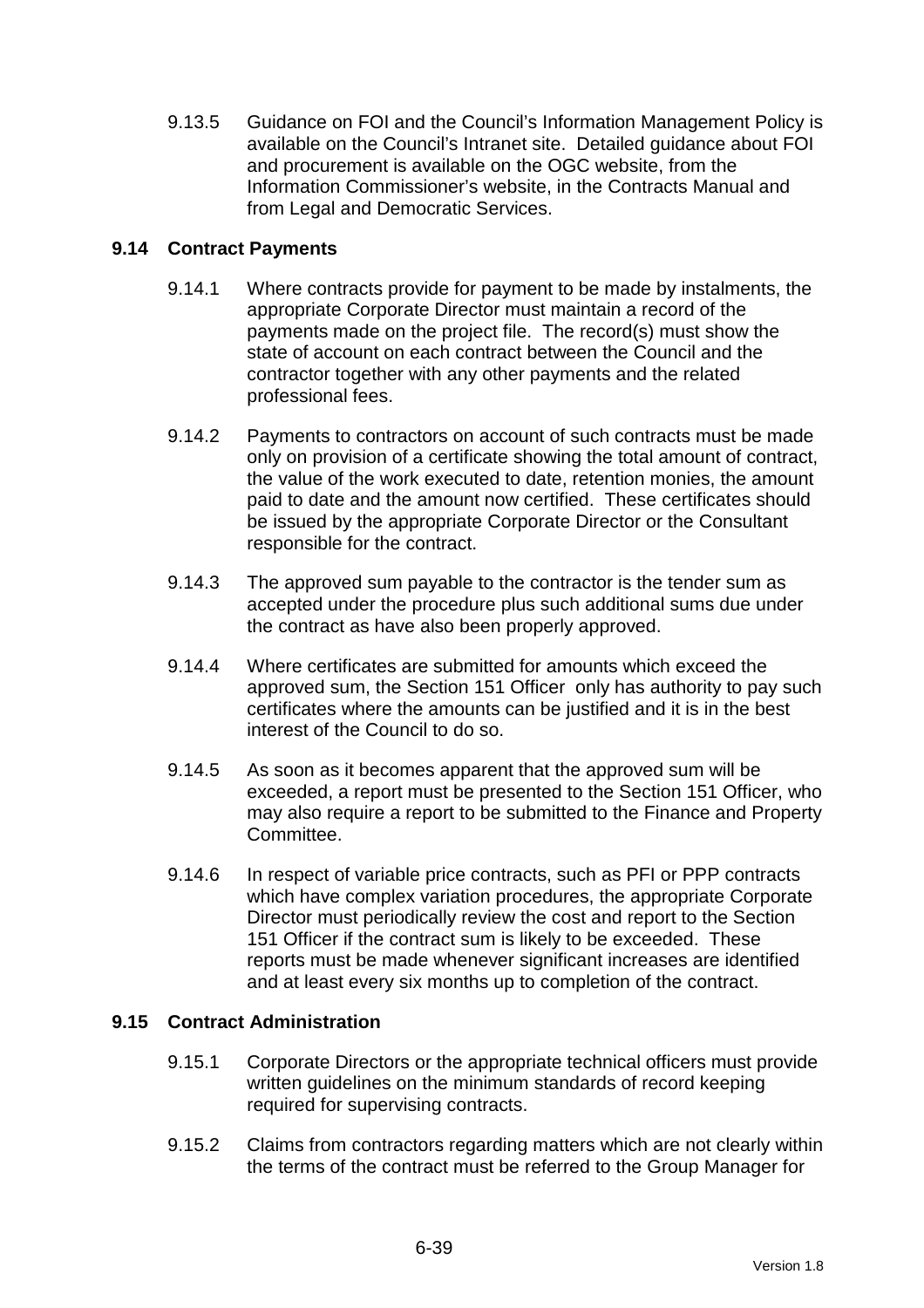Legal and Democratic Services for consideration of the Council's legal liability as soon as they are notified to the Council. Where the Group Manager for Legal and Democratic Services considers it necessary, these claims must also be referred to the Section 151 Officer for financial consideration before a settlement is reached.

- 9.15.3 Valid claims for loss and expense arising from delays and disruption must be notified to the Group Manager for Legal and Democratic Services where they are likely to exceed £100,000 or where there is a possibility of legal proceedings, including arbitration or alternative dispute resolution procedures provided by the contract.
- 9.15.4 Liquidated and ascertained damages, where allowed for, must be applied in respect of contracts which are not completed within the original contract period together with any extensions of time granted in accordance with the contract unless the Section 151 Officer and the Group Manager for Legal and Democratic Services agree otherwise.

#### **9.16 Final Accounts**

- 9.16.1 Final accounts for building and constructional works carried out under formal contract must be reported to the relevant Committee by the appropriate Corporate Director, if required by the Section 151 Officer.
- 9.16.2 The Section 151 Officer shall, where considered necessary, examine the contract final accounts and is entitled to make all such enquiries and receive such information and explanations as may be required to confirm the completeness and accuracy of the accounts.

### **9.17 Administration of Contracts by Consultants**

- 9.17.1 Where a consultant (eg an architect, engineer, surveyor or other consultant) who is not an employee of the Council, is engaged to be responsible to the Council for the administration of a contract on its behalf, the consultant must:
	- 9.17.1.1 be notified of, and comply with, the Council's Financial Regulations as would a Corporate Director;
	- 9.17.1.2 be notified of, and comply with, the Code of Conduct for Officers;
	- 9.17.1.3 retain all relevant records regarding the contract for a period specified by the responsible Corporate Director;
	- 9.17.1.4 allow access to contract records and documentation upon request from the responsible Corporate Director or the Section 151 Officer: and
	- 9.17.1.5 hand over the appropriate "as-built" drawings promptly together with all project and contract documentation to the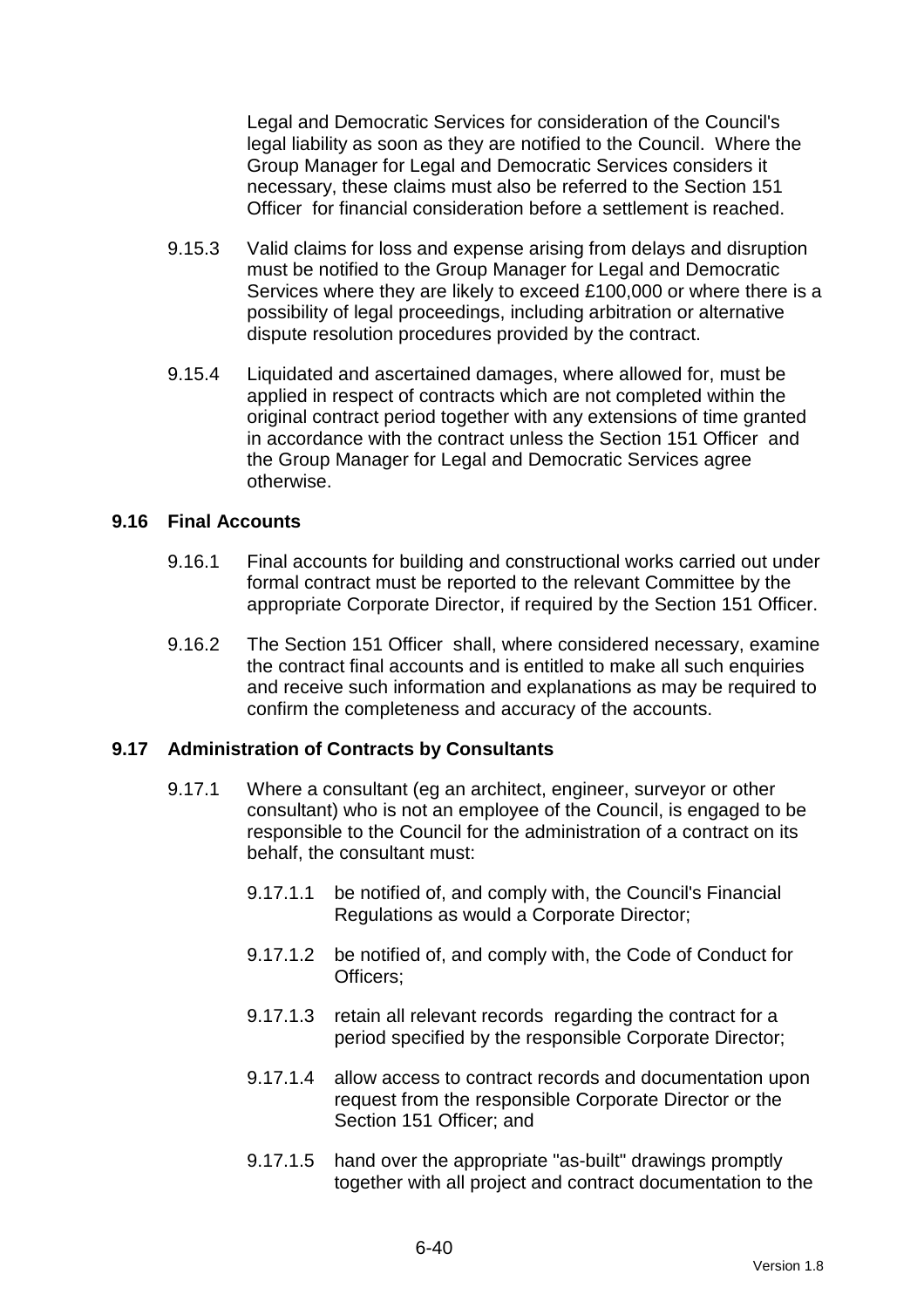Council, and in any case within six months of completion of the works.

### **10. PAYMENT FOR GOODS, SERVICES AND WORKS**

- 10.1 Before authorising an official purchase invoice, or any process that may lead to a payment, officers must:
	- 10.1.1 ensure they are authorised to process the payment;
	- 10.1.2 satisfy themselves that the goods/services/works are a proper charge on the funds under their control;
	- 10.1.3 satisfy themselves that the goods/services/works have been received, conform in all respects with the official order and are acceptable in every way;
	- 10.1.4 ensure that amounts are correct and include all discounts due;
	- 10.1.5 where payment is made by purchase card, charge card or credit card, it may not be possible to be satisfied that goods/services/works have been received, conform and are acceptable, but officers must ensure compliance with the other procedures above and with the guidance for the use of purchase cards.
- 10.2 The Council's normal method of payment of monies owed is by BACS or cheque or purchase card.
- 10.3 Direct Debits must not be set up on any of the Authority's bank accounts, including imprest accounts, without the prior written approval of the Section 151 Officer.
- 10.4 Direct Debits must be cancelled promptly when the related goods or services are no longer being received. All Direct Debits must be reviewed annually to confirm they are still appropriate.
- 10.5 In addition to the responsibilities set out in Financial Regulations, an officer initiating payment should also ensure that the account has not previously been passed for payment and that it is coded to the correct accountancy code for which prior approval has been obtained from the budget holder.
- 10.6 The duties of ordering, receiving goods and certifying invoices for payment must not be performed by the same officer without prior agreement of the Section 151 Officer. Where electronic procurement systems have been approved, these systems may allow single officers to do this, provided that they have suitable security protocols to the satisfaction of the Section 151 Officer.
- 10.7 On no account can VAT invoices be amended. A credit note or replacement invoice must be obtained from the supplier.
- 10.8 Invoices must not be made out by officers of the Council except in the case of recurring or other items, eg rent where no invoice is normally receivable, when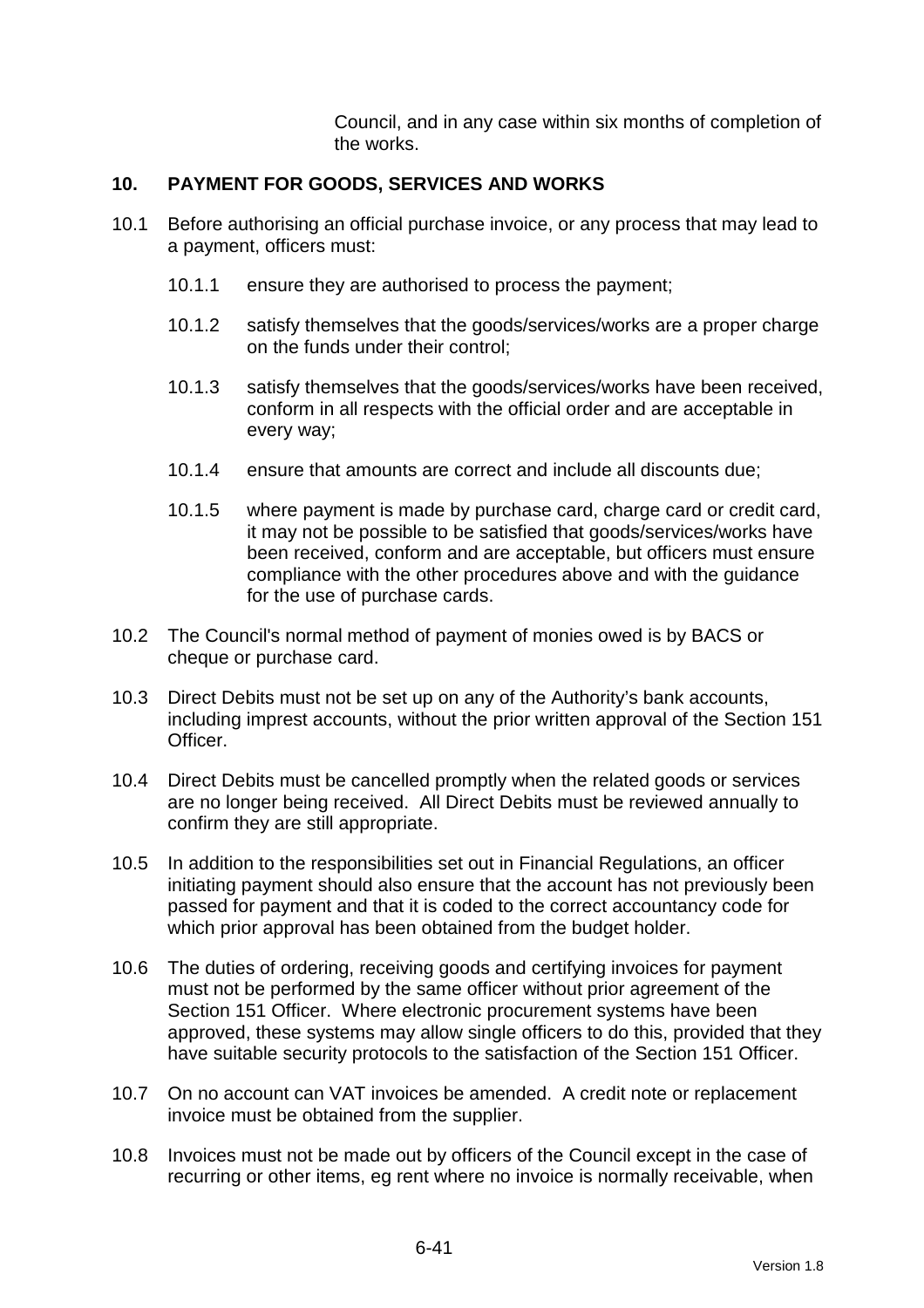a special form of internal invoice may be used. An officer must not add any additional item or items to an invoice received by the County Council.

10.9 The Section 151 Officer may carry out additional checks on high value payments as thought necessary.

# **11. INCOME, BANKING AND IMPREST ACCOUNTS**

#### **11.1 Income and Receipts**

- 11.1.1 To comply with anti money-laundering regulations, the Authority has nominated the Section 151 Officer as its anti money-laundering officer and introduced an anti money-laundering policy and an anti moneylaundering guidance note. Corporate Directors must ensure compliance with this policy.
- 11.1.2 Cash payments of more than £10,000 must not be accepted for a single transaction without the formal approval of the Section 151 Officer.
- 11.1.3 The following requirements apply to all income received:
	- 11.1.3.1 all income must be recorded and accounted for immediately it is received. Where appropriate, an official receipt must be provided;
	- 11.1.3.2 the transfer of money from one employee to another must be properly recorded and acknowledged;
	- 11.1.3.3 income must be banked intact and not used to finance expenditure;
	- 11.1.3.4 encashment of personal cheques is forbidden;
	- 11.1.3.5 income must be held securely until suitable arrangements for banking it are made.
- 11.1.4 All official receipt books relating to the collection of income are ordered, and issued by the Section 151 Officer unless otherwise agreed with the Section 151 Officer. The issue of all such documents must be acknowledged by signature of the officer to whom the issue was made.
- 11.1.5 Where income is received by cheque, it must be cross-referenced on the bank paying-in slip to the drawer, either by receipt number or name. In addition, the reverse of each cheque must show the department, office or establishment that paid the cheque into the bank.
- 11.1.6 All monies received must be banked intact, and as promptly as possible and at least weekly.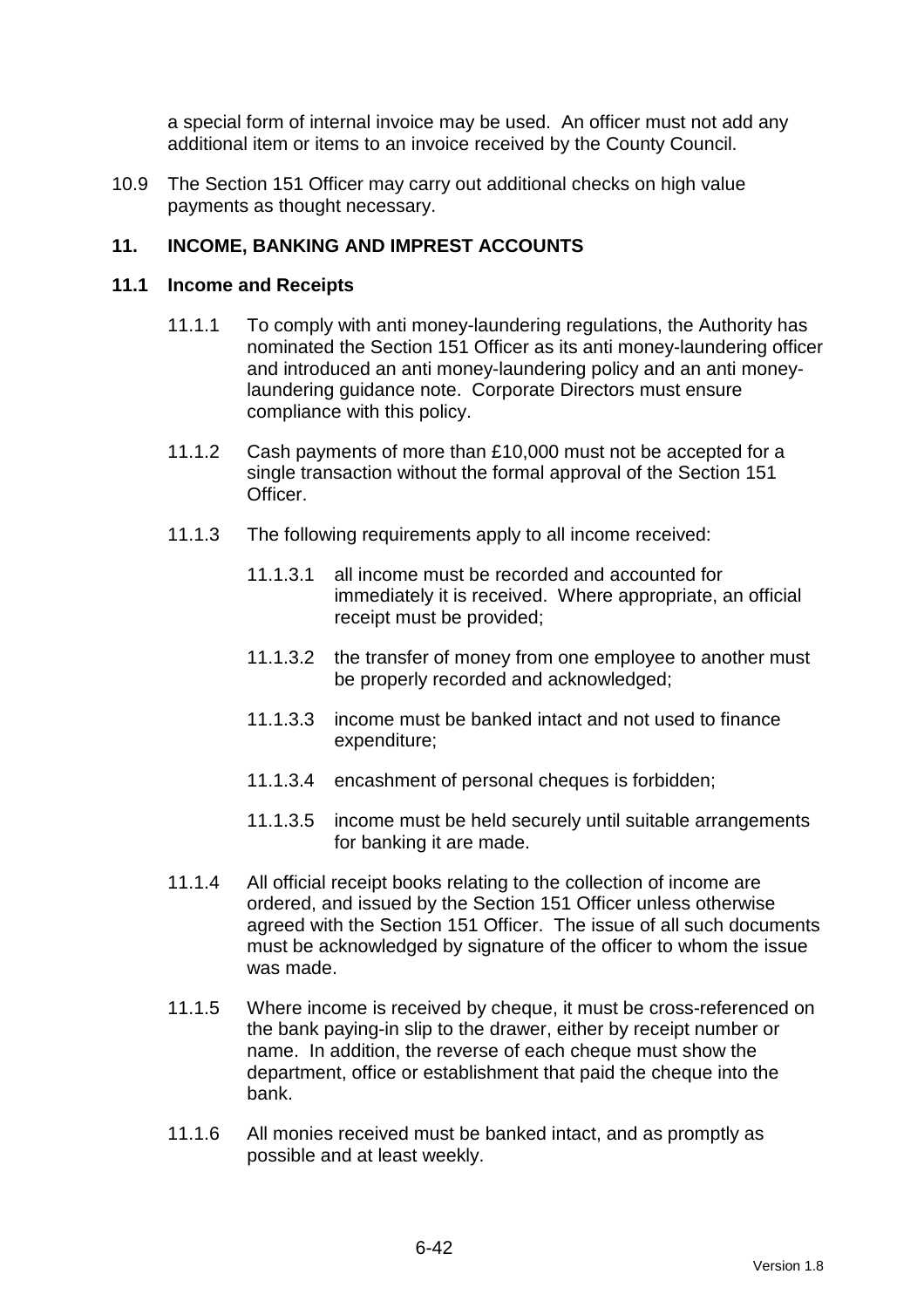- 11.1.7 Where there is a main collection eg school meals money, all monies must be banked, or lodged with the approved collector, on the day of the collection.
- 11.1.8 If an officer fails to comply with the above guidelines and a loss occurs, the Section 151 Officer may, where appropriate, seek restitution from the officer concerned in accordance with the Personnel Handbook.
- 11.1.9 Money received by officers which is held in trust but not being official Council money must be properly recorded in a form agreed by the Section 151 Officer
- 11.1.10 All arrangements to receive payments by Credit Card, Direct Debit, Standing Order, or other e-payment methods must be first approved by the Section 151 Officer.

# **11.2 Debtors**

- 11.2.1 It is the Council's policy to recover all collectable debt owed to it in accordance with the approved payment terms. Corporate Directors are responsible for ensuring that formal invoices, in respect of the goods and/or services being supplied on credit, are raised within 10 working days of the goods and/or services being provided unless all the necessary information to raise the invoice is not available. Guidance is provided on the Council's intranet.
- 11.2.2 Sales invoices should not normally be raised to cover sums due to the County of **less than £30**. Wherever possible small sums should be collected in cash or by cheque in advance. Accounts for sums due to the Council at fixed intervals eg rents, wayleaves, etc, will be issued by the Section 151 Officer and payment should be made to the Section 151 Officer. Corporate Directors must submit sufficient information for the Section 151 Officer to undertake these duties.

### **11.3 Write-Offs**

- 11.3.1 The Section 151 Officer may agree to debts of **up to £1,000** being written-off by the Corporate Director. Amounts **over £1,000** may be written-off by the Section 151 Officer after consultation with the Group Manager for Legal and Democratic Services and appropriate Corporate Directors.
- 11.3.2 A summary of all write-offs must be included in the Final Accounts report to Finance and Property Committee.
- 11.3.3 Where a sales invoice requires cancellation a credit note must be raised, complete with a cross-reference to the original sales invoice. The credit note must be duly certified on behalf of the Corporate Director.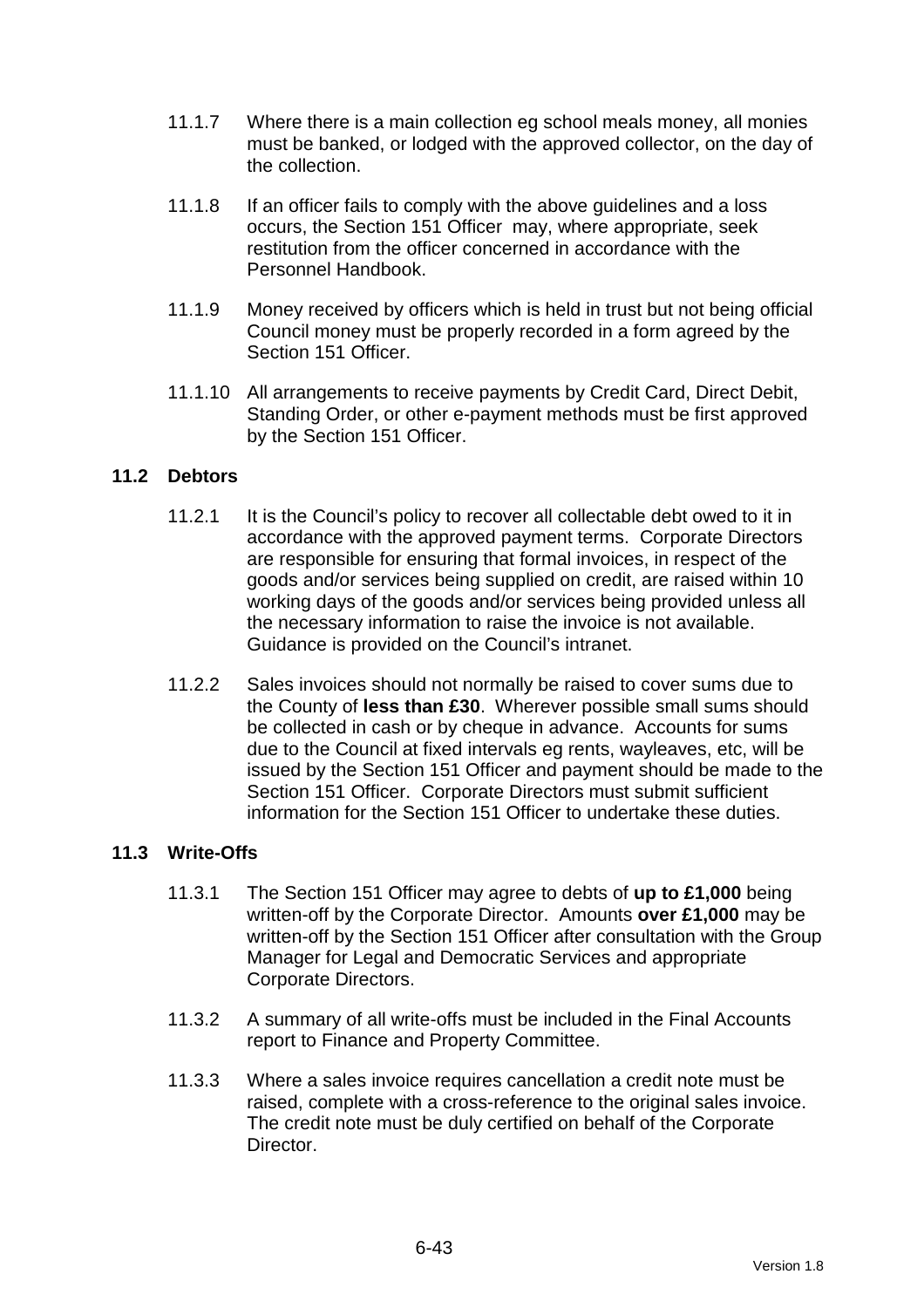### **11.4 Imprest Accounts**

- 11.4.1 Corporate Directors must operate imprest accounts in accordance with the guidance provided and arrangements between their department and the Section 151 Officer.
- 11.4.2 The Section 151 Officer will control the opening and closing of imprest accounts in line with overall banking arrangements at the request of the appropriate Corporate Director.
- 11.4.3 The Section 151 Officer will determine the appropriate level of the Imprest, based on the average monthly level of petty cash expenditure in the establishment concerned.
- 11.4.4 The nominated imprest holder must ensure that all transactions are recorded promptly and that monthly statements are submitted to the Section 151 Officer.
- 11.4.5 The nominated imprest holder must ensure that the imprest account is not overdrawn.
- 11.4.6 Income received on behalf of the Council must not be paid into an imprest account.
- 11.4.7 Payments from an imprest account should normally be limited to minor or urgent items of expenditure, or payments via charge cards. Each payment must be supported by a receipt which should be appended to the subsequent reimbursement claim.
- 11.4.8 All imprest accounts are subject to Council audit. The officer in charge of the account will be required to give to the Section 151 Officer a certificate as to the state of the imprest account upon request.
- 11.4.9 Where an officer responsible for an imprest account leaves the Authority, the Corporate Director concerned must notify the Section 151 Officer as soon as possible that the officer is no longer responsible for that account. On leaving the Authority or upon transfer to another post, the officer responsible must formally hand over responsibility to the new designated person.

### **11.5 Banking**

- 11.5.1 The Section 151 Officer must operate banking accounts in accordance with the bank contract approved by the Finance and Property Committee.
- 11.5.2 All bank accounts must have a title which incorporates the Authority's name and in no circumstances should a bank account be opened or operated in the name of an individual.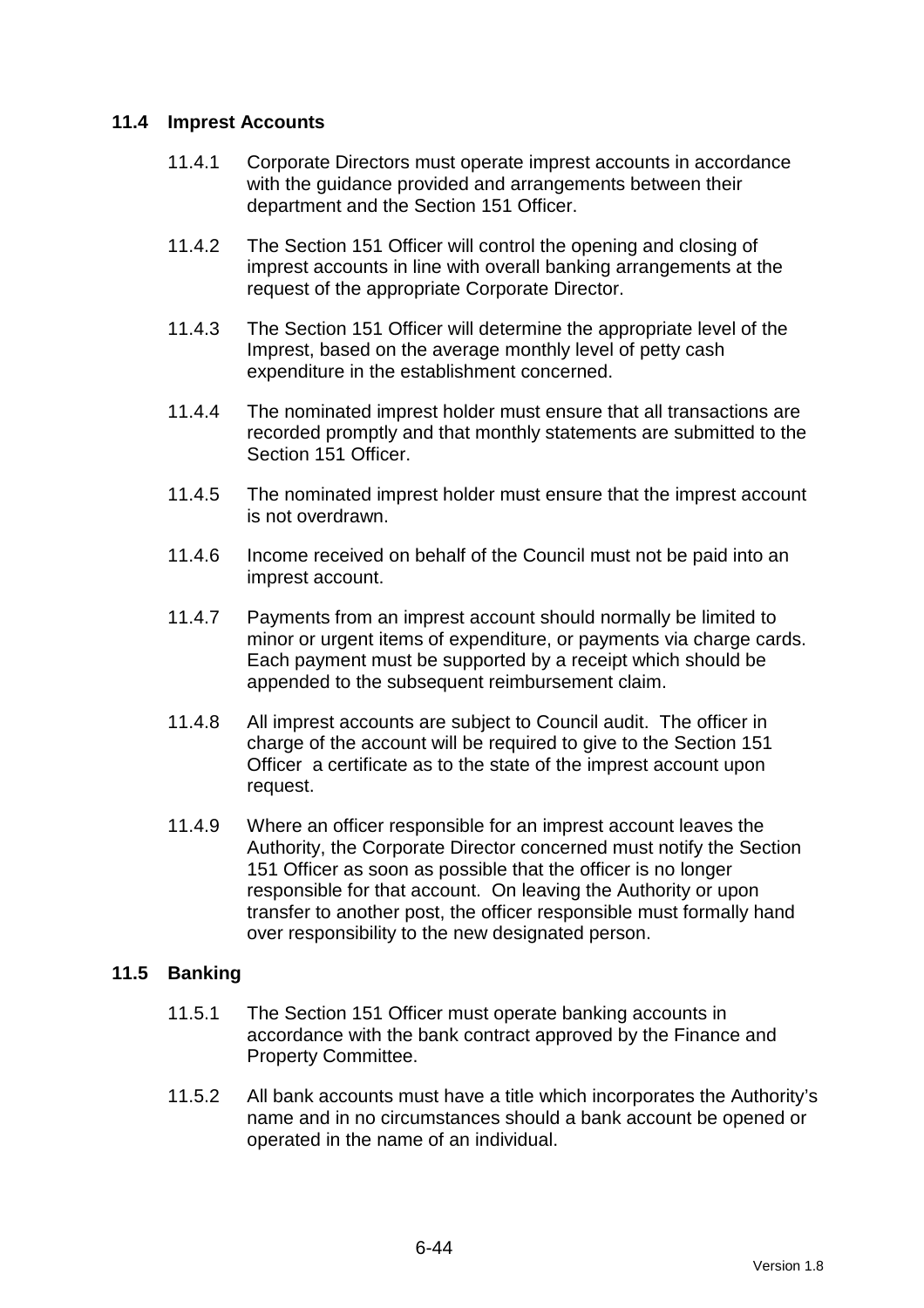- 11.5.3 All payments to and from Council bank accounts must be made under the direction of the Section 151 Officer.
- 11.5.4 All cheques drawn on the Council's main bank accounts must bear the printed signature of the Section 151 Officer. Where required by the Council's bank mandate, cheques must also be countersigned by a second officer who is authorised to do so by the Section 151 Officer. A register of authorised cheque signatories should be maintained.
- 11.5.5 All payments by CHAPS must be authorised by a senior officer nominated by the Section 151 Officer.

# **12. RISK MANAGEMENT AND INSURANCE**

- 12.1 The Authority's approach to risk management is detailed in its Risk Management Strategy and the Corporate Risk Register contains the key risks facing the Authority and how these risks will be managed. Corporate Directors are responsible for ensuring that risk management is applied appropriately within their Department and for notifying the holder of the Corporate Risk Register of all appropriate risks in accordance with the Risk Management Strategy.
- 12.2 The Section 151 Officer is responsible for arranging all necessary insurance cover and for reviewing the adequacy of this cover regularly, in consultation with Corporate Directors. The Section 151 Officer will also keep Corporate Directors informed of claims experience.
- 12.3 Corporate Directors are responsible for notifying the Section 151 Officer of all material changes in insurance risks and must submit insurance claims in accordance with the arrangements made by the Section 151 Officer.
- 12.4 In the event of buildings, contents, motor vehicles etc being damaged, contact must be made with the Risk and Insurance Section as soon as practicable.
- 12.5 Where there is death or very serious injury to an employee or other person arising from County Council operations (including the use of vehicles), the Risk and Insurance Section must be contacted as soon as possible for appropriate insurance advice.
- 12.6 Under no circumstances must liability be admitted in connection with accidents involving a third party.
- 12.7 The Risk and Insurance Manager may negotiate and agree settlements on any insured loss / claim up to the individual policy excess. Above this limit, the Risk and Insurance Manager must consult the Section 151 Officer and agree settlements as appropriate, in consultation with the Authority's Insurers and Loss Adjusters. Reports detailing all significant claims settled will be submitted to the Finance and Property Committee.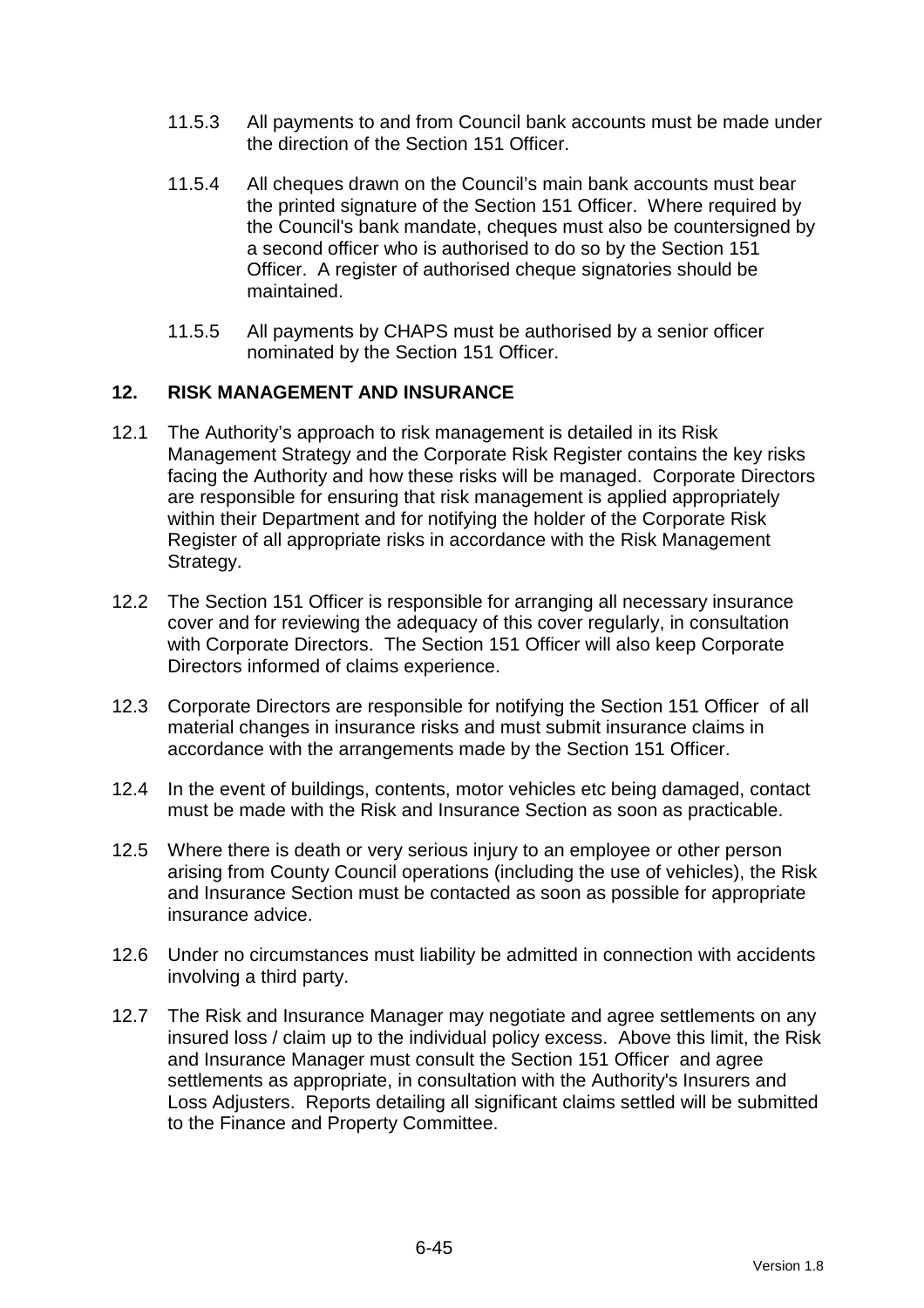# **13. TRAVEL AND SUBSISTENCE CLAIMS**

#### **13.1 Travel and Subsistence**

- 13.1.1 Travel and subsistence incurred by officers in connection with their duties is covered by the Authority's Travel and Accommodation Policy set out in the Constitution.
- 13.1.2 Travel, subsistence and incidental expense claims made by officers are governed by nationally agreed terms and conditions of service. These conditions are supplemented by the Council's local conditions laid down in the Personnel Handbook. The prevailing rates of allowances are available on the intranet.
- 13.1.3 All claims for officers' expenses should be submitted monthly in a form approved by the Section 151 Officer, and be authorised by a Corporate Director, or nominee, prior to payment. VAT receipts should be provided to support all claims, including fuel purchased for private cars where mileage is claimed.
- 13.1.4 The officer certifying claims for payment must be satisfied that the journeys undertaken were legitimate and that the expenses claimed were properly and necessarily incurred. Mileage claims should be verified wherever possible. Officers are responsible for ensuring that the costs claimed are kept to a minimum without unduly reducing the efficiency of the tasks carried out.
- 13.1.5 Where claims are submitted more than six months after the expenses were incurred, the claim will only be paid with the express approval of the relevant Corporate Director, and will be reduced in accordance with the Personnel Handbook.

### **13.2 Taxation Implications**

13.2.1 HM Revenue and Customs regard certain travel expenses to be taxable payments and the Section 151 Officer is required to make appropriate arrangements to recover the sums due. Guidance on Taxable Benefits is available on the NCC Intranet and full details of taxation requirements are obtainable from Departmental Personnel **Officers** 

### **14. WORK FOR EXTERNAL BODIES**

### **14.1 General Requirements**

14.1.1 The Council has the power under the Local Authorities (Goods and Services) Act 1970 to undertake and tender for the work of other public bodies. Public Bodies are defined in the act or can be designated by Order of the secretary of State. Other powers introduced in the Local Government Act 2003 enable the Council to: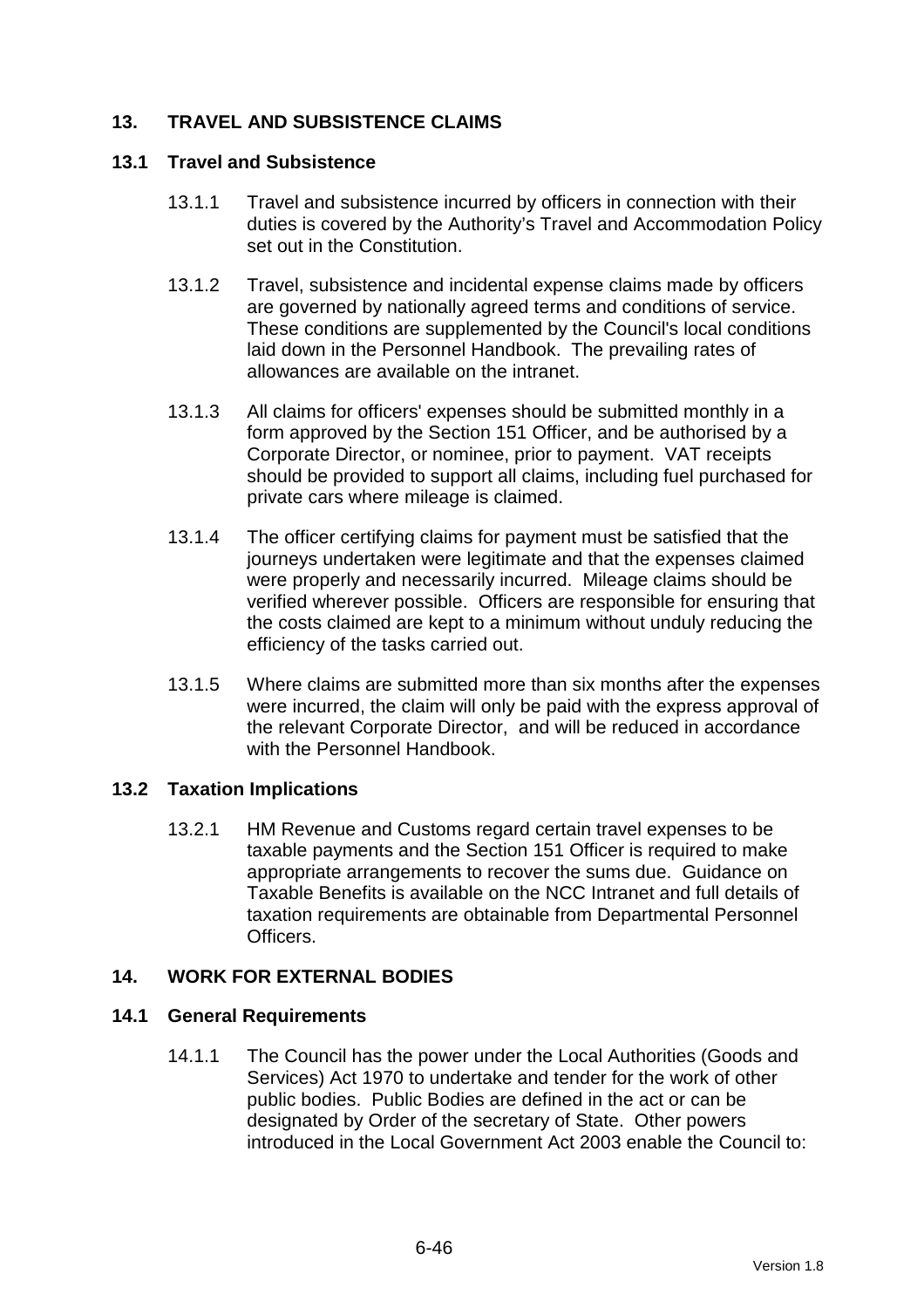- 14.1.1.1 charge for discretionary services subject to certain rules; and
- 14.1.1.2 trade for a profit provided that a separate company is set up.

(See below for further details regarding these powers.)

- 14.1.2 In all cases where a Department wishes to explore the possibility of working for, or trading with, external bodies, Corporate Directors must consult with the Group Manager for Legal and Democratic Services and the Section 151 Officer.
- 14.1.3 Where work is carried out for external bodies, officers must follow the guidance for such work which is available in the Contracts Manual.
- 14.1.4 Before entering into any contract or agreement to work for, or trade with, external bodies, Corporate Directors must present a report to, and obtain prior approval from the relevant Committee.
- 14.1.5 Where it is intended to trade for a profit, Corporate Directors must prepare a sound business case, based on a genuine risk-based approach, for the proposed trading activity. The business case must be a robust commercial assessment and explain why trading through a company is desirable and will provide best value for the Council.
- 14.1.6 The Group Manager for Legal and Democratic Services and the Section 151 Officer must be informed of all contracts to supply services governed by the 1970 Act or the 2003 Act and all new contracts must be approved by the Group Manager for Legal and Democratic Services.

### **14.2 Background**

14.2.1 The powers for local authorities to work for, and trade with, external bodies are governed by the Local Authorities (Goods and Services) Act 1970, Local Government Act 2000 and the Local Government Act 2003.

# **a. Local Authorities (Goods and Services) Act 1970**

- 14.2.1.1.1 The Council has the power under the Local Authorities (Goods and Services) Act 1970 to undertake and tender for the work of other public bodies. Public bodies are defined in the Act or can be designated by order of the Secretary of State.
- 14.2.1.1.2 The Council has some discretion under the 1970 Act whether to charge for any work undertaken for another public body. However, as a general principle the charge for any work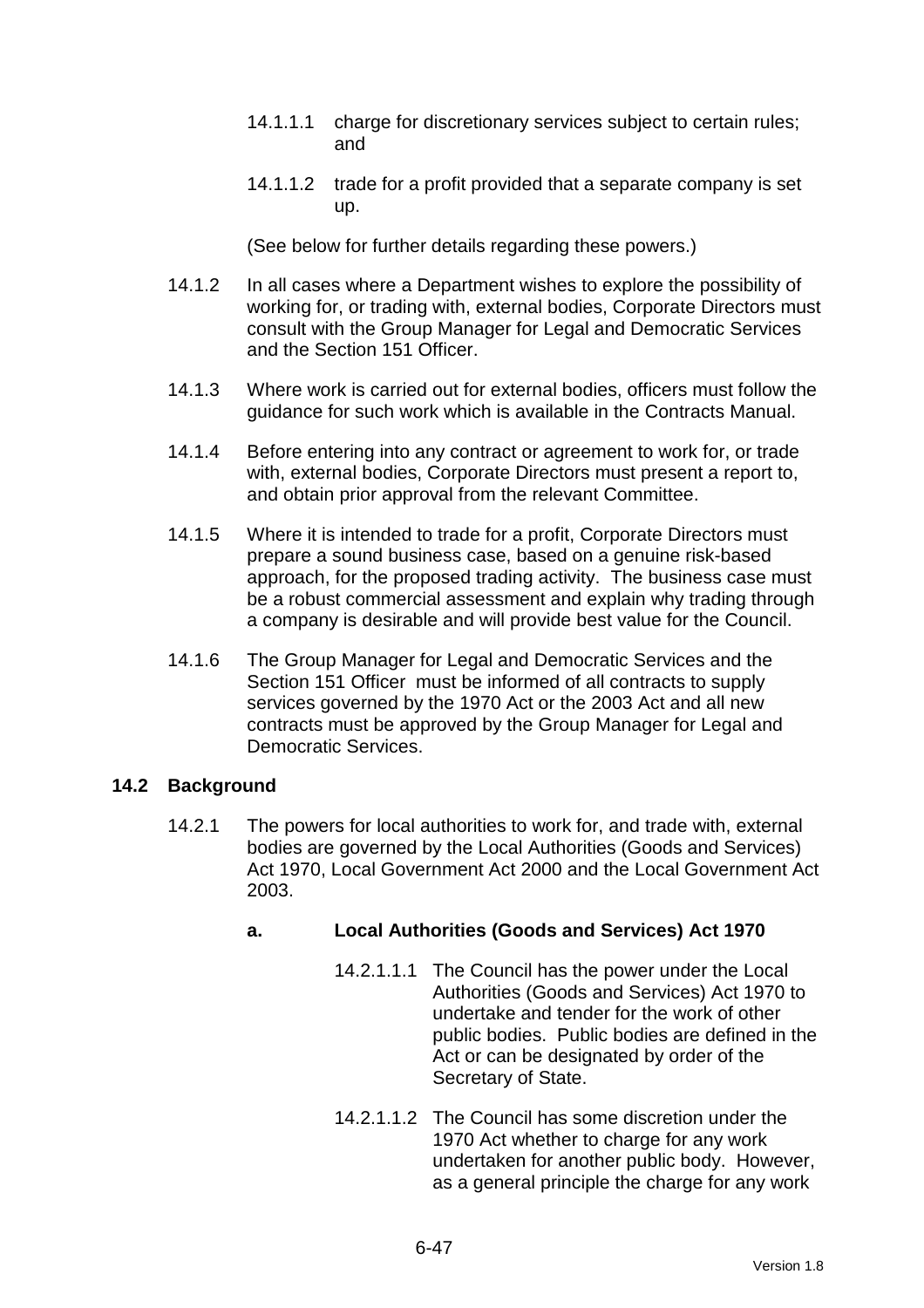should cover the estimated full cost of undertaking the work, including the direct cost eg staff time costs, travel and printing expenses and a contribution towards overheads eg office expenses and accommodation costs.

#### **b. Local Government Act 2003**

14.2.1.1.3 The Local Government Act 2003 provides best value authorities with new powers to trade for profit, and charge for discretionary services. This extends beyond the powers under the 1970 Act referred to above.

#### **14.3 Charging for Discretionary Services**

- 14.3.1 The Council is able to charge for services which it has the power to provide, but is not obliged to provide to the public, ie discretionary services.
- 14.3.2 The Council is under a duty to ensure that, taking one year with another, the charges made do not exceed the cost of providing the services (ie the provision of the service should not amount to trading for a profit). Charges can be set so that different people are charged different amounts, or are not charged for the service at all.
- 14.3.3 The person receiving the service must have agreed to receive the service and pay for it.
- 14.3.4 The power does not override any other legislation which expressly prohibits the Council from charging for a discretionary service.
- 14.3.5 Where charges are made for discretionary services arrangements should be put in place, and fully documented in a form approved by Legal and Democratic Services, to provide the recipient of the service with:
	- 14.3.5.1 the terms and conditions for the provision of the service;
	- 14.3.5.2 information about charges, including discounts and annual increases;
	- 14.3.5.3 billing and payment arrangements.
- 14.3.6 Careful consideration should also be given by the relevant department to issues such as:
	- 14.3.6.1 the risks to the Council as a whole of engaging in such activity;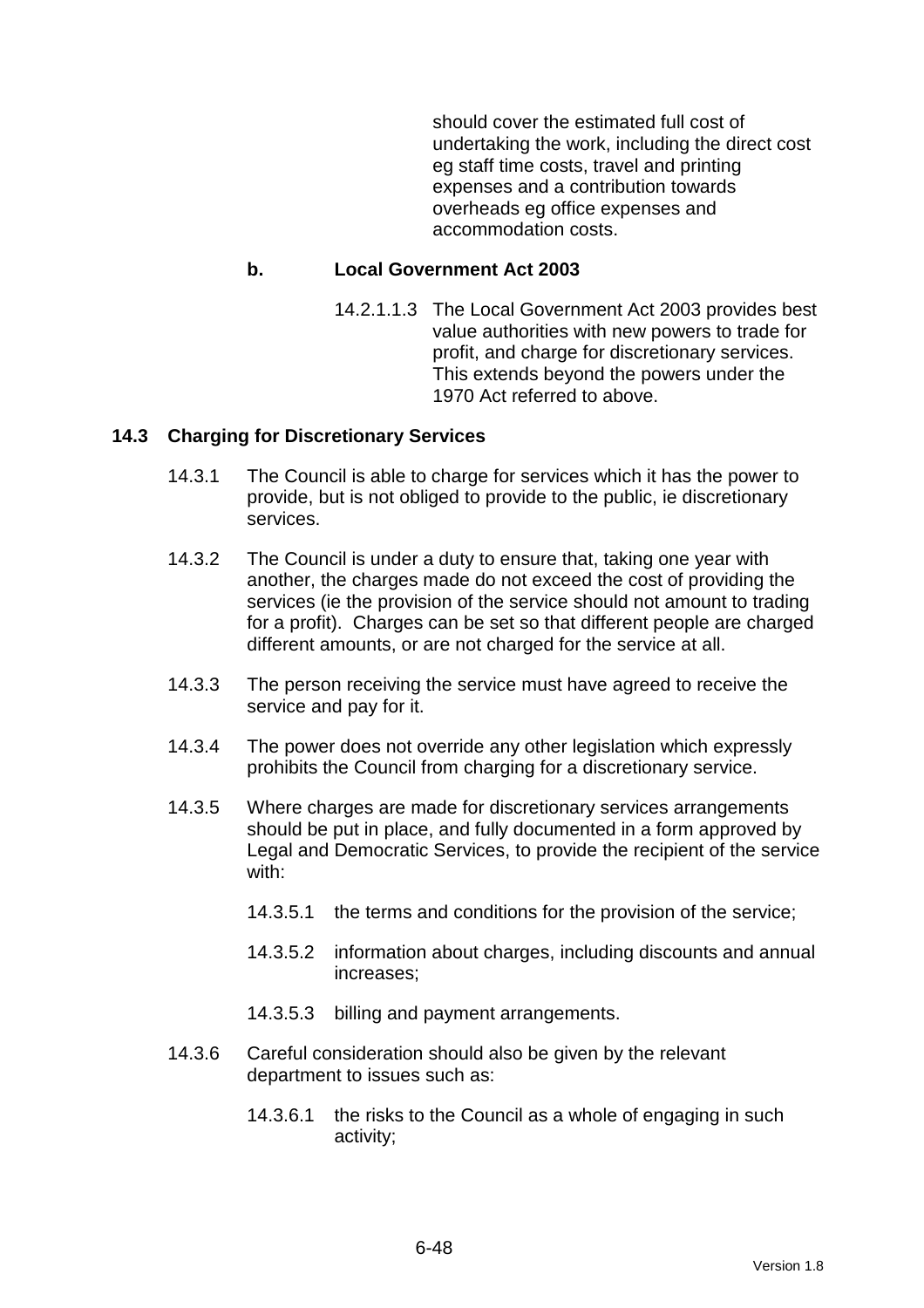- 14.3.6.2 the need to ensure appropriate skill and expertise is in place before offering to undertake work for external bodies;
- 14.3.6.3 the need to ensure that the proposals are properly costed before agreeing to supply the goods, works or services;
- 14.3.6.4 the type of warranties and/or indemnities that the external body may require from the Council regarding the quality of work/service provided (this is especially likely when tendering for work for other bodies);
- 14.3.6.5 the provision of adequate insurance arrangements to cover the Council for any liability in negligence or contract for the work undertaken;
- 14.3.6.6 due consideration being given to the impact of such arrangements on the Council's core duties, functions and obligations to prevent any adverse impact on them;
- 14.3.6.7 ensuring that the Council is not at risk from bad debts and to seek, where appropriate and possible, advance payment for goods, works or services to be supplied;
- 14.3.6.8 ensuring that no contracts for external bodies are subsidised by the Council from public funds.

#### **14.4 The power to trade**

- 14.4.1 This power allows the Council to trade in any of its ordinary functions for a commercial purpose (ie for profit) through a company.
- 14.4.2 Where it is intended to trade for profit, Corporate Directors must prepare a sound business case for the proposed activity, based on a genuine risk-based approach. The business case must be a robust commercial assessment which explains why trading through a company is desirable and will provide best value for the Council.
- 14.4.3 All work for, or trade with, external bodies for profit must be conducted through a separate incorporated company which has been formally set up for the purpose.
- 14.4.4 The approval of the County Council will need to be sought to exercise a power to trade and to set up the company. It should be noted that when the company has been established it will be a separate legal entity from the Council and consideration within the business case will be required for each of the matters set out above plus such issues as:
	- 14.4.4.1 the need to transfer staff and consideration of the Transfer of Undertakings (Protection of Employment) regulations (TUPE);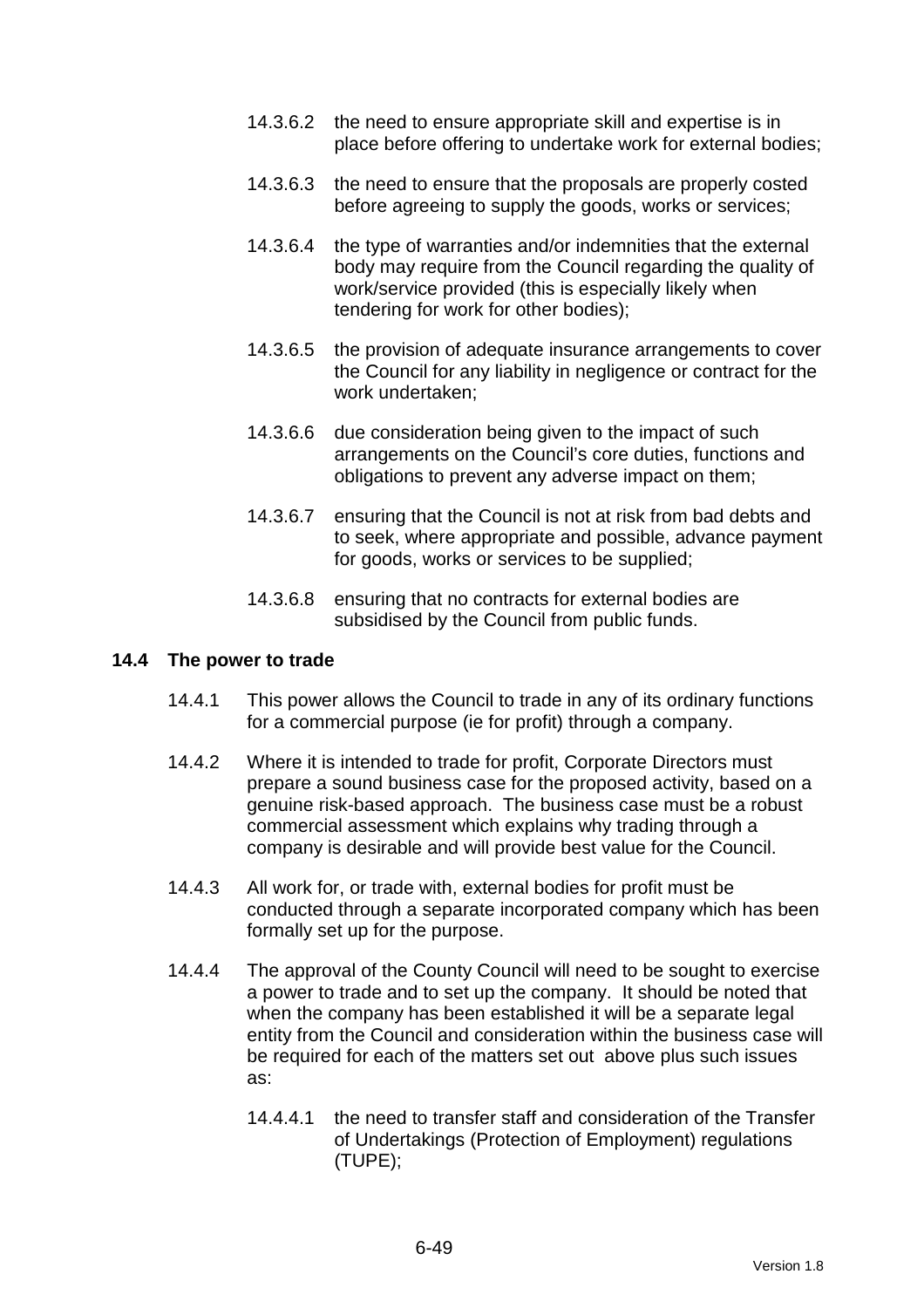- 14.4.4.2 the impact of the trading activities of the service, as it may no longer be possible to award work directly to the company – they may have to bid for it via a tender process and may not therefore win the work which they previously provided to the Council as an in-house service;
- 14.4.4.3 pensions implications;
- 14.4.4.4 premises requirements;
- 14.4.4.5 taxation implications.
- 14.4.5 More information about charging and trading, including the preparation of a business case, can be found in the Contracts Manual.

# **14.5 Pricing, Charging and Accounting Issues**

- 14.5.1 Under the 1970 Act and the 2003 Act in respect of charging for discretionary services, the Council has some discretion in terms of whether or not to charge for the services provided and how much. In the case of charging for discretionary services the Council is under a duty to secure that, taking one year with another, the income from charges does not exceed the costs of provision.
- 14.5.2 As a general principle, the charge for any work performed for an external organisation should cover the estimated full cost of undertaking the work. The full cost would include the direct cost of undertaking the work (eg based on the number of days of staff time the work is likely to take, any associated travelling expenses, printing costs etc) and a contribution towards overheads (eg office expenses, management overheads, accommodation costs etc). Any deviation from this principle must be approved by the Section 151 Officer.
- 14.5.3 Charging, accounting and monitoring arrangements should be as follows:
	- 14.5.3.1 income should be collected in accordance with the Council's Financial Regulations;
	- 14.5.3.2 invoices should be rendered promptly and normally within one month of supply or in accordance with the contractual arrangements;
	- 14.5.3.3 the income arising from the performance of work for external organisations must be identified separately within the relevant service's accounts and it should be possible to determine associated direct expenditure;
	- 14.5.3.4 appropriate arrangements should be devised to monitor resource inputs, eg if the contract price is based on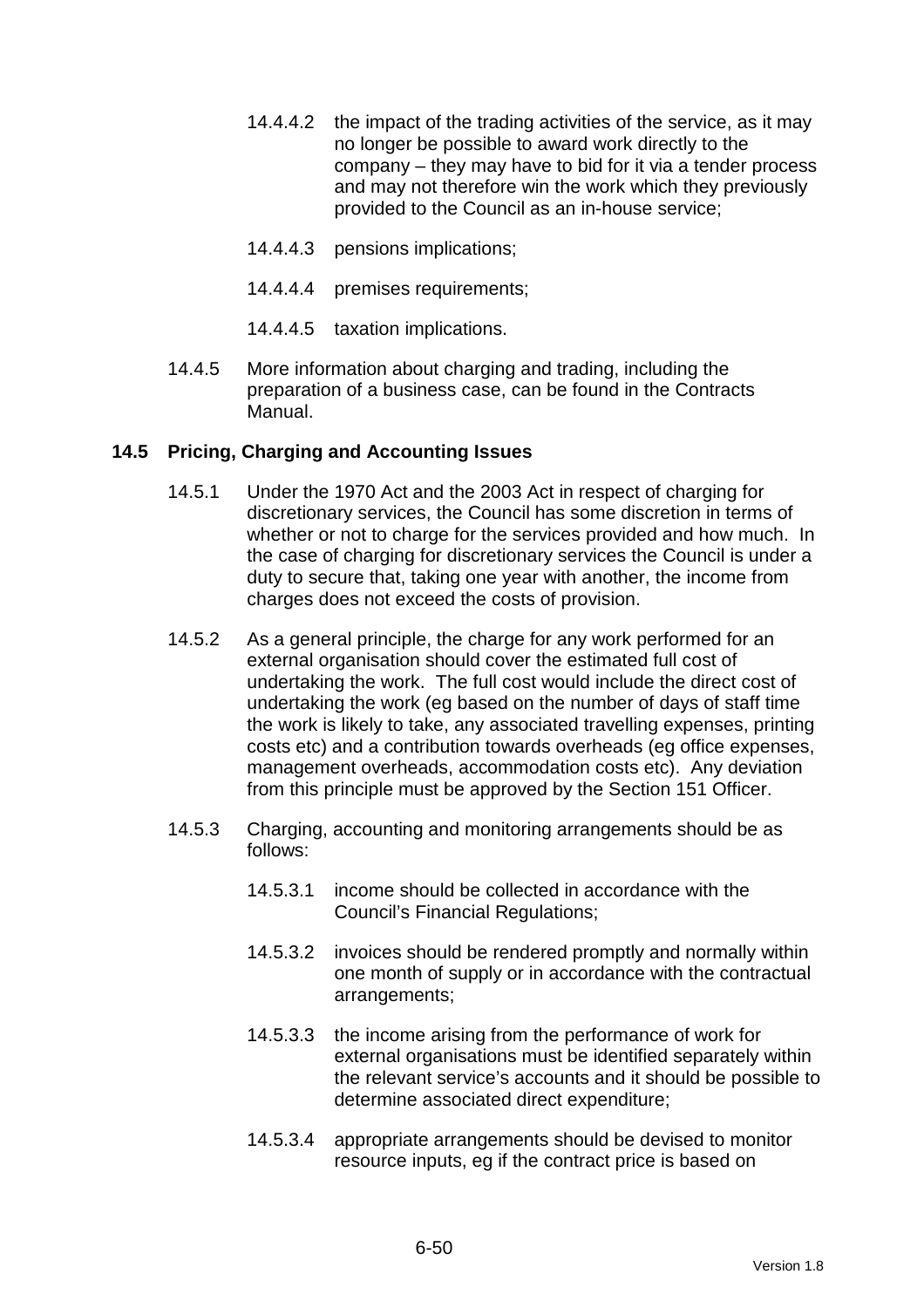person-days, the number of person-days actually taken should be monitored;

- 14.5.3.5 for External Audit requirements it is important to be able to identify work carried out for external organisations separately in the Authority's accounts.
- 14.5.4 Corporate Directors should produce an annual report on the work carried out for external organisations for the relevant Committee, providing the information outlined in the Guidance Note to the Code of Practice on Local Authority Accounting, but without breaking the Commercial Code.

# **15. INVESTMENT AND BORROWING**

- 15.1 The Section 151 Officer is responsible for arranging the investment of Council funds and the Pension Fund in accordance with approved Council policies.
- 15.2 The Section 151 Officer is responsible for arranging the borrowing and lending of money on the best available terms taking into account present and anticipated economic conditions and projected flow of funds.
- 15.3 The Council has accepted the CIPFA Prudential Code for Capital Finance, and the Code of Treasury Management. The Section 151 Officer must report any significant variations to the Prudential Indicators, with any necessary explanations to the Finance and Property Committee as soon as practical.

### **16. LEGAL CLAIMS AND SETTLEMENTS**

- 16.1 Corporate Directors must inform the Group Manager for Legal and Democratic Services of all matters where the Council might have a legal claim against a third party and of all occasions where there is a likelihood that the Council will be sued by an outside body or individual.
- 16.2 Corporate Directors must inform the Section 151 Officer where the Council's finances might be affected and the Section 151 Officer should be involved in any resultant negotiations.
- 16.3 The Group Manager for Legal and Democratic Services, in consultation with the appropriate Corporate Director and the Section 151 Officer, have the power to settle such claims in order to avoid litigation and/or to achieve best value for the Authority.
- 16.4 Any financial settlements, including redundancy payments made in relation to the employment of any staff, must be reported on a quarterly basis to the Personnel Committee.

# **17. PROTECTING PUBLIC FUNDS AND ASSETS**

17.1 The Council has a responsibility to protect its public funds and assets and has developed a strategy to deter fraud and corruption whether attempted on the Council from outside or from within.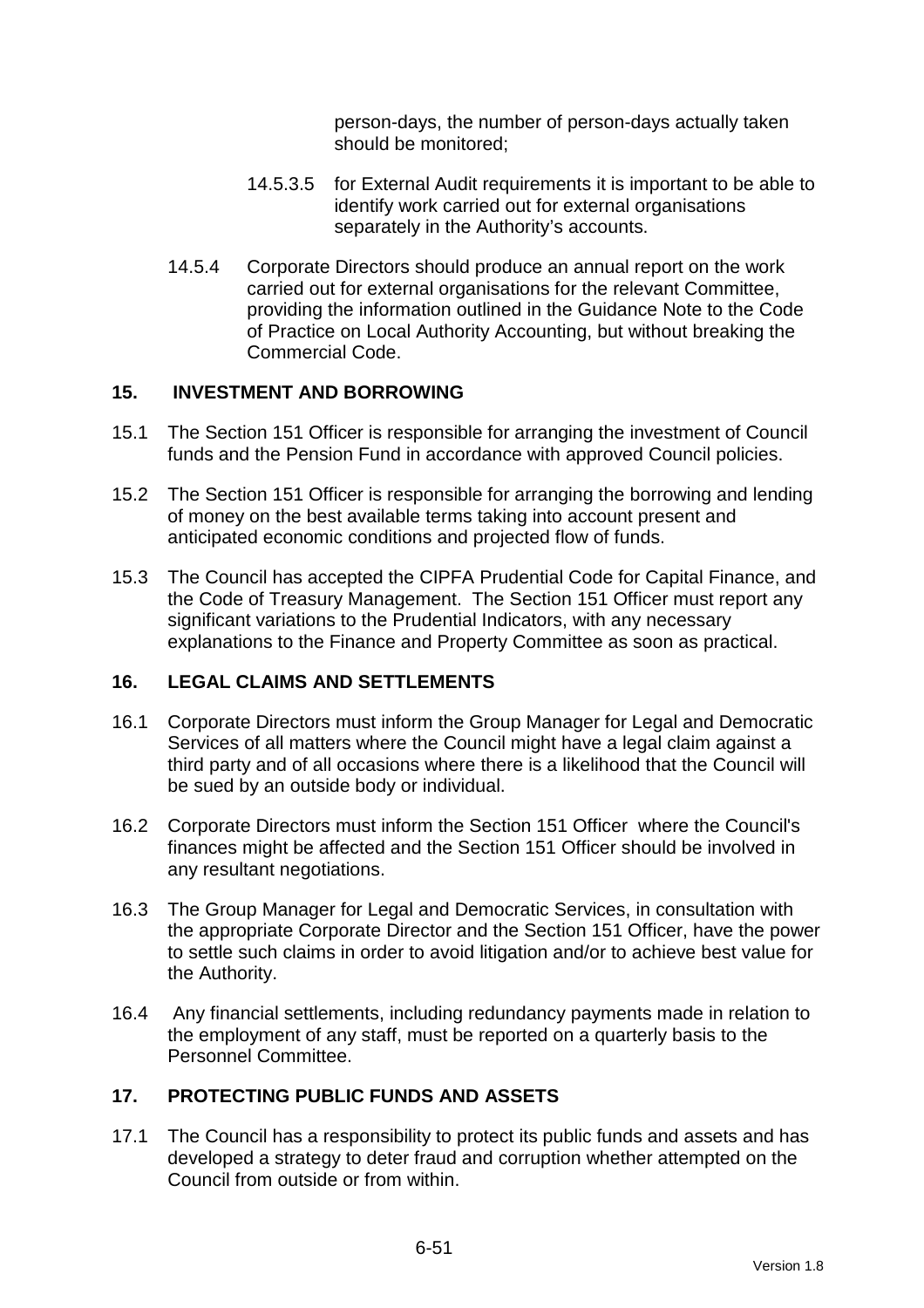17.2 The Council is committed to the highest possible standards of openness, probity and accountability. Part of meeting that commitment is to encourage employees and others who have serious concerns about any aspect of the Council's work to come forward and voice those concerns. To facilitate this, the Council has approved a Whistle Blowing Policy to allow these concerns to be raised in confidence and dealt with appropriately.

# **18. AUDIT**

- 18.1 The Section 151 Officer is responsible for arranging the continuous independent internal audit of the Council. The Internal Audit Service will be provided in accordance with its terms of reference and the CIPFA Code of Practice for Internal Audit in Local Government in the United Kingdom (2006).
- 18.2 Internal Audit focuses on the Authority's control environment and independently appraises the internal controls present in financial and other systems. The arrangements made by Corporate Directors to secure the economic, efficient and effective use of resources are also reviewed. Internal Audit reports are produced containing recommendations which should be responded to formally in writing. The results of Internal Audit work contribute to the Authority's Statement on Internal Control.
- 18.3 Internal Audit staff have the right of access to such records, assets, premises and personnel, and are entitled to receive such information and explanation, as they think necessary for the proper fulfilment of their duties.
- 18.4 If an irregularity occurs or is suspected, which may involve financial loss, it must be reported immediately to the Section 151 Officer who may investigate and report to the Group Manager for Legal and Democratic Services and the relevant Corporate Director. The Section 151 Officer and the Group Manager for Legal and Democratic Services will jointly determine what further action to take, in consultation with the Corporate Director and Chairman of the Finance and Property Committee.
- 18.5 The Internal Audit Service reports on relevant audit issues on a regular basis to the Authority's Audit Committee. Frequent liaison also occurs between Internal Audit and the Authority's External Auditors who rely upon the work of Internal Audit when forming their opinion on the Authority's key financial and other systems.

# **19. INFORMATION AND COMMUNICATIONS TECHNOLOGY (ICT)**

- 19.1 The Service Director, ICT is responsible for ICT services, and for advising on all ICT equipment, software and services acquired by the Council.
- 19.2 The acquisition, development, maintenance and use of ICT equipment, services and solutions must conform with the Council's ICT Strategy and Standards. Proposed ICT activity, which may contravene any of the ICT policies and standards, should be referred to the Service Director, ICT for prior approval. In all cases such approval must be sought using the approved ICT waiver request procedure.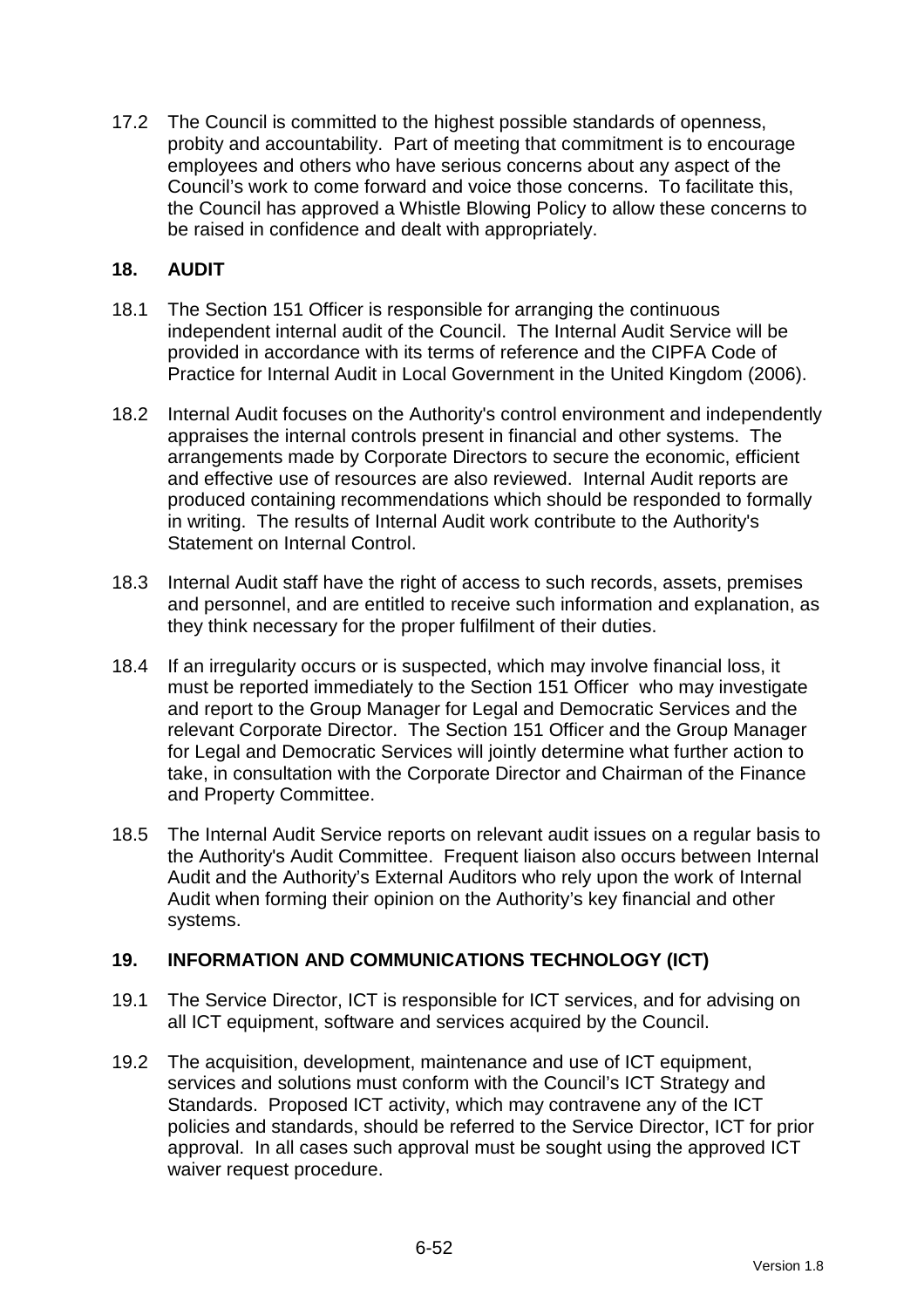- 19.3 The procurement of ICT equipment, software and services, must comply with the Procurement of Goods, Services and Works guidance within Financial Regulations.
- 19.4 All ICT equipment, software and facilities acquired by the Council must only be used in accordance with conditions and guidelines issued by the Council.
- 19.5 The development of new networked systems, or major enhancements to existing systems, should first be agreed with the Service Director, ICT, whether or not the services of the IT Division will be used.
- 19.6 Projects must demonstrate that value for money will be achieved through the application of ICT. Evidence of the justification, expected benefits and valuefor-money should accompany each request for approval. The level of supporting documentation to be submitted is given below:

| <b>Project Value</b>   | <b>Supporting Documentation</b>                                          |
|------------------------|--------------------------------------------------------------------------|
| Up to £10,000          | Reasoned justification and expected<br>timescales                        |
| £10,001 up to £50,000  | Above plus options appraisal and full Life-<br>cycle costing             |
| £50,001 up to £100,000 | Options appraisal, Risk assessment, full<br>Cost-benefit appraisal + PID |
| Over £100,000          | Full PRINCE2 business case                                               |

19.7 Formal approval must be obtained for all proposed projects and purchases before expenditure is committed. Approval should be sought as follows:

| <b>Project Value</b> | <b>Approval Required</b>  |
|----------------------|---------------------------|
| Up to $£50,000$      | Service Director, ICT     |
| Over £50,000         | <b>ICT Strategy Board</b> |

- 19.8 Projects presented to the ICT Strategy Board must follow the approved ICT governance arrangements and supporting procedures.
- 19.9 Maintenance, upgrade and replacement of central hardware, software and networks are the responsibility of the Service Director, ICT and will be undertaken in accordance with ICT standards and governance arrangements.
- 19.10 Where Departmental hardware, software, or networks need to be replaced or upgraded, Corporate Directors must consult the Service Director, ICT regarding the requirements and specifications before proceeding.
- 19.11 Where ICT equipment becomes surplus to requirements, it should be disposed of using the ICT disposal procedures. Data storage media, eg disks and tapes,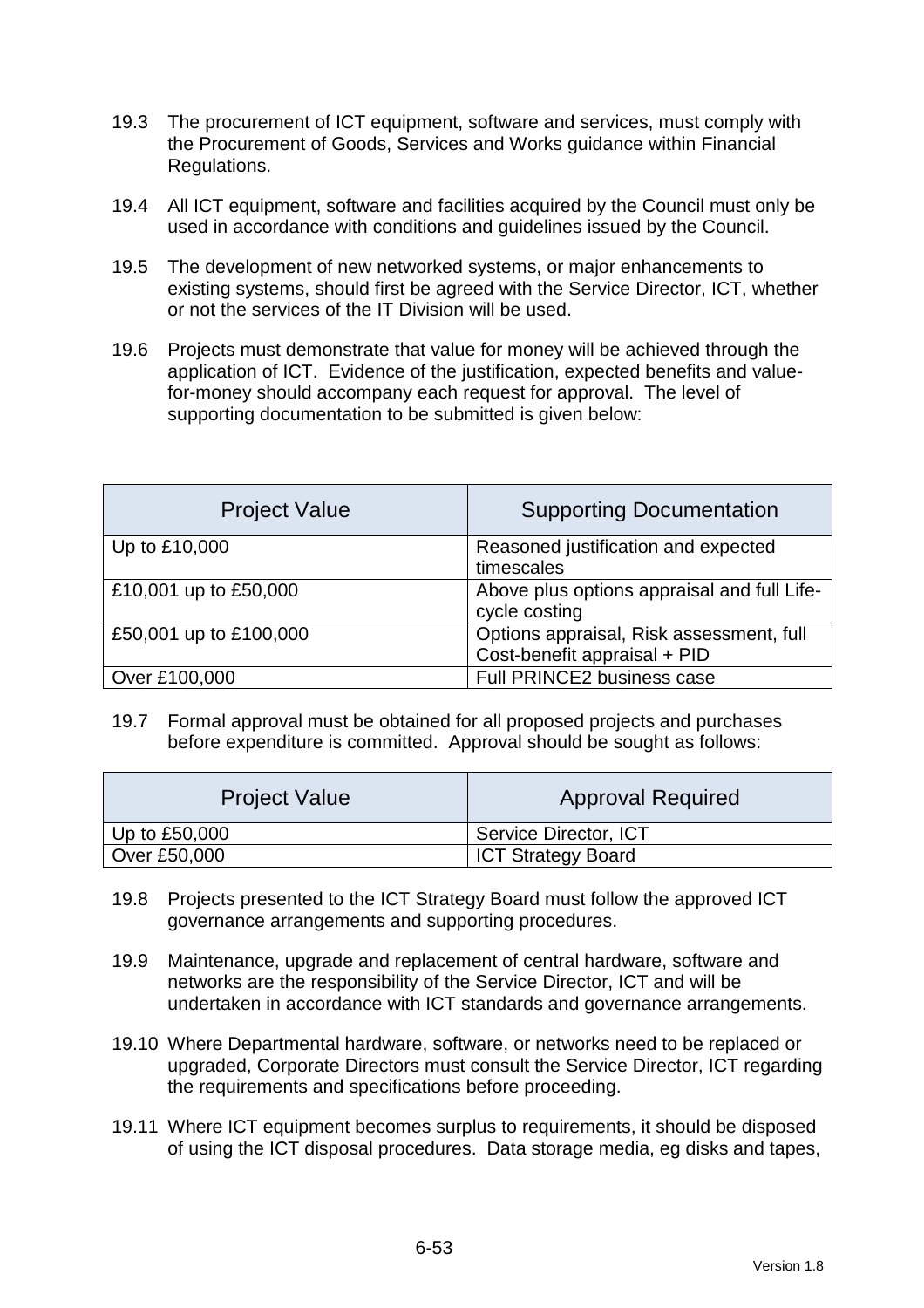should be disposed of in accordance with the procedures for disposal of storage media.

### **19.12 IT Security Policy**

- 19.12.1 The Service Director, ICT and, where appropriate, the Group Manager for Legal and Democratic Services, and the relevant Corporate Director, are responsible for maintaining proper security and privacy of data in accordance with current legislation eg Data Protection Act 1998, Computer Misuse Act 1990, Freedom of Information Act 2000.
- 19.12.2 All users of the Council's ICT systems must comply with published ICT standards and codes of practice, including:
	- 19.12.2.1 the Council's Information Security Policy which is approved by Council; and
	- 19.12.2.2 the Information Security Standards which are published and maintained by the Service Director, ICT. The Information Security Standards incorporate guidance on legal requirements such as the Computer Misuse Act 1990 and the Data Protection Act 1998, and on codes of best practice such as the International Standard on Information Security Management (ISO 17799).
	- 19.12.2.3 the internet policy and internet code of practice;
	- 19.12.2.4 the email policy and email code of practice.
- 19.12.3 Compliance with the key principles outlined in the ICT Security Policies and Framework is mandatory, including the following:
	- 19.12.3.1 employees must access only those ICT systems and data in the prescribed manner, to which they have been granted authorisation;
	- 19.12.3.2 passwords relating to a personal user identity must never be divulged to another person;
	- 19.12.3.3 attempts to obtain unauthorised access to an ICT system may constitute a criminal offence punishable by a fine or imprisonment or both;
	- 19.12.3.4 unauthorised copying of software is forbidden and may contravene copyright legislation;
	- 19.12.3.5 use of the Internet can incur potentially serious security risks, and all guidance must be strictly observed;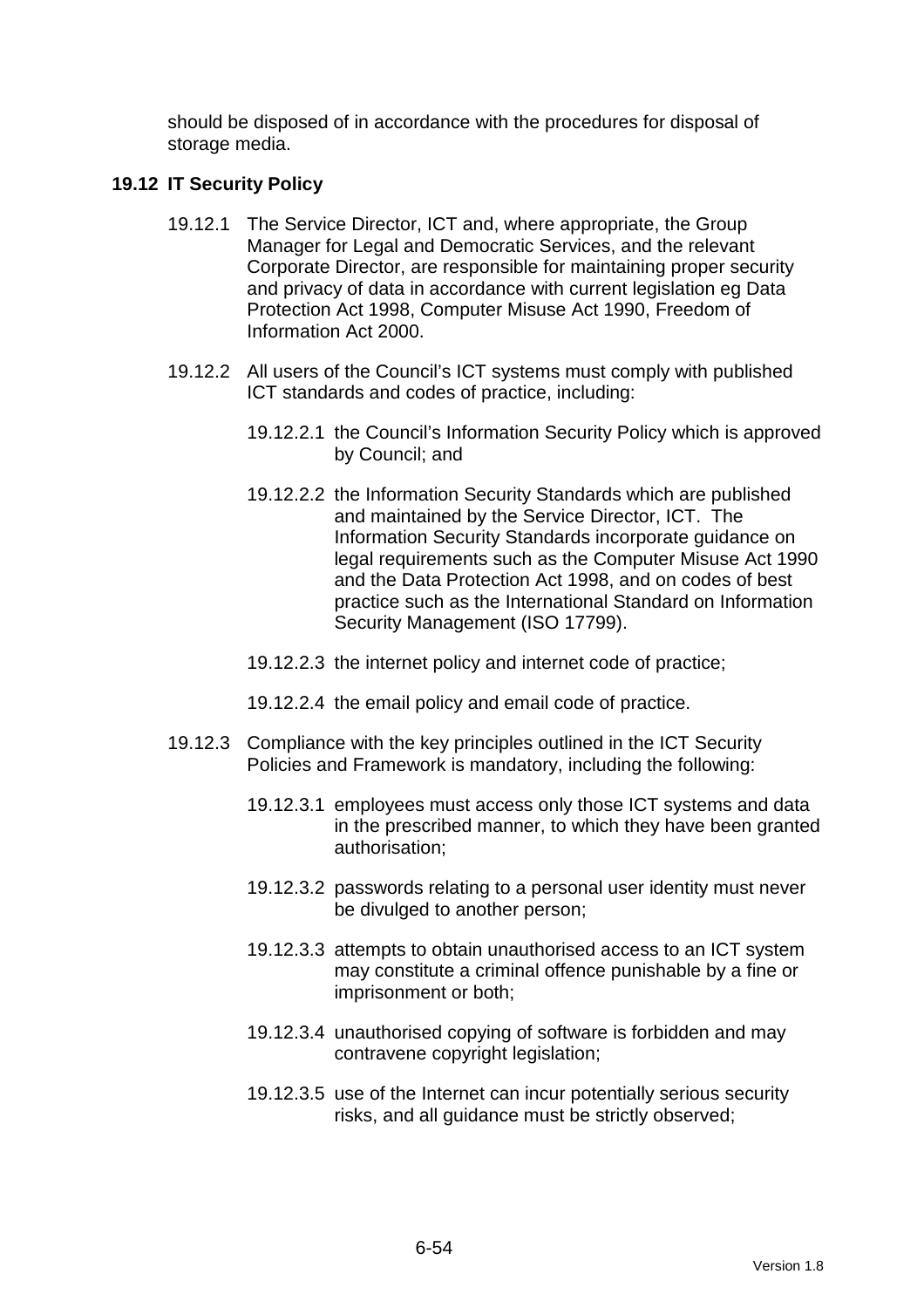- 19.12.3.6 the use of personal data relating to a living individual is regulated by the Data Protection Act 1998, contravention of which may lead to criminal prosecution.
- 19.12.4 Employees must report all suspected breaches of ICT security to the Service Director, ICT.

# **20. LAND AND BUILDINGS**

#### **20.1 INTRODUCTION**

- 20.1.1 The Finance and Property Committee is responsible for the acquisition and disposal of land and buildings. Where the proposed acquisition of land and buildings falls outside the capital programme, such acquisition may proceed only after the additional resources required have been identified and allocated.
- 20.1.2 The Service Director, Transport, Property and Environment must maintain the Corporate Asset Register for all land and buildings owned by the Council and a separate record of all leased property. If acquisition is by means of a lease of 10 years or more, then the best value implications of entering into the lease must be considered.
- 20.1.3 Details of all transfers of land and buildings must be notified to the Section 151 Officer in order that the transactions may be properly recorded in the financial records.

### **20.2 GENERAL**

20.2.1 Councillors and officers who have any relevant interest in the acquisition or disposal of any Council land or buildings must ensure they comply, as appropriate, with the Code of Conduct for Councillors and Co-opted Members or Officer Code of Conduct, and shall not be supplied with or given access to any tender documents, contracts or other information relating thereto without the authority of the Group Manager for Legal and Democratic Services.

### **20.3 DISPOSAL**

- 20.3.1 When disposing of its land the Council is required to obtain the best price reasonably obtainable on the open market. Every effort must therefore be made to maximise the consideration realised by the Council on the disposal of land and buildings, including any clawback, as appropriate. These efforts will include contacting major national and local purchasers and a list of such land purchasers will be maintained by the Service Director, Transport, Property and Environment. A suitable advertisement inviting interested parties to add their names to the list will be placed annually.
- 20.3.2 Where the Council provides public sector support to a third party in connection with any property transaction or project involving property, this could trigger the State Aid rules. In such circumstances the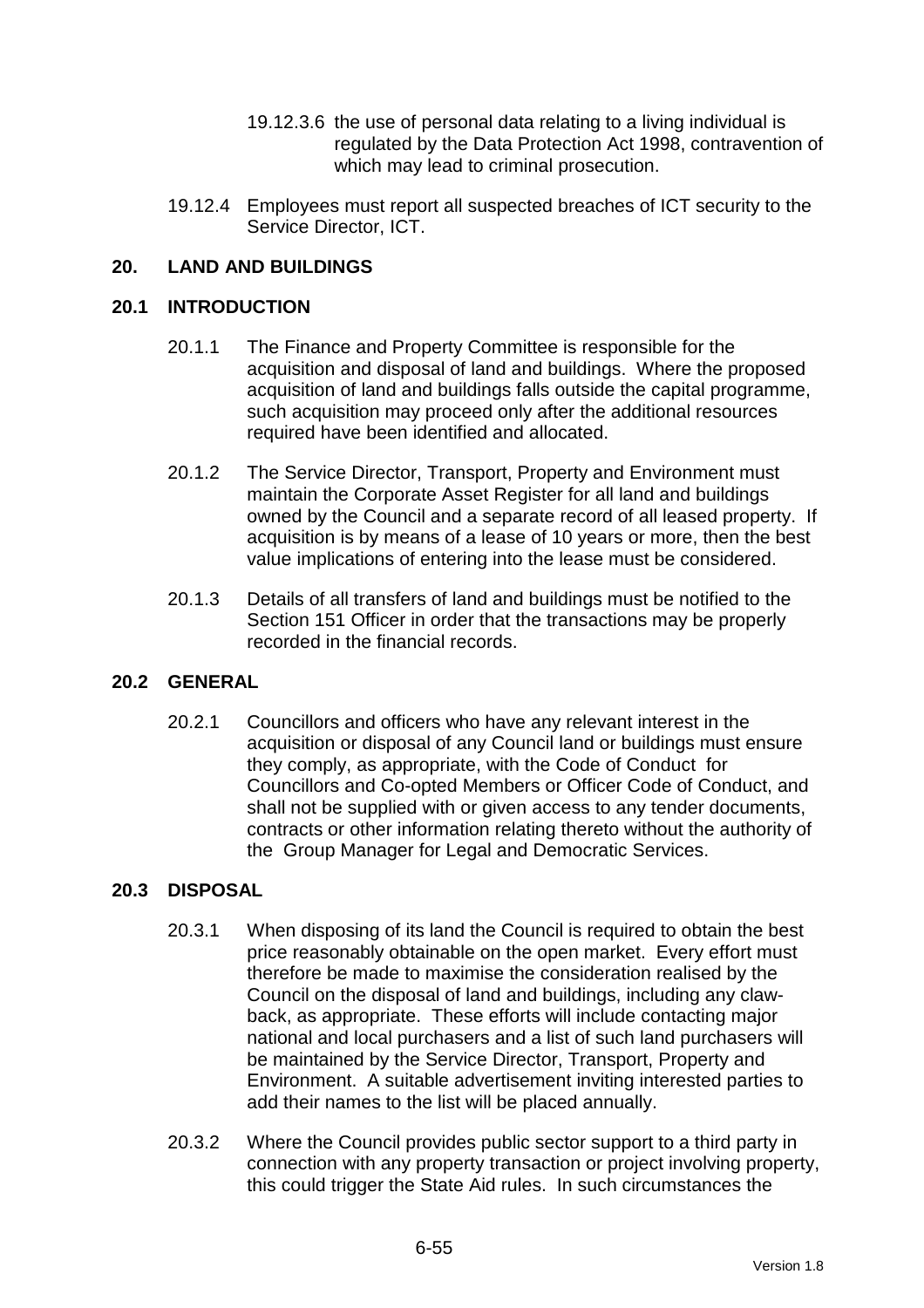guidance set out in the 'European Commission statement on State Aid elements in sales of land and buildings by public authorities' must be taken into account when disposing of land and buildings. Further advice should be sought from Legal and Democratic Services.

Disposal must be by one of the methods outlined below:

# **7. Open Binding Tender**

- 20.3.2.1 At least 28 days before the last date for the receipt of tenders, an initial public notice must be placed in one or more of the local newspapers and, dependent on the nature of the land or buildings to be sold, in national newspapers and in such other publications as the Service Director, Transport, Property and Environment considers desirable. The notice must describe the land to be sold, invite requests for tender documents and state the date and time by which tenders are to be returned.
- 20.3.2.2 The form of tender will be settled by the Service Director, Transport, Property and Environment after consultation with the Group Manager for Legal and Democratic Services and must be capable of acceptance as a binding contract.
- 20.3.2.3 The Service Director, Transport, Property and Environment, in consultation with the Chairman of Finance and Property Committee , will evaluate tenders and determine which, if any, is to be accepted.

### **8. Limited Binding Tender**

- 20.3.2.4 At least 28 days before the last date for the receipt of tenders, selected tenderers will be issued with the appropriate form of tender.
- 20.3.2.5 The form of tender will be settled by the Service Director, Transport, Property and Environment after consultation with the Group Manager for Legal and Democratic Services and must be capable of acceptance as a binding contract.
- 20.3.2.6 The Service Director, Transport, Property and Environment, in consultation with the the Chairman of Finance and Property Committee will evaluate tenders and determine which, if any, is to be accepted.

### **9. Public Auction**

20.3.2.7 The Service Director, Transport, Property and Environment, in consultation with the the Chairman of Finance and Property Committee, will decide which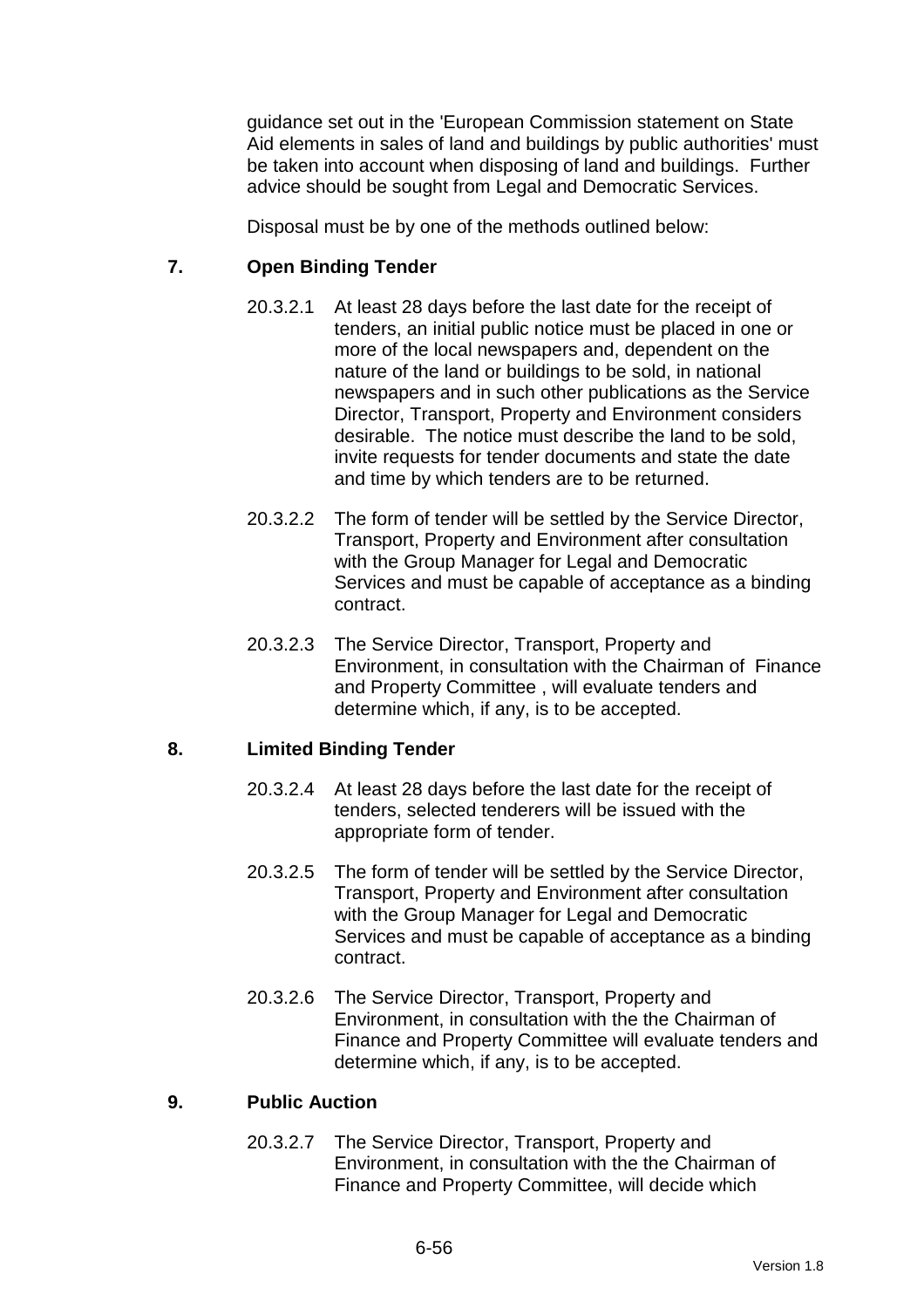auctioneers are to be used. The contract and conditions of sale should be prepared by the Group Manager for Legal and Democratic Services. Any reserve price will be agreed by the Service Director, Transport, Property and Environment, in consultation with the the Chairman of Finance and Property Committee and with the chosen auctioneers.

# **10. Private Treaty Sale to One Party**

20.3.2.8 Where only one party is interested or is to be invited to submit a signed contract, the Service Director, Transport, Property and Environment, in consultation with the the Chairman of Finance and Property Committee shall take a decision after discussing the circumstances with the Group Manager for Legal and Democratic Services and the Section 151 Officer

# **11. Open Informal Tender**

20.3.2.9 The Service Director, Transport, Property and Environment, in consultation with the the Chairman of Finance and Property Committee, will make arrangements in appropriate cases for properties to be sold by Open Informal Tender which must be preceded by public advert subject to appropriate time limits.

# **20.4 TENDERS**

- 20.4.1 The invitation, receipt, opening and evaluation of tenders should be conducted in accordance with Financial Regulations Procurement of Goods, Services and Works section and the Contracts Manual.
- 20.4.2 The Service Director, Transport, Property and Environment will make available to the Group Manager for Legal and Democratic Services and the Section 151 Officer on request a copy of the register of accepted tenders, maintained in accordance with Procurement of Goods, Services and Works section and the Contracts Manual.
- 20.4.3 All parties submitting unsuccessful tenders must be notified promptly of the outcome to their offer.

### **20.5 COMPLETION OF SALE**

20.5.1 Once a sale has been agreed a reasonable period (not exceeding six months) will be allowed for the completion, except where a longer period is agreed during the original negotiations. If completion has not taken place by the end of the agreed period the Service Director, Transport, Property and Environment should make a report to theFinance and Property Committee , recommending that either:

20.5.1.1 the period for completion be extended; or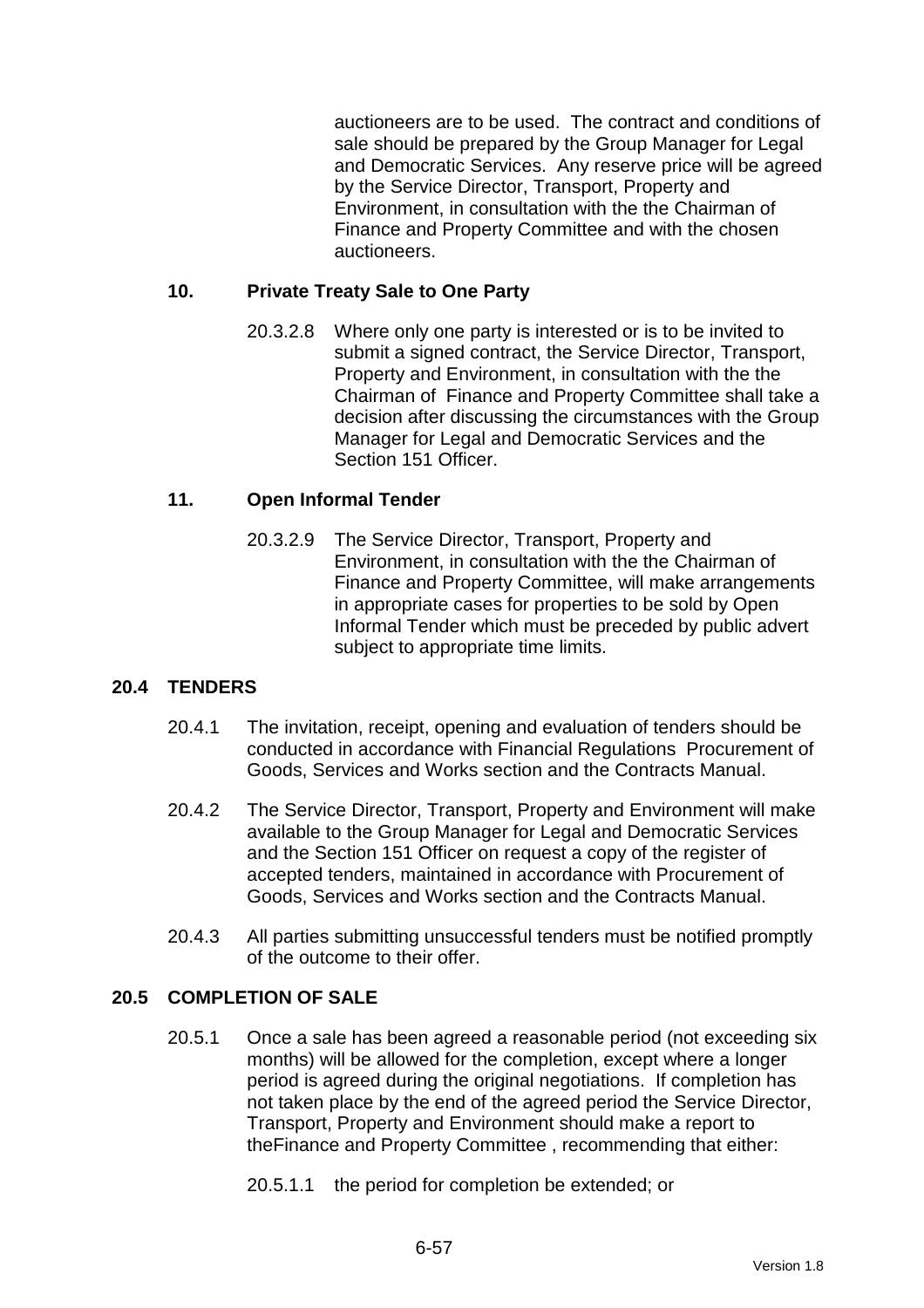- 20.5.1.2 sale proceedings should be started afresh.
- 20.5.2 The Group Manager for Legal and Democratic Services must be advised of all decisions to extend the completion date or to begin the sale proceedings afresh, so that they can inform all interested parties of the decision.

# **20.6 CANCELLATION**

- 20.6.1 Every contract for the disposal of land or property must include a clause to allow the Council to cancel the contract with the purchaser and to recover from them the amount of any loss resulting from the cancellation if:
	- 20.6.1.1 the person, firm or company has offered or given or agreed to give to any person a gift or consideration of any kind as an inducement or reward:
		- 20.6.1.1.1 for doing or refraining from doing or for having done or refrained from doing any action in relation to the contract or any other contract with the Council; or
		- 20.6.1.1.2 for showing or not showing favour or disfavour to any person in relation to the contract or any other contract with the Council; or
		- 20.6.1.1.3 such acts having been done by any person employed by them or acting on their behalf (whether with or without the knowledge of the purchaser).
	- 20.6.1.2 In relation to any contract with the Council the person, firm or company or any person employed by them or acting on their behalf shall have committed any offence under the Prevention of Corruption Acts 1889 to 1916, or any amendment of them, or shall have given any fee or reward the receipt of which is an offence under Section 117 of the Local Government Act 1972.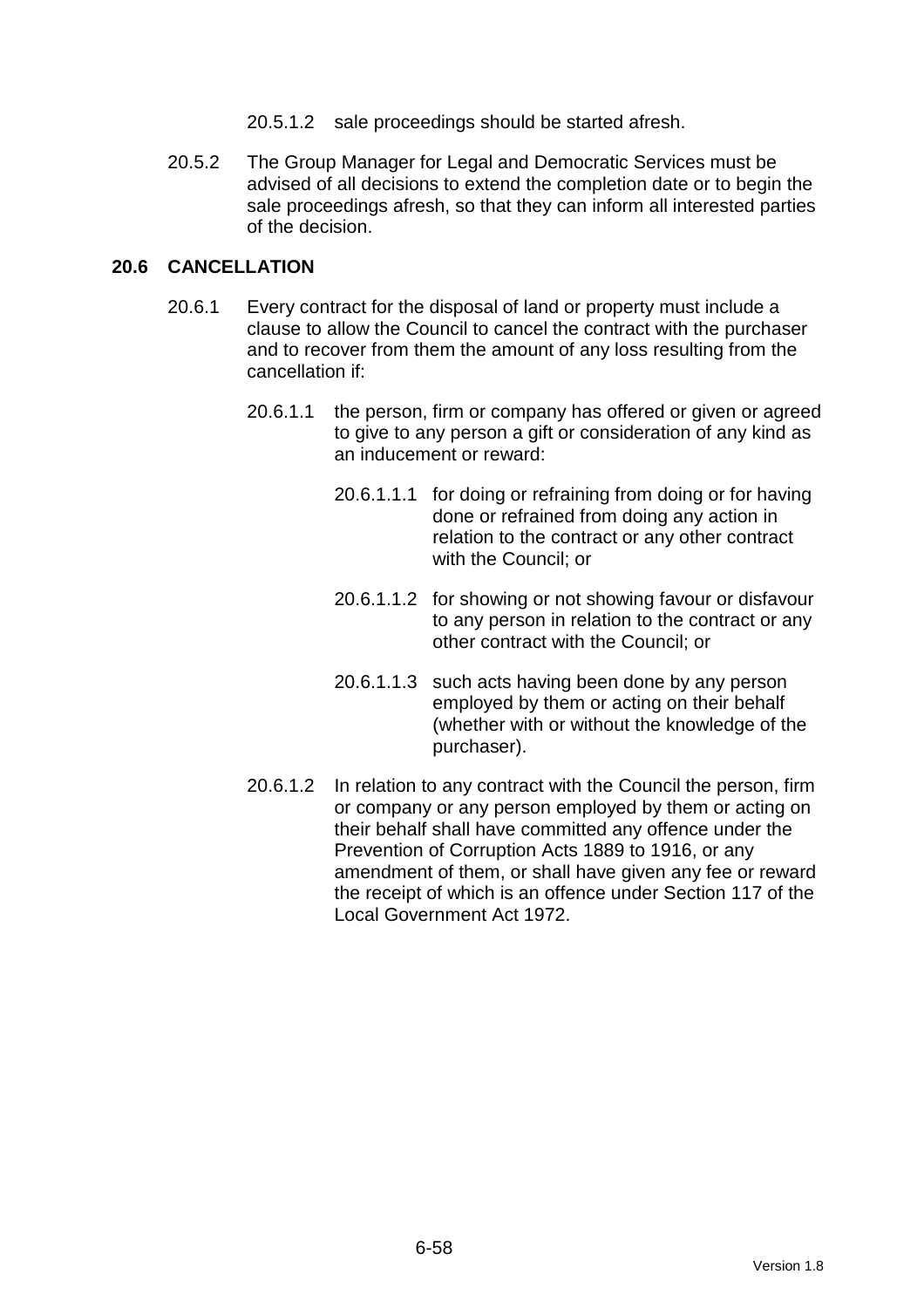#### 4.2.1 DECISION TREE - HOW TO GET A SCHEME INTO THE CAPITAL PROGRAMME

All capital expenditure requires approval by the relevant approval body. All County Council projects requiring County Council funds should be appraised and prioritised by<br>CAMG. Proposed expenditure on land acquisitions a

a. At the beginning of a Financial Year - The Annual Review Process.



LEC = Latest Estimate Cost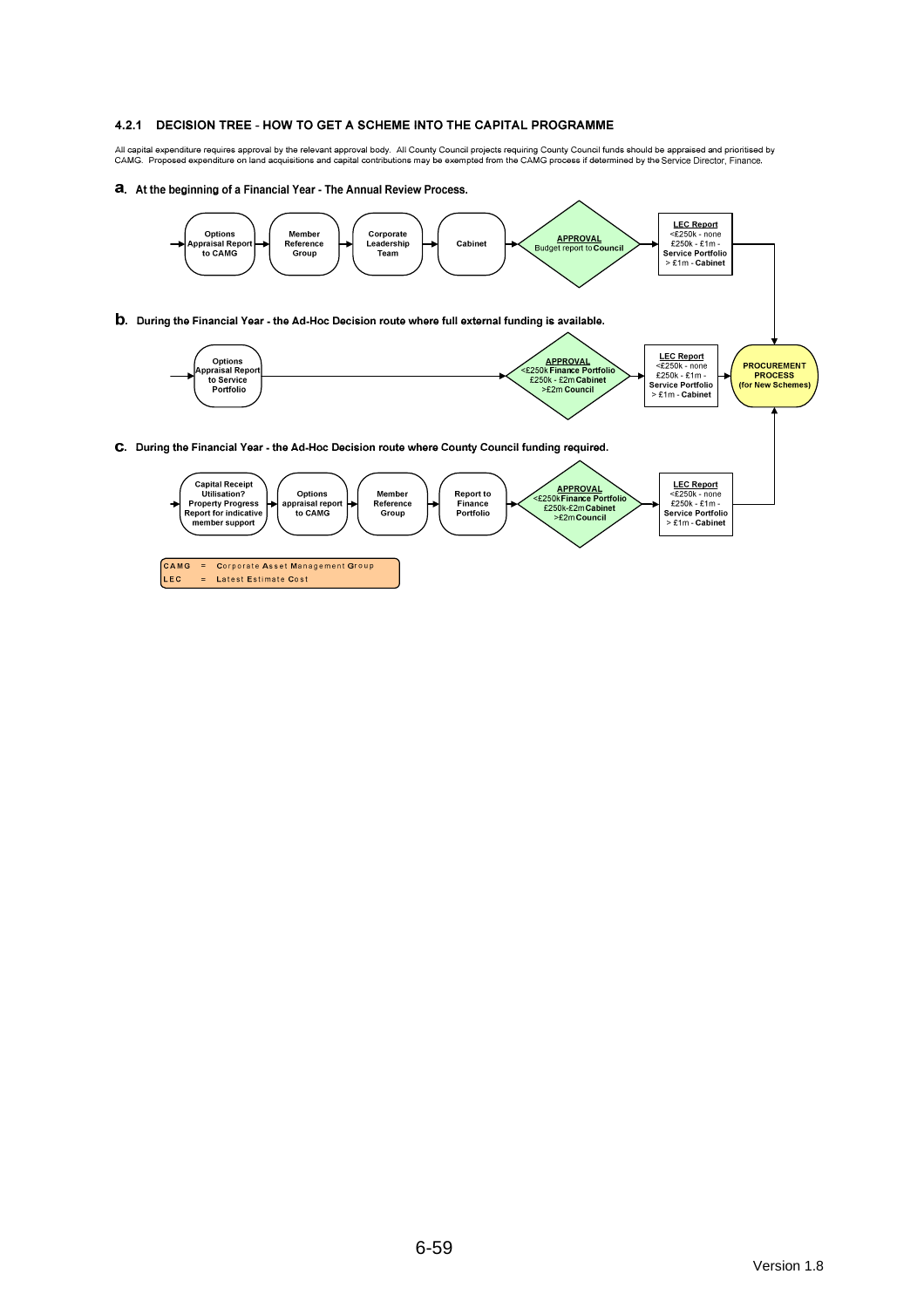# **COUNCILLOR'S ALLOWANCES SCHEME**

- 1. This scheme, which may be cited as the **Nottinghamshire County Council Members' Allowances Scheme**, was approved by Nottinghamshire County Council on 17 May 2012, in exercise of the powers conferred by the Local Authorities (Members' Allowances) (England) Regulations 2003 ("the Regulations").
- 2. This Scheme replaces all previous Members' Allowances Schemes.
- 3. The Allowances mentioned in this scheme:

be implemented with effect from 17 May 2012;

be uprated annually in line with the pay award for Local Authority staff. Each annual increase will be reported to the County Council for information at the earliest opportunity.

- 4. Any other amendments to the scheme will be determined solely by the County Council following receipt of recommendations from the Independent Remuneration Panel.
- 5. In this scheme:

"councillor" means a Member of Nottinghamshire County Council who is a councillor;

"Independent Person" means a person appointed by the Council to provide their views regarding complaints under the Code of Conduct for Councillors and Coopted Members;

"statutory Co-optee means a person (other than a councillor) who is statutorily appointed to membership of a Council committee or and independent member of the Nottinghamshire Police and Crime Panel;

"year" means the 12 months ending with 31 March.

- 6. The amounts of Basic, Special Responsibility and Statutory Co-optees' Allowances specified in this Scheme will be rounded to the nearest £3.00 in accordance with normal Local Government practice.
- 7. A Nottinghamshire county councillor who is in receipt of a Basic Allowance and/or Special Responsibility Allowance under this Scheme and who is under 70 years of age is eligible to join the Local Government Pension Scheme.

# **PART A – ALLOWANCES FOR COUNCILLORS**

### **BASIC ALLOWANCE**

8. Subject to paragraphs 15, 16 and 21, for each year a Basic Allowance of £12,906.00 shall be paid to each councillor.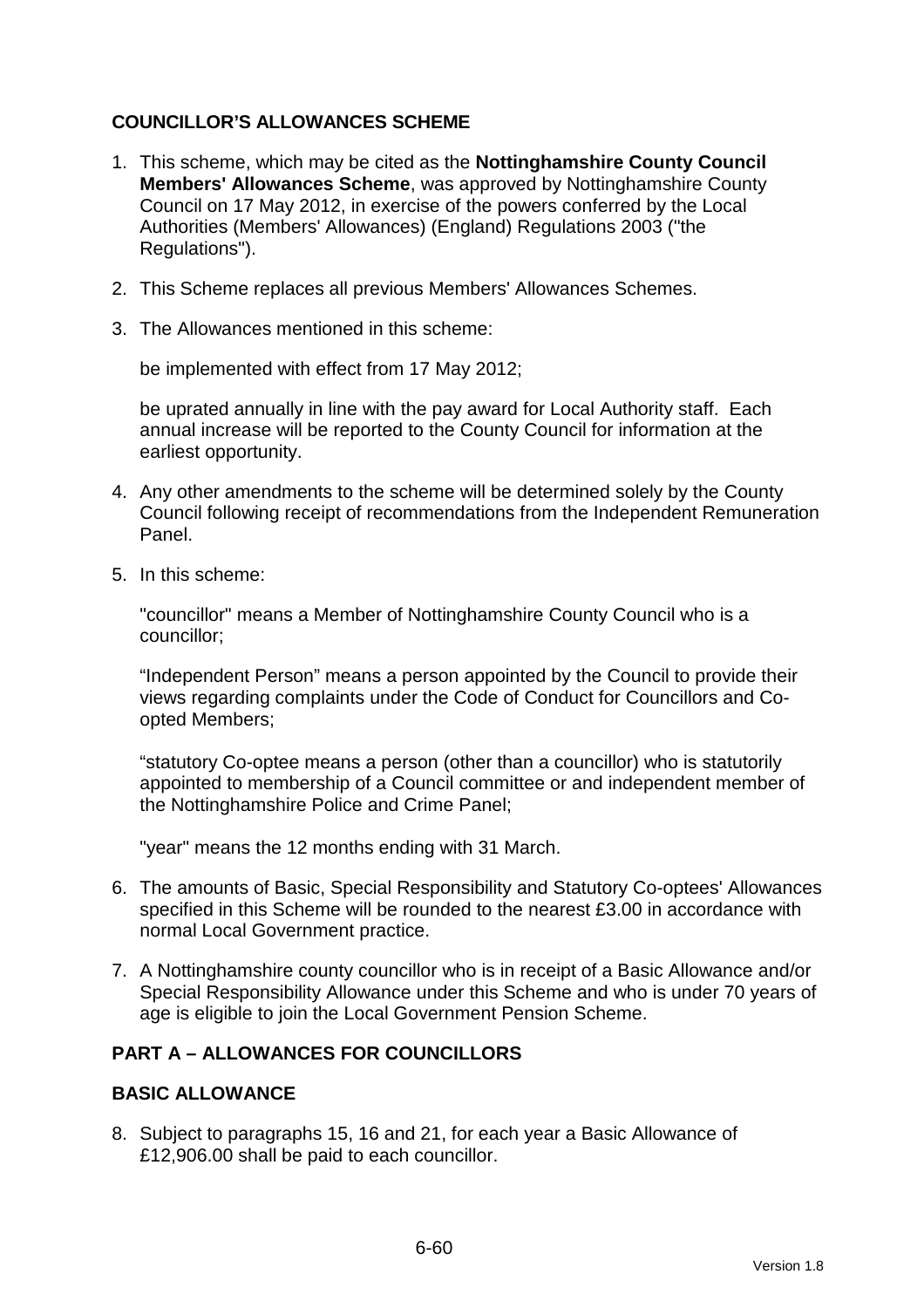9. Basic Allowance shall be eligible for pensionable purposes

### **SPECIAL RESPONSIBILITY ALLOWANCES**

- 10. Subject to paragraphs 15, 16 and 21, for each year a Special Responsibility Allowance shall be paid to those councillors who have been appointed or recognised by the Council or have been notified to the Chief Executive by their Group as holding the special responsibilities in relation to the authority that are specified in Schedule 1 to this scheme.
- 11. Subject to paragraphs 15, 16 and 21, the amount of each such allowance shall be the amount specified against that special responsibility in Schedule 1.
- 12. Special Responsibility Allowances shall be eligible for pensionable purposes.
- 13. No councillor may receive more than one Special Responsibility Allowance. In the event that a councillor holds more than one position for which a Special Responsibility Allowance is payable then s/he shall receive whichever of the applicable Allowances which s/he selects.

# **ATTENDANCE ALLOWANCE**

14. No attendance allowance shall be payable under this scheme, either for Council duties per se, or in respect of appointments to outside bodies.

# **RENUNCIATION**

15. A councillor may by notice in writing given to the Chief Executive elect to forego any part of his/her entitlement to an allowance under this scheme.

### **PART-YEAR ENTITLEMENTS**

- 16. In accordance with the requirements of the Regulations, pro-rata payments of Basic Allowance or Special Responsibility Allowances shall be payable to eligible councillors in any of the following circumstances:
	- a. if an amendment to this scheme changes the amount to which a councillor is entitled by way of a Basic Allowance or a Special Responsibility Allowance;
	- b. where the term of office of a councillor or their appointment to a role eligible for Special Responsibility Allowance begins or ends otherwise than at the beginning or end of a year.

### **LONG-TERM SICKNESS**

- 17. Nothing in this section overrides the provisions of the Local Government Act 1972 relating to vacation of office by failure to attend meetings throughout a period of six months.
- 18. In the event of long-term sickness absence full Special Responsibility Allowance shall be payable to eligible councillors, reducing to 50% after six months and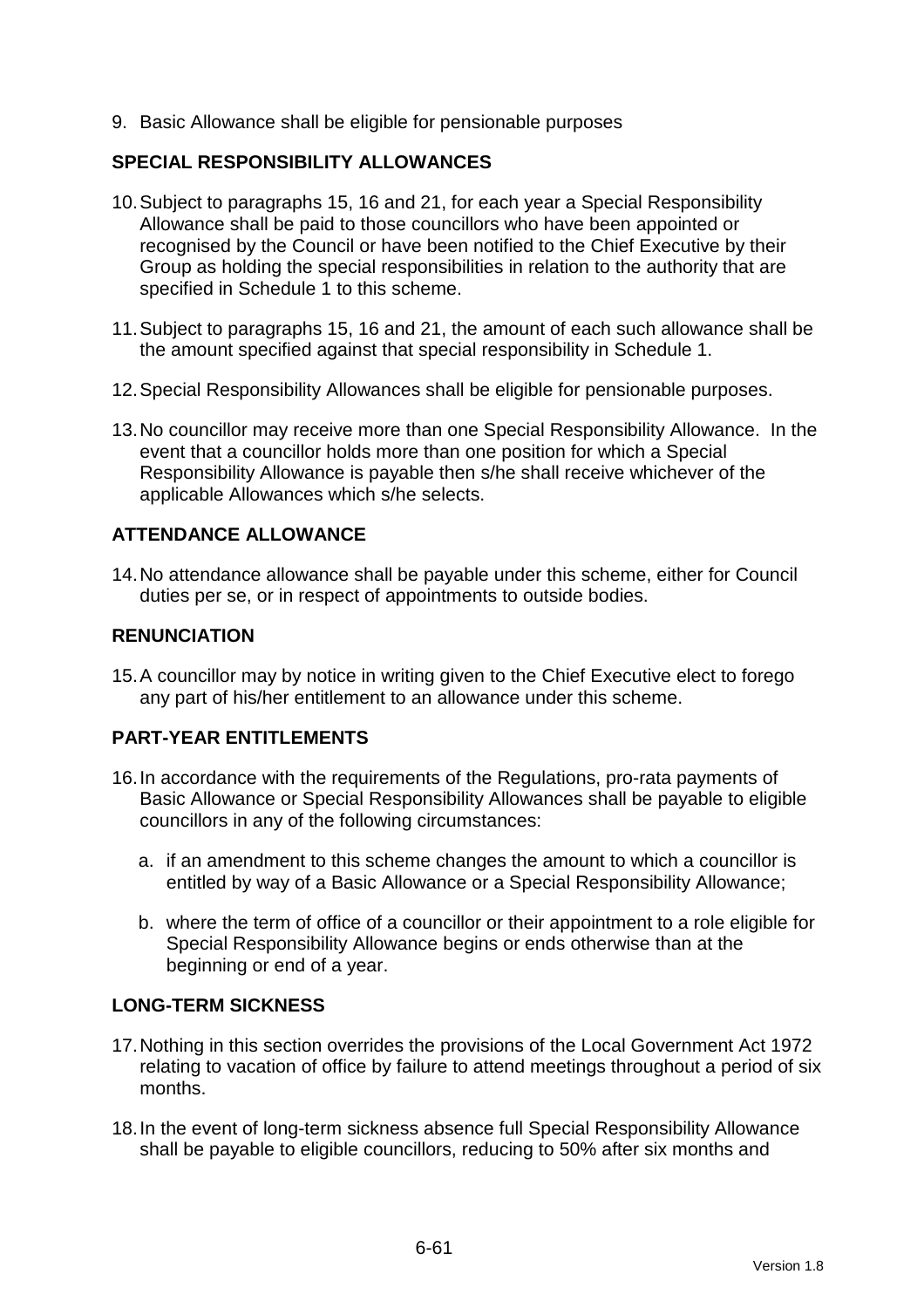ceasing after 12 months. The Council's Policy Committee may vary this in exceptional circumstances.

19. If a councillor is appointed to deputise for a councillor on long-term sickness the Policy Committee may create a deputising allowance payable after the first three months.

# **MATERNITY LEAVE AND ADOPTION LEAVE**

20. In the event of absence for maternity or adoption full Special Responsibility Allowance shall be payable to eligible councillors for a period of up to three months.

# **PAYMENT**

21. Payment of Basic and Special Responsibility Allowances shall be made in equal instalments. The frequency of those instalments shall be monthly in arrears.

### **TRAVEL AND SUBSISTENCE ALLOWANCES**

22. Travel and in some circumstances subsistence allowances may be claimed by councillors. The arrangements for these allowances are included in Part D of this scheme.

#### **DEPENDANTS' CARERS' ALLOWANCES**

- 23. Councillors may claim up to £5.84 per hour per child for child care and up to £11.58 per hour per dependant for other dependants in respect of expenses for the care of their children or other dependants when attending meetings of the Council, its subordinate bodies or other approved duty as described in Schedule 2 to this scheme.
- 24. Only one payment of Dependants' Carers' Allowance may be claimed in respect of the household of each councillor.
- 25. Payments, which will not be payable to a member of the claimant's own household, will be made only when supported by a receipt.
- 26. In circumstances of particular difficulty the Policy Committee is authorised to increase the allowance payable.

# **PART B – ALLOWANCES FOR STATUTORY CO-OPTEES**

27. That any statutory co-optee receives an allowance of £582.

#### **Attendance Allowance**

28. No attendance allowance shall be payable under this scheme, either for Council duties per se, or in respect of appointments to outside bodies.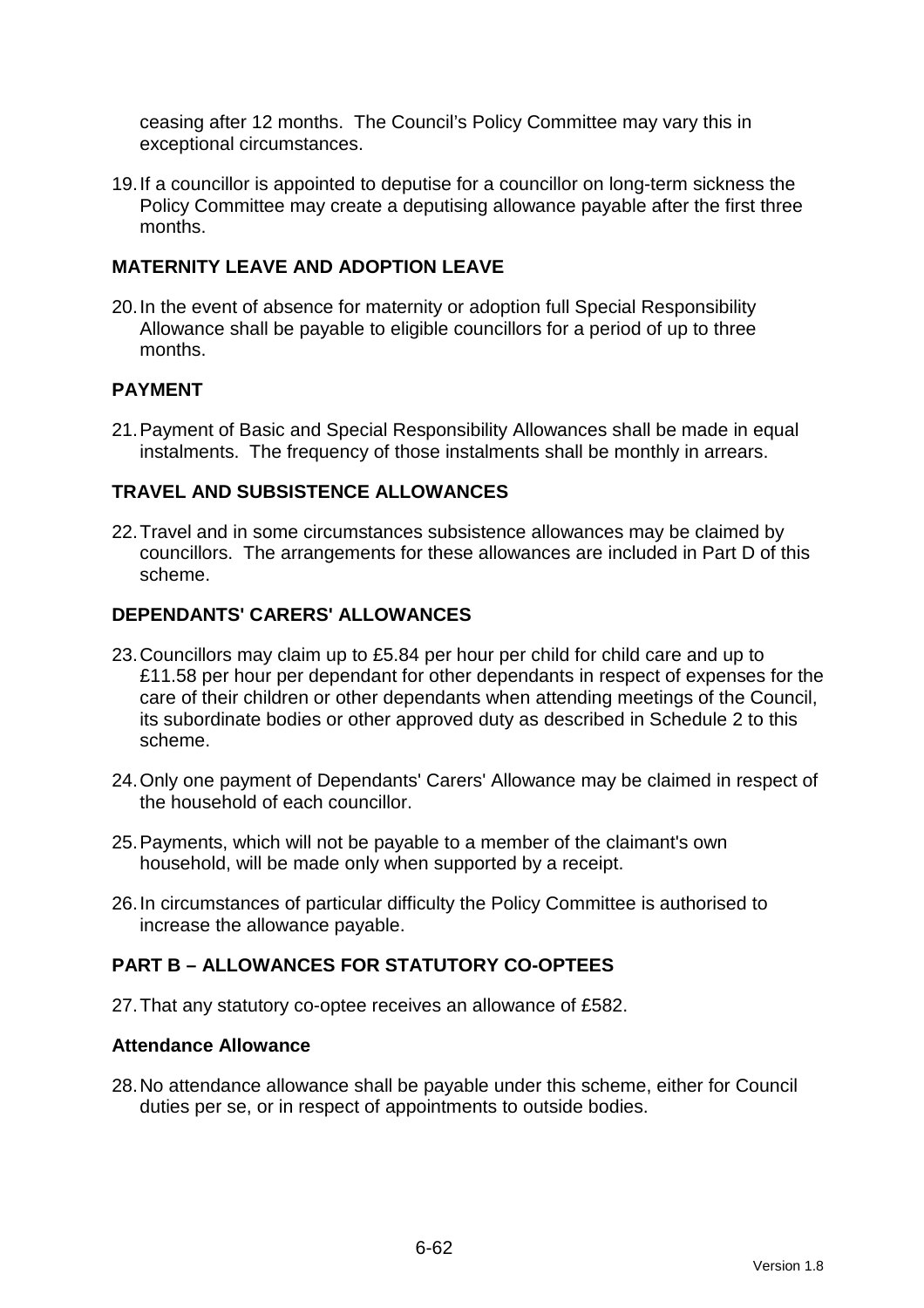# **Renunciation**

29. A Statutory Co-optee may by notice in writing given to the Chief Executive elect to forego any part of their entitlement to an allowance under this scheme.

### **Part-Year entitlements**

- 30. Pro-rata payments of the Statutory Co-optees Allowance shall be paid in any of the following circumstances:
	- a. if an amendment to this scheme changes the amount to which a Statutory Cooptee is entitled;
	- b. where the term of office of a Statutory Co-optee begins or ends otherwise than at the beginning or end of a year.

# **Payment**

31. Payment of the allowance described in paragraphs 28 to 30 shall be made in equal instalments. The frequency of those instalments shall be monthly in arrears.

### **Travel and subsistence allowances**

32. Travel and in some circumstances subsistence allowances may be claimed by Statutory Co-optees. The arrangements for those allowances are included in Part D of this Scheme and a description of the duties for which they may be claimed is shown at Schedule 2 to this scheme.

# **PART C – ALLOWANCES FOR EDUCATION APPEAL PANEL MEMBERS**

- 33. For the purposes of the payment of financial loss allowance under Section 173(4) of the Local Government Act 1972, members of Education Appeal Panels are to be treated as Members of the authority.
- 34. Subject to providing sufficient documentary evidence identifying actual financial loss, allowances up to a maximum of £226.00 per day may be claimed by Panel Members for attendance at Panel meetings.
- 35. Travel allowances may be claimed by Panel Members. The arrangements for those allowances are included at Part D of this scheme. Lunch will be provided by the Council at no charge for Panel meetings.

# **PART D – TRAVELLING AND SUBSISTENCE**

- 36. This part is in accordance with Sections 174-175 and Regulations made under the Local Government Act 1972. It applies to councillors, Statutory Co-optees, members of Education Appeals Panels, Independent Persons and other Co-opted members.
- 37. The provisions contained in this part are aligned with the terms and conditions for County Council employees and any future changes to employee terms and conditions will also be reflected by changes to this part.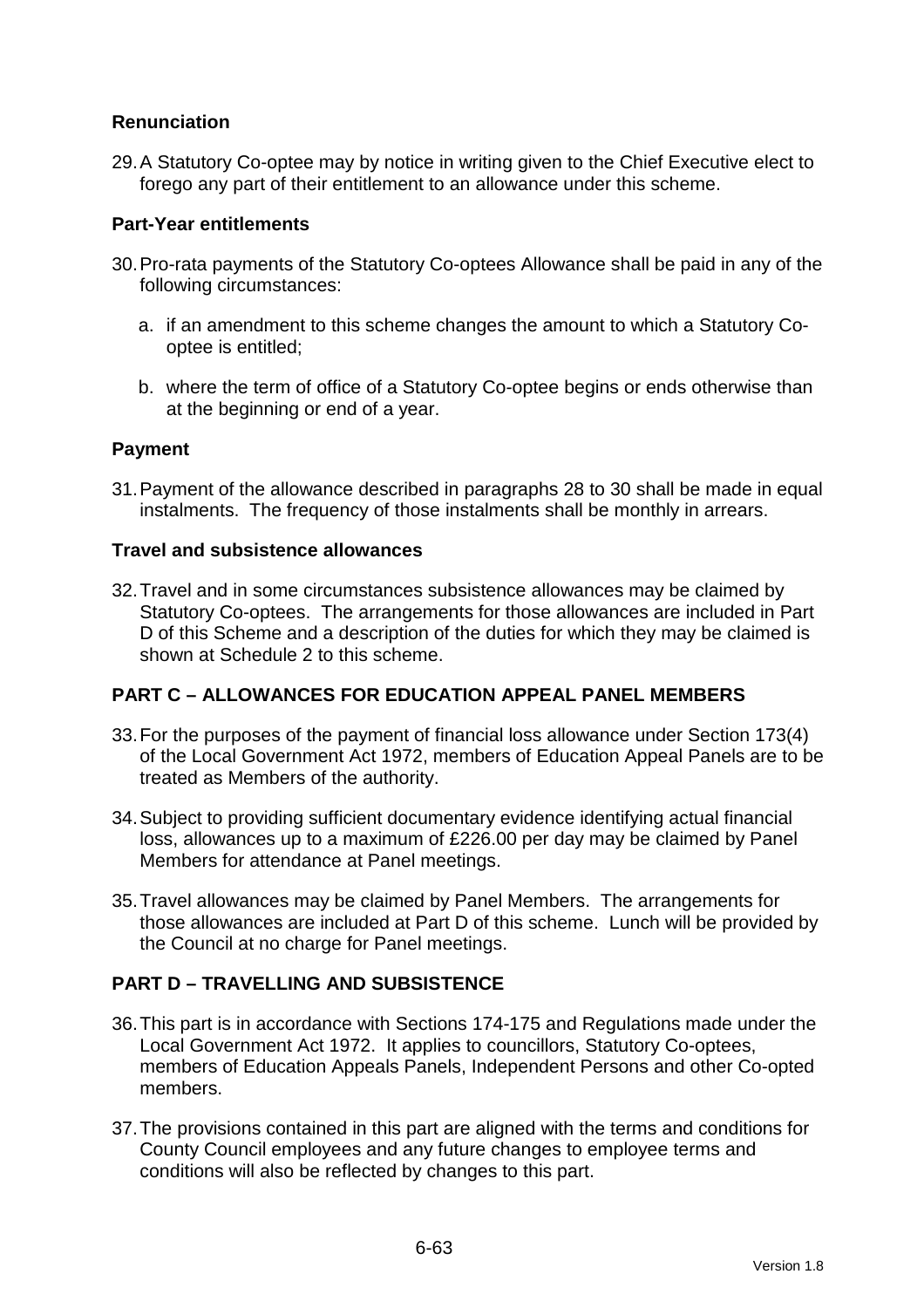# **TRAVELLING ALLOWANCE**

- 38. Travelling allowances may be claimed in respect of each occasion on which one of the persons described above carries out a duty as described in Schedule 2 to this Scheme.
- 39. All travel arrangements must be in accordance with the County Council's TRAVEL AND ACCOMMODATION POLICY, which is appended to this scheme.
- 40. If a claimant uses their own motor car or one belonging to a member of his/her family, or otherwise provided for their use and subject to the claimant having the appropriate insurance, the rate for travel, which is the same as for officers using their own vehicles on a casual basis, shall be as follows:

| up to 10,000<br>miles<br>45.0p | over 10,000<br>miles<br>25.0 <sub>p</sub> |       |
|--------------------------------|-------------------------------------------|-------|
| <b>Motor Cycles</b>            |                                           | 24.0p |
| Cycles                         |                                           | 20.0p |
| <b>Public Transport Rate</b>   |                                           | 22.6p |

- 41. The distance claimed for mileage should be the shortest most reasonable journey by road from the point of departure to the point at which the duty is performed, and similarly from the duty point to the place of return.
- 42. If a claimant travels by taxi, the claim must not exceed:
	- a. in cases of urgency or where no public transport is reasonably available, the amount of the actual fare and any reasonable gratuity actually paid;
	- b. in any other case, the amount of the fare for travel by appropriate public transport.
	- c. Any claims by members for travel costs where the Council has provided shared transport will only be payable in exceptional circumstance and subject to the agreement of the Team Manager (Democratic Services).

### **SUBSISTENCE ALLOWANCES**

- 43. Subsistence allowances may be claimed only in exceptional circumstances such as overnight stays on occasions on which a person described in paragraph 63 above carries out a duty as specified in Schedule 2 to this scheme.
- 44. When carrying out approved duties within the UK and subsistence is payable due to exceptional circumstances, the amounts shown below may be claimed.
	- a. Breakfast where leave home before 7.00 am £4.48
	- b. Lunch where away from base for whole of lunch period (12.00 and 2.00 pm) - £6.17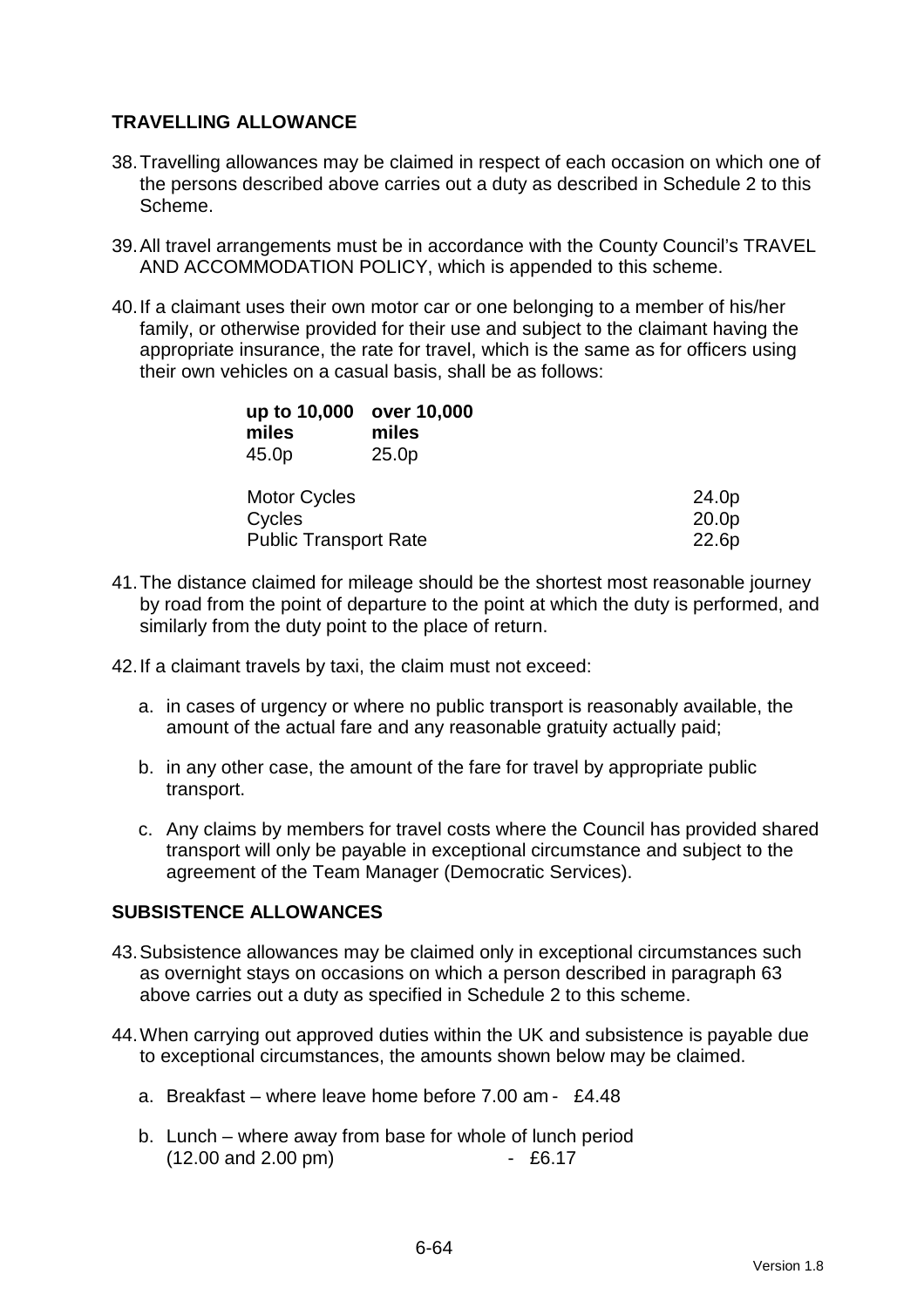- c. Tea if work continues after  $6.30 \text{ pm}$  £2.43
- d. Evening meal if work continues after 8.30 pm £7.64
- e. Tea and evening meal allowances are not normally payable on same day.
- f. Out of pocket expenses  $-$  single night  $-$  £3.63

 $-$  weekly rate  $-$  £14.55

- 45. Councillors, Statutory and other Co-optees may aggregate daily subsistence allowances.
- 46. Where a councillor, Statutory or other Co-optee attends a UK conference or other event which involves an overnight stay, hotel accommodation will be booked and paid for by Travel and Transport Services in accordance with the TRAVEL AND ACCOMMODATION POLICY. In exceptional circumstances where this has not been possible, the County Council will reimburse reasonable expenses, provided they are supported by receipts and subject to a maximum overnight expenditure on accommodation of £115.00 (including VAT).
- 47. Where a claimant attends a conference or other event which is held outside the UK, s/he may claim the amounts shown in the Council's TRAVEL AND ACCOMMODATION POLICY.

### **SPECIAL PROVISIONS**

48. In respect of full County Council meetings, councillors will have the choice of paying for the meals provided by the Council. The exercise of this option will be on an annual basis rather than for each individual County Council meeting.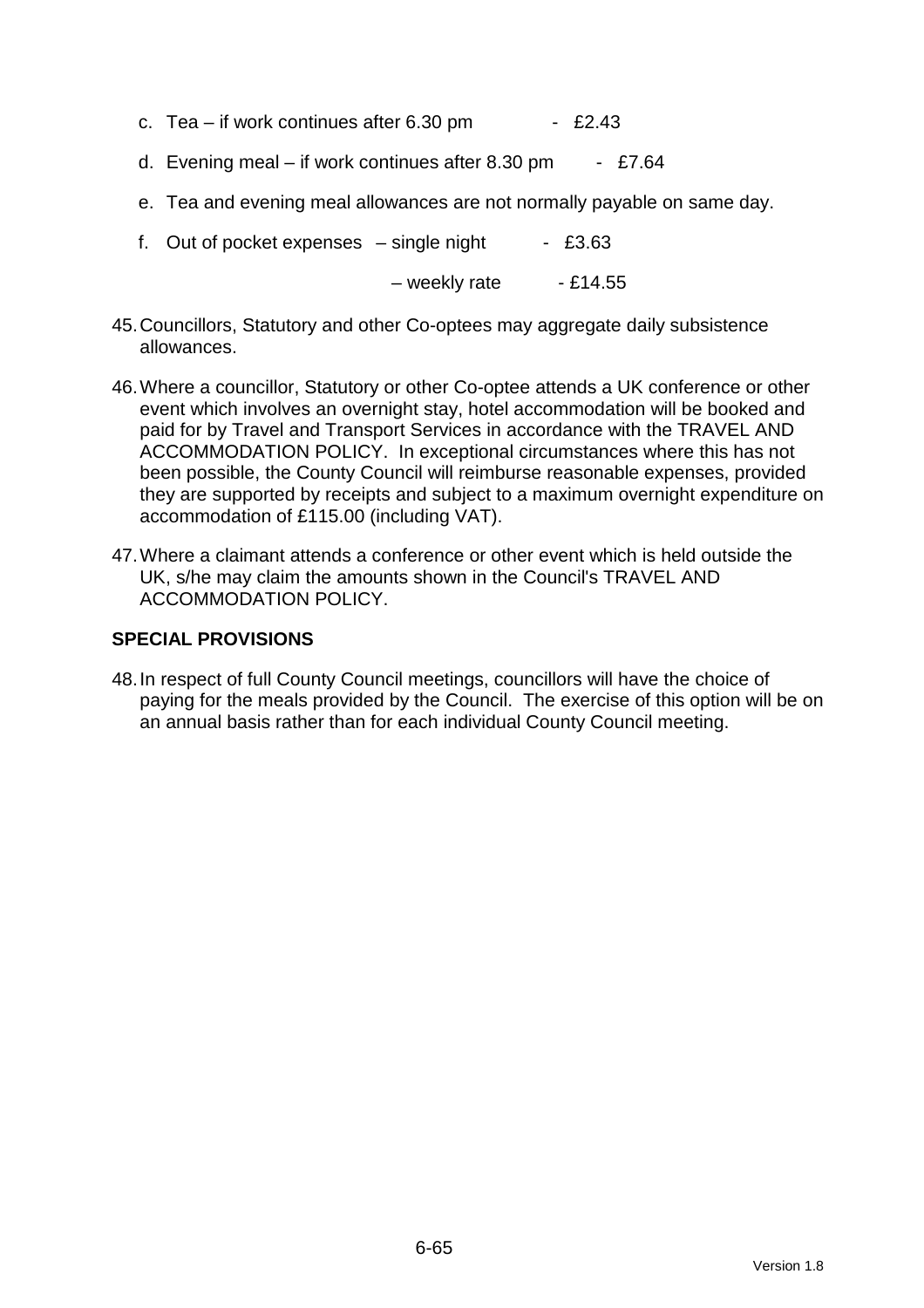# **SCHEDULE 1**

#### **SPECIAL RESPONSIBILITY ALLOWANCES**

| <b>Band</b>    | $%$ of         | <b>Amount of</b> | <b>Current role</b>                                        |  |
|----------------|----------------|------------------|------------------------------------------------------------|--|
|                | Leader's       | <b>Allowance</b> |                                                            |  |
|                | <b>SRA</b>     | (pa)             |                                                            |  |
| $\mathbf 1$    | 100            | £31,906          | Leader of the Council<br>$\bullet$                         |  |
| $\overline{2}$ | 70             | £22,331          | Deputy Leader of the Council<br>$\bullet$                  |  |
| $\overline{3}$ | 66             | £21,271          | <b>Chairmen of Band A Committees</b><br>$\bullet$          |  |
|                |                |                  | <b>Business Manager of Majority Group</b><br>$\bullet$     |  |
|                |                |                  | Leader of the main Minority Group                          |  |
| $\overline{4}$ | 50             | £15,953          | Chairman of County Council*<br>$\bullet$                   |  |
| 5              | 40             | £12,762          | Chairman of Joint Health Committee (when<br>$\bullet$      |  |
|                |                |                  | chaired by a county councillor)                            |  |
|                |                |                  | <b>Chairman of Pensions</b><br>$\bullet$                   |  |
| 6              | 33             | £10,635          | <b>Chairmen of Band B Committees:</b><br>$\bullet$         |  |
|                |                |                  | Vice-Chairmen of Band A Committees                         |  |
|                |                |                  | Leader of smaller Minority Groups on the<br>$\bullet$      |  |
|                |                |                  | Council (provided the group has more than 10%              |  |
|                |                |                  | of the Members of the Council)                             |  |
| $\overline{7}$ | 25             | £7,975           | Vice-Chairman of Joint Health Committee (when<br>$\bullet$ |  |
|                |                |                  | this position is occupied by a county councillor)          |  |
| 8              | 24             | £7,657           | Vice-Chairman of the County Council*<br>$\bullet$          |  |
|                |                |                  | Business Manager of the main Minority Group<br>$\bullet$   |  |
| 9              | 22             | £7,021           | Deputy Leader of the main Minority Group<br>$\bullet$      |  |
|                |                |                  | Vice-Chairmen of Band B Committees<br>$\bullet$            |  |
|                |                |                  | Main Minority Group Spokesmen on Band A                    |  |
|                |                |                  | Committees                                                 |  |
| 10             | $\overline{4}$ | £1,276           | <b>Business Manager of any Minority Group</b><br>$\bullet$ |  |
|                |                |                  | consisting of more than 10% of the Members of              |  |
|                |                |                  | the Council                                                |  |
|                |                |                  | Ordinary Members of the Appeals Committee<br>$\bullet$     |  |
|                |                |                  | when undertaking work of exceptional frequency             |  |

### Note

\* These SRAs include an element for clothing. Sections 3(5) and 5(4) (as appropriate) of Part 1 of the Local Government Act 1972, enables the County Council to make a reasonable payment to the Chairman and Vice-Chairman to enable them to meet the expenses of their office.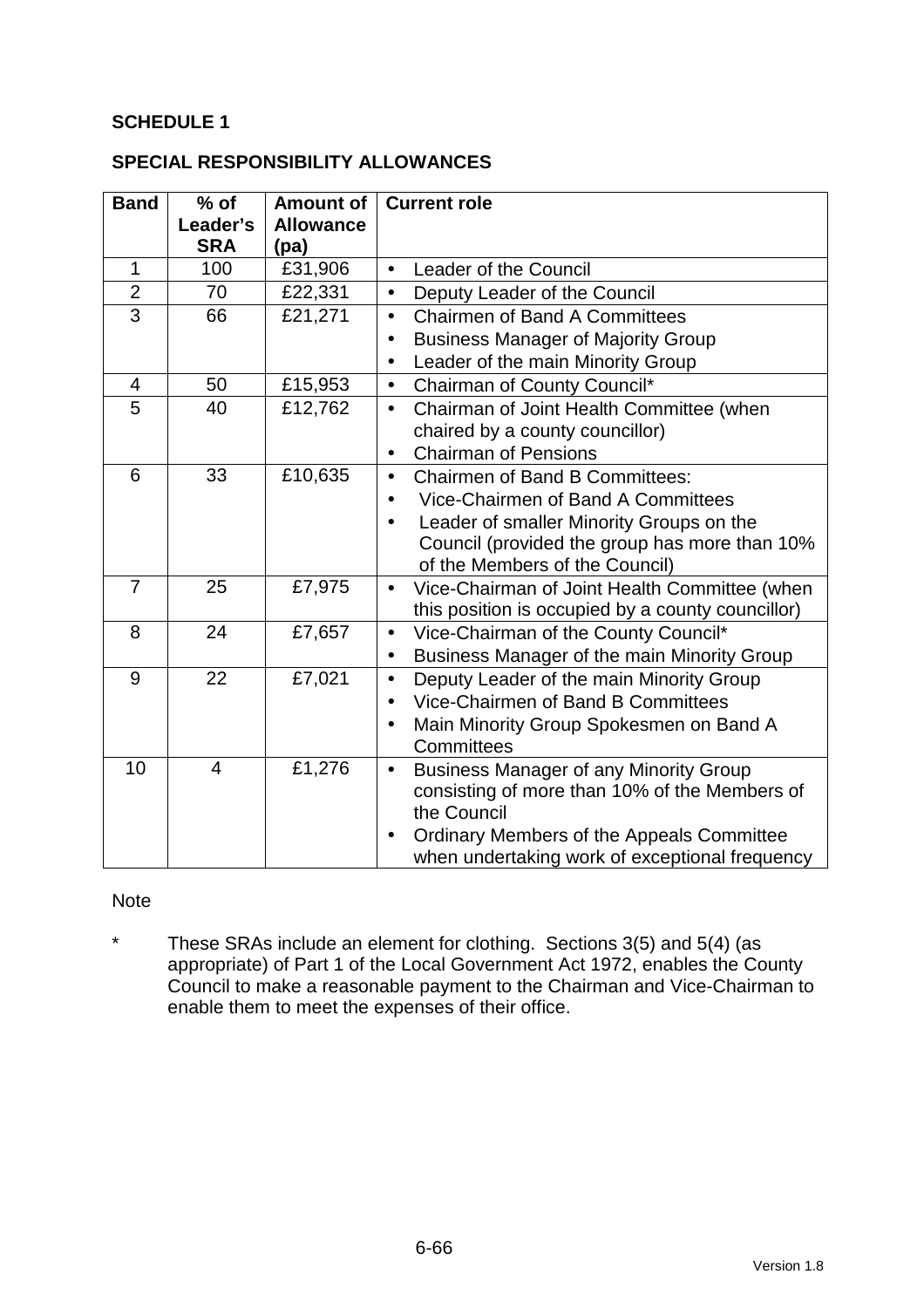# **BAND A COMMITTEES**

Children and Young People Finance and Property Community Safety **Personnel** Culture Culture **Transport and Highways** Economic Development

Adult Social Care and Health Environment and Sustainability

The Health and Wellbeing Board is a Band A Committee but it is assumed that it will always be chaired by the holder of an existing SRA

# **BAND B COMMITTEES**

Audit **Audit Rights of Way** Health Scrutiny

Appeals Sub **Planning and Licensing** 

Corporate Parenting Sub-Committee is a Band B committee but it is assumed that the Vice-Chairman of the Children and Young People Committee will chair it

Grant Aid Sub-Committee is a Band B committee but it is assumed that the Deputy Leader of the Council will chair the sub-committee

It is assumed that the Senior Staffing Committee and Local Joint Resolutions Committee will always be chaired either by named members or by councillors already in receipt of a special responsibility allowance.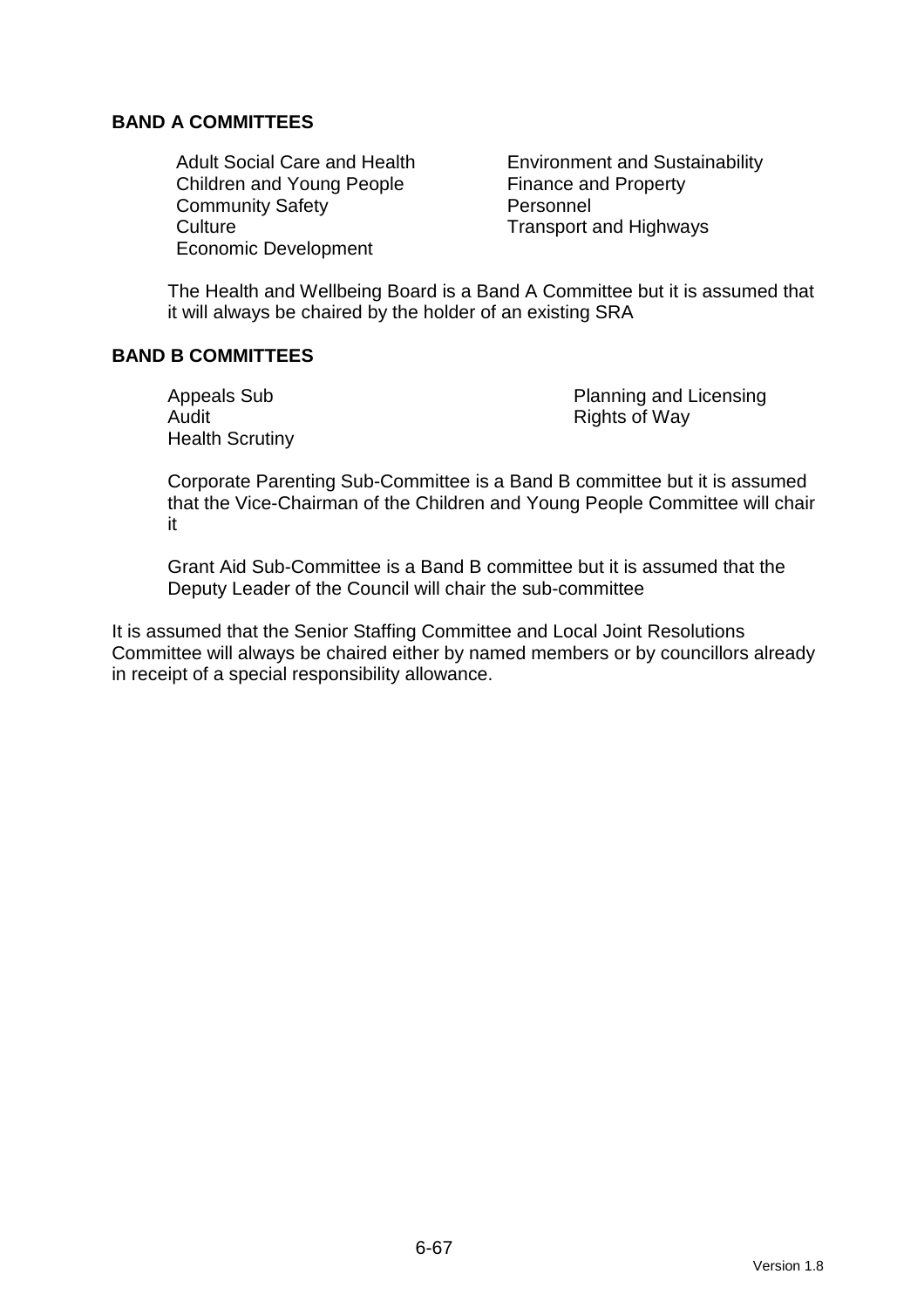# **SCHEDULE 2**

### **APPROVED DUTIES (TRAVELLING AND SUBSISTENCE ALLOWANCES)**

#### **FOR COUNCILLORS**

- 1. Approved duties for the payment of travelling and/or subsistence allowances (the latter in exceptional circumstances only such as overnight stays) will include:
	- a. any attendance as a member or "observer" at meetings of the Council or its subordinate bodies (eg a committee, sub-committee, working party, panel, project steering group);
	- b. pre-agenda meetings of committees and sub-committees of the County Council or of any joint committee of local authorities covering the attendance of its Chair and Vice-Chair (and Opposition Spokesperson if appropriate, by invitation);
	- c. any attendance as a member of a joint committee of two or more local authorities or any sub-committee of that joint committee at a meeting of the joint committee or other body connected with the functions of that joint committee to which a Member is appointed by that joint committee;
	- d. any attendance at conferences, seminars and similar events, provided that attendance is approved in advance under the TRAVEL AND ACCOMMODATION POLICY;
	- e. rota visits to County Council establishments;
	- f. annual tour of inspection for any County Council service;
	- g. any attendance upon land or premises within the County area, for the purposes of, or in connection with, the discharge of any of the functions of the County Council, to include:
		- consultations with officers of the County Council;
		- visits to County Council premises to acquaint him/herself with conditions there;
		- visits to exhibitions relating to the functions of the County Council;
		- "surgeries" for constituents;
		- visits to sites and premises associated with actual or proposed projects of the Council;
		- visits to County Hall to deal with essential correspondence, paperwork, etc;
		- attendance by invitation at a Parish Council or Parish Meeting to participate in the discussion of a County Council function.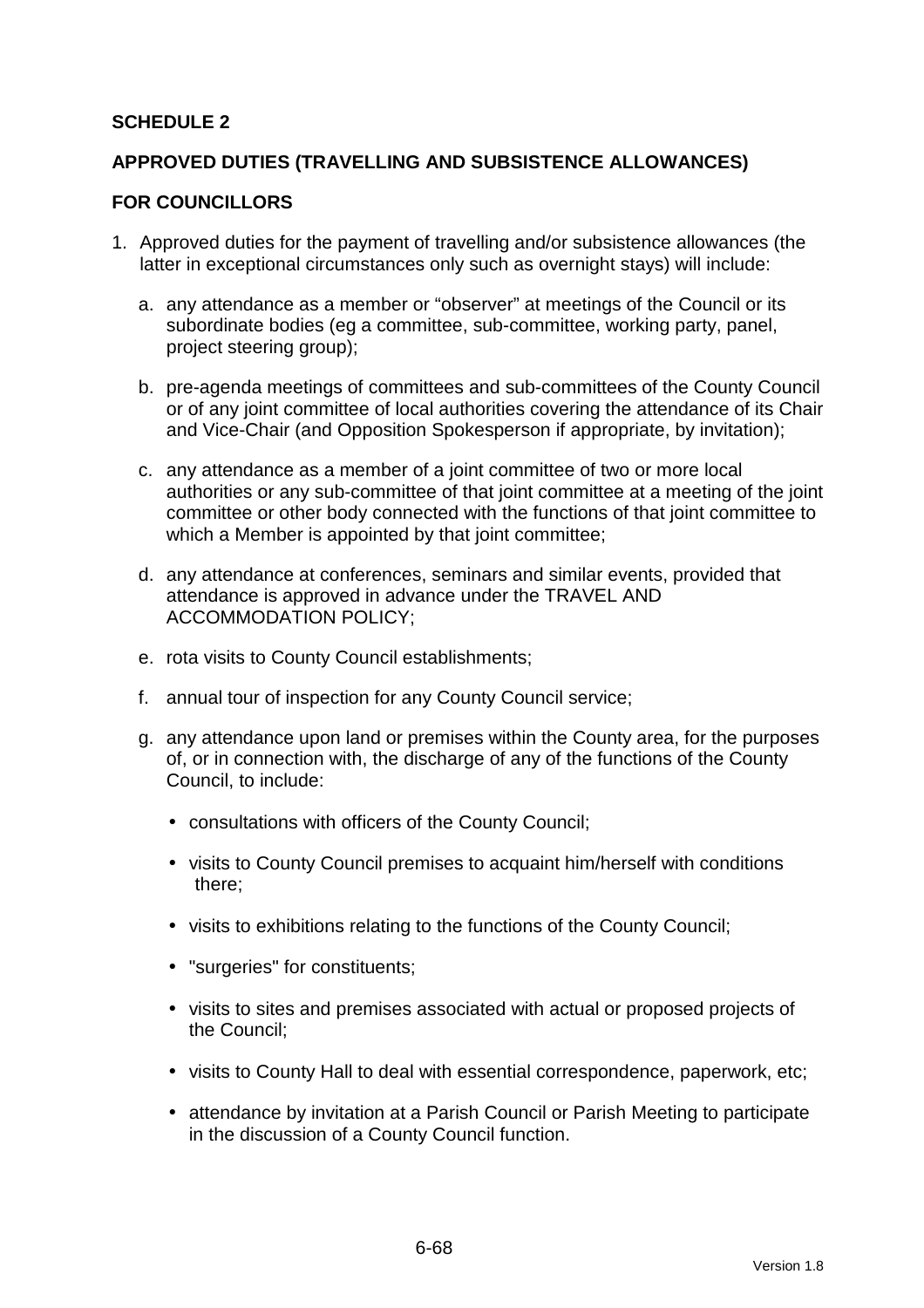- h. subject to (i.) below any attendance at a meeting of any outside body, external or partnership organisation to which the Councillor has been appointed by, or on the nomination of the Council or the Policy Committee;
- i. where an outside body has its own scheme for the payment of allowances, the Member should claim his/her travelling and subsistence allowances from the other body and not from the County Council.
- j. any attendance at a meeting of a Group (under Standing Orders) which is called by the Chief Executive for the sole purpose of discussing County Council business;
- k. Group Management meetings called for the sole purpose of discussing County Council business;
- l. visits and duties outside the County area but within Great Britain for a period not exceeding 72 hours in connection with the discharge of any the Council's functions made by committee Chairmen/Spokespersons of the main Minority Group/Group officers;
- m. attendance at seminars etc to address non-political bodies at national/regional level on subjects of which they have specialist knowledge by committee Chairmen/Spokespersons of the main Minority Group;
- n. any single Member duty undertaken on behalf of the County Council:
	- in pursuance of any Standing Order requiring an Elected Member(s) to be present while tender documents are opened;
	- in connection with the discharge of any function of the authority conferred by or under any enactment and empowering or requiring the authority to inspect or authorise the inspection of any premises; or
	- in connection with arrangements made by the authority for the attendance of pupils at a school approved for the purposes of Section 188 (Special Schools) of the Education Act 1993;
- o. attendance by formal invitation at a county hospitality function (eg Chairman's reception, county dinner);
- p. attendance as a representative of the County Council at a local function to present an award or cheque;

but shall not include:

- disciplinary matters within a Group;
- correspondence relating to a Group's policy:
- matters relating to the internal organisation of a Group;
- selection of candidates to stand at County Council elections;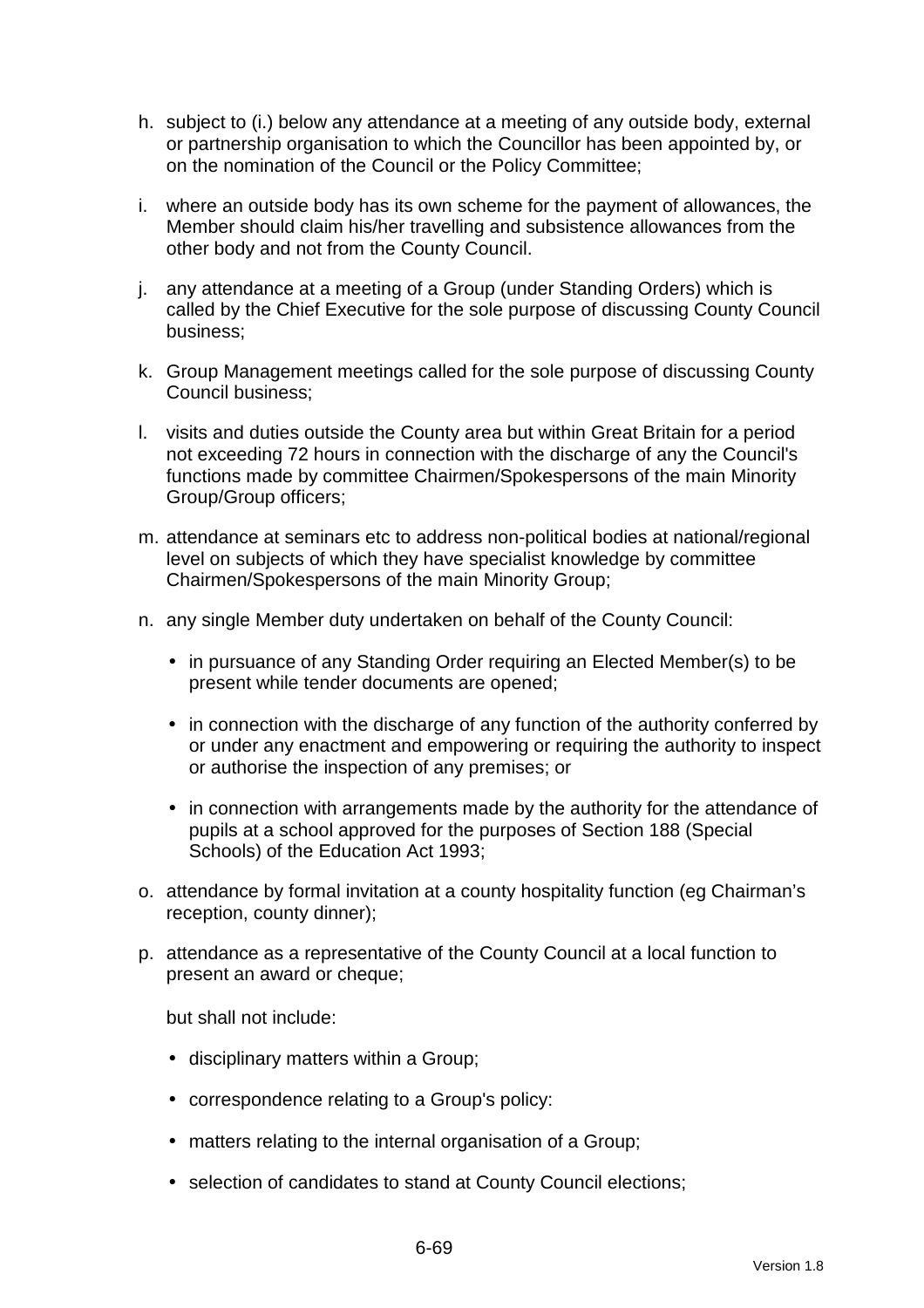- attendance at a Governing Body meeting of a school or college;
- taking up a constituent's grievance with anybody other than the County Council (eg following up a complaint against the services of a public body, private company or another council).

### **FOR STATUTORY CO-OPTEES AND OTHER CO-OPTED MEMBERS OF THE COUNCIL'S COMMITTEES AND SUB-COMMITTEES**

- 2. Approved duties for the payment of travelling and/or subsistence allowances (the latter in exceptional circumstances only such as overnight stays) are as follows:
	- a. any attendance at a meeting of committee or a sub-committee of which the claimant is a properly appointed member;
	- b. any visit arranged and approved in advance under the TRAVEL AND ACCOMMODATION POLICY in connection with the business of the bodies shown in a above (including conferences, seminars, training events, tours or inspection, rota visits).

# **FOR MEMBERS OF EDUCATION APPEALS PANELS**

3. Members of Education Appeals Panels may claim travelling in respect of meetings of Panels.

# **FOR INDEPENDENT PERSONS**

4. Independent Persons may claim travelling in respect of their duties.

### **FOREIGN TRAVEL**

- 5. Councillors and Statutory or other Co-opted Members of committees etc are normally allowed to travel abroad on County Council business only with express approval as required by the TRAVEL AND ACCOMMODATION POLICY.
- 6. All arrangements for travel and hotel accommodation will be made by Travel and Transport Services in accordance with the TRAVEL AND ACCOMMODATION POLICY.
- 7. Expenses will be reimbursed in accordance with the TRAVEL AND ACCOMMODATION POLICY.
- 8. Councillors and others are required to provide receipts of actual expenses and details of meals provided when they submit claims for reimbursement.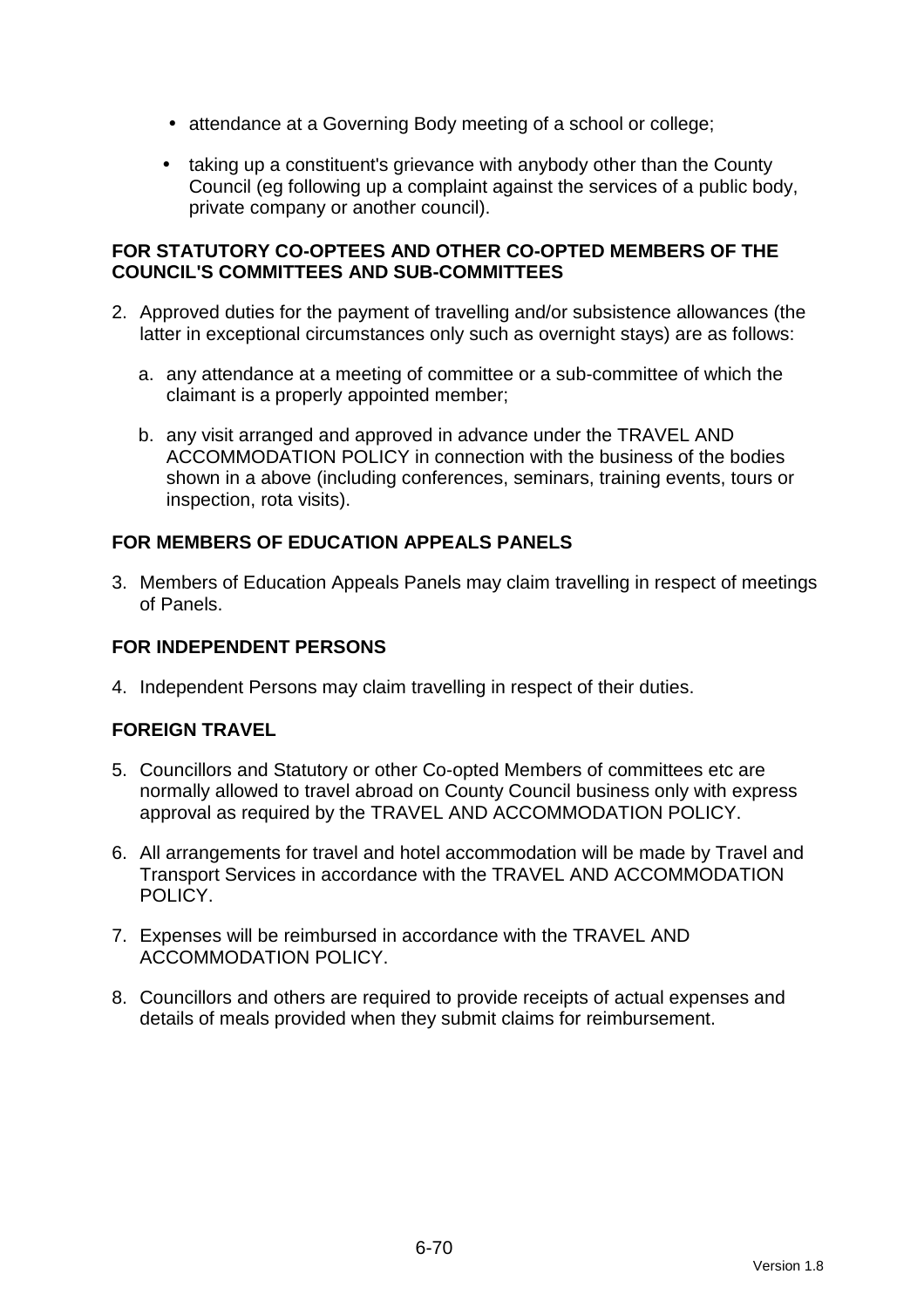# **APPENDIX**

### **ADMINISTRATIVE MATTERS**

#### **SUBMISSION OF CLAIMS**

- 1. Claims are processed through Democratic Services and paid through the payroll system.
- 2. The following deductions will be applied to late claims:
	- a. up to 3 months' delay full payment
	- b.  $3 6$  months' delay  $-50\%$  reduction
	- c. after 6 months' delay no payment made, except in exceptional circumstance where the matter would be referred to the Policy Committee for determination.

#### **INCOME TAX**

- 3. Tax will be deducted from payments of Basic Allowance and Special Responsibility Allowances. This will be at the standard rate of tax unless a Member makes arrangements with his Tax Inspector for a tax code to be allotted and notified to the County Council.
- 4. The County Council deals with:

HM Inspector of Taxes (Nottingham 1) Castle Meadow Castle Meadow Road Nottingham NG2 1AB

- 5. A return of tax deducted from allowances is made to the Inland Revenue at the end of each financial year and a P60 is provided to each councillor.
- 6. Arrangements have been made with the Inspector of Taxes (Nottingham 1) whereby Councillors on application can obtain, where appropriate, tax relief on their expenses of office. Further guidance is available from the Chief Finance **Officer**

### **SOCIAL SECURITY**

- 7. Contributions
	- a. National insurance contributions are payable on any payment of Basic Allowance and Special Responsibility Allowances provided the gross amount reaches a lower earnings limit in a certain period, unless a certificate of nonliability is produced (supplied by the Contributions Agency). The Chief Finance Officer will advise on the detailed operation of the scheme.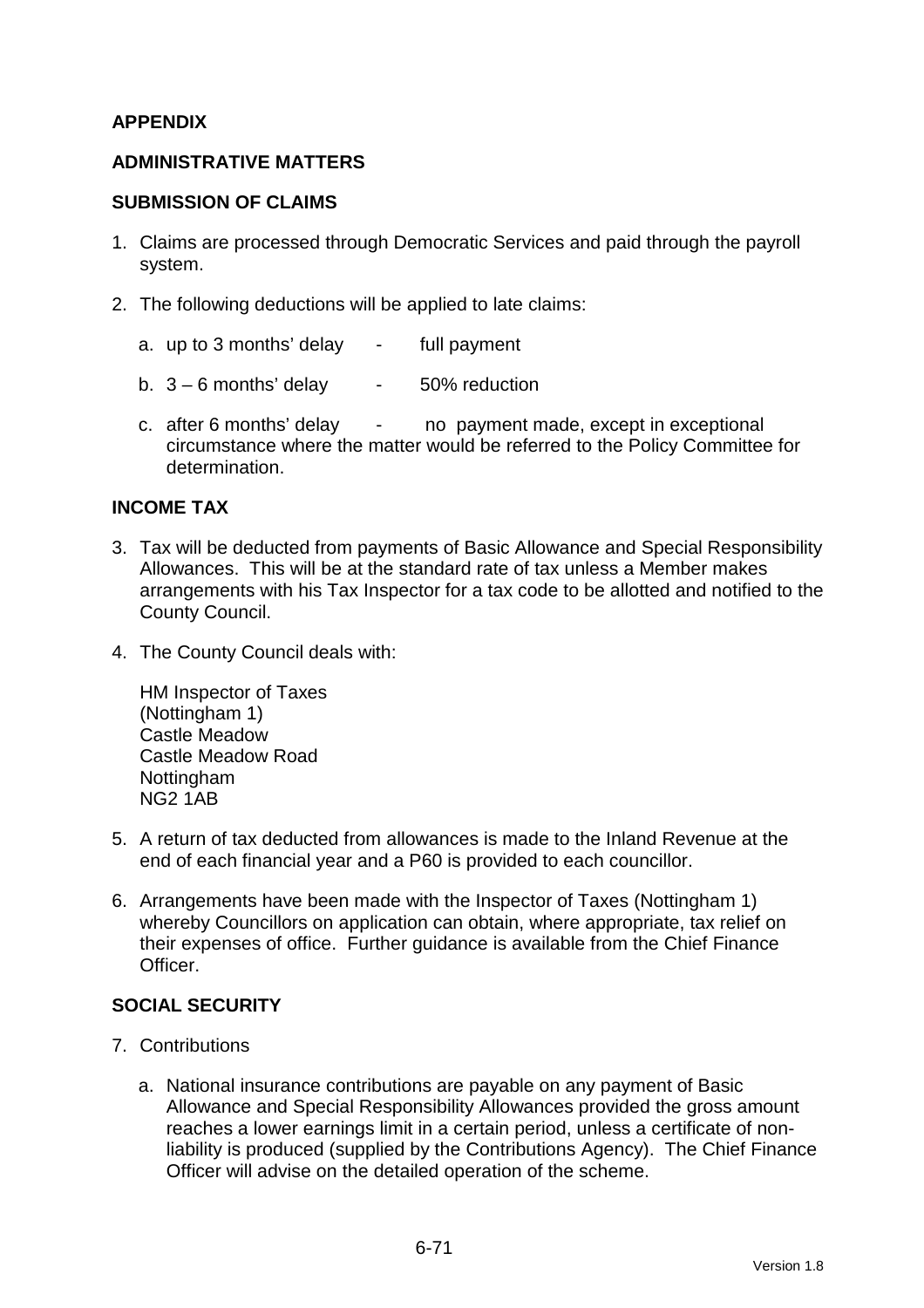# 8. Benefits

- a. The receipt of Basic and Special Responsibility Allowances affects benefits. Councillors should notify the Benefits Agency of amounts received.
- b. The contribution paid by Councillors counts toward the full range of contributory benefits.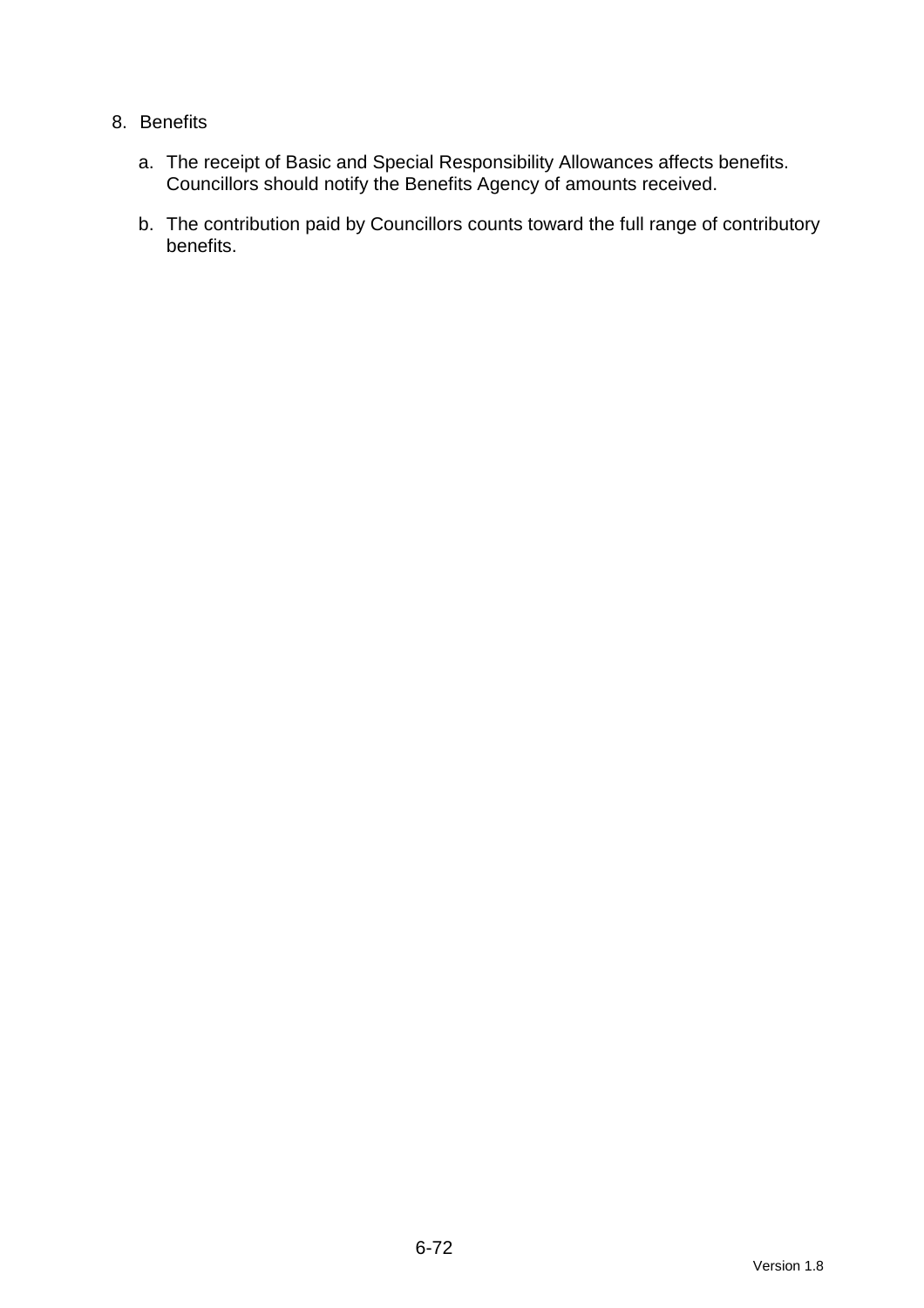# **TRAVEL AND ACCOMODATION POLICY**

- 1. This policy (the Nottinghamshire County Council Travel Policy) covers the approval and booking arrangements for travel and accommodation required in connection with the Council's business. It does not apply to travel and accommodation required in connection with direct service delivery e.g. school, trips, service users' outings, where the relevant Departments will have their own procedures.
- 2. This policy replaces all previous policies, decisions and/or precedents relating to travel undertaken in connection with the business of the Council.
- 3. The power to amend this policy is reserved to the full Council.
- 4. The practices in this policy shall, as far as possible, reflect the contents of the County Council's Members' Allowances Scheme and the Terms and Conditions of Service for Employees (see paragraph 9 of the Financial Regulations and D7 and D10 of the Personnel Handbook).
- 5. In the event that a conflict arises between this Policy and the Members' Allowances Scheme the Monitoring Officer and the Chief Executive will mediate and determine the matter following consultation with the Leader.

### **GENERAL PRINCIPLES**

- 6. The policy is based on the following principles:
	- a. the proper conduct of business, and the overall efficiency of the Council;
	- b. transparency and accountability;
	- c. achieving Best Value in the use of the Council's resources, benefiting the community, the Council and councillors;
	- d. meeting the needs of those with disabilities and/or health problems.

### **APPROVAL PROCESSES**

- 7. The following travel may be undertaken without prior approval:
	- a. day to day travel within Nottinghamshire in connection with Nottinghamshire County Council business;
	- b. travel in connection with training and development events within the East Midlands which have been authorised in accordance with relevant policies.
- 8. All other travel must be approved in advance in accordance with the following: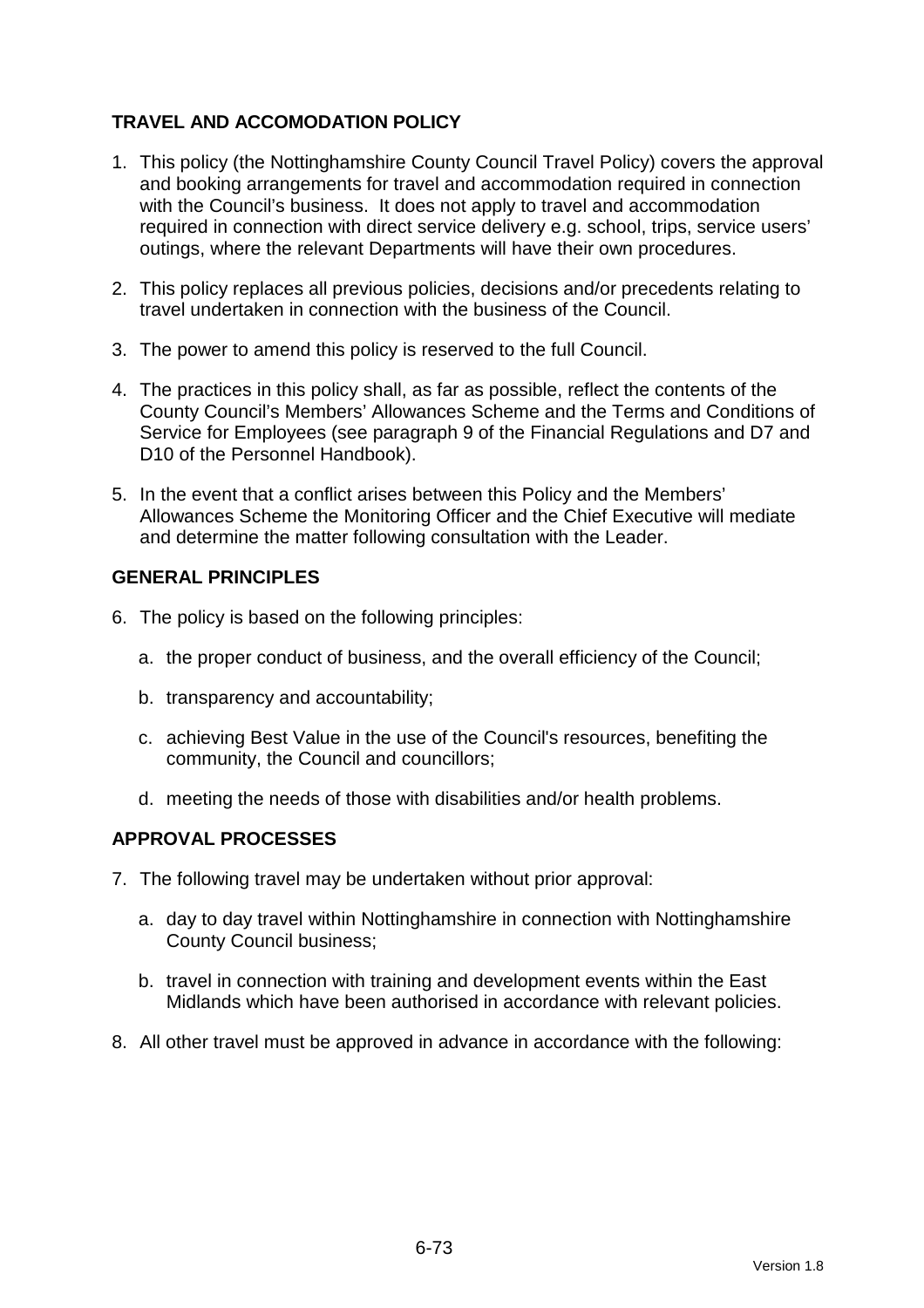| Participant                                             | <b>Description</b>                                                                                              | Approval required from                                                                     |
|---------------------------------------------------------|-----------------------------------------------------------------------------------------------------------------|--------------------------------------------------------------------------------------------|
| Councillors, Statutory<br>and other co-opted<br>members | All travel within mainland<br>(a)<br>UK not described in<br>Schedule 2 of the<br>Members' Allowances<br>Scheme. | <b>Policy Committee</b>                                                                    |
|                                                         | Outside the UK<br>(b)                                                                                           | <b>Policy Committee</b>                                                                    |
| <b>Officers</b>                                         | Within the UK<br>(a)                                                                                            | Relevant chief or other<br>officer in accordance with<br>departmental procedures           |
|                                                         | Outside the UK<br>(b)                                                                                           | <b>Relevant Corporate Director</b><br>with a quarterly report to the<br>relevant committee |

9. The County Council recognises that, in cases of genuine urgency, it may not be possible to obtain formal approval from the relevant committee prior to the expected date of travel. In these cases, the Urgency Procedure (Part Five of the Constitution) should be used.

# **BOOKING ARRANGEMENTS**

- 10. With the exception of travel by private car in connection with the day to day business of the Council, all arrangements and/or bookings for travel and accommodation approved under this policy must be made by Transport and Travel Services in the Environment and Resource Department.
- 11. Provisional bookings will not be made unless approval has been given in accordance with paragraph 73 of this policy.

# **METHOD OF TRAVEL**

12. At all times, the chosen method of travel must be the most cost-effective method, taking into account the value of time saved, anticipated subsistence and other expenses and any other relevant matters.

# **TRAVEL WITHIN THE UK (MAINLAND)**

- 13. Public transport should normally be used, unless the use of private/self-drive hire/civic cars is proved to be the most cost effective option, taking into account mileage charges, anticipated subsistence, other expenses and any other relevant consideration including but not limited to those at paragraph 74
- 14. The use of private cars to attend events out of the County area must be determined in relation to the following criteria:
	- a. cost in comparison to other options;
	- b. availability of public transport;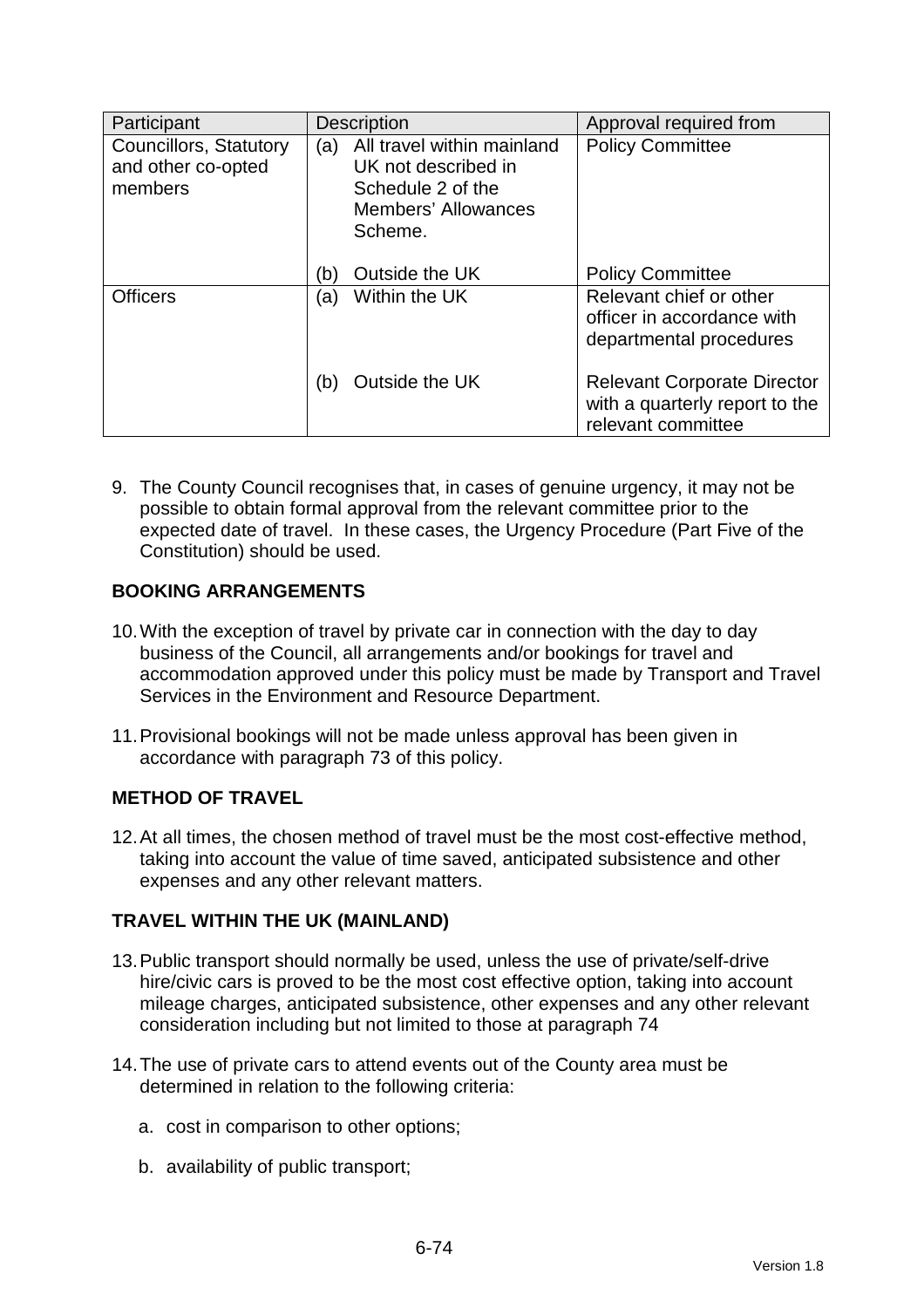- c. business requirements;
- d. disability or health considerations.
- 15. Other options which must be considered prior to approving the use of private cars are:
	- a. car sharing;
	- b. use of hire cars/pool cars;
	- c. use of civic cars.
- 16. Any travel by train within mainland UK will usually be standard class fare unless travel by other classes of ticket is cheaper overall.
- 17. Any councillor or officer requesting first class rail travel must give reasons which shall be recorded in the register referred to the section below.
- 18. Councillors are encouraged to purchase appropriate railcards if eligible, in which case the Council will reimburse two-thirds of the cost. Councillors should advise Transport and Travel Services that they have a railcard at the time of booking, to ensure that a reduced price ticket is obtained.
- 19. Air travel within mainland UK will be permitted only where the cost/convenience brings benefits to the Council.

#### **TRAVEL TO NORTHERN IRELAND/REPUBLIC OF IRELAND/OUTSIDE THE UK**

- 20. Where available, and subject as follows, economy class should be used for all air, sea or land (i.e. rail) travel where this the most cost effective.
- 21. The County Council recognises that there will be occasions where it is not appropriate to use economy class i.e. where there are health or disability issues to be considered. In these cases, a higher class of travel may be permitted, wherever possible, subject to prior approval being by Policy Committee.

### **ACCOMMODATION**

- 22. Mid range hotels of good standard with appropriate business facilities will be chosen within safe and reasonable access to where the business of the visit is to take place.
- 23. For conferences, the added value of all-inclusive packages will be evaluated against making separate hotel arrangements.

### **SUBSISTENCE AND OTHER EXPENSES**

#### **WITHIN THE UK (INCLUDING NORTHERN IRELAND)**

24. All costs of the approved method of travel will be paid by the County Council.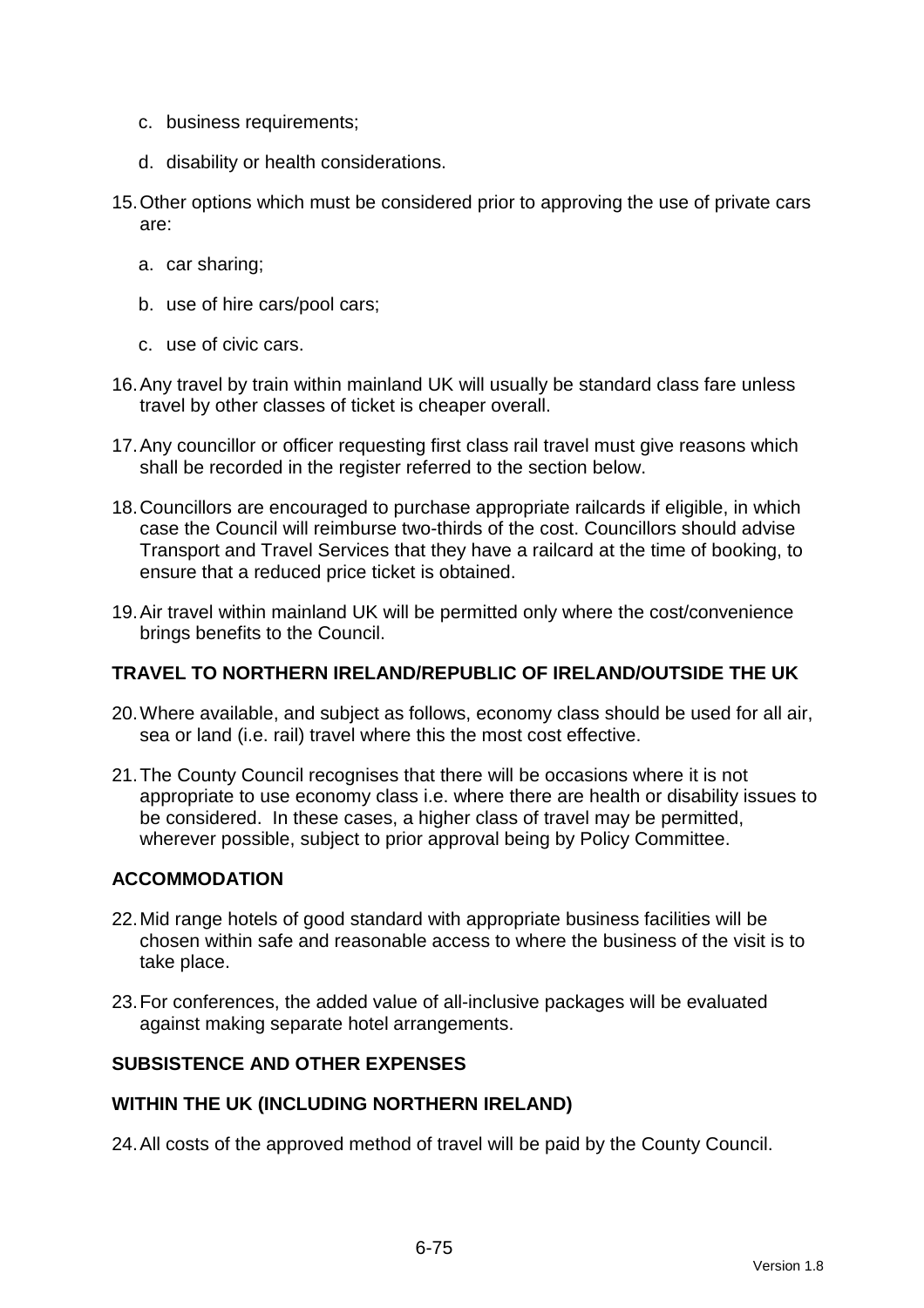- 25. Subsistence allowances may be claimed in exceptional circumstances. They will be the same for councillors, Statutory Co-optees, other co-opted Members and officers. Details of the amounts which may be claimed are in the Members' Allowances Scheme.
- 26. Claims should be made on the forms provided as follows:
	- a. officers from their Department;
	- b. councillors and others covered by the Members' Allowances Scheme from Democratic Services.
- 27. Receipts should be obtained for all expenditure incurred.

#### **OUTSIDE THE UK**

- 28. Accommodation will be booked and paid for by Transport and Travel Services in the Environment and Resource Department on behalf of the County Council.
- 29. Subsistence allowance may be claimed for actual reasonable expenses incurred on meals, beverages, transport within the foreign country, laundry, 'phone calls etc.
	- a. The current maximum amount for subsistence per 24 hours for countries within the European Union is £75.00 (plus £10 per day for unreceipted out of pocket expenses).
	- b. For travel to other destinations, Transport and Travel Services will calculate a maximum amount for subsistence per 24 hours. That amount will be notified to relevant committee when approval is sought for the travel to be undertaken.
- 30. The above rates assume that all meals (excluding breakfast) will have to be paid for from the subsistence allowance. If meals are provided as part of the visit and at no personal cost to the Council's representative(s) the daily allowance will be reduced by 20% for each meal provided.
- 31. Receipts must be obtained wherever practicable for all claimable expenditure. Where this is not possible, a written statement will be required from the person claiming allowances.

#### **ADMINISTRATION OF THE POLICY**

- 32. All travel tickets and/or accommodation required under this policy must be booked through Transport and Travel Services in the Environment and Resource Department.
- 33. Before any bookings are made, Transport and Travel Services will require written confirmation of approval. Where the cost is to be met by a Department, the appropriate budget code(s) for the expenditure will also be required.
- 34. Subject to normal formalities, Transport and Travel Services can arrange advances of cash, foreign currency and travellers' cheques. Any unspent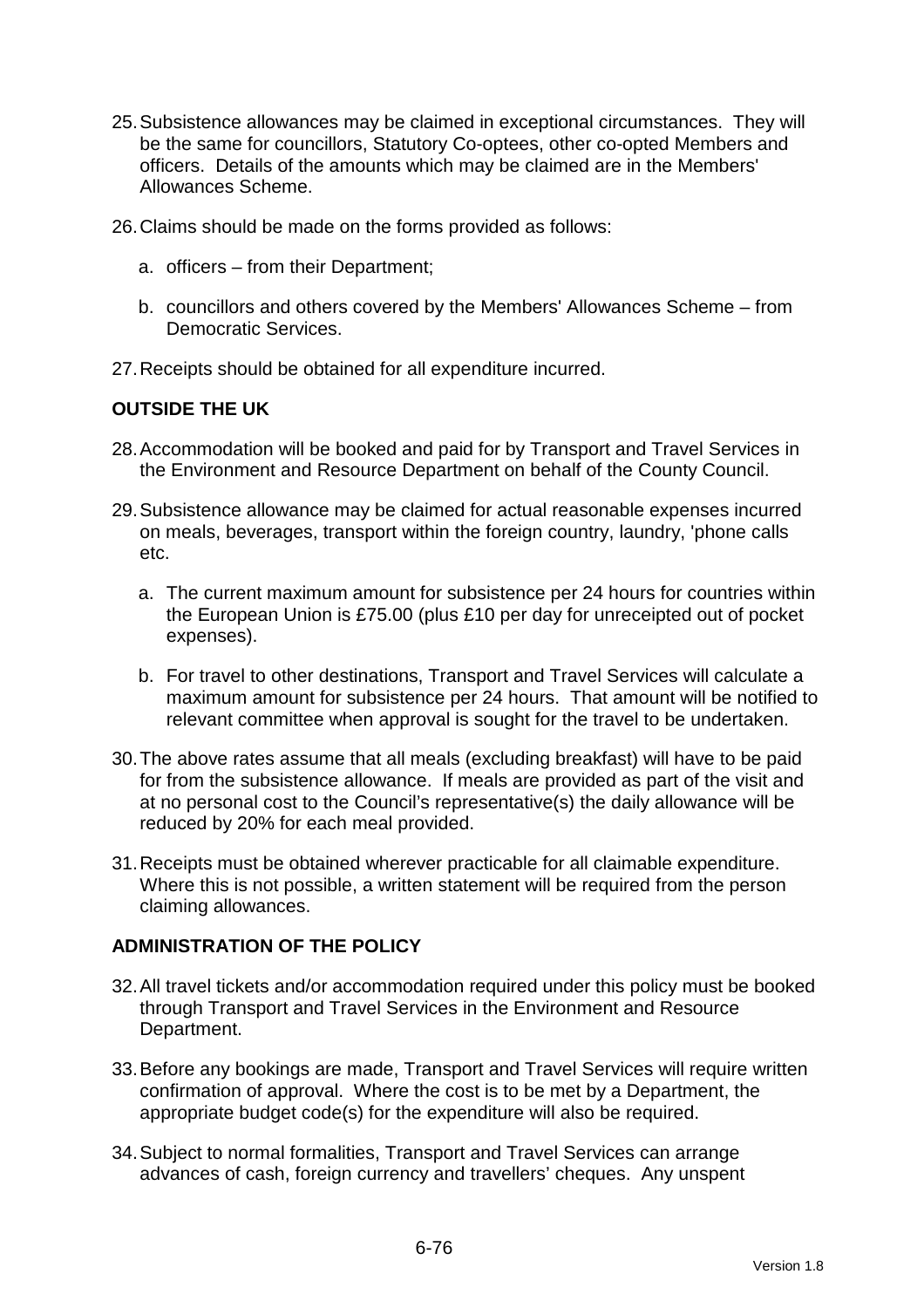cash/currency or travellers cheques must be returned to Transport and Travel Services within one month of return from the visit.

- 35. All claim forms, together with receipts and details of expenses incurred must be submitted within one month of return from the visit.
- 36. County Council credit cards must only be used for claimable expenses incurred in carrying out the County Council's business and all receipts/vouchers in respect of any expenditure met in this way must be passed to Financial Services within one month of return from the visit.
- 37. Where the Council's representative wishes, for personal reasons, to extend their stay at the destination to which they have travelled, this is permitted on the strict understanding that no additional cost falls to be met by the Council and that all expenses in connection with the extension of stay are reimbursed before the date of outward travel.
- 38. Where the Council's representative is accompanied by a partner, the Council must be reimbursed for all expenses to be incurred in respect of travel arrangements made by Transport and Travel Services in respect of the partner before the date of outward travel.

# **RECORD KEEPING**

- 39. Transport and Travel Services will maintain a public register of the following information in respect of each item or travel undertaken under this policy:
	- a. name of traveller/participant;
	- b. purpose of travel/visit;
	- c. dates of travel;
	- d. destination;
	- e. method/class/cost of travel and/or accommodation;
	- f. cost of insurance;
	- g. amount(s) of allowances paid;
	- h. details of the date approval was given and the identity of the decision maker (including details of specific additional approvals from time given in respect of, for instance, travel by other than standard class);
	- i. the date on which the Council's representative(s) submitted a report on the outcome/value of the visit, where appropriate.
- 40. The register shall be available for public inspection and shall be published on the Council's website.
- 41. Annual reports shall be made which shall give: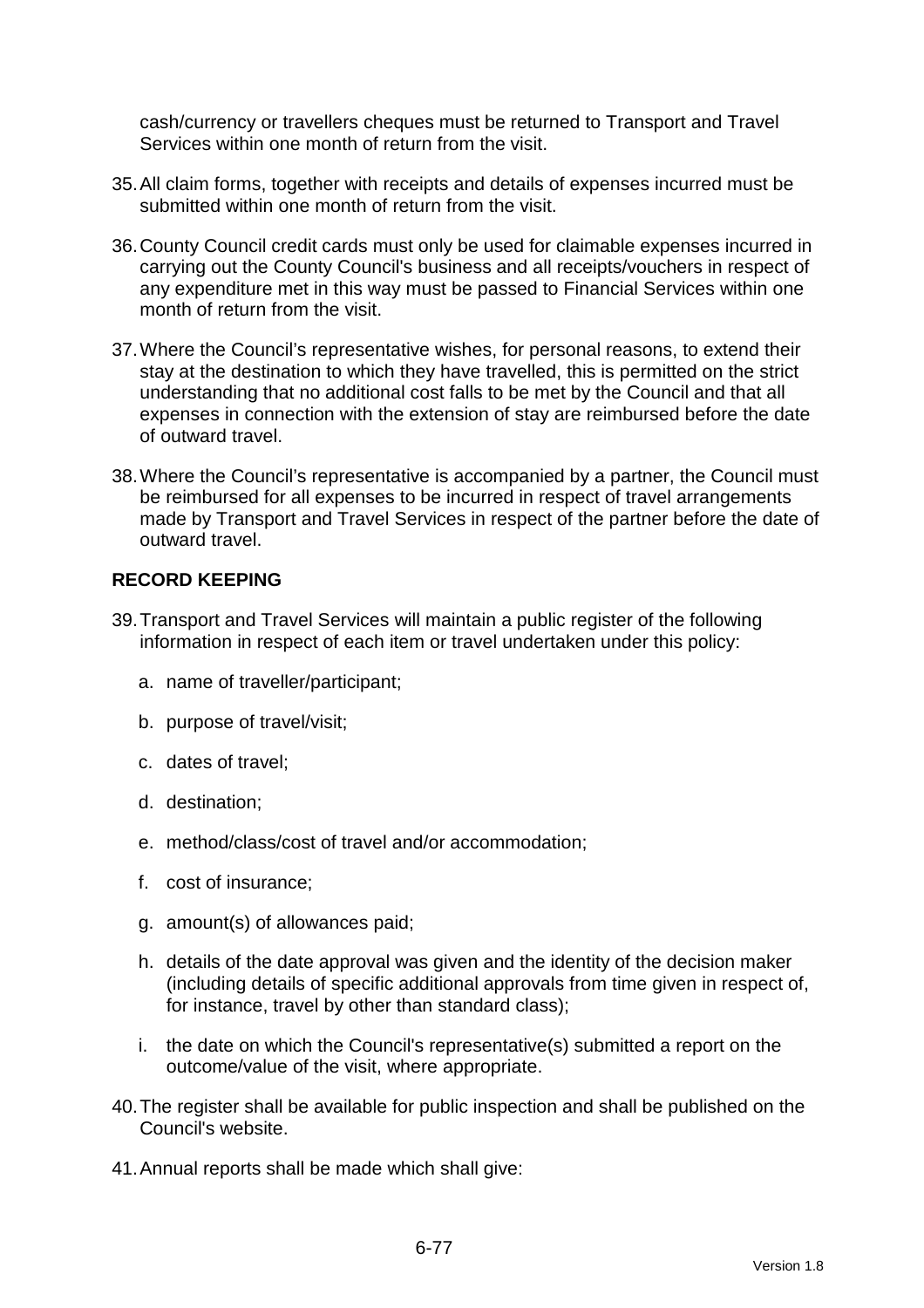- a. details of the totality of travel undertaken under this policy;
- b. information as to occasions upon which other than standard/economy class travel or its equivalent has been used.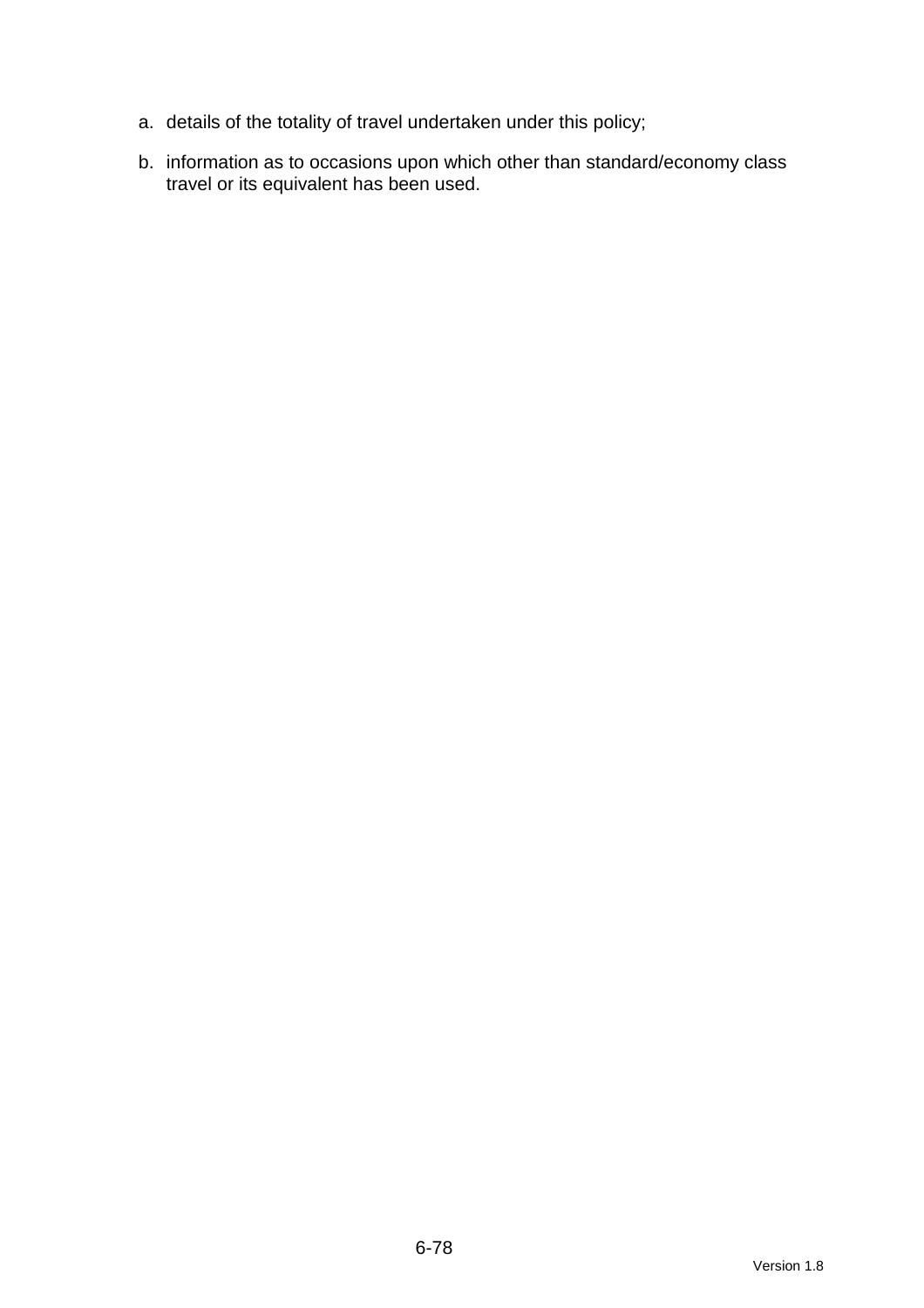#### **PART B – CODES OF CONDUCT AND GUIDANCE FOR COUNCILLORS AND OFFICERS**

### **CODE OF CONDUCT FOR COUNCILLORS AND CO-OPTED MEMBERS**

### **INTRODUCTION**

- 1. The public is entitled to expect the highest standards of conduct from all Councillors and co-opted members of the County Council.
- 2. The Code sets out the standards of service that are expected from Councillors and co-opted members of the Council. In particular, Councillors and co-opted members should act in an open and transparent manner and should not do anything which would prejudice the reputation of the Council.
- 3. It is important Councillors and co-opted members understand their position as regards standards of conduct, and if in any doubt should seek guidance. This is because in some circumstances a breach of the Code could be a criminal offence and because any person could make a complaint to the Council if they believe a Councillor or co-opted member has breached the Code.
- 4. This Code is adopted in accordance with Section 27(2) of the Localism Act 2011.

### **UNDERLYING PRINCIPLES**

5. As a Councillor or co-opted member of the Council you must have regard to the following principles – selflessness, integrity, objectivity, accountability, openness, honesty and leadership.

# **GENERAL CONDUCT**

- 6. Accordingly, when acting in your capacity as a Councillor or co-opted member:
	- a. You must act solely in the public interest and should never improperly confer an advantage or disadvantage on any person or act to gain financial or other material benefits for yourself, your family, a friend or close associate;
	- b. You must not place yourself under a financial or other obligation to outside individuals or organisations that might seek to influence you in the performance of your official duties;
	- c. When carrying out your public duties you must make all choices, such as making public appointments, awarding contracts or recommending individuals for rewards or benefits, on merit;
	- d. You are accountable for your decisions to the public and you must cooperate fully with whatever scrutiny is appropriate to your office;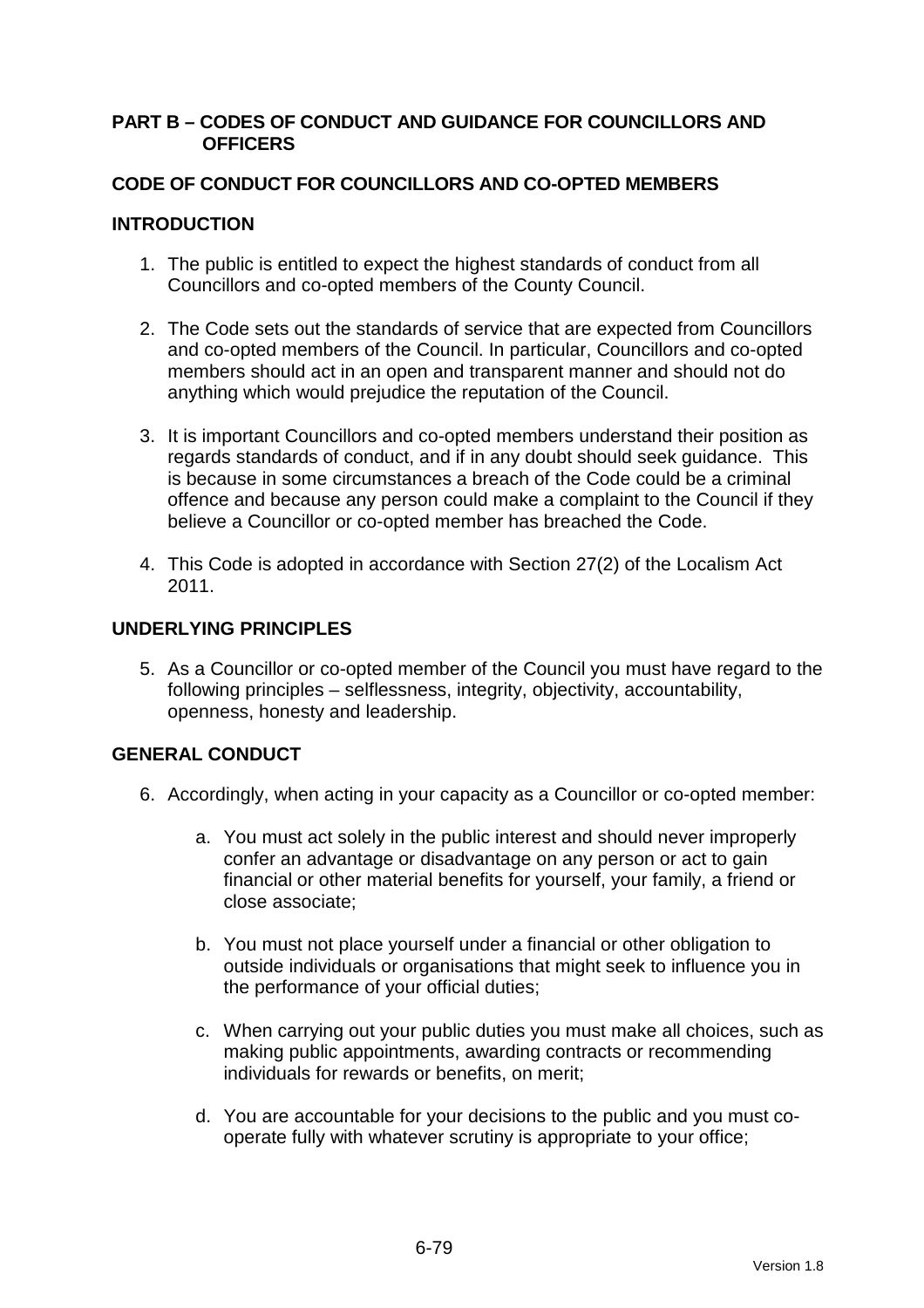- e. You must be as open as possible about your decisions and actions and the decisions and actions of the Council and should be prepared to give reasons for those decisions and actions;
- f. You must declare any private interests, both pecuniary and nonpecuniary, that relate to your public duties and must take steps to resolve any conflicts arising in a way that protects the public interest, including registering and declaring interests in a manner conforming with the procedures set out in the box below;
- g. You must, when using or authorising the use by others of the resources of the Council, ensure that such resources are not used improperly for political purposes (including party political purposes) and you must have regard to any applicable Local Authority Code of Publicity made under the Local Government Act 1986;
- h. You must promote and support high standards of conduct when serving in your public post, in particular as characterised by the above requirements, by leadership and example

### **REGISTERING AND DECLARING PECUNIARY AND NON-PECUNIARY INTERESTS**

- 7. You must, within 28 days of taking office as a Councillor or co-opted member, notify the Council's Monitoring Officer of any Disclosable Pecuniary Interest (we have set out the definition of a Disclosable Pecuniary Interest in the Appendix to this Code), where the pecuniary interest is yours, or that of your spouse, civil partner, or a person you are cohabiting with.
- 8. You must declare any Disclosable Pecuniary Interests and private interests, both pecuniary and non-pecuniary, to any meeting of the Council at which you are present and have an interest in any matter being considered.
- 9. If the interest being declared is a "sensitive interest" you only have to disclose the fact you have an interest but do not need to disclose the nature of the interest.
- 10. Following any disclosure of a Disclosable Pecuniary Interest not on the Council's register, you must notify the Monitoring Officer of the interest within 28 days of the date of disclosure.
- 11. Unless dispensation has been granted, you may not participate in any discussion of, vote on, or discharge any function related to any matter in which you have a Disclosable Pecuniary Interest.
- 12. Additionally, you are required to leave the room in which the meeting is being held whilst the matter is under consideration in accordance with the Council and Committee procedure rules, paragraphs 17 and 12 respectively.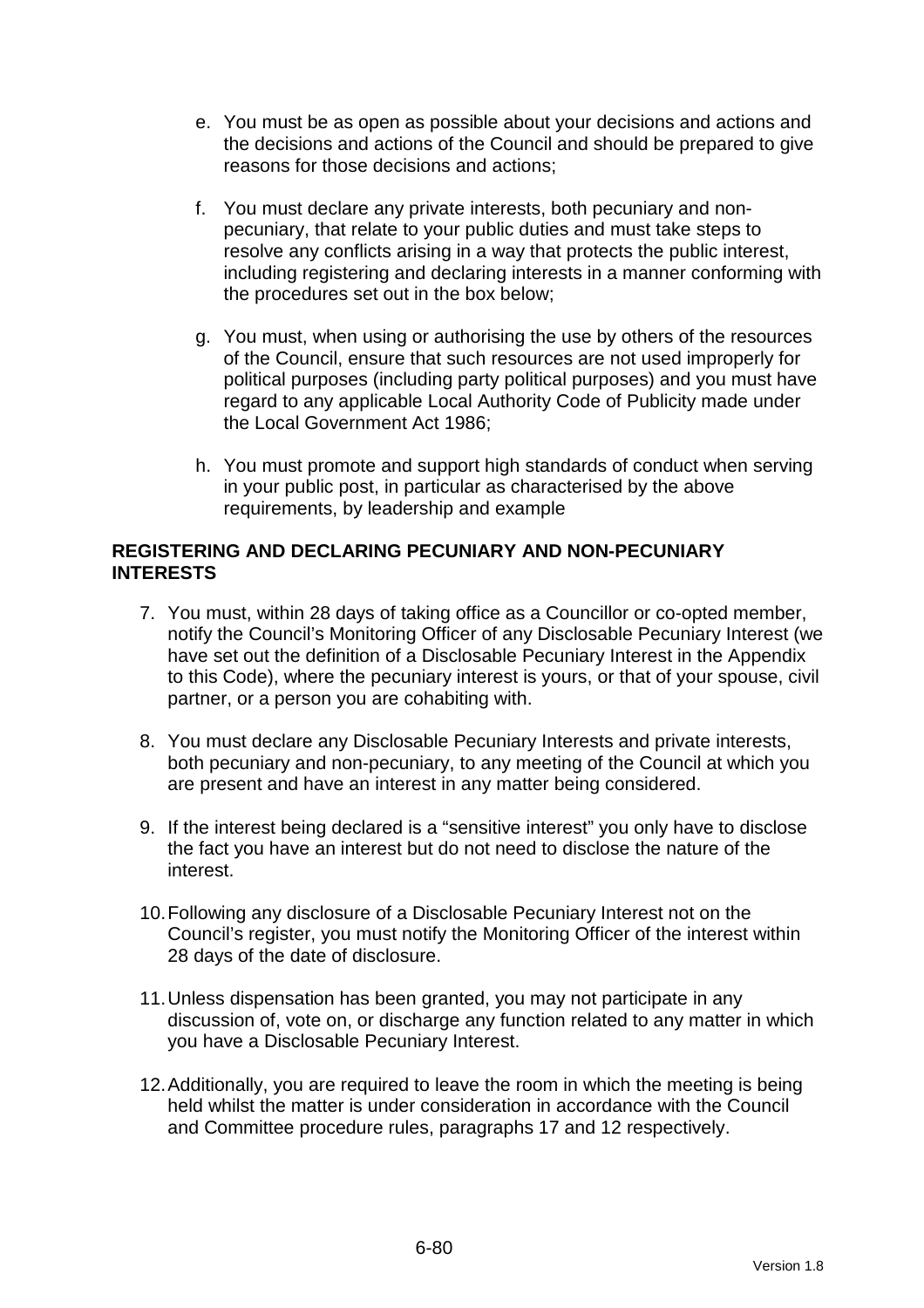### **SENSITIVE INTEREST**

- 13. Where you are concerned that the disclosure of an interest would lead to you or a person connected with you being subject to violence or intimidation, you may request the Monitoring Officer to agree that the interest is a "sensitive interest".
- 14. If the Monitoring Officer agrees, then you merely have to disclose the existence of the interest rather than the detail of it, at a meeting, and the Monitoring Officer can exclude the detail of the interest from the Council's publicly available version of the register.
- 15. You must, within 28 days of becoming aware of any change of circumstances which means that information excluded is no longer a "sensitive interest", notify the Council's Monitoring Officer in writing.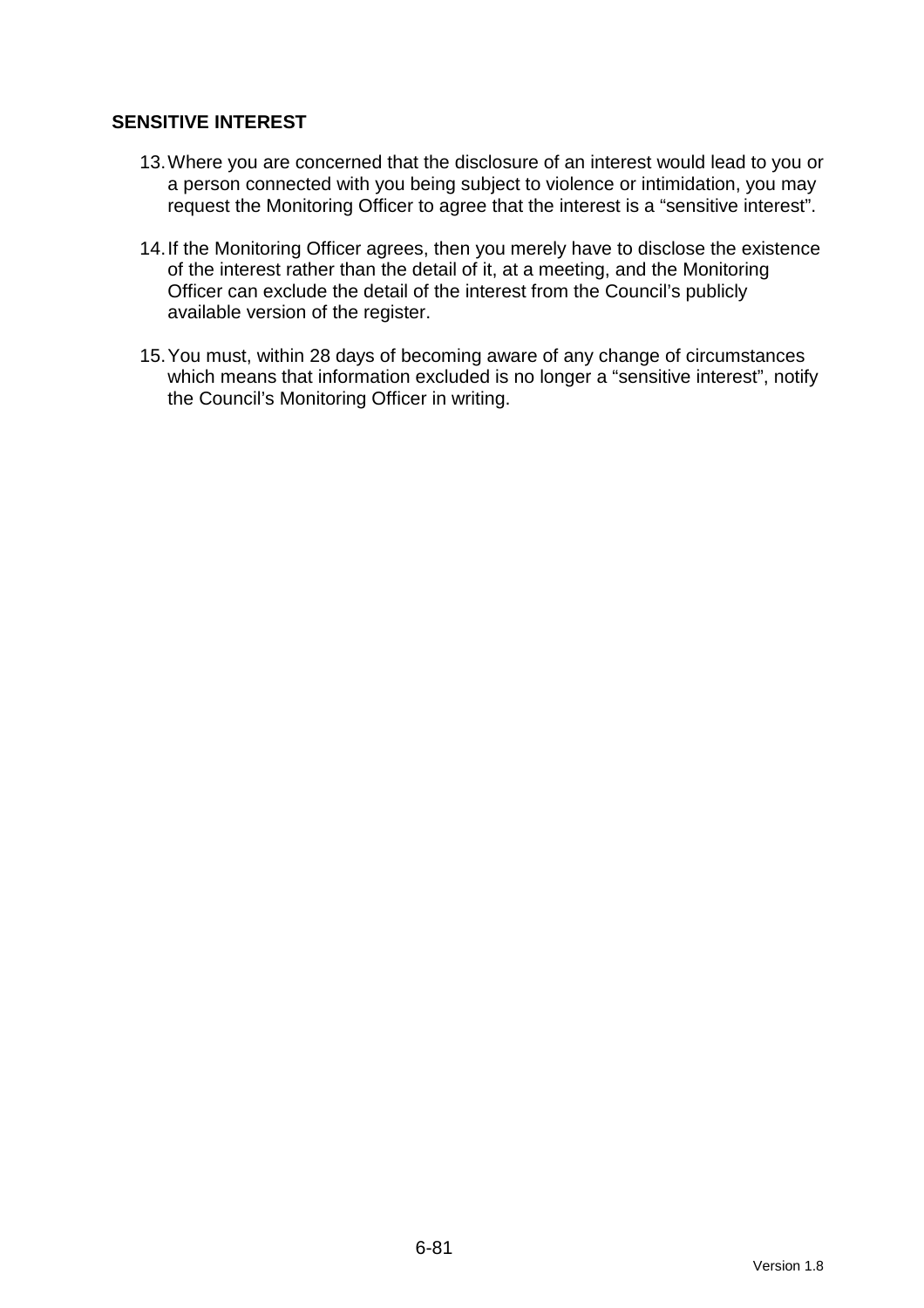# **APPENDIX**

# **DISCLOSABLE PECUNIARY INTERESTS**

| <b>Interest</b>                                      | <b>Prescribed description</b>                                                                                                                                                                                                                                                                                                                                                                               |
|------------------------------------------------------|-------------------------------------------------------------------------------------------------------------------------------------------------------------------------------------------------------------------------------------------------------------------------------------------------------------------------------------------------------------------------------------------------------------|
| Employment, office, trade, profession or<br>vocation | employment, office,<br>trade,<br>Any<br>profession or vocation carried on for<br>profit or gain.                                                                                                                                                                                                                                                                                                            |
| Sponsorship                                          | Any payment or provision of any other<br>financial benefit (other than from the<br>Council) made or provided within the<br>previous 12 months (up to and including<br>the date of notification of the interest) in<br>respect of any expenses incurred by you<br>carrying out duties as a member, or<br>towards your election expenses.                                                                     |
|                                                      | This includes any payment or financial<br>benefit from a trade union within the<br>meaning of the Trade Union and Labour<br>Relations (Consolidation) Act 1992.                                                                                                                                                                                                                                             |
| Contracts                                            | Any contract which is made between<br>you, your spouse or civil partner or<br>person with whom you are living as a<br>spouse or civil partner (or a body in<br>which you or they have a beneficial<br>interest) and the Council<br>(a) under which goods or services are<br>to be provided or works are to be<br>executed; and<br>(b) which<br>has<br>fully<br>not<br>been<br>discharged                    |
| Land                                                 | Any beneficial interest in land which is<br>within the Council's area.<br>For this purpose "land" includes an<br>easement, servitude, interest or right in<br>or over land which does not carry with it<br>a right for you, your spouse, civil partner<br>or person with whom you are living as a<br>spouse or civil partner (alone or jointly<br>with another) to occupy the land or to<br>receive income. |
| Licences                                             | Any licence (alone or jointly with others)<br>to occupy land in the Council's area for a<br>month or longer.                                                                                                                                                                                                                                                                                                |
| Corporate tenancies                                  | Any tenancy where (to your knowledge)<br>(a) the landlord is the Council; and                                                                                                                                                                                                                                                                                                                               |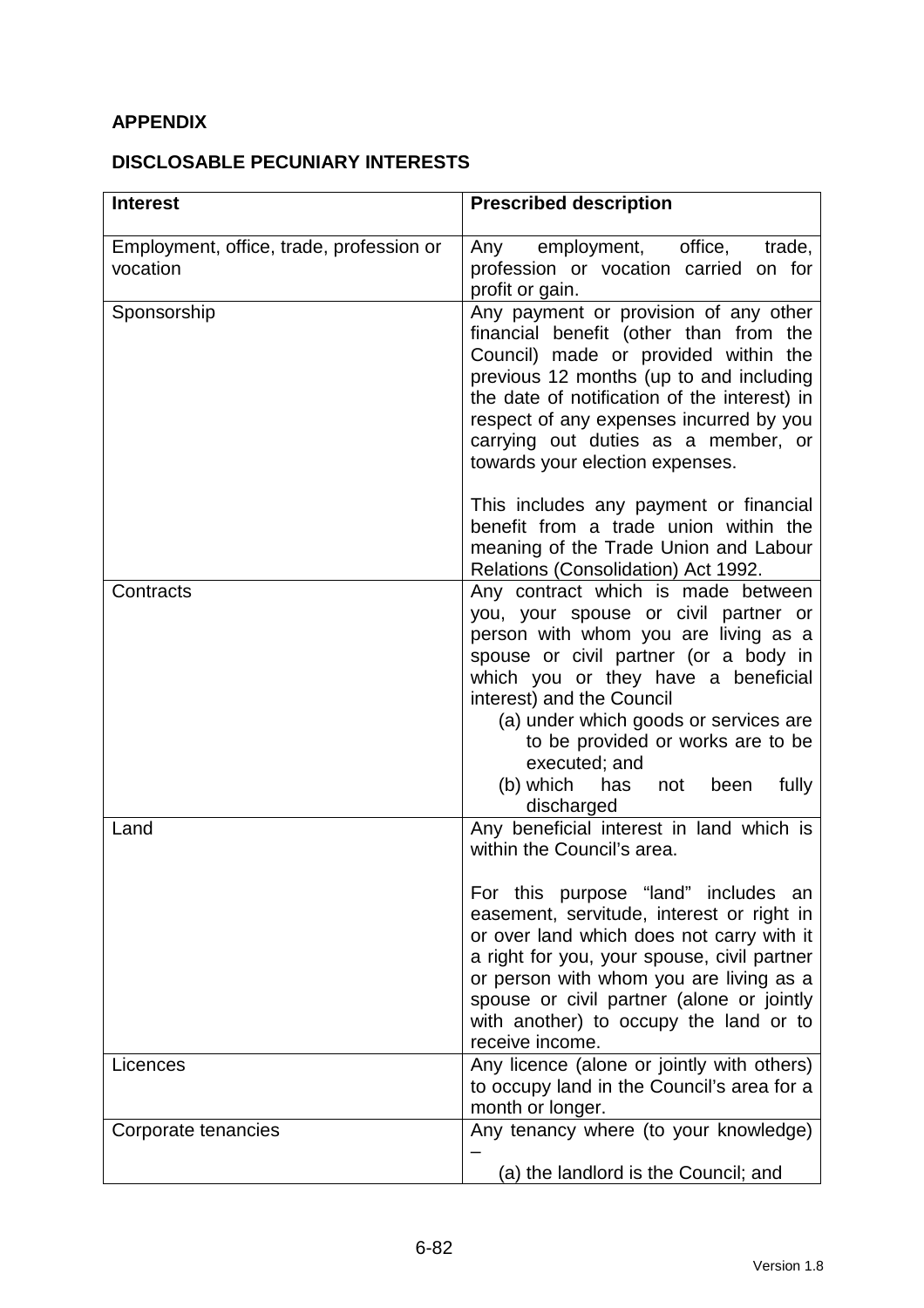| <b>Securities</b> | (b) the tenant is a body in which you,<br>your spouse or civil partner or a<br>person you are living with as a<br>spouse or civil partner has a<br>beneficial interest<br>Any beneficial interest in securities of a<br>body where -                                                                                                                                       |  |
|-------------------|----------------------------------------------------------------------------------------------------------------------------------------------------------------------------------------------------------------------------------------------------------------------------------------------------------------------------------------------------------------------------|--|
|                   | (a) that body (to your knowledge) has<br>a place of business or land in the<br>Council's area; and                                                                                                                                                                                                                                                                         |  |
|                   | (b) either $-$                                                                                                                                                                                                                                                                                                                                                             |  |
|                   | i.<br>The total nominal value of the<br>securities exceeds £25,000 or<br>one hundredth of the total<br>issued share capital of that<br>body; or                                                                                                                                                                                                                            |  |
|                   | ii.<br>If the share capital of that body<br>is of more than one class, the<br>nominal value<br>of the<br>total<br>shares of any one class in<br>which you, your spouse or civil<br>partner or person with whom<br>you are living as a spouse or<br>civil partner has a beneficial<br>interest exceeds one hundredth<br>of the total issued share capital<br>of that class. |  |
|                   | For this purpose, "securities"<br>means<br>shares, debentures, debenture stock,<br>loan stock, bonds, units of a collective<br>investment scheme within the meaning of<br>the Financial Services and Markets Act<br>2000<br>and other securities of<br>any<br>description, other than money deposited<br>with a building society.                                          |  |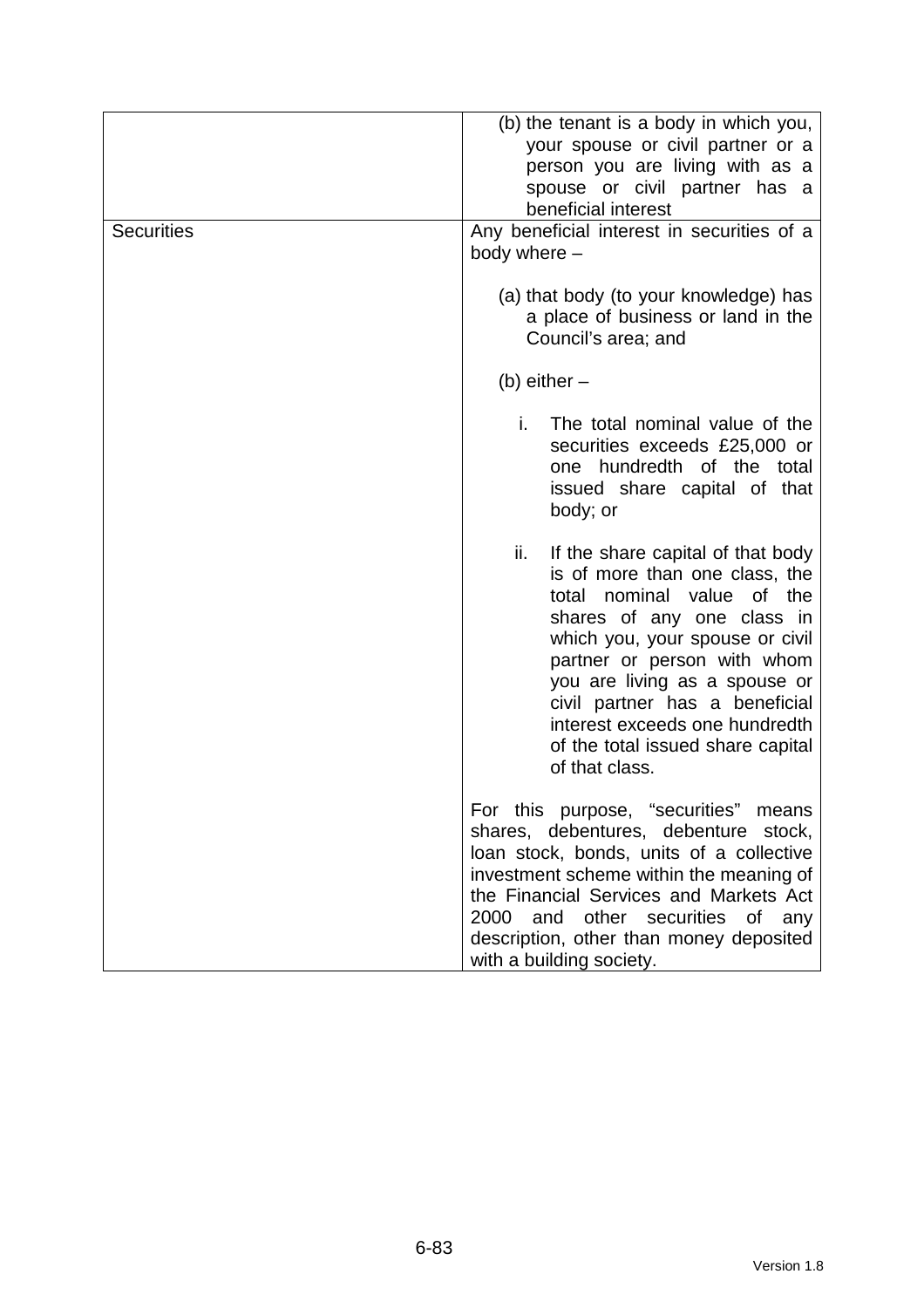# **OFFICER CODE OF CONDUCT**

#### **INTRODUCTION**

- 1. The public is entitled to expect the highest standards of conduct from all officers of the County Council.
- 2. The Code sets out the standards of service that are expected from officers of the Council. In particular, officers should act in an open and transparent manner and should not do anything which would prejudice the reputation of the Council.
- 3. The Code should be read and operated in conjunction with the Council's Constitution and the Personnel Handbook. It is important officers understand their position as regards standards of conduct, and if in any doubt should seek guidance.

### **UNDERLYING PRINCIPLES**

- 4. All officers of the Council must at all times observe this Code. Failure to comply with the Code and the standards of service expected could result in disciplinary action.
- 5. All officers must act within the law whilst undertaking their official duties. Where an officer is a member of a professional body, the officer must also comply with any standards of conduct which are set by that body.
- 6. Officers are expected to:
	- a. Provide the highest possible standard of service to the public. Where officers are aware of any contraventions of this Code, illegality, misconduct or breach of procedure they should notify their line manager;
	- b. Provide appropriate advice to Councillors and other officers with impartiality.
- 7. Officers must consult the Monitoring Officer and the Chief Finance Officer if they have doubts about the legality of a decision, or suspect maladministration or financial impropriety.
- 8. The Code does not seek to address every possible circumstance, and simply because a particular action may not be addressed within the Code, this does not condone that action by omission.

#### **PERSONAL INTERESTS**

- 9. Officers must declare to their Corporate Director any financial interests or non-financial interests which could or could be perceived to conflict with their role with the Council.
- 10. A record of any such interests will be maintained by the relevant Corporate **Director**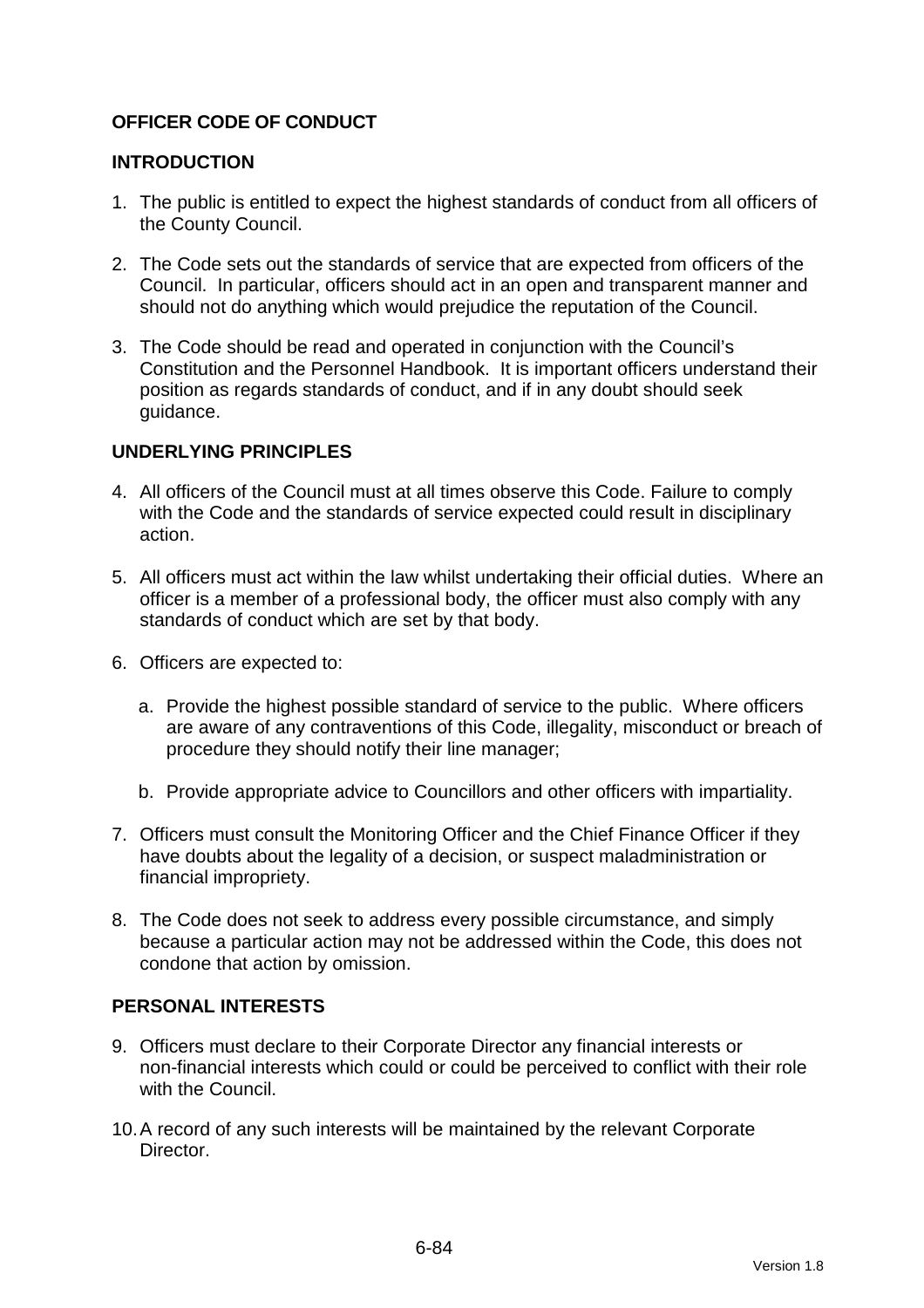- 11. Officers who have a direct or indirect financial interest in any contract must ensure that their Corporate Director is aware and should have no involvement with the award of or management of that contract.
- 12. If an officer is not sure about whether they have an interest, they should seek advice from the Monitoring Officer.

### **BRIBERY AND CORRUPTION**

- 13. Officers must be aware that it is a serious criminal offence for them to receive or give any gift, loan, fee, reward or advantage for doing or not doing anything or showing favour or disfavour to any person in their official capacity as a result of any such gift, etc.
- 14. It should be stressed that this covers all aspects of an officer's responsibilities. For example, showing favouritism to a client in the provision of a service in return for a favour or gift would be corrupt. As would awarding a contract to a contractor as a direct result of receiving a gift.
- 15. In particular:
	- a. Officers should not accept a gift or hospitality from a contractor or other person outside the Council if they know or suspect that it is offered or provided with the expectation that a commercial or contractual advantage will be provided in return;
	- b. Officers should not accept a payment from a contractor or other person outside the Council if they know or suspect that it is offered or provided with the expectation that they will obtain a commercial or contractual advantage in return;
	- c. Officers should not give, promise to give, or offer a payment, gift or hospitality with the expectation or hope that a commercial or contractual advantage will be received, or to reward a commercial or contractual advantage already given.

# **WHAT TO DO IF YOU ARE OFFERED A GIFT**

- 16. It is reasonable to accept a modest gift of a promotional character given to a wide range of people, and not uniquely to the officer, such as calendars, diaries, pens and other articles of use in the office or job. Modest gifts at the conclusion of any courtesy visit to a factory or firm of the sort normally given by that firm may also be accepted.
- 17. From time to time, officers may be offered other higher value or personal gifts. You need to consider why you have been offered the gift. If you are in doubt as to the motive behind the gift, you should seek advice from your Corporate Director as to whether it is appropriate to accept it. No gift worth over £25 should be accepted under any circumstances. Any gift offered, whether accepted or refused, should be recorded in the departmental gift and hospitality register.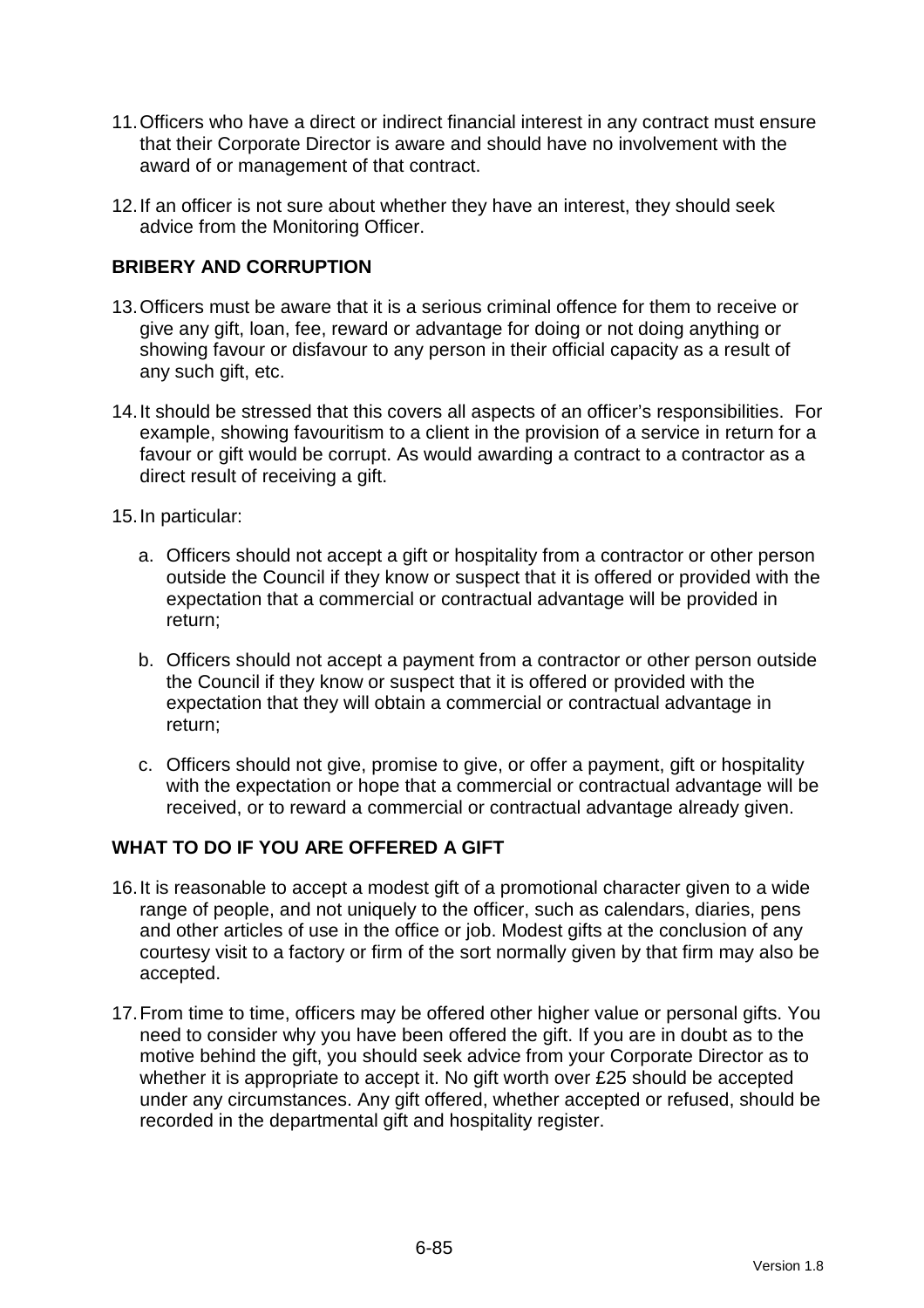# **WHAT TO DO IF YOU ARE OFFERED HOSPITALITY**

- 18. Officers of the Council should only accept offers of hospitality if they are invited in their role as a Council representative. Offers to attend purely social or sporting functions should be accepted only when these are significant for Nottinghamshire, or where the Council should be seen to be represented. Acceptance of such invitations should be cleared in advance with the relevant Corporate Director, and should be recorded in the departmental gift and hospitality register.
- 19. When hospitality has to be declined, the third party offering the hospitality should be courteously but firmly informed of the procedures and standards operating within the Council. When receiving hospitality, officers should be particularly sensitive as to its timing in relation to decisions which the Council may be taking affecting those providing the hospitality.
- 20. There may be circumstances where it will not always be possible, or even desirable, to reject offers of hospitality on a modest scale. Acceptable examples would include official hospitality at a function organised by a public authority; refreshments following a site visit; or a working lunch of a modest standard to enable the parties to continue to discuss business. The decision whether to accept or not must depend on the circumstances in each case. These circumstances will also determine whether the hospitality needs to be entered in the register of officers' interests. If in doubt officers should err on the side of caution and enter the appropriate details in the departmental register of officers' interests.

# **RECEIVING SPONSORSHIP OR GRANT AID**

21. Officers must provide details to their Corporate Director of any benefit they (or their partner, spouse or relative) may be likely to receive as a result of any proposed Council sponsorship or grant aid.

# **USE OF PUBLIC FUNDS**

22. Officers must ensure that they use public funds entrusted to them in a responsible and lawful manner. They should strive to ensure value for money to the local community and to avoid legal challenge to the Council.

# **POLITICAL NEUTRALITY**

- 23. Officers serve the Council as a whole. It follows they must serve all Councillors and not just those of the majority group, and must ensure that the individual rights of all Councillors are respected.
- 24. Officers may be required to advise political groups. They must do so in ways which do not compromise their political neutrality.
- 25. Officers must follow Council policies and must not allow their own personal or political opinions to interfere with their work.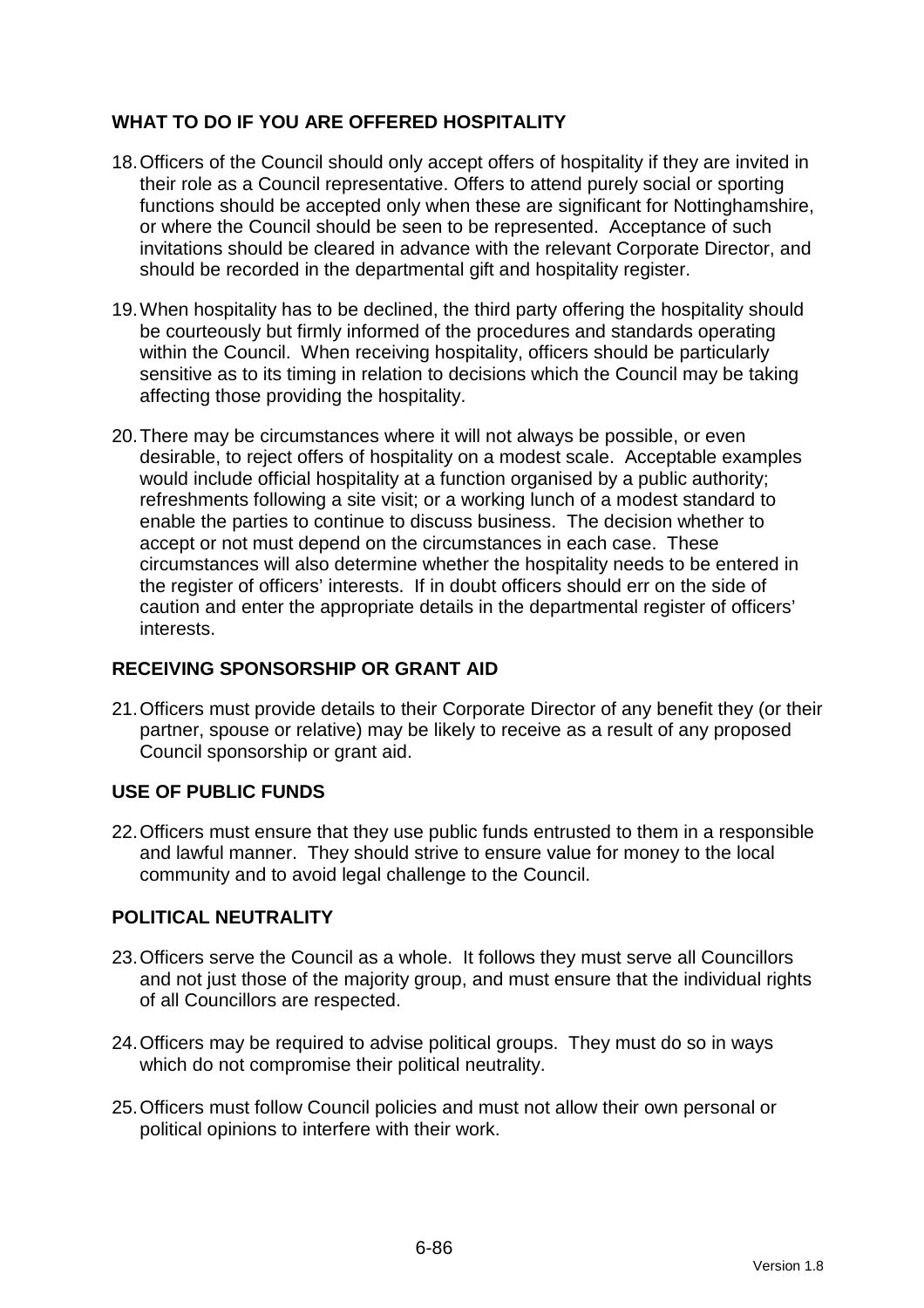### **EQUALITY ISSUES**

- 26. The Council believes in equality and will not tolerate any harassment, intimidation, unfair discrimination or victimisation, by officers.
- 27. The Council has a statutory duty to promote equality. Officers should not by their manner or speech be discriminatory with regards to a person's age, disability, gender reassignment, marriage and civil partnership, pregnancy and maternity, race, religion or belief, sex or sexual orientation.
- 28. Each officer has a duty to ensure that the appropriate standards of conduct are upheld both by themselves and by colleagues at all times.

### **THE RELATIONSHIP BETWEEN OFFICERS AND COUNCILLORS**

29. Officers should refer to the Protocol for Councillor/Officer Working Relations in Part Six of this Constitution.

### **THE RELATIONSHIP BETWEEN OFFICERS AND THE PUBLIC**

- 30. Officers should always remember their responsibilities to the community of Nottinghamshire and ensure courteous, efficient and impartial service delivery to all groups and individuals they have dealings with.
- 31. Officers should be cautious when blogging or using social networking sites outside of work and avoid publishing, or allowing to be published, any material, including comments or images, which could damage their professional reputation and/or bring the Council into disrepute.

### **THE RELATIONSHIP BETWEEN OFFICERS AND CONTRACTORS**

- 32. All relationships of a business or private nature with external contractors, or potential contractors, should be made known to an appropriate senior manager.
- 33. Officers must exercise fairness and impartiality when dealing with all customers, suppliers, other contractors and sub-contractors.
- 34. Officers who are privy to confidential information on tenders or costs for either internal or external contractors should not disclose that information to any unauthorised party or organisation.
- 35. Further guidance on the procedures to follow during the tendering process is contained in the Financial Regualtions in Part Six of this Constitution.

#### **APPOINTMENT AND OTHER EMPLOYMENT MATTERS**

- 36. Officers involved in appointments should ensure that these are made on the basis of merit.
- 37. In order to avoid any possible accusation of bias, officers wherever possible should not be involved in an appointment where they are related to an applicant, or have a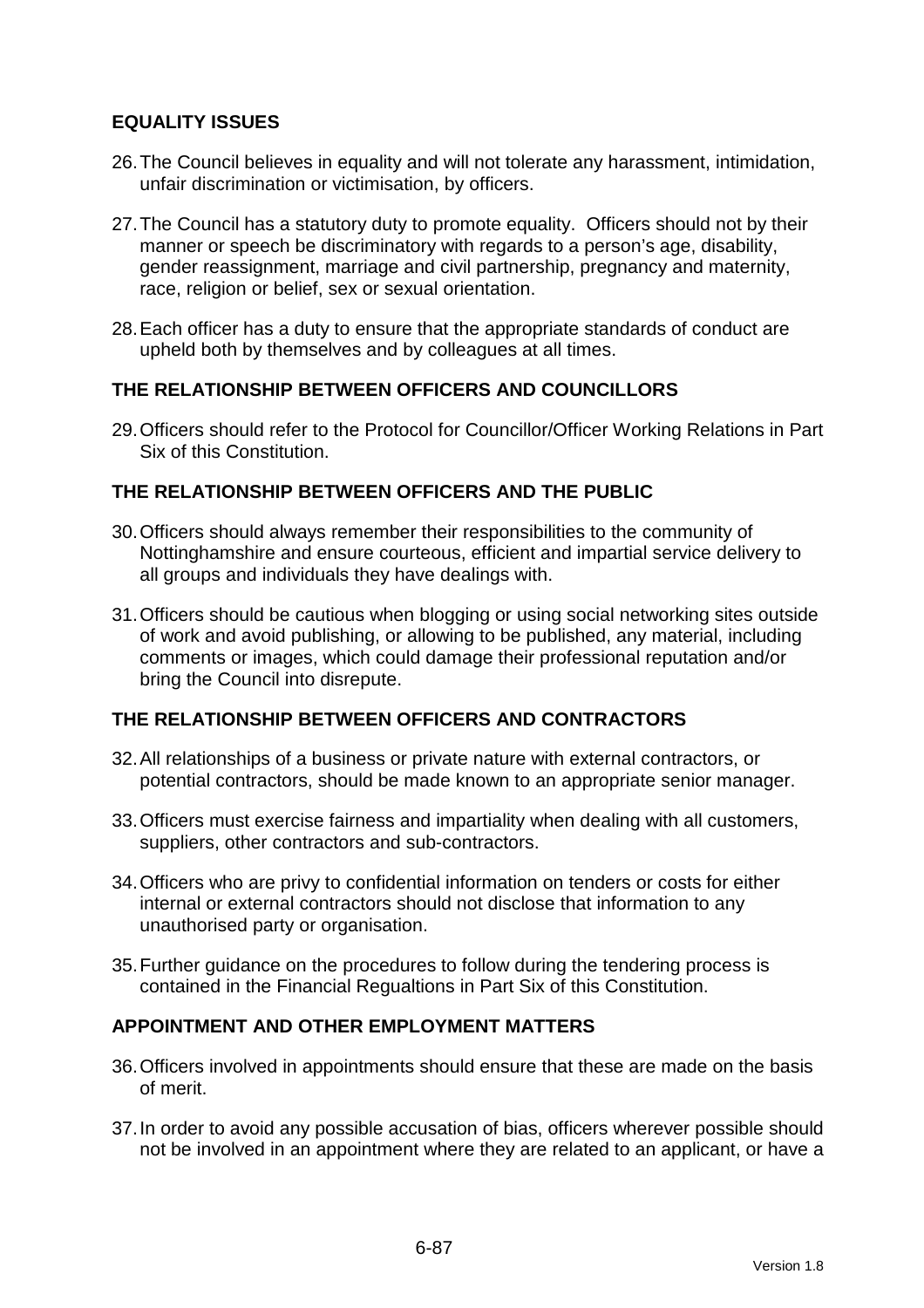close personal relationship outside work with him or her. If they must be involved, then the relationship must be disclosed to all the parties.

38. Similarly, officers should not be involved in decisions relating to discipline, promotion or pay adjustments for any officer who is a relative, partner etc.

### **WORKING FOR OUTSIDE ORGANISATIONS**

39. Officers working for outside organisations should refer to the Protocol for Involvement in Outside Bodies.

### **USE OF COUNCIL PREMISES OR FACILITIES FOR WORK NOT CONNECTED WITH THE COUNCIL**

40. Officers must not use the Council's premises or facilities for activities which are not connected with their employment with the Council, for instance the use of email, telephones, computers, photocopiers, typists, etc. A small amount of personal use may be acceptable.

### **PUBLIC SPEAKING**

- 41. Where officers are invited to address public meetings, undertake radio or television interviews etc, they will be acting as the representative of the Council, and as such should communicate the policies and procedures of the County Council in a factual and unbiased way. Officers must not express personal views in such situations.
- 42. If in a private capacity an officer is invited to comment publicly on Council policies, they should reflect upon the impact of this on the County Council's reputation and consider whether it is appropriate to comment.

### **OFFICERS FACING CRIMINAL CHARGES**

43. Any officer facing criminal charges must inform their line manager without delay.

#### **HEALTH AND SAFETY**

44. It is the responsibility of all officers to take reasonable care for the health and safety of themselves and others.

#### **DISCLOSURE OF INFORMATION**

- 45. Officers must not disclose information given to them in confidence without consent, unless the circumstances are exceptional. In this situation, advice should be sought from their line manager.
- 46. Officers disclosing personal information must comply with the Data Protection Act.
- 47. Officers should not use confidential information obtained in the course of their employment with the Council for personal use, nor should they pass it on to others who might use it for unauthorised purposes.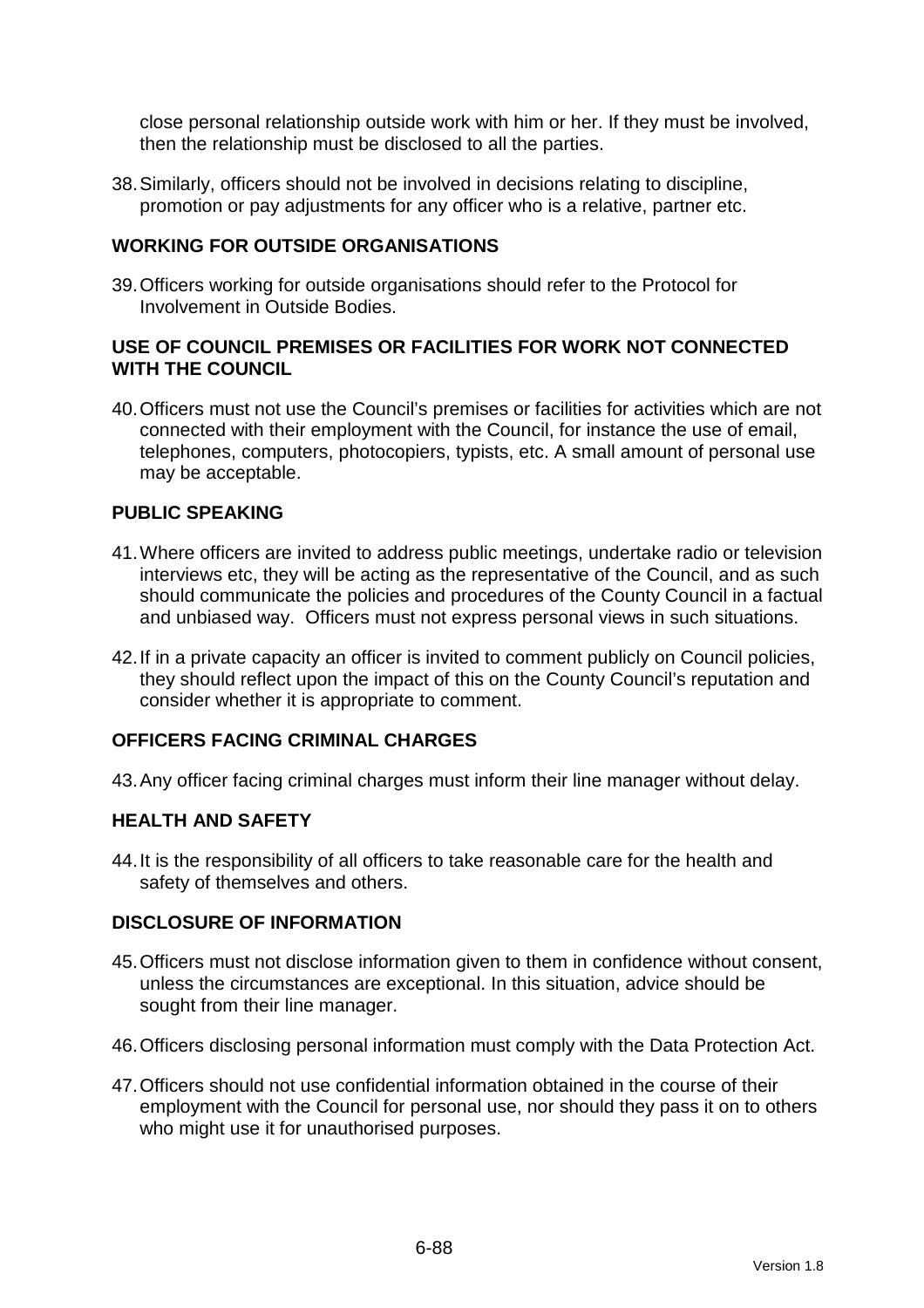48. Guidance about the information which Councillors and the public are entitled to is contained in Part Three of this Constitution.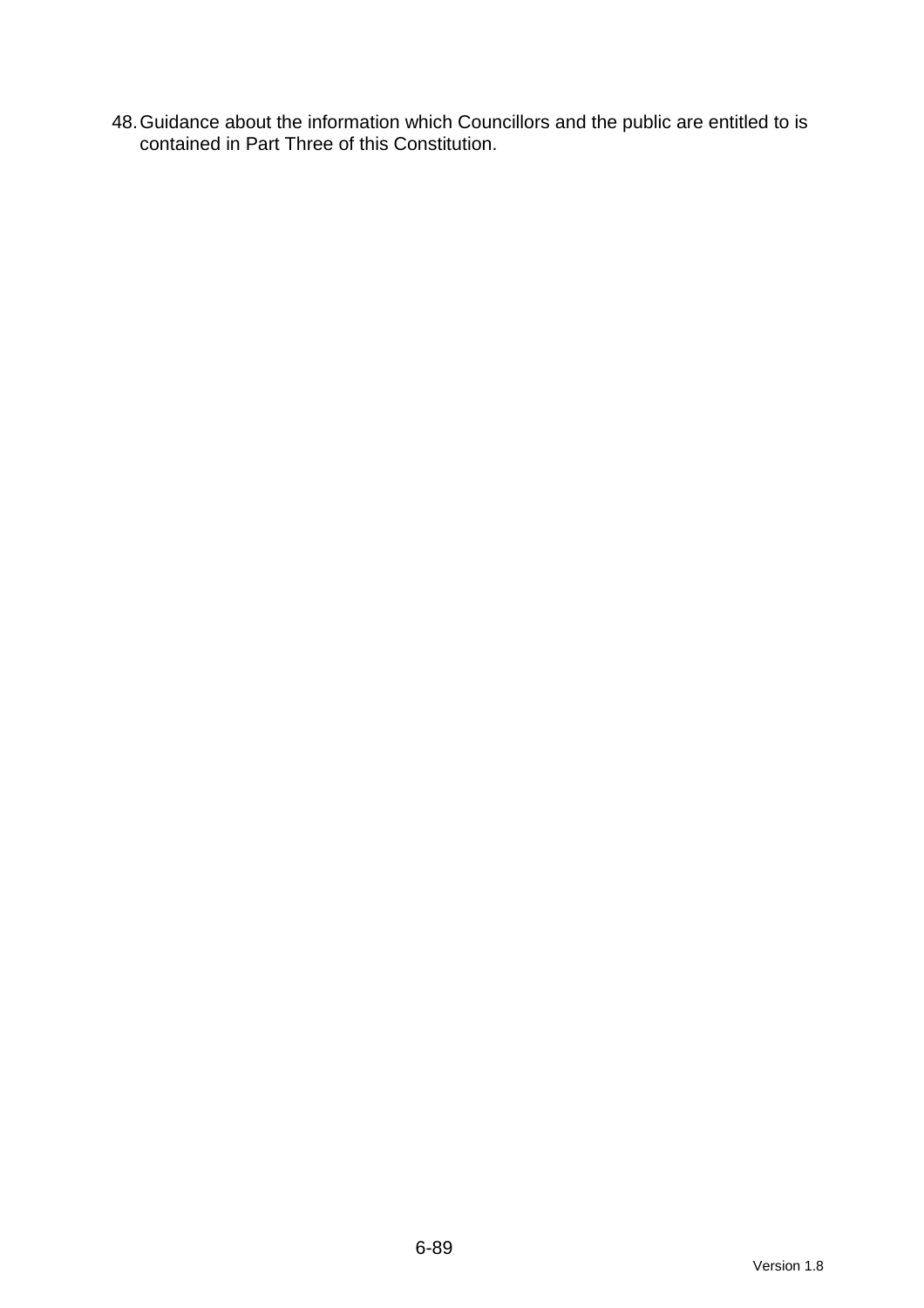# **PROTOCOL FOR COUNCILLOR AND OFFICER RELATIONSHIPS**

### **INTRODUCTION**

- 1. Mutual trust and respect between Councillors and employees is at the heart of good governance for councils. They are essential elements of the partnership necessary for the effective running of a local authority.
- 2. This protocol is a written guide to the basic elements of the relationships between Councillors and employees and seeks to:
	- a. promote trust, openness, fairness and honesty;
	- b. define roles to clarify responsibilities, avoid conflict, prevent duplication and secure compliance with the law and codes of conduct;
	- c. maintain and enhance the integrity of local government which demands the highest standards of personal conduct.
- 3. This protocol should be read and operated in conjunction with the Council's constitution, codes of conduct relating to Councillors and employees and relevant legislative requirements.
- 4. Unless the context otherwise requires, reference to a Councillor will include reference to a co-opted member.

# **UNDERLYING PRINCIPLES**

- 5. Councillors and employees must at all times observe this protocol.
- 6. Councillors and employees must always respect the roles and duties of each other as set out below.

#### **THE ROLE OF MEMBERS**

- 7. It is the role of Councillors:
	- a. To represent the people within their communities and bring their views into the Council's decision making process through working individually or in partnership
	- b. To promote the interests of the people of Nottinghamshire when acting collectively as the Council's decision-makers
	- c. To promote the social, economic and environmental well being of the community.
	- d. Collectively to agree the policy of the County Council
	- e. To deal with individual casework and act as an advocate for constituents in resolving concerns or complaints.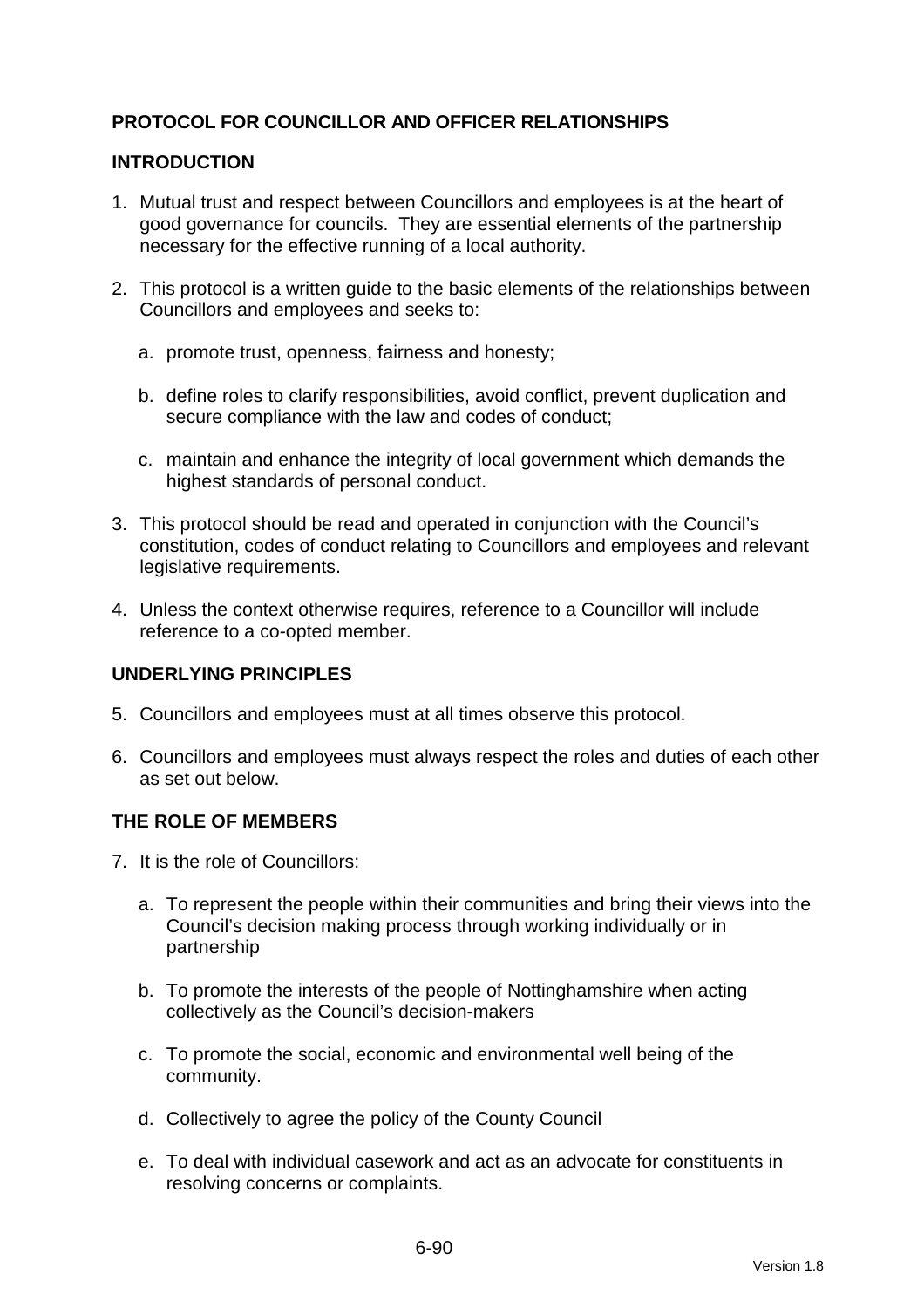- f. To balance different interests within their electoral division and represent the division as a whole.
- g. To represent the Council on external bodies as required.
- h. To promote the highest standards of conduct and ethics.

# **THE ROLE OF OFFICERS**

- 8. It is the role of officers:
	- a. To serve the community of Nottinghamshire and to deliver the highest standards of service in the most cost effective, efficient and professional manner.
	- b. To implement the policies and decisions made by Councillors.
	- c. To provide professional and technical advice.
	- d. To carry out the functions delegated to them, including the management of staff.
	- e. To provide help, support and advice to Councillors in respect of their duties and responsibilities
	- f. To report to Government departments, as required.
	- g. To represent the Council on external bodies as required.

#### **THE RELATIONSHIP BETWEEN EMPLOYEES AND COUNCILLORS**

- 9. The relationship between employees and Councillors should be characterised by mutual respect and courtesy and recognition of each others roles and responsibilities.
- 10. Collaborative working between Councillors and employees is essential but close personal familiarity can lead to damaging assumptions by others. Councillors and employees should inform the Monitoring Officer of any relationship either personal or family, or business connection which might be seen as unduly influencing their work in their respective roles. The Monitoring Officer will consider what action, if any, should be taken.
- 11. With the exception of staff specially appointed to support political groups, employees work to the instructions of their managers not individual Councillors.
- 12. Councillors must not require employees to change their professional advice or take any action which the employee considers unlawful or illegal or which would amount to maladministration or breach of a statutory duty.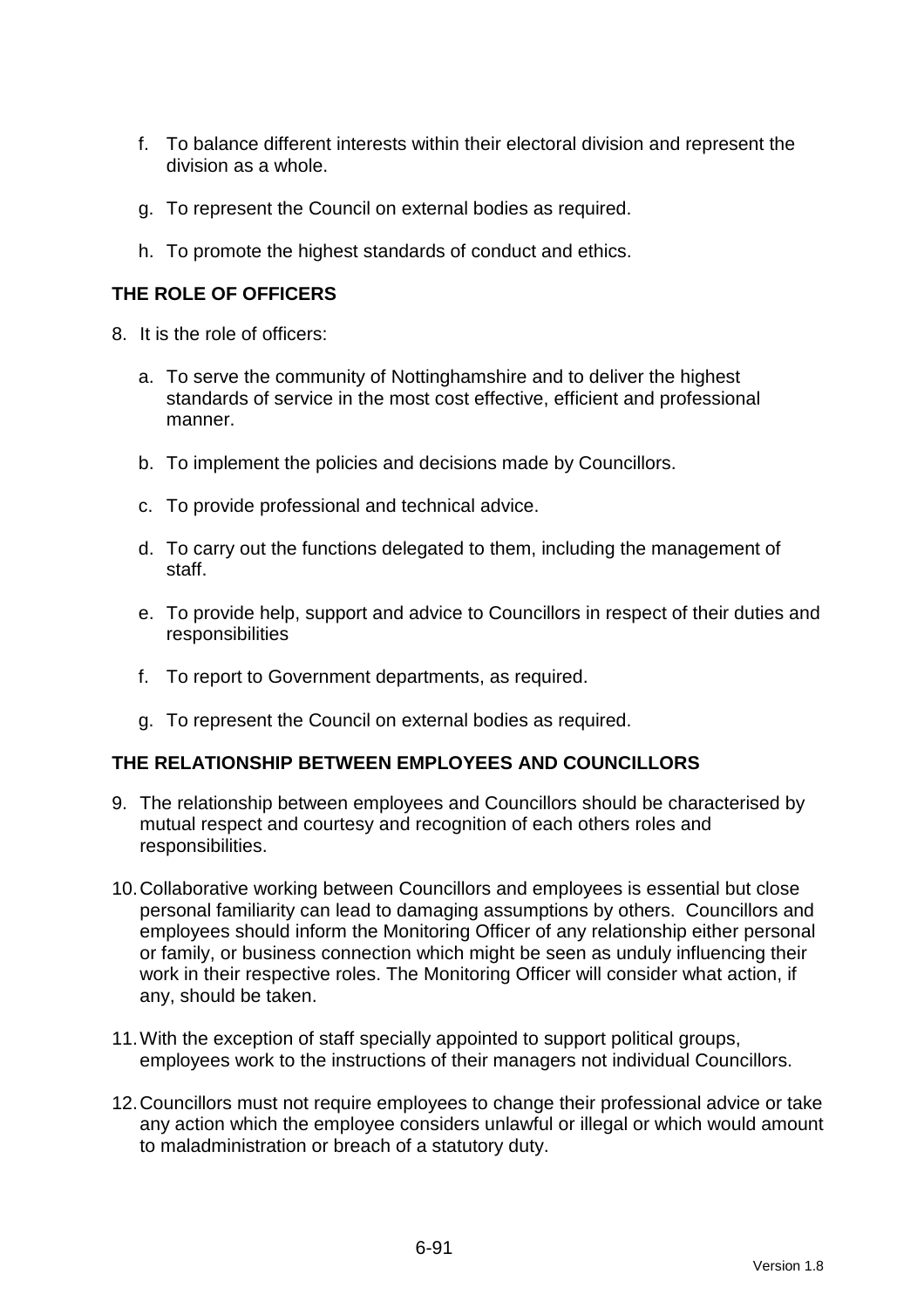- 13. Councillors should not raise matters relating to the conduct or capability of a Council employee or of employees collectively at meetings held in public or in the press. Any concerns should be raised using the procedure set out at paragraph 25 below.
- 14. The advice provided and actions taken by employees should be sensitive to the political nature of the organisation, but their advice should always be independent and unbiased.
- 15. Members must consult with the Monitoring Officer and the Chief Finance Officer about legality, maladministration and financial impropriety and if they have doubts as to whether a particular decision is or is likely to be contrary to the policy framework or budget.
- 16. The Council has a statutory duty to positively promote equality. Councillors and employees should not by their manner, speech, or in any written communication, be discriminatory with regards to a person's age, disability, gender reassignment, marriage and civil partnership, pregnancy and maternity, race, religion or belief, sex or sexual orientation.

# **OFFICER RELATIONSHIPS WITH PARTY GROUPS**

- 17. It must be recognised by all employees and Councillors that in discharging their duties employees serve the Council as a whole and not exclusively any political group, combination of groups or individual Councillors.
- 18. Employees may properly be called upon to provide advice and information to political groups but must at all times maintain political neutrality. All employees must, in their dealings with political groups and individual Councillors, treat them in a fair and even handed manner.
- 19. Employees must respect the confidentiality of any party group discussions at which they are present and unless they are requested to do so by that party group, must not relay the content of such discussions to another party group or to any other Councillor.
- 20. The only basis on which the Council can lawfully provide support services (eg stationery, typing, printing, photocopying) to Councillors is to assist them in discharging their role in their official capacity as Councillor. Such support services must therefore only be used for Council business. They must never be used for party political or campaigning activity or for private purposes.

# **EMPLOYEES TO KEEP COUNCILLORS INFORMED ABOUT LOCAL ISSUES**

21. To enable them to carry out their divisional role effectively, Councillors need to be fully informed about matters affecting their division. Corporate Directors must ensure that their staff are aware of the requirement to keep local Councillors informed.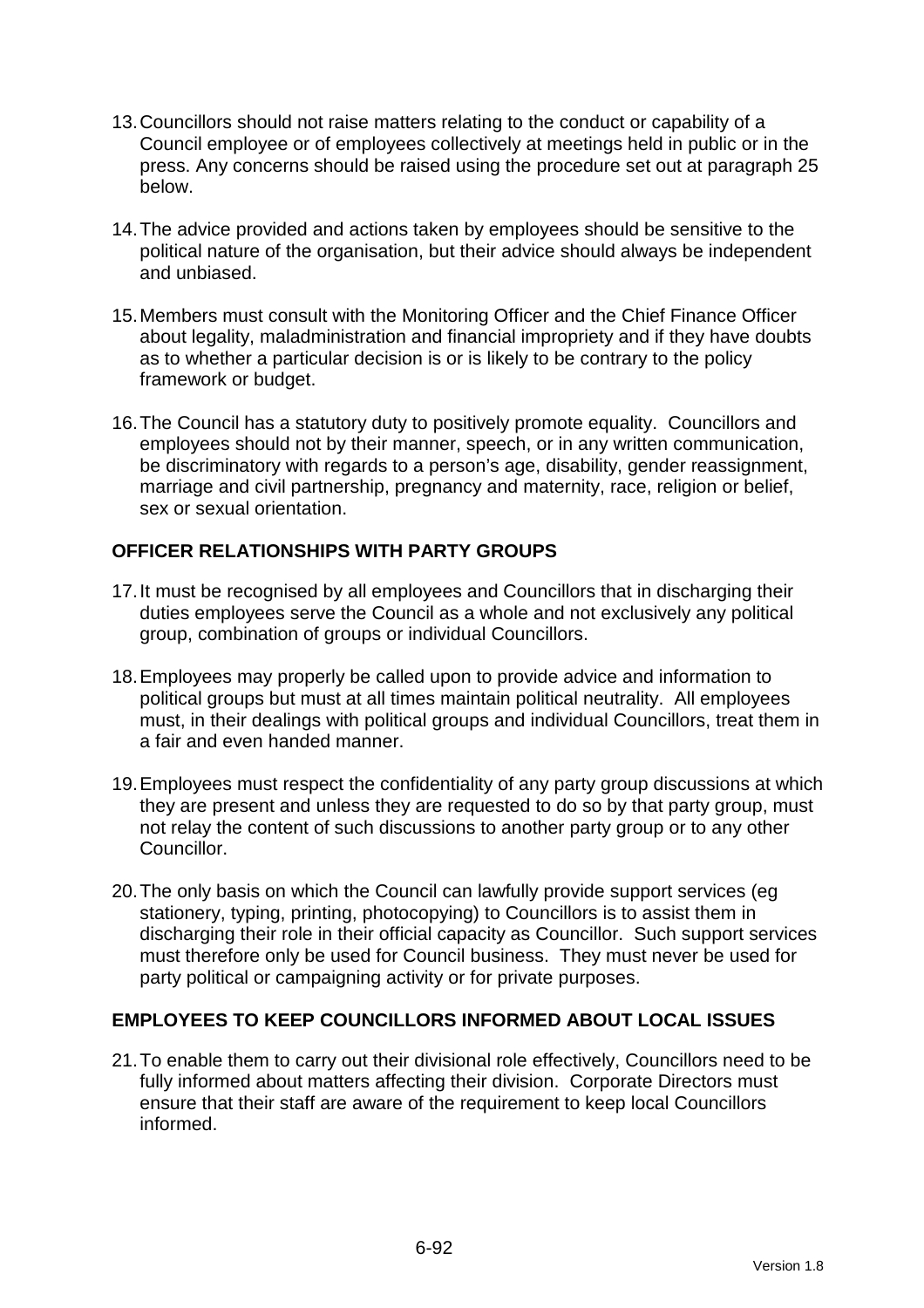22. Whenever a public meeting is organised by the Council to consider a local issue it is recommended that all Councillors representing the divisions affected should be invited to attend the meeting.

### **MEDIA RELATIONS**

- 23. All relations with the media must be conducted in accordance with the Council's agreed procedures and the law on Local Authority publicity.
- 24. Employees will make every effort to keep Councillors informed of media interest in Council activities relevant to their responsibilities and the electoral divisions they represent, especially regarding strategic or contentious matters.

#### **COMPLAINTS/CONCERNS**

### **PROCEDURE FOR COUNCILLORS**

25. If a Councillor is dissatisfied with the conduct, behaviour or performance of an officer they should raise the matter privately with the relevant Corporate Director. If their concerns relate to a Corporate Director the concern should be raised with the Chief Executive. If the concerns relates to the Chief Executive then the concern should be raised with the Monitoring Officer and Service Director responsible for Human Resources.

### **PROCEDURE FOR EMPLOYEES**

- 26. If an employee is unhappy with the conduct or behaviour of a Councillor they should seek to resolve the matter by appropriate discussion and involvement of their Corporate Director.
- 27. In the event that matters remain unresolved they should inform the Monitoring Officer who will consider what action should be taken.

#### **SUMMARY**

28. Councillors and employees can expect the following from each other:

- a. Respect and courtesy
- b. The highest standards of integrity
- c. A working partnership
- d. An understanding of and support for respective roles, work loads and pressures
- e. Confidentiality
- f. A commitment to the Council as a whole

29. In addition Councillors can expect from employees:

- a. Timely responses to enquiries
- b. Professional advice
- c. Regular up to date information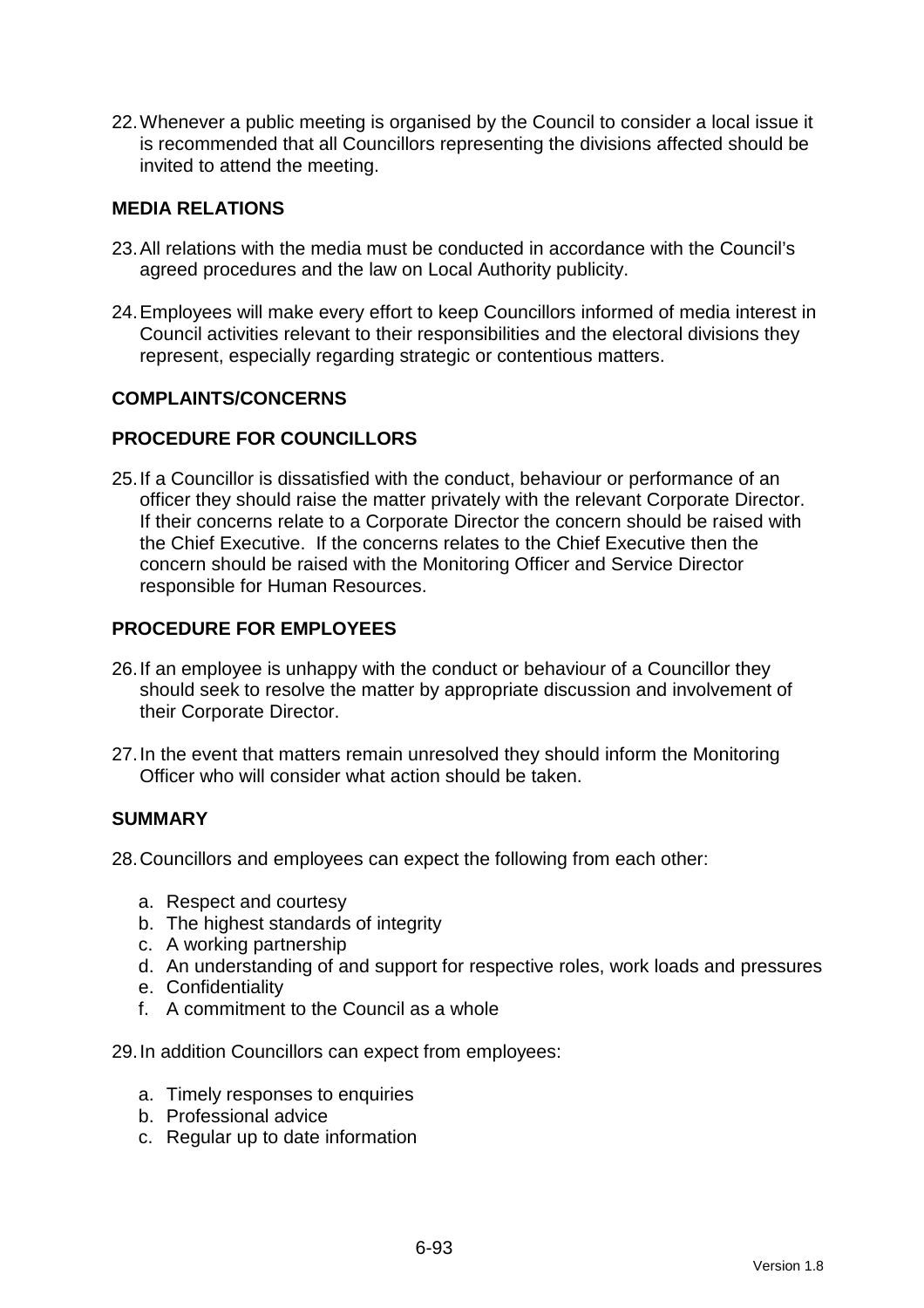### **PROTOCOL FOR INVOLVEMENT IN OUTSIDE BODIES**

1. The Council is committed to working with other local authorities, the private, voluntary and community sectors to deliver services in the most effective way. As a result Councillors and officers are often required to act as representatives on outside bodies. This document provides guidance for those acting as representatives.

### **APPOINTMENTS TO OUTSIDE BODIES**

2. The Council's Policy Committee is responsible for approving appointments to outside bodies and each committee will determine which outside bodies it should receive regular updates from.

### **SUPPORT FOR REPRESENTATIVES ON OUTSIDE BODIES**

- 3. The Council will provide indemnity insurance in appropriate circumstances.
- 4. The Council will make every effort to maintain a fact sheet on each outside body, stating the purpose of representation, the responsibilities of Council representatives on those bodies, and the insurance position.
- 5. The Council has produced guidance regarding representatives' specific responsibilities when sitting on different types of bodies, such as limited and local authority companies, statutory bodies and charities. Further support is available from Democratic Services.

### **RESPONSIBILITIES OF COUNTY COUNCIL REPRESENTATIVES ON OUTSIDE BODIES**

- 6. Representatives must ensure they understand the capacity in which they are appointed to the outside body. This is important for two reasons:
	- a. The terms of appointment could mean that the individual takes on formal responsibilities, such as those of a company director or charitable trustee, and in some cases, personal liability. Representatives need to understand the extent of their role and be satisfied that appropriate indemnity insurance cover is provided either by the Council or the outside body.
	- b. In some instances the primary purpose is to represent the interests of the County Council, and in some the main duty is to the outside body. This may affect the considerations that are taken into account when contributing to the outside body's decision-making. Also, it is possible that a conflict of interest will arise between the Council and the outside body, for example where there is a disagreement over a funding issue. In the event this happens the representative must be clear in whose interests they are acting. If a conflict does arise the representative must seek advice from the Council's Monitoring Officer.
- 7. Representatives must follow the Council's Code of Conduct for Councillors and Co-opted Members or the Code of Conduct for Officers when they are acting in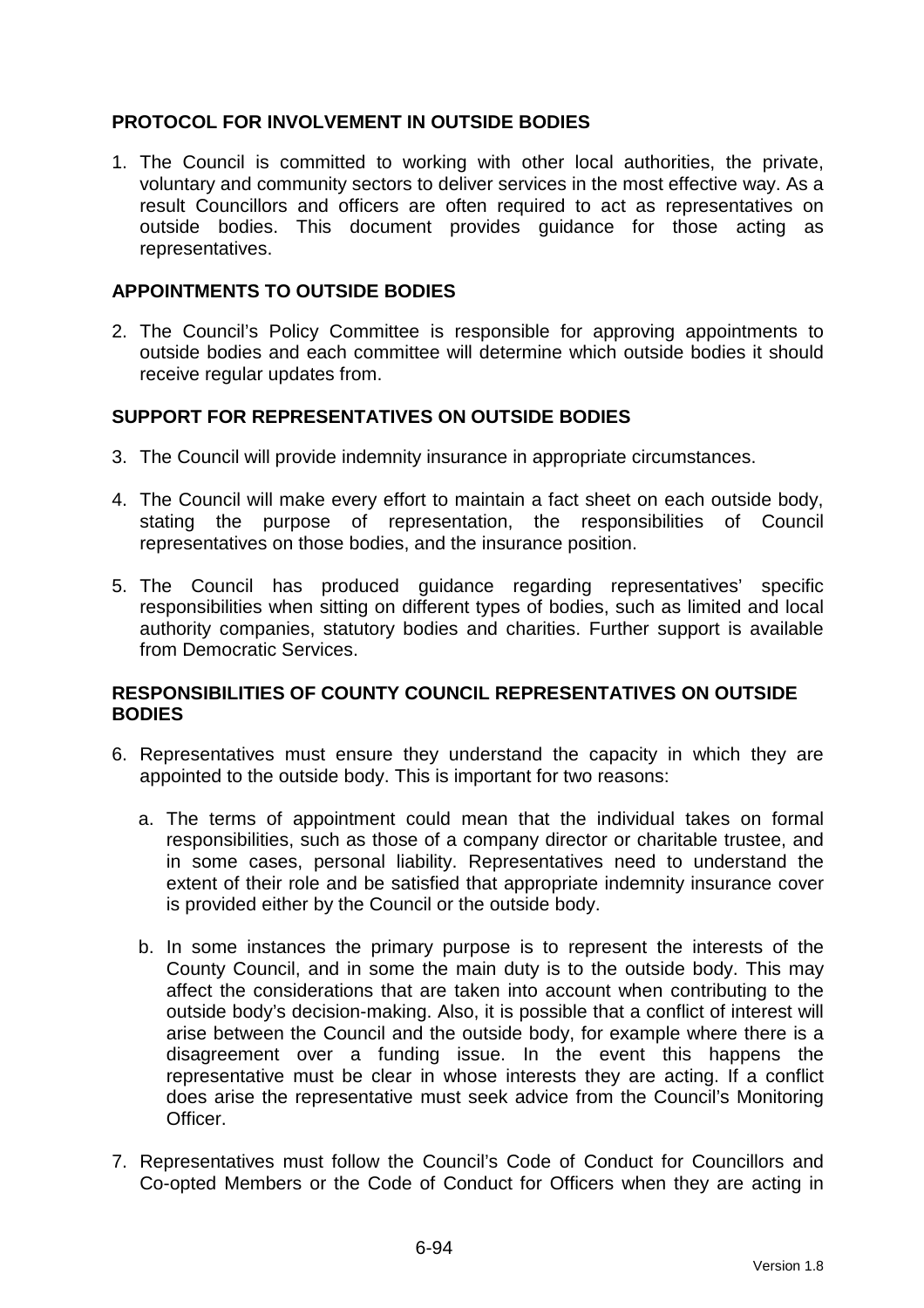that capacity, including where they are representing the Council on an outside body. They must also ensure they follow any separate code of conduct that applies to the outside body. In the unlikely event there is a conflict they must seek advice from the Council's Monitoring Officer.

- 8. Representatives should always consider their duty of confidentiality to the Council, and where appropriate, to the outside body.
- 9. Representatives must report back to the relevant County Council committee as required.
- 10. It is good practice to check when first appointed whether expenses for travel and/or subsistence should be claimed from the County Council or the outside body.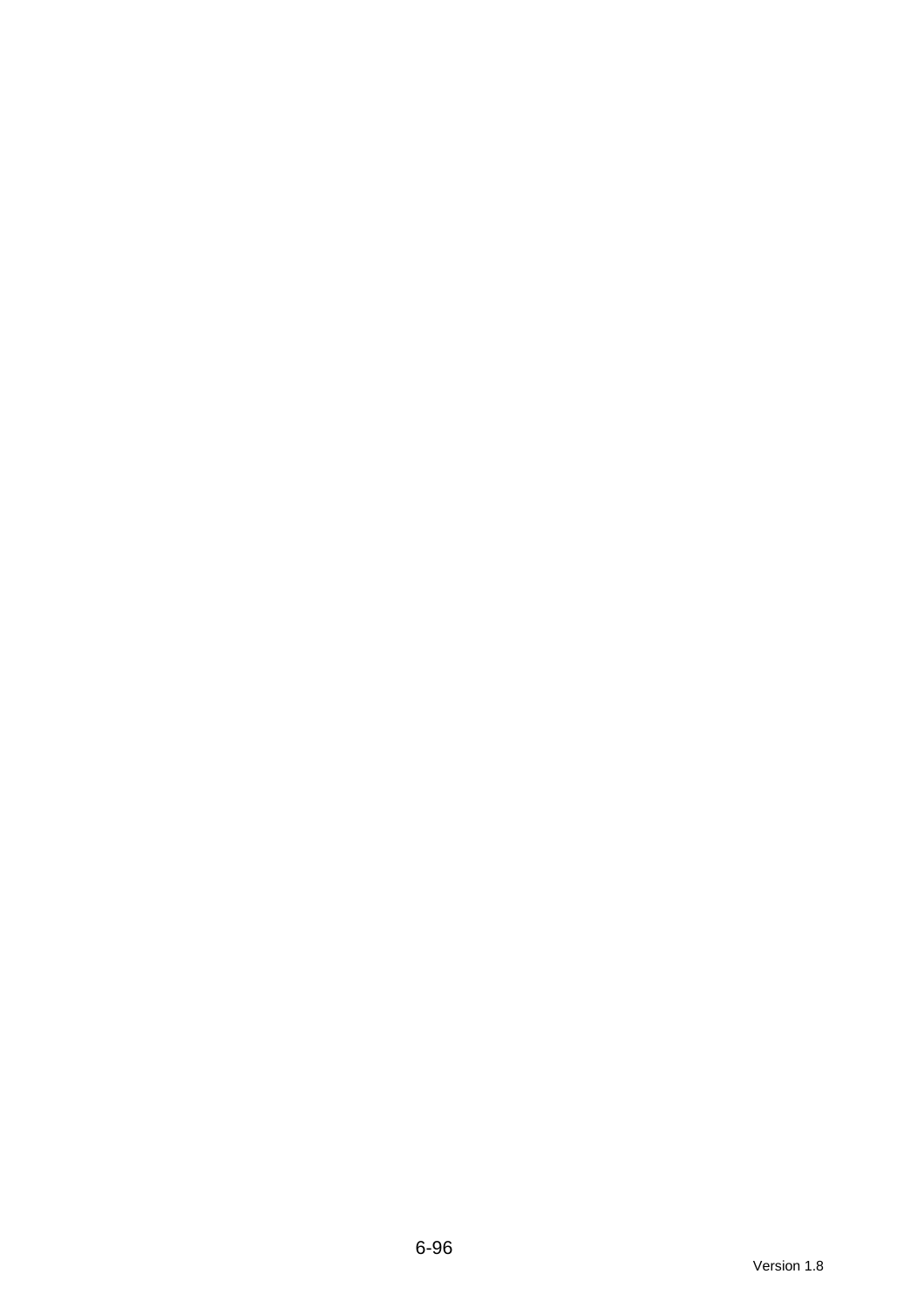# **PART C – EMPLOYMENT PROCEDURE RULES**

#### **INTRODUCTION**

- 1. The Council has developed these regulations in order to outline the process to be followed when appointing or dismissing employees or taking disciplinary action against employees.
- 2. These regulations also deal with who has responsibility for changes to staffing structures. Staffing structures specify the number and types of posts that exist in each department.

### **APPOINTMENT AND DISMISSAL - SENIOR EMPLOYEES**

- 3. The Senior Staffing Sub-Committee is responsible for the appointment and dismissal of, and the taking of disciplinary action against, the following employees (who will be know as "Senior Employees" for the purposes of these regulations):
	- a. Chief Executive;
	- b. Corporate Directors;
	- c. Service Directors;
	- d. where the statutory role of the Head of Paid Service, Chief Finance Officer or Monitoring Officer is held by another post holder, that post holder.
- 4. The Senior Staffing Sub-Committee will meet as and when required.
- 5. The appropriate committee Chairman for the post being considered will always be present as a member of the Senior Staffing Sub-Committee. Where the issue being considered relates to the Chief Executive or a Corporate Director, the Senior Staffing Sub-Committee will have a membership of nine; otherwise the Senior Staffing Sub-Committee will have a membership of five.
- 6. The Senior Staffing Sub-Committee will be required to follow the Council's Recruitment and Selection Policy.

# **APPOINTMENTS**

- 7. The Council may choose to appoint any of the Senior Employees from an internal pool of candidates or by externally advertising.
- 8. The Council will draw up a job description and person specification which will be sent to any person on request.
- 9. The Senior Staffing Sub-Committee will draw up a shortlist of candidates for interview and assessment and will interview all short-listed candidates in accordance with:
	- a. the Recruitment and Selection Policy; and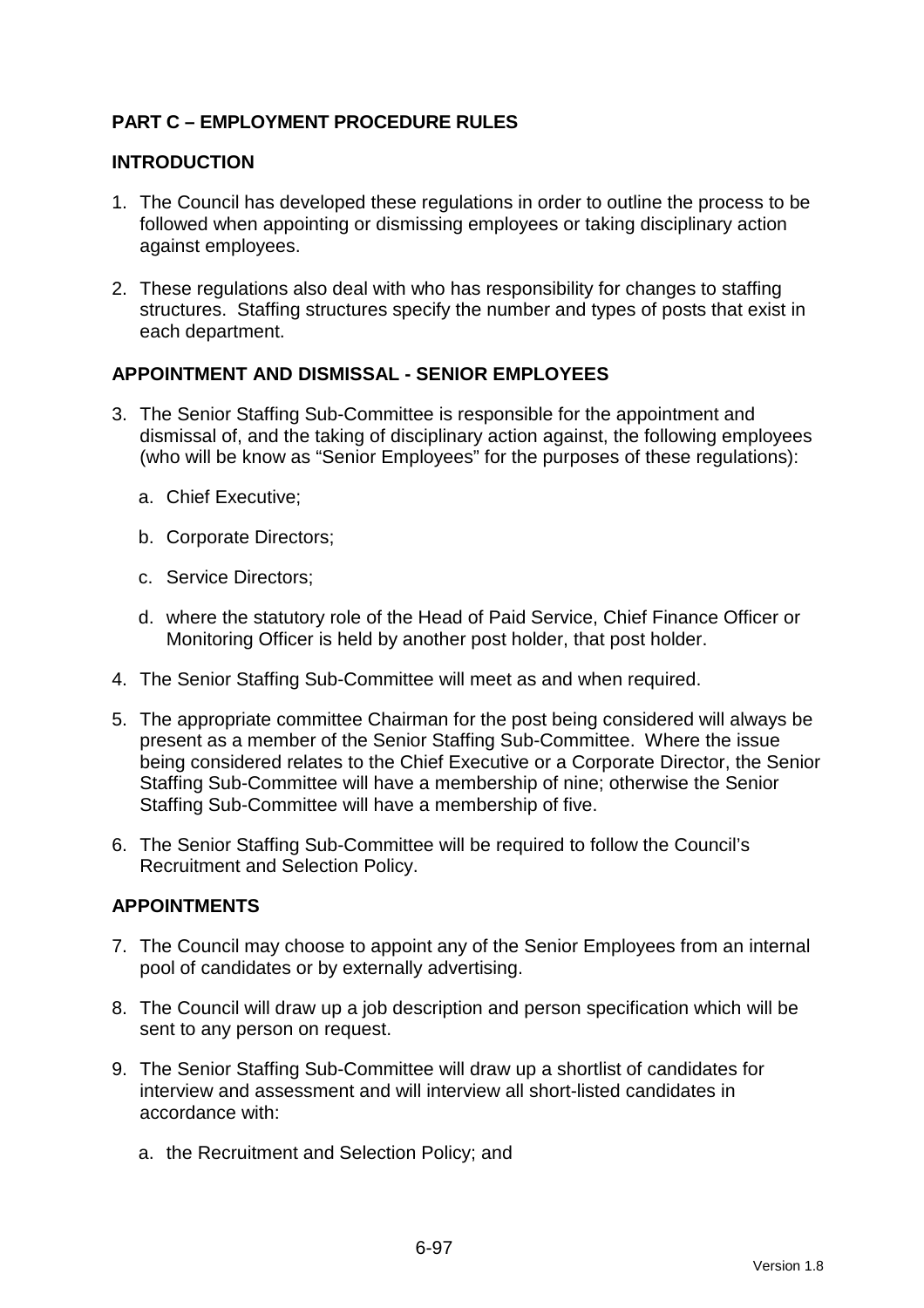- b. the advice of an appropriate HR advisor.
- 10. The preferred candidate will be offered the post subject to satisfactory references and pre-employment checks.
- 11. A final decision in respect of the appointment of the Head of Paid Service, Chief Finance Officer and Monitoring Officer rests with Full Council.
- 12. Where a reorganisation affects the structure/numbers of Senior Employee posts, posts in the new structure will be filled in line with the enabling process agreed at the time. Any competitive interviews will be carried out by the Senior Staffing Sub-Committee in accordance with the enabling process.

#### **DISMISSALS AND DISCIPLINARY ACTION**

- 13. In the case of dismissals, the Senior Staffing Sub-Committee will hear the case against the Senior Employee concerned and the hearing will be conducted in accordance with the Council's Disciplinary Procedure.
- 14. A final decision in respect of the dismissal of the Head of Paid Service, the Chief Finance Officer and the Monitoring Officer rests with full Council. Full Council will approve such dismissal before the notice of dismissal is issued.
- 15. The Senior Employee (unless the employee is the Head of Paid Service, the Chief Finance Officer or the Monitoring Officer) will have a right of appeal to the Appeals Sub-Committee in accordance with the appeals process set out in the Personnel Handbook. The Appeals Sub-Committee will be advised by an appropriate HR adviser who has had no previous dealings with the matter.
- 16. In the case of the Head of Paid Service, the Chief Finance Officer and the Monitoring Officer, no disciplinary action may be taken until a recommendation has been made following an investigation by a designated independent person. The neutral act of suspension for the purpose of investigating the alleged misconduct can be made by:
	- a. the Monitoring Officer in relation to the Head of Paid Service; or
	- b. the Head of Paid Service in relation to the Chief Finance Officer or the Monitoring Officer,

in consultation with the Council Leader and Chairman of the Personnel Committee and any suspension will be on full pay and for a period of no longer than two months.

### **APPOINTMENT OF ASSISTANTS TO POLITICAL GROUPS**

17. The appointment of any person as a political assistant must be done in accordance with legislative requirements.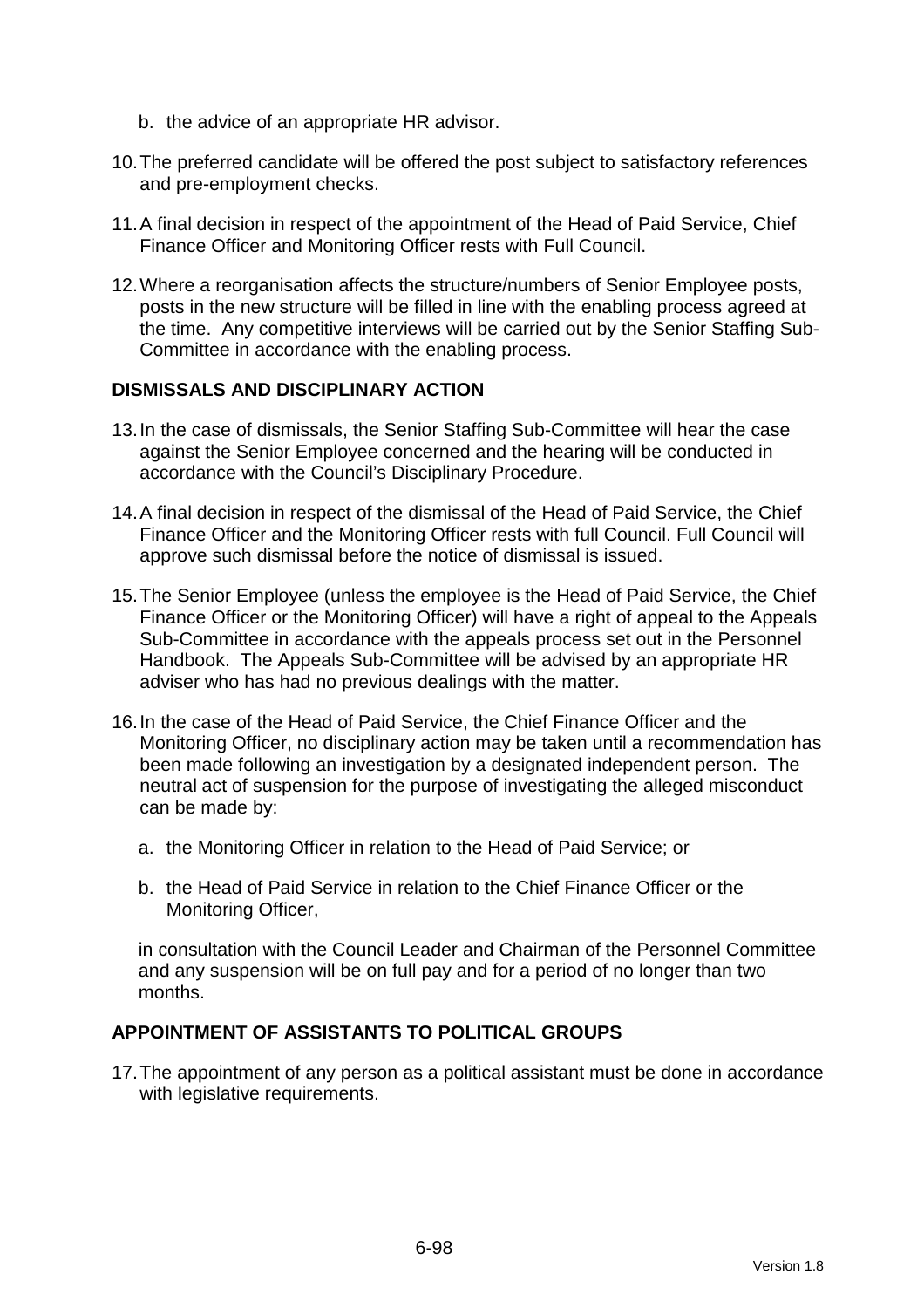# **APPOINTMENT, DISMISSAL AND MANAGEMENT OF ALL OTHER EMPLOYEES**

18. The appointment, dismissal and management of employees (except Senior Employees) including disciplinary action will be carried out by properly authorised officers of the Council in line with the Recruitment and Selection Policy, other employment policy and procedures agreed by the Council and in compliance with statutory obligations.

### **EMPLOYMENT POLICIES AND PROCEDURES**

- 19. The Council recognises national collective bargaining and acknowledges the role of national negotiating bodies in agreeing a framework of terms and conditions for local government employees.
- 20. Regular information will be provided to committees as and when required and requested regarding staffing.
- 21. The Council will develop and amend employment policies as required.
- 22. Proposals for new initiatives, for changes to existing employment policies and the development of management guidance will be developed by Personnel Committee.
- 23. Proposals for new employment policies or changes to existing policies will be subject to consultation and negotiation with the recognised trade unions through the agreed mechanisms as set out in the Employment Relations Agreement as amended from time to time. Following consultation changes to existing employment policies and new policy matters will be considered by Personnel Committee and recommended to Policy Committee for approval.
- 24. Details of approved employment policies and procedures and any changes will be set out in the Personnel Handbook, policy documents or guidelines as appropriate.
- 25. The Council will recommend that community schools adopt the Council's approved employment policies and procedures; however the adoption or otherwise of such policies will be a matter for the school governing body, if such responsibility rests with them.

# **CHANGES TO STAFFING STRUCTURES**

- 26. Changes to staffing structures must be made by the relevant committees unless the post is temporary for less than 3 months. In such cases, the relevant Corporate Director can authorise the appointment (provided that, if the requirement for the temporary appointment continues after this time, the relevant committee's approval will be required).
- 27. A formal report will need to be presented to the relevant committee and will include the required advice and HR comments.
- 28. The recognised trade unions will be consulted on all proposed changes to staffing structures and any views given should be fully considered prior to a decision being made.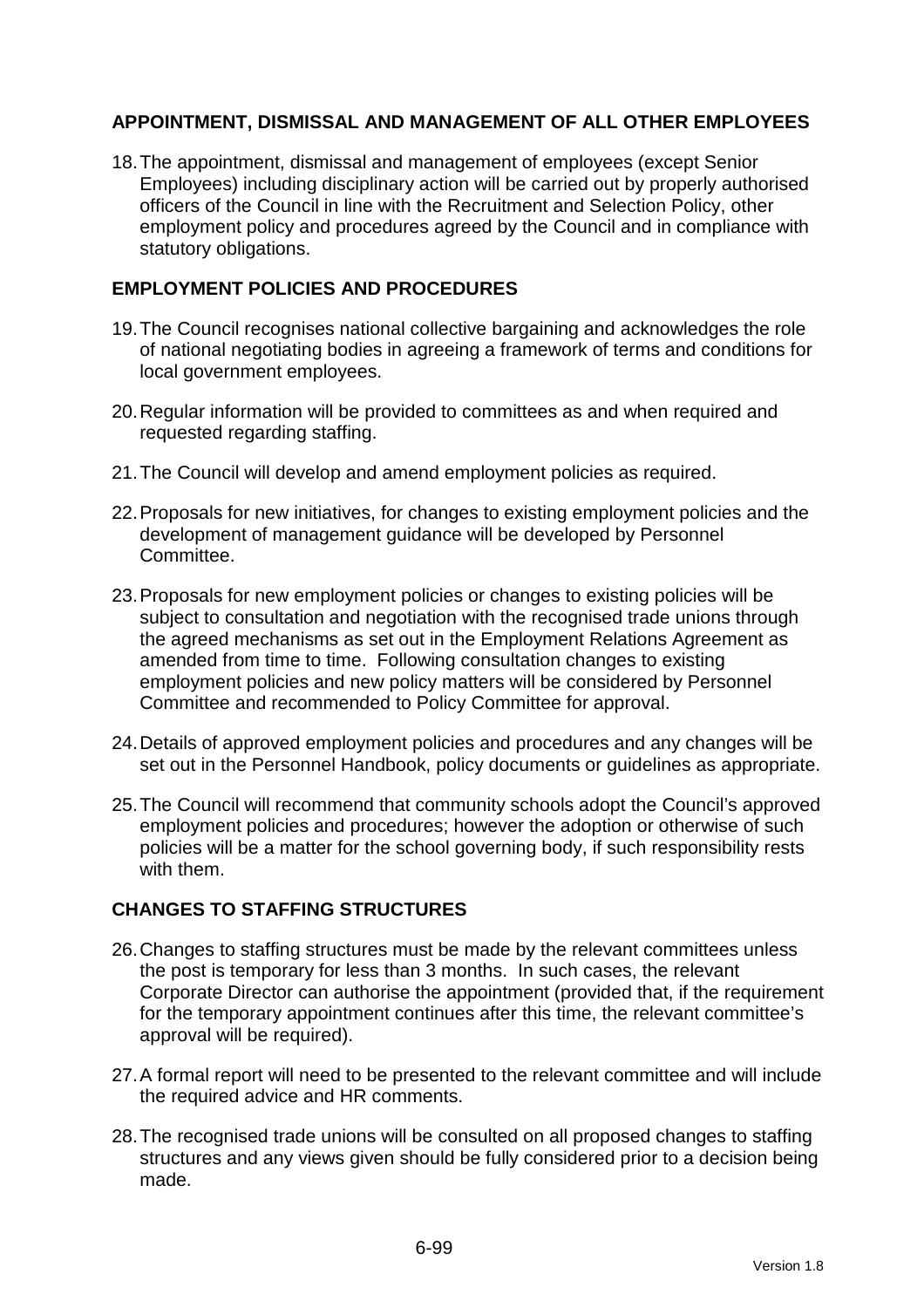# **CHANGES TO STAFFING AND STRUCTURE RECORDS**

29. The Business Services Centre (BSC) will maintain staffing and structure records. The Chief Executive and his/her nominees must ensure that any changes to the staffing structures within their departments are notified to the BSC immediately after authorisation via the established procedures.

# **PAY AND GRADINGS**

- 30. Full Council will approve the Council's annual Pay Policy Statement.
- 31. For posts occupied by staff employed under the NJC for Local Government Services Agreement, the initial grading and any subsequent re-grading will be determined by the application of either the NJC or Hay Job Evaluation Schemes.
- 32. The re-grading of existing posts following evaluation using the Hay or National Job Evaluation Schemes will be automatically incorporated into contracts of employment.
- 33. The grading of new posts needs to be detailed in the reports to the relevant Committee regarding establishing those posts.
- 34. The re-grading of posts for those employee groups where job evaluation is not applied will require authorisation by the relevant Corporate Director (or their nominee) and will be reported back periodically to the relevant Committee for information.
- 35. With the exception of honoraria and market factor supplement payments that have been considered through the approved process set out in the Personnel Handbook, there is no discretion to apply extensions of pay above or outside of authorised pay bands. All honoraria and market supplement payments will be reported back to the relevant Committee periodically.
- 36. As a result of national collective bargaining, the Council will implement national pay awards as agreed by the various national joint negotiating bodies from time to time. The Council will determine a local pay structure comprising a number of salary bands, based on the National Pay Spine, extended as appropriate.

# **RESOLUTION OF DISPUTES UNDER THE EMPLOYMENT RELATIONS AGREEMENT**

- 37. Arrangements for the conduct of relationships with the recognised trade unions will be set out in the Employment Relations Agreement which is agreed between the parties.
- 38. The Employment Relations Agreement will incorporate the structure and mechanisms for dialogue, consultation and negotiation with recognised trade unions at both corporate and departmental level and will include joint arrangements for the resolution of disputes including the establishment of a Local Joint Resolutions Committee.